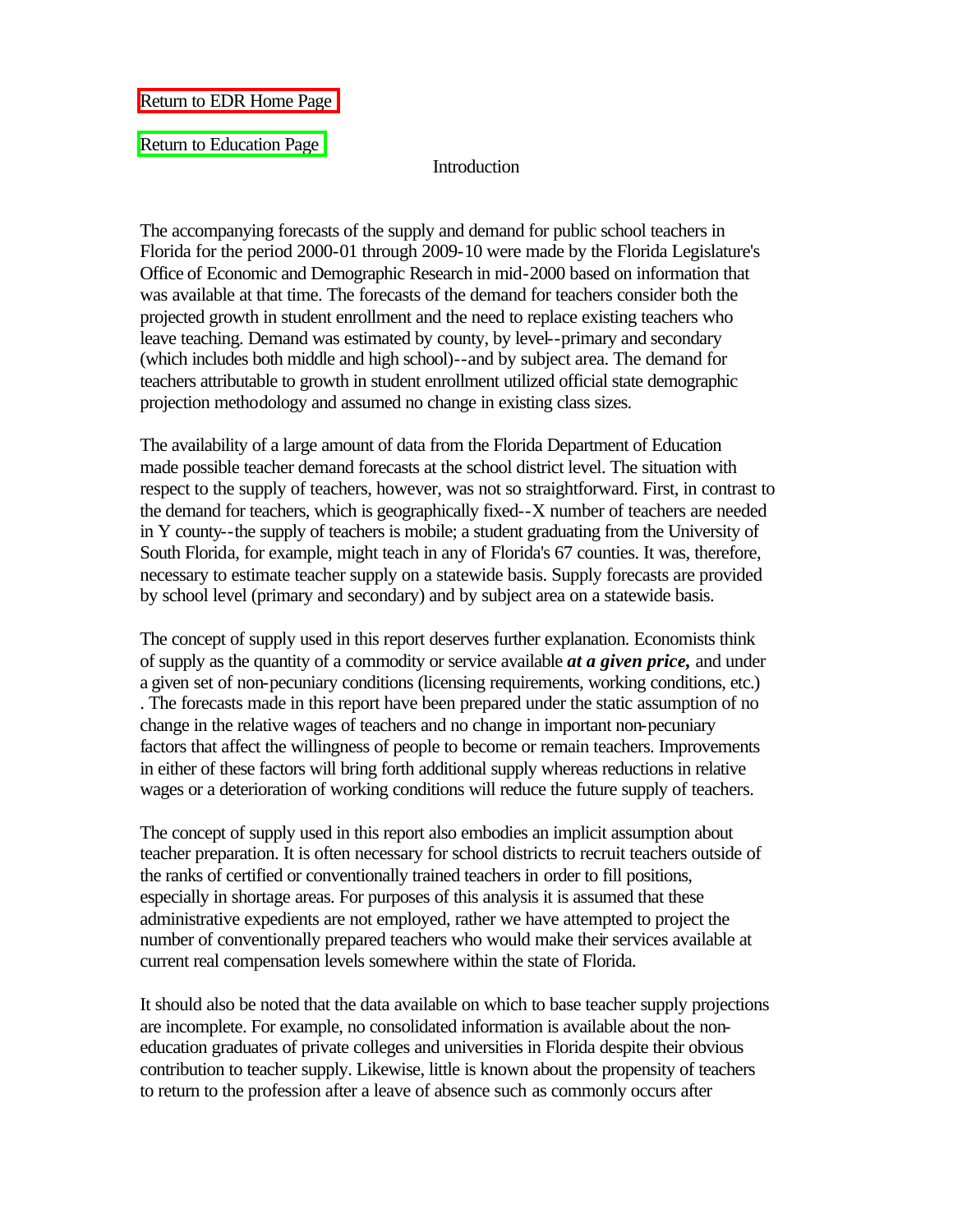pregnancy. Consequently, the forecasts of teacher supply included in this report are probably under stated.

Detailed explanations of the methodology used for estimating both [demand](#page-11-0) for and [supply](#page-22-0) of teachers is provided under the heading [Methodology.](#page-5-0)

[Display list of all Exhibits.](#page-5-0) 

### Findings Demand for Teachers

Between school year 2000-01 and 2009-10 it is estimated that Florida school districts will need to hire approximately 162,000 teachers. (See [Exhibit 1.](#page-29-0)) Seventy-two percent of the new teachers will replace teachers who will leave teaching prior to retirement for reasons such as pregnancy or career changes. An additional 21% of the new teachers will replace retiring teachers and the remaining 7% will be hired to cope with projected student enrollment growth over this period.

The cumulative percentage distribution of the vacancies by subject area over the entire forecast period is found in [Exhibit 2.\)](#page-30-0) 

The number of projected annual vacancies statewide by subject area is presented in graphical form in [Exhibits 3 through 6.](#page-5-0) 

[Exhibits 7 through 14 g](#page-5-0)raph the components of the projected vacancies--retirement, nonretirement departures, and enrollment growth--by subject area throughout the forecast period.

[Exhibits 15 through 94 p](#page-5-0)resent in tabular form the components of demand by county, by year and by subject area. Each table in this group presents the components of demand for all 67 counties for a particular discipline and year.

Among the 162,000 new teachers who will be needed during the next decade, the largest number, approximately 59,000, will be elementary education teachers followed by exceptional and special education teachers. (See Table 1 below.)

| Table 1                              |
|--------------------------------------|
| Gross Demand for New Teachers        |
| School Years 2000-01 through 2009-10 |

| Area                             | <b>Number</b> | <b>Percentage of Total</b> |
|----------------------------------|---------------|----------------------------|
| <b>Elementary Education</b>      | 59,098        | 36%                        |
| Exceptional and Special Ed (ESE) | 30,289        | 19%                        |
| Math and Computer Science        | 9,384         | 6%                         |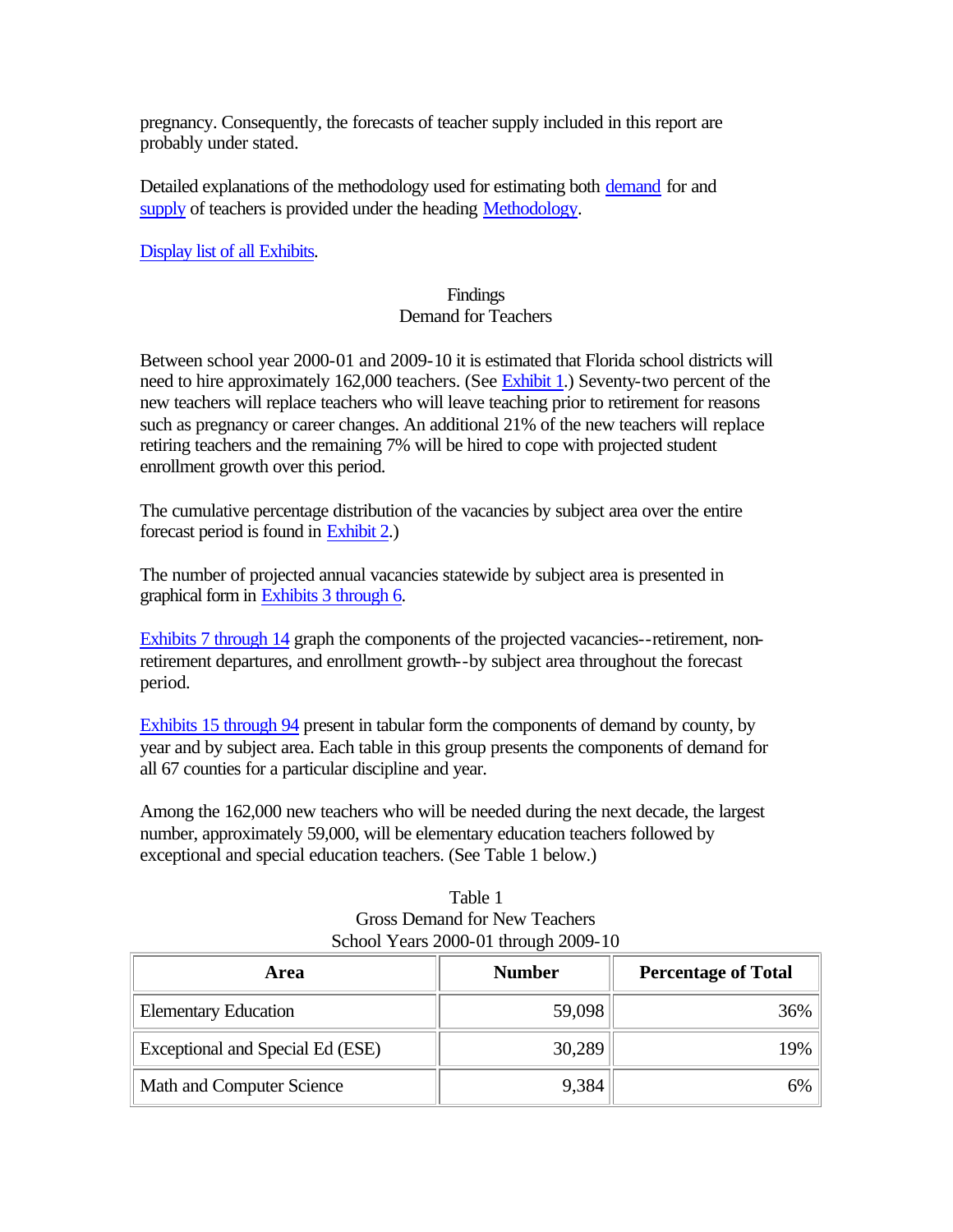| Science                                  | 8,590   | 5%   |
|------------------------------------------|---------|------|
| Foreign Language                         | 2,250   | 1%   |
| <b>Vocational Education</b>              | 10,007  | 6%   |
| Other Middle and High School<br>Subjects | 42,678  | 26%  |
| Total                                    | 162,296 | 100% |

An interesting aspect of the gross demand for teachers is that it is nearly level over the next decade. As can be seen in Table 2, the average annual demand is approximately 16,000. The surprising constancy in the number of teaching positions that will need to be filled is explained by two factors. First, the number of vacancies attributable to nonretirement causes--the source of 72% of the vacancies over the forecast period-- is roughly constant over time. Vacancies arising from this source amount to just under 12,000 per year. Second, the declining *rate* of growth in enrollment is approximately offset by the increase in the rate of growth in retirements. The net effect of these factors is that the number of teachers needed is more or less constant over the forecast period as can be seen in [Exhibit 7. C](#page-35-0)umulative forecasts of teacher demand over the entire forecast period by subject area and county are found in [Exhibits 95 through 102.](#page-9-0) 

| Year    | Number of New Teachers<br>Needed | Year    | <b>Number of New Teachers</b><br>Needed |
|---------|----------------------------------|---------|-----------------------------------------|
| 2000-01 | 15,447                           | 2006-07 | 16,360                                  |
| 2001-02 | 16,024                           | 2007-08 | 16,457                                  |
| 2002-03 | 16,133                           | 2008-09 | 16,496                                  |
| 2003-04 | 15,939                           | 2009-10 | 16,701                                  |
| 2004-05 | 16,341                           | Total   | 162,296                                 |
| 2005-06 | 16,398                           | Mean    | 16,230                                  |

Table 2 Gross Demand for New Teachers

State and local policies may significantly affect the rate at which existing and future teachers leave teaching, both for retirement and non-retirement reasons, and therefore, affect the accuracy of the forecast. It should be emphasized that the forecast attempts to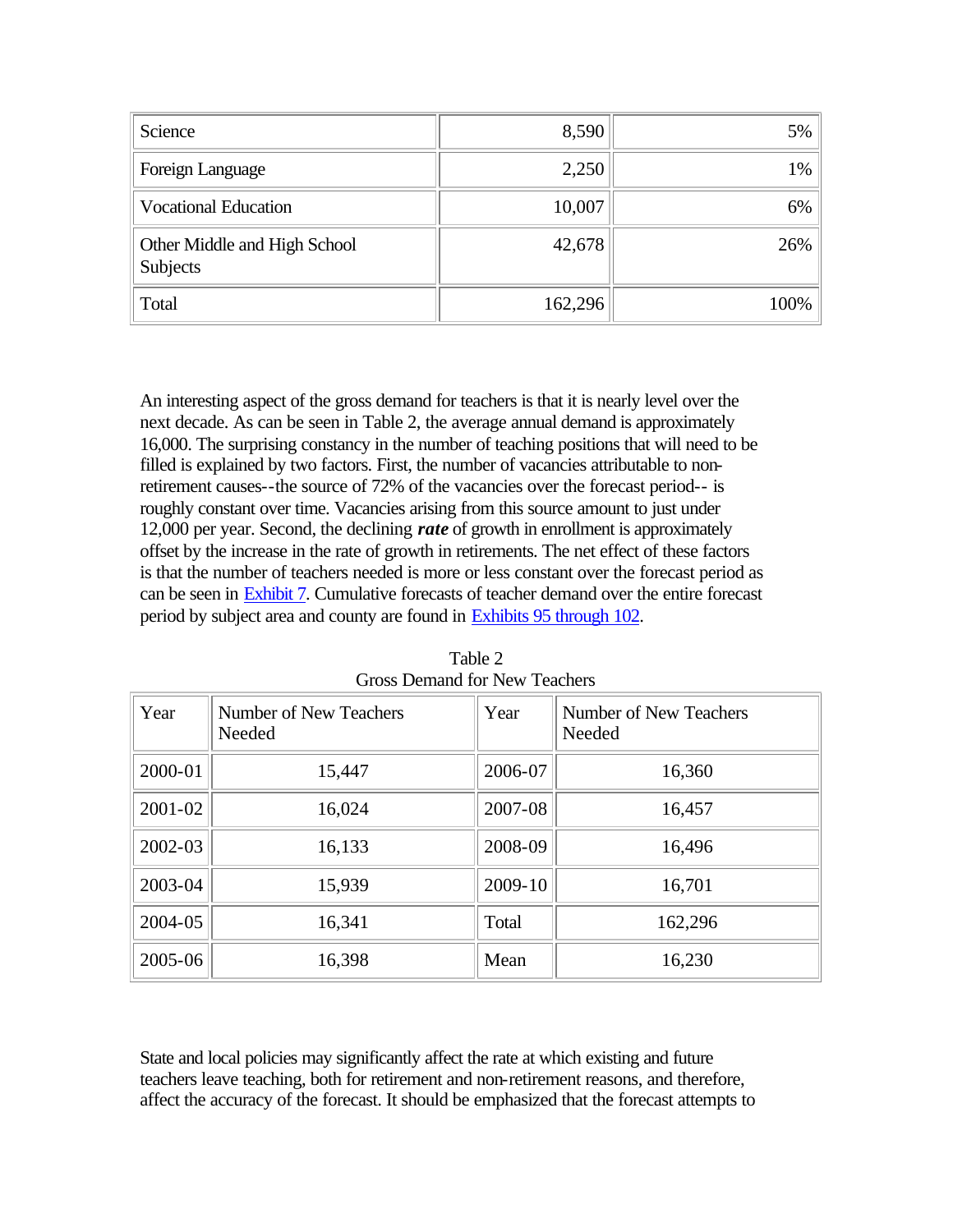capture the implications of current state and local policies rather than attempting to forecast how those policies might change in the future.

Fianlly, the projected decline in the rate of growth in enrollment may be affected by unforeseen events such as additional waves of unanticipated foreign in-migration caused by political events beyond Florida's borders.

#### Teacher Supply

The supply of teachers includes new graduates from colleges of education at public and private universities in Florida, new graduates in disciplines other than education from public and private universities in Florida, certified teachers and recent graduates from other states who move to Florida to teach, people not conventionally trained as teachers who nonetheless find their way into the teaching profession, and former teachers who have left the profession for one reason or another and might be induced to return. Only a portion of the potential supply can be forecasted and not all sources of supply can be forecasted with the same degree of accuracy. The strategy taken in these projections was to forecast the sources of supply that could be forecasted and to compare the resulting supply projections to the demand projections and then evaluate the likelihood that the sources of supply not accounted for in the projections would be adequate to eliminate the remaining difference between supply and demand.

In projecting the supply of teachers, forecasts were made of education graduates from public and private colleges and universities in Florida, graduates in other disciplines from Florida public universities who would become teachers and out-of-state graduates who would teach in Florida. (See detailed [statement of methodology for estimating supply.\)](#page-22-0)  These projections are summarized i[n Exhibit 103.](#page-131-0) 

It can be seen in Exhibit 103 that Florida is projected to supply approximately 60% of the teachers it will need. [\(Exhibits 104 through 110](#page-9-0) disaggregate this information by discipline.) Florida has historically had to look beyond its borders to meet the demand for new teachers. During most of the 1990s, for example, in-state colleges and universities (public and private) supplied approximately 64% of Florida's new teachers with the remainder coming from other states and nations. The distribution of these teachers by discipline is found i[n Exhibit 111. \(S](#page-139-0)ome of the recent graduates from schools in other states may simply be Floridians returning home after college.) There is no reason to expect that Florida will become self sufficient with respect to the supply of teachers in the foreseeable future and the teacher supply projections reflect a continuation of the current pattern of supply from this source.

These projections imply a supply gap of roughly 15%, meaning that from the sources of supply not specifically accounted for in the projections Florida will need to find another 2,000 to 3,000 teachers annually to meet projected demand. Specifically unaccounted for in the teacher supply projections are teachers who may wish to return to the profession after a period of absence, recent non-education graduates from private colleges and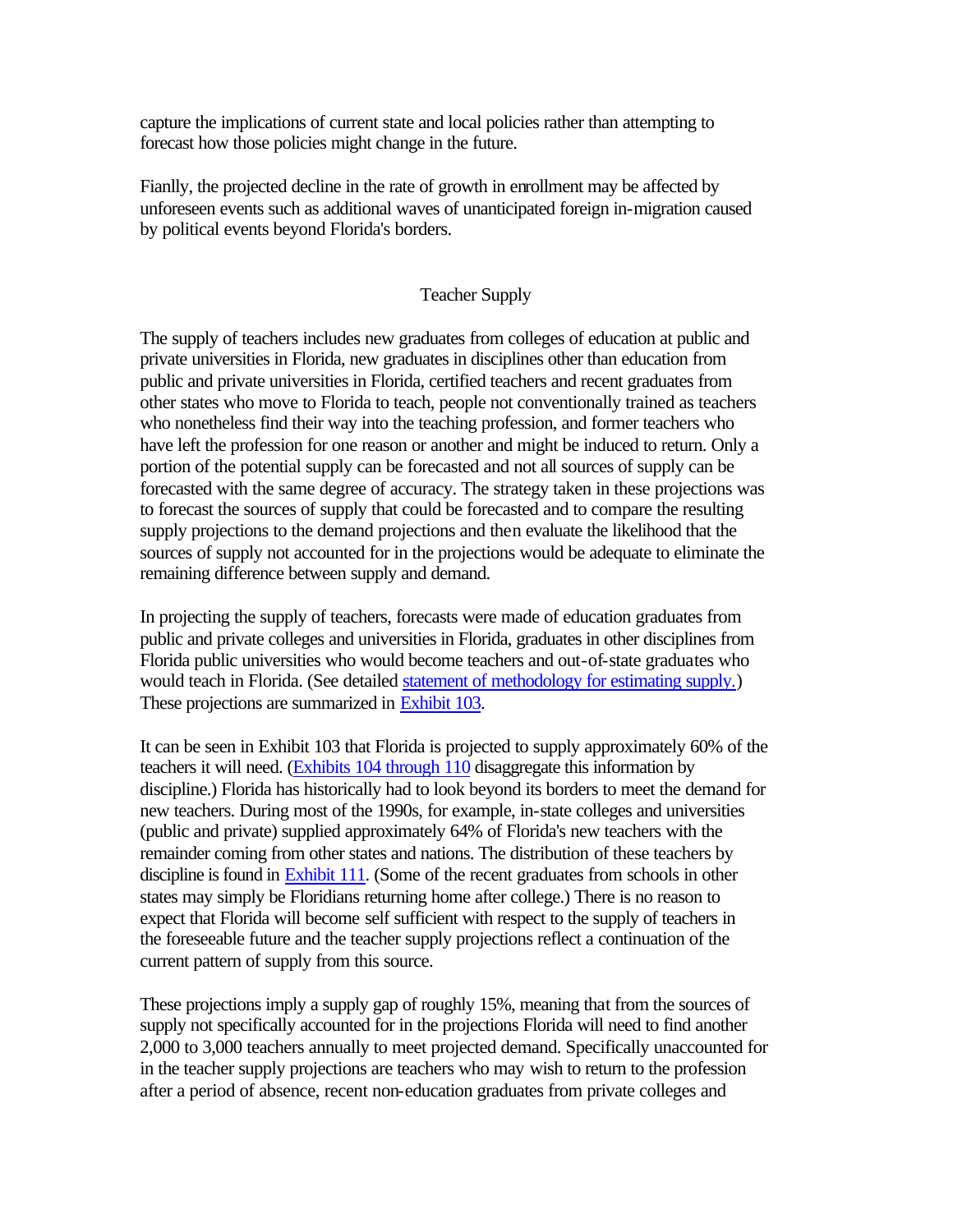universities in Florida and people not conventionally trained as teachers. Whether an additional 2,000 to 3,000 teachers can be drawn from these ranks is unknown.

Another source of additional teachers are out-of-state teachers and recent graduates from other states. The supply forecast assumes a continuation of the ratio of new teachers from other states to new teachers educated in Florida. The projections resulting from this naive hypothesis are probably a better reflection of demand than supply. In other words, there may be additional teachers, beyond the number necessary to fill all of the existing positions, who would have been willing to work in Florida at existing wages and under existing conditions. The methodology used in these projections would not capture this residual supply.

Finally, to the extent that the supply of teachers is insufficient to meet the demand for teachers at existing compensation levels and under existing non-pecuniary conditions, it is reasonably clear that increasing compensation levels will bring forth additional supply both from in-state as well as out-of-state sources.

[Display list of all Exhibits.](#page-5-0)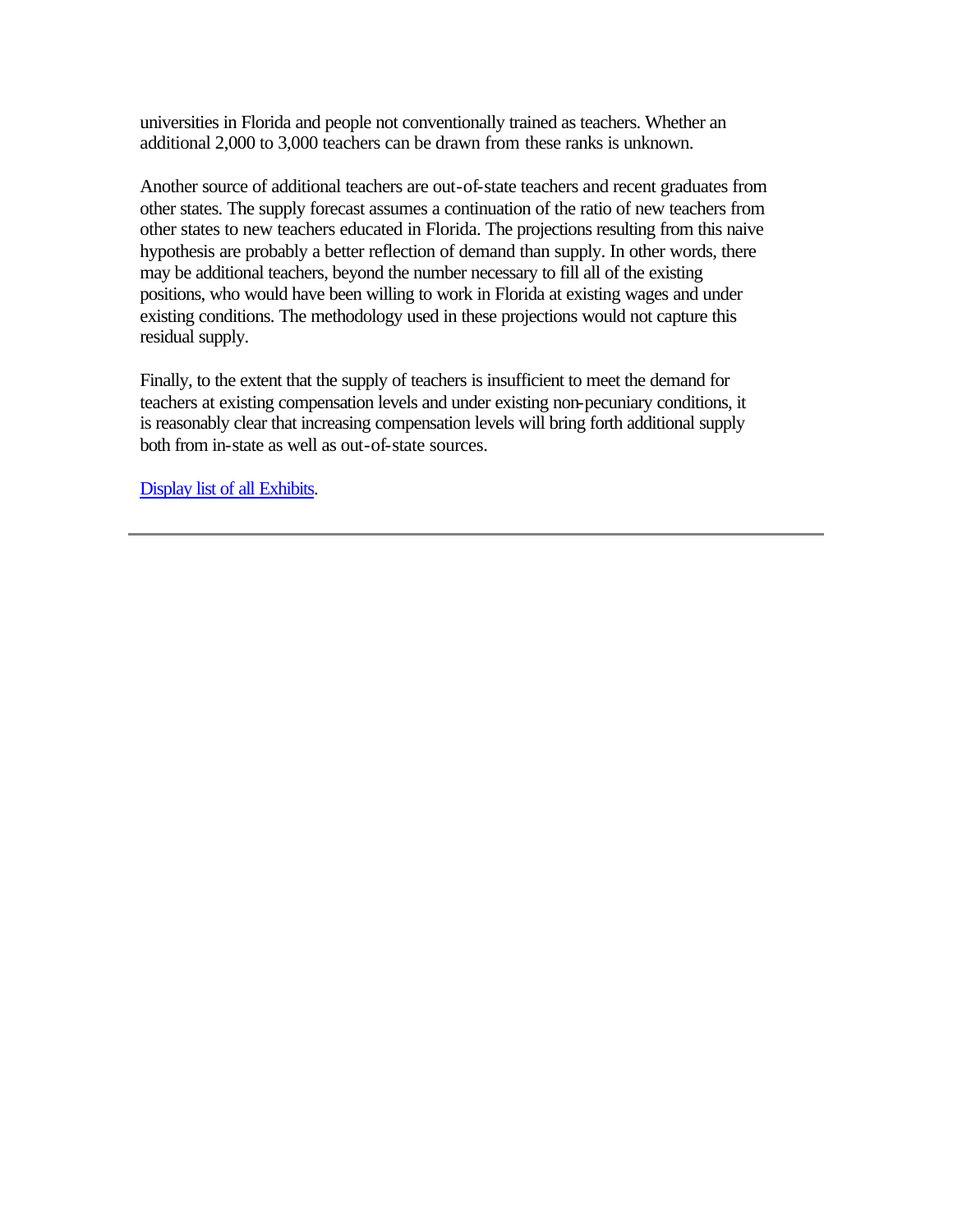## <span id="page-5-0"></span>SUPPLY AND DEMAND FOR PUBLIC SCHOOL TEACHERS IN FLORIDA

## METHODOLOGY

- [DEMAND FOR NEW TEACHERS](#page-11-0)
- [SUPPLY OF TEACHERS](#page-22-0)

## EXHIBITS PERTAINING TO THE DEMAND FOR TEACHERS

- [EXHIBIT 1: PROJECTED CUMULATIVE TOTAL VACANCIES FOR 2000-01](#page-29-0)  THROUGH 2009-10
- [EXHIBIT 2: PROJECTED NET TOTAL VACANCIES FOR 2000-01 THROUGH](#page-30-0) 2009-10
- [EXHIBIT 3: PROJECTED K-12 TEACHER VACANCIES, TOTAL, ALL](#page-31-0)  DISCIPLINES
- [EXHIBIT 4: PROJECTED K-12 TEACHER VACANCIES, ELEMENTARY, ESE,](#page-32-0)  OTHER SECONDARY
- EXHIBIT 5: PROJECTED K-12 TEACHER VACANCIES, MATH, SCIENCE, VOCATIONAL
- [EXHIBIT 6: PROJECTED K-12 TEACHER VACANCIES, FOREIGN](#page-34-0)  **LANGUAGES**
- [EXHIBIT 7: COMPONENTS OF PROJECTED TOTAL VACANCIES](#page-35-0)
- [EXHIBIT 8: COMPONENTS OF PROJECTED ELEMENTARY TEACHER](#page-36-0)  **VACANCIES**
- [EXHIBIT 9: COMPONENTS OF PROJECTED EXCEPTIONAL STUDENT](#page-37-0)  EDUCATION VACANCIES
- [EXHIBIT 10: COMPONENTS OF PROJECTED MATH & COMPUTER SCIENCE](#page-38-0)  **VACANCIES**
- [EXHIBIT 11: COMPONENTS OF PROJECTED SCIENCE VACANCIES](#page-39-0)
- [EXHIBIT 12: COMPONENTS OF PROJECTED FOREIGN LANGUAGE](#page-40-0)  **VACANCIES**
- [EXHIBIT 13: COMPONENTS OF PROJECTED OTHER SECONDARY](#page-41-0)  SUBJECTS VACANCIES
- [EXHIBIT 14: COMPONENTS OF PROJECTED VOCATIONAL EDUCATION](#page-42-0)  **VACANCIES**
- [EXHIBIT 15: DETAILED DEMAND PROJECTIONS BY COUNTY AND](#page-43-0)  DISCIPLINE FOR 2000-01
- [EXHIBIT 16: DETAILED DEMAND PROJECTIONS BY COUNTY FOR 2000-01,](#page-44-0)  **ELEMENTARY**
- [EXHIBIT 17: DETAILED DEMAND PROJECTIONS BY COUNTY FOR 2000-01,](#page-45-0)  EXCEPTIONAL STUDENT EDUCATION
- [EXHIBIT 18: DETAILED DEMAND PROJECTIONS BY COUNTY FOR 2000-01,](#page-46-0)  MATH & COMPUTER SCIENCE
- [EXHIBIT 19: DETAILED DEMAND PROJECTIONS BY COUNTY FOR 2000-01,](#page-47-0)  **SCIENCE**
- [EXHIBIT 20: DETAILED DEMAND PROJECTIONS BY COUNTY FOR 2000-01,](#page-48-0)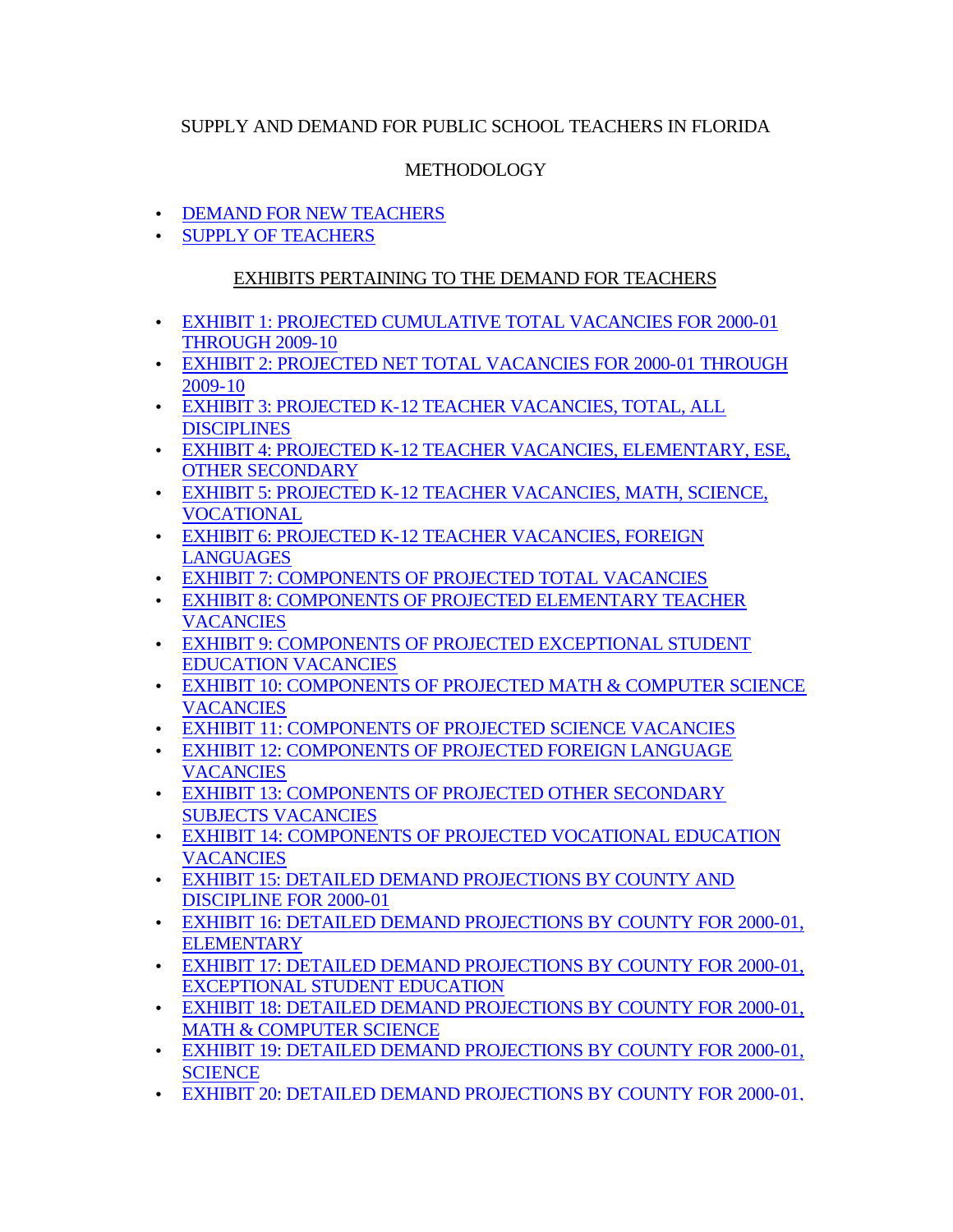[FOREIGN LANGUAGES](#page-48-0)

- EXHIBIT 21: DETAILED DEMAND PROJECTIONS BY COUNTY FOR 2000-01, OTHER SECONDARY SUBJECTS COMBINED
- [EXHIBIT 22: DETAILED DEMAND PROJECTIONS BY COUNTY FOR 2000-01,](#page-50-0)  VOCATIONAL
- [EXHIBIT 23: DETAILED DEMAND PROJECTIONS BY COUNTY FOR 2001-02,](#page-51-0)  TOTAL
- [EXHIBIT 24: DETAILED DEMAND PROJECTIONS BY COUNTY FOR 2001-02,](#page-52-0)  **ELEMENTARY**
- [EXHIBIT 25: DETAILED DEMAND PROJECTIONS BY COUNTY FOR 2001-02,](#page-53-0)  EXCEPTIONAL STUDENT EDUCATION
- [EXHIBIT 26: DETAILED DEMAND PROJECTIONS BY COUNTY FOR 2001-02,](#page-54-0)  MATH & COMPUTER SCIENCE
- [EXHIBIT 27: DETAILED DEMAND PROJECTIONS BY COUNTY FOR 2001-02,](#page-55-0)  **SCIENCE**
- [EXHIBIT 28: DETAILED DEMAND PROJECTIONS BY COUNTY FOR 2001-02,](#page-56-0)  FOREIGN LANGUAGES
- [EXHIBIT 29: DETAILED DEMAND PROJECTIONS BY COUNTY FOR 2001-02,](#page-57-0)  OTHER SECONDARY SUBJECTS COMBINED
- [EXHIBIT 30: DETAILED DEMAND PROJECTIONS BY COUNTY FOR 2001-02,](#page-58-0)  VOCATIONAL
- [EXHIBIT 31: DETAILED DEMAND PROJECTIONS BY COUNTY FOR 2002-03,](#page-59-0)  TOTAL
- [EXHIBIT 32: DETAILED DEMAND PROJECTIONS BY COUNTY FOR 2002-03,](#page-60-0)  **ELEMENTARY**
- [EXHIBIT 33: DETAILED DEMAND PROJECTIONS BY COUNTY FOR 2002-03,](#page-61-0)  EXCEPTIONAL STUDENT EDUCATION
- [EXHIBIT 34: DETAILED DEMAND PROJECTIONS BY COUNTY FOR 2002-03,](#page-62-0)  MATH & COMPUTER SCIENCE
- [EXHIBIT 35: DETAILED DEMAND PROJECTIONS BY COUNTY FOR 2002-03,](#page-63-0)  **SCIENCE**
- [EXHIBIT 36: DETAILED DEMAND PROJECTIONS BY COUNTY FOR 2002-03,](#page-64-0)  FOREIGN LANGUAGES
- [EXHIBIT 37: DETAILED DEMAND PROJECTIONS BY COUNTY FOR 2002-03,](#page-65-0)  OTHER SECONDARY SUBJECTS COMBINED
- [EXHIBIT 38: DETAILED DEMAND PROJECTIONS BY COUNTY FOR 2002-03,](#page-66-0)  VOCATIONAL
- [EXHIBIT 39: DETAILED DEMAND PROJECTIONS BY COUNTY FOR 2003-04,](#page-67-0)  TOTAL
- [EXHIBIT 40: DETAILED DEMAND PROJECTIONS BY COUNTY FOR 2003-04,](#page-68-0)  **ELEMENTARY**
- [EXHIBIT 41: DETAILED DEMAND PROJECTIONS BY COUNTY FOR 2003-04,](#page-69-0)  EXCEPTIONAL STUDENT EDUCATION
- [EXHIBIT 42: DETAILED DEMAND PROJECTIONS BY COUNTY FOR 2003-04,](#page-70-0)  MATH & COMPUTER SCIENCE
- [EXHIBIT 43: DETAILED DEMAND PROJECTIONS BY COUNTY FOR 2003-04,](#page-71-0)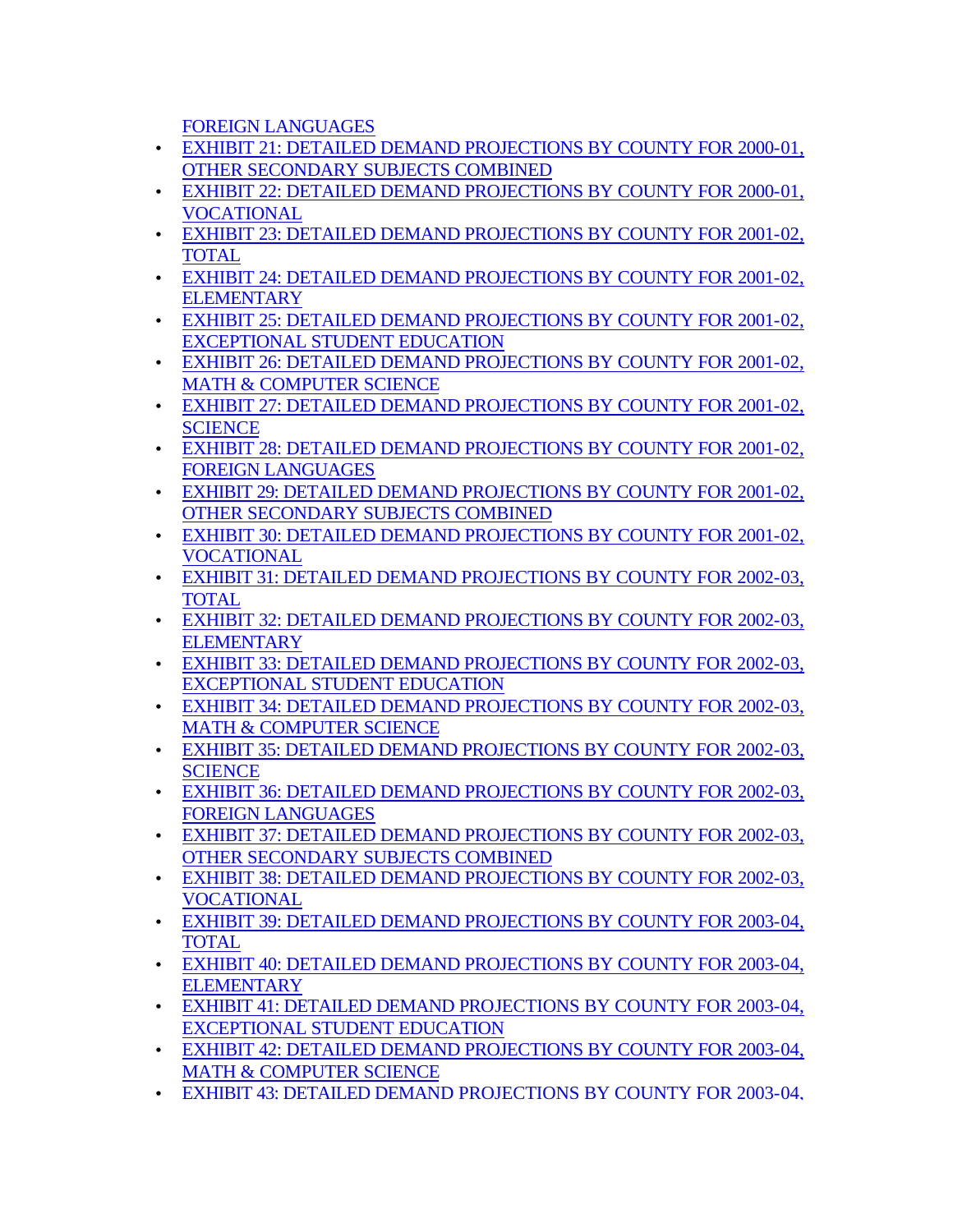**[SCIENCE](#page-71-0)** 

- [EXHIBIT 44: DETAILED DEMAND PROJECTIONS BY COUNTY FOR 2003-04,](#page-72-0)  FOREIGN LANGUAGES
- [EXHIBIT 45: DETAILED DEMAND PROJECTIONS BY COUNTY FOR 2003-04,](#page-73-0)  OTHER SECONDARY SUBJECTS COMBINED
- [EXHIBIT 46: DETAILED DEMAND PROJECTIONS BY COUNTY FOR 2003-04,](#page-74-0)  VOCATIONAL
- [EXHIBIT 47: DETAILED DEMAND PROJECTIONS BY COUNTY FOR 2004-05,](#page-75-0)  TOTAL
- [EXHIBIT 48: DETAILED DEMAND PROJECTIONS BY COUNTY FOR 2004-05,](#page-76-0)  **ELEMENTARY**
- [EXHIBIT 49: DETAILED DEMAND PROJECTIONS BY COUNTY FOR 2004-05,](#page-77-0)  EXCEPTIONAL STUDENT EDUCATION
- [EXHIBIT 50: DETAILED DEMAND PROJECTIONS BY COUNTY FOR 2004-05,](#page-78-0)  MATH & COMPUTER SCIENCE
- [EXHIBIT 51: DETAILED DEMAND PROJECTIONS BY COUNTY FOR 2004-05,](#page-79-0)  **SCIENCE**
- [EXHIBIT 52: DETAILED DEMAND PROJECTIONS BY COUNTY FOR 2004-05,](#page-80-0)  FOREIGN LANGUAGES
- [EXHIBIT 53: DETAILED DEMAND PROJECTIONS BY COUNTY FOR 2004-05,](#page-81-0)  OTHER SECONDARY SUBJECTS COMBINED
- [EXHIBIT 54: DETAILED DEMAND PROJECTIONS BY COUNTY FOR 2004-0](#page-82-0)5, VOCATIONAL
- [EXHIBIT 55: DETAILED DEMAND PROJECTIONS BY COUNTY FOR 2005-06,](#page-83-0)  TOTAL
- [EXHIBIT 56: DETAILED DEMAND PROJECTIONS BY COUNTY FOR 2005-06,](#page-84-0)  **ELEMENTARY**
- [EXHIBIT 57: DETAILED DEMAND PROJECTIONS BY COUNTY FOR 2005-06,](#page-85-0)  EXCEPTIONAL STUDENT EDUCATION
- [EXHIBIT 58: DETAILED DEMAND PROJECTIONS BY COUNTY FOR 2005-06,](#page-86-0)  MATH & COMPUTER SCIENCE
- [EXHIBIT 59: DETAILED DEMAND PROJECTIONS BY COUNTY FOR 2005-06,](#page-87-0)  **SCIENCE**
- [EXHIBIT 60: DETAILED DEMAND PROJECTIONS BY COUNTY FOR 2005-06,](#page-88-0)  FOREIGN LANGUAGES
- EXHIBIT 61: DETAILED DEMAND PROJECTIONS BY COUNTY FOR 2005-06, OTHER SECONDARY SUBJECTS COMBINED
- [EXHIBIT 62: DETAILED DEMAND PROJECTIONS BY COUNTY FOR 2005-06,](#page-90-0)  VOCATIONAL
- [EXHIBIT 63: DETAILED DEMAND PROJECTIONS BY COUNTY FOR 2006-07,](#page-91-0)  TOTAL
- [EXHIBIT 64: DETAILED DEMAND PROJECTIONS BY COUNTY FOR 2006-07,](#page-92-0)  **ELEMENTARY**
- [EXHIBIT 65: DETAILED DEMAND PROJECTIONS BY COUNTY FOR 2006-07,](#page-93-0)  EXCEPTIONAL STUDENT EDUCATION
- [EXHIBIT 66: DETAILED DEMAND PROJECTIONS BY COUNTY FOR 2006-07,](#page-94-0)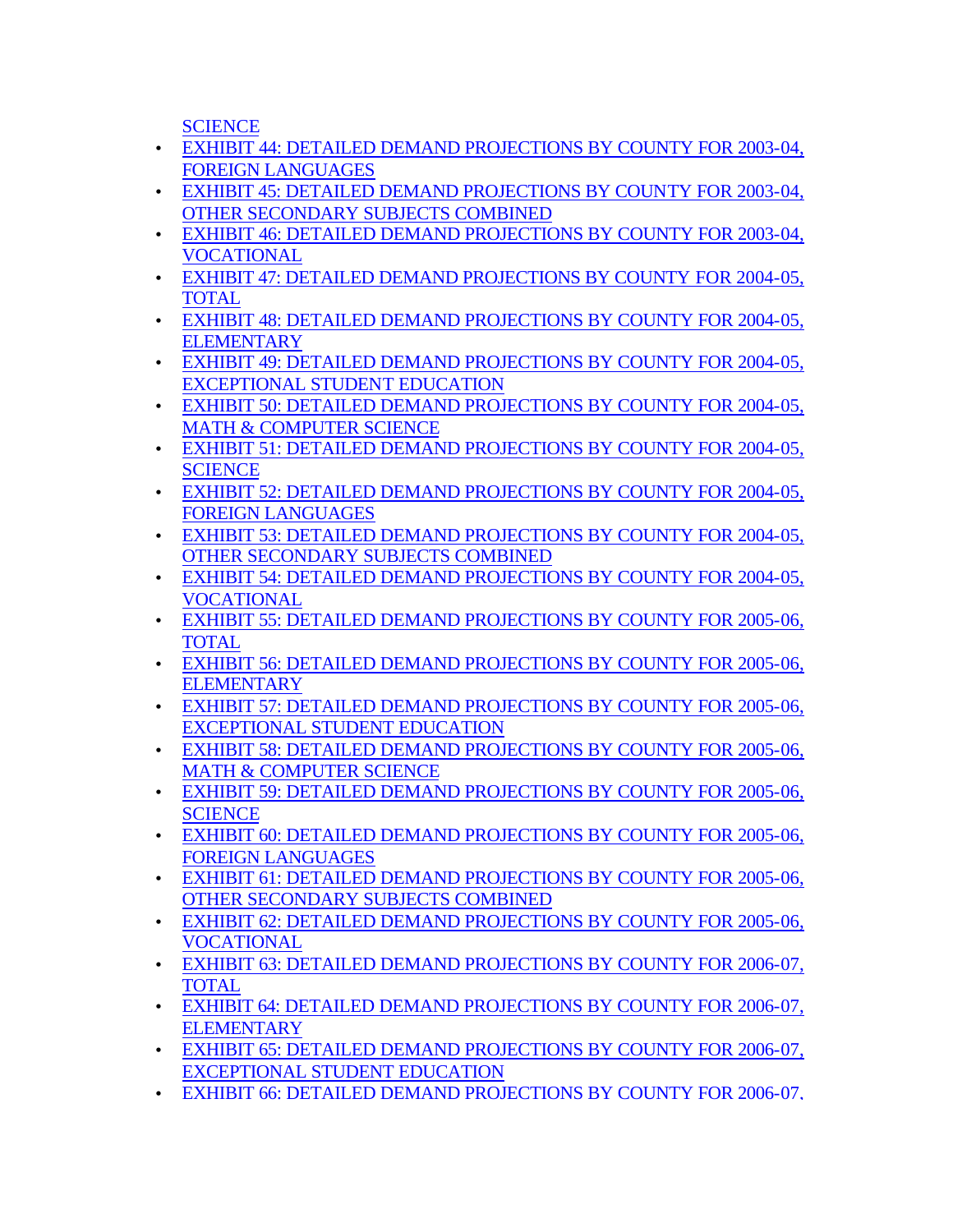[MATH & COMPUTER SCIENCE](#page-94-0)

- [EXHIBIT 67: DETAILED DEMAND PROJECTIONS BY COUNTY FOR 2006-07,](#page-95-0)  **SCIENCE**
- [EXHIBIT 68: DETAILED DEMAND PROJECTIONS BY COUNTY FOR 2006-07,](#page-96-0) FOREIGN LANGUAGES
- EXHIBIT 69: DETAILED DEMAND PROJECTIONS BY COUNTY FOR 2006-07, OTHER SECONDARY SUBJECTS COMBINED
- [EXHIBIT 70: DETAILED DEMAND PROJECTIONS BY COUNTY FOR 2006-07,](#page-98-0)  VOCATIONAL
- EXHIBIT 71: DETAILED DEMAND PROJECTIONS BY COUNTY FOR 2007-08, TOTAL
- [EXHIBIT 72: DETAILED DEMAND PROJECTIONS BY COUNTY FOR 2007-08,](#page-100-0)  **ELEMENTARY**
- [EXHIBIT 73: DETAILED DEMAND PROJECTIONS BY COUNTY FOR 2007-08,](#page-101-0)  EXCEPTIONAL STUDENT EDUCATION
- [EXHIBIT 74: DETAILED DEMAND PROJECTIONS BY COUNTY FOR 2007-08,](#page-102-0)  MATH & COMPUTER SCIENCE
- [EXHIBIT 75: DETAILED DEMAND PROJECTIONS BY COUNTY FOR 2007-08,](#page-103-0)  **SCIENCE**
- [EXHIBIT 76: DETAILED DEMAND PROJECTIONS BY COUNTY FOR 2007-08,](#page-104-0)  FOREIGN LANGUAGES
- [EXHIBIT 77: DETAILED DEMAND PROJECTIONS BY COUNTY FOR 2007-08,](#page-105-0)  OTHER SECONDARY SUBJECTS COMBINED
- [EXHIBIT 78: DETAILED DEMAND PROJECTIONS BY COUNTY FOR 2007-08,](#page-106-0)  VOCATIONAL
- [EXHIBIT 79: DETAILED DEMAND PROJECTIONS BY COUNTY FOR 2008-09,](#page-107-0)  TOTAL
- [EXHIBIT 80: DETAILED DEMAND PROJECTIONS BY COUNTY FOR 2008-09,](#page-108-0)  **ELEMENTARY**
- [EXHIBIT 81: DETAILED DEMAND PROJECTIONS BY COUNTY FOR 2008-09,](#page-109-0)  EXCEPTIONAL STUDENT EDUCATION
- [EXHIBIT 82: DETAILED DEMAND PROJECTIONS BY COUNTY FOR 2008-09,](#page-110-0)  MATH & COMPUTER SCIENCE
- [EXHIBIT 83: DETAILED DEMAND PROJECTIONS BY COUNTY FOR 2008-09,](#page-111-0) **SCIENCE**
- [EXHIBIT 84: DETAILED DEMAND PROJECTIONS BY COUNTY FOR 2008-09,](#page-112-0)  FOREIGN LANGUAGES
- [EXHIBIT 85: DETAILED DEMAND PROJECTIONS BY COUNTY FOR 2008-09,](#page-113-0)  OTHER SECONDARY SUBJECTS COMBINED
- [EXHIBIT 86: DETAILED DEMAND PROJECTIONS BY COUNTY FOR 2008-09,](#page-114-0) VOCATIONAL
- [EXHIBIT 87: DETAILED DEMAND PROJECTIONS BY COUNTY FOR 2009-10,](#page-115-0)  TOTAL
- [EXHIBIT 88: DETAILED DEMAND PROJECTIONS BY COUNTY FOR 2009-10,](#page-116-0)  **ELEMENTARY**
- [EXHIBIT 89: DETAILED DEMAND PROJECTIONS BY COUNTY FOR 2009-10,](#page-117-0)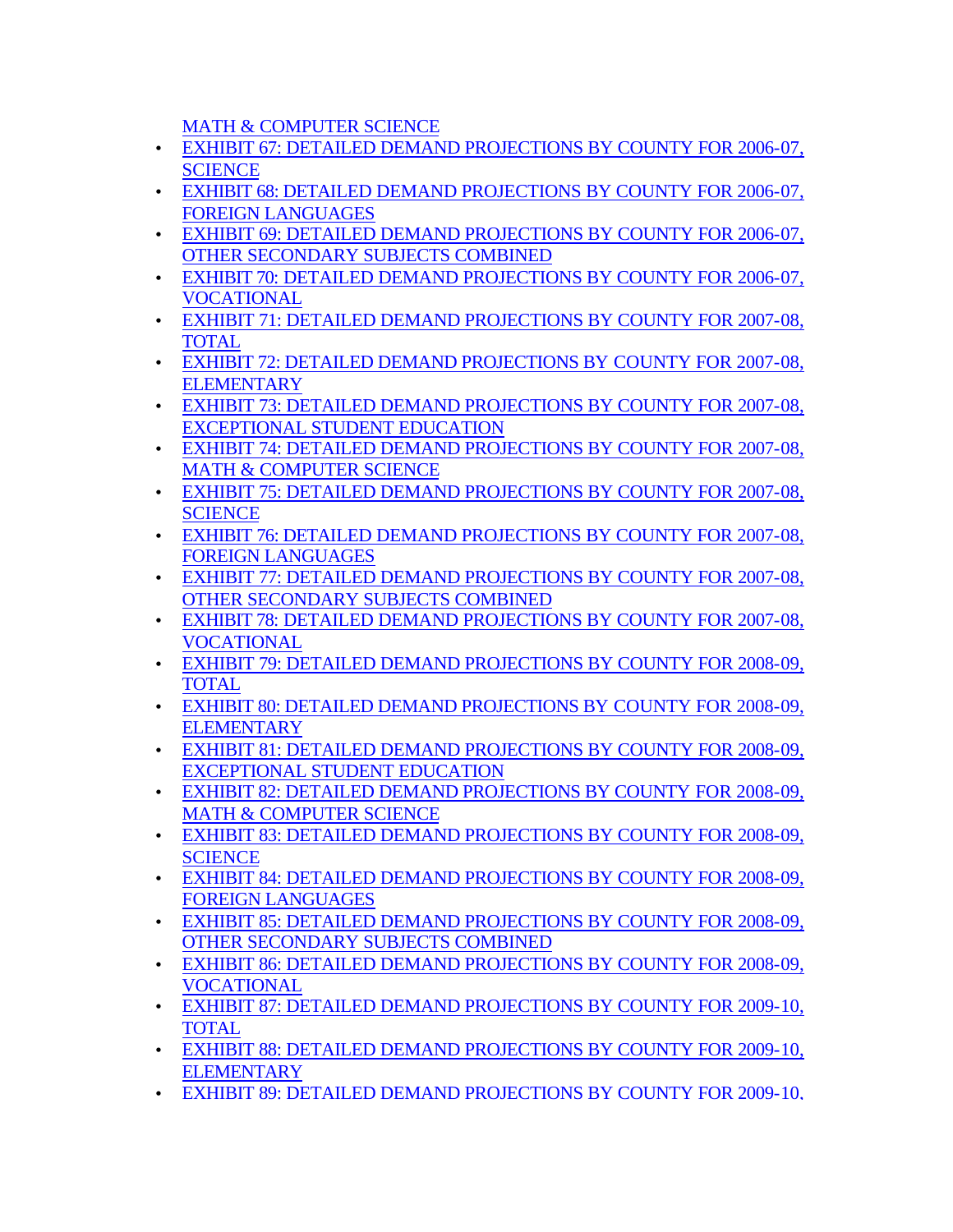[EXCEPTIONAL STUDENT EDUCATION](#page-117-0)

- <span id="page-9-0"></span>• [EXHIBIT 90: DETAILED DEMAND PROJECTIONS BY COUNTY FOR 2009-10,](#page-118-0)  MATH & COMPUTER SCIENCE
- [EXHIBIT 91: DETAILED DEMAND PROJECTIONS BY COUNTY FOR 2009-10,](#page-119-0)  **SCIENCE**
- [EXHIBIT 92: DETAILED DEMAND PROJECTIONS BY COUNTY FOR 2009-10,](#page-120-0)  FOREIGN LANGUAGES
- [EXHIBIT 93: DETAILED DEMAND PROJECTIONS BY COUNTY FOR 2009-10,](#page-121-0)  OTHER SECONDARY SUBJECTS COMBINED
- EXHIBIT 94: DETAILED DEMAND PROJECTIONS BY COUNTY FOR 2009-10, VOCATIONAL
- [EXHIBIT 95: 10-YEAR SUMMARY OF PROJECTED VACANCIES, TOTAL](#page-123-0)
- [EXHIBIT 96: 10-YEAR SUMMARY OF PROJECTED VACANCIES,](#page-124-0)  **ELEMENTARY**
- [EXHIBIT 97: 10-YEAR SUMMARY OF PROJECTED VACANCIES,](#page-125-0)  EXCEPTIONAL STUDENT EDUCATION
- EXHIBIT 98: 10-YEAR SUMMARY OF PROJECTED VACANCIES, MATH & COMPUTER SCIENCE
- [EXHIBIT 99: 10-YEAR SUMMARY OF PROJECTED VACANCIES, SCIENCE](#page-127-0)
- [EXHIBIT 100: 10-YEAR SUMMARY OF PROJECTED VACANCIES, FOREIGN](#page-128-0)  LANGUAGE
- [EXHIBIT 101: 10-YEAR SUMMARY OF PROJECTED VACANCIES, OTHER](#page-129-0)  SECONDARY SUBJECTS COMBINED
- [EXHIBIT 102: 10-YEAR SUMMARY OF PROJECTED VACANCIES,](#page-130-0)  VOCATIONAL

## EXHIBITS PERTAINING TO TEACHER SUPPLY

- [EXHIBIT 103: TEACHER VACANCIES AND SOURCES OF SUPPLY, TOTAL](#page-131-0)  2000-01 THROUGH 2009-10
- [EXHIBIT 104: TEACHER VACANCIES AND SOURCES OF SUPPLY,](#page-132-0)  ELEMENTARY 2000-01 THROUGH 2009-10
- [EXHIBIT 105: TEACHER VACANCIES AND SOURCES OF SUPPLY,](#page-133-0) EXCEPTIONAL STUDENT EDUCATION 2000-01 THROUGH 2009-10
- [EXHIBIT 106: TEACHER VACANCIES AND SOURCES OF SUPPLY, MATH &](#page-134-0)  COMPUTER SCIENCE 2000-01 THROUGH 2009-10
- [EXHIBIT 107: TEACHER VACANCIES AND SOURCES OF SUPPLY, SCIENCE](#page-135-0)  2000-01 THROUGH 2009-10
- [EXHIBIT 108: TEACHER VACANCIES AND SOURCES OF SUPPLY, FOREIGN](#page-136-0)  LANGUAGE 2000-01 THROUGH 2009-10
- [EXHIBIT 109: TEACHER VACANCIES AND SOURCES OF SUPPLY, OTHER](#page-137-0)  SECONDARY SUBJECTS COMBINED 2000-01 THROUGH 2009-10
- [EXHIBIT 110: TEACHER VACANCIES AND SOURCES OF SUPPLY,](#page-138-0)  VOCATIONAL 2000-01 THROUGH 2009-10
- [EXHIBIT 111: IN-STATE VS OUT-OF-STATE ORIGIN OF FIRST TIME](#page-139-0)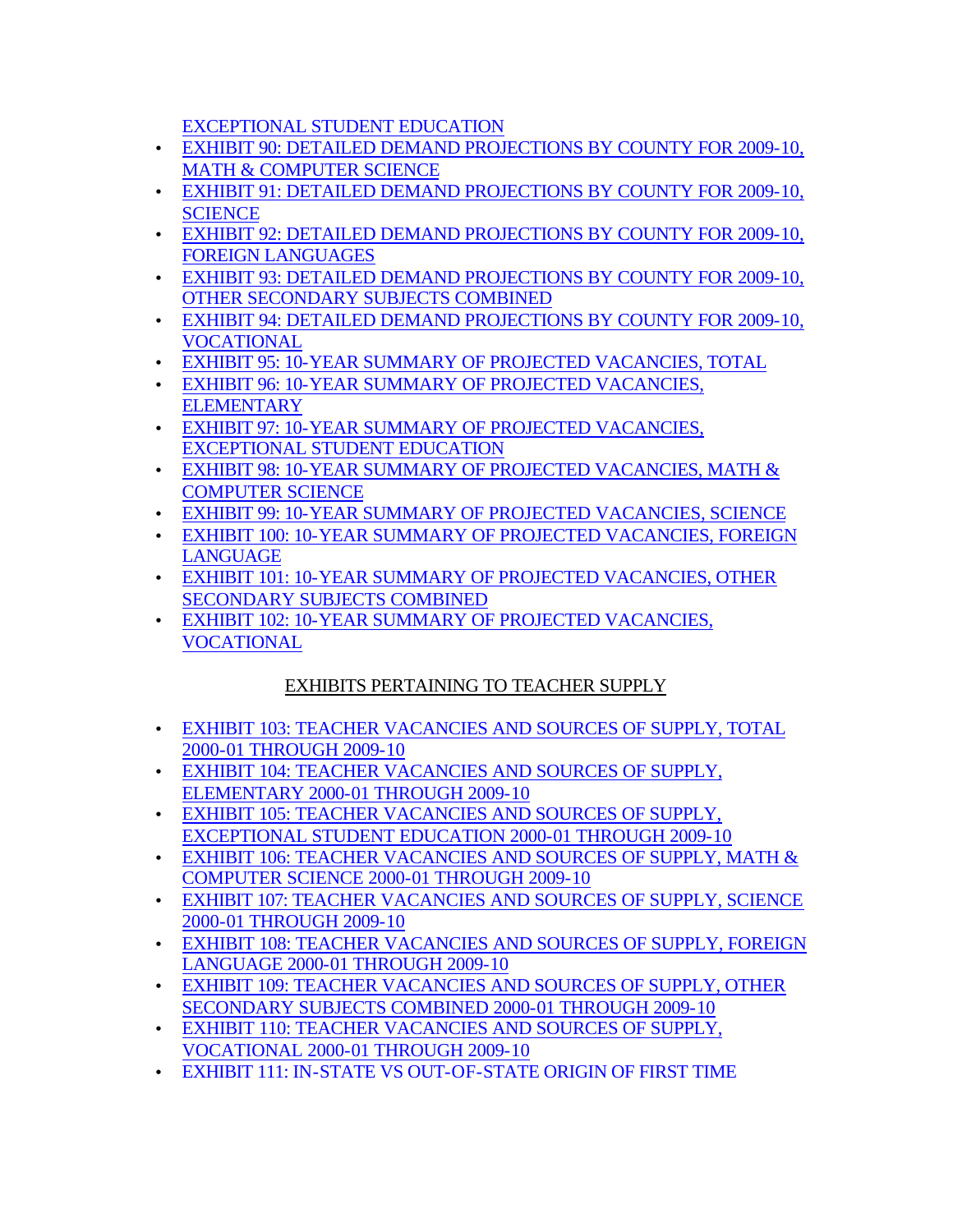[TEACHERS 1991-92 THROUGH 1996-97](#page-139-0)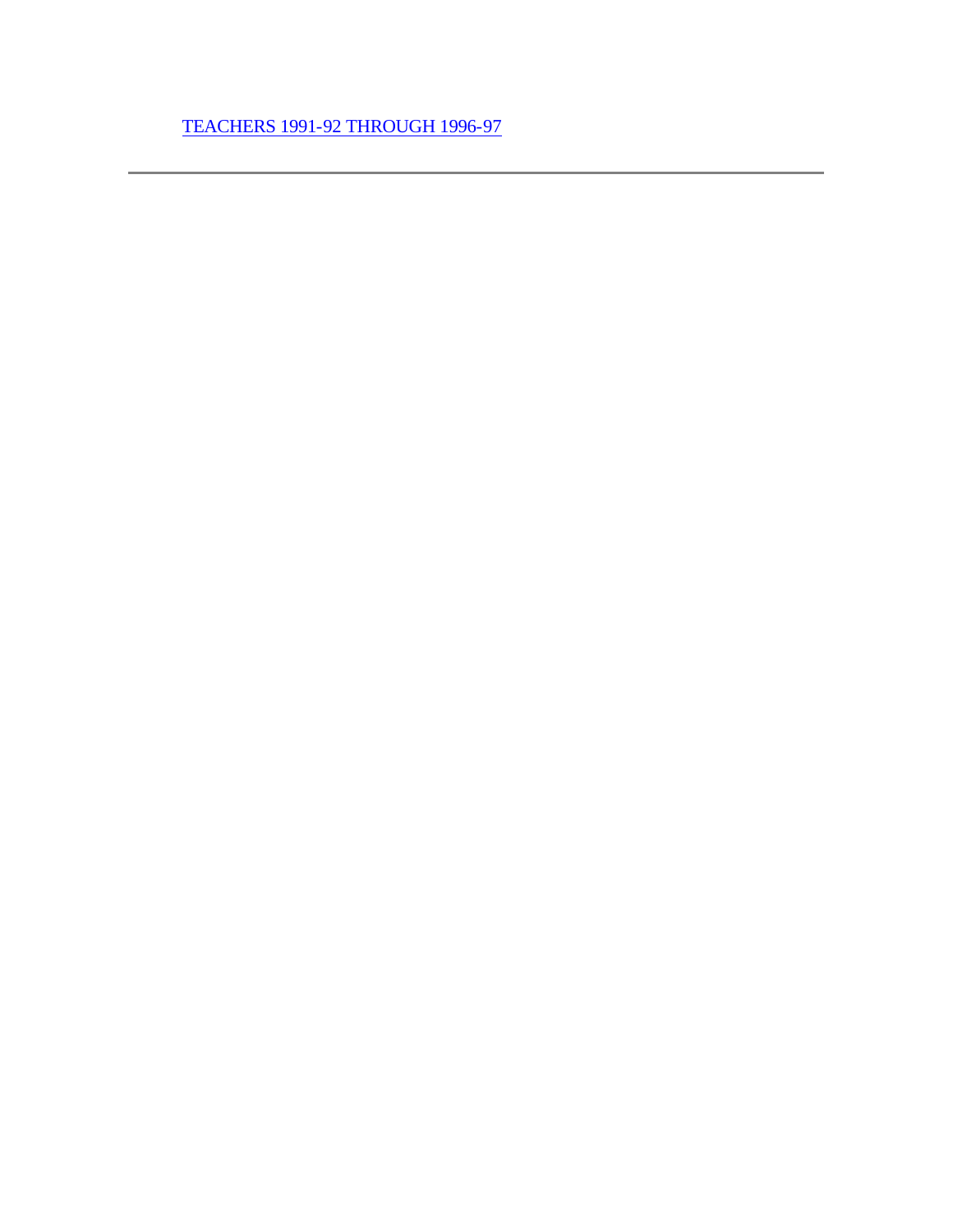## <span id="page-11-0"></span>**Teacher Demand Forecast Methodology 2000-01 Through 2009-2010**

## *Overview*

The number of additional teachers needed each year is a function the number of total teacher positions needed and the number of teachers who leave the profession the previous year due to all causes. The total number of teacher positions needed annually varies as the student enrollment varies. Teachers leave the profession for many reasons, such as a career change, an interruption in work fulfilling family responsibilities or obtaining further education, retirement, or death. The factors influencing both the total number of teachers needed and the number of teachers who leave the profession are demographic, economic, and school district policy factors.

The teacher demand forecasts in this study were developed using demographic models. Since only demographic models are used, this study assumes that the economic factors and district policy issues that may influence teacher demand remain constant throughout the historical and forecast time periods. Thus, the forecast trends reflect only the variations in the demographic data.

The teacher demand forecasts include classroom teachers in grades kindergarten through grade twelve for all subjects and for regular and exceptional students and in prekindergarten for teachers of exceptional students and the children of teenage parents. Excluded from this study are substitute teachers, non-classroom instructional staff and teachers of other prekindergarten students such as those for the PK Early Intervention Program. Teacher demand forecasts are made for each regular school district by the subject areas of elementary, secondary math, secondary science, secondary foreign languages, secondary other subjects, exceptional student education (PK-12) and vocational education. Excluded from the study are the special school districts (university laboratory schools and the School for the Deaf and Blind). This study includes special schools, such as charter schools and juvenile justice facilities, in its forecast of teacher demand.

Tables A.1-A.3 define the index notation and the input and calculated data items. A description of the methodology follows the three tables.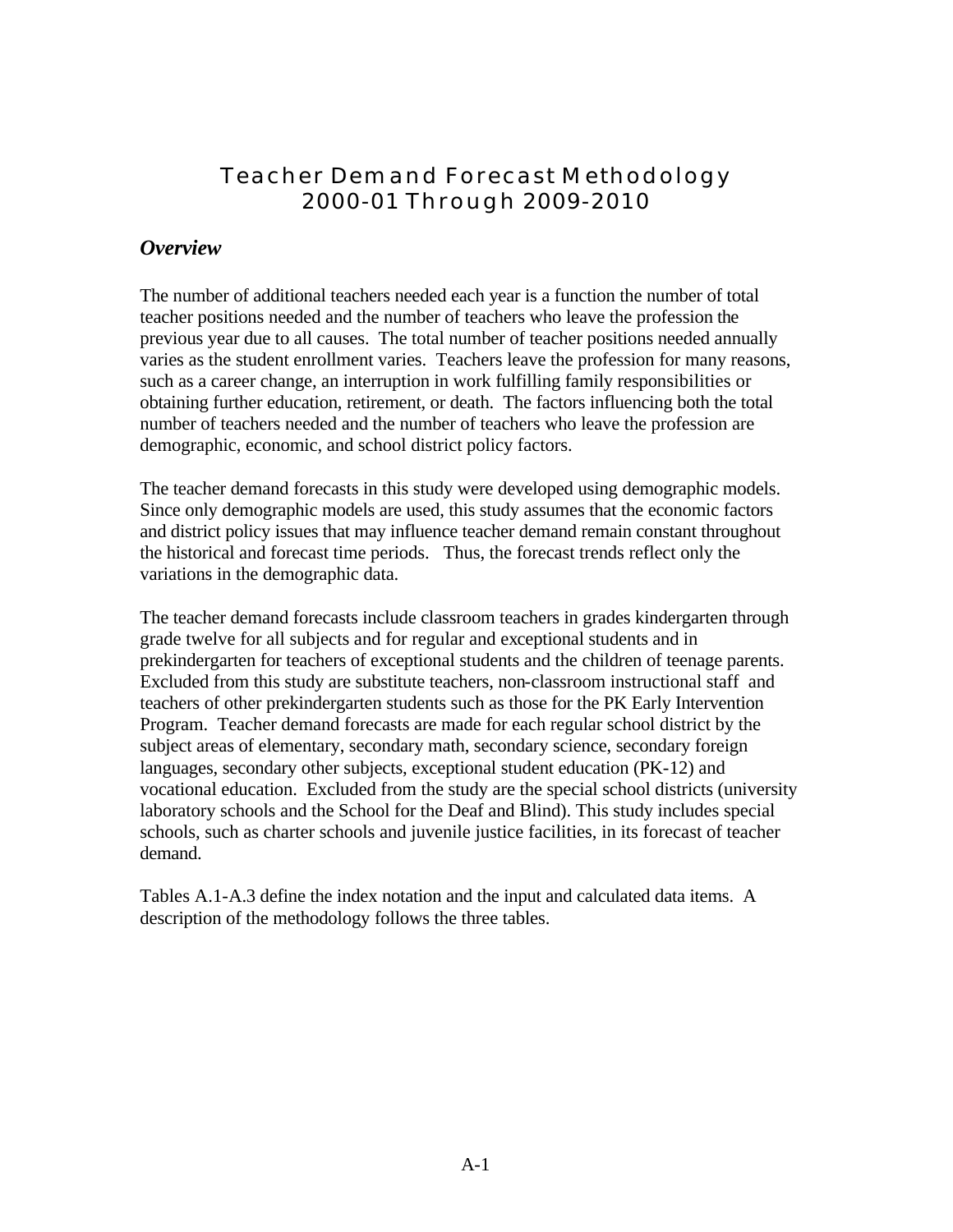| a            | Age index                                         | $a = 21, \ldots, 64, 65+$                                                                                                                                                        |
|--------------|---------------------------------------------------|----------------------------------------------------------------------------------------------------------------------------------------------------------------------------------|
| g            | District group index                              | $g = 1, \ldots, 12$                                                                                                                                                              |
| j.           | School district (county) index $i = 1,,67$        |                                                                                                                                                                                  |
| $\mathbf{1}$ | Grade index                                       | $i = PK, K, 1, 2, \ldots, 12$                                                                                                                                                    |
| $\bf k$      | Grade group index                                 | $k = PK-5, 6-8, 9-12$                                                                                                                                                            |
| p            | Educational program index                         | $p = basic$ , ESOL, ESE I, ESE II, ESE III, ESE<br>IV, ESE V, vocational                                                                                                         |
| q            | Instructional program index                       | q = elementary, secondary basic, ESE, vocational                                                                                                                                 |
| S            | Subject area index                                | $s =$ elementary, exceptional student<br>education, math & computer science,<br>science, foreign languages, other secondary<br>basic education subjects, vocational<br>education |
| V            | Year index for historical and<br>forecasted years | $y = 9394,, 9900$ for historical years<br>$y = 0001, \ldots, 0910$ for forecasted years                                                                                          |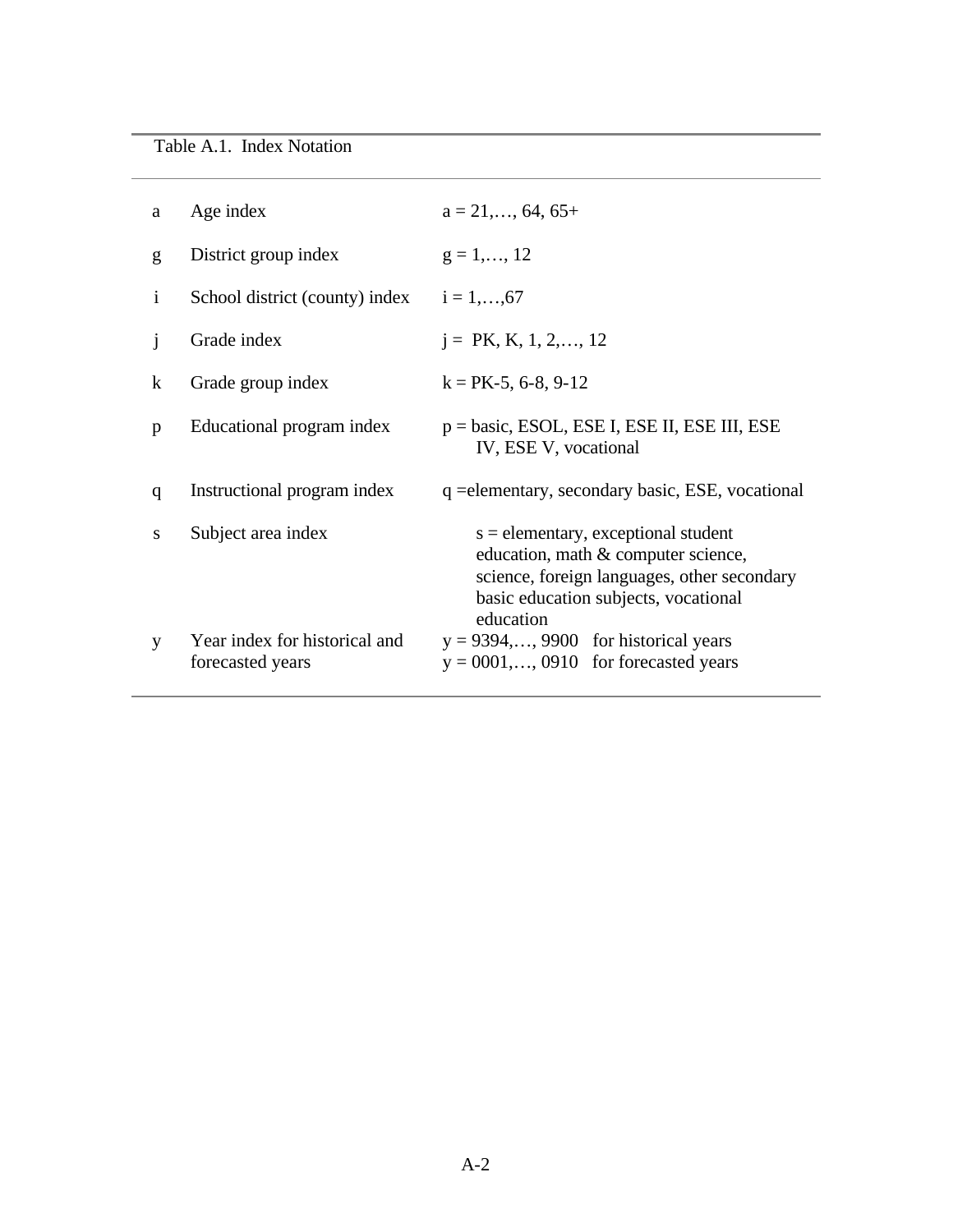Table A.2. Input Data

| Item |                                                                                                                                              | Symbol       | Dimension  |
|------|----------------------------------------------------------------------------------------------------------------------------------------------|--------------|------------|
|      | 1. Historical Full-Time Equivalent Student Enrollment<br>Data from 1993-94 through 1998-99                                                   | <b>FTE</b>   | y, i, j, p |
| 2.   | Estimated Full-Time Equivalent Student Enrollment<br>Data for 1999-2000                                                                      | <b>FTE</b>   | i, j, p    |
| 3.   | Estimated population aged 3-4 as of April 1                                                                                                  | POP34        | y, i       |
| 4.   | The number of classroom teachers employed from Fall<br>1997 though Fall 1999                                                                 | <b>TCH</b>   | y, i, a, s |
| .5   | Crosswalk between ESE levels I-V and the<br>instructional contacts of ESE, basic, ESOL, &<br>vocational (from 1994 field test of ESE matrix) | <b>CRW</b>   | y, i, p    |
| 6.   | <b>Resident Live Births</b>                                                                                                                  | <b>BIRTH</b> | y, i       |
|      | Source for 1-5:<br>Florida Department of Education<br><b>Florida Vital Statistics</b><br>Source for 6:                                       |              |            |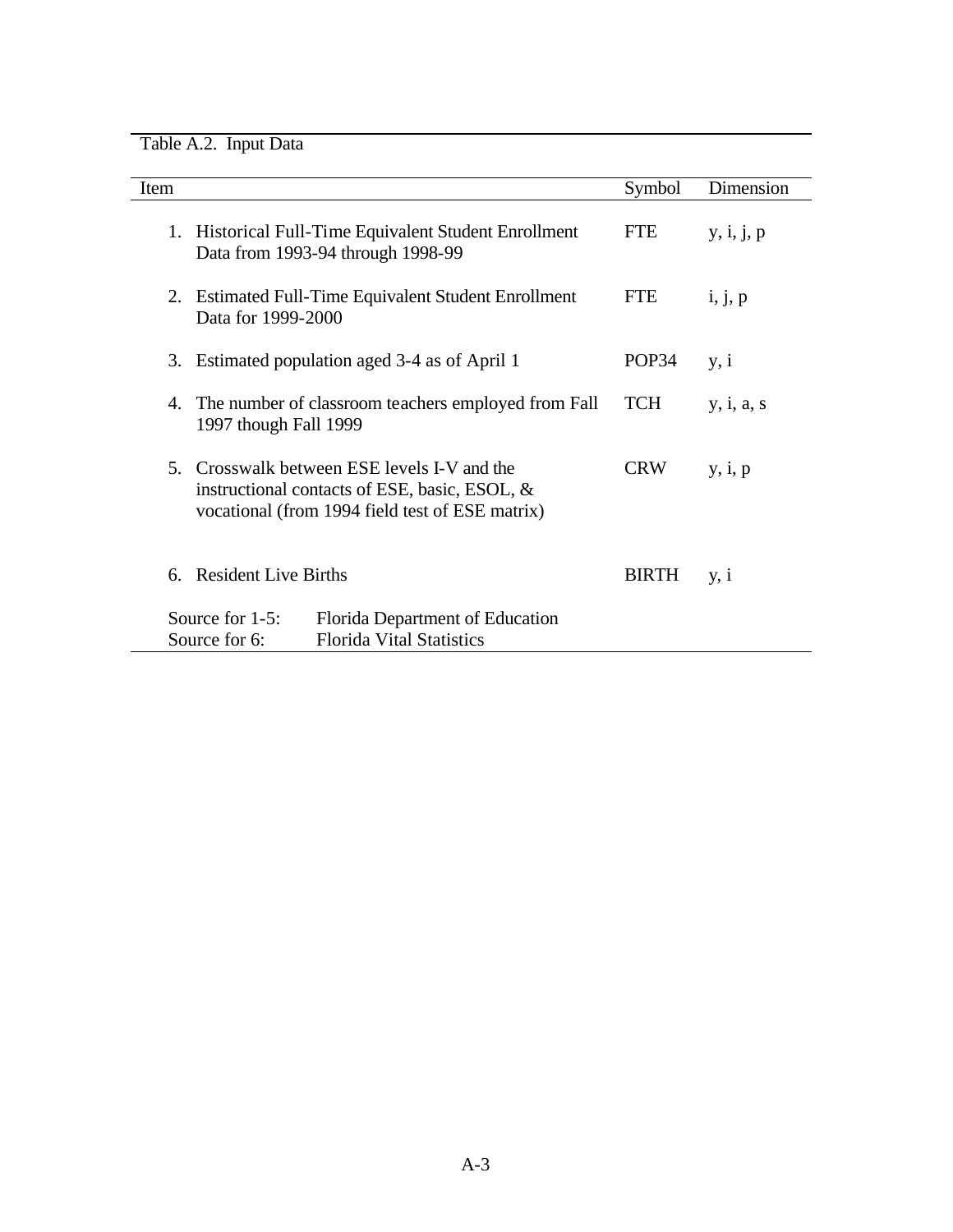### Table A.3. Calculated Data

| Item                                            | Symbol        | Description                                                                                                                                                        | Dimension  |
|-------------------------------------------------|---------------|--------------------------------------------------------------------------------------------------------------------------------------------------------------------|------------|
| Grade<br>Progression Ratio                      | <b>GPR</b>    | The ratio of a grade FTE to its<br>cohort data FTE                                                                                                                 | y, i, j    |
| Weighted Grade<br>Progression Ratio             | <b>WGPR</b>   | Weighted average of GPRs.                                                                                                                                          | y, i, j    |
| Adjusted<br>Weighted Grade<br>Progression Ratio | WGPRADJ       | WGPR adjusted to fit districts'<br>2000-01 forecasted FTE                                                                                                          | i, j       |
| Program<br>Percentage                           | <b>PPCT</b>   | Distribution of programs within<br>grades                                                                                                                          | i, j, p    |
| Subject Area<br>Percentage                      | <b>SPCT</b>   | Distribution of secondary<br>subject areas within the<br>secondary basic area                                                                                      | i, s       |
| <b>Teacher Student</b><br>Ratio                 | <b>TSR</b>    | Ratio of teachers to students for<br>1998-99                                                                                                                       | i, q       |
| <b>Total Teachers</b><br>Needed                 | <b>TTN</b>    | Number of teachers needed in<br>public schools (includes those<br>teaching the prior year and<br>continuing to teach and those<br>who join the teaching work force | y, i, s    |
| Rates of Leaving                                | LR            | The average rate that teachers<br>left the public school system<br>from 1996-97 through 1998-99                                                                    | g. s       |
| <b>Teachers Leaving</b>                         | TL            | The number of teacher leaving<br>the system                                                                                                                        | y, i, a, s |
| Teachers<br>Remaining                           | TR            | The number of teachers who<br>teach in the school district in a<br>specific year and remain as a<br>teacher in that district for the<br>next year                  | y, i, a, s |
| Additional<br><b>Teacher Needed</b>             | <b>ATN</b>    | <b>Teacher Demand Forecast</b>                                                                                                                                     | y, i, s    |
| Age Percentage                                  | <b>AGEPCT</b> | Age Distribution of Teachers<br>who enter the Florida Public<br><b>Schools Work Force</b>                                                                          | i, a, s    |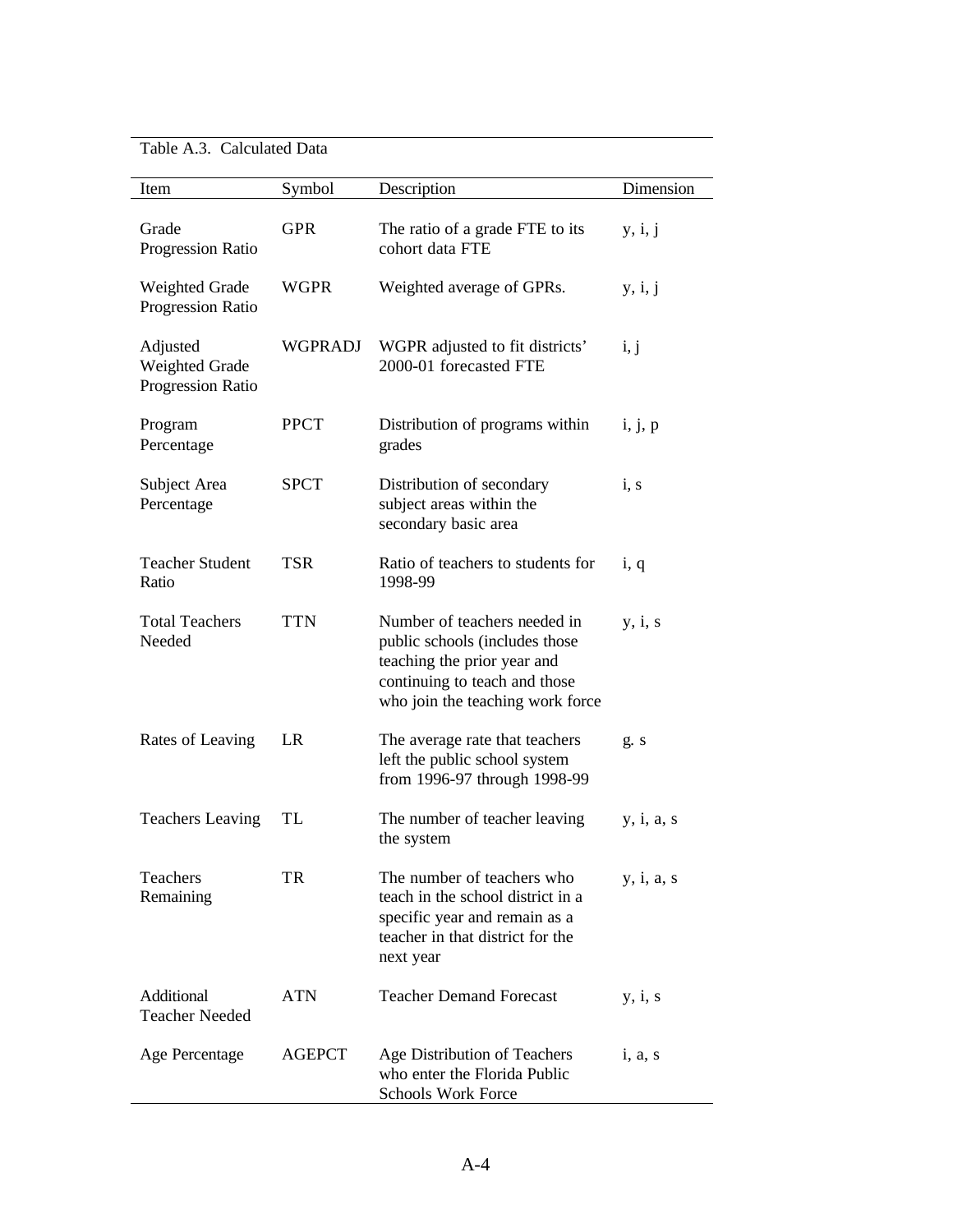### *Methodology*

*Student Enrollment Forecasts*

#### *Grade Forecasts*

A cohort survival model was used to forecast the FTE student enrollment by grade. The cohort data for grades1 through 12 for each district were the FTE enrollments in the prior grade and prior year for that district. The cohort data for kindergarten were the number of resident live births six years prior for the months (September through the next August) corresponding to school entrance requirements. The cohort data for prekindergarten were the number of children aged 3-4 for the same year as the prekindergarten FTE.

$$
GPR_{y, i, j} = FTE_{y, i, j} / \text{COHORT} ,
$$

where COHORT = 
$$
\left\{\begin{array}{ll}\n\text{FTE}_{y-1, i, j-1} & \text{for grades 1-12} \\
\text{BIRTH}_{y-6, i} & \text{for kindergarten} \\
\text{POP34}_{y, i} & \text{for prekindergarten}\n\end{array}\right.
$$

Nine sets of weights (models) were considered for averaging the single year cohort ratios. The models differ in the number of historical years (1-5 years) and in the weights used for each year. Table A.4 below shows the models considered.

|       | Table A.4. Weights used to average the annual cohort ratios. |     |       |                       |     |
|-------|--------------------------------------------------------------|-----|-------|-----------------------|-----|
| Model |                                                              | y-1 | $y-2$ | $v-3$                 | V-4 |
|       |                                                              |     |       |                       |     |
| ာ     |                                                              |     |       |                       |     |
|       |                                                              |     |       |                       |     |
|       |                                                              |     |       |                       |     |
|       |                                                              |     |       | $\mathcal{D}_{\cdot}$ |     |
| 6     |                                                              |     |       |                       |     |
|       |                                                              |     |       |                       |     |
| 8     |                                                              |     |       |                       |     |
|       |                                                              |     |       |                       |     |

The weights used to average the annual cohort ratios were derived from those selected by the school districts when they forecasted their FTE student enrollment for the 1999-2000 school year. In the fall of each year, the districts use software developed by the State of Florida to forecast the next year's FTE student enrollment. The software guides them through a simulation study using the last three historical years' actual data to determine which averaging model should be used. The cohort ratio averaging models used for the Teacher Demand Study were the models selected by the school districts in Fall 1999 for the 2000-2001 forecast.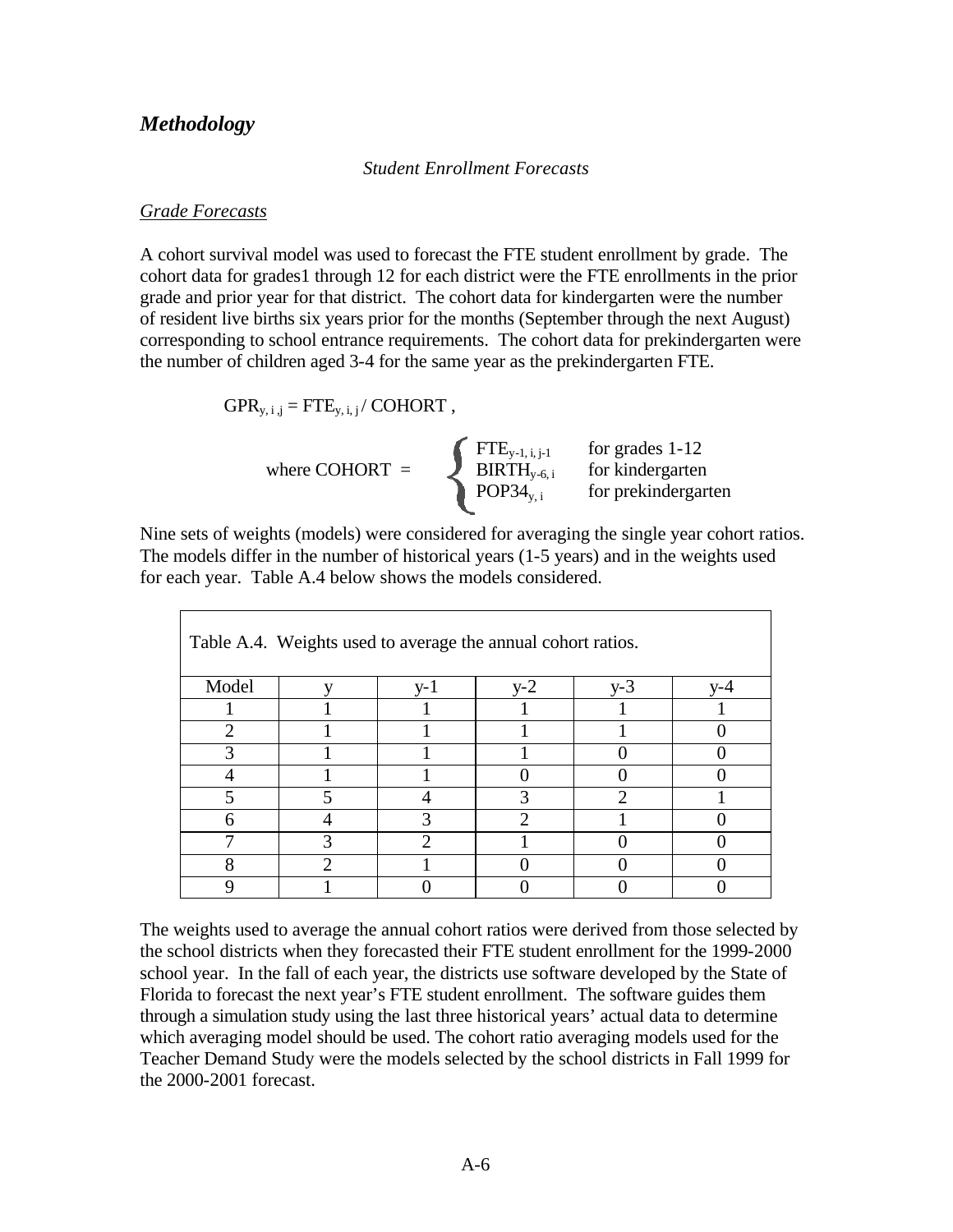$WGPR_{9899, i, j} = \Sigma_y (WGT_{y, i, j} * GPR_{y, i, j})$  for  $y = 1994-95,...,1998-99$ 

where WGT was chosen by the school district staff in Fall 1999.

School districts are allowed to adjust their forecasts after applying the cohort survival forecast due to factors not incorporated into the demographic models such a industry expansion or reduction, closing or expanding a military base, private school enrollment trends, etc. The weighted grade progression ratios were adjusted to fit the 2000-01 school district adjusted regular term forecast.

 $WGPRADJ_{i,i} = (WGPR_{9899,i,i} + (FTE_{0001}, i, j/COHORT))/2$ 

Using the adjusted weighted cohort ratios developed above, the FTE student enrollments by district and grade were forecasted for each year 2001-2002 through 2009-2010.

$$
FTE_{y,i,j} = \text{COHORT} * \text{WGPRADI}_{i,j}
$$

#### Subject Area Forecasts

The district grade FTE forecasts were disaggregated to grade by program FTE using the estimated percentages of each program within grades for the 1999-2000 year.

$$
\begin{aligned} &PPCT_{9900,\,i,\,j,\,p} = FTE_{9900,\,i,\,j,\,p} / \; FTE_{9900,\,i,\,j} \\ &FTE_{y,\,i,\,j,\,p} = FTE_{y,\,i,\,j} * \; PPCT_{9900,\,i,\,j,\,p} \end{aligned}
$$

For all programs except the five Exceptional Student Education (ESE) programs the FTE enrollment for a program is the relative contact time of students with teachers in the program. Student FTE enrollment in the five ESE programs includes student contact time with both ESE and non-ESE teachers. For this reason, program student FTE enrollment was converted to instructional contact FTE enrollment.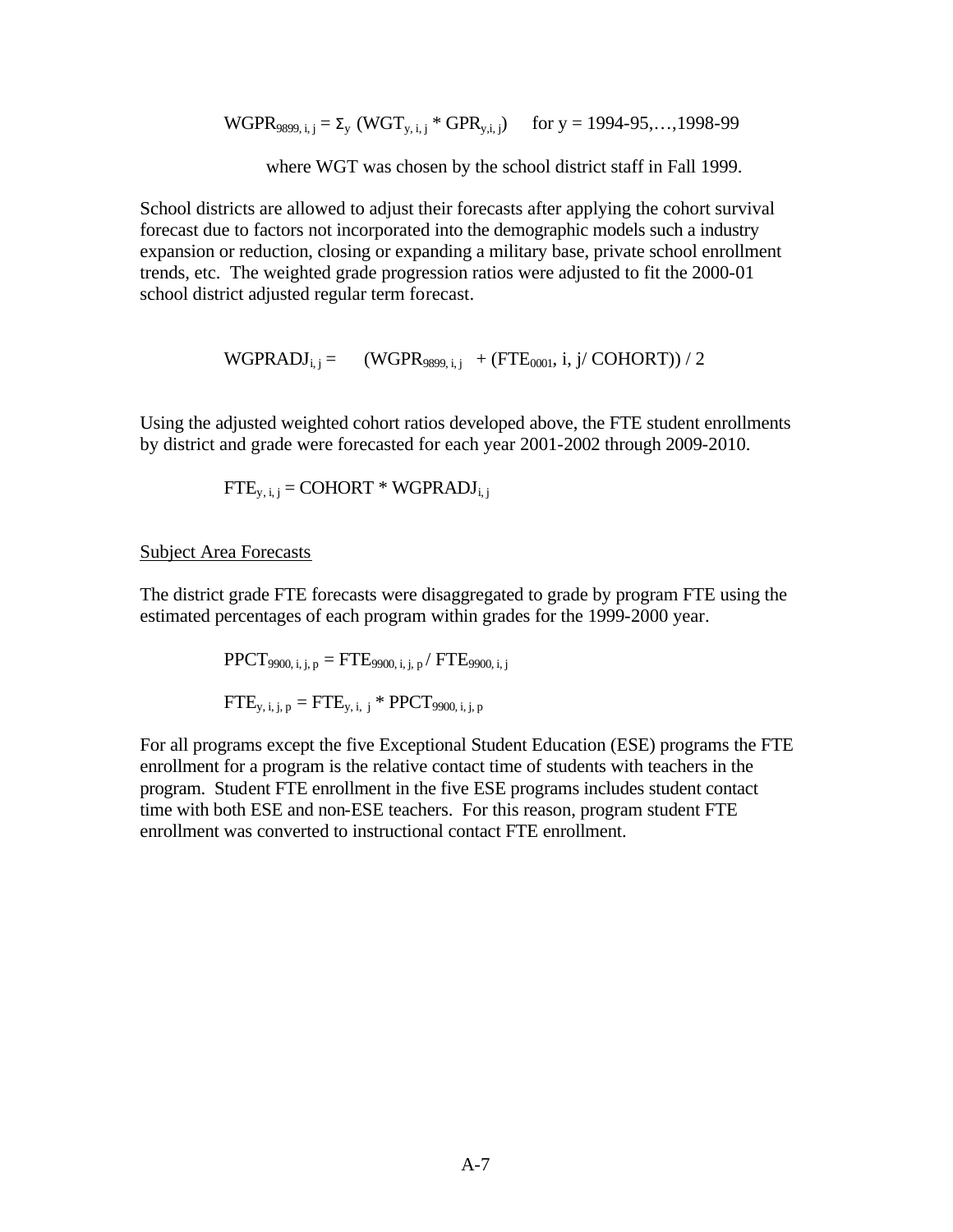$$
FTE_{y,i,j,q} = \Sigma_{p} (FTE_{y,i,j,p} * W),
$$
  
where  $W = \begin{cases} CRW_{9495,i,p,q} & \text{for } p = ESE I,..., ESE V \\ 1 & \text{elsewhere} \end{cases}$   
and where  $y = 9900,..., 0910$ .

#### *Total Teacher Need Forecast*

The teacher job code was used to assign each teacher to one of the seven subject areas. Two of the job codes were unspecific: Teacher Middle/Junior and Teacher Senior High. For teachers with these codes, the first course listed in the eight course fields was used to assign the teacher to the subject area. Table A.5 shows the crosswalk used to aggregate the job codes to subject areas.

Teacher/student ratios by district and by subject area were computed using the 1999-2000 contact FTE enrollment and the Fall 1999 teacher data.

$$
TSR_{9899, i, q} = TCH_{9899, i, q} * FTE_{9899, i, q}
$$

These ratios were multiplied by the annual forecasts to get the total need for teachers by district and subject area. This calculation assumes that the 1998-99 ratios will remain valid throughout the forecast period.

$$
TTN_{y, i, s} = \n\begin{cases} \nTTN_{y, i, q} * FTE_{y, i, q} * SPT & \text{if } q = \text{secondary basic} \\ \nTTN_{y, i, q} * FTE_{y, i, q} & \text{otherwise} \n\end{cases}
$$

where  $SPT = TSR_{9899, i, s} / TSR_{9899, i, q}$  for secondary subject areas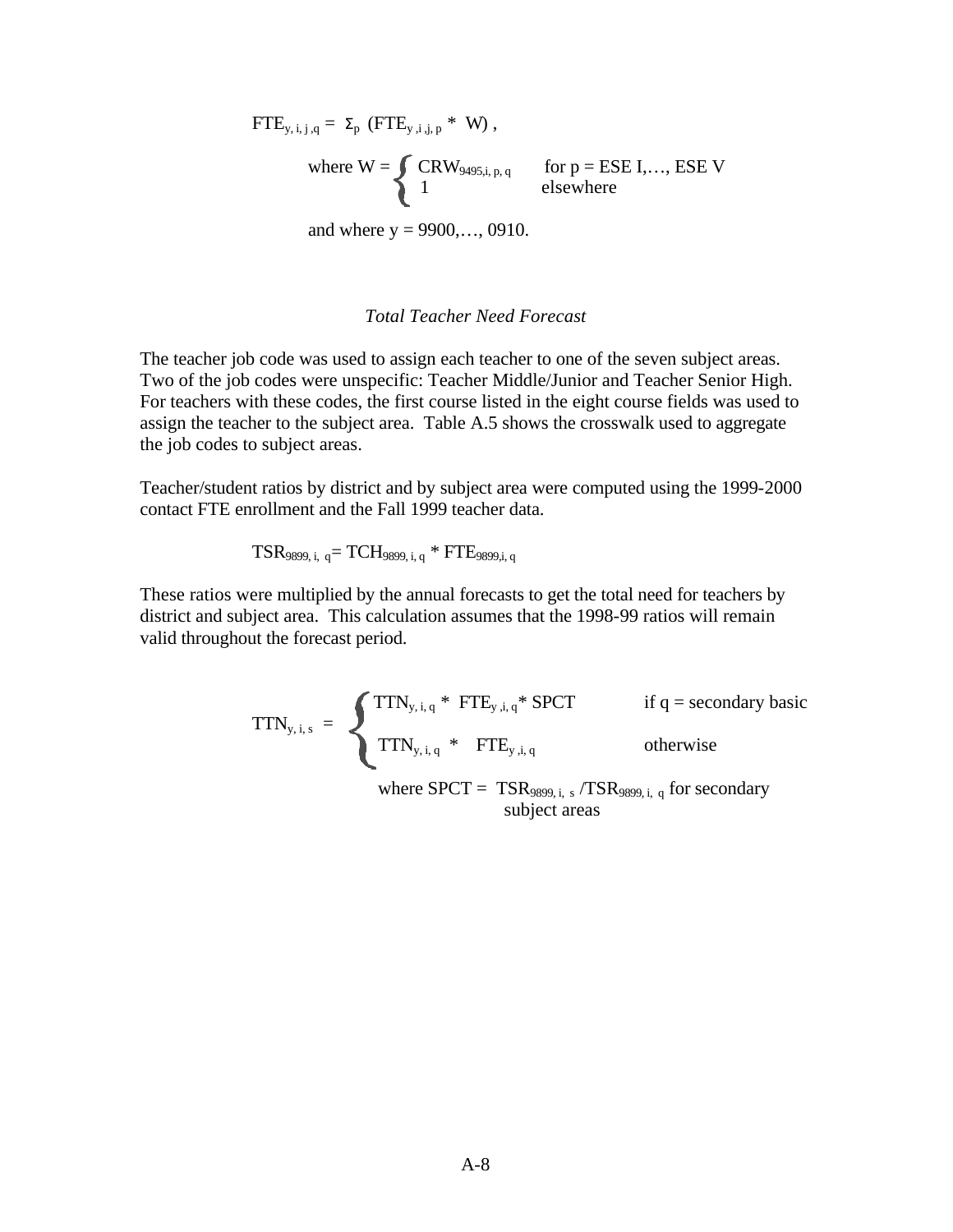| Table A.5. Crosswalk of Job Codes to the Seven Subject Areas                                      |       |                         |       |                         |
|---------------------------------------------------------------------------------------------------|-------|-------------------------|-------|-------------------------|
| Elementary                                                                                        |       | Other Secondary         |       | ESE                     |
| Teacher, Dr Prev-E<br>51001                                                                       | 51002 | Teacher, Dr Prev-M/J    | 52001 | Teacher, EMH            |
| Teacher, Art-E<br>51004                                                                           | 51003 | Teacher, Dr Prev-SH     | 52002 | Teacher, TMH            |
| 51007 Teacher, Compu Ed-E                                                                         | 51005 | Teacher, Art-M/J        | 52003 | Teacher, PI             |
| Teacher, For Lan-E<br>51015                                                                       | 51006 | Teacher, Art-SH         | 52004 | Teacher, HI             |
| 51018 Teacher, Health-E                                                                           | 51010 | Teacher, Dance-M/J      | 52005 | Teacher, VI             |
| 51023 Teacher, ISS-E                                                                              | 51011 | Teacher, Dance-SH       | 52006 | Teacher, EH             |
| 51026 Teacher, Lang Ar-E                                                                          | 51012 | Teacher, Drama-M/J      | 52007 | Teacher, SLD            |
| Teacher, Math-E<br>51031                                                                          | 51013 | Teacher, Drama-SH       | 52008 | Teacher, Gifted         |
| 51034 Teacher, Music-E                                                                            | 51014 | Teacher, Exper ED-SH    | 52009 | Teacher, H/H            |
| 51039 Teacher, Pe-E                                                                               | 51019 | Teacher, Health-M/J     | 52010 | Teacher, Autistic       |
| 51043 Teacher, Rem/Ce-E                                                                           | 51020 | Teacher, Health-SH      | 52011 | Teacher, PMH            |
| Teacher, Science-E<br>51050                                                                       | 51021 | Teacher, Hum-M/J        | 52012 | Teacher, SED            |
| 51054 Teacher, KG                                                                                 | 51022 | Teacher, Hum-SH         | 52013 | Teacher, DSI            |
| 51055 Teacher, First                                                                              | 51024 | Teacher, ISS-M/J        | 52014 | Teacher, VE             |
| 51056 Teacher, Second                                                                             | 51025 | Teacher, ISS-SH         | 52015 | Teacher, PK Hdc         |
| 51057 Teacher, Third                                                                              | 51027 | Teacher, Lang Ar-M/J    | 52016 | Physical Therapist      |
| 51058 Teacher, Fourth                                                                             | 51028 | Teacher, Lang Ar-SH     | 52017 | Occ Therapist           |
| 51059 Teacher, Fifth                                                                              | 51029 | Teacher, Lib/Med-M/J    | 52018 | Sp/Lang Path            |
| Teacher, Soc. St-E<br>51061                                                                       | 51030 | Teacher, Lib/Med-SH     | 52019 | O/M Specialist          |
| Teacher, St Hall-E<br>51064                                                                       | 51035 | Teacher, Music-M/J      | 52020 | Music Therapist         |
| 51067 Teacher, Ungraded-E                                                                         | 51036 | Teacher, Music-SH       | 52021 | Rec Therapist           |
| 51068 Teacher, Combin-E                                                                           | 51037 | Teacher, Peer Cn-M/J    | 52022 | Job Coach, ESE          |
| Teacher, Other<br>51071                                                                           | 51038 | Teacher, Peer Cn-SH     | 52029 | Art Spec                |
| Teacher, Ch 1-E<br>51073                                                                          | 51040 | Teacher, Pe-M/J         | 52033 | Teacher, Adaptive Pe    |
| Inter Resource Teacher<br>51076                                                                   | 51041 | Teacher, Pe-SH          |       | Vocational              |
| <b>Bilingual Spec</b><br>51077                                                                    | 51042 | Teacher, Read Res-SH    | 53001 | Teacher, Agri/Nre       |
| Teacher, Oth Ins<br>55001                                                                         | 51044 | Teacher, Rem/Ce-M/J     | 53002 | Teacher, Business Ed    |
| Secondary Math                                                                                    | 51045 | Teacher, Rem/Ce-SH      | 53003 | Teacher, Divers Occ Ed  |
| 51008 Teacher, Compu Ed-M/J                                                                       | 51046 | Teacher, Rsrch/Crit SH  | 53004 | Teacher, Health Occ     |
| 51009 Teacher, Compu Ed-SH                                                                        | 51047 | Teacher, ROTC/Mil-M/J   | 53005 | Teacher, Home Ec Ed     |
| 51032 Teacher, Math-M/J                                                                           | 51048 | Teacher, ROTC/Mil-SH    | 53006 | Teacher, Tech Ed        |
| 51033 Teacher, Math-SH                                                                            | 51049 | Teacher, Dr Ed-SH       | 53007 | Teacher, Ind Ed         |
| Secondary Science                                                                                 | 51053 | Teacher, Lead Dev-SH    | 53008 | Teacher, Marketing Ed   |
| 51051 Teacher, Science-M/J                                                                        | 51060 | Teacher, Sixth          | 53009 | Teacher, Pub Ser Occ Ed |
| 51052 Teacher, Science-SH                                                                         | 51062 | Teacher, Soc. St-M/J    | 53010 | Teacher, Voc Or/Exp     |
| Secondary Foreign Languages                                                                       | 51063 | Teacher, Soc. St-SH     | 53011 | Teacher, Voc Ed-Iss     |
| 51016 Teacher, For Lan-M/J                                                                        | 51065 | Teacher, St Hall-M/J    | 53012 | Teacher, Sail           |
| 51017 Teacher, For Lan-SH                                                                         | 51066 | Teacher, St Hall-SH     | 53013 | Work-Study Coor.        |
|                                                                                                   | 51074 | Teacher, Ch 1-M/J       | 53014 | Teacher, Oth Voc        |
|                                                                                                   | 51075 | Teacher, Rsrch/Crit M/J |       |                         |
|                                                                                                   | 53012 | Teacher, Sail           |       |                         |
| Teachers with job codes 51069 Teacher M/J and 51070 Teacher SH were included and were assigned to |       |                         |       |                         |
| subject areas based on courses taught.                                                            |       |                         |       |                         |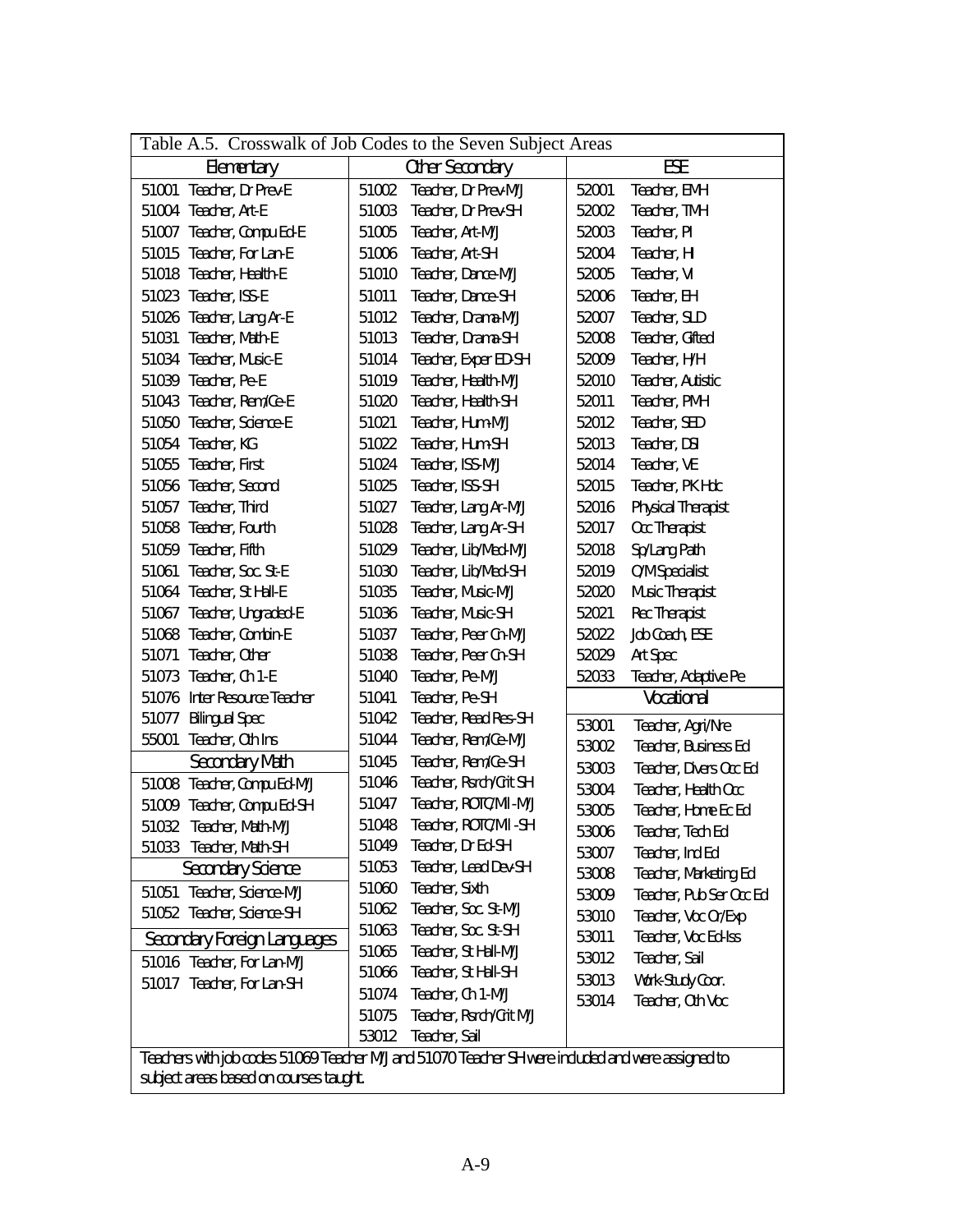#### *Additional Teacher Needed Forecast*

#### Estimated Rate that Teachers Leave Public Schools

The first step in forecasting the additional teachers needed was to estimate the rates at which teachers leave the Florida public school teaching force due to all reasons. The teachers who taught in Fall 1998 but who had left the Florida public school teaching force by Fall 1999 ( $TL_{99}$ ) were identified by matching the Fall 1998 and Fall 1999 Teacher files. The teachers who left after the 1997 and 1996 years were similarly identified. The reasons for leaving and the leave rates vary greatly by the age of the teacher. However, even when summed across the three years, the data matrix was too sparse to calculate individual age-subject-district leaver rates. Thus, it was necessary to reduce the number of categories for the districts. The seven largest school districts had sufficient data to be calculated individually. The remaining sixty school districts were placed into one of five groups based on its cluster parallel coordinate plot of subject area leaver rates for teachers under age 40. Thus, there were 12 district categories. Table A.6 shows the district groupings.

| Group ID       | <b>School Districts</b>                                                                                                                                                                                              |
|----------------|----------------------------------------------------------------------------------------------------------------------------------------------------------------------------------------------------------------------|
| 1              | Miami-Dade                                                                                                                                                                                                           |
| $\overline{2}$ | <b>Broward</b>                                                                                                                                                                                                       |
| 3              | Hillsborough                                                                                                                                                                                                         |
| 4              | Duval                                                                                                                                                                                                                |
| 5              | Palm Beach                                                                                                                                                                                                           |
| 6              | Orange                                                                                                                                                                                                               |
| 7              | Pinellas                                                                                                                                                                                                             |
| 8              | Bay. Brevard, Charlotte, Monroe, Okeechobee, St. Johns                                                                                                                                                               |
| 9              | Alachua, Escambia, Gadsden, Hendry, Leon, Marion, Martin, Osceola                                                                                                                                                    |
| 10             | Collier, Columbia, Lake, Lee, Nassau, Okaloosa, St. Lucie, Santa Rosa                                                                                                                                                |
| 11             | Citrus, Clay, Hernando, Highlands, Indian River, Jackson, Lafayette, Manatee,<br>Pasco, Polk, Putnam, Sarasota, Seminole, Volusia                                                                                    |
| 12             | Baker, Bradford, Calhoun, DeSoto, Dixie, Flagler, Franklin, Gilchrist, Glades,<br>Gulf, Hamilton, Hardee, Holmes, Jefferson, Levy, Liberty, Madison, Sumter,<br>Suwannee, Taylor, Union, Wakulla, Walton, Washington |

Table A.6. Grouping of School Districts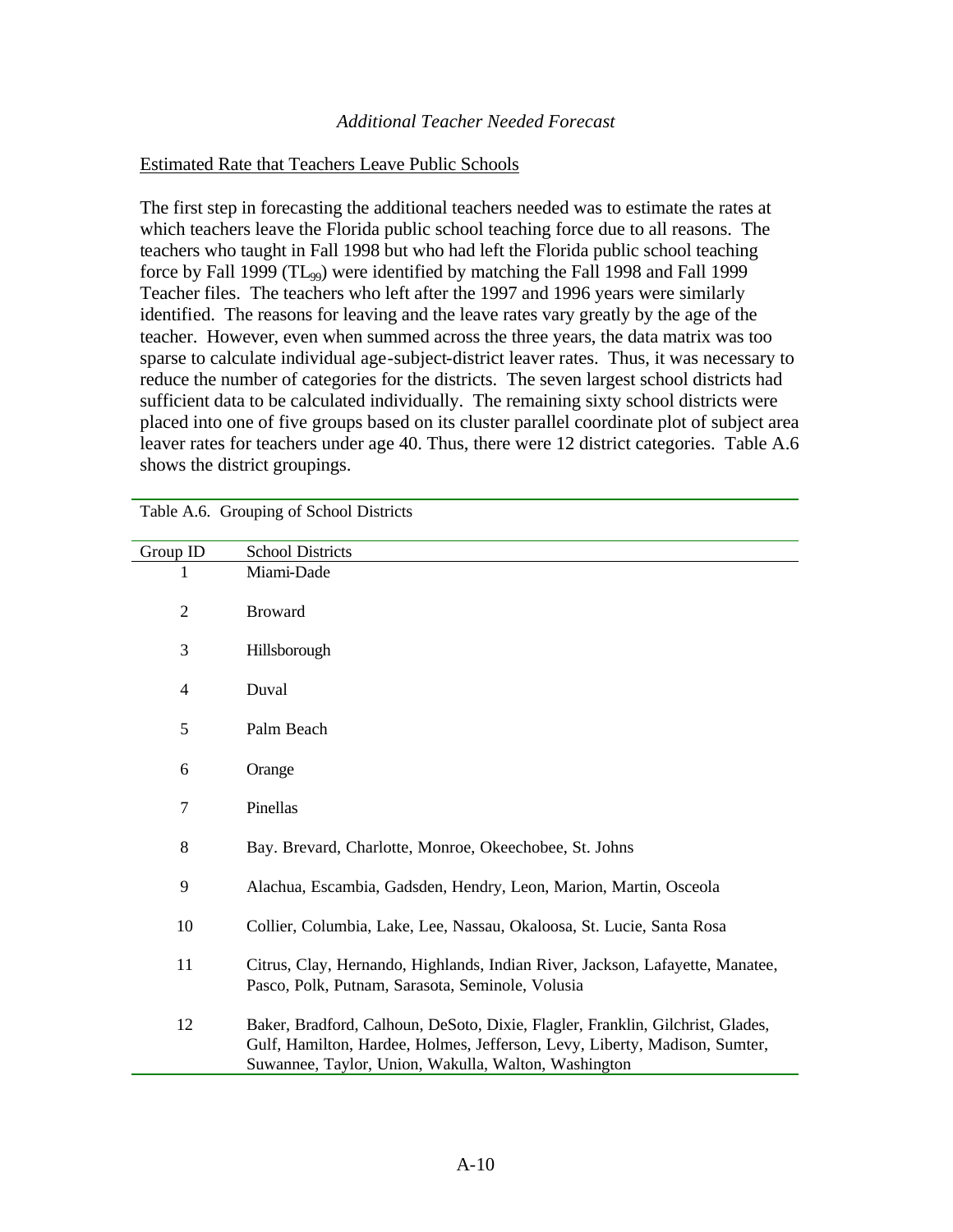Using the above grouping of districts, teacher leaver raters were computed by age, subject area, and group.

$$
LR_{a, g, s} = (\Sigma_{y} TL_{y, a, g, s}) / (\Sigma_{y} TCH_{y, a, g, s})
$$
  
where y = 9697, 9798, 9899

Use of these rates of leaving for the forecasted teacher demand adds the assumption that the pattern of teachers leaving the Florida public schools teaching force will be the same in the future as it was in the 1996-97 though 1998-99 period.

#### Teacher Demand Forecast for 2000-01

The projected number of teachers leaving public school teaching in 1999-2000 was calculated by:

$$
TL_{9900,i, a, s} = TCH_{9900,i, a, s} * LR_{a, g, s}
$$

The projected number of teachers who taught in 1999-2000 and continue to teach in the same district in 2000-01 is calculated by:

TR 9900,i, a, s = TCH9900, i, a, s - TL9900,i, a, s

The teacher demand for 2000-01 (additional teachers needed) was calculated by:

$$
ATN_{0001, I, s} = TTN_{0001, i, s} - \Sigma_a TR_{9900, i, a, s}
$$

Teacher Demand Forecasts For 2000-01 Through 2009-10

For the years 2000-01 and beyond, the age distribution of teachers must be estimated before the next year's demand can be calculated. An entering teacher (ET) for a specified year is defined as a teacher who is teaching in the Fall of that year, but did not teach in that district in the previous Fall. The age distribution of entering teachers was estimated by:

$$
AGEPCT_{i,a,s} = \Sigma_y ET_{y,i,a,s} / \Sigma_y \Sigma_a ET_{y,i,a,s} \quad \text{for } y = 9798,9899,9900
$$

Then, the projected age distribution of teachers is:

$$
TCH_{y, i, a, s} = TR_{y-1, i, a, s} + ATN_{y, i, s} * AGEPCT_{i, a, s}
$$

After the projected age distribution of teachers is projected, the calculations for 2001-02 through 2009-10 are similar to that for 2000-01.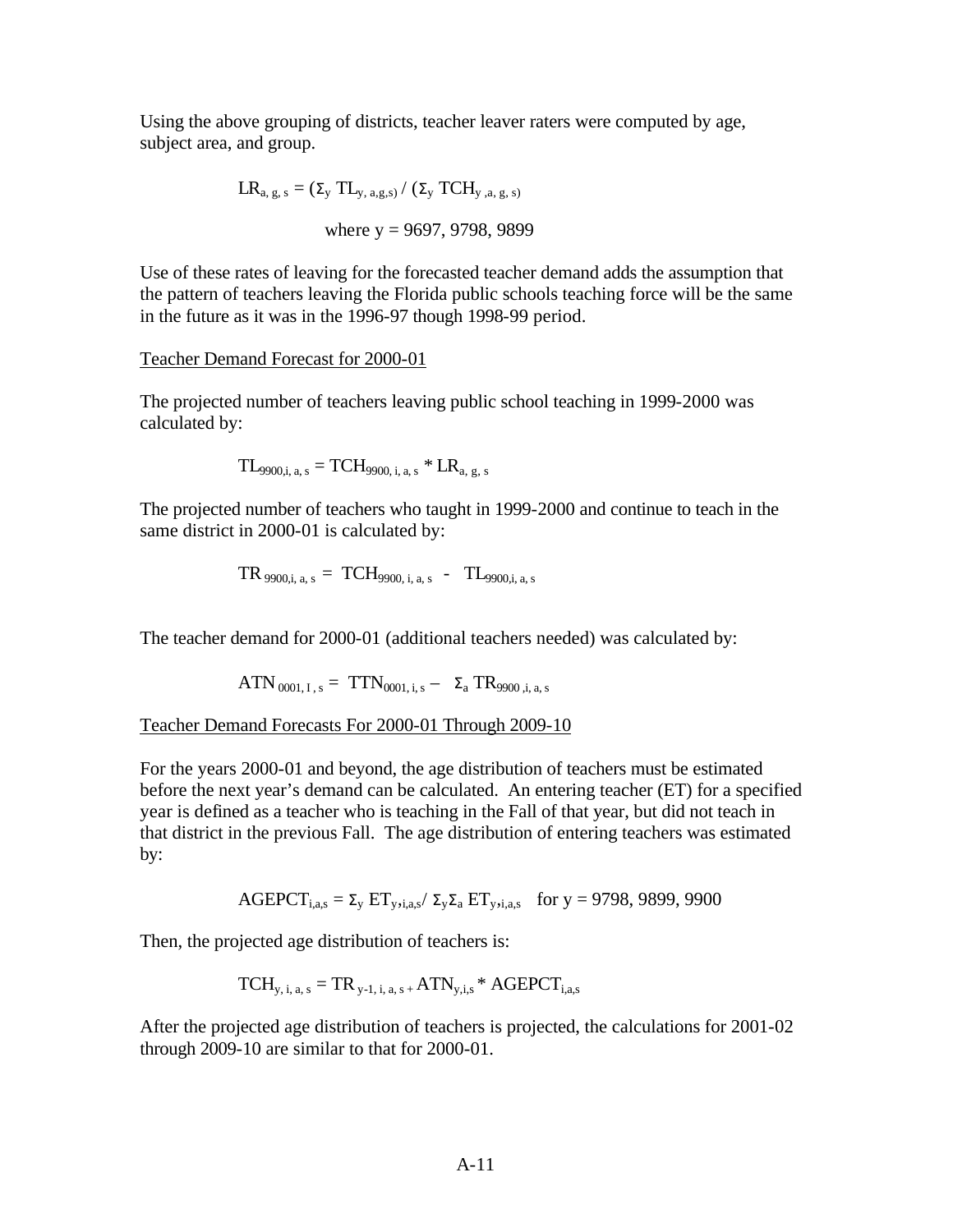TLy,i, a, s = TCHy, i, a, s \* LRa, g, s for y = 9900,…,0809 TR y,i, a, s = TCHy, i, a, s - TLy,i, a, s

The teacher demand (ATN additional teachers needed) for  $y = 0102,...,0910$  was calculated by:

$$
ATN_{yI,s} = TTN_{y,i,s} - \Sigma_a TR_{y-1,i,a,s}
$$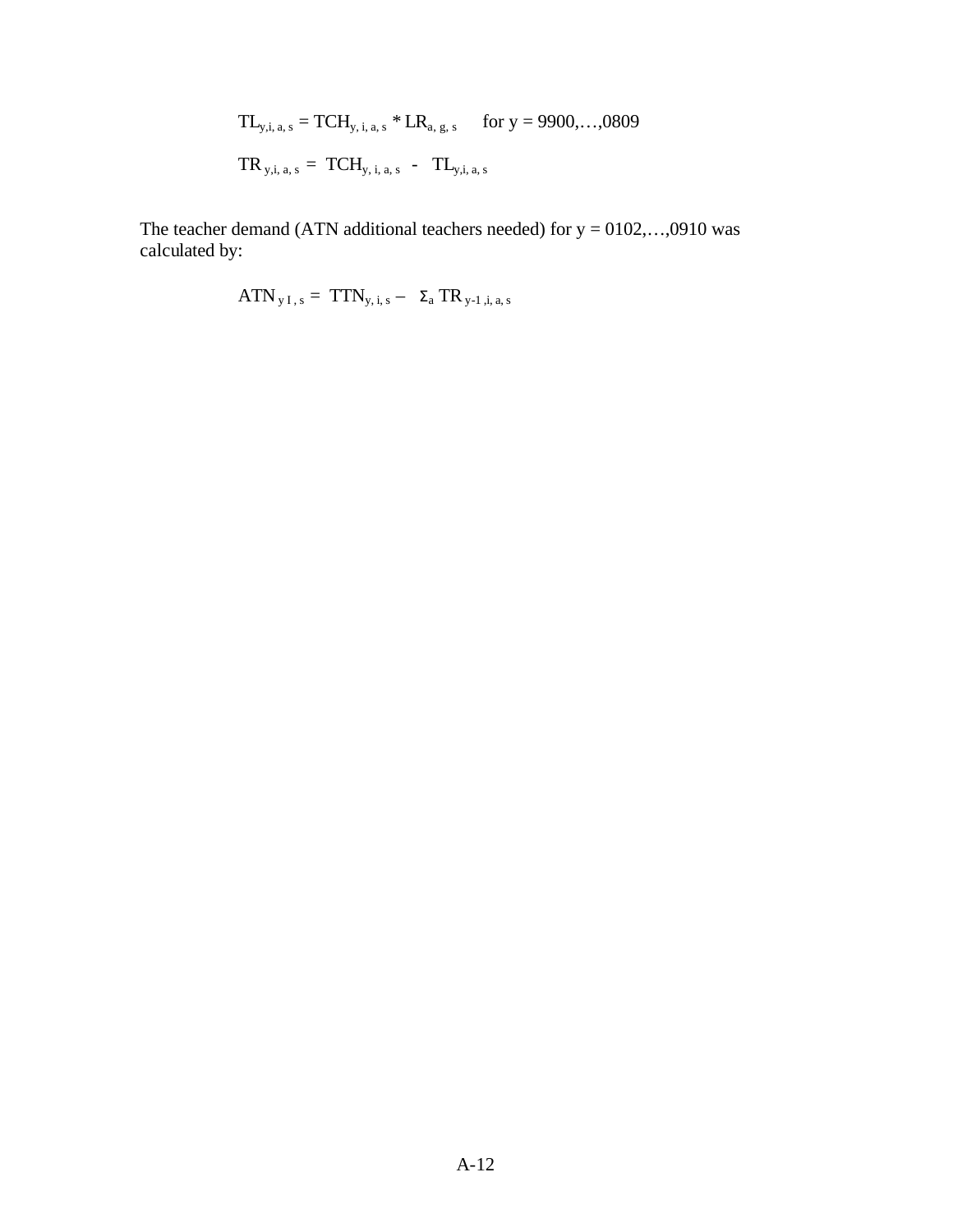#### **Sources of Teacher Supply**

<span id="page-22-0"></span>The supply of public school teachers was divided into three parts for purposes of forecasting: (1) new graduates from teacher education programs at public and private universities located in Florida; (2) new graduates in disciplines other than education from public and private universities located in Florida; and (3) transfers from other states.

#### *1. New Graduates from Teacher Education Programs*

The long-run teacher supply of new graduates of education programs was estimated separately for elementary and secondary teachers.<sup>1</sup> Middle school and high school are combined for this analysis. Both models use annual data from1970 to1999. Collectively these variables explain 95% of the variation in the number of new graduates from elementary education programs and 85% in secondary education.

The number of annual graduates from elementary education programs is estimated as a function of teacher salaries (in real terms and lagged two years), an opportunity cost measure (teacher salaries relative to personal income per capita also lagged two years), and a measure of market conditions (student membership). All three variables show the expected signs. Detailed regression results for the equation used in the forecast are found in the following table:

**Dependent Variable**: ELE **Method**: Least Squares **Sample (adjusted)**: 1973 1999 **Included observations:** 27 after adjusting endpoints Convergence achieved after 18 iterations

 $\overline{a}$ 

| Variable                  | Coefficient | Standard                  | t-Statistic | Probability |
|---------------------------|-------------|---------------------------|-------------|-------------|
|                           |             | Error                     |             |             |
| C                         | -995.9239   | 2227.028                  | $-0.447199$ | 0.6591      |
| $WAGE(-2)$                | 0.210869    | 0.104580                  | 2.016336    | 0.0561      |
| $YP1(-2)$                 | $-2418.823$ | 1248.808                  | $-1.936905$ | 0.0657      |
| <b>ENR</b>                | 0.002497    | 0.001402                  | 1.780711    | 0.0888      |
| AR(1)                     | 0.912239    | 0.083591                  | 10.91315    | 0.0000      |
| R-squared                 | 0.958918    | Mean dependent            |             | 2312.765    |
|                           |             |                           | variables   |             |
| <b>Adjusted R-squared</b> | 0.951449    | S.D. dependent            |             | 747.5306    |
|                           |             | variable                  |             |             |
| S.E. of regression        | 164.7129    | Akaike info criterion     |             | 13.21186    |
| Sum squared residuals     | 596867.6    | Schwarz criterion         |             | 13.45183    |
| Log likelihood            | -173.3601   | <b>F-statistic</b>        |             | 128.3801    |
| Durbin-Watson statistic   | 1.170878    | Probability (F-statistic) |             | 0.000000    |
| <b>Inverted AR Roots</b>  | .91         |                           |             |             |

<sup>&</sup>lt;sup>1</sup> The structure of these models was suggested by Robert P. Strauss of the Department of Economics at Carnegie Mellon University in an unpublished work undertaken in 1993 for the Pennsylvania Department of Education entitled "Who should Teach in Pennsylvania's Public Schools? Modeling Teacher Supply and Demand, Curricula & High School Seniors' Post-secondary Educational Plans". See especially Chapter 7. We are indebted to Professor Strauss for making the report available to us.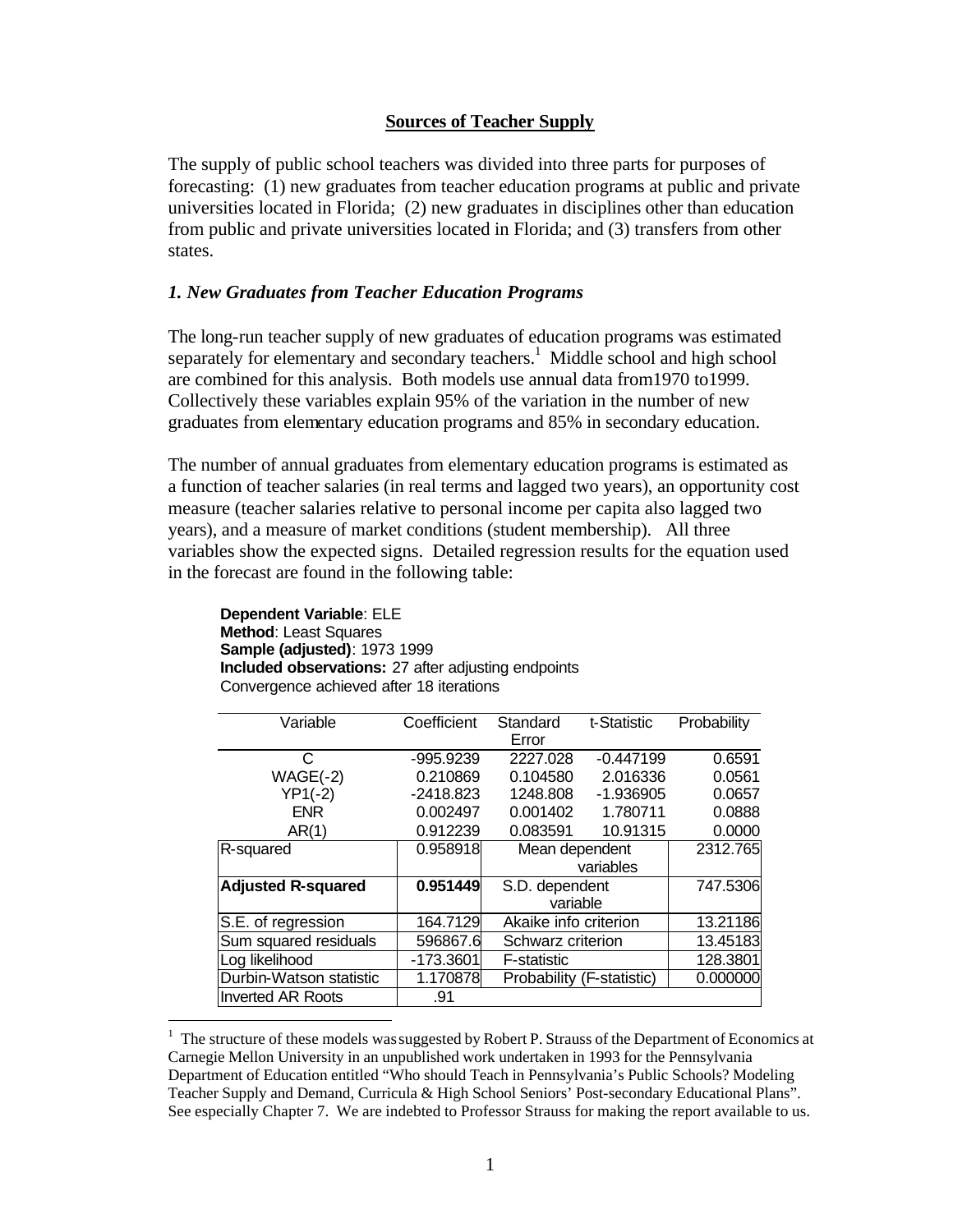*Where:*

| $ELE =$    | Graduates in Elementary Education Programs from All Institutions in Florida        |
|------------|------------------------------------------------------------------------------------|
|            | $ASTR(-2) = Average Salary Teacher in Florida, in 1982 dollars, 2 lagged periods.$ |
| $YP(-2) =$ | Ratio Average Salary Teacher to Florida Personal Income per capita, 2 lagged       |
|            | periods.                                                                           |
| $ENR =$    | Membership in Florida Public Schools, Grades k-6.                                  |
| $AR(1) =$  | $0.912239$ = Term to adjust for autocorrelation in residuals.                      |

A similar approach is taken to forecasting the number of graduates in programs other than elementary education. Graduates are estimated as a function of teacher salaries (in real terms and lagged two years), an opportunity cost measure (non-farm wages and salaries per FTE job in Florida in nominal dollars), and a measure of market conditions (student membership). Again, all three variables show the expected signs. Detailed regression results for the equation used in the forecast are found in the following table:

**Dependent Variable**: SEC **Method:** Least Squares **Sample (adjusted):** 1973 1999 **Included observations:** 27 after adjusting endpoints Convergence achieved after 10 iterations

| Variable                  | Coefficient           | Standard                           | t-Statistic | Probability |
|---------------------------|-----------------------|------------------------------------|-------------|-------------|
|                           |                       | Error                              |             |             |
|                           |                       |                                    |             |             |
| C                         | $-5326.171$           | 1286.954                           | -4.138586   | 0.0004      |
| $ASTR(-2)$                | 0.155618              | 0.054231                           | 2.869537    | 0.0089      |
| <b>NFWSFTE</b>            | $-0.064928$           | 0.021363                           | $-3.039287$ | 0.0060      |
| <b>ENR</b>                | 0.007434              | 0.001478                           | 5.028817    | 0.0000      |
| AR(1)                     | 0.522502              | 0.181436                           | 2.879809    | 0.0087      |
| R-squared                 |                       | 0.876579 Mean dependent variable   |             | 2341.507    |
| <b>Adjusted R-squared</b> |                       | 0.854138 S.D. dependent variable   |             | 640.9091    |
| S.E. of regression        |                       | 244.7749 Akaike info criterion     |             | 14.00413    |
| Sum squared residual      |                       | 1318124. Schwarz criterion         |             | 14.24410    |
| Log likelihood            | -184.0558 F-statistic |                                    |             | 39.06281    |
| Durbin-Watson statistic   |                       | 1.929595 Probability (F-statistic) |             | 0.000000    |
| Inverted AR Roots         | .52                   |                                    |             |             |

#### *Where:*

| $SEC =$   | Graduates in Education Programs, except Elementary Education, from All             |
|-----------|------------------------------------------------------------------------------------|
|           | Institutions in Florida.                                                           |
|           | $ASTR(-2) = Average Salary Teacher in Florida, in 1982 dollars, 2 lagged periods.$ |
|           | NFWSFTE= Non Farm Wages and Salaries per FTE job in Florida.                       |
| $ENR =$   | Membership in Florida Public Schools, Grades 7-12.                                 |
| $AR(1) =$ | $0.522502$ = Term to adjust for autocorrelation in residuals.                      |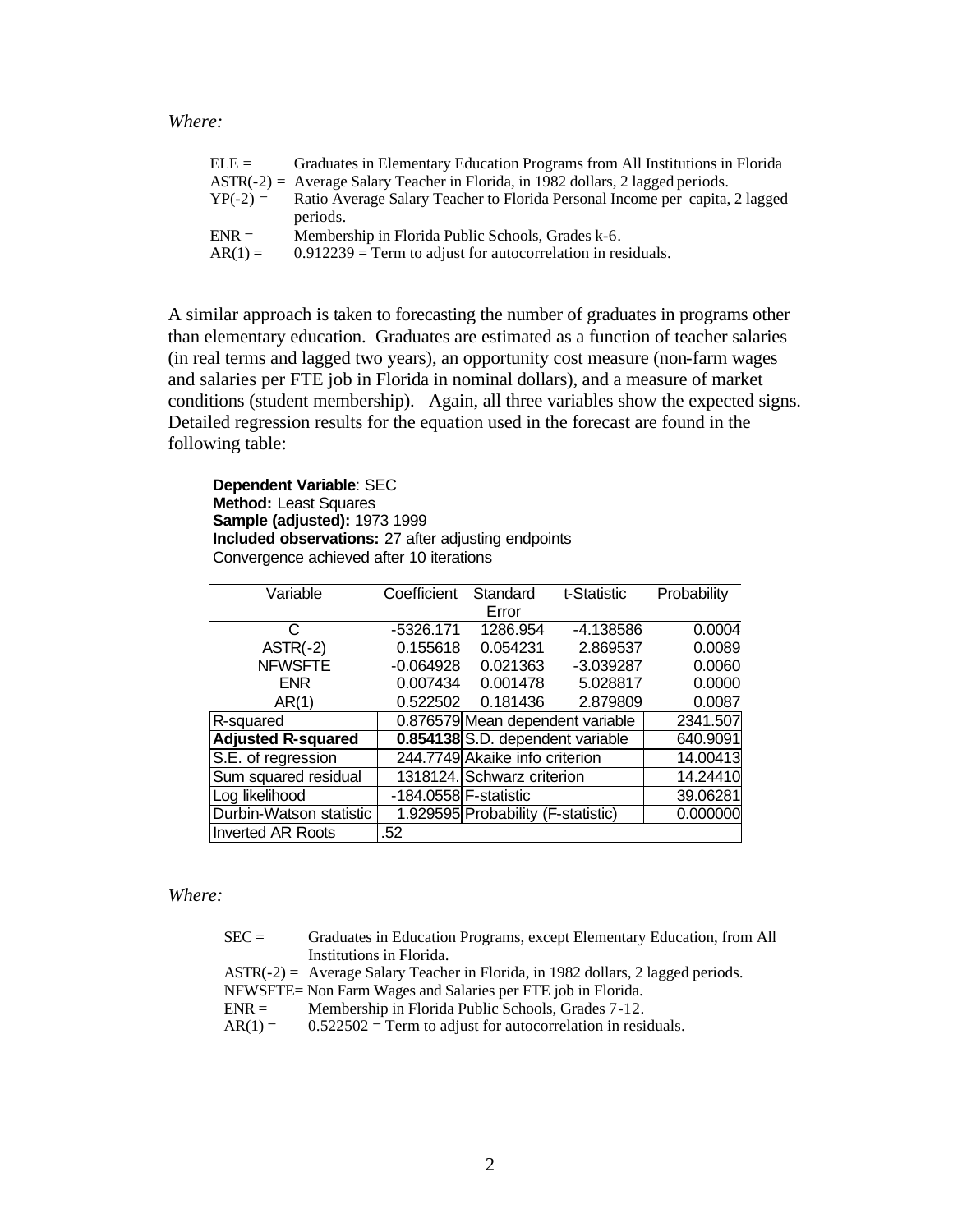It was not possible to estimate separate regression equations for graduates in each academic discipline due to the lack of data at this level of detail. In order to make estimates by subject matter, the 1999-2000 share of total non-elementary-education graduates within each subject area was applied to the forecast of total graduates. The percentages used appear in the table below.

| <b>Subject</b>    | <b>Graduates</b> | Percentage |  |
|-------------------|------------------|------------|--|
|                   |                  |            |  |
| Math              | 262              | 7.69%      |  |
| Sciences          | 201              | 5.90%      |  |
| <b>ESE</b>        | 1,315            | 38.59%     |  |
| Foreign Languages | 26               | 0.76%      |  |
| Other Secondary   | 1,530            | 44.89%     |  |
| Vocational        | 74               | 2.17%      |  |
|                   |                  |            |  |
| Total             | 3,408            | 100.00%    |  |
|                   |                  |            |  |

#### **Graduates in Education Programs besides Elementary Education All Institutions in Florida Academic Year 1999-2000**

Source: Office of Strategy and Planning, Department of Education. "Trends in the Supply of New Teachers in Florida". February 1999.

#### *2. Graduates from Other Disciplines*

 $\overline{a}$ 

Detailed data on the number of Florida college and university graduates who do not major in education, but nonetheless end up as public school teachers is not kept by the Florida Department of Education. Therefore, in order to forecast this important aspect of teacher supply it was necessary to rely on an occupational survey conducted by the National Science Foundation.<sup>2</sup> The survey was conducted in 1997 and the results apply to the entire South Atlantic region of U.S. The survey covered science, engineering, social science and business graduates, but did not include humanities graduates. For this reason, the use of this information in the context of these projections will result in an underestimate of this aspect of teacher supply.

The survey showed that, in total, 6% of students in the covered disciplines who obtained bachelor degrees in a field other than education were in pre-collegiate teacher positions at the time of the survey. The percentages by discipline are shown in the table below. These percentages were applied to a forecast of public university graduates in Florida by academic discipline—which forecast is described below—to obtain the forecast of graduates from other disciplines.

<sup>&</sup>lt;sup>2</sup> Scientist and Engineers Statistical Data Survey (SESTAT) contain data from three NSF-sponsored demographic surveys. These surveys were conducted in 1993, 1995 and 1997. The 1997 surveys include responses from about 100,000 individuals representing 12.6 million scientists and engineers.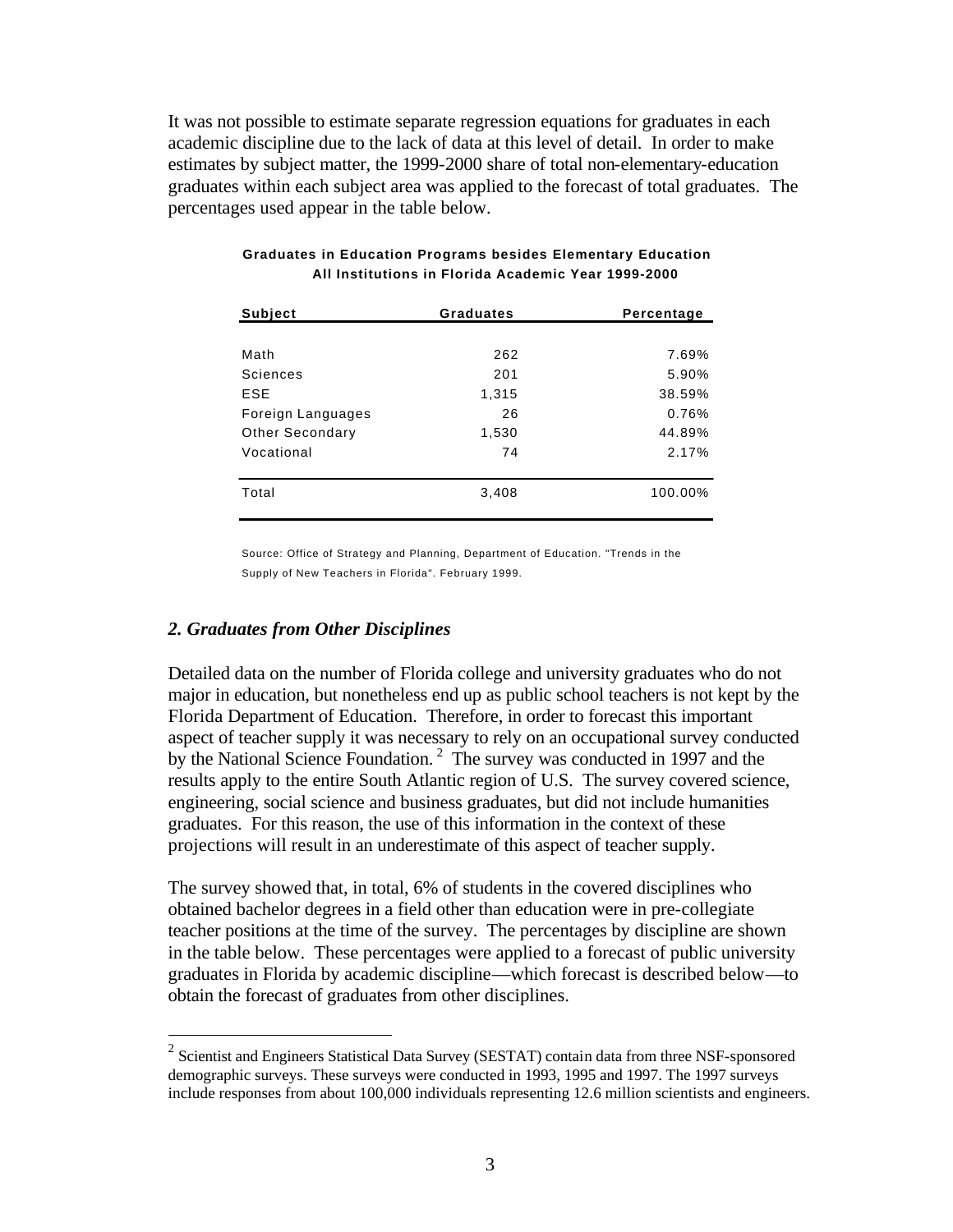| Field of                               | As percentage of |                      |  |
|----------------------------------------|------------------|----------------------|--|
| <b>Bachelor Degree</b>                 | <b>Number</b>    | <b>Total Degrees</b> |  |
|                                        |                  |                      |  |
| <b>Computer and Math Sciences</b>      | 14,323           | 7.73%                |  |
| <b>Biological Sciences</b>             | 17,215           | 8.12%                |  |
| Other life related Sciences            | 3,083            | 4.45%                |  |
| Chemistry Except Biochemistry          | 3.743            | 4.52%                |  |
| Physics and Astronomy                  | 585              | 1.81%                |  |
| <b>Other Physical Related Sciences</b> | 1,877            | 4.89%                |  |
| Social Sciences                        | 61,350           | 8.24%                |  |
| Engineering                            | 4,589            | 1.27%                |  |
| Management, Administration             | 619              | $1.27\%$             |  |
| Engineering                            | 10,999           | 8.69%                |  |
| <b>Total</b>                           | 118,383          | 6.23%                |  |

**South Atlantic scientist and engineers by broad field of bachelor degree attained in Precollegiate Teacher Occupations : 1997**

Source of data: National Science Foundation/Science Resources Studies Division, 1997 SESTAT

( Scientists and Engineers Statistical Data survey).

The final step after estimating the total graduates from other disciplines was to assign those professionals into the subjects of Elementary, Exceptional Education, Math, Sciences, Vocational, Other Secondary, and Foreign Languages. We used the distribution of the total first time teachers with non-education bachelor degree among job assignments observed from the database of the Professional Orientation Program of the Florida Department of Education for years 1991-92 to 1996-97. These percentages are showed in the following table.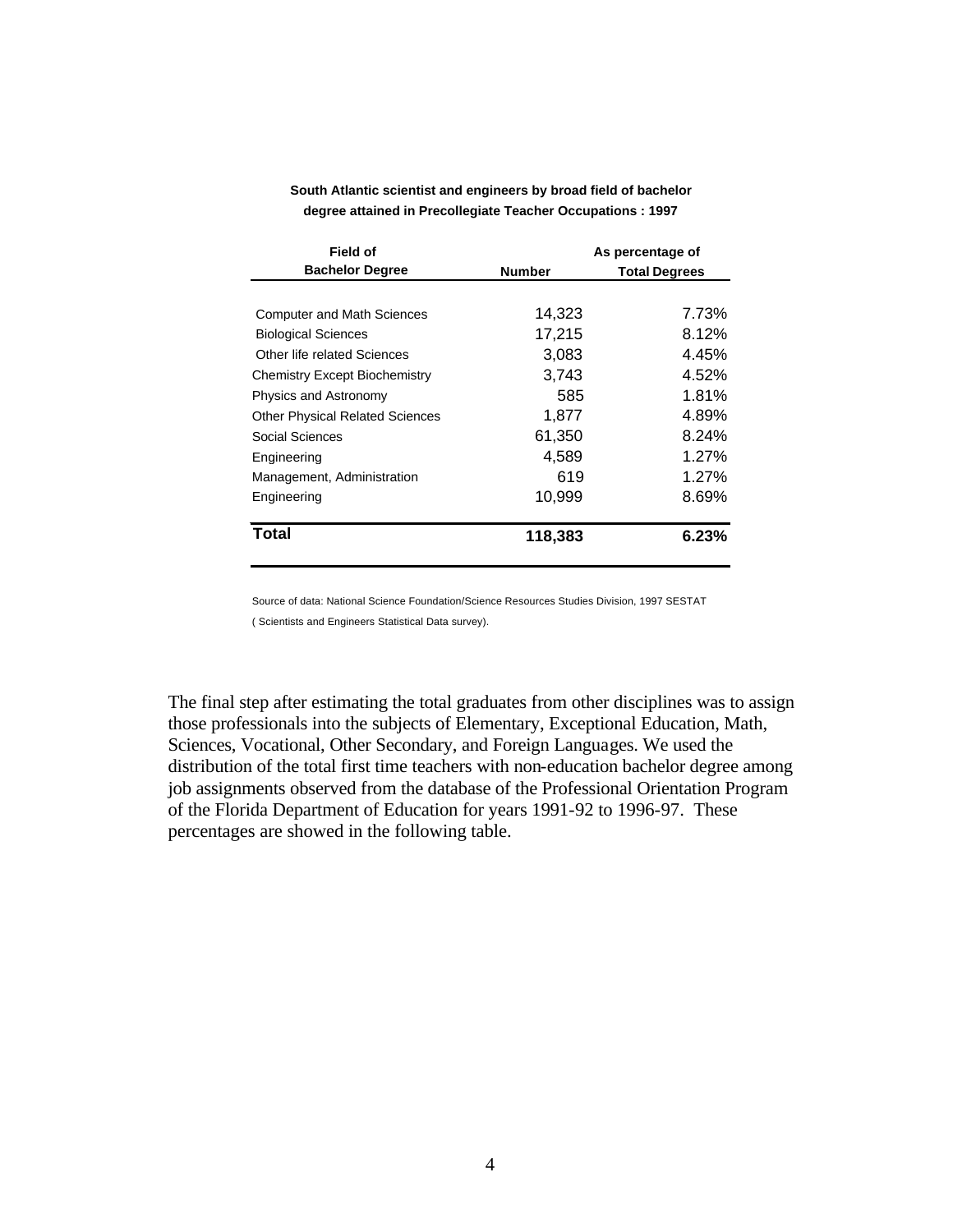| <b>Job Assignment</b> | Percentage |
|-----------------------|------------|
| Elementary            | 26.47%     |
| Math                  | 7.20%      |
| Sciences              | 8.20%      |
| Foreign Languages     | 1.45%      |
| <b>ESE</b>            | 25.65%     |
| Vocational            | 6.90%      |
| Other                 | 23.42%     |
| <b>ESOL</b>           | 0.71%      |
| Total                 | 100.00%    |
|                       |            |

### **Distribution of Teachers with Non Education BA Degree among Job Assignments Total FY 1991-92 to 1996-97**

Source: Professional Teacher Orientation Program Database, Florida Department of Education, Years 1991-92 to 1996-97

Before describing the methodology for forecasting the number of public university graduates in Florida by academic discipline, it should be noted that omitting the private college and university estimates from this aspect of supply also results in an under estimate of supply. Private college and university graduates were omitted from the analysis because of the absence of historical information about the number of graduates by discipline to use as a basis for the projections. However, given the fact that roughly 30% of the baccalaureate degrees awarded in Florida are granted by private colleges and universities, the magnitude of the under estimate could be substantial.

The projections of bachelor's degree graduates by discipline for the state university system were based on data provided by the Board of Regents on baccalaureate degrees granted by discipline for the years 1979 through 1999 disaggregated into 33 academic disciplines. These data were then regrouped into the categories used in the National Science Foundation survey.

Three trend projections were made for each academic discipline. The *first projection* used a least squares projection of the total number of baccalaureate graduates and then allocated that total among the academic disciplines based on the average distribution among disciplines observed from 1994 to 1998. The *second projection* applied the ratio of Florida baccalaureate degrees granted to total baccalaureate degrees granted nationwide between 1979 and 1999 to projections of total baccalaureate degrees forecasted to 2007 by the National Center for Education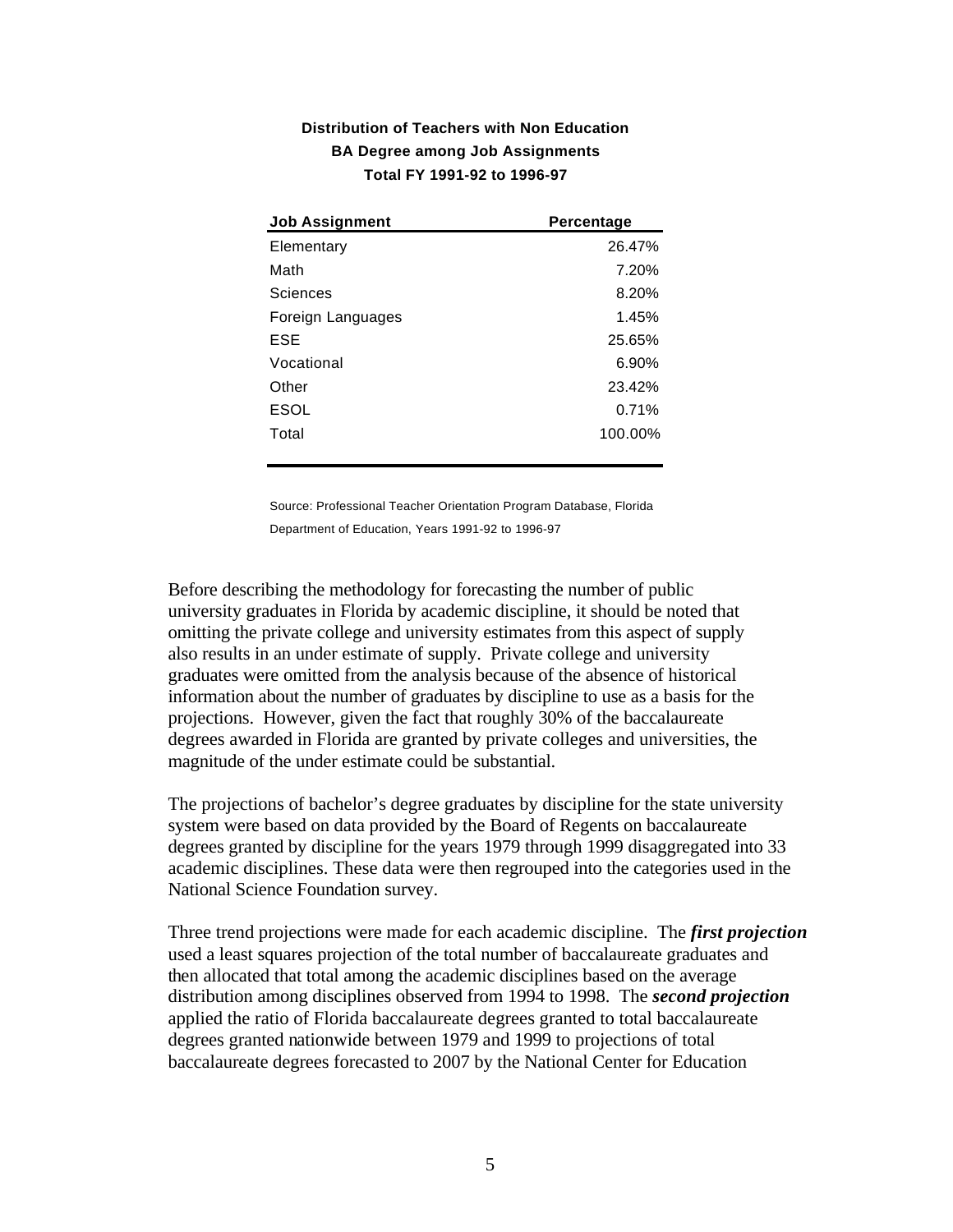Statistics to obtain total Florida baccalaureate degrees.<sup>3</sup> A linear projection based on these figures was made to extend the projections to 2010. Total projected graduates were then allocated among disciplines in the same manner as the first projection. The *third projection* consisted of individual least squares projections of the data for each discipline from 1979-99. The results of all three projections—found in the table below—were then averaged to obtain the projection used in the report.

| Year | Average | Projection1 | Projection2 | Projection3 |
|------|---------|-------------|-------------|-------------|
|      |         |             |             |             |
| 2000 | 36,018  | 36,811      | 35,717      | 36,811      |
| 2001 | 37,336  | 38,025      | 37,288      | 38,025      |
| 2002 | 38,707  | 39,240      | 39,020      | 39,240      |
| 2003 | 40,124  | 40,455      | 40,892      | 40,455      |
| 2004 | 41,510  | 41,670      | 42,669      | 41,670      |
| 2005 | 42,849  | 42,884      | 44,306      | 42,884      |
| 2006 | 44,186  | 44,099      | 45,934      | 44,099      |
| 2007 | 45,306  | 45,314      | 46,902      | 45,314      |
| 2008 | 46,605  | 46,529      | 48,416      | 46,529      |
| 2009 | 47,910  | 47,743      | 49,950      | 47,743      |
| 2010 | 49,222  | 48,958      | 51,502      | 48.958      |

#### **Total Baccalaureate Degrees granted by Public Universities in Florida: 2000-2010**

Source: EDR estimations.

#### *3. Transfers from Out of State*

 $\overline{a}$ 

According with data from the database of Professional Teacher Orientation Program maintained by the Department of Education, around 37% of the total first time teachers in Florida public schools have earned a bachelor degree in an institution outside the state (as an average for academic years1991-92 through 1996-97). These percentages are higher for the sciences, foreign languages, vocational, and bilingual specialist teachers.

To project the future supply of teachers coming from transfers from out of state, it was assumed that the observed average ratio first time teachers who earned a bachelor degree out of state to first time teachers who earned a bachelor degree in state would remain constant for the years of the projection. The graduates from education programs, from all institutions in Florida were then multiplied by the ratio of out-state to in-state first time teachers to obtain an estimate of the number of graduates from out of state institutions who would teach in Florida.

<sup>3</sup> U.S. Department of Education, National Center for Education Statistics, Earned Degrees Conferred; Projections of Education Statistics to 2007; HigherEducation General Information Survey (HEGIS), "Degrees and Other Formal Awards Conferred" surveys; and Integrated Postsecondary Education Data System (IPEDS), Completions" surveys. (April 1997.)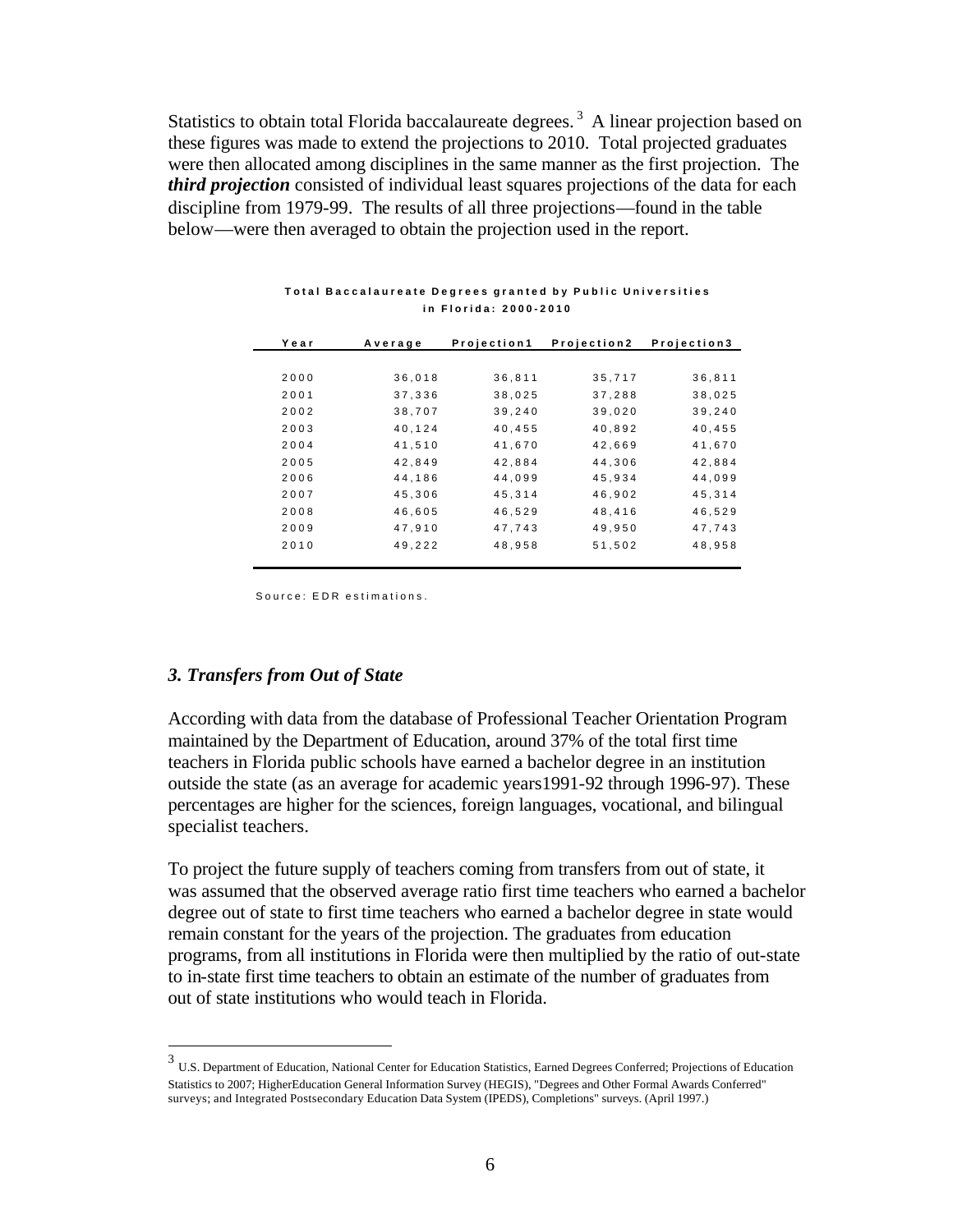These ratio of out of state to in state first time teachers, disaggregated by subject area, is presented in the graph below.



### *4. Total Teacher Supply*

The total teacher supply in each subject area is the addition of the graduates in Education Programs from all institutions in Florida (public and private), the graduates in other disciplines from the public universities in Florida that become precollegiate teachers and the graduates who earned a bachelor degree in an institution out of state (called here transfers from out of state).

Finally, it should be noted that the estimates of teacher supply do not consider the return of teachers who may have left the profession temporarily for reasons such as pregnancy or to care for a sick family member. Again, the absence of data sufficient to support such estimates is responsible for their absence in this work. Based on the fact that pregnancy is the second most common reason for leaving the teaching profession, the omission of information about returning teachers probably results in a significant under estimate of teacher supply.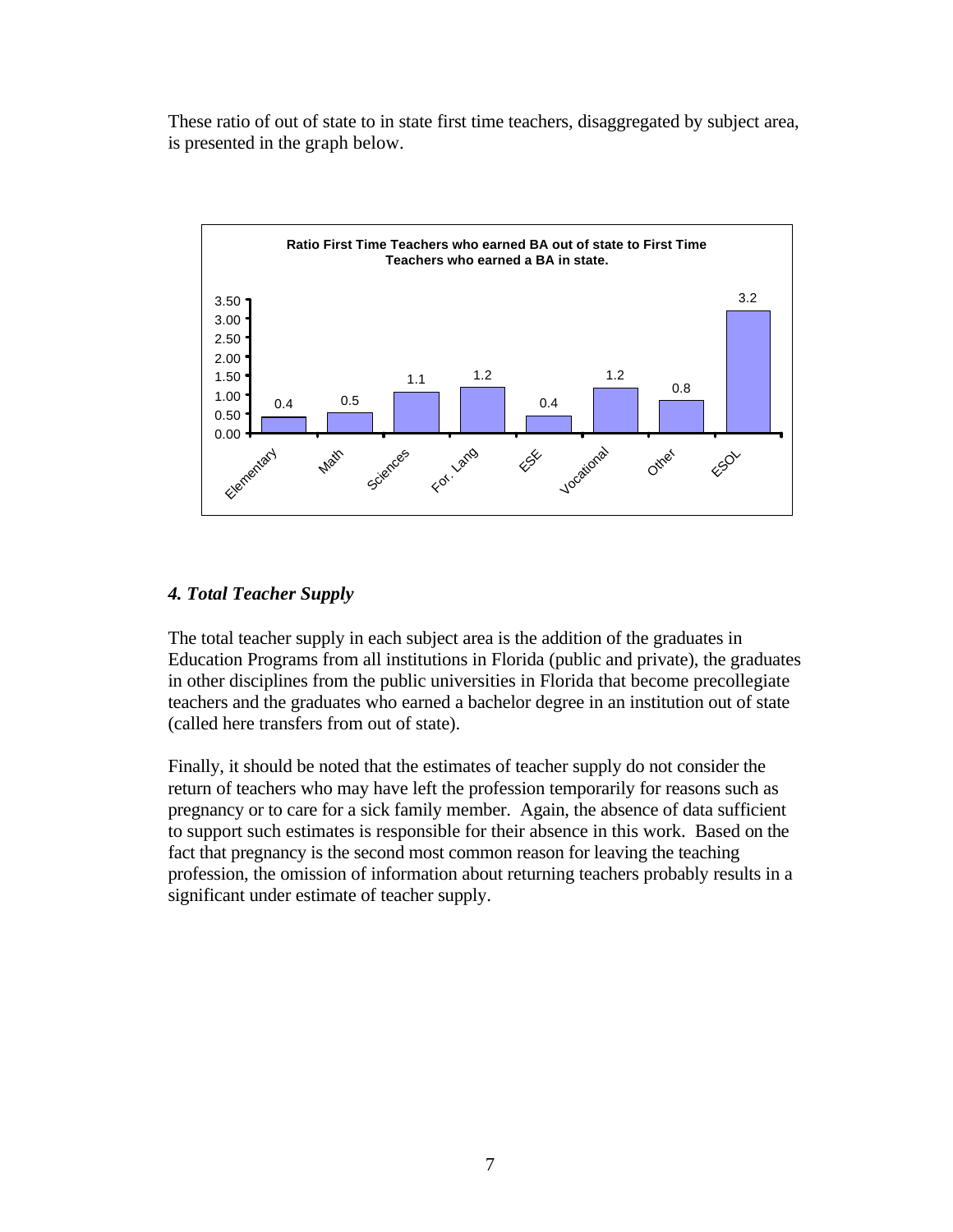# **Projected Cumulative Total Vacancies For 2000-2001 Through 2009-2010**

<span id="page-29-0"></span>

03/16/2000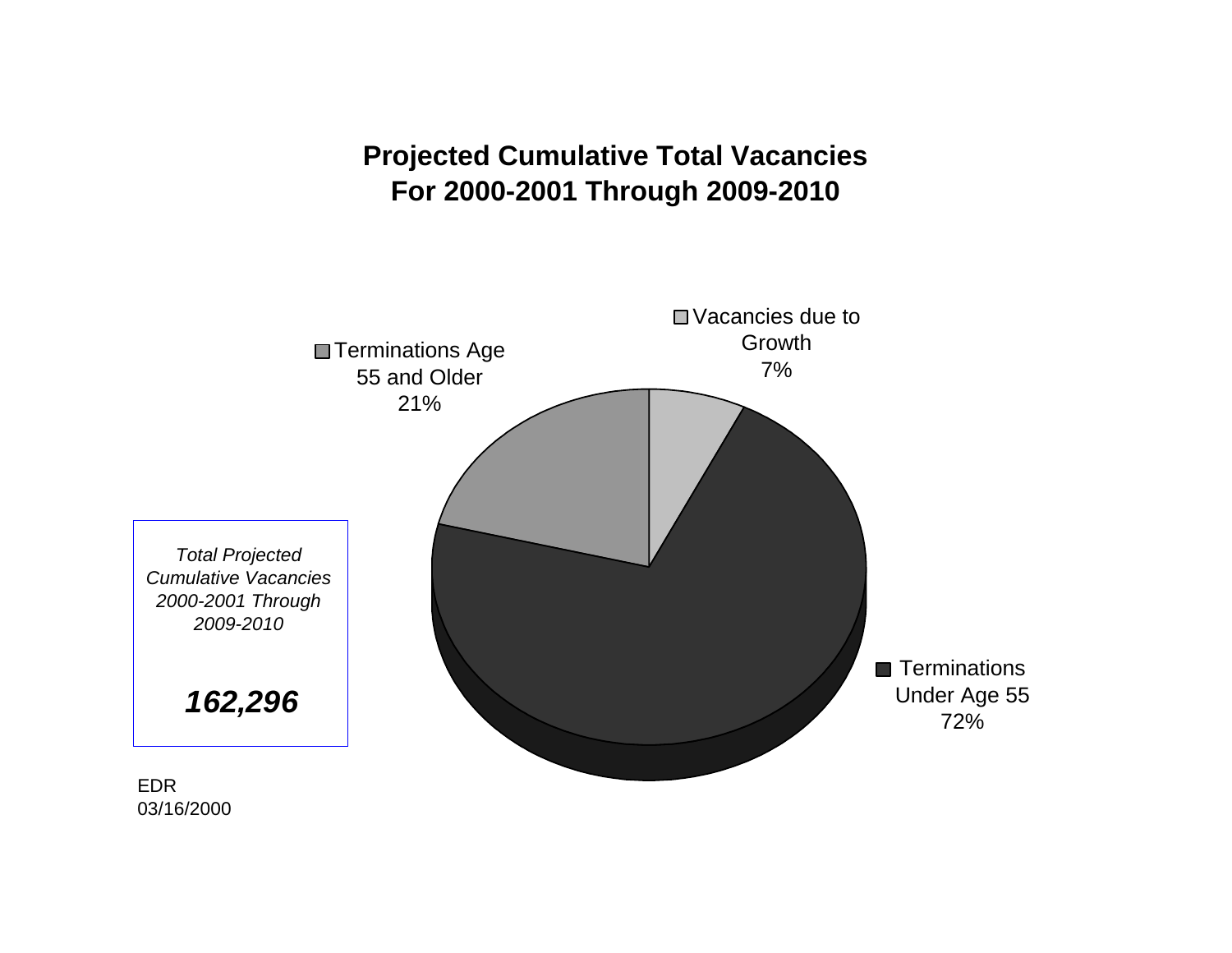## **Projected Net Total Vacancies For 2000-2001 Through 2009-2010**

<span id="page-30-0"></span>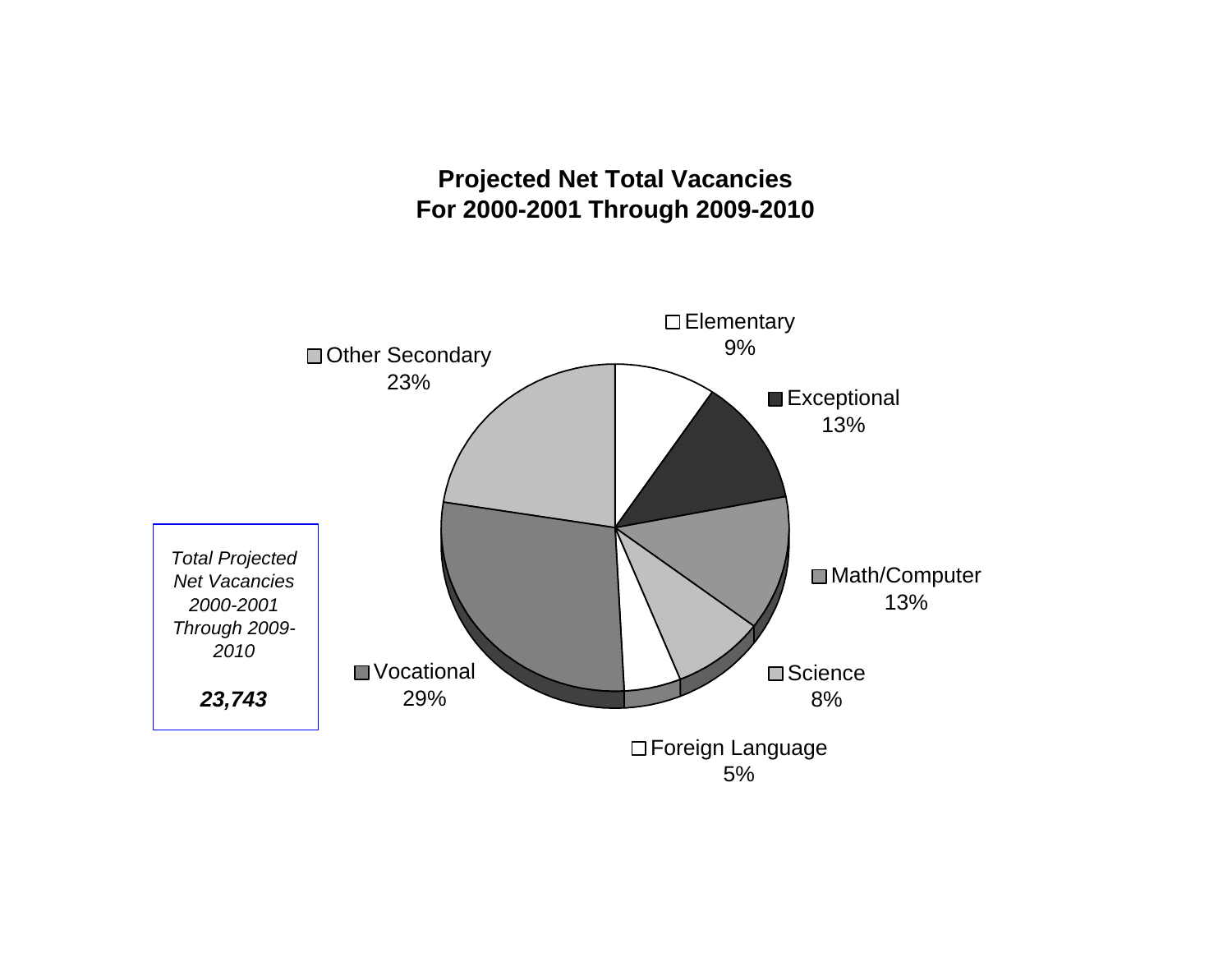## **Projected K-12 Teacher Vacancies Total, All Disciplines**

<span id="page-31-0"></span>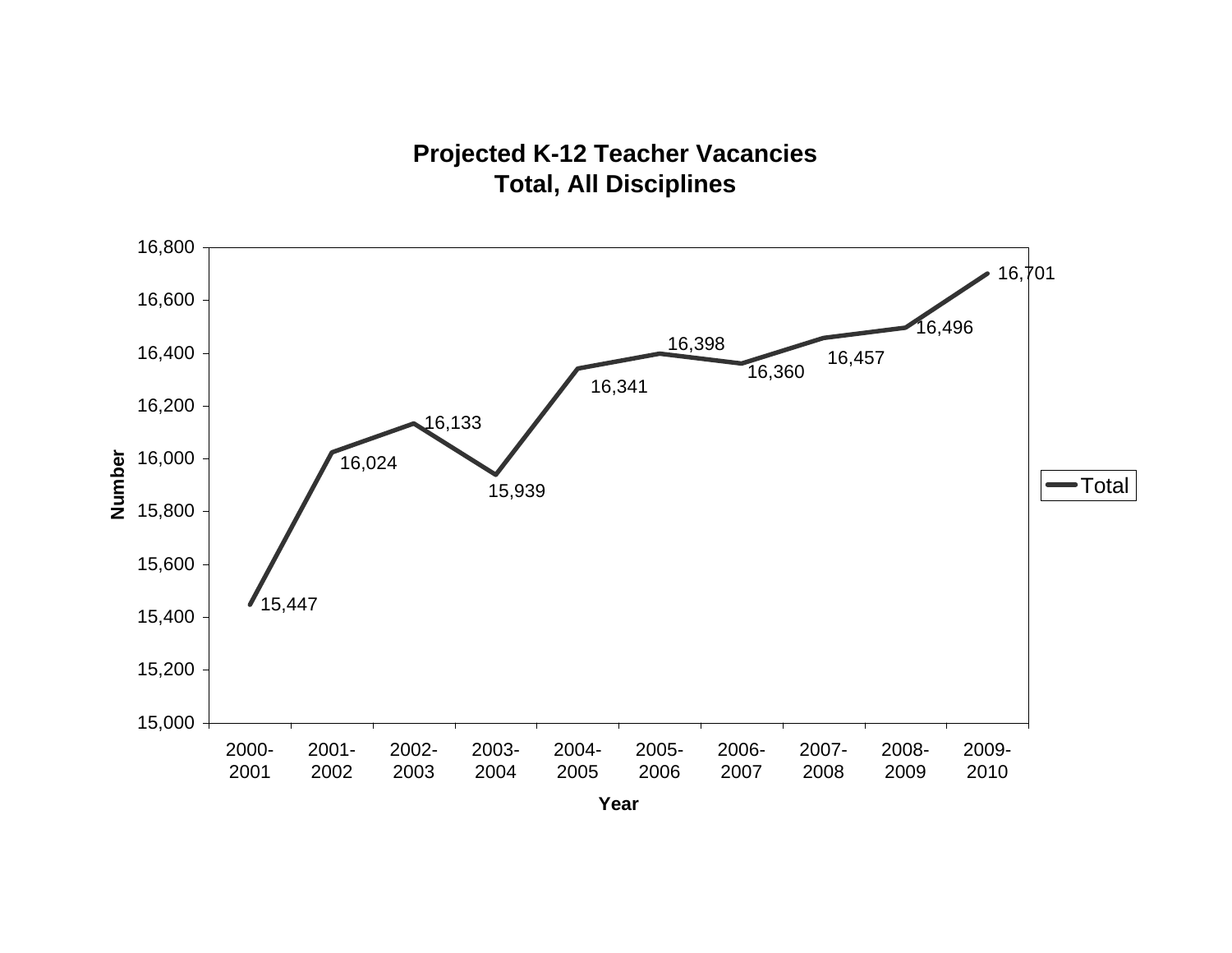## **Projected Teacher Vacancies Selected Disciplines**

<span id="page-32-0"></span>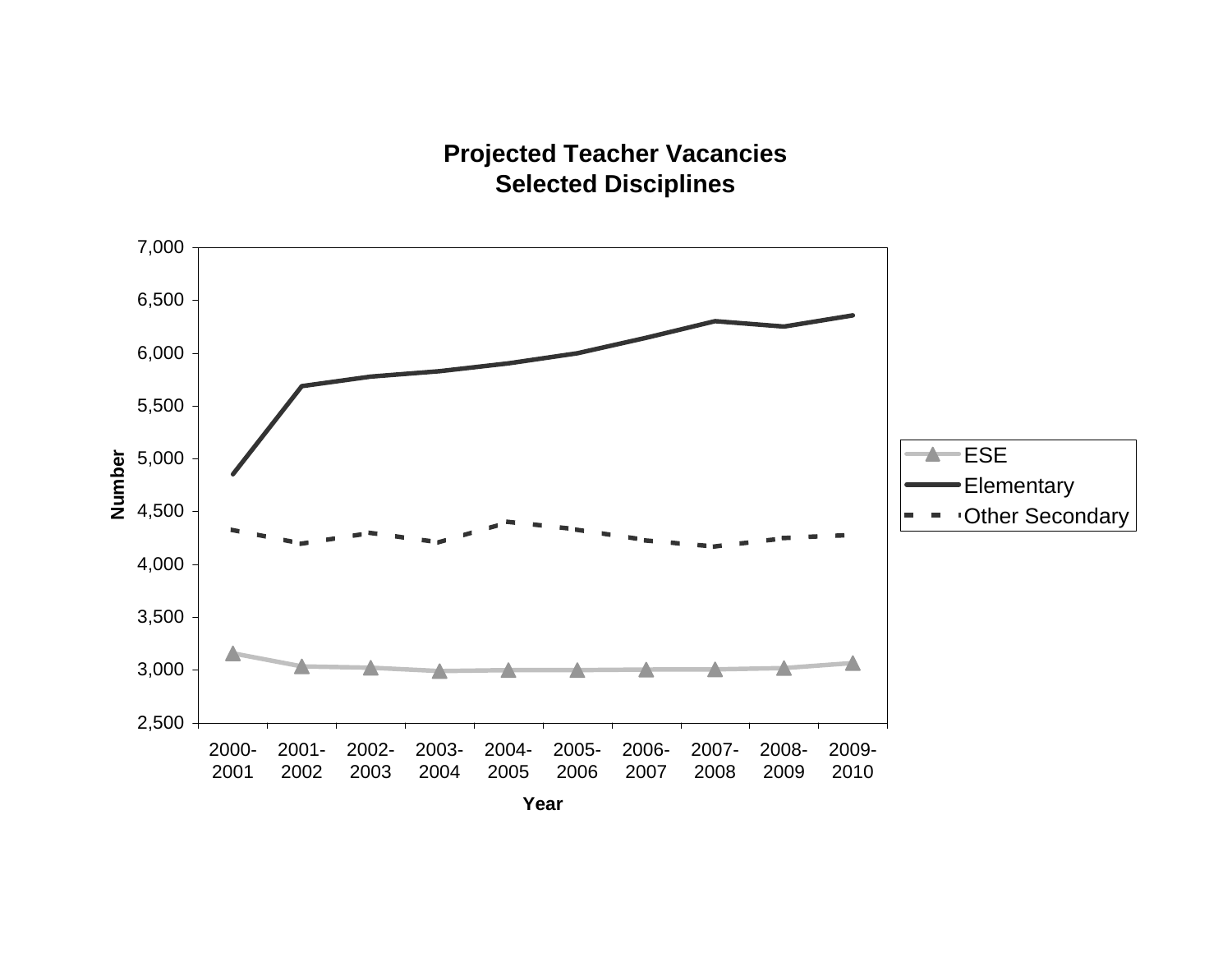## **Projected Teacher Vacancies Selected Fields**

<span id="page-33-0"></span>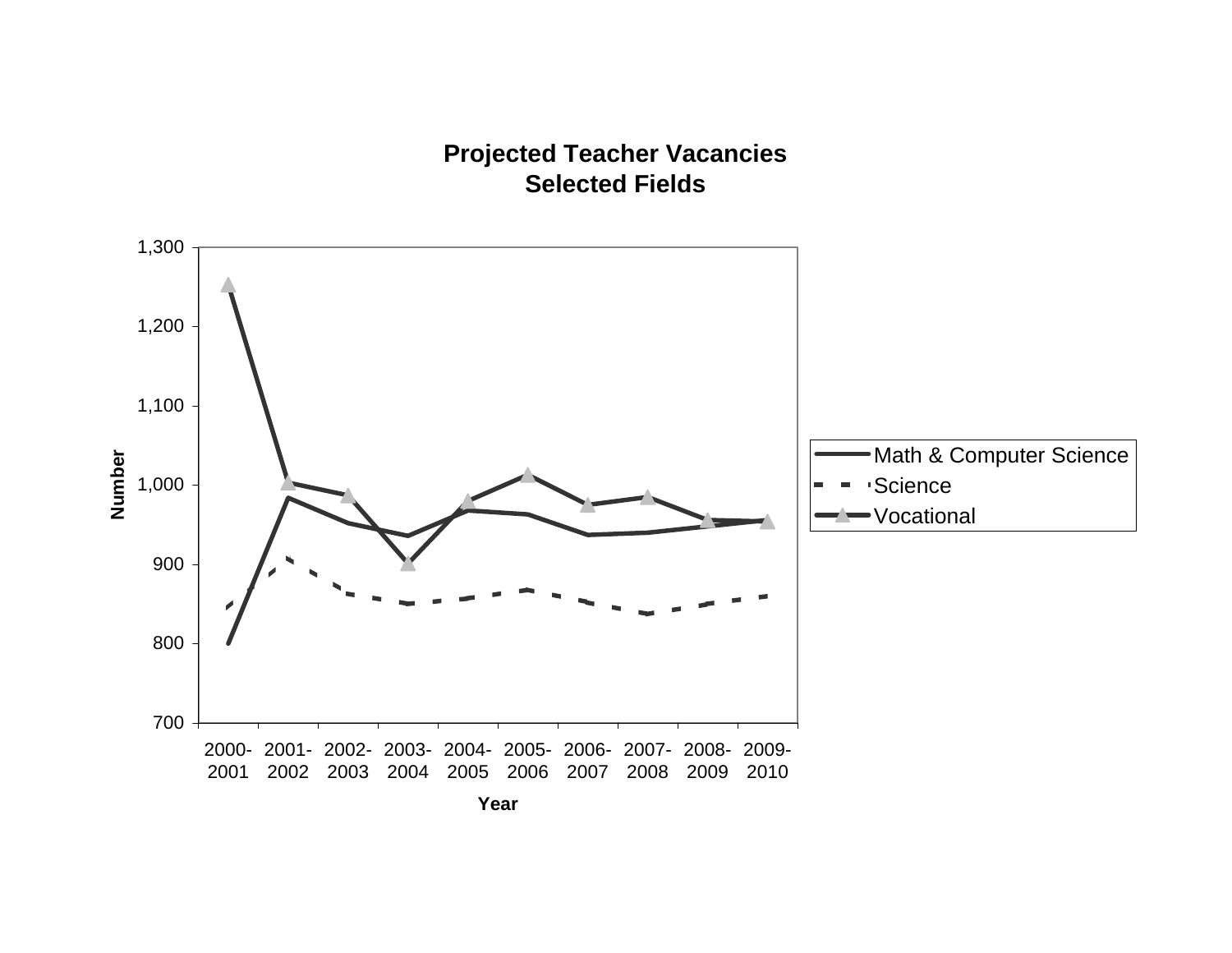## **Projected Teacher Vacancies Selected Fields**

<span id="page-34-0"></span>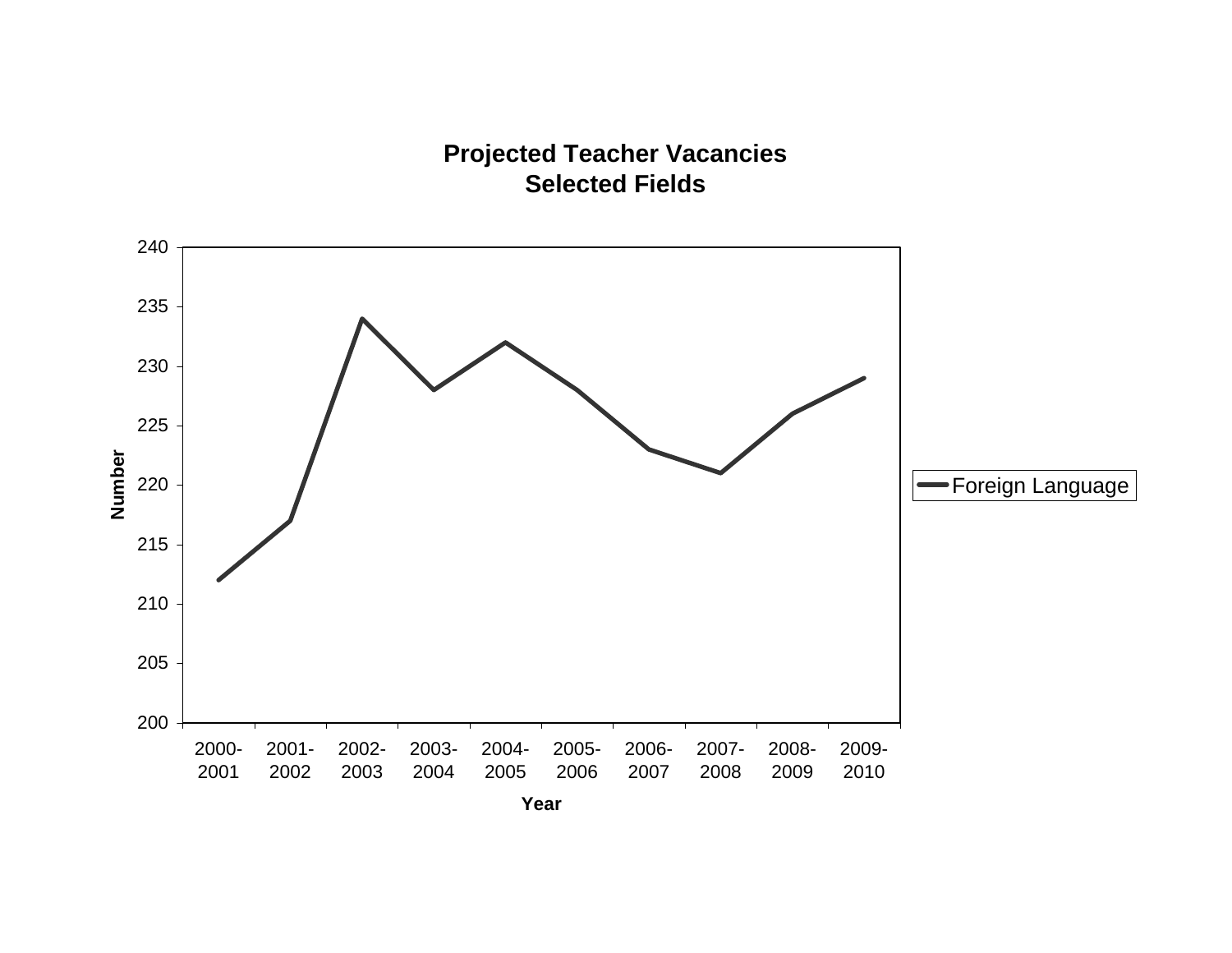# **Projected Total Vacancies**

<span id="page-35-0"></span>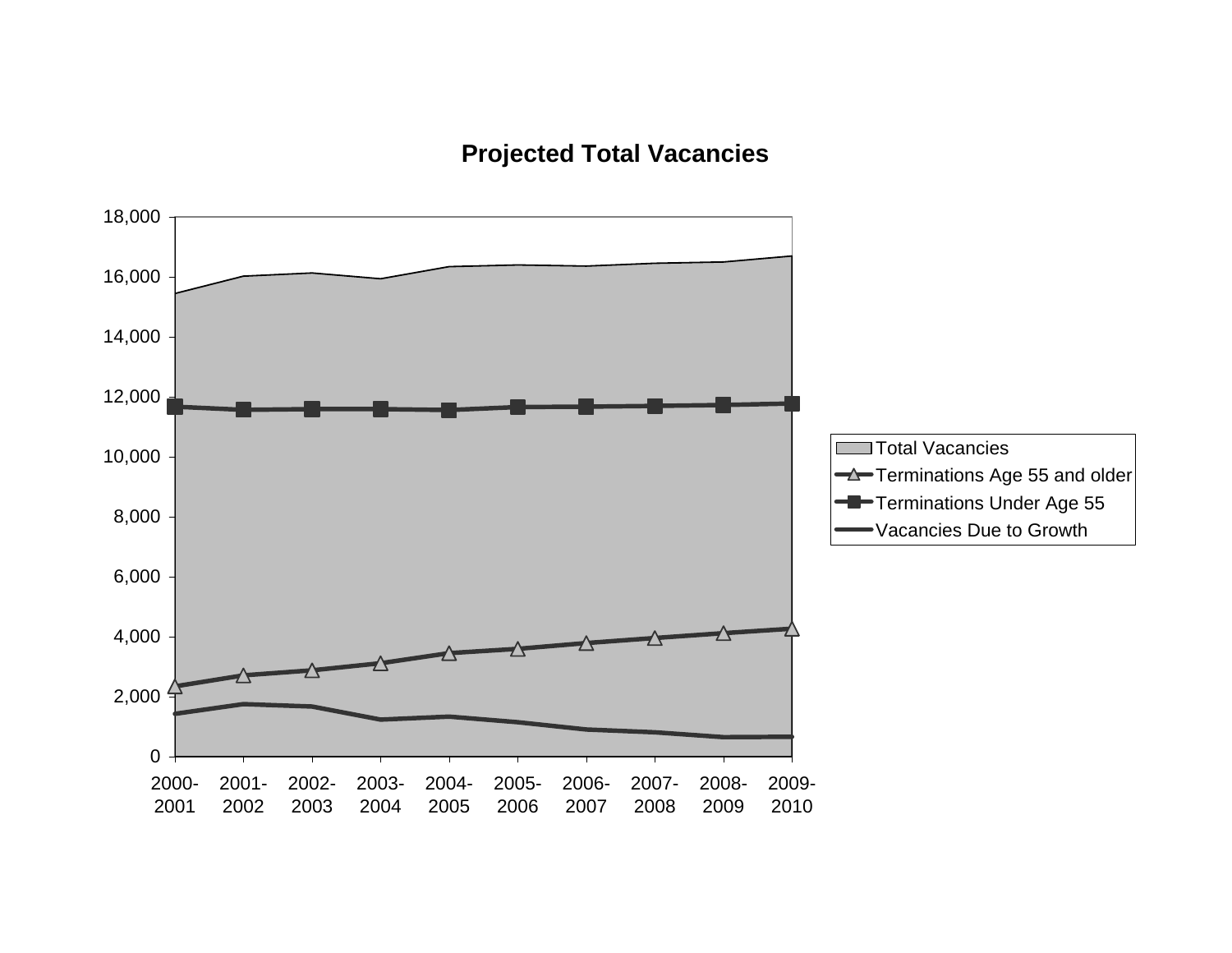# **Projected Elementary Vacancies**



**Year**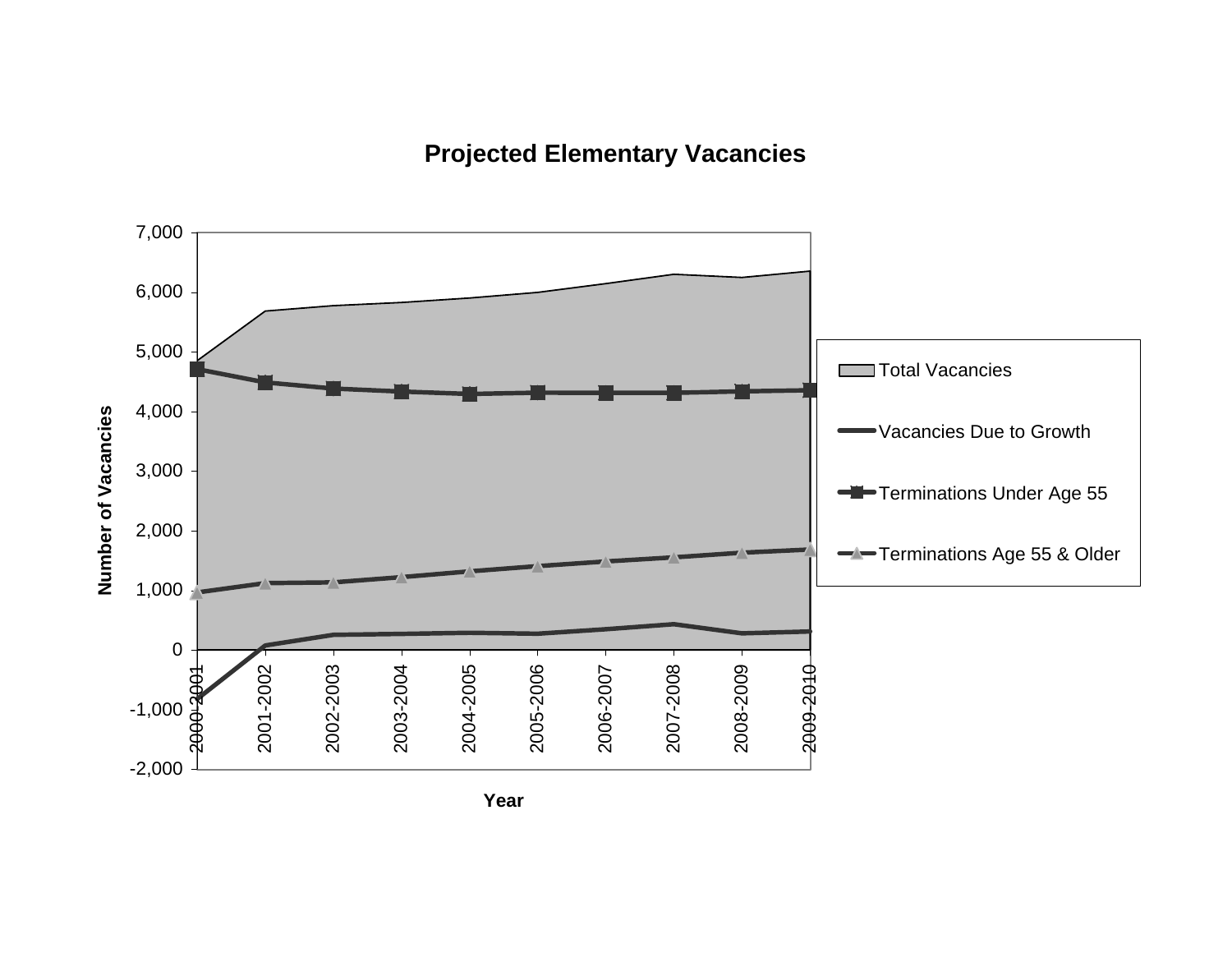# **Projected Exceptional Student Education Vacancies**

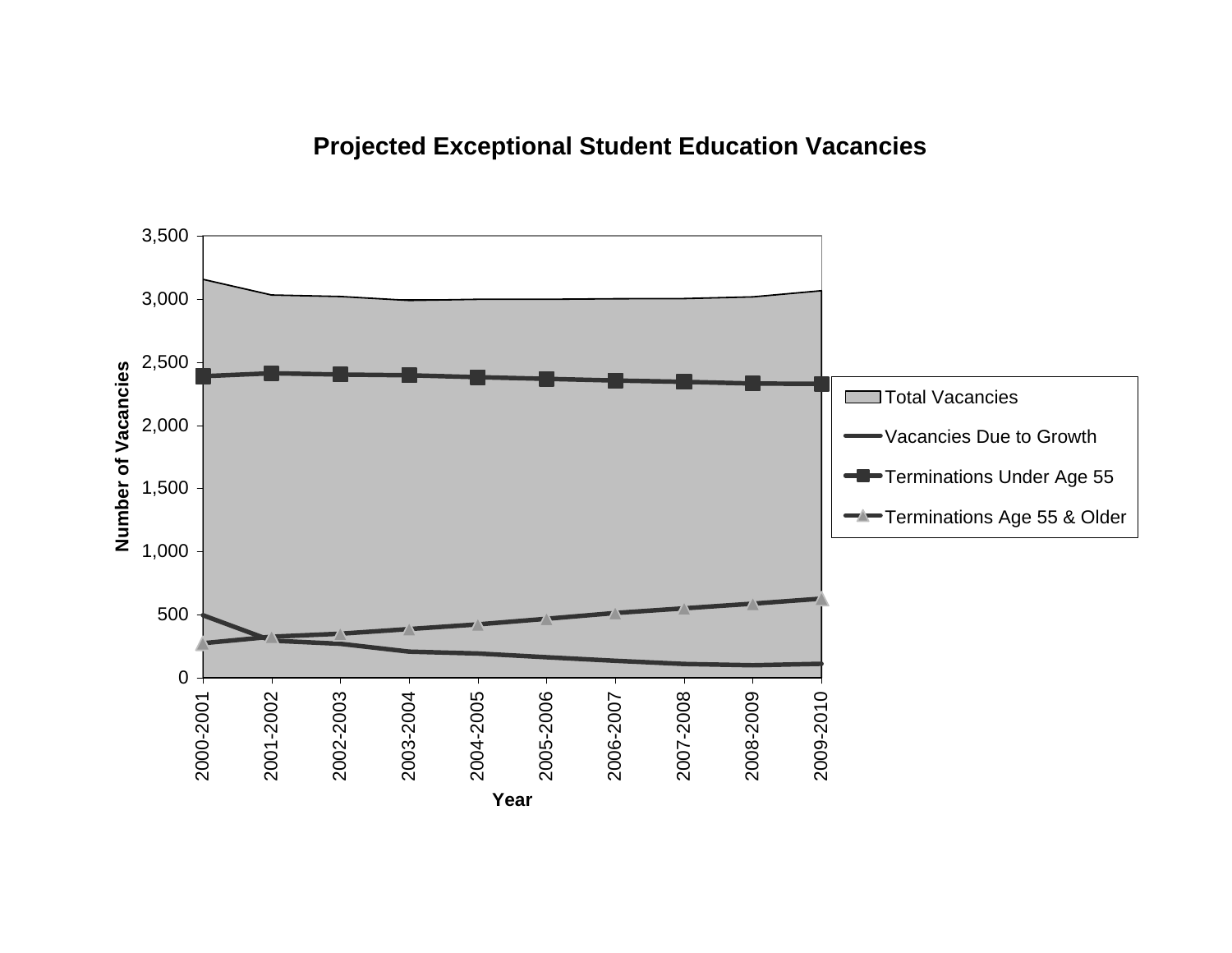# **Projected Math & Computer Science Vacancies**

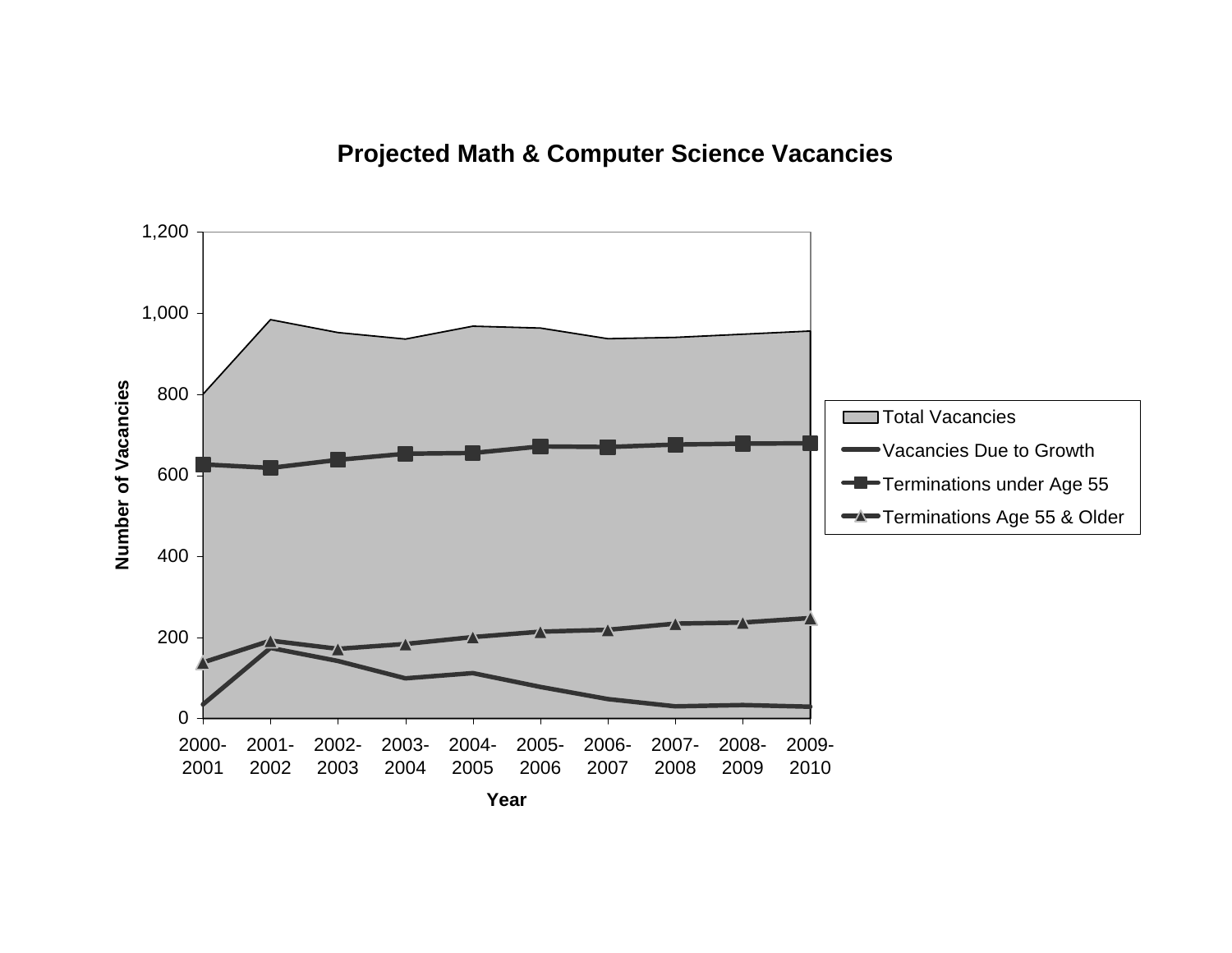# **Projected Science Vacancies**

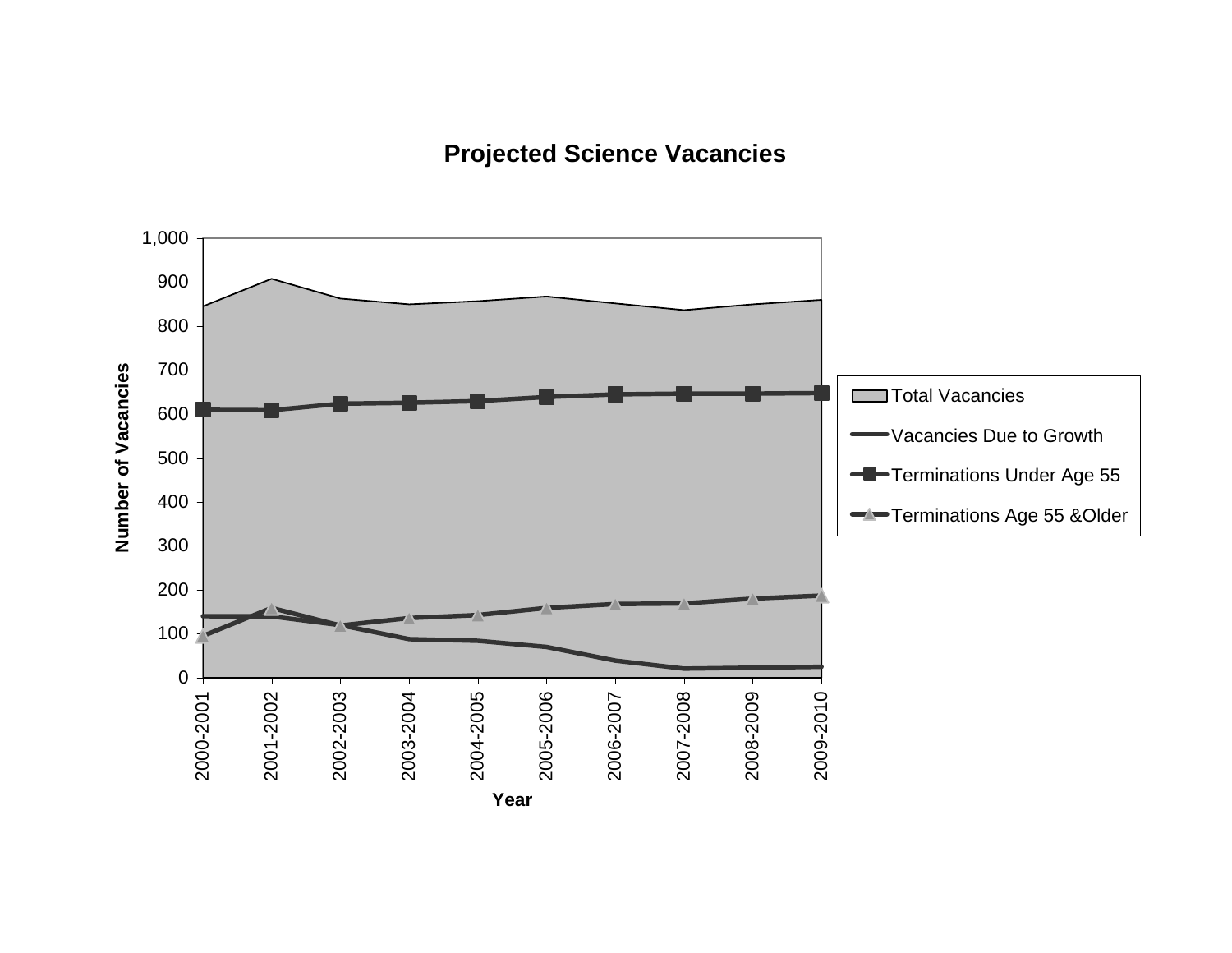# **Projected Foreign Language Vacancies**

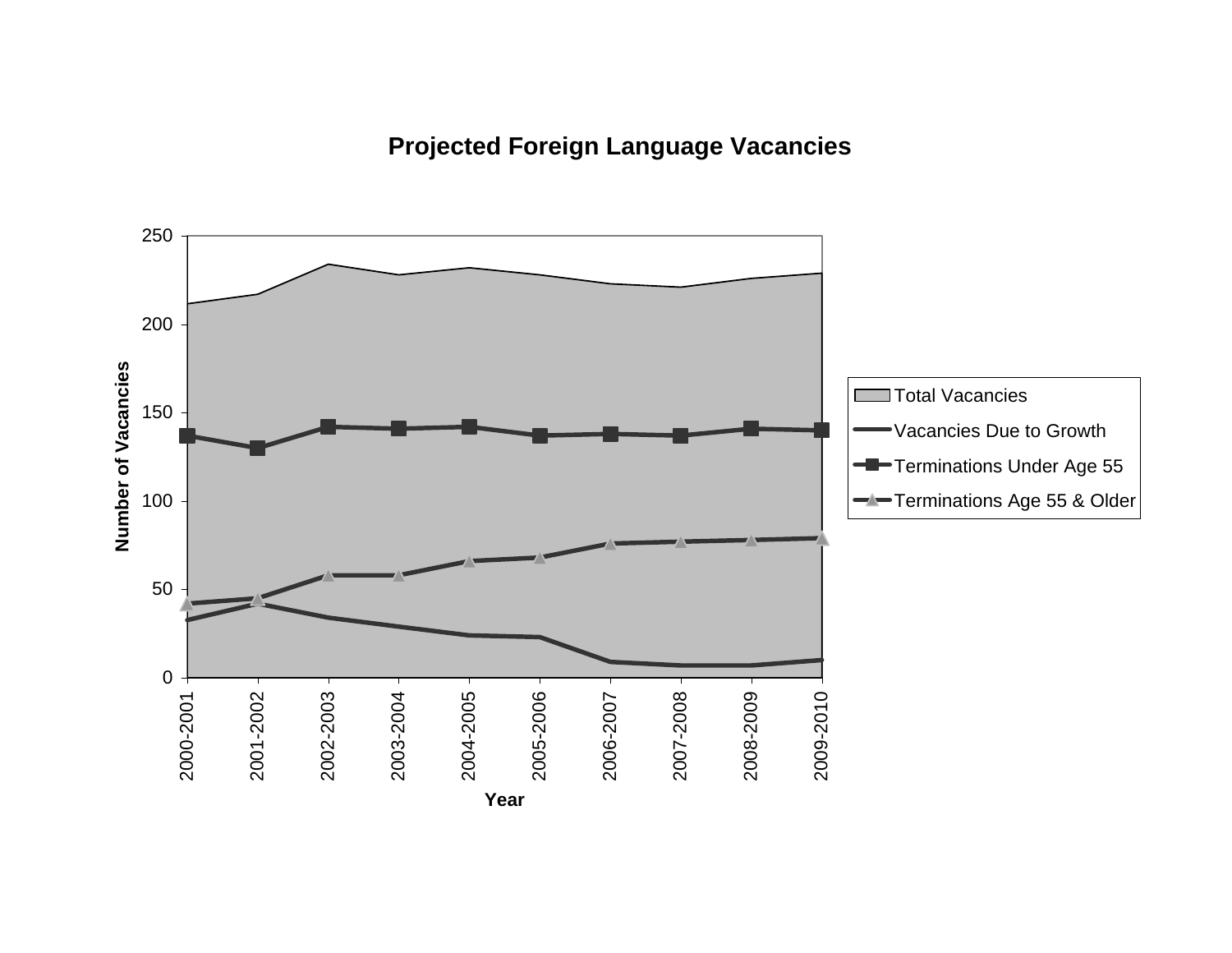## **(excludes math and computer science, science, and foreign languages)** 5,000 4,500 4,000 3,500 Number of Vacancies **Number of Vacancies** 3,000 **Total Vacancies** 2,500 Vacancies Due to Growth 2,000 Terminations Under Age 55 1,500 Terminations Age 55 & Older 1,000 500 0 2008-2009 2009-2010 2002-2003 2003-2004 2004-2005 2005-2006 2007-2008 2000-2001 2001-2002 2006-2007 **Year**

**Projected Vacancies for Other Secondary Subjects**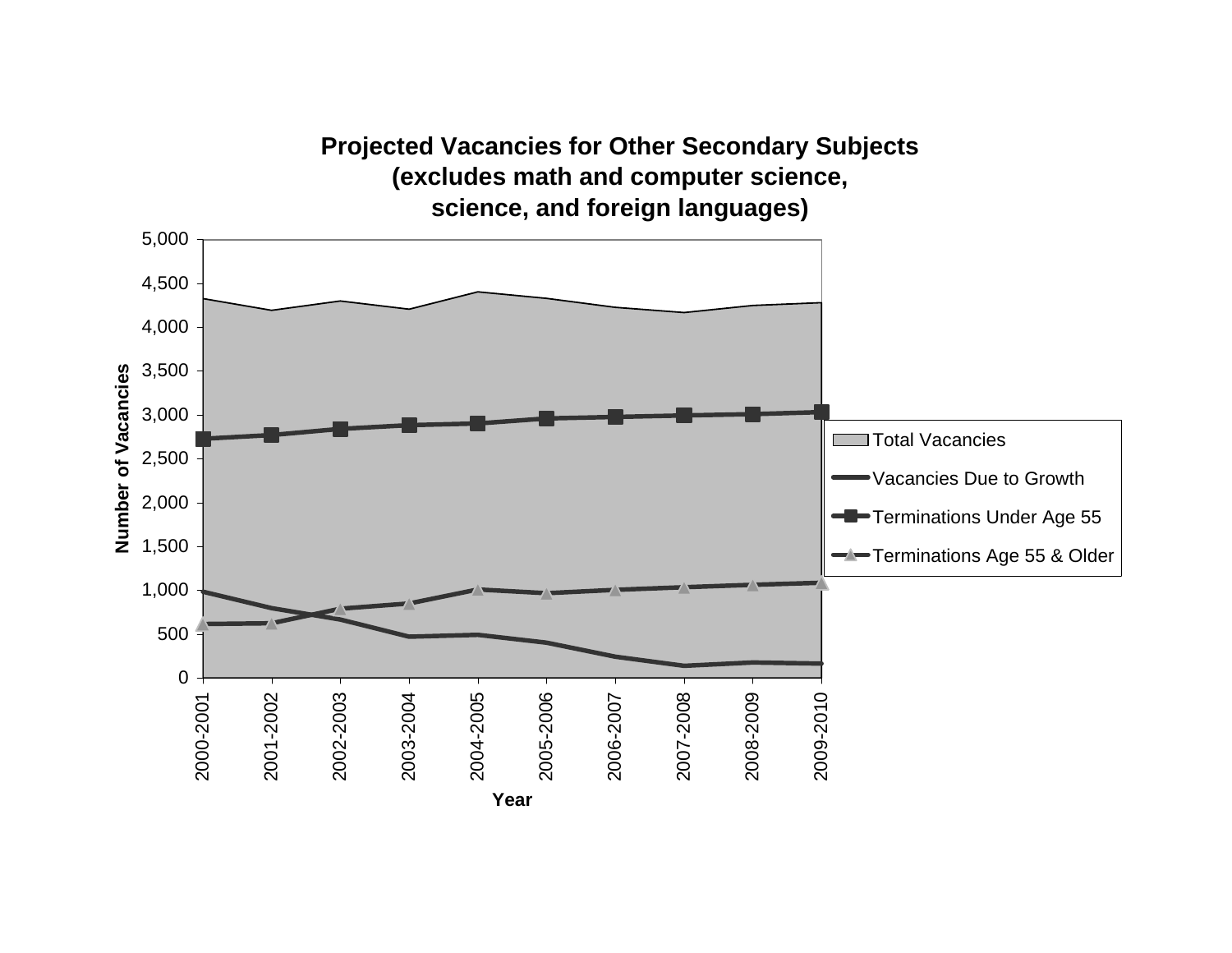# **Projected Vocational Vacancies**

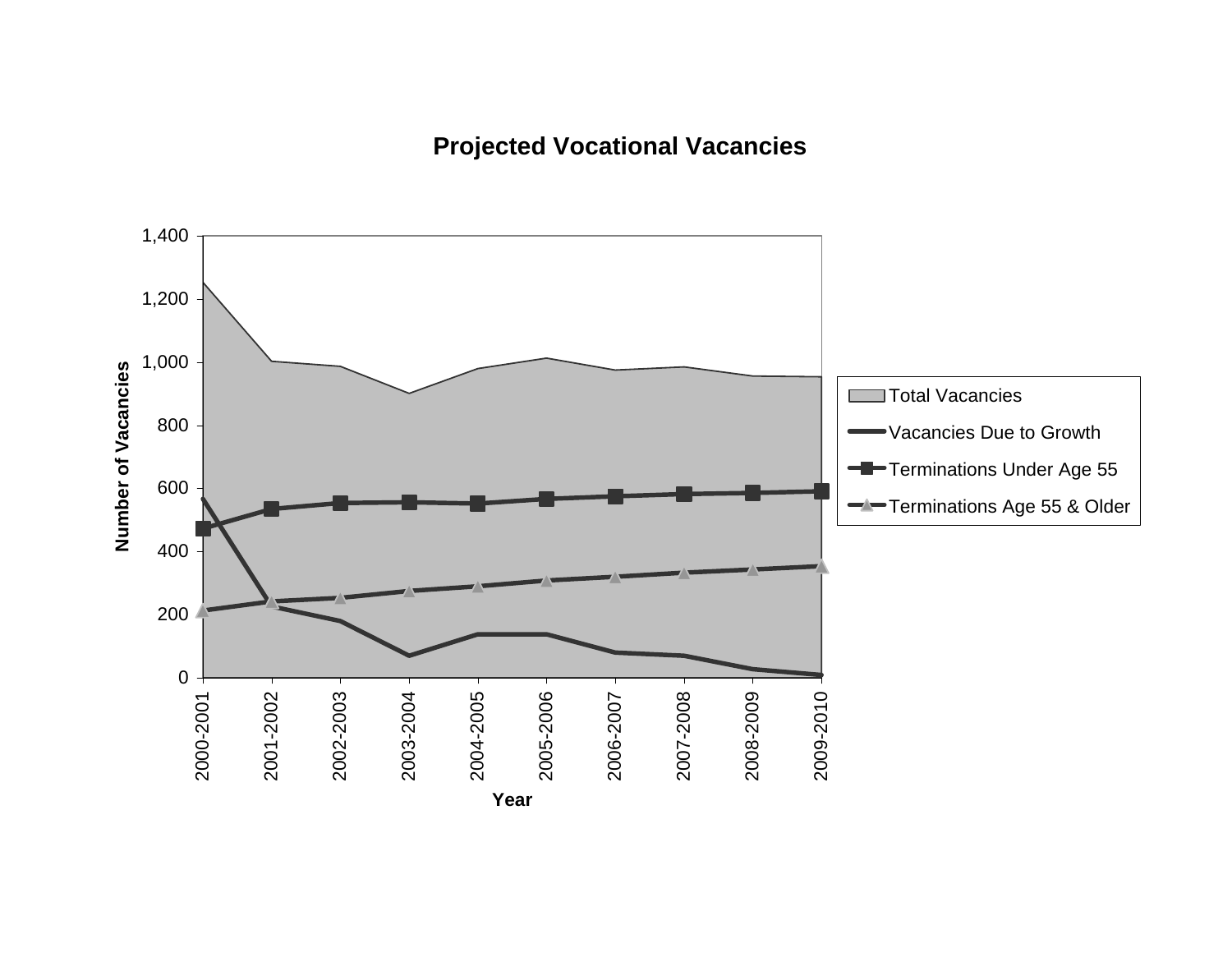| ×<br>×<br>۰,<br>$\sim$ |
|------------------------|
|------------------------|

|                                 |                |                   |                     | Year 2000-2001        |                  |                   |                |
|---------------------------------|----------------|-------------------|---------------------|-----------------------|------------------|-------------------|----------------|
|                                 | Teachers       | Vacancies         |                     | <b>Terminations</b>   |                  |                   |                |
|                                 | in 1999-       | Due to            | Terminations        | Age 55 and            | Total            | Total             | Vacancy        |
| 1 Alachua                       | 2000           | Growth<br>$-19$   | Under Age 65<br>191 | Older<br>32           | Vacancies<br>204 | Teachers<br>1,680 | Rate<br>12.1%  |
| 2 Baker                         | 1,699<br>233   | $-2$              | 20                  | 2                     | 20               | 231               | 8.7%           |
| 3 Bay                           | 1,563          | $-76$             | 142                 | 35                    | 101              | 1,487             | 6.8%           |
| 4 Bradford                      | 251            | -2                | 25                  | 7                     | 30               | 249               | 12.0%          |
| 5 Brevard                       | 3,754          | 7                 | 351                 | 93                    | 451              | 3,761             | 12.0%          |
| 6 Broward<br>7 Calhoun          | 11,365<br>146  | 419<br>-8         | 864<br>14           | 199<br>$\overline{2}$ | 1,482<br>8       | 11,784<br>138     | 12.6%<br>5.8%  |
| 8 Charlotte                     | 851            | 61                | 79                  | 20                    | 160              | 912               | 17.5%          |
| 9 Citrus                        | 880            | 22                | 77                  | 18                    | 117              | 902               | 13.0%          |
| 10 Clay                         | 1,610          | $-20$             | 148                 | 27                    | 155              | 1,590             | 9.7%           |
| 11 Collier<br>12 Columbia       | 1,774<br>540   | 66<br>$-4$        | 150<br>44           | 35<br>12              | 251<br>52        | 1,840<br>536      | 13.6%<br>9.7%  |
| 13 Dade                         | 17,676         | 294               | 1,210               | 283                   | 1,787            | 17,970            | 9.9%           |
| 14 De Soto                      | 266            | 0                 | 32                  | 7                     | 39               | 266               | 14.7%          |
| 15 Dixie                        | 130            | 4                 | 17                  | 3                     | 24               | 134               | 17.9%          |
| 16 Duval                        | 6,441          | 110               | 617                 | 139                   | 866              | 6,551             | 13.2%          |
| 17 Escambia<br>18 Flagler       | 2,603<br>392   | $-77$<br>29       | 276<br>43           | 55<br>10              | 254<br>82        | 2,526<br>421      | 10.1%<br>19.5% |
| 19 Franklin                     | 96             | -4                | 10                  | 1                     | 7                | 92                | 7.6%           |
| 20 Gadsden                      | 461            | $-38$             | 55                  | 9                     | 26               | 423               | 6.1%           |
| 21 Gilchrist                    | 164            | -8                | 29                  | 2                     | 23               | 156               | 14.7%          |
| 22 Glades<br>23 Gulf            | 65<br>140      | 1<br>$-2$         | 7<br>10             | $\overline{c}$<br>3   | 10<br>11         | 66<br>138         | 15.2%<br>8.0%  |
| 24 Hamilton                     | 132            | $\mathbf 0$       | 9                   | $\overline{7}$        | 16               | 132               | 12.1%          |
| 25 Hardee                       | 288            | 1                 | 30                  | 4                     | 35               | 289               | 12.1%          |
| 26 Hendry                       | 354            | 28                | 40                  | 7                     | 75               | 382               | 19.6%          |
| 27 Hernando                     | 925            | 4                 | 82                  | 16                    | 102              | 929               | 11.0%          |
| 28 Highlands<br>29 Hillsborough | 602<br>9,495   | $-3$<br>131       | 52<br>886           | 12<br>173             | 61<br>1,190      | 599<br>9,626      | 10.2%<br>12.4% |
| 30 Holmes                       | 223            | 5                 | 17                  | 3                     | 25               | 228               | 11.0%          |
| 31 Indian River                 | 782            | $-12$             | 74                  | 12                    | 74               | 770               | 9.6%           |
| 32 Jackson                      | 462            | $-7$              | 42                  | 7                     | 42               | 455               | 9.2%           |
| 33 Jefferson                    | 117<br>64      | -3<br>$\mathbf 0$ | 8<br>5              | 3<br>1                | 8<br>6           | 114<br>64         | 7.0%<br>9.4%   |
| 34 Lafayette<br>35 Lake         | 1,610          | 45                | 132                 | 34                    | 211              | 1,655             | 12.7%          |
| 36 Lee                          | 3,010          | 180               | 256                 | 52                    | 488              | 3,190             | 15.3%          |
| 37 Leon                         | 1,862          | -45               | 217                 | 30                    | 202              | 1,817             | 11.1%          |
| 38 Levy                         | 363            | $-14$             | 23                  | 4                     | 13               | 349               | 3.7%           |
| 39 Liberty<br>40 Madison        | 71<br>199      | -1<br>$-12$       | 7<br>22             | 1<br>6                | 7<br>16          | 70<br>187         | 10.0%<br>8.6%  |
| 41 Manatee                      | 1,882          | 56                | 165                 | 32                    | 253              | 1,938             | 13.1%          |
| 42 Marion                       | 2,112          | $-11$             | 228                 | 36                    | 253              | 2,101             | 12.0%          |
| 43 Martin                       | 920            | 50                | 93                  | 19                    | 162              | 970               | 16.7%          |
| 44 Monroe                       | 544            | -5                | 57                  | 9                     | 61               | 539               | 11.3%          |
| 45 Nassau<br>46 Okaloosa        | 544<br>1,667   | 5<br>$-28$        | 48<br>123           | 9<br>35               | 62<br>130        | 549<br>1,639      | 11.3%<br>7.9%  |
| 47 Okeechobee                   | 361            | 7                 | 38                  | 5                     | 50               | 368               | 13.6%          |
| 48 Orange                       | 8,349          | 227               | 1,118               | 128                   | 1,473            | 8,576             | 17.2%          |
| 49 Osceola                      | 1,598          | 33                | 231                 | 20                    | 284              | 1,631             | 17.4%          |
| 50 Palm Beach<br>51 Pasco       | 8,589<br>2,782 | 63<br>32          | 699<br>286          | 142<br>35             | 904<br>353       | 8,652<br>2,814    | 10.4%<br>12.5% |
| 52 Pinellas                     | 6,552          | -98               | 499                 | 129                   | 530              | 6,454             | 8.2%           |
| 53 Polk                         | 4,620          | $-113$            | 420                 | 103                   | 410              | 4,507             | 9.1%           |
| 54 Putnam                       | 721            | $-39$             | 65                  | 12                    | 38               | 682               | 5.6%           |
| 55 St. Johns                    | 1,121          | 110               | 112                 | 19                    | 241              | 1,231             | 19.6%          |
| 56 St. Lucie<br>57 Santa Rosa   | 1,567<br>1,209 | 6<br>16           | 135<br>103          | 26<br>14              | 167<br>133       | 1,573<br>1,225    | 10.6%<br>10.9% |
| 58 Sarasota                     | 2,045          | 45                | 170                 | 53                    | 268              | 2,090             | 12.8%          |
| 59 Seminole                     | 3,176          | 17                | 283                 | 57                    | 357              | 3,193             | 11.2%          |
| 60 Sumter                       | 304            | 8                 | 31                  | 5                     | 44               | 312               | 14.1%          |
| 61 Suwannee                     | 314            | 4                 | 21                  | 6                     | 31               | 318               | 9.7%           |
| 62 Taylor<br>63 Union           | 226<br>136     | $-10$<br>1        | 23<br>13            | 5<br>$\overline{c}$   | 18<br>16         | 216<br>137        | 8.3%<br>11.7%  |
| 64 Volusia                      | 3,592          | $-7$              | 345                 | 60                    | 398              | 3,585             | 11.1%          |
| 65 Wakulla                      | 250            | 10                | 15                  | 4                     | 29               | 260               | 11.2%          |
| 66 Walton                       | 346            | 6                 | 20                  | 5                     | 31               | 352               | 8.8%           |
| 67 Washington<br>Total          | 219<br>129,405 | -6<br>1,429       | 21<br>11,675        | 5<br>2,343            | 20<br>15,447     | 213<br>130,834    | 9.4%<br>11.8%  |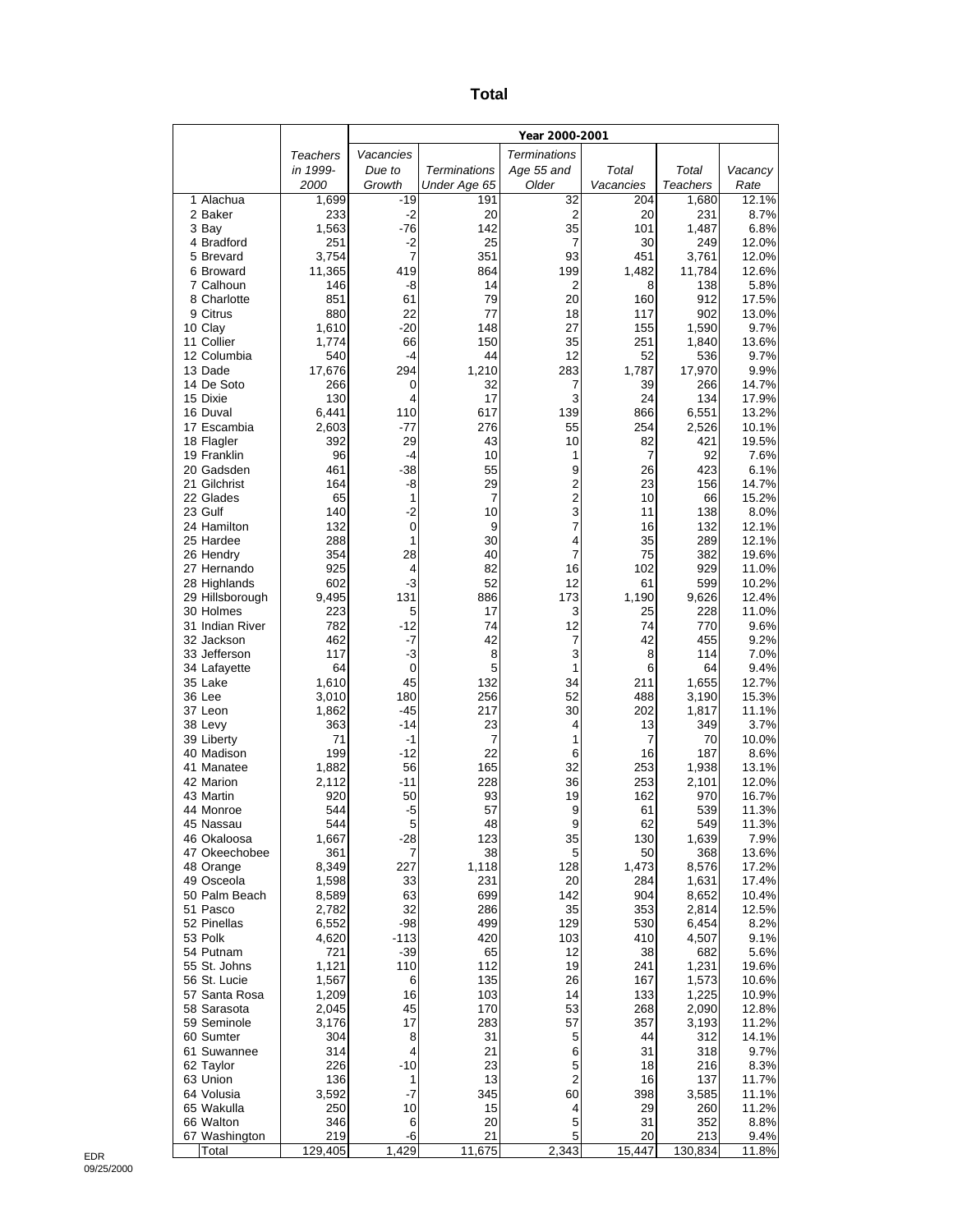#### **Elementary**

|                              |                |              |                     | Year 2000-2001          |                     |                 |                |
|------------------------------|----------------|--------------|---------------------|-------------------------|---------------------|-----------------|----------------|
|                              | Teachers       | Vacancies    |                     | <b>Terminations</b>     |                     |                 |                |
|                              | in 1999-       | Due to       | <b>Terminations</b> | Age 55 and              | Total               | Total           | Vacancy        |
| County                       | 2000           | Growth       | Under Age 65        | Older                   | Vacancies           | <b>Teachers</b> | Rate           |
| 1 Alachua<br>2 Baker         | 666<br>98      | -11<br>$-2$  | 65<br>10            | 14<br>1                 | 68<br>9             | 655<br>96       | 10.4%<br>9.4%  |
| 3 Bay                        | 630            | -49          | 49                  | 14                      | 14                  | 581             | 2.4%           |
| 4 Bradford                   | 109            | -1           | 11                  | 3                       | 13                  | 108             | 12.0%          |
| 5 Brevard                    | 1,683          | -46          | 143                 | 37                      | 134                 | 1,637           | 8.2%           |
| 6 Broward                    | 5,265          | $-48$        | 400                 | 89                      | 441                 | 5,217           | 8.5%           |
| 7 Calhoun                    | 58<br>308      | -6           | 5<br>23             | 1                       | 0                   | 52              | 0.0%           |
| 8 Charlotte<br>9 Citrus      | 355            | 10<br>-3     | 29                  | 7<br>6                  | 40<br>32            | 318<br>352      | 12.6%<br>9.1%  |
| 10 Clay                      | 661            | $-11$        | 57                  | 8                       | 54                  | 650             | 8.3%           |
| 11 Collier                   | 762            | 20           | 58                  | 14                      | 92                  | 782             | 11.8%          |
| 12 Columbia                  | 243            | -8           | 19                  | 3                       | 14                  | 235             | 6.0%           |
| 13 Dade                      | 8,473          | $-127$       | 560                 | 147                     | 580                 | 8,346           | 6.9%           |
| 14 De Soto<br>15 Dixie       | 127<br>54      | -9<br>3      | 16<br>6             | 3<br>2                  | 10<br>11            | 118<br>57       | 8.5%<br>19.3%  |
| 16 Duval                     | 2,913          | $-17$        | 257                 | 58                      | 298                 | 2,896           | 10.3%          |
| 17 Escambia                  | 1,057          | $-62$        | 104                 | 19                      | 61                  | 995             | 6.1%           |
| 18 Flagler                   | 143            | 9            | 15                  | 3                       | 27                  | 152             | 17.8%          |
| 19 Franklin                  | 43             | -3           | 4                   | 1                       | $\overline{2}$      | 40              | 5.0%           |
| 20 Gadsden<br>21 Gilchrist   | 193<br>60      | -5<br>$-2$   | 21<br>9             | 4<br>1                  | 20<br>8             | 188<br>58       | 10.6%<br>13.8% |
| 22 Glades                    | 29             | 1            | 4                   | 1                       | 6                   | 30              | 20.0%          |
| 23 Gulf                      | 62             | $-5$         | 4                   | 1                       | 0                   | 57              | 0.0%           |
| 24 Hamilton                  | 53             | $-1$         | 4                   | 3                       | 6                   | 52              | 11.5%          |
| 25 Hardee                    | 138            | 3            | 14                  | $\overline{\mathbf{c}}$ | 19                  | 141             | 13.5%          |
| 26 Hendry                    | 160            | 7            | 17                  | 3                       | 27                  | 167             | 16.2%          |
| 27 Hernando<br>28 Highlands  | 398<br>263     | -66<br>1     | 33<br>22            | 6<br>5                  | -27<br>28           | 332<br>264      | 0.0%<br>10.6%  |
| 29 Hillsborough              | 3,817          | 54           | 348                 | 64                      | 466                 | 3,871           | 12.0%          |
| 30 Holmes                    | 96             | 2            | 7                   | 2                       | 11                  | 98              | 11.2%          |
| 31 Indian River              | 339            | -16          | 29                  | 6                       | 19                  | 323             | 5.9%           |
| 32 Jackson                   | 183            | -7           | 13                  | 4                       | 10                  | 176             | 5.7%           |
| 33 Jefferson                 | 43<br>28       | $-4$<br>0    | 3<br>2              | 1<br>0                  | 0<br>$\overline{2}$ | 39<br>28        | 0.0%<br>7.1%   |
| 34 Lafayette<br>35 Lake      | 737            | $-7$         | 56                  | 15                      | 64                  | 730             | 8.8%           |
| 36 Lee                       | 1,188          | $-32$        | 94                  | 18                      | 80                  | 1,156           | 6.9%           |
| 37 Leon                      | 762            | $-20$        | 80                  | 10                      | 70                  | 742             | 9.4%           |
| 38 Levy                      | 163            | -11          | 11                  | 1                       | 1                   | 152             | 0.7%           |
| 39 Liberty<br>40 Madison     | 28<br>71       | 0<br>-5      | 3<br>7              | 1<br>$\overline{2}$     | 4<br>4              | 28<br>66        | 14.3%<br>6.1%  |
| 41 Manatee                   | 826            | 24           | 64                  | 14                      | 102                 | 850             | 12.0%          |
| 42 Marion                    | 901            | -31          | 87                  | 13                      | 69                  | 870             | 7.9%           |
| 43 Martin                    | 377            | -1           | 36                  | 5                       | 40                  | 376             | 10.6%          |
| 44 Monroe                    | 221            | 0            | 20                  | 3                       | 23                  | 221             | 10.4%          |
| 45 Nassau                    | 221            | -6<br>$-15$  | 17                  | 4<br>16                 | 15<br>47            | 215             | 7.0%<br>6.9%   |
| 46 Okaloosa<br>47 Okeechobee | 692<br>155     | 6            | 46<br>14            | 1                       | 21                  | 677<br>161      | 13.0%          |
| 48 Orange                    | 3,861          | $-20$        | 483                 | 60                      | 523                 | 3,841           | 13.6%          |
| 49 Osceola                   | 682            | 10           | 91                  | 6                       | 107                 | 692             | 15.5%          |
| 50 Palm Beach                | 3,356          | $-92$        | 273                 | 51                      | 232                 | 3,264           | 7.1%           |
| 51 Pasco<br>52 Pinellas      | 1,099          | 24           | 106                 | 14                      | 144                 | 1,123           | 12.8%          |
| 53 Polk                      | 2,648<br>2,009 | $-109$<br>-1 | 194<br>164          | 50<br>46                | 135<br>209          | 2,539<br>2,008  | 5.3%<br>10.4%  |
| 54 Putnam                    | 363            | -52          | 31                  | 5                       | -16                 | 311             | 0.0%           |
| 55 St. Johns                 | 444            | 29           | 38                  | 8                       | 75                  | 473             | 15.9%          |
| 56 St. Lucie                 | 649            | -8           | 50                  | 9                       | 51                  | 641             | 8.0%           |
| 57 Santa Rosa                | 487            | -5           | 36                  | 5                       | 36                  | 482             | 7.5%           |
| 58 Sarasota<br>59 Seminole   | 820<br>1,397   | $-3$<br>-46  | 64<br>117           | 15<br>25                | 76<br>96            | 817<br>1,351    | 9.3%<br>7.1%   |
| 60 Sumter                    | 131            | 0            | 14                  | 3                       | 17                  | 131             | 13.0%          |
| 61 Suwannee                  | 145            | $-2$         | 10                  | 3                       | 11                  | 143             | 7.7%           |
| 62 Taylor                    | 100            | $-5$         | 11                  | $\overline{\mathbf{c}}$ | 8                   | 95              | 8.4%           |
| 63 Union                     | 55             | $-1$         | 5                   | $\mathbf{1}$            | 5                   | 54              | 9.3%           |
| 64 Volusia<br>65 Wakulla     | 1,289<br>97    | $-42$<br>2   | 104<br>6            | 23<br>1                 | 85                  | 1,247<br>99     | 6.8%           |
| 66 Walton                    | 147            | $-4$         | 9                   | $\mathbf 2$             | 9<br>$\overline{7}$ | 143             | 9.1%<br>4.9%   |
| 67 Washington                | 78             | $-2$         | 9                   | 1                       | 8                   | 76              | 10.5%          |
| Total                        | 55,709         | $-824$       | 4,711               | 966                     | 4,853               | 54,885          | 8.8%           |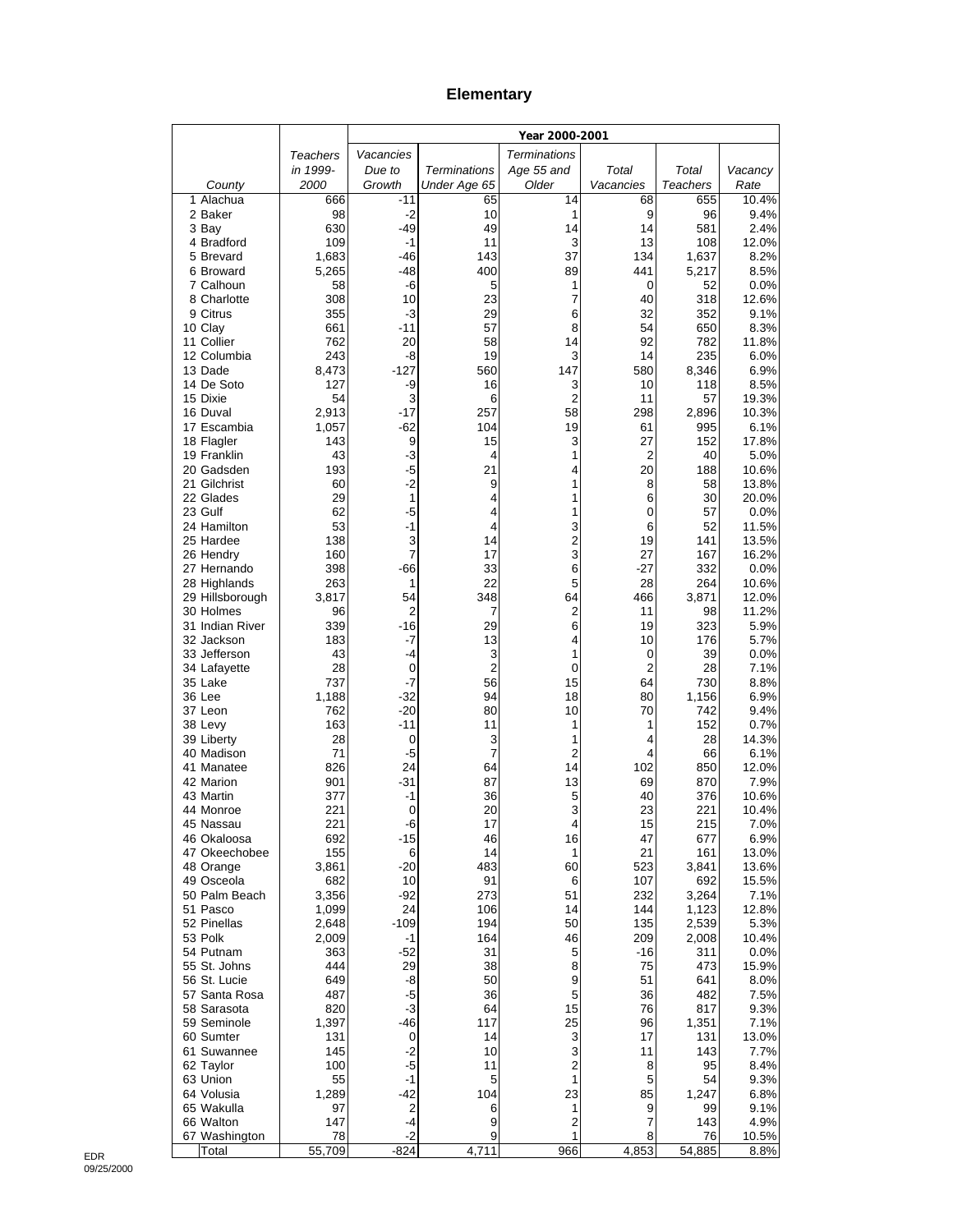## **Exceptional Student Education**

|                          |              |                |                              | Year 2000-2001          |                         |                 |                |
|--------------------------|--------------|----------------|------------------------------|-------------------------|-------------------------|-----------------|----------------|
|                          | Teachers     | Vacancies      |                              | <b>Terminations</b>     |                         |                 |                |
|                          | in 1999-     | Due to         | Terminations                 | Age 55 and              | Total                   | Total           | Vacancy        |
|                          | 2000         | Growth         | Under Age 65                 | Older                   | Vacancies               | <b>Teachers</b> | Rate           |
| 1 Alachua                | 332          | $-11$          | 47                           | 4                       | 40                      | 321             | 12.5%          |
| 2 Baker                  | 25           | 3              | 2                            | 0                       | 5                       | 28              | 17.9%          |
| 3 Bay                    | 320          | $-14$          | 36                           | 7                       | 29                      | 306             | 9.5%           |
| 4 Bradford               | 43           | $-1$           | 5<br>71                      | 1<br>12                 | 5                       | 42              | 11.9%<br>20.2% |
| 5 Brevard<br>6 Broward   | 616<br>1,368 | 52<br>88       | 108                          | 14                      | 135<br>210              | 668<br>1,456    | 14.4%          |
| 7 Calhoun                | 26           | $-2$           | 3                            | 0                       | 1                       | 24              | 4.2%           |
| 8 Charlotte              | 176          | 10             | 20                           | 3                       | 33                      | 186             | 17.7%          |
| 9 Citrus                 | 146          | 6              | 16                           | $\overline{2}$          | 24                      | 152             | 15.8%          |
| 10 Clay                  | 298          | 0              | 35                           | 3                       | 38                      | 298             | 12.8%          |
| 11 Collier               | 304          | 20             | 34                           | 3                       | 57                      | 324             | 17.6%          |
| 12 Columbia              | 85           | 0              | 9                            | 1                       | 10                      | 85              | 11.8%          |
| 13 Dade                  | 3,017        | 87             | 217                          | 30                      | 334                     | 3,104           | 10.8%          |
| 14 De Soto<br>15 Dixie   | 41<br>24     | $-1$<br>5      | 5<br>3                       | $\overline{2}$<br>1     | 6<br>9                  | 40<br>29        | 15.0%          |
| 16 Duval                 | 1,108        | 16             | 123                          | 18                      | 157                     | 1,124           | 31.0%<br>14.0% |
| 17 Escambia              | 472          | -11            | 65                           | 5                       | 59                      | 461             | 12.8%          |
| 18 Flagler               | 60           | 3              | 7                            | $\overline{\mathbf{c}}$ | 12                      | 63              | 19.0%          |
| 19 Franklin              | 13           | 1              | 1                            | $\pmb{0}$               | $\overline{\mathbf{c}}$ | 14              | 14.3%          |
| 20 Gadsden               | 64           | -7             | 8                            | $\overline{\mathbf{c}}$ | 3                       | 57              | 5.3%           |
| 21 Gilchrist             | 25           | 1              | 4                            | $\mathbf 0$             | 5                       | 26              | 19.2%          |
| 22 Glades                | 6            | 0              | 1                            | $\mathbf 0$             | 1                       | 6               | 16.7%          |
| 23 Gulf                  | 16           | $\overline{2}$ | 1                            | 1                       | 4                       | 18              | 22.2%          |
| 24 Hamilton<br>25 Hardee | 27<br>33     | -2<br>5        | $\overline{\mathbf{c}}$<br>3 | 1<br>1                  | 1<br>9                  | 25<br>38        | 4.0%<br>23.7%  |
| 26 Hendry                | 53           | 8              | 8                            | 1                       | 17                      | 61              | 27.9%          |
| 27 Hernando              | 121          | 4              | 13                           | 1                       | 18                      | 125             | 14.4%          |
| 28 Highlands             | 118          | -6             | 13                           | $\overline{2}$          | 9                       | 112             | 8.0%           |
| 29 Hillsborough          | 1,619        | $-10$          | 184                          | 18                      | 192                     | 1,609           | 11.9%          |
| 30 Holmes                | 27           | 1              | $\overline{c}$               | 0                       | 3                       | 28              | 10.7%          |
| 31 Indian River          | 138          | $-2$           | 15                           | 1                       | 14                      | 136             | 10.3%          |
| 32 Jackson               | 83           | 3              | 9                            | 1                       | 13                      | 86              | 15.1%          |
| 33 Jefferson             | 20           | 3              | 1                            | 1                       | 5                       | 23              | 21.7%          |
| 34 Lafayette<br>35 Lake  | 6<br>247     | 0<br>18        | 1<br>26                      | 0<br>4                  | 1<br>48                 | 6<br>265        | 16.7%<br>18.1% |
| 36 Lee                   | 633          | 111            | 64                           | 8                       | 183                     | 744             | 24.6%          |
| 37 Leon                  | 377          | -3             | 49                           | 5                       | 51                      | 374             | 13.6%          |
| 38 Levy                  | 56           | 3              | 4                            | 0                       | 7                       | 59              | 11.9%          |
| 39 Liberty               | 11           | $-1$           | 1                            | $\mathbf 0$             | 0                       | 10              | 0.0%           |
| 40 Madison               | 39           | 1              | 5                            | 1                       | 7                       | 40              | 17.5%          |
| 41 Manatee               | 345          | 0              | 37                           | 4                       | 41                      | 345             | 11.9%          |
| 42 Marion                | 345          | 19             | 46                           | 5                       | 70                      | 364             | 19.2%          |
| 43 Martin                | 166<br>93    | 9              | 20<br>12                     | 3<br>1                  | 32<br>7                 | 175<br>87       | 18.3%          |
| 44 Monroe<br>45 Nassau   | 96           | -6<br>11       | 10                           | 1                       | 22                      | 107             | 8.0%<br>20.6%  |
| 46 Okaloosa              | 196          | -13            | 19                           | 2                       | 8                       | 183             | 4.4%           |
| 47 Okeechobee            | 54           | $-1$           | 7                            | 1                       | 7                       | 53              | 13.2%          |
| 48 Orange                | 1,354        | 46             | 235                          | 9                       | 290                     | 1,400           | 20.7%          |
| 49 Osceola               | 241          | 3              | 44                           | $\mathbf{1}$            | 48                      | 244             | 19.7%          |
| 50 Palm Beach            | 1,806        | 58             | 164                          | 26                      | 248                     | 1,864           | 13.3%          |
| 51 Pasco                 | 647          | $-20$          | 82                           | 4                       | 66                      | 627             | 10.5%          |
| 52 Pinellas<br>53 Polk   | 1,422        | $-68$          | 137                          | 13                      | 82                      | 1,354           | 6.1%           |
| 54 Putnam                | 677<br>109   | $-16$<br>-7    | 76<br>12                     | 10<br>1                 | 70<br>6                 | 661<br>102      | 10.6%<br>5.9%  |
| 55 St. Johns             | 172          | 3              | 21                           | $\overline{c}$          | 26                      | 175             | 14.9%          |
| 56 St. Lucie             | 275          | 4              | 29                           | 3                       | 36                      | 279             | 12.9%          |
| 57 Santa Rosa            | 182          | -4             | 20                           | 1                       | 17                      | 178             | 9.6%           |
| 58 Sarasota              | 404          | 11             | 40                           | 8                       | 59                      | 415             | 14.2%          |
| 59 Seminole              | 362          | 90             | 38                           | 6                       | 134                     | 452             | 29.6%          |
| 60 Sumter                | 48           | 6              | 5                            | 1                       | 12                      | 54              | 22.2%          |
| 61 Suwannee              | 33           | $-3$           | $\overline{\mathbf{c}}$      | 1                       | 0                       | 30              | $0.0\%$        |
| 62 Taylor                | 39           | -4             | 4                            | 1                       | 1                       | 35              | 2.9%           |
| 63 Union<br>64 Volusia   | 20<br>852    | 0<br>-7        | $\overline{c}$<br>96         | 0<br>11                 | 2<br>100                | 20<br>845       | 10.0%<br>11.8% |
| 65 Wakulla               | 47           | 1              | 4                            | 1                       | 6                       | 48              | 12.5%          |
| 66 Walton                | 48           | 4              | 3                            | $\mathbf 0$             | 7                       | 52              | 13.5%          |
| 67 Washington            | 24           | -1             | 3                            | 1                       | 3                       | 23              | 13.0%          |
| Total                    | 22,250       | 495            | 2,389                        | 273                     | 3,157                   | 22,745          | 13.9%          |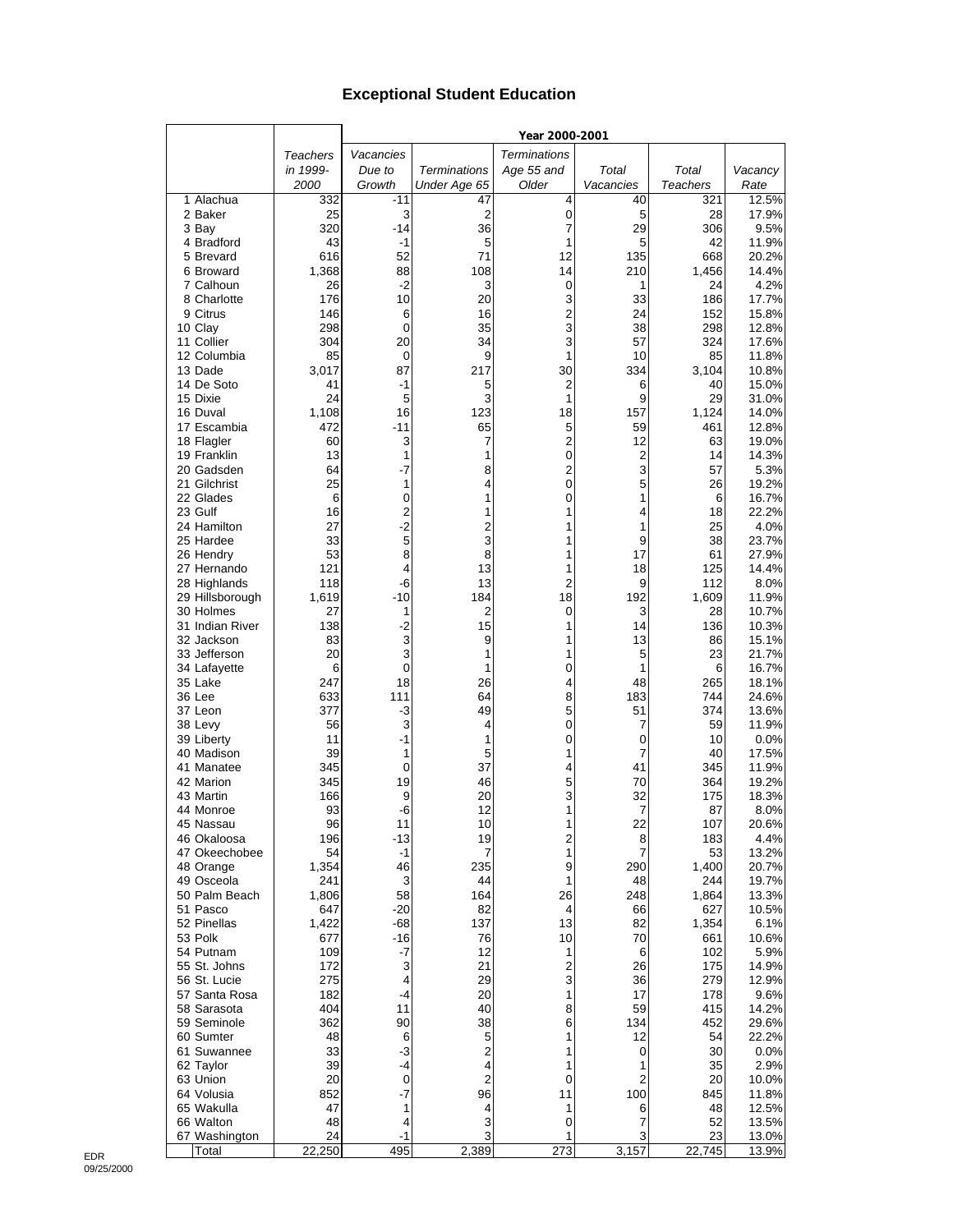## **Math & Computer Science**

|                              |                 |                        |                     | Year 2000-2001               |                          |                 |                  |
|------------------------------|-----------------|------------------------|---------------------|------------------------------|--------------------------|-----------------|------------------|
|                              | <b>Teachers</b> | Vacancies              |                     | <b>Terminations</b>          |                          |                 |                  |
|                              | in 1999-        | Due to                 | <b>Terminations</b> | Age 55 and                   | Total                    | Total           | Vacancy          |
|                              | 2000            | Growth                 | Under Age 65        | Older                        | Vacancies                | <b>Teachers</b> | Rate             |
| 1 Alachua<br>2 Baker         | 112<br>16       | -10<br>0               | 13<br>1             | 1<br>0                       | 4<br>1                   | 102<br>16       | 3.9%<br>6.3%     |
| 3 Bay                        | 96              | -5                     | 10                  | 2                            | 7                        | 91              | 7.7%             |
| 4 Bradford                   | 14              | $-1$                   | 2                   | 0                            | 1                        | 13              | 7.7%             |
| 5 Brevard                    | 184             | $-12$                  | 19                  | 4                            | 11                       | 172             | 6.4%             |
| 6 Broward                    | 229             | 21                     | 18                  | 3                            | 42                       | 250             | 16.8%            |
| 7 Calhoun<br>8 Charlotte     | 8<br>53         | 0<br>6                 | 1<br>5              | 0<br>1                       | 1<br>12                  | 8<br>59         | 12.5%<br>20.3%   |
| 9 Citrus                     | 53              | 0                      | 4                   | $\overline{c}$               | 6                        | 53              | 11.3%            |
| 10 Clay                      | 84              | $-3$                   | 7                   | $\overline{\mathbf{c}}$      | 6                        | 81              | 7.4%             |
| 11 Collier                   | 38              | $-5$                   | 3                   | 1                            | -1                       | 33              | 0.0%             |
| 12 Columbia                  | 34              | $\mathbf 0$            | $\overline{2}$      | 2                            | 4                        | 34              | 11.8%            |
| 13 Dade<br>14 De Soto        | 978<br>16       | 84<br>-3               | 61<br>2             | 15<br>0                      | 160<br>-1                | 1,062<br>13     | 15.1%<br>0.0%    |
| 15 Dixie                     | 7               | $\mathbf 0$            | 1                   | 0                            | 1                        | $\overline{7}$  | 14.3%            |
| 16 Duval                     | 361             | 3                      | 35                  | 10                           | 48                       | 364             | 13.2%            |
| 17 Escambia                  | 140             | 9                      | 10                  | 4                            | 23                       | 149             | 15.4%            |
| 18 Flagler                   | 30              | $-1$                   | 4                   | 0                            | 3                        | 29              | 10.3%            |
| 19 Franklin<br>20 Gadsden    | 6<br>29         | 0<br>$-3$              | 1<br>4              | 0<br>0                       | 1<br>1                   | 6<br>26         | 16.7%            |
| 21 Gilchrist                 | 12              | $\mathbf 0$            | $\overline{c}$      | 0                            | $\overline{\mathbf{c}}$  | 12              | 3.8%<br>16.7%    |
| 22 Glades                    | 1               | 0                      | 0                   | 0                            | $\mathbf 0$              | 1               | 0.0%             |
| 23 Gulf                      | 10              | 0                      | 1                   | 0                            | 1                        | 10              | 10.0%            |
| 24 Hamilton                  | 9               | $-1$                   | 1                   | 0                            | 0                        | 8               | 0.0%             |
| 25 Hardee                    | 18              | $\overline{2}$<br>$-2$ | 2<br>$\overline{2}$ | 0                            | 4                        | 20              | 20.0%            |
| 26 Hendry<br>27 Hernando     | 23<br>58        | $-1$                   | 6                   | 1<br>2                       | 1<br>7                   | 21<br>57        | 4.8%<br>12.3%    |
| 28 Highlands                 | 36              | $-3$                   | $\overline{2}$      | 1                            | 0                        | 33              | 0.0%             |
| 29 Hillsborough              | 477             | 1                      | 51                  | 18                           | 70                       | 478             | 14.6%            |
| 30 Holmes                    | 15              | 0                      | 1                   | 0                            | 1                        | 15              | 6.7%             |
| 31 Indian River              | 44              | 0                      | 4                   | 1                            | 5                        | 44              | 11.4%            |
| 32 Jackson<br>33 Jefferson   | 31<br>5         | $-2$<br>$\mathbf 0$    | 3<br>1              | 0<br>0                       | 1<br>1                   | 29<br>5         | 3.4%<br>20.0%    |
| 34 Lafayette                 | 4               | $-1$                   | 0                   | 1                            | 0                        | 3               | 0.0%             |
| 35 Lake                      | 97              | 3                      | 7                   | 2                            | 12                       | 100             | 12.0%            |
| 36 Lee                       | 157             | 12                     | 12                  | 3                            | 27                       | 169             | 16.0%            |
| 37 Leon                      | 108             | $-1$                   | 14                  | 2                            | 15                       | 107             | 14.0%            |
| 38 Levy<br>39 Liberty        | 21<br>5         | $-2$<br>1              | 1<br>0              | 1<br>0                       | 0<br>1                   | 19<br>6         | 0.0%<br>16.7%    |
| 40 Madison                   | 9               | $-1$                   | 1                   | 0                            | 0                        | 8               | 0.0%             |
| 41 Manatee                   | 106             | 4                      | 11                  | 2                            | 17                       | 110             | 15.5%            |
| 42 Marion                    | 116             | -1                     | 13                  | $\overline{2}$               | 14                       | 115             | 12.2%            |
| 43 Martin                    | 32<br>34        | $-8$<br>3              | 3<br>3              | 1<br>1                       | -4<br>7                  | 24<br>37        | $0.0\%$<br>18.9% |
| 44 Monroe<br>45 Nassau       | 37              | -2                     | З                   | 1                            | 2                        | 35              | 5.7%             |
| 46 Okaloosa                  | 98              | 1                      | 6                   | 2                            | 9                        | 99              | 9.1%             |
| 47 Okeechobee                | 20              | -1                     | 3                   | $\pmb{0}$                    | $\mathbf 2$              | 19              | 10.5%            |
| 48 Orange                    | 541             | 9                      | 56                  | 6                            | 71                       | 550             | 12.9%            |
| 49 Osceola<br>50 Palm Beach  | 116<br>533      | $-2$<br>$-39$          | 16<br>48            | 2<br>9                       | 16<br>18                 | 114<br>494      | 14.0%<br>3.6%    |
| 51 Pasco                     | 135             | 5                      | 12                  | 3                            | 20                       | 140             | 14.3%            |
| 52 Pinellas                  | 342             | $-7$                   | 25                  | 6                            | 24                       | 335             | 7.2%             |
| 53 Polk                      | 267             | -14                    | 28                  | 6                            | 20                       | 253             | 7.9%             |
| 54 Putnam                    | 40              | 1                      | 3                   | 1                            | 5                        | 41              | 12.2%            |
| 55 St. Johns<br>56 St. Lucie | 78<br>96        | 7<br>3                 | 8<br>7              | 1<br>$\overline{\mathbf{c}}$ | 16<br>12                 | 85<br>99        | 18.8%<br>12.1%   |
| 57 Santa Rosa                | 87              | 5                      | 7                   | $\overline{\mathbf{c}}$      | 14                       | 92              | 15.2%            |
| 58 Sarasota                  | 120             | 5                      | 10                  | 3                            | 18                       | 125             | 14.4%            |
| 59 Seminole                  | 237             | $-14$                  | 21                  | 5                            | 12                       | 223             | 5.4%             |
| 60 Sumter                    | 17              | 1                      | 2                   | 0                            | 3                        | 18              | 16.7%            |
| 61 Suwannee<br>62 Taylor     | 22<br>9         | -4<br>1                | 2<br>1              | 0<br>0                       | $-2$<br>$\boldsymbol{2}$ | 18<br>10        | $0.0\%$<br>20.0% |
| 63 Union                     | 10              | 1                      | 1                   | 0                            | $\overline{2}$           | 11              | 18.2%            |
| 64 Volusia                   | 212             | -9                     | 20                  | 4                            | 15                       | 203             | 7.4%             |
| 65 Wakulla                   | 17              | 4                      | 1                   | 0                            | 5                        | 21              | 23.8%            |
| 66 Walton                    | 25              | $-1$                   | 2                   | 0                            | 1                        | 24              | 4.2%             |
| 67 Washington<br>Total       | 14<br>6,989     | $\overline{c}$<br>35   | 1<br>627            | 0<br>138                     | 3<br>800                 | 16<br>7,024     | 18.8%<br>11.4%   |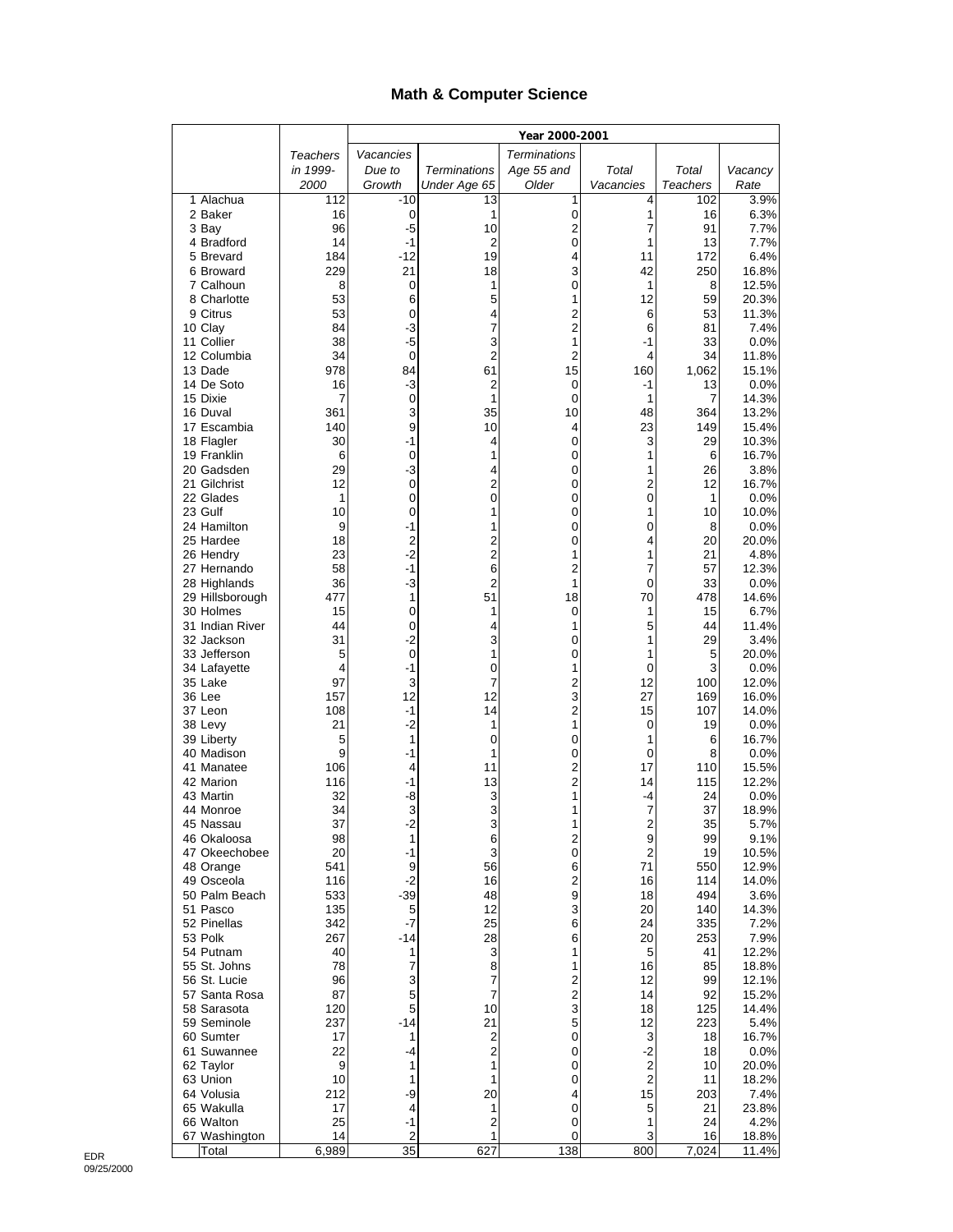#### **Science**

|                              |                 |                                        |                         | Year 2000-2001      |                         |           |                |
|------------------------------|-----------------|----------------------------------------|-------------------------|---------------------|-------------------------|-----------|----------------|
|                              | <b>Teachers</b> | Vacancies                              |                         | <b>Terminations</b> |                         |           |                |
|                              | in 1999-        | Due to                                 | <b>Terminations</b>     | Age 55 and          | Total                   | Total     | Vacancy        |
|                              | 2000            | Growth                                 | Under Age 65            | Older               | Vacancies               | Teachers  | Rate           |
| 1 Alachua<br>2 Baker         | 89<br>15        | 1<br>0                                 | 11<br>1                 | 1<br>0              | 13<br>1                 | 90<br>15  | 14.4%<br>6.7%  |
| 3 Bay                        | 66              | 12                                     | 6                       | 1                   | 19                      | 78        | 24.4%          |
| 4 Bradford                   | 13              | 0                                      | 1                       | 1                   | 2                       | 13        | 15.4%          |
| 5 Brevard                    | 186             | -9                                     | 19                      | 3                   | 13                      | 177       | 7.3%           |
| 6 Broward                    | 167             | 14                                     | 11                      | 2                   | 27                      | 181       | 14.9%          |
| 7 Calhoun<br>8 Charlotte     | 8<br>48         | $-2$<br>4                              | 1<br>5                  | 0<br>1              | $-1$<br>10              | 6<br>52   | 0.0%<br>19.2%  |
| 9 Citrus                     | 41              | 4                                      | 4                       | 1                   | 9                       | 45        | 20.0%          |
| 10 Clay                      | 75              | 5                                      | 6                       | $\overline{2}$      | 13                      | 80        | 16.3%          |
| 11 Collier                   | 35              | $-2$                                   | 3                       | 1                   | 2                       | 33        | 6.1%           |
| 12 Columbia                  | 29              | $-1$                                   | 3                       | 1                   | 3                       | 28        | 10.7%          |
| 13 Dade                      | 832             | 37                                     | 72                      | 15                  | 124                     | 869       | 14.3%          |
| 14 De Soto<br>15 Dixie       | 12<br>5         | 0<br>0                                 | 1<br>1                  | 0<br>0              | 1<br>1                  | 12<br>5   | 8.3%<br>20.0%  |
| 16 Duval                     | 301             | 14                                     | 35                      | 8                   | 57                      | 315       | 18.1%          |
| 17 Escambia                  | 132             | -6                                     | 16                      | $\overline{2}$      | 12                      | 126       | 9.5%           |
| 18 Flagler                   | 20              | $\boldsymbol{0}$                       | 2                       | 0                   | $\overline{2}$          | 20        | 10.0%          |
| 19 Franklin                  | 5               | $-2$                                   | 1                       | 0                   | $-1$                    | 3         | 0.0%           |
| 20 Gadsden<br>21 Gilchrist   | 22<br>10        | $-3$<br>$-1$                           | 3<br>1                  | 0<br>0              | 0<br>0                  | 19<br>9   | 0.0%<br>0.0%   |
| 22 Glades                    | 1               | 0                                      | 0                       | 0                   | 0                       | 1         | 0.0%           |
| 23 Gulf                      | 7               | $-1$                                   | 1                       | 0                   | 0                       | 6         | 0.0%           |
| 24 Hamilton                  | 5               | 1                                      | 0                       | 1                   | 2                       | 6         | 33.3%          |
| 25 Hardee                    | 12              | 0                                      | 2                       | 0                   | $\overline{\mathbf{c}}$ | 12        | 16.7%          |
| 26 Hendry                    | 16              | $\mathbf 0$                            | $\overline{2}$          | 0                   | $\overline{2}$          | 16        | 12.5%          |
| 27 Hernando<br>28 Highlands  | 53<br>32        | $\overline{c}$<br>$-2$                 | 5<br>3                  | 1<br>0              | 8<br>1                  | 55<br>30  | 14.5%<br>3.3%  |
| 29 Hillsborough              | 454             | 1                                      | 50                      | 8                   | 59                      | 455       | 13.0%          |
| 30 Holmes                    | 11              | 1                                      | 1                       | 0                   | 2                       | 12        | 16.7%          |
| 31 Indian River              | 42              | $\overline{c}$                         | 4                       | 0                   | 6                       | 44        | 13.6%          |
| 32 Jackson                   | 23              | $\overline{2}$                         | 2                       | 0                   | 4                       | 25        | 16.0%          |
| 33 Jefferson<br>34 Lafayette | 5<br>3          | 1<br>1                                 | 0<br>0                  | 0<br>0              | 1<br>1                  | 6<br>4    | 16.7%<br>25.0% |
| 35 Lake                      | 80              | $-3$                                   | 8                       | 2                   | 7                       | 77        | 9.1%           |
| 36 Lee                       | 143             | 7                                      | 17                      | 3                   | 27                      | 150       | 18.0%          |
| 37 Leon                      | 84              | $-6$                                   | 10                      | 1                   | 5                       | 78        | 6.4%           |
| 38 Levy                      | 18              | $-2$                                   | 1                       | 0                   | -1                      | 16        | 0.0%           |
| 39 Liberty<br>40 Madison     | 3<br>9          | $\overline{\mathbf{c}}$<br>$\mathbf 0$ | 1<br>2                  | 0<br>0              | 3<br>$\overline{2}$     | 5<br>9    | 60.0%<br>22.2% |
| 41 Manatee                   | 90              | 3                                      | 10                      | 1                   | 14                      | 93        | 15.1%          |
| 42 Marion                    | 88              | 7                                      | 9                       | 1                   | 17                      | 95        | 17.9%          |
| 43 Martin                    | 7               | 3                                      | 1                       | 0                   | 4                       | 10        | 40.0%          |
| 44 Monroe                    | 28              | -5                                     | 3                       | 0                   | $-2$                    | 23        | 0.0%           |
| 45 Nassau<br>46 Okaloosa     | 34<br>100       | -1<br>-7                               | 4<br>9                  | 0<br>1              | 3<br>3                  | 33<br>93  | 9.1%<br>3.2%   |
| 47 Okeechobee                | 17              | 1                                      | $\overline{\mathbf{c}}$ | 0                   | 3                       | 18        | 16.7%          |
| 48 Orange                    | 427             | 20                                     | 67                      | 6                   | 93                      | 447       | 20.8%          |
| 49 Osceola                   | 92              | 7                                      | 17                      | 1                   | 25                      | 99        | 25.3%          |
| 50 Palm Beach                | 417             | 18                                     | 34                      | 5                   | 57                      | 435       | 13.1%          |
| 51 Pasco<br>52 Pinellas      | 70<br>318       | 4<br>1                                 | 8<br>22                 | 1<br>7              | 13<br>30                | 74<br>319 | 17.6%<br>9.4%  |
| 53 Polk                      | 201             | 3                                      | 22                      | 3                   | 28                      | 204       | 13.7%          |
| 54 Putnam                    | 37              | 1                                      | 4                       | 1                   | 6                       | 38        | 15.8%          |
| 55 St. Johns                 | 61              | 11                                     | 7                       | 1                   | 19                      | 72        | 26.4%          |
| 56 St. Lucie                 | 86              | $-3$                                   | 9                       | 2                   | 8                       | 83        | 9.6%           |
| 57 Santa Rosa<br>58 Sarasota | 70<br>104       | 0<br>3                                 | 8<br>13                 | 0<br>4              | 8<br>20                 | 70<br>107 | 11.4%          |
| 59 Seminole                  | 190             | -8                                     | 20                      | 3                   | 15                      | 182       | 18.7%<br>8.2%  |
| 60 Sumter                    | 17              | $\overline{\mathbf{c}}$                | 2                       | 0                   | 4                       | 19        | 21.1%          |
| 61 Suwannee                  | 15              | $\mathbf 0$                            | 1                       | 0                   | 1                       | 15        | 6.7%           |
| 62 Taylor                    | 10              | -1                                     | 1                       | 0                   | 0                       | 9         | 0.0%           |
| 63 Union                     | 6               | 1                                      | 1                       | 0                   | $\overline{2}$          | 7         | 28.6%          |
| 64 Volusia<br>65 Wakulla     | 181<br>7        | 7<br>0                                 | 22<br>0                 | 3<br>0              | 32<br>0                 | 188<br>7  | 17.0%<br>0.0%  |
| 66 Walton                    | 18              | $\overline{\mathbf{c}}$                | 1                       | 0                   | 3                       | 20        | 15.0%          |
| 67 Washington                | 10              | 0                                      | 1                       | 0                   | 1                       | 10        | 10.0%          |
| Total                        | 5,813           | 140                                    | 610                     | 95                  | 845                     | 5,953     | 14.2%          |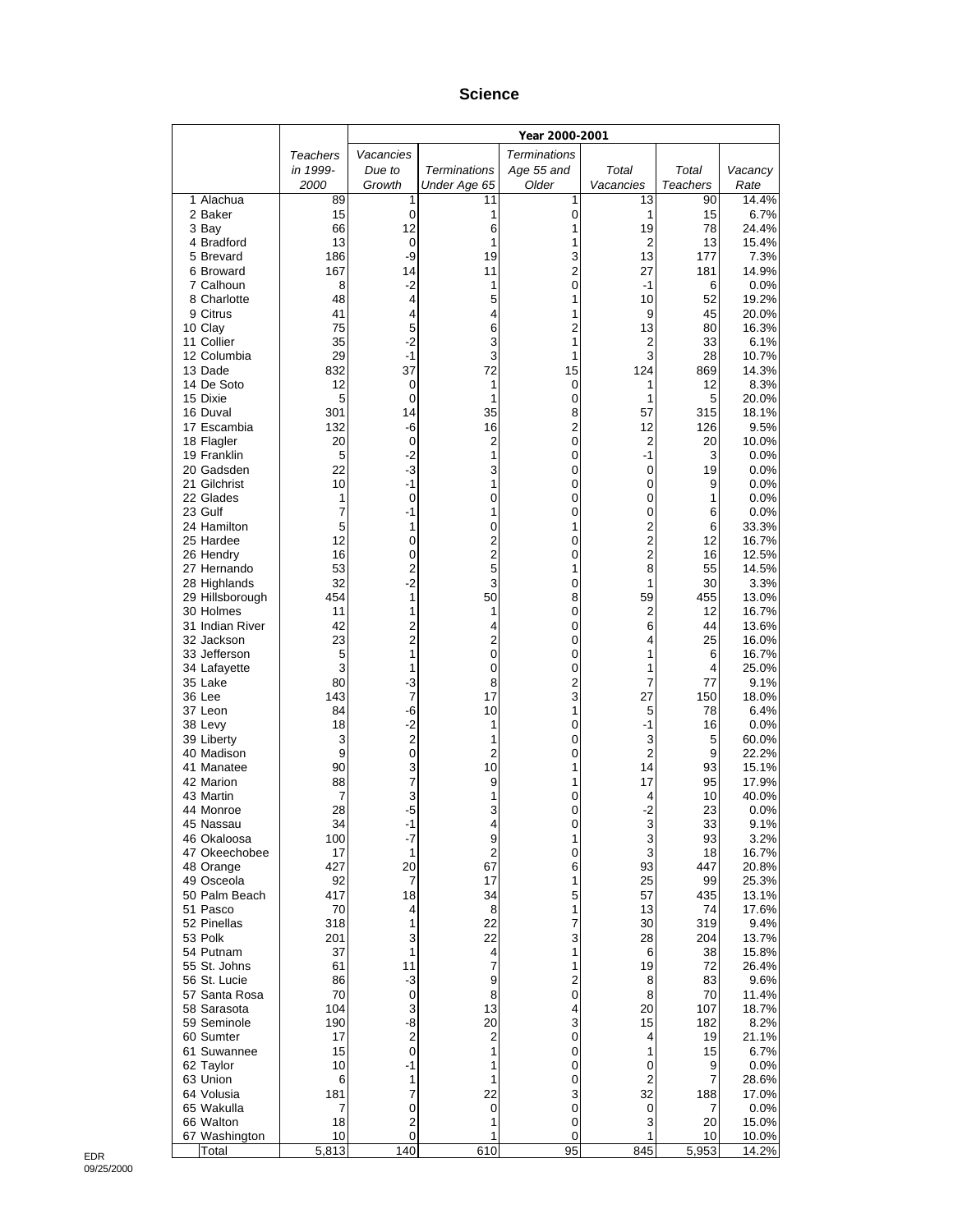## **Foreign Languages**

|                              |                         |                     |                     | Year 2000-2001      |           |                 |                |
|------------------------------|-------------------------|---------------------|---------------------|---------------------|-----------|-----------------|----------------|
|                              | Teachers                | Vacancies           |                     | <b>Terminations</b> |           |                 |                |
|                              | in 1999-                | Due to              | <b>Terminations</b> | Age 55 and          | Total     | Total           | Vacancy        |
|                              | 2000                    | Growth              | Under Age 65        | Older               | Vacancies | <b>Teachers</b> | Rate           |
| 1 Alachua                    | 33                      | $-3$                | 4                   | 0                   | 1         | 30              | 3.3%           |
| 2 Baker<br>3 Bay             | $\overline{c}$<br>18    | $\mathbf 0$<br>$-2$ | 0<br>1              | $\pmb{0}$<br>0      | 0<br>$-1$ | 2<br>16         | 0.0%<br>0.0%   |
| 4 Bradford                   | $\overline{\mathbf{c}}$ | $\mathbf 0$         | 0                   | 0                   | 0         | 2               | 0.0%           |
| 5 Brevard                    | 72                      | -4                  | 5                   | $\overline{2}$      | 3         | 68              | 4.4%           |
| 6 Broward                    | 37                      | 1                   | 3                   | 0                   | 4         | 38              | 10.5%          |
| 7 Calhoun                    | 2                       | -1                  | 0                   | 0                   | -1        | 1               | 0.0%           |
| 8 Charlotte                  | 14                      | 3                   | 1                   | 1                   | 5         | 17              | 29.4%          |
| 9 Citrus                     | 11                      | 1                   | 1                   | 0                   | 2         | 12              | 16.7%          |
| 10 Clay                      | 25                      | -1                  | 2                   | 1                   | 2         | 24              | 8.3%           |
| 11 Collier<br>12 Columbia    | 6<br>4                  | 0<br>0              | 1<br>$\mathbf 0$    | 0<br>0              | 1<br>0    | 6<br>4          | 16.7%<br>0.0%  |
| 13 Dade                      | 298                     | 8                   | 18                  | 7                   | 33        | 306             | 10.8%          |
| 14 De Soto                   | 3                       | $-1$                | 0                   | 0                   | -1        | 2               | 0.0%           |
| 15 Dixie                     | 1                       | 0                   | $\mathbf 0$         | 0                   | 0         | 1               | 0.0%           |
| 16 Duval                     | 84                      | 10                  | 7                   | 2                   | 19        | 94              | 20.2%          |
| 17 Escambia                  | 31                      | 0                   | 3                   | 1                   | 4         | 31              | 12.9%          |
| 18 Flagler                   | 5                       | 3                   | 0                   | 0                   | 3         | 8               | 37.5%          |
| 19 Franklin                  | 1<br>4                  | $-1$<br>0           | 0<br>1              | 0                   | -1<br>1   | 0<br>4          | $0.0\%$        |
| 20 Gadsden<br>21 Gilchrist   | $\overline{2}$          | 0                   | 1                   | 0<br>0              | 1         | $\overline{c}$  | 25.0%<br>50.0% |
| 22 Glades                    | $\overline{0}$          | 0                   | 0                   | 0                   | 0         | 0               | #DIV/0!        |
| 23 Gulf                      | $\overline{c}$          | 0                   | 0                   | 0                   | 0         | 2               | 0.0%           |
| 24 Hamilton                  | 1                       | $\mathbf 0$         | 0                   | 0                   | 0         | 1               | 0.0%           |
| 25 Hardee                    | 5                       | -1                  | 1                   | 0                   | 0         | 4               | 0.0%           |
| 26 Hendry                    | 3                       | 0                   | 0                   | 0                   | 0         | 3               | 0.0%           |
| 27 Hernando                  | 17                      | $\overline{c}$      | 1                   | 0                   | 3         | 19              | 15.8%          |
| 28 Highlands                 | 5                       | 0                   | 0                   | 0                   | 0         | 5               | 0.0%           |
| 29 Hillsborough<br>30 Holmes | 134<br>2                | 1<br>1              | 8<br>0              | 4<br>0              | 13<br>1   | 135<br>3        | 9.4%<br>33.3%  |
| 31 Indian River              | 13                      | -3                  | 1                   | 1                   | -1        | 10              | $0.0\%$        |
| 32 Jackson                   | 7                       | 0                   | 0                   | 0                   | 0         | 7               | 0.0%           |
| 33 Jefferson                 | 1                       | 0                   | 0                   | 0                   | 0         | 1               | 0.0%           |
| 34 Lafayette                 | 1                       | 0                   | 0                   | 0                   | 0         | 1               | $0.0\%$        |
| 35 Lake                      | 14                      | 1                   | 1                   | 1                   | 3         | 15              | 20.0%          |
| 36 Lee                       | 51                      | 5                   | 4                   | 1                   | 10        | 56              | 17.9%          |
| 37 Leon<br>38 Levy           | 34<br>$\overline{c}$    | $-5$<br>0           | 4<br>0              | 2<br>0              | 1<br>0    | 29<br>2         | 3.4%<br>0.0%   |
| 39 Liberty                   | 1                       | 0                   | 0                   | 0                   | 0         | 1               | 0.0%           |
| 40 Madison                   | 1                       | 0                   | 0                   | 0                   | 0         | 1               | 0.0%           |
| 41 Manatee                   | 20                      | $\overline{c}$      | 1                   | 1                   | 4         | 22              | 18.2%          |
| 42 Marion                    | 32                      | 0                   | 3                   | 1                   | 4         | 32              | 12.5%          |
| 43 Martin                    | 3                       | 1                   | 0                   | 0                   | 1         | 4               | 25.0%          |
| 44 Monroe                    | 10                      | 1                   | 1                   | 0                   | 2         | 11              | 18.2%          |
| 45 Nassau<br>46 Okaloosa     | 8                       | $-1$<br>-1          | 1<br>2              | 0                   | 0<br>2    | 7<br>29         | 0.0%           |
| 47 Okeechobee                | 30<br>2                 | 0                   | 0                   | 1<br>0              | 0         | 2               | 6.9%<br>0.0%   |
| 48 Orange                    | 118                     | 0                   | 15                  | 2                   | 17        | 118             | 14.4%          |
| 49 Osceola                   | 23                      | 3                   | 3                   | 1                   | 7         | 26              | 26.9%          |
| 50 Palm Beach                | 131                     | 3                   | 8                   | 3                   | 14        | 134             | 10.4%          |
| 51 Pasco                     | 39                      | 1                   | 3                   | 1                   | 5         | 40              | 12.5%          |
| 52 Pinellas                  | 123                     | 3                   | $\overline{7}$      | 3                   | 13        | 126             | 10.3%          |
| 53 Polk                      | 64                      | $-5$                | 6                   | 1                   | 2         | 59              | 3.4%           |
| 54 Putnam<br>55 St. Johns    | 5<br>22                 | 1<br>1              | $\pmb{0}$           | 0<br>0              | 1<br>3    | 6<br>23         | 16.7%<br>13.0% |
| 56 St. Lucie                 | 18                      | $\overline{c}$      | $\frac{2}{2}$       | 1                   | 5         | 20              | 25.0%          |
| 57 Santa Rosa                | 15                      | 1                   | 1                   | 0                   | 2         | 16              | 12.5%          |
| 58 Sarasota                  | 38                      | 1                   | 3                   | 2                   | 6         | 39              | 15.4%          |
| 59 Seminole                  | 63                      | 4                   | 5                   | 1                   | 10        | 67              | 14.9%          |
| 60 Sumter                    | 3                       | 0                   | $\mathbf 0$         | 0                   | 0         | 3               | 0.0%           |
| 61 Suwannee                  | 4                       | 1                   | $\mathbf 0$         | 0                   | 1         | 5               | 20.0%          |
| 62 Taylor                    | $\overline{2}$          | 0                   | 0                   | 0                   | 0         | 2               | 0.0%           |
| 63 Union<br>64 Volusia       | 1<br>64                 | 1<br>$-1$           | 0<br>6              | 0<br>1              | 1<br>6    | 2<br>63         | 50.0%          |
| 65 Wakulla                   | 2                       | 0                   | $\pmb{0}$           | 0                   | 0         | 2               | 9.5%<br>0.0%   |
| 66 Walton                    | 3                       | 1                   | $\mathbf 0$         | 0                   | 1         | 4               | 25.0%          |
| 67 Washington                | 2                       | 0                   | $\mathbf 0$         | 0                   | 0         | 2               | 0.0%           |
| Total                        | 1,794                   | 33                  | 137                 | 42                  | 212       | 1,827           | 11.6%          |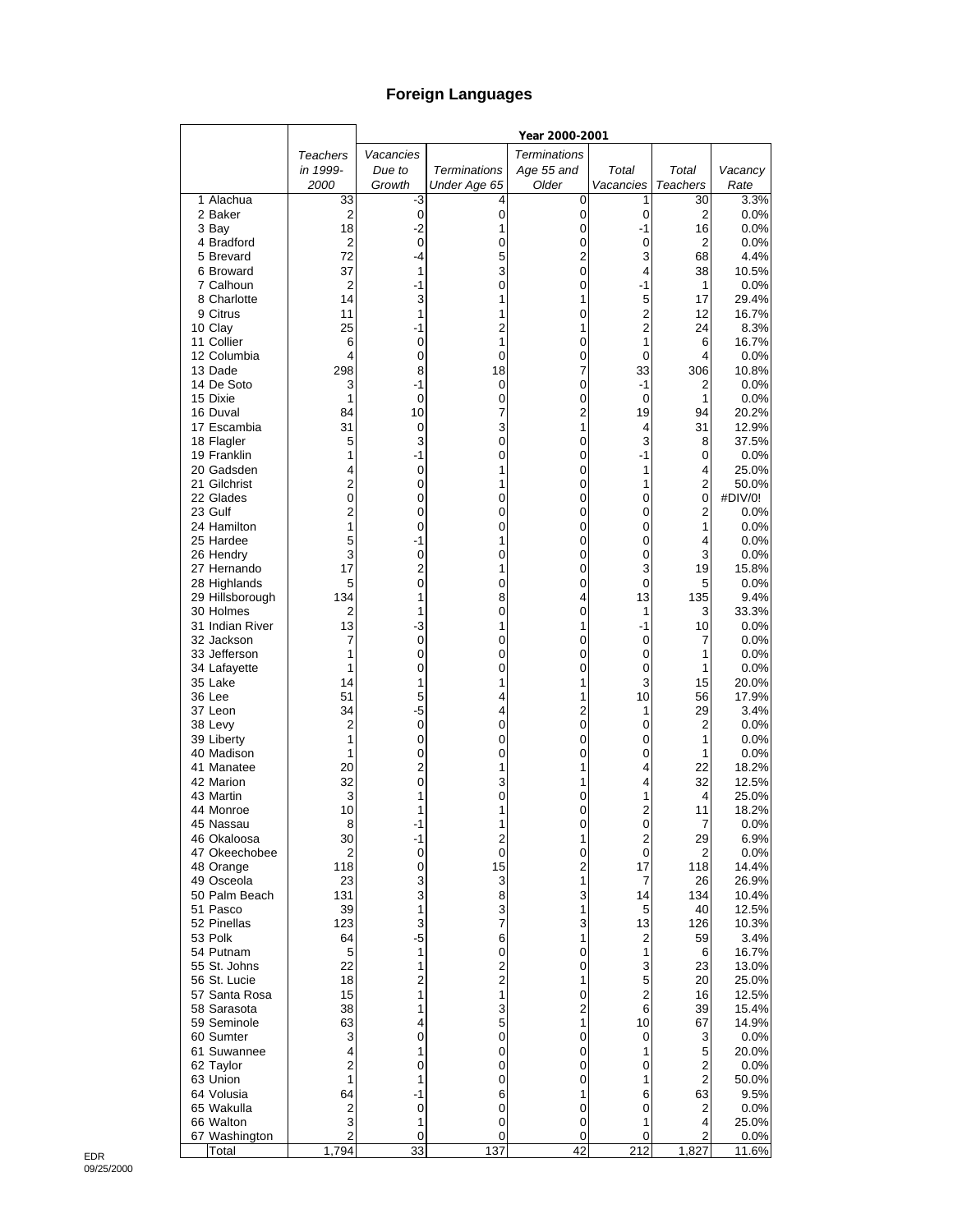## **Other Secondary Disciplines**

|                          |                 |             |                               | Year 2000-2001          |                      |                 |                |
|--------------------------|-----------------|-------------|-------------------------------|-------------------------|----------------------|-----------------|----------------|
|                          | <b>Teachers</b> | Vacancies   |                               | <b>Terminations</b>     |                      |                 |                |
|                          | in 1999-        | Due to      | <b>Terminations</b>           | Age 55 and              | Total                | Total           | Vacancy        |
|                          | 2000            | Growth      | Under Age 65                  | Older                   | Vacancies            | <b>Teachers</b> | Rate           |
| 1 Alachua                | 390             | 22          | 44                            | 10                      | 76                   | 412             | 18.4%          |
| 2 Baker                  | 57              | $-4$        | 5                             | 1                       | $\overline{2}$       | 53              | 3.8%           |
| 3 Bay                    | 352<br>49       | $-30$       | 33                            | 8<br>1                  | 11                   | 322             | 3.4%           |
| 4 Bradford<br>5 Brevard  | 886             | 1<br>1      | 4<br>82                       | 29                      | 6<br>112             | 50<br>887       | 12.0%<br>12.6% |
| 6 Broward                | 3,918           | 293         | 311                           | 76                      | 680                  | 4,211           | 16.1%          |
| 7 Calhoun                | 35              | 3           | 3                             | 1                       | 7                    | 38              | 18.4%          |
| 8 Charlotte              | 194             | 24          | 20                            | 4                       | 48                   | 218             | 22.0%          |
| 9 Citrus                 | 207             | 9           | 18                            | 5                       | 32                   | 216             | 14.8%          |
| 10 Clay                  | 391             | -9          | 36                            | 8                       | 35                   | 382             | 9.2%           |
| 11 Collier               | 565             | 32          | 47                            | 14                      | 93                   | 597             | 15.6%          |
| 12 Columbia              | 117             | 3           | 9                             | 4                       | 16                   | 120             | 13.3%          |
| 13 Dade                  | 3,279           | 181         | 239                           | 52                      | 472                  | 3,460           | 13.6%          |
| 14 De Soto<br>15 Dixie   | 49<br>31        | 9<br>$-2$   | 7<br>5                        | 1<br>0                  | 17<br>3              | 58<br>29        | 29.3%<br>10.3% |
| 16 Duval                 | 1,447           | 60          | 145                           | 34                      | 239                  | 1,507           | 15.9%          |
| 17 Escambia              | 581             | $-11$       | 62                            | 14                      | 65                   | 570             | 11.4%          |
| 18 Flagler               | 93              | 5           | 11                            | 2                       | 18                   | 98              | 18.4%          |
| 19 Franklin              | 23              | 1           | 3                             | 0                       | 4                    | 24              | 16.7%          |
| 20 Gadsden               | 122             | $-13$       | 15                            | 3                       | 5                    | 109             | 4.6%           |
| 21 Gilchrist             | 43              | $-5$        | 10                            | 1                       | 6                    | 38              | 15.8%          |
| 22 Glades                | 23              | $\mathbf 0$ | $\overline{c}$                | 1                       | 3                    | 23              | 13.0%          |
| 23 Gulf                  | 34              | 1           | $\overline{c}$                | 1                       | 4                    | 35              | 11.4%          |
| 24 Hamilton              | 34<br>60        | 1<br>-4     | $\overline{2}$<br>6           | 2                       | 5<br>3               | 35              | 14.3%          |
| 25 Hardee<br>26 Hendry   | 76              | 16          | 8                             | 1<br>1                  | 25                   | 56<br>92        | 5.4%<br>27.2%  |
| 27 Hernando              | 221             | 65          | 20                            | 4                       | 89                   | 286             | 31.1%          |
| 28 Highlands             | 123             | 1           | 10                            | 4                       | 15                   | 124             | 12.1%          |
| 29 Hillsborough          | 2,411           | -4          | 199                           | 43                      | 238                  | 2,407           | 9.9%           |
| 30 Holmes                | 56              | 0           | 4                             | 1                       | 5                    | 56              | 8.9%           |
| 31 Indian River          | 170             | 8           | 18                            | $\overline{\mathbf{c}}$ | 28                   | 178             | 15.7%          |
| 32 Jackson               | 105             | $-3$        | 12                            | 2                       | 11                   | 102             | 10.8%          |
| 33 Jefferson             | 35              | $-2$        | 2                             | 1                       | 1                    | 33              | 3.0%           |
| 34 Lafayette<br>35 Lake  | 18<br>310       | 0<br>20     | $\overline{\mathbf{c}}$<br>26 | 0<br>6                  | $\overline{2}$<br>52 | 18<br>330       | 11.1%<br>15.8% |
| 36 Lee                   | 657             | 45          | 52                            | 14                      | 111                  | 702             | 15.8%          |
| 37 Leon                  | 431             | $-15$       | 52                            | 9                       | 46                   | 416             | 11.1%          |
| 38 Levy                  | 85              | 2           | 5                             | 1                       | 8                    | 87              | 9.2%           |
| 39 Liberty               | 19              | $-2$        | $\overline{2}$                | 0                       | 0                    | 17              | 0.0%           |
| 40 Madison               | 59              | -6          | 6                             | 3                       | 3                    | 53              | 5.7%           |
| 41 Manatee               | 382             | 11          | 34                            | 6                       | 51                   | 393             | 13.0%          |
| 42 Marion                | 445             | -9          | 54                            | 8                       | 53                   | 436             | 12.2%          |
| 43 Martin                | 286<br>129      | 17<br>$-2$  | 29<br>14                      | 8                       | 54<br>15             | 303<br>127      | 17.8%<br>11.8% |
| 44 Monroe<br>45 Nassau   | 123             | $-2$        | 12                            | 3<br>3                  | 13                   | 121             | 10.7%          |
| 46 Okaloosa              | 443             | $-3$        | 35                            | 8                       | 40                   | 440             | 9.1%           |
| 47 Okeechobee            | 95              | -5          | 9                             | 2                       | 6                    | 90              | 6.7%           |
| 48 Orange                | 1,700           | 144         | 229                           | 33                      | 406                  | 1,844           | 22.0%          |
| 49 Osceola               | 373             | 6           | 52                            | 7                       | 65                   | 379             | 17.2%          |
| 50 Palm Beach            | 1,885           | 53          | 144                           | 35                      | 232                  | 1,938           | 12.0%          |
| 51 Pasco                 | 640             | 18          | 62                            | 9                       | 89                   | 658             | 13.5%          |
| 52 Pinellas<br>53 Polk   | 1,350           | 29<br>$-77$ | 95                            | 30                      | 154                  | 1,379           | 11.2%          |
| 54 Putnam                | 1,067<br>134    | 18          | 101<br>12                     | 26<br>3                 | 50<br>33             | 990<br>152      | 5.1%<br>21.7%  |
| 55 St. Johns             | 275             | 46          | 29                            | 4                       | 79                   | 321             | 24.6%          |
| 56 St. Lucie             | 372             | 8           | 31                            | 8                       | 47                   | 380             | 12.4%          |
| 57 Santa Rosa            | 303             | 14          | 26                            | 5                       | 45                   | 317             | 14.2%          |
| 58 Sarasota              | 455             | 8           | 34                            | 16                      | 58                   | 463             | 12.5%          |
| 59 Seminole              | 777             | $-29$       | 69                            | 14                      | 54                   | 748             | 7.2%           |
| 60 Sumter                | 68              | 0           | 6                             | 1                       | 7                    | 68              | 10.3%          |
| 61 Suwannee              | 68              | -1          | 5                             | 1                       | 5                    | 67              | 7.5%           |
| 62 Taylor                | 49              | -1          | 4                             | 2                       | 5                    | 48              | 10.4%          |
| 63 Union                 | 34              | -1          | 3<br>87                       | 1                       | 3                    | 33              | 9.1%           |
| 64 Volusia<br>65 Wakulla | 874<br>68       | 39<br>3     | 4                             | 15<br>1                 | 141<br>8             | 913<br>71       | 15.4%<br>11.3% |
| 66 Walton                | 82              | 5           | 4                             | 2                       | 11                   | 87              | 12.6%          |
| 67 Washington            | 53              | 1           | 5                             | 1                       | 7                    | 54              | 13.0%          |
| Total                    | 30,286          | 983         | 2,728                         | 616                     | 4,327                | 31,269          | 13.8%          |

 $\mathsf{l}$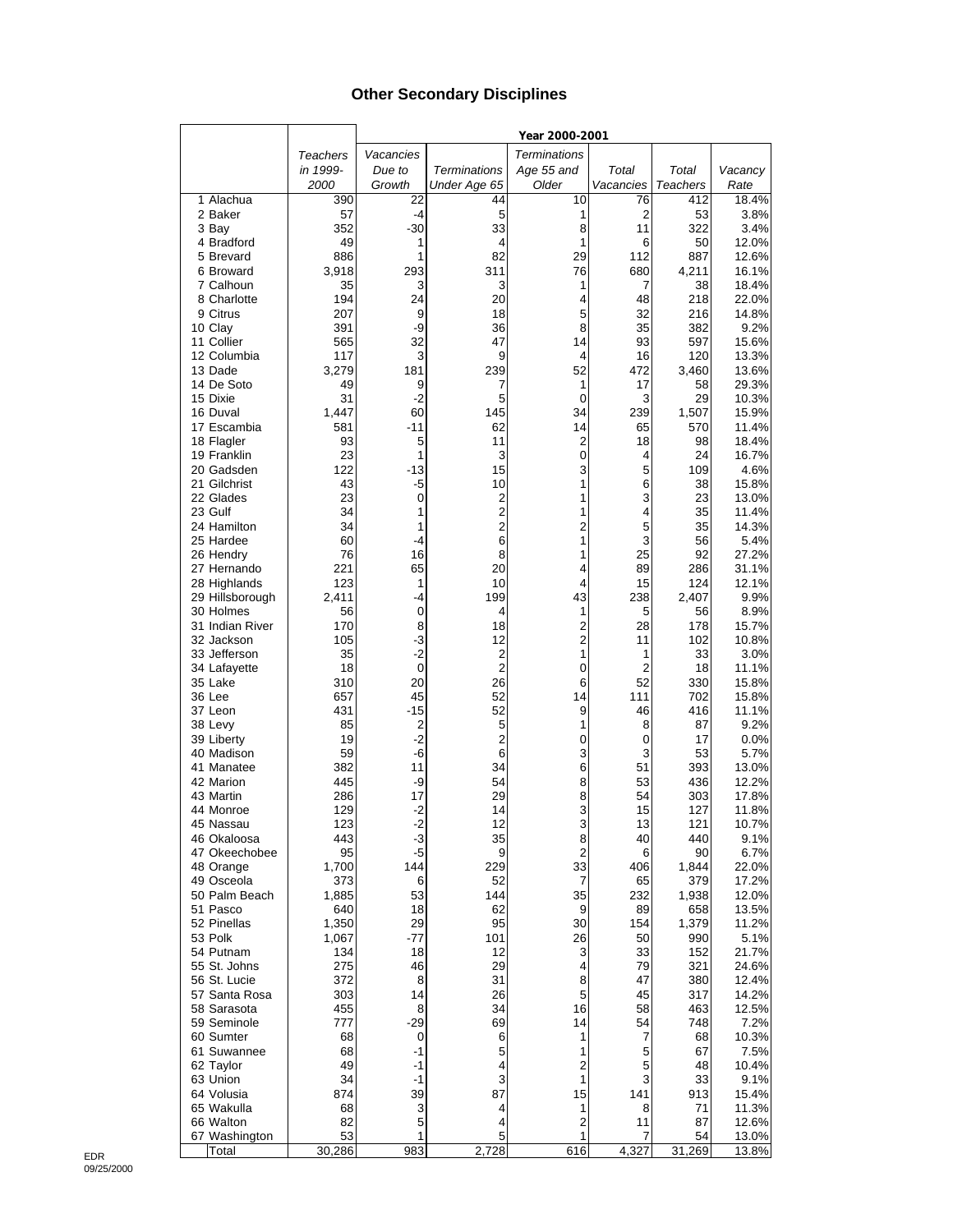#### **Vocational**

|                              |            |                |                     | Year 2000-2001          |                            |            |                |
|------------------------------|------------|----------------|---------------------|-------------------------|----------------------------|------------|----------------|
|                              | Teachers   | Vacancies      |                     | <b>Terminations</b>     |                            |            |                |
|                              | in 1999-   | Due to         | <b>Terminations</b> | Age 55 and              | Total                      | Total      | Vacancy        |
|                              | 2000       | Growth         | Under Age 65        | Older                   | Vacancies                  | Teachers   | Rate           |
| 1 Alachua<br>2 Baker         | 77<br>20   | -7<br>1        | 7<br>1              | 2<br>0                  | 2<br>$\overline{c}$        | 70<br>21   | 2.9%<br>9.5%   |
| 3 Bay                        | 81         | 12             | 7                   | 3                       | 22                         | 93         | 23.7%          |
| 4 Bradford                   | 21         | 0              | 2                   | 1                       | 3                          | 21         | 14.3%          |
| 5 Brevard                    | 127        | 25             | 12                  | 6                       | 43                         | 152        | 28.3%          |
| 6 Broward                    | 381        | 50             | 13                  | 15                      | 78                         | 431        | 18.1%          |
| 7 Calhoun<br>8 Charlotte     | 9<br>58    | 0<br>4         | 1<br>5              | 0<br>3                  | 1<br>12                    | 9<br>62    | 11.1%<br>19.4% |
| 9 Citrus                     | 67         | 5              | 5                   | $\overline{\mathbf{c}}$ | 12                         | 72         | 16.7%          |
| 10 Clay                      | 76         | $-1$           | 5                   | 3                       | 7                          | 75         | 9.3%           |
| 11 Collier                   | 64         | 1              | 4                   | $\overline{2}$          | 7                          | 65         | 10.8%          |
| 12 Columbia                  | 28         | $\overline{2}$ | $\overline{2}$      | 1                       | 5                          | 30         | 16.7%          |
| 13 Dade                      | 799        | 24             | 43                  | 17                      | 84                         | 823        | 10.2%          |
| 14 De Soto<br>15 Dixie       | 18<br>8    | 5<br>$-2$      | 1<br>1              | 1<br>0                  | 7<br>-1                    | 23<br>6    | 30.4%<br>0.0%  |
| 16 Duval                     | 227        | 24             | 15                  | 9                       | 48                         | 251        | 19.1%          |
| 17 Escambia                  | 190        | 4              | 16                  | 10                      | 30                         | 194        | 15.5%          |
| 18 Flagler                   | 41         | 10             | 4                   | 3                       | 17                         | 51         | 33.3%          |
| 19 Franklin                  | 5          | 0              | 0                   | $\mathbf 0$             | $\mathbf 0$                | 5          | 0.0%           |
| 20 Gadsden<br>21 Gilchrist   | 27<br>12   | -7<br>$-1$     | 3<br>$\overline{2}$ | 0<br>0                  | -4<br>1                    | 20<br>11   | 0.0%<br>9.1%   |
| 22 Glades                    | 5          | 0              | 0                   | 0                       | 0                          | 5          | 0.0%           |
| 23 Gulf                      | 9          | 1              | 1                   | 0                       | $\overline{\mathbf{c}}$    | 10         | 20.0%          |
| 24 Hamilton                  | 3          | $\overline{c}$ | 0                   | 0                       | $\overline{c}$             | 5          | 40.0%          |
| 25 Hardee                    | 22         | -4             | $\overline{c}$      | 0                       | $-2$                       | 18         | 0.0%           |
| 26 Hendry<br>27 Hernando     | 23<br>57   | -1<br>-2       | 3<br>4              | 1<br>2                  | 3<br>4                     | 22<br>55   | 13.6%<br>7.3%  |
| 28 Highlands                 | 25         | 6              | 2                   | $\mathbf 0$             | 8                          | 31         | 25.8%          |
| 29 Hillsborough              | 583        | 88             | 46                  | 18                      | 152                        | 671        | 22.7%          |
| 30 Holmes                    | 16         | 0              | 2                   | 0                       | 2                          | 16         | 12.5%          |
| 31 Indian River              | 36         | $-1$           | 3                   | 1                       | 3                          | 35         | 8.6%           |
| 32 Jackson                   | 30         | 0              | 3                   | 0                       | 3                          | 30         | 10.0%          |
| 33 Jefferson<br>34 Lafayette | 8<br>4     | $-1$<br>0      | 1<br>0              | 0<br>0                  | $\mathbf 0$<br>$\mathbf 0$ | 7<br>4     | 0.0%<br>0.0%   |
| 35 Lake                      | 125        | 13             | 8                   | 4                       | 25                         | 138        | 18.1%          |
| 36 Lee                       | 181        | 32             | 13                  | 5                       | 50                         | 213        | 23.5%          |
| 37 Leon                      | 66         | 5              | 8                   | 1                       | 14                         | 71         | 19.7%          |
| 38 Levy                      | 18         | $-4$           | 1                   | 1                       | $-2$                       | 14         | 0.0%           |
| 39 Liberty<br>40 Madison     | 4<br>11    | $-1$<br>$-1$   | 0<br>1              | 0<br>0                  | $-1$<br>$\mathbf 0$        | 3<br>10    | 0.0%<br>0.0%   |
| 41 Manatee                   | 113        | 12             | 8                   | 4                       | 24                         | 125        | 19.2%          |
| 42 Marion                    | 185        | 4              | 16                  | 6                       | 26                         | 189        | 13.8%          |
| 43 Martin                    | 49         | 29             | 4                   | $\overline{2}$          | 35                         | 78         | 44.9%          |
| 44 Monroe                    | 29         | 4              | 4                   | 1                       | 9                          | 33         | 27.3%          |
| 45 Nassau<br>46 Okaloosa     | 25<br>108  | 6<br>10        | 1<br>6              | 0<br>5                  | 7<br>21                    | 31<br>118  | 22.6%<br>17.8% |
| 47 Okeechobee                | 18         | 7              | 3                   | $\mathbf{1}$            | 11                         | 25         | 44.0%          |
| 48 Orange                    | 348        | 28             | 33                  | 12                      | 73                         | 376        | 19.4%          |
| 49 Osceola                   | 71         | 6              | 8                   | $\sqrt{2}$              | 16                         | 77         | 20.8%          |
| 50 Palm Beach                | 461        | 62             | 28                  | 13                      | 103                        | 523        | 19.7%          |
| 51 Pasco<br>52 Pinellas      | 152<br>349 | 0<br>53        | 13<br>19            | 3<br>20                 | 16<br>92                   | 152<br>402 | 10.5%<br>22.9% |
| 53 Polk                      | 335        | $-3$           | 23                  | 11                      | 31                         | 332        | 9.3%           |
| 54 Putnam                    | 33         | $-1$           | 3                   | 1                       | 3                          | 32         | 9.4%           |
| 55 St. Johns                 | 69         | 13             | 7                   | 3                       | 23                         | 82         | 28.0%          |
| 56 St. Lucie                 | 71         | 0              | 7                   | 1                       | 8                          | $\bf 71$   | 11.3%          |
| 57 Santa Rosa<br>58 Sarasota | 65<br>104  | 5<br>20        | 5<br>6              | 1<br>5                  | 11<br>31                   | 70<br>124  | 15.7%<br>25.0% |
| 59 Seminole                  | 150        | 20             | 13                  | 3                       | 36                         | 170        | 21.2%          |
| 60 Sumter                    | 20         | $-1$           | 2                   | 0                       | 1                          | 19         | 5.3%           |
| 61 Suwannee                  | 27         | 13             | 1                   | 1                       | 15                         | 40         | 37.5%          |
| 62 Taylor                    | 17         | 0              | 2                   | $\pmb{0}$               | 2                          | 17         | 11.8%          |
| 63 Union                     | 10         | 0              | 1                   | 0                       | 1                          | 10         | 10.0%          |
| 64 Volusia<br>65 Wakulla     | 120<br>12  | 6<br>0         | 10<br>0             | 3<br>1                  | 19<br>1                    | 126<br>12  | 15.1%<br>8.3%  |
| 66 Walton                    | 23         | -1             | 1                   | 1                       | 1                          | 22         | 4.5%           |
| 67 Washington                | 38         | -6             | 2                   | 2                       | $-2$                       | 32         | 0.0%           |
| Total                        | 6,564      | 567            | 473                 | 213                     | 1,253                      | 7,131      | 17.6%          |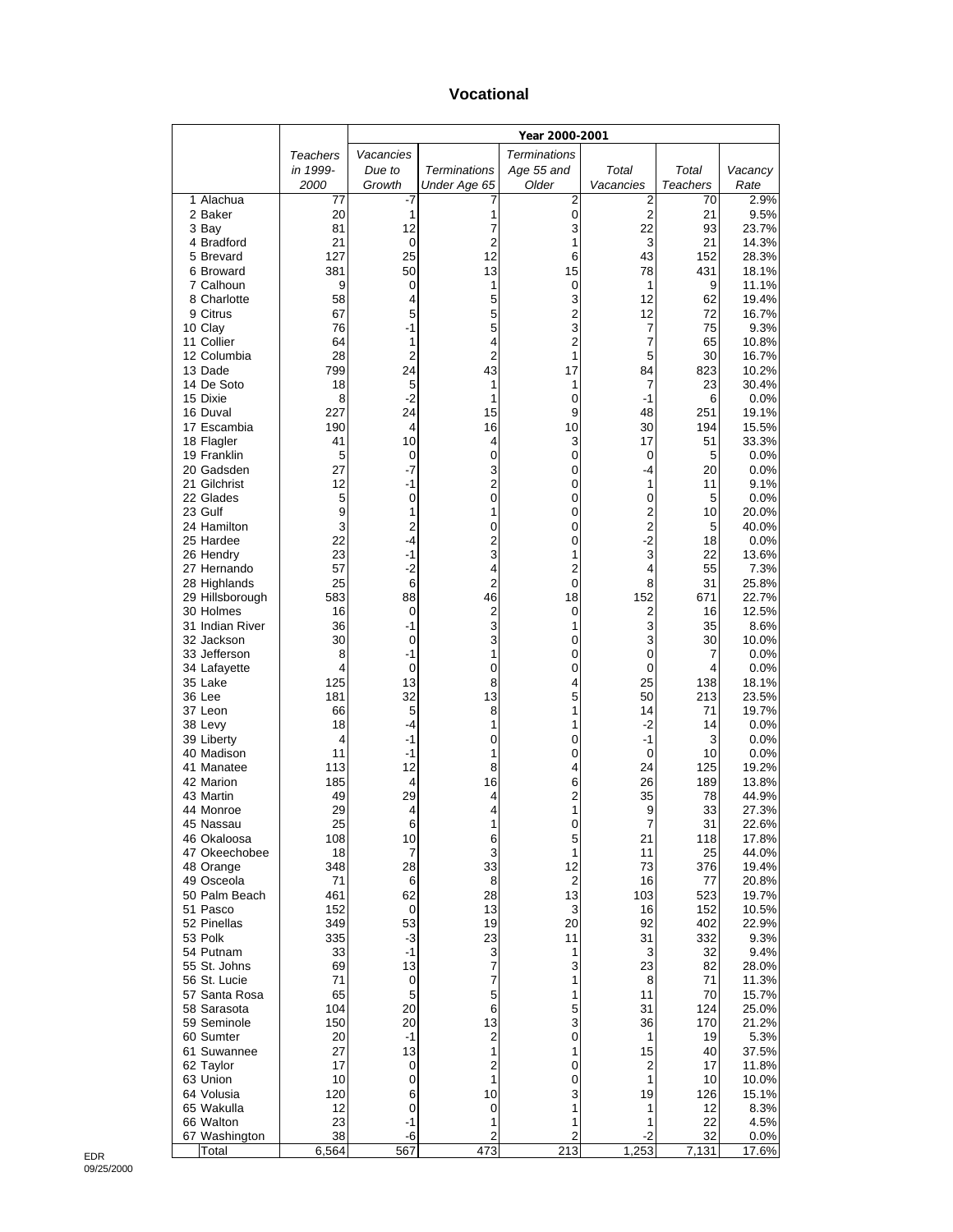| ×<br>×<br>۰,<br>$\sim$ |
|------------------------|
|------------------------|

|                              |                |                               |                     | Year 2001-2002       |            |                |                |
|------------------------------|----------------|-------------------------------|---------------------|----------------------|------------|----------------|----------------|
|                              | Teachers       | Vacancies                     |                     | <b>Terminations</b>  |            |                |                |
|                              | in 2000-       | Due to                        | <b>Terminations</b> | Age 55 and           | Total      | Total          | Vacancy        |
|                              | 2001           | Growth                        | Under Age 65        | Older                | Vacancies  | Teachers       | Rate           |
| 1 Alachua                    | 1,680          | $-12$                         | 186                 | 38<br>$\overline{2}$ | 212<br>22  | 1,668          | 12.7%          |
| 2 Baker<br>3 Bay             | 231<br>1,487   | $\mathbf 2$<br>$-8$           | 18<br>134           | 41                   | 167        | 233<br>1,479   | 9.4%<br>11.3%  |
| 4 Bradford                   | 249            | $-3$                          | 22                  | 6                    | 25         | 246            | 10.2%          |
| 5 Brevard                    | 3,761          | $-28$                         | 360                 | 100                  | 432        | 3,733          | 11.6%          |
| 6 Broward                    | 11,784         | 236                           | 888                 | 209                  | 1,333      | 12,020         | 11.1%          |
| 7 Calhoun                    | 138            | -1                            | 13                  | 2                    | 14         | 137            | 10.2%          |
| 8 Charlotte<br>9 Citrus      | 912<br>902     | 8<br>14                       | 90<br>78            | 21<br>20             | 119<br>112 | 920<br>916     | 12.9%<br>12.2% |
| 10 Clay                      | 1,590          | 31                            | 141                 | 30                   | 202        | 1,621          | 12.5%          |
| 11 Collier                   | 1,840          | 86                            | 158                 | 36                   | 280        | 1,926          | 14.5%          |
| 12 Columbia                  | 536            | 6                             | 43                  | 13                   | 62         | 542            | 11.4%          |
| 13 Dade                      | 17,970         | 337                           | 1,212               | 396                  | 1,945      | 18,307         | 10.6%          |
| 14 De Soto<br>15 Dixie       | 266<br>134     | -1<br>$-1$                    | 32<br>18            | 8<br>3               | 39<br>20   | 265<br>133     | 14.7%<br>15.0% |
| 16 Duval                     | 6,551          | 28                            | 623                 | 155                  | 806        | 6,579          | 12.3%          |
| 17 Escambia                  | 2,526          | $-18$                         | 259                 | 64                   | 305        | 2,508          | 12.2%          |
| 18 Flagler                   | 421            | 18                            | 49                  | 5                    | 72         | 439            | 16.4%          |
| 19 Franklin                  | 92             | -3                            | 10                  | 1                    | 8          | 89             | 9.0%           |
| 20 Gadsden                   | 423            | $-10$                         | 46                  | 10                   | 46         | 413            | 11.1%          |
| 21 Gilchrist<br>22 Glades    | 156<br>66      | $\overline{2}$<br>$\mathbf 0$ | 25<br>8             | 3<br>$\mathbf 0$     | 30<br>8    | 158<br>66      | 19.0%<br>12.1% |
| 23 Gulf                      | 138            | 1                             | 10                  | 2                    | 13         | 139            | 9.4%           |
| 24 Hamilton                  | 132            | $-2$                          | 8                   | 5                    | 11         | 130            | 8.5%           |
| 25 Hardee                    | 289            | 0                             | 32                  | 4                    | 36         | 289            | 12.5%          |
| 26 Hendry                    | 382            | 5                             | 45                  | 8                    | 58         | 387            | 15.0%          |
| 27 Hernando<br>28 Highlands  | 929<br>599     | 13<br>1                       | 87<br>51            | 18<br>12             | 118<br>64  | 942<br>600     | 12.5%<br>10.7% |
| 29 Hillsborough              | 9,626          | 209                           | 890                 | 201                  | 1,300      | 9,835          | 13.2%          |
| 30 Holmes                    | 228            | -3                            | 16                  | 3                    | 16         | 225            | 7.1%           |
| 31 Indian River              | 770            | 8                             | 71                  | 13                   | 92         | 778            | 11.8%          |
| 32 Jackson                   | 455            | $-5$                          | 42                  | 8                    | 45         | 450            | 10.0%          |
| 33 Jefferson                 | 114<br>64      | $-4$<br>1                     | 7<br>5              | 3<br>$\mathbf 0$     | 6          | 110<br>65      | 5.5%<br>9.2%   |
| 34 Lafayette<br>35 Lake      | 1,655          | 20                            | 136                 | 41                   | 6<br>197   | 1,675          | 11.8%          |
| 36 Lee                       | 3,190          | 54                            | 279                 | 61                   | 394        | 3,244          | 12.1%          |
| 37 Leon                      | 1,817          | -6                            | 199                 | 33                   | 226        | 1,811          | 12.5%          |
| 38 Levy                      | 349            | 7                             | 22                  | 5                    | 34         | 356            | 9.6%           |
| 39 Liberty                   | 70             | 0                             | 8                   | 1<br>6               | 9          | 70             | 12.9%          |
| 40 Madison<br>41 Manatee     | 187<br>1,938   | $-3$<br>26                    | 20<br>170           | 34                   | 23<br>230  | 184<br>1,964   | 12.5%<br>11.7% |
| 42 Marion                    | 2,101          | 16                            | 225                 | 45                   | 286        | 2,117          | 13.5%          |
| 43 Martin                    | 970            | 11                            | 106                 | 22                   | 139        | 981            | 14.2%          |
| 44 Monroe                    | 539            | $-4$                          | 56                  | 10                   | 62         | 535            | 11.6%          |
| 45 Nassau                    | 549            | 3                             | 45                  | 12                   | 60         | 552            | 10.9%          |
| 46 Okaloosa<br>47 Okeechobee | 1,639<br>368   | -6<br>$-2$                    | 119<br>37           | 41<br>6              | 154<br>41  | 1,633<br>366   | 9.4%<br>11.2%  |
| 48 Orange                    | 8,576          | 204                           | 1,053               | 158                  | 1,415      | 8,780          | 16.1%          |
| 49 Osceola                   | 1,631          | 61                            | 228                 | 20                   | 309        | 1,692          | 18.3%          |
| 50 Palm Beach                | 8,652          | 152                           | 688                 | 176                  | 1,016      | 8,804          | 11.5%          |
| 51 Pasco                     | 2,814          | 68                            | 278                 | 42                   | 388        | 2,882          | 13.5%          |
| 52 Pinellas<br>53 Polk       | 6,454<br>4,507 | 65<br>48                      | 473<br>395          | 141<br>106           | 679<br>549 | 6,519<br>4,555 | 10.4%<br>12.1% |
| 54 Putnam                    | 682            | $-2$                          | 63                  | 14                   | 75         | 680            | 11.0%          |
| 55 St. Johns                 | 1,231          | 45                            | 128                 | 22                   | 195        | 1,276          | 15.3%          |
| 56 St. Lucie                 | 1,573          | 1                             | 134                 | 30                   | 165        | 1,574          | 10.5%          |
| 57 Santa Rosa                | 1,225          | 25                            | 103                 | 17                   | 145        | 1,250          | 11.6%          |
| 58 Sarasota<br>59 Seminole   | 2,090<br>3,193 | 25<br>20                      | 169<br>275          | 57<br>68             | 251<br>363 | 2,115<br>3,213 | 11.9%<br>11.3% |
| 60 Sumter                    | 312            | -5                            | 31                  | 7                    | 33         | 307            | 10.7%          |
| 61 Suwannee                  | 318            | 1                             | 22                  | 8                    | 31         | 319            | 9.7%           |
| 62 Taylor                    | 216            | $-3$                          | 20                  | 5                    | 22         | 213            | 10.3%          |
| 63 Union                     | 137            | $-2$                          | 13                  | $\overline{2}$       | 13         | 135            | 9.6%           |
| 64 Volusia                   | 3,585          | 3                             | 335                 | 67                   | 405        | 3,588          | 11.3%          |
| 65 Wakulla<br>66 Walton      | 260<br>352     | 4<br>10                       | 16<br>20            | 4<br>$\overline{7}$  | 24<br>37   | 264<br>362     | 9.1%<br>10.2%  |
| 67 Washington                | 213            | 5                             | 21                  | 4                    | 30         | 218            | 13.8%          |
| Total                        | 130,834        | 1,748                         | 11,564              | 2,712                | 16,024     | 132,582        | 12.1%          |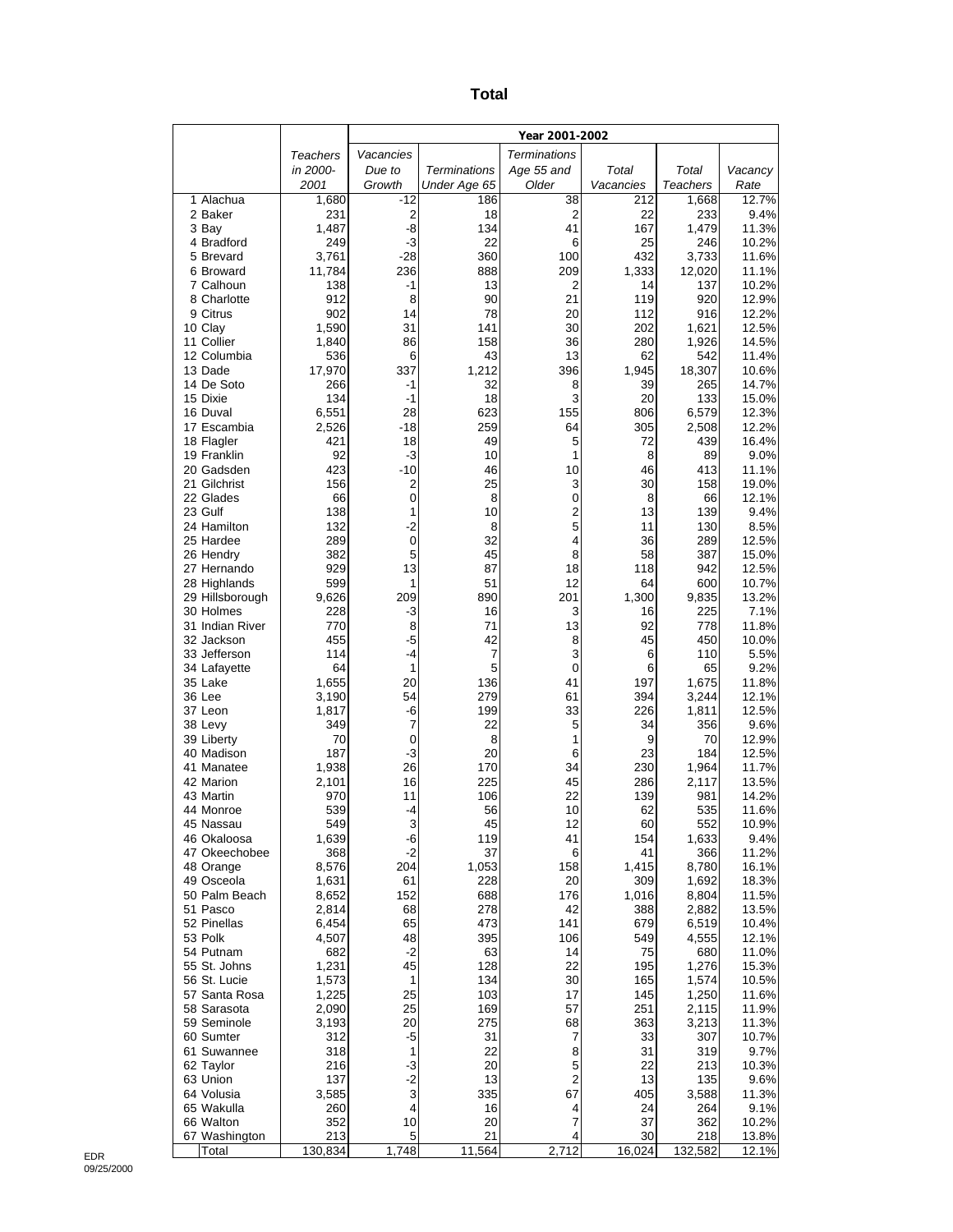## **Elementary**

|                              |                |                     |                     | Year 2001-2002      |            |                 |                |
|------------------------------|----------------|---------------------|---------------------|---------------------|------------|-----------------|----------------|
|                              | Teachers       | Vacancies           |                     | <b>Terminations</b> |            |                 |                |
|                              | in 2000-       | Due to              | <b>Terminations</b> | Age 55 and          | Total      | Total           | Vacancy        |
| County                       | 2001           | Growth              | Under Age 65        | Older               | Vacancies  | <b>Teachers</b> | Rate           |
| 1 Alachua<br>2 Baker         | 655<br>96      | $-11$<br>1          | 62<br>9             | 15<br>1             | 66<br>11   | 644<br>97       | 10.2%<br>11.3% |
| 3 Bay                        | 581            | $-12$               | 42                  | 16                  | 46         | 569             | 8.1%           |
| 4 Bradford                   | 108            | 1                   | 11                  | $\overline{2}$      | 14         | 109             | 12.8%          |
| 5 Brevard                    | 1,637          | $-47$               | 136                 | 41                  | 130        | 1,590           | 8.2%           |
| 6 Broward                    | 5,217          | 43                  | 385                 | 95                  | 523        | 5,260           | 9.9%           |
| 7 Calhoun<br>8 Charlotte     | 52             | 0                   | 4                   | 1<br>7              | 5          | 52              | 9.6%           |
| 9 Citrus                     | 318<br>352     | 0<br>0              | 24<br>28            | 6                   | 31<br>34   | 318<br>352      | 9.7%<br>9.7%   |
| 10 Clay                      | 650            | 9                   | 52                  | 10                  | 71         | 659             | 10.8%          |
| 11 Collier                   | 782            | 22                  | 60                  | 15                  | 97         | 804             | 12.1%          |
| 12 Columbia                  | 235            | $\overline{2}$      | 18                  | 3                   | 23         | 237             | 9.7%           |
| 13 Dade                      | 8,346          | 38                  | 539                 | 211                 | 788        | 8,384           | 9.4%           |
| 14 De Soto<br>15 Dixie       | 118<br>57      | $-2$<br>$\mathbf 0$ | 15<br>7             | 4<br>2              | 17<br>9    | 116<br>57       | 14.7%<br>15.8% |
| 16 Duval                     | 2,896          | 1                   | 249                 | 66                  | 316        | 2,897           | 10.9%          |
| 17 Escambia                  | 995            | $-13$               | 91                  | 21                  | 99         | 982             | 10.1%          |
| 18 Flagler                   | 152            | 6                   | 19                  | 2                   | 27         | 158             | 17.1%          |
| 19 Franklin                  | 40             | -2                  | 4                   | 1                   | 3          | 38              | 7.9%           |
| 20 Gadsden<br>21 Gilchrist   | 188<br>58      | -7<br>1             | 19<br>11            | 4<br>1              | 16<br>13   | 181<br>59       | 8.8%<br>22.0%  |
| 22 Glades                    | 30             | 0                   | 4                   | 0                   | 4          | 30              | 13.3%          |
| 23 Gulf                      | 57             | 0                   | 3                   | 1                   | 4          | 57              | 7.0%           |
| 24 Hamilton                  | 52             | -2                  | 3                   | 2                   | 3          | 50              | 6.0%           |
| 25 Hardee                    | 141            | -1                  | 14                  | 3                   | 16         | 140             | 11.4%          |
| 26 Hendry                    | 167            | -1                  | 18                  | 3                   | 20         | 166             | 12.0%          |
| 27 Hernando<br>28 Highlands  | 332<br>264     | 2<br>$\overline{2}$ | 26<br>21            | 6<br>5              | 34<br>28   | 334<br>266      | 10.2%<br>10.5% |
| 29 Hillsborough              | 3,871          | 34                  | 342                 | 76                  | 452        | 3,905           | 11.6%          |
| 30 Holmes                    | 98             | $-1$                | 7                   | 2                   | 8          | 97              | 8.2%           |
| 31 Indian River              | 323            | 2                   | 26                  | 6                   | 34         | 325             | 10.5%          |
| 32 Jackson                   | 176            | $-2$                | 12                  | 4                   | 14         | 174             | 8.0%           |
| 33 Jefferson<br>34 Lafayette | 39<br>28       | $-1$<br>1           | 3<br>$\overline{2}$ | 1<br>0              | 3<br>3     | 38<br>29        | 7.9%<br>10.3%  |
| 35 Lake                      | 730            | $-5$                | 53                  | 16                  | 64         | 725             | 8.8%           |
| 36 Lee                       | 1,156          | 7                   | 86                  | 20                  | 113        | 1,163           | 9.7%           |
| 37 Leon                      | 742            | $-2$                | 73                  | 12                  | 83         | 740             | 11.2%          |
| 38 Levy                      | 152            | 3                   | 10                  | $\overline{2}$      | 15         | 155             | 9.7%           |
| 39 Liberty<br>40 Madison     | 28<br>66       | 1<br>$-3$           | 3<br>7              | 1<br>2              | 5<br>6     | 29<br>63        | 17.2%<br>9.5%  |
| 41 Manatee                   | 850            | 9                   | 66                  | 15                  | 90         | 859             | 10.5%          |
| 42 Marion                    | 870            | -8                  | 81                  | 15                  | 88         | 862             | 10.2%          |
| 43 Martin                    | 376            | -4                  | 36                  | 6                   | 38         | 372             | 10.2%          |
| 44 Monroe                    | 221            | -5                  | 19                  | 4                   | 18         | 216             | 8.3%           |
| 45 Nassau<br>46 Okaloosa     | 215<br>677     | 0<br>$-7$           | 15<br>44            | 5<br>17             | 20<br>54   | 215<br>670      | 9.3%<br>8.1%   |
| 47 Okeechobee                | 161            | $-3$                | 15                  | 2                   | 14         | 158             | 8.9%           |
| 48 Orange                    | 3,841          | 27                  | 455                 | 72                  | 554        | 3,868           | 14.3%          |
| 49 Osceola                   | 692            | 18                  | 88                  | 7                   | 113        | 710             | 15.9%          |
| 50 Palm Beach                | 3,264          | -14                 | 256                 | 63                  | 305        | 3,250           | 9.4%           |
| 51 Pasco<br>52 Pinellas      | 1,123<br>2,539 | 16<br>-15           | 101<br>177          | 16<br>53            | 133<br>215 | 1,139<br>2,524  | 11.7%<br>8.5%  |
| 53 Polk                      | 2,008          | 5                   | 160                 | 46                  | 211        | 2,013           | 10.5%          |
| 54 Putnam                    | 311            | -4                  | 26                  | 6                   | 28         | 307             | 9.1%           |
| 55 St. Johns                 | 473            | 17                  | 42                  | 8                   | 67         | 490             | 13.7%          |
| 56 St. Lucie                 | 641            | $-12$               | 49                  | 10                  | 47         | 629             | 7.5%           |
| 57 Santa Rosa<br>58 Sarasota | 482            | 4                   | 35                  | 6                   | 45         | 486             | 9.3%           |
| 59 Seminole                  | 817<br>1,351   | $-14$<br>-4         | 62<br>106           | 17<br>28            | 65<br>130  | 803<br>1,347    | 8.1%<br>9.7%   |
| 60 Sumter                    | 131            | 0                   | 13                  | 3                   | 16         | 131             | 12.2%          |
| 61 Suwannee                  | 143            | 4                   | 10                  | 4                   | 18         | 147             | 12.2%          |
| 62 Taylor                    | 95             | $-2$                | 10                  | $\boldsymbol{2}$    | 10         | 93              | 10.8%          |
| 63 Union                     | 54             | 0                   | 5                   | 1                   | 6          | 54              | 11.1%          |
| 64 Volusia<br>65 Wakulla     | 1,247<br>99    | -8<br>3             | 97<br>6             | 26<br>1             | 115<br>10  | 1,239<br>102    | 9.3%<br>9.8%   |
| 66 Walton                    | 143            | 5                   | 8                   | 3                   | 16         | 148             | 10.8%          |
| 67 Washington                | 76             | 3                   | 8                   | 1                   | 12         | 79              | 15.2%          |
| Total                        | 54,885         | 75                  | 4,488               | 1,123               | 5,686      | 54,960          | 10.3%          |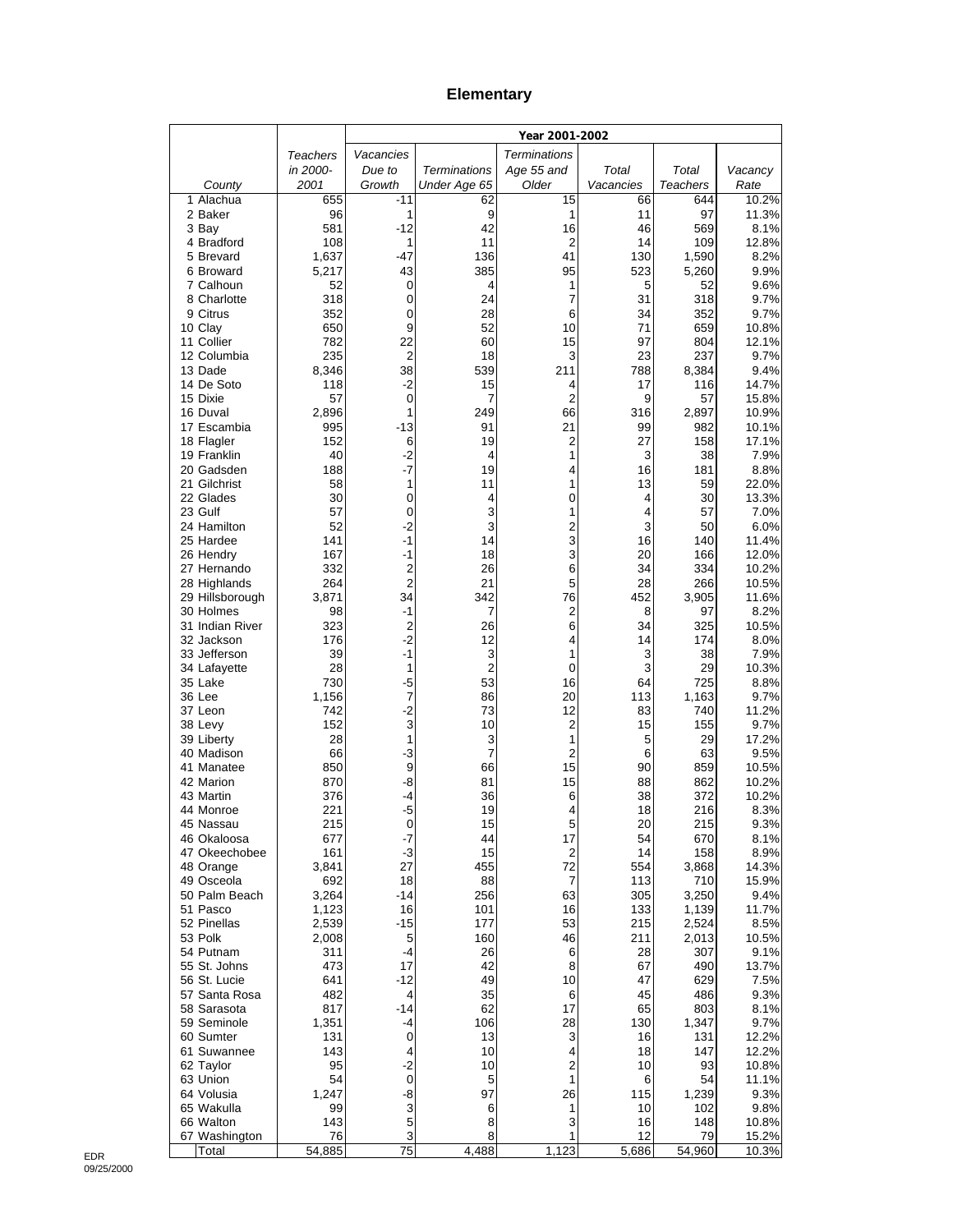## **Exceptional Student Education**

|                                 |                 |                     |                     | Year 2001-2002       |           |                 |                |
|---------------------------------|-----------------|---------------------|---------------------|----------------------|-----------|-----------------|----------------|
|                                 | <b>Teachers</b> | Vacancies           |                     | <b>Terminations</b>  |           |                 |                |
|                                 | in 2000-        | Due to              | <b>Terminations</b> | Age 55 and           | Total     | Total           | Vacancy        |
|                                 | 2001            | Growth              | Under Age 65        | Older                | Vacancies | <b>Teachers</b> | Rate           |
| 1 Alachua                       | 321             | -4                  | 45                  | 5                    | 46        | 317             | 14.5%          |
| 2 Baker                         | 28              | $\mathbf 0$         | 2                   | 0                    | 2         | 28              | 7.1%           |
| 3 Bay                           | 306             | $-1$                | 35                  | 7                    | 41        | 305             | 13.4%          |
| 4 Bradford                      | 42              | -1                  | 4                   | 1                    | 4         | 41              | 9.8%           |
| 5 Brevard<br>6 Broward          | 668             | $-2$<br>29          | 80<br>115           | 12<br>17             | 90<br>161 | 666             | 13.5%          |
| 7 Calhoun                       | 1,456<br>24     | 0                   | 3                   | 0                    | 3         | 1,485<br>24     | 10.8%<br>12.5% |
| 8 Charlotte                     | 186             | 1                   | 22                  | 3                    | 26        | 187             | 13.9%          |
| 9 Citrus                        | 152             | $\overline{2}$      | 16                  | 3                    | 21        | 154             | 13.6%          |
| 10 Clay                         | 298             | 4                   | 35                  | 3                    | 42        | 302             | 13.9%          |
| 11 Collier                      | 324             | 16                  | 37                  | 4                    | 57        | 340             | 16.8%          |
| 12 Columbia                     | 85              | 1                   | 9                   | $\overline{2}$       | 12        | 86              | 14.0%          |
| 13 Dade                         | 3,104           | 73                  | 221                 | 42                   | 336       | 3,177           | 10.6%          |
| 14 De Soto                      | 40              | 0                   | 4                   | $\overline{2}$       | 6         | 40              | 15.0%          |
| 15 Dixie                        | 29              | 0                   | 4                   | 1                    | 5         | 29              | 17.2%          |
| 16 Duval                        | 1,124           | 0                   | 123                 | 19                   | 142       | 1,124           | 12.6%          |
| 17 Escambia<br>18 Flagler       | 461<br>63       | $-3$<br>3           | 61<br>8             | 7<br>1               | 65<br>12  | 458<br>66       | 14.2%<br>18.2% |
| 19 Franklin                     | 14              | $-1$                | 2                   | 0                    | 1         | 13              | 7.7%           |
| 20 Gadsden                      | 57              | $-1$                | $\overline{7}$      | 1                    | 7         | 56              | 12.5%          |
| 21 Gilchrist                    | 26              | $\mathbf 0$         | 4                   | 0                    | 4         | 26              | 15.4%          |
| 22 Glades                       | 6               | 0                   | 1                   | 0                    | 1         | 6               | 16.7%          |
| 23 Gulf                         | 18              | 0                   | 1                   | 1                    | 2         | 18              | 11.1%          |
| 24 Hamilton                     | 25              | 0                   | $\overline{2}$      | 1                    | 3         | 25              | 12.0%          |
| 25 Hardee                       | 38              | 0                   | 5                   | 0                    | 5         | 38              | 13.2%          |
| 26 Hendry                       | 61              | 1                   | 9                   | 1                    | 11        | 62              | 17.7%          |
| 27 Hernando                     | 125             | $\overline{2}$      | 14                  | $\overline{2}$       | 18        | 127             | 14.2%          |
| 28 Highlands<br>29 Hillsborough | 112<br>1,609    | $-1$<br>32          | 12<br>176           | $\overline{2}$<br>22 | 13<br>230 | 111<br>1,641    | 11.7%<br>14.0% |
| 30 Holmes                       | 28              | $-1$                | $\overline{2}$      | 0                    | 1         | 27              | 3.7%           |
| 31 Indian River                 | 136             | 1                   | 15                  | $\overline{2}$       | 18        | 137             | 13.1%          |
| 32 Jackson                      | 86              | -1                  | 10                  | 1                    | 10        | 85              | 11.8%          |
| 33 Jefferson                    | 23              | -1                  | 1                   | 1                    | 1         | 22              | 4.5%           |
| 34 Lafayette                    | 6               | 0                   | 1                   | 0                    | 1         | 6               | 16.7%          |
| 35 Lake                         | 265             | 4                   | 29                  | 5                    | 38        | 269             | 14.1%          |
| 36 Lee                          | 744             | 8                   | 82                  | 11                   | 101       | 752             | 13.4%          |
| 37 Leon                         | 374             | 0                   | 47                  | 6                    | 53        | 374             | 14.2%          |
| 38 Levy                         | 59              | 1                   | 4                   | 0                    | 5         | 60              | 8.3%           |
| 39 Liberty<br>40 Madison        | 10<br>40        | 0<br>0              | 1<br>5              | 0<br>1               | 1<br>6    | 10<br>40        | 10.0%<br>15.0% |
| 41 Manatee                      | 345             | 4                   | 36                  | 4                    | 44        | 349             | 12.6%          |
| 42 Marion                       | 364             | 3                   | 49                  | 6                    | 58        | 367             | 15.8%          |
| 43 Martin                       | 175             | 2                   | 22                  | 4                    | 28        | 177             | 15.8%          |
| 44 Monroe                       | 87              | $-1$                | 11                  | 1                    | 11        | 86              | 12.8%          |
| 45 Nassau                       | 107             | 1                   | 12                  | 1                    | 14        | 108             | 13.0%          |
| 46 Okaloosa                     | 183             | -1                  | 17                  | 3                    | 19        | 182             | 10.4%          |
| 47 Okeechobee                   | 53              | $\mathbf 0$         | 6                   | 1                    | 7         | 53              | 13.2%          |
| 48 Orange                       | 1,400           | 39                  | 230                 | 13                   | 282       | 1,439           | 19.6%          |
| 49 Osceola                      | 244             | 10<br>28            | 43                  | 1<br>31              | 54        | 254             | 21.3%<br>12.2% |
| 50 Palm Beach<br>51 Pasco       | 1,864<br>627    | 15                  | 171<br>77           | 6                    | 230<br>98 | 1,892<br>642    | 15.3%          |
| 52 Pinellas                     | 1,354           | 6                   | 121                 | 17                   | 144       | 1,360           | 10.6%          |
| 53 Polk                         | 661             | 6                   | 72                  | 11                   | 89        | 667             | 13.3%          |
| 54 Putnam                       | 102             | 0                   | 12                  | 1                    | 13        | 102             | 12.7%          |
| 55 St. Johns                    | 175             | 6                   | 21                  | 3                    | 30        | 181             | 16.6%          |
| 56 St. Lucie                    | 279             | 0                   | 29                  | 4                    | 33        | 279             | 11.8%          |
| 57 Santa Rosa                   | 178             | 4                   | 19                  | 1                    | 24        | 182             | 13.2%          |
| 58 Sarasota                     | 415             | 6                   | 43                  | 8                    | 57        | 421             | 13.5%          |
| 59 Seminole                     | 452             | 5                   | 52                  | 7                    | 64        | 457             | 14.0%          |
| 60 Sumter                       | 54              | -1                  | 6                   | 1                    | 6         | 53              | 11.3%          |
| 61 Suwannee<br>62 Taylor        | 30<br>35        | $\mathbf 0$<br>$-1$ | 2<br>3              | 1<br>1               | 3<br>3    | 30<br>34        | 10.0%<br>8.8%  |
| 63 Union                        | 20              | $-1$                | $\overline{2}$      | 0                    | 1         | 19              | 5.3%           |
| 64 Volusia                      | 845             | 1                   | 93                  | 12                   | 106       | 846             | 12.5%          |
| 65 Wakulla                      | 48              | 0                   | 4                   | 1                    | 5         | 48              | 10.4%          |
| 66 Walton                       | 52              | 2                   | 3                   | 1                    | 6         | 54              | 11.1%          |
| 67 Washington                   | 23              | $\mathbf 0$         | 3                   | 0                    | 3         | 23              | 13.0%          |
| Total                           | 22,745          | 294                 | 2,413               | 326                  | 3,033     | 23,039          | 13.2%          |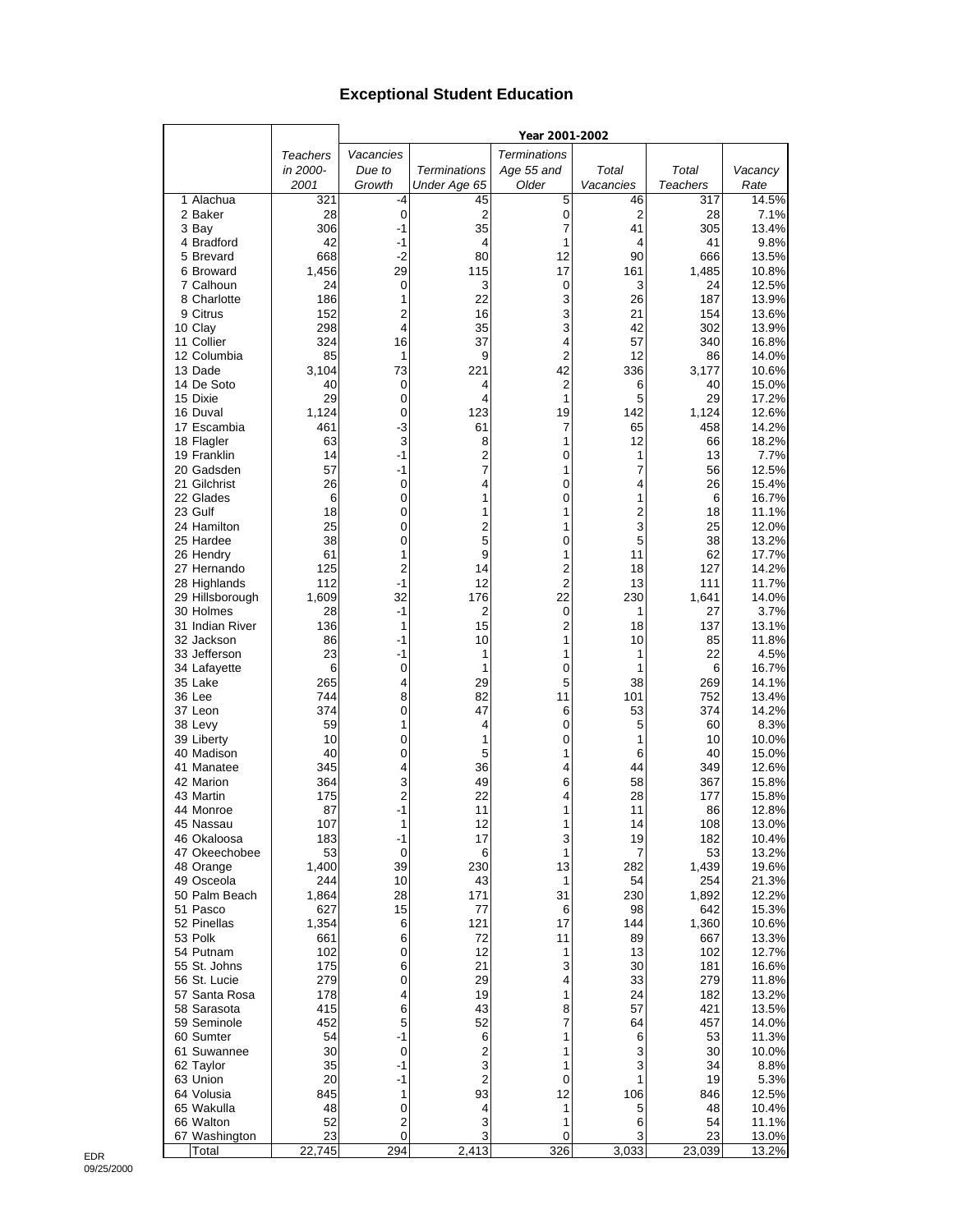## **Math & Computer Science**

| Vacancies<br><b>Terminations</b><br>Teachers<br>in 2000-<br>Due to<br><b>Terminations</b><br>Age 55 and<br>Total<br>Total<br>Vacancy<br>Older<br>Growth<br>Under Age 65<br>Vacancies<br><b>Teachers</b><br>Rate<br>2001<br>1 Alachua<br>102<br>1<br>10<br>2<br>13<br>103<br>16<br>0<br>0<br>2 Baker<br>1<br>16<br>1<br>91<br>9<br>$\overline{2}$<br>12<br>92<br>3 Bay<br>1<br>13.0%<br>4 Bradford<br>13<br>0<br>12<br>-1<br>1<br>0<br>172<br>2<br>6<br>27<br>174<br>5 Brevard<br>19<br>8<br>250<br>20<br>32<br>258<br>6 Broward<br>4<br>8<br>0<br>0<br>1<br>7 Calhoun<br>1<br>8<br>59<br>$\overline{c}$<br>8 Charlotte<br>1<br>7<br>10<br>60<br>$\overline{c}$<br>53<br>2<br>9 Citrus<br>8<br>55<br>14.5%<br>4<br>$\overline{\mathbf{c}}$<br>3<br>81<br>6<br>11<br>83<br>13.3%<br>10 Clay<br>3<br>2<br>11 Collier<br>33<br>36<br>1<br>6<br>34<br>$\overline{2}$<br>$\overline{2}$<br>0<br>34<br>12 Columbia<br>4<br>1,062<br>36<br>67<br>25<br>1,098<br>13 Dade<br>128<br>13<br>0<br>13<br>14 De Soto<br>1<br>0<br>1<br>15 Dixie<br>7<br>0<br>$\mathbf 0$<br>7<br>14.3%<br>1<br>1<br>10<br>368<br>13.9%<br>16 Duval<br>364<br>4<br>37<br>51<br>17 Escambia<br>149<br>-1<br>13<br>6<br>18<br>148<br>29<br>1<br>0<br>5<br>30<br>18 Flagler<br>4<br>6<br>0<br>0<br>1<br>6<br>19 Franklin<br>1<br>26<br>0<br>3<br>1<br>4<br>26<br>20 Gadsden<br>0<br>$\overline{2}$<br>21 Gilchrist<br>12<br>1<br>1<br>12<br>$\mathbf 0$<br>1<br>0<br>0<br>0<br>1<br>22 Glades<br>$\overline{c}$<br>23 Gulf<br>10<br>1<br>0<br>11<br>1<br>$\overline{2}$<br>24 Hamilton<br>0<br>8<br>1<br>1<br>8<br>3<br>20<br>0<br>3<br>25 Hardee<br>0<br>20<br>2<br>3<br>22<br>26 Hendry<br>21<br>1<br>0<br>57<br>6<br>2<br>9<br>27 Hernando<br>1<br>58<br>33<br>0<br>2<br>1<br>3<br>33<br>28 Highlands<br>478<br>22<br>90<br>495<br>18.2%<br>29 Hillsborough<br>17<br>51<br>30 Holmes<br>15<br>0<br>1<br>15<br>1<br>0<br>31 Indian River<br>44<br>0<br>1<br>5<br>44<br>4<br>29<br>0<br>3<br>1<br>4<br>29<br>32 Jackson<br>33 Jefferson<br>5<br>0<br>1<br>1<br>5<br>0<br>3<br>3<br>0<br>0<br>0<br>0<br>34 Lafayette<br>16<br>100<br>4<br>8<br>104<br>15.4%<br>35 Lake<br>4<br>5<br>36 Lee<br>169<br>23<br>13.2%<br>14<br>4<br>174 |                |
|-------------------------------------------------------------------------------------------------------------------------------------------------------------------------------------------------------------------------------------------------------------------------------------------------------------------------------------------------------------------------------------------------------------------------------------------------------------------------------------------------------------------------------------------------------------------------------------------------------------------------------------------------------------------------------------------------------------------------------------------------------------------------------------------------------------------------------------------------------------------------------------------------------------------------------------------------------------------------------------------------------------------------------------------------------------------------------------------------------------------------------------------------------------------------------------------------------------------------------------------------------------------------------------------------------------------------------------------------------------------------------------------------------------------------------------------------------------------------------------------------------------------------------------------------------------------------------------------------------------------------------------------------------------------------------------------------------------------------------------------------------------------------------------------------------------------------------------------------------------------------------------------------------------------------------------------------------------------------------------------------------------------------------------------------------------------------------------------------------------------------------------------------------------------------------------------------|----------------|
|                                                                                                                                                                                                                                                                                                                                                                                                                                                                                                                                                                                                                                                                                                                                                                                                                                                                                                                                                                                                                                                                                                                                                                                                                                                                                                                                                                                                                                                                                                                                                                                                                                                                                                                                                                                                                                                                                                                                                                                                                                                                                                                                                                                                 |                |
|                                                                                                                                                                                                                                                                                                                                                                                                                                                                                                                                                                                                                                                                                                                                                                                                                                                                                                                                                                                                                                                                                                                                                                                                                                                                                                                                                                                                                                                                                                                                                                                                                                                                                                                                                                                                                                                                                                                                                                                                                                                                                                                                                                                                 |                |
|                                                                                                                                                                                                                                                                                                                                                                                                                                                                                                                                                                                                                                                                                                                                                                                                                                                                                                                                                                                                                                                                                                                                                                                                                                                                                                                                                                                                                                                                                                                                                                                                                                                                                                                                                                                                                                                                                                                                                                                                                                                                                                                                                                                                 |                |
|                                                                                                                                                                                                                                                                                                                                                                                                                                                                                                                                                                                                                                                                                                                                                                                                                                                                                                                                                                                                                                                                                                                                                                                                                                                                                                                                                                                                                                                                                                                                                                                                                                                                                                                                                                                                                                                                                                                                                                                                                                                                                                                                                                                                 | 12.6%          |
|                                                                                                                                                                                                                                                                                                                                                                                                                                                                                                                                                                                                                                                                                                                                                                                                                                                                                                                                                                                                                                                                                                                                                                                                                                                                                                                                                                                                                                                                                                                                                                                                                                                                                                                                                                                                                                                                                                                                                                                                                                                                                                                                                                                                 | 6.3%           |
|                                                                                                                                                                                                                                                                                                                                                                                                                                                                                                                                                                                                                                                                                                                                                                                                                                                                                                                                                                                                                                                                                                                                                                                                                                                                                                                                                                                                                                                                                                                                                                                                                                                                                                                                                                                                                                                                                                                                                                                                                                                                                                                                                                                                 | 0.0%           |
|                                                                                                                                                                                                                                                                                                                                                                                                                                                                                                                                                                                                                                                                                                                                                                                                                                                                                                                                                                                                                                                                                                                                                                                                                                                                                                                                                                                                                                                                                                                                                                                                                                                                                                                                                                                                                                                                                                                                                                                                                                                                                                                                                                                                 | 15.5%          |
|                                                                                                                                                                                                                                                                                                                                                                                                                                                                                                                                                                                                                                                                                                                                                                                                                                                                                                                                                                                                                                                                                                                                                                                                                                                                                                                                                                                                                                                                                                                                                                                                                                                                                                                                                                                                                                                                                                                                                                                                                                                                                                                                                                                                 | 12.4%          |
|                                                                                                                                                                                                                                                                                                                                                                                                                                                                                                                                                                                                                                                                                                                                                                                                                                                                                                                                                                                                                                                                                                                                                                                                                                                                                                                                                                                                                                                                                                                                                                                                                                                                                                                                                                                                                                                                                                                                                                                                                                                                                                                                                                                                 | 12.5%          |
|                                                                                                                                                                                                                                                                                                                                                                                                                                                                                                                                                                                                                                                                                                                                                                                                                                                                                                                                                                                                                                                                                                                                                                                                                                                                                                                                                                                                                                                                                                                                                                                                                                                                                                                                                                                                                                                                                                                                                                                                                                                                                                                                                                                                 | 16.7%          |
|                                                                                                                                                                                                                                                                                                                                                                                                                                                                                                                                                                                                                                                                                                                                                                                                                                                                                                                                                                                                                                                                                                                                                                                                                                                                                                                                                                                                                                                                                                                                                                                                                                                                                                                                                                                                                                                                                                                                                                                                                                                                                                                                                                                                 |                |
|                                                                                                                                                                                                                                                                                                                                                                                                                                                                                                                                                                                                                                                                                                                                                                                                                                                                                                                                                                                                                                                                                                                                                                                                                                                                                                                                                                                                                                                                                                                                                                                                                                                                                                                                                                                                                                                                                                                                                                                                                                                                                                                                                                                                 | 16.7%          |
|                                                                                                                                                                                                                                                                                                                                                                                                                                                                                                                                                                                                                                                                                                                                                                                                                                                                                                                                                                                                                                                                                                                                                                                                                                                                                                                                                                                                                                                                                                                                                                                                                                                                                                                                                                                                                                                                                                                                                                                                                                                                                                                                                                                                 | 11.8%          |
|                                                                                                                                                                                                                                                                                                                                                                                                                                                                                                                                                                                                                                                                                                                                                                                                                                                                                                                                                                                                                                                                                                                                                                                                                                                                                                                                                                                                                                                                                                                                                                                                                                                                                                                                                                                                                                                                                                                                                                                                                                                                                                                                                                                                 | 11.7%          |
|                                                                                                                                                                                                                                                                                                                                                                                                                                                                                                                                                                                                                                                                                                                                                                                                                                                                                                                                                                                                                                                                                                                                                                                                                                                                                                                                                                                                                                                                                                                                                                                                                                                                                                                                                                                                                                                                                                                                                                                                                                                                                                                                                                                                 | 7.7%           |
|                                                                                                                                                                                                                                                                                                                                                                                                                                                                                                                                                                                                                                                                                                                                                                                                                                                                                                                                                                                                                                                                                                                                                                                                                                                                                                                                                                                                                                                                                                                                                                                                                                                                                                                                                                                                                                                                                                                                                                                                                                                                                                                                                                                                 |                |
|                                                                                                                                                                                                                                                                                                                                                                                                                                                                                                                                                                                                                                                                                                                                                                                                                                                                                                                                                                                                                                                                                                                                                                                                                                                                                                                                                                                                                                                                                                                                                                                                                                                                                                                                                                                                                                                                                                                                                                                                                                                                                                                                                                                                 | 12.2%          |
|                                                                                                                                                                                                                                                                                                                                                                                                                                                                                                                                                                                                                                                                                                                                                                                                                                                                                                                                                                                                                                                                                                                                                                                                                                                                                                                                                                                                                                                                                                                                                                                                                                                                                                                                                                                                                                                                                                                                                                                                                                                                                                                                                                                                 | 16.7%          |
|                                                                                                                                                                                                                                                                                                                                                                                                                                                                                                                                                                                                                                                                                                                                                                                                                                                                                                                                                                                                                                                                                                                                                                                                                                                                                                                                                                                                                                                                                                                                                                                                                                                                                                                                                                                                                                                                                                                                                                                                                                                                                                                                                                                                 | 16.7%          |
|                                                                                                                                                                                                                                                                                                                                                                                                                                                                                                                                                                                                                                                                                                                                                                                                                                                                                                                                                                                                                                                                                                                                                                                                                                                                                                                                                                                                                                                                                                                                                                                                                                                                                                                                                                                                                                                                                                                                                                                                                                                                                                                                                                                                 | 15.4%          |
|                                                                                                                                                                                                                                                                                                                                                                                                                                                                                                                                                                                                                                                                                                                                                                                                                                                                                                                                                                                                                                                                                                                                                                                                                                                                                                                                                                                                                                                                                                                                                                                                                                                                                                                                                                                                                                                                                                                                                                                                                                                                                                                                                                                                 | 16.7%          |
|                                                                                                                                                                                                                                                                                                                                                                                                                                                                                                                                                                                                                                                                                                                                                                                                                                                                                                                                                                                                                                                                                                                                                                                                                                                                                                                                                                                                                                                                                                                                                                                                                                                                                                                                                                                                                                                                                                                                                                                                                                                                                                                                                                                                 | 0.0%<br>18.2%  |
|                                                                                                                                                                                                                                                                                                                                                                                                                                                                                                                                                                                                                                                                                                                                                                                                                                                                                                                                                                                                                                                                                                                                                                                                                                                                                                                                                                                                                                                                                                                                                                                                                                                                                                                                                                                                                                                                                                                                                                                                                                                                                                                                                                                                 | 25.0%          |
|                                                                                                                                                                                                                                                                                                                                                                                                                                                                                                                                                                                                                                                                                                                                                                                                                                                                                                                                                                                                                                                                                                                                                                                                                                                                                                                                                                                                                                                                                                                                                                                                                                                                                                                                                                                                                                                                                                                                                                                                                                                                                                                                                                                                 | 15.0%          |
|                                                                                                                                                                                                                                                                                                                                                                                                                                                                                                                                                                                                                                                                                                                                                                                                                                                                                                                                                                                                                                                                                                                                                                                                                                                                                                                                                                                                                                                                                                                                                                                                                                                                                                                                                                                                                                                                                                                                                                                                                                                                                                                                                                                                 | 13.6%          |
|                                                                                                                                                                                                                                                                                                                                                                                                                                                                                                                                                                                                                                                                                                                                                                                                                                                                                                                                                                                                                                                                                                                                                                                                                                                                                                                                                                                                                                                                                                                                                                                                                                                                                                                                                                                                                                                                                                                                                                                                                                                                                                                                                                                                 | 15.5%          |
|                                                                                                                                                                                                                                                                                                                                                                                                                                                                                                                                                                                                                                                                                                                                                                                                                                                                                                                                                                                                                                                                                                                                                                                                                                                                                                                                                                                                                                                                                                                                                                                                                                                                                                                                                                                                                                                                                                                                                                                                                                                                                                                                                                                                 | 9.1%           |
|                                                                                                                                                                                                                                                                                                                                                                                                                                                                                                                                                                                                                                                                                                                                                                                                                                                                                                                                                                                                                                                                                                                                                                                                                                                                                                                                                                                                                                                                                                                                                                                                                                                                                                                                                                                                                                                                                                                                                                                                                                                                                                                                                                                                 | 6.7%           |
|                                                                                                                                                                                                                                                                                                                                                                                                                                                                                                                                                                                                                                                                                                                                                                                                                                                                                                                                                                                                                                                                                                                                                                                                                                                                                                                                                                                                                                                                                                                                                                                                                                                                                                                                                                                                                                                                                                                                                                                                                                                                                                                                                                                                 | 11.4%          |
|                                                                                                                                                                                                                                                                                                                                                                                                                                                                                                                                                                                                                                                                                                                                                                                                                                                                                                                                                                                                                                                                                                                                                                                                                                                                                                                                                                                                                                                                                                                                                                                                                                                                                                                                                                                                                                                                                                                                                                                                                                                                                                                                                                                                 | 13.8%          |
|                                                                                                                                                                                                                                                                                                                                                                                                                                                                                                                                                                                                                                                                                                                                                                                                                                                                                                                                                                                                                                                                                                                                                                                                                                                                                                                                                                                                                                                                                                                                                                                                                                                                                                                                                                                                                                                                                                                                                                                                                                                                                                                                                                                                 | 20.0%          |
|                                                                                                                                                                                                                                                                                                                                                                                                                                                                                                                                                                                                                                                                                                                                                                                                                                                                                                                                                                                                                                                                                                                                                                                                                                                                                                                                                                                                                                                                                                                                                                                                                                                                                                                                                                                                                                                                                                                                                                                                                                                                                                                                                                                                 | 0.0%           |
|                                                                                                                                                                                                                                                                                                                                                                                                                                                                                                                                                                                                                                                                                                                                                                                                                                                                                                                                                                                                                                                                                                                                                                                                                                                                                                                                                                                                                                                                                                                                                                                                                                                                                                                                                                                                                                                                                                                                                                                                                                                                                                                                                                                                 |                |
| $\overline{c}$<br>107<br>-1<br>13<br>37 Leon<br>14<br>106                                                                                                                                                                                                                                                                                                                                                                                                                                                                                                                                                                                                                                                                                                                                                                                                                                                                                                                                                                                                                                                                                                                                                                                                                                                                                                                                                                                                                                                                                                                                                                                                                                                                                                                                                                                                                                                                                                                                                                                                                                                                                                                                       | 13.2%          |
| 19<br>3<br>38 Levy<br>1<br>1<br>20<br>1                                                                                                                                                                                                                                                                                                                                                                                                                                                                                                                                                                                                                                                                                                                                                                                                                                                                                                                                                                                                                                                                                                                                                                                                                                                                                                                                                                                                                                                                                                                                                                                                                                                                                                                                                                                                                                                                                                                                                                                                                                                                                                                                                         | 15.0%          |
| 6<br>0<br>39 Liberty<br>1<br>0<br>1<br>6                                                                                                                                                                                                                                                                                                                                                                                                                                                                                                                                                                                                                                                                                                                                                                                                                                                                                                                                                                                                                                                                                                                                                                                                                                                                                                                                                                                                                                                                                                                                                                                                                                                                                                                                                                                                                                                                                                                                                                                                                                                                                                                                                        | 16.7%          |
| 8<br>0<br>0<br>8<br>40 Madison<br>1<br>1                                                                                                                                                                                                                                                                                                                                                                                                                                                                                                                                                                                                                                                                                                                                                                                                                                                                                                                                                                                                                                                                                                                                                                                                                                                                                                                                                                                                                                                                                                                                                                                                                                                                                                                                                                                                                                                                                                                                                                                                                                                                                                                                                        | 12.5%          |
| 2<br>110<br>12<br>$\overline{c}$<br>16<br>112<br>41 Manatee<br>3<br>$\overline{c}$<br>12<br>17<br>118<br>42 Marion<br>115                                                                                                                                                                                                                                                                                                                                                                                                                                                                                                                                                                                                                                                                                                                                                                                                                                                                                                                                                                                                                                                                                                                                                                                                                                                                                                                                                                                                                                                                                                                                                                                                                                                                                                                                                                                                                                                                                                                                                                                                                                                                       | 14.3%<br>14.4% |
| 24<br>1<br>3<br>1<br>5<br>25<br>43 Martin                                                                                                                                                                                                                                                                                                                                                                                                                                                                                                                                                                                                                                                                                                                                                                                                                                                                                                                                                                                                                                                                                                                                                                                                                                                                                                                                                                                                                                                                                                                                                                                                                                                                                                                                                                                                                                                                                                                                                                                                                                                                                                                                                       | 20.0%          |
| 37<br>1<br>4<br>1<br>6<br>38<br>44 Monroe                                                                                                                                                                                                                                                                                                                                                                                                                                                                                                                                                                                                                                                                                                                                                                                                                                                                                                                                                                                                                                                                                                                                                                                                                                                                                                                                                                                                                                                                                                                                                                                                                                                                                                                                                                                                                                                                                                                                                                                                                                                                                                                                                       | 15.8%          |
| 45 Nassau<br>35<br>0<br>2<br>4<br>35<br>2                                                                                                                                                                                                                                                                                                                                                                                                                                                                                                                                                                                                                                                                                                                                                                                                                                                                                                                                                                                                                                                                                                                                                                                                                                                                                                                                                                                                                                                                                                                                                                                                                                                                                                                                                                                                                                                                                                                                                                                                                                                                                                                                                       | 11.4%          |
| 3<br>99<br>0<br>7<br>10<br>99<br>46 Okaloosa                                                                                                                                                                                                                                                                                                                                                                                                                                                                                                                                                                                                                                                                                                                                                                                                                                                                                                                                                                                                                                                                                                                                                                                                                                                                                                                                                                                                                                                                                                                                                                                                                                                                                                                                                                                                                                                                                                                                                                                                                                                                                                                                                    | 10.1%          |
| $\overline{\mathbf{c}}$<br>19<br>0<br>0<br>47 Okeechobee<br>2<br>19<br>23<br>54<br>88<br>550<br>573<br>11                                                                                                                                                                                                                                                                                                                                                                                                                                                                                                                                                                                                                                                                                                                                                                                                                                                                                                                                                                                                                                                                                                                                                                                                                                                                                                                                                                                                                                                                                                                                                                                                                                                                                                                                                                                                                                                                                                                                                                                                                                                                                       | 10.5%<br>15.4% |
| 48 Orange<br>49 Osceola<br>114<br>5<br>15<br>21<br>119<br>1                                                                                                                                                                                                                                                                                                                                                                                                                                                                                                                                                                                                                                                                                                                                                                                                                                                                                                                                                                                                                                                                                                                                                                                                                                                                                                                                                                                                                                                                                                                                                                                                                                                                                                                                                                                                                                                                                                                                                                                                                                                                                                                                     | 17.6%          |
| 50 Palm Beach<br>494<br>18<br>40<br>12<br>70<br>512                                                                                                                                                                                                                                                                                                                                                                                                                                                                                                                                                                                                                                                                                                                                                                                                                                                                                                                                                                                                                                                                                                                                                                                                                                                                                                                                                                                                                                                                                                                                                                                                                                                                                                                                                                                                                                                                                                                                                                                                                                                                                                                                             | 13.7%          |
| 51 Pasco<br>140<br>5<br>13<br>22<br>145<br>4                                                                                                                                                                                                                                                                                                                                                                                                                                                                                                                                                                                                                                                                                                                                                                                                                                                                                                                                                                                                                                                                                                                                                                                                                                                                                                                                                                                                                                                                                                                                                                                                                                                                                                                                                                                                                                                                                                                                                                                                                                                                                                                                                    | 15.2%          |
| 52 Pinellas<br>335<br>7<br>24<br>342<br>11<br>42                                                                                                                                                                                                                                                                                                                                                                                                                                                                                                                                                                                                                                                                                                                                                                                                                                                                                                                                                                                                                                                                                                                                                                                                                                                                                                                                                                                                                                                                                                                                                                                                                                                                                                                                                                                                                                                                                                                                                                                                                                                                                                                                                | 12.3%          |
| 53 Polk<br>253<br>36<br>257<br>4<br>24<br>8                                                                                                                                                                                                                                                                                                                                                                                                                                                                                                                                                                                                                                                                                                                                                                                                                                                                                                                                                                                                                                                                                                                                                                                                                                                                                                                                                                                                                                                                                                                                                                                                                                                                                                                                                                                                                                                                                                                                                                                                                                                                                                                                                     | 14.0%          |
| 0<br>3<br>2<br>54 Putnam<br>41<br>5<br>41<br>$\overline{c}$<br>85<br>3<br>9<br>88<br>55 St. Johns<br>14                                                                                                                                                                                                                                                                                                                                                                                                                                                                                                                                                                                                                                                                                                                                                                                                                                                                                                                                                                                                                                                                                                                                                                                                                                                                                                                                                                                                                                                                                                                                                                                                                                                                                                                                                                                                                                                                                                                                                                                                                                                                                         | 12.2%<br>15.9% |
| 2<br>99<br>7<br>4<br>13<br>56 St. Lucie<br>101                                                                                                                                                                                                                                                                                                                                                                                                                                                                                                                                                                                                                                                                                                                                                                                                                                                                                                                                                                                                                                                                                                                                                                                                                                                                                                                                                                                                                                                                                                                                                                                                                                                                                                                                                                                                                                                                                                                                                                                                                                                                                                                                                  | 12.9%          |
| 3<br>$\overline{c}$<br>92<br>7<br>57 Santa Rosa<br>12<br>95                                                                                                                                                                                                                                                                                                                                                                                                                                                                                                                                                                                                                                                                                                                                                                                                                                                                                                                                                                                                                                                                                                                                                                                                                                                                                                                                                                                                                                                                                                                                                                                                                                                                                                                                                                                                                                                                                                                                                                                                                                                                                                                                     | 12.6%          |
| 5<br>125<br>5<br>9<br>58 Sarasota<br>19<br>130                                                                                                                                                                                                                                                                                                                                                                                                                                                                                                                                                                                                                                                                                                                                                                                                                                                                                                                                                                                                                                                                                                                                                                                                                                                                                                                                                                                                                                                                                                                                                                                                                                                                                                                                                                                                                                                                                                                                                                                                                                                                                                                                                  | 14.6%          |
| 3<br>223<br>19<br>7<br>29<br>226<br>59 Seminole                                                                                                                                                                                                                                                                                                                                                                                                                                                                                                                                                                                                                                                                                                                                                                                                                                                                                                                                                                                                                                                                                                                                                                                                                                                                                                                                                                                                                                                                                                                                                                                                                                                                                                                                                                                                                                                                                                                                                                                                                                                                                                                                                 | 12.8%          |
| $-1$<br>$\overline{c}$<br>60 Sumter<br>18<br>1<br>2<br>17                                                                                                                                                                                                                                                                                                                                                                                                                                                                                                                                                                                                                                                                                                                                                                                                                                                                                                                                                                                                                                                                                                                                                                                                                                                                                                                                                                                                                                                                                                                                                                                                                                                                                                                                                                                                                                                                                                                                                                                                                                                                                                                                       | 11.8%          |
| 18<br>0<br>61 Suwannee<br>1<br>0<br>1<br>18<br>0<br>62 Taylor<br>10<br>1<br>0<br>10<br>1                                                                                                                                                                                                                                                                                                                                                                                                                                                                                                                                                                                                                                                                                                                                                                                                                                                                                                                                                                                                                                                                                                                                                                                                                                                                                                                                                                                                                                                                                                                                                                                                                                                                                                                                                                                                                                                                                                                                                                                                                                                                                                        | 5.6%<br>10.0%  |
| 0<br>63 Union<br>11<br>1<br>0<br>11<br>1                                                                                                                                                                                                                                                                                                                                                                                                                                                                                                                                                                                                                                                                                                                                                                                                                                                                                                                                                                                                                                                                                                                                                                                                                                                                                                                                                                                                                                                                                                                                                                                                                                                                                                                                                                                                                                                                                                                                                                                                                                                                                                                                                        | 9.1%           |
| 64 Volusia<br>203<br>1<br>18<br>5<br>204<br>24                                                                                                                                                                                                                                                                                                                                                                                                                                                                                                                                                                                                                                                                                                                                                                                                                                                                                                                                                                                                                                                                                                                                                                                                                                                                                                                                                                                                                                                                                                                                                                                                                                                                                                                                                                                                                                                                                                                                                                                                                                                                                                                                                  | 11.8%          |
| 21<br>0<br>2<br>0<br>65 Wakulla<br>2<br>21                                                                                                                                                                                                                                                                                                                                                                                                                                                                                                                                                                                                                                                                                                                                                                                                                                                                                                                                                                                                                                                                                                                                                                                                                                                                                                                                                                                                                                                                                                                                                                                                                                                                                                                                                                                                                                                                                                                                                                                                                                                                                                                                                      | 9.5%           |
| $\overline{\mathbf{c}}$<br>24<br>3<br>66 Walton<br>1<br>0<br>25                                                                                                                                                                                                                                                                                                                                                                                                                                                                                                                                                                                                                                                                                                                                                                                                                                                                                                                                                                                                                                                                                                                                                                                                                                                                                                                                                                                                                                                                                                                                                                                                                                                                                                                                                                                                                                                                                                                                                                                                                                                                                                                                 | 12.0%          |
| 16<br>2<br>0<br>67 Washington<br>0<br>2<br>16<br>7,024<br>174<br>618<br>192<br>984<br>7,198<br>Total<br>13.7%                                                                                                                                                                                                                                                                                                                                                                                                                                                                                                                                                                                                                                                                                                                                                                                                                                                                                                                                                                                                                                                                                                                                                                                                                                                                                                                                                                                                                                                                                                                                                                                                                                                                                                                                                                                                                                                                                                                                                                                                                                                                                   | 12.5%          |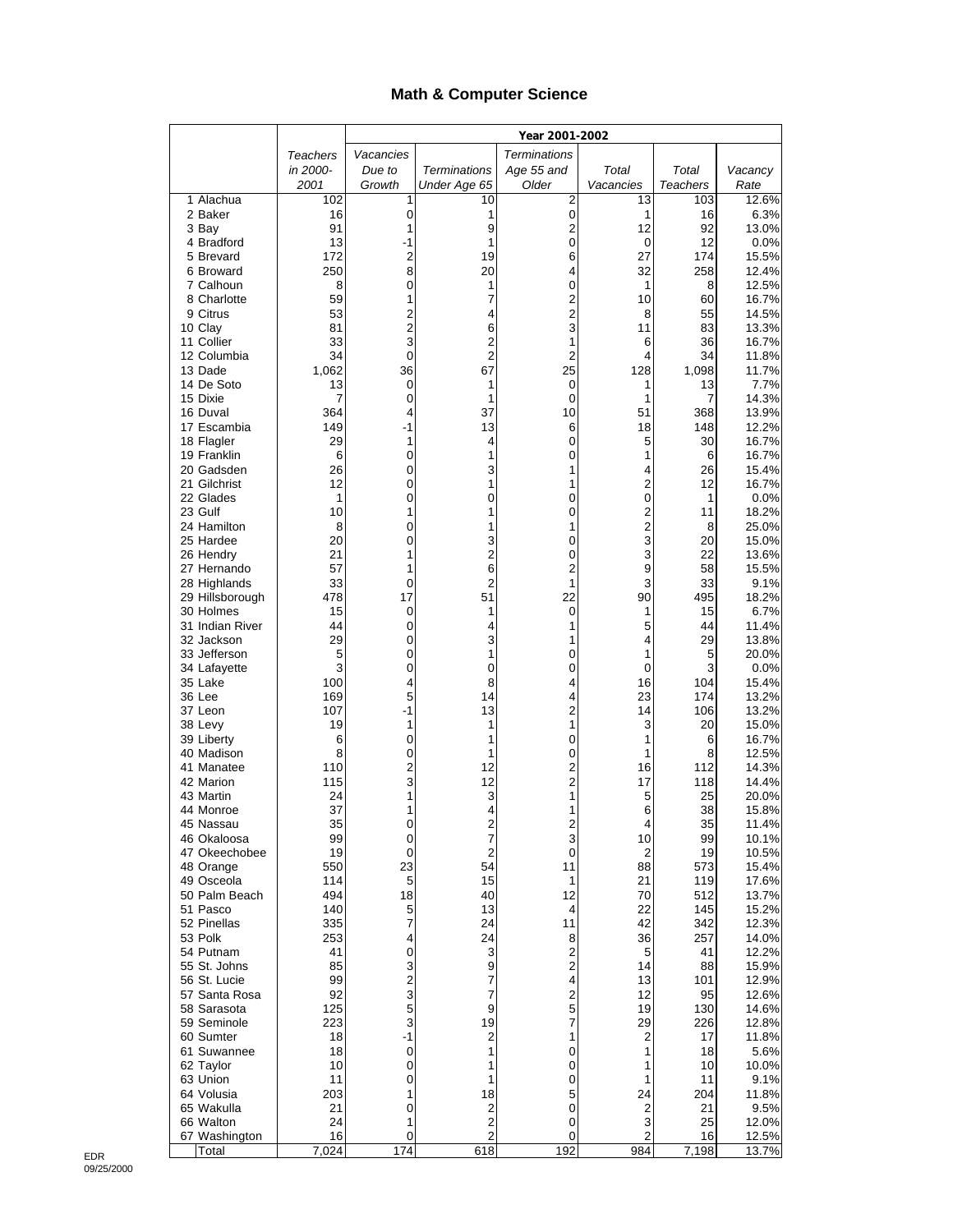#### **Science**

|                              |             |                              |                              | Year 2001-2002        |                |             |                |
|------------------------------|-------------|------------------------------|------------------------------|-----------------------|----------------|-------------|----------------|
|                              | Teachers    | Vacancies                    |                              | <b>Terminations</b>   |                |             |                |
|                              | in 2000-    | Due to                       | <b>Terminations</b>          | Age 55 and            | Total          | Total       | Vacancy        |
|                              | 2001        | Growth                       | Under Age 65                 | Older                 | Vacancies      | Teachers    | Rate           |
| 1 Alachua<br>2 Baker         | 90<br>15    | 0<br>0                       | 11<br>1                      | 2<br>0                | 13<br>1        | 90<br>15    | 14.4%<br>6.7%  |
| 3 Bay                        | 78          | 1                            | 8                            | 3                     | 12             | 79          | 15.2%          |
| 4 Bradford                   | 13          | -1                           | 1                            | 1                     | 1              | 12          | 8.3%           |
| 5 Brevard                    | 177         | 3                            | 17                           | 5                     | 25             | 180         | 13.9%          |
| 6 Broward                    | 181         | 6                            | 12                           | 4                     | 22<br>1        | 187         | 11.8%          |
| 7 Calhoun<br>8 Charlotte     | 6<br>52     | 0<br>1                       | 1<br>6                       | 0<br>1                | 8              | 6<br>53     | 16.7%<br>15.1% |
| 9 Citrus                     | 45          | 1                            | 5                            | 1                     | 7              | 46          | 15.2%          |
| 10 Clay                      | 80          | 2                            | 7                            | 2                     | 11             | 82          | 13.4%          |
| 11 Collier                   | 33          | 3                            | 3                            | 1                     | 7              | 36          | 19.4%          |
| 12 Columbia<br>13 Dade       | 28<br>869   | 0<br>30                      | 3<br>73                      | 1<br>28               | 4<br>131       | 28<br>899   | 14.3%<br>14.6% |
| 14 De Soto                   | 12          | 0                            | 1                            | 0                     | 1              | 12          | 8.3%           |
| 15 Dixie                     | 5           | 0                            | 1                            | $\mathbf 0$           | 1              | 5           | 20.0%          |
| 16 Duval                     | 315         | 3                            | 37                           | 14                    | 54             | 318         | 17.0%          |
| 17 Escambia                  | 126         | 0                            | 15                           | 4                     | 19             | 126         | 15.1%          |
| 18 Flagler<br>19 Franklin    | 20<br>3     | 1<br>0                       | 2<br>0                       | $\boldsymbol{0}$<br>0 | 3<br>0         | 21<br>3     | 14.3%<br>0.0%  |
| 20 Gadsden                   | 19          | 0                            | 2                            | 1                     | 3              | 19          | 15.8%          |
| 21 Gilchrist                 | 9           | 0                            | 1                            | 0                     | 1              | 9           | 11.1%          |
| 22 Glades                    | 1           | 0                            | 0                            | 0                     | 0              | 1           | 0.0%           |
| 23 Gulf                      | 6           | 0                            | 1                            | 0                     | 1              | 6           | 16.7%          |
| 24 Hamilton<br>25 Hardee     | 6<br>12     | 0<br>0                       | 0<br>1                       | 0<br>0                | 0<br>1         | 6<br>12     | 0.0%<br>8.3%   |
| 26 Hendry                    | 16          | 0                            | $\overline{2}$               | 1                     | 3              | 16          | 18.8%          |
| 27 Hernando                  | 55          | 1                            | 5                            | $\overline{c}$        | 8              | 56          | 14.3%          |
| 28 Highlands                 | 30          | 0                            | 3                            | $\mathbf 0$           | 3              | 30          | 10.0%          |
| 29 Hillsborough              | 455         | 15                           | 65                           | 11                    | 91             | 470         | 19.4%          |
| 30 Holmes<br>31 Indian River | 12<br>44    | 0<br>0                       | 1<br>4                       | 0<br>1                | 1<br>5         | 12<br>44    | 8.3%<br>11.4%  |
| 32 Jackson                   | 25          | 0                            | 3                            | 0                     | 3              | 25          | 12.0%          |
| 33 Jefferson                 | 6           | 0                            | 0                            | 0                     | 0              | 6           | 0.0%           |
| 34 Lafayette                 | 4           | 0                            | 0                            | 0                     | 0              | 4           | 0.0%           |
| 35 Lake<br>36 Lee            | 77<br>150   | 2<br>4                       | 7<br>17                      | 4<br>4                | 13<br>25       | 79<br>154   | 16.5%<br>16.2% |
| 37 Leon                      | 78          | 0                            | 9                            | $\mathbf 2$           | 11             | 78          | 14.1%          |
| 38 Levy                      | 16          | 0                            | 1                            | 0                     | 1              | 16          | 6.3%           |
| 39 Liberty                   | 5           | 0                            | 1                            | 0                     | 1              | 5           | 20.0%          |
| 40 Madison<br>41 Manatee     | 9<br>93     | 0<br>1                       | 1<br>10                      | 0<br>1                | 1<br>12        | 9<br>94     | 11.1%<br>12.8% |
| 42 Marion                    | 95          | 2                            | 11                           | 3                     | 16             | 97          | 16.5%          |
| 43 Martin                    | 10          | 0                            | $\overline{c}$               | 0                     | $\overline{c}$ | 10          | 20.0%          |
| 44 Monroe                    | 23          | 0                            | 3                            | 0                     | 3              | 23          | 13.0%          |
| 45 Nassau                    | 33          | 0                            | 4                            | 1                     | 5              | 33          | 15.2%          |
| 46 Okaloosa<br>47 Okeechobee | 93<br>18    | 0<br>0                       | 8<br>$\overline{\mathbf{c}}$ | 2<br>$\pmb{0}$        | 10<br>2        | 93<br>18    | 10.8%<br>11.1% |
| 48 Orange                    | 447         | 18                           | 51                           | 11                    | 80             | 465         | 17.2%          |
| 49 Osceola                   | 99          | 5                            | 18                           | 1                     | 24             | 104         | 23.1%          |
| 50 Palm Beach                | 435         | 16                           | 34                           | 11                    | 61             | 451         | 13.5%          |
| 51 Pasco<br>52 Pinellas      | 74<br>319   | 2<br>6                       | 8<br>21                      | 1<br>9                | 11<br>36       | 76<br>325   | 14.5%<br>11.1% |
| 53 Polk                      | 204         | 3                            | 23                           | 6                     | 32             | 207         | 15.5%          |
| 54 Putnam                    | 38          | 0                            | 4                            | 1                     | 5              | 38          | 13.2%          |
| 55 St. Johns                 | 72          | 3                            | 9                            | 1                     | 13             | 75          | 17.3%          |
| 56 St. Lucie                 | 83          | 1                            | 8                            | 2                     | 11             | 84          | 13.1%          |
| 57 Santa Rosa<br>58 Sarasota | 70<br>107   | $\overline{\mathbf{c}}$<br>4 | 8<br>10                      | 1<br>6                | 11<br>20       | 72<br>111   | 15.3%<br>18.0% |
| 59 Seminole                  | 182         | 3                            | 18                           | 5                     | 26             | 185         | 14.1%          |
| 60 Sumter                    | 19          | $-1$                         | $\overline{c}$               | 1                     | $\overline{c}$ | 18          | 11.1%          |
| 61 Suwannee                  | 15          | 0                            | 1                            | 0                     | 1              | 15          | 6.7%           |
| 62 Taylor<br>63 Union        | 9<br>7      | 0<br>0                       | 1<br>1                       | 0<br>0                | 1<br>1         | 9<br>7      | 11.1%          |
| 64 Volusia                   | 188         | $\overline{\mathbf{c}}$      | 22                           | 3                     | 27             | 190         | 14.3%<br>14.2% |
| 65 Wakulla                   | 7           | 0                            | 0                            | 0                     | 0              | 7           | $0.0\%$        |
| 66 Walton                    | 20          | 0                            | 1                            | 0                     | 1              | 20          | 5.0%           |
| 67 Washington                | 10<br>5,953 | 1<br>140                     | 1<br>609                     | 0<br>159              | 2<br>908       | 11<br>6,093 | 18.2%<br>14.9% |
| Total                        |             |                              |                              |                       |                |             |                |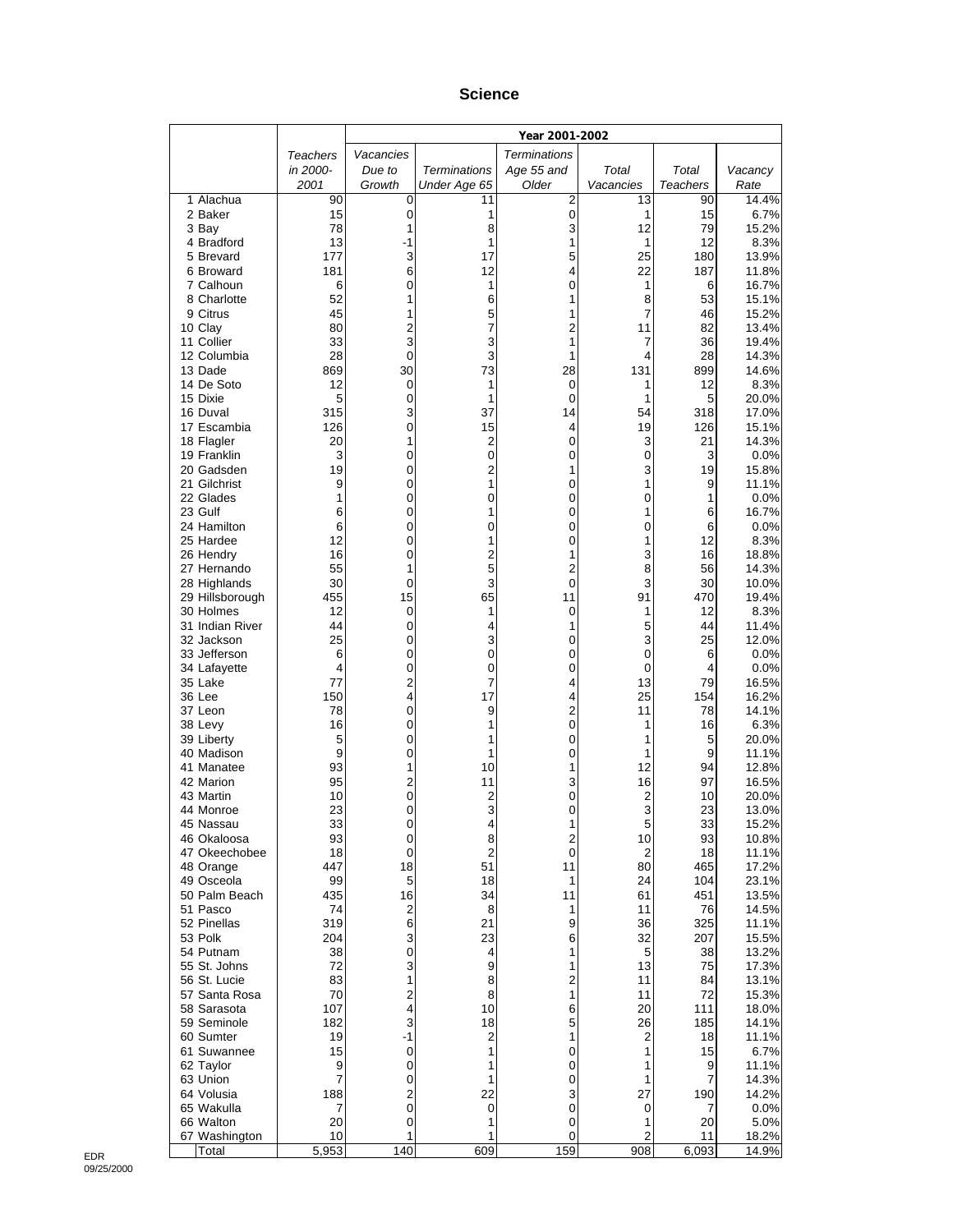## **Foreign Languages**

|                              |                     |           |                                  | Year 2001-2002      |                     |                        |                 |
|------------------------------|---------------------|-----------|----------------------------------|---------------------|---------------------|------------------------|-----------------|
|                              | Teachers            | Vacancies |                                  | <b>Terminations</b> |                     |                        |                 |
|                              | in 2000-            | Due to    | <b>Terminations</b>              | Age 55 and          | Total               | Total                  | Vacancy         |
|                              | 2001                | Growth    | Under Age 65                     | Older               | Vacancies           | <b>Teachers</b>        | Rate            |
| 1 Alachua                    | 30                  | 0         | 3                                | 1                   | 4                   | 30                     | 13.3%           |
| 2 Baker                      | 2                   | 0         | $\mathbf 0$                      | 0                   | $\pmb{0}$           | $\overline{2}$         | 0.0%<br>12.5%   |
| 3 Bay<br>4 Bradford          | 16<br>2             | 0<br>0    | 1<br>0                           | 1<br>0              | 2<br>$\mathbf 0$    | 16<br>$\boldsymbol{2}$ | 0.0%            |
| 5 Brevard                    | 68                  | 1         | 4                                | 3                   | 8                   | 69                     | 11.6%           |
| 6 Broward                    | 38                  | 1         | 3                                | 0                   | 4                   | 39                     | 10.3%           |
| 7 Calhoun                    | 1                   | 0         | 0                                | 0                   | 0                   | 1                      | 0.0%            |
| 8 Charlotte                  | 17                  | 1         | 1                                | 1                   | 3                   | 18                     | 16.7%           |
| 9 Citrus                     | 12                  | 0         | 1                                | 1                   | $\overline{c}$      | 12                     | 16.7%           |
| 10 Clay                      | 24                  | 1         | $\overline{c}$                   | 1                   | 4                   | 25                     | 16.0%           |
| 11 Collier                   | 6                   | 0         | 1                                | 0                   | 1                   | 6                      | 16.7%           |
| 12 Columbia<br>13 Dade       | 4<br>306            | 0<br>10   | 0<br>18                          | 0<br>8              | 0<br>36             | 4<br>316               | 0.0%<br>11.4%   |
| 14 De Soto                   | 2                   | 0         | 0                                | 0                   | 0                   | 2                      | 0.0%            |
| 15 Dixie                     | 1                   | 0         | 0                                | 0                   | 0                   | 1                      | 0.0%            |
| 16 Duval                     | 94                  | 1         | 8                                | $\overline{c}$      | 11                  | 95                     | 11.6%           |
| 17 Escambia                  | 31                  | 0         | 3                                | 1                   | 4                   | 31                     | 12.9%           |
| 18 Flagler                   | 8                   | 0         | 1                                | 0                   | 1                   | 8                      | 12.5%           |
| 19 Franklin                  | 0                   | 0         | 0                                | 0                   | 0                   | 0                      | #DIV/0!         |
| 20 Gadsden                   | 4                   | 0         | 0                                | 0                   | 0                   | 4                      | 0.0%            |
| 21 Gilchrist                 | $\overline{2}$      | 0         | 0                                | 0                   | 0                   | $\overline{2}$         | 0.0%            |
| 22 Glades<br>23 Gulf         | 0<br>$\overline{2}$ | 0<br>0    | 0<br>0                           | 0<br>0              | 0<br>0              | 0<br>$\overline{2}$    | #DIV/0!<br>0.0% |
| 24 Hamilton                  | 1                   | 0         | 0                                | 0                   | 0                   | 1                      | 0.0%            |
| 25 Hardee                    | 4                   | 0         | 1                                | 0                   | 1                   | 4                      | 25.0%           |
| 26 Hendry                    | 3                   | 0         | 0                                | 0                   | 0                   | 3                      | 0.0%            |
| 27 Hernando                  | 19                  | 0         | $\overline{2}$                   | 0                   | 2                   | 19                     | 10.5%           |
| 28 Highlands                 | 5                   | 0         | $\overline{0}$                   | 0                   | 0                   | 5                      | 0.0%            |
| 29 Hillsborough              | 135                 | 4         | 8                                | 4                   | 16                  | 139                    | 11.5%           |
| 30 Holmes<br>31 Indian River | 3<br>10             | 0<br>1    | 0<br>1                           | 0<br>0              | 0<br>$\overline{c}$ | 3<br>11                | 0.0%<br>18.2%   |
| 32 Jackson                   | 7                   | 0         | 1                                | 0                   | 1                   | 7                      | 14.3%           |
| 33 Jefferson                 | 1                   | 0         | 0                                | 0                   | 0                   | 1                      | 0.0%            |
| 34 Lafayette                 | 1                   | 0         | 0                                | 0                   | 0                   | 1                      | 0.0%            |
| 35 Lake                      | 15                  | 0         | 1                                | 0                   | 1                   | 15                     | 6.7%            |
| 36 Lee                       | 56                  | 2         | 4                                | 1                   | 7                   | 58                     | 12.1%           |
| 37 Leon                      | 29                  | 0         | 3                                | 1                   | 4                   | 29                     | 13.8%           |
| 38 Levy<br>39 Liberty        | 2<br>1              | 0<br>0    | 0<br>0                           | 0<br>0              | 0<br>0              | 2<br>1                 | 0.0%<br>0.0%    |
| 40 Madison                   | 1                   | 0         | 0                                | 0                   | 0                   | 1                      | 0.0%            |
| 41 Manatee                   | 22                  | 0         | $\overline{c}$                   | 1                   | 3                   | 22                     | 13.6%           |
| 42 Marion                    | 32                  | 1         | 3                                | 1                   | 5                   | 33                     | 15.2%           |
| 43 Martin                    | 4                   | 0         | 0                                | 0                   | 0                   | 4                      | 0.0%            |
| 44 Monroe                    | 11                  | 0         | 1                                | 0                   | 1                   | 11                     | 9.1%            |
| 45 Nassau                    | 7                   | $\Omega$  | 0                                | 0                   | 0                   | 7                      | 0.0%            |
| 46 Okaloosa<br>47 Okeechobee | 29<br>2             | 0<br>0    | 2<br>$\mathbf 0$                 | 1<br>0              | 3<br>0              | 29<br>2                | 10.3%<br>0.0%   |
| 48 Orange                    | 118                 | 5         | 12                               | 3                   | 20                  | 123                    | 16.3%           |
| 49 Osceola                   | 26                  | 1         | 3                                | 1                   | 5                   | 27                     | 18.5%           |
| 50 Palm Beach                | 134                 | 5         | 8                                | 3                   | 16                  | 139                    | 11.5%           |
| 51 Pasco                     | 40                  | 1         | 3                                | 1                   | 5                   | 41                     | 12.2%           |
| 52 Pinellas                  | 126                 | 3         | 7                                | 3                   | 13                  | 129                    | 10.1%           |
| 53 Polk                      | 59                  | 1         | 5                                | 1                   | 7                   | 60                     | 11.7%           |
| 54 Putnam                    | 6                   | 0         | 0                                | 0                   | $\pmb{0}$           | 6                      | 0.0%            |
| 55 St. Johns<br>56 St. Lucie | 23<br>20            | 1<br>0    | $\overline{c}$<br>$\overline{c}$ | 0<br>1              | 3<br>3              | 24<br>20               | 12.5%<br>15.0%  |
| 57 Santa Rosa                | 16                  | 0         | 1                                | 0                   | 1                   | 16                     | 6.3%            |
| 58 Sarasota                  | 39                  | 1         | $\overline{c}$                   | $\overline{c}$      | 5                   | 40                     | 12.5%           |
| 59 Seminole                  | 67                  | 1         | 5                                | 1                   | 7                   | 68                     | 10.3%           |
| 60 Sumter                    | 3                   | 0         | 0                                | 0                   | 0                   | 3                      | 0.0%            |
| 61 Suwannee                  | 5                   | 0         | 0                                | 0                   | 0                   | 5                      | 0.0%            |
| 62 Taylor                    | $\overline{2}$      | 0         | 0                                | 0                   | 0                   | 2                      | 0.0%            |
| 63 Union                     | $\overline{c}$      | 0         | 0                                | 0                   | 0                   | $\overline{2}$         | 0.0%            |
| 64 Volusia<br>65 Wakulla     | 63<br>2             | 0<br>0    | 5<br>0                           | 1<br>0              | 6<br>0              | 63<br>2                | 9.5%<br>0.0%    |
| 66 Walton                    | 4                   | 0         | 0                                | 0                   | 0                   | 4                      | 0.0%            |
| 67 Washington                | $\overline{c}$      | 0         | 0                                | 0                   | 0                   | 2                      | 0.0%            |
| Total                        | 1,827               | 42        | 130                              | 45                  | $\overline{217}$    | 1,869                  | 11.6%           |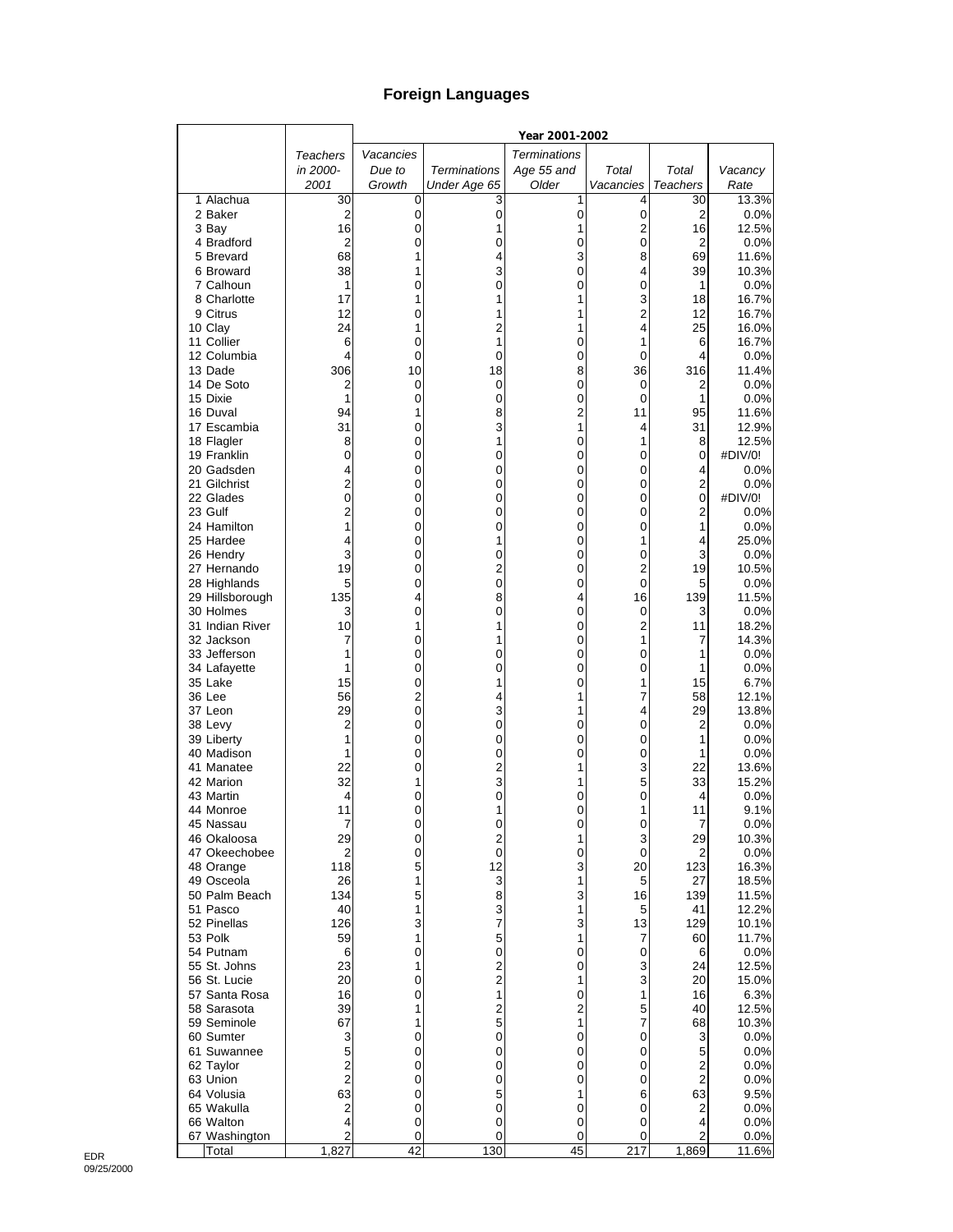## **Other Secondary Disciplines**

|                           |              |                         |                     | Year 2001-2002       |                     |                 |                |
|---------------------------|--------------|-------------------------|---------------------|----------------------|---------------------|-----------------|----------------|
|                           | Teachers     | Vacancies               |                     | <b>Terminations</b>  |                     |                 |                |
|                           | in 2000-     | Due to                  | <b>Terminations</b> | Age 55 and           | Total               | Total           | Vacancy        |
|                           | 2001         | Growth                  | Under Age 65        | Older                | Vacancies           | <b>Teachers</b> | Rate           |
| 1 Alachua                 | 412          | $\overline{c}$          | 49                  | 10                   | 61                  | 414             | 14.7%          |
| 2 Baker                   | 53           | 1                       | 4                   | 1                    | 6                   | 54              | 11.1%          |
| 3 Bay                     | 322          | 3                       | 28                  | 9                    | 40                  | 325             | 12.3%          |
| 4 Bradford                | 50           | $-1$                    | 4                   | 1                    | 4                   | 49              | 8.2%           |
| 5 Brevard                 | 887          | 13                      | 84                  | 28                   | 125                 | 900             | 13.9%          |
| 6 Broward                 | 4,211        | 135                     | 335                 | 75                   | 545                 | 4,346           | 12.5%          |
| 7 Calhoun<br>8 Charlotte  | 38<br>218    | -1<br>3                 | 3<br>24             | 1<br>4               | 3<br>31             | 37<br>221       | 8.1%<br>14.0%  |
| 9 Citrus                  | 216          | 6                       | 19                  | 4                    | 29                  | 222             | 13.1%          |
| 10 Clay                   | 382          | 10                      | 34                  | 8                    | 52                  | 392             | 13.3%          |
| 11 Collier                | 597          | 38                      | 51                  | 13                   | 102                 | 635             | 16.1%          |
| 12 Columbia               | 120          | 1                       | 9                   | 4                    | 14                  | 121             | 11.6%          |
| 13 Dade                   | 3,460        | 118                     | 251                 | 61                   | 430                 | 3,578           | 12.0%          |
| 14 De Soto                | 58           | 0                       | 9                   | 1                    | 10                  | 58              | 17.2%          |
| 15 Dixie                  | 29           | 0                       | 4                   | 0                    | 4                   | 29              | 13.8%          |
| 16 Duval                  | 1,507        | 17                      | 151                 | 34                   | 202                 | 1,524           | 13.3%          |
| 17 Escambia               | 570          | $-1$                    | 59                  | 15                   | 73                  | 569             | 12.8%          |
| 18 Flagler                | 98           | 4                       | 11                  | 1                    | 16                  | 102             | 15.7%          |
| 19 Franklin               | 24           | 0                       | 3                   | 0                    | 3                   | 24              | 12.5%          |
| 20 Gadsden                | 109          | $-1$                    | 13                  | $\overline{2}$       | 14                  | 108             | 13.0%          |
| 21 Gilchrist<br>22 Glades | 38<br>23     | 1<br>0                  | 7<br>$\overline{2}$ | 1<br>0               | 9<br>$\overline{2}$ | 39<br>23        | 23.1%<br>8.7%  |
| 23 Gulf                   | 35           | 0                       | 3                   | 0                    | 3                   | 35              | 8.6%           |
| 24 Hamilton               | 35           | $\mathbf 0$             | $\overline{c}$      | 1                    | 3                   | 35              | 8.6%           |
| 25 Hardee                 | 56           | 0                       | 6                   | 1                    | $\overline{7}$      | 56              | 12.5%          |
| 26 Hendry                 | 92           | 3                       | 11                  | $\overline{c}$       | 16                  | 95              | 16.8%          |
| 27 Hernando               | 286          | 6                       | 30                  | 4                    | 40                  | 292             | 13.7%          |
| 28 Highlands              | 124          | 0                       | 10                  | 3                    | 13                  | 124             | 10.5%          |
| 29 Hillsborough           | 2,407        | 83                      | 193                 | 43                   | 319                 | 2,490           | 12.8%          |
| 30 Holmes                 | 56           | $-1$                    | 4                   | 1                    | 4                   | 55              | 7.3%           |
| 31 Indian River           | 178          | 3                       | 18                  | 2                    | 23                  | 181             | 12.7%          |
| 32 Jackson                | 102          | $-1$                    | 10                  | $\overline{2}$       | 11                  | 101             | 10.9%          |
| 33 Jefferson              | 33           | $-2$                    | 2                   | 1                    | 1                   | 31              | 3.2%           |
| 34 Lafayette              | 18           | $\mathbf 0$             | $\overline{2}$      | 0                    | $\overline{2}$      | 18              | 11.1%          |
| 35 Lake<br>36 Lee         | 330<br>702   | 11<br>19                | 28<br>59            | 7<br>14              | 46<br>92            | 341<br>721      | 13.5%<br>12.8% |
| 37 Leon                   | 416          | $-2$                    | 47                  | 9                    | 54                  | 414             | 13.0%          |
| 38 Levy                   | 87           | 1                       | 5                   | 1                    | 7                   | 88              | 8.0%           |
| 39 Liberty                | 17           | 0                       | 2                   | 0                    | $\overline{2}$      | 17              | 11.8%          |
| 40 Madison                | 53           | 0                       | 5                   | 3                    | 8                   | 53              | 15.1%          |
| 41 Manatee                | 393          | 8                       | 35                  | 7                    | 50                  | 401             | 12.5%          |
| 42 Marion                 | 436          | 10                      | 51                  | 9                    | 70                  | 446             | 15.7%          |
| 43 Martin                 | 303          | 10                      | 34                  | 8                    | 52                  | 313             | 16.6%          |
| 44 Monroe                 | 127          | 1                       | 13                  | 3                    | 17                  | 128             | 13.3%          |
| 45 Nassau                 | 121          | $\overline{2}$          | 10                  | 3                    | 15                  | 123             | 12.2%          |
| 46 Okaloosa               | 440          | 1                       | 34                  | 9                    | 44                  | 441             | 10.0%          |
| 47 Okeechobee             | 90           | 1                       | 8                   | 2                    | 11                  | 91              | 12.1%          |
| 48 Orange<br>49 Osceola   | 1,844        | 77<br>18                | 217<br>52           | 34<br>$\overline{7}$ | 328<br>77           | 1,921<br>397    | 17.1%          |
| 50 Palm Beach             | 379<br>1,938 | 71                      | 146                 | 37                   | 254                 | 2,009           | 19.4%<br>12.6% |
| 51 Pasco                  | 658          | 21                      | 64                  | 10                   | 95                  | 679             | 14.0%          |
| 52 Pinellas               | 1,379        | 29                      | 99                  | 30                   | 158                 | 1,408           | 11.2%          |
| 53 Polk                   | 990          | 14                      | 88                  | 22                   | 124                 | 1,004           | 12.4%          |
| 54 Putnam                 | 152          | $\overline{\mathbf{c}}$ | 15                  | 3                    | 20                  | 154             | 13.0%          |
| 55 St. Johns              | 321          | 12                      | 36                  | 5                    | 53                  | 333             | 15.9%          |
| 56 St. Lucie              | 380          | 8                       | 32                  | 8                    | 48                  | 388             | 12.4%          |
| 57 Santa Rosa             | 317          | 9                       | 28                  | 5                    | 42                  | 326             | 12.9%          |
| 58 Sarasota               | 463          | 18                      | 35                  | 14                   | 67                  | 481             | 13.9%          |
| 59 Seminole               | 748          | 11                      | 61                  | 16                   | 88                  | 759             | 11.6%          |
| 60 Sumter                 | 68           | -1                      | 6                   | 1                    | 6                   | 67              | $9.0\%$        |
| 61 Suwannee               | 67           | -1                      | 5                   | 1                    | 5                   | 66              | 7.6%           |
| 62 Taylor                 | 48           | 0                       | 4                   | 2                    | 6                   | 48              | 12.5%          |
| 63 Union                  | 33           | $-1$                    | 3                   | 1                    | 3                   | 32              | 9.4%           |
| 64 Volusia<br>65 Wakulla  | 913<br>71    | 6<br>1                  | 90<br>4             | 16<br>2              | 112<br>7            | 919<br>72       | 12.2%<br>9.7%  |
| 66 Walton                 | 87           | $\overline{2}$          | 5                   | 2                    | 9                   | 89              | 10.1%          |
| 67 Washington             | 54           | 0                       | 5                   | 1                    | 6                   | 54              | 11.1%          |
| Total                     | 31,269       | 797                     | 2,771               | 625                  | 4,193               | 32,066          | 13.1%          |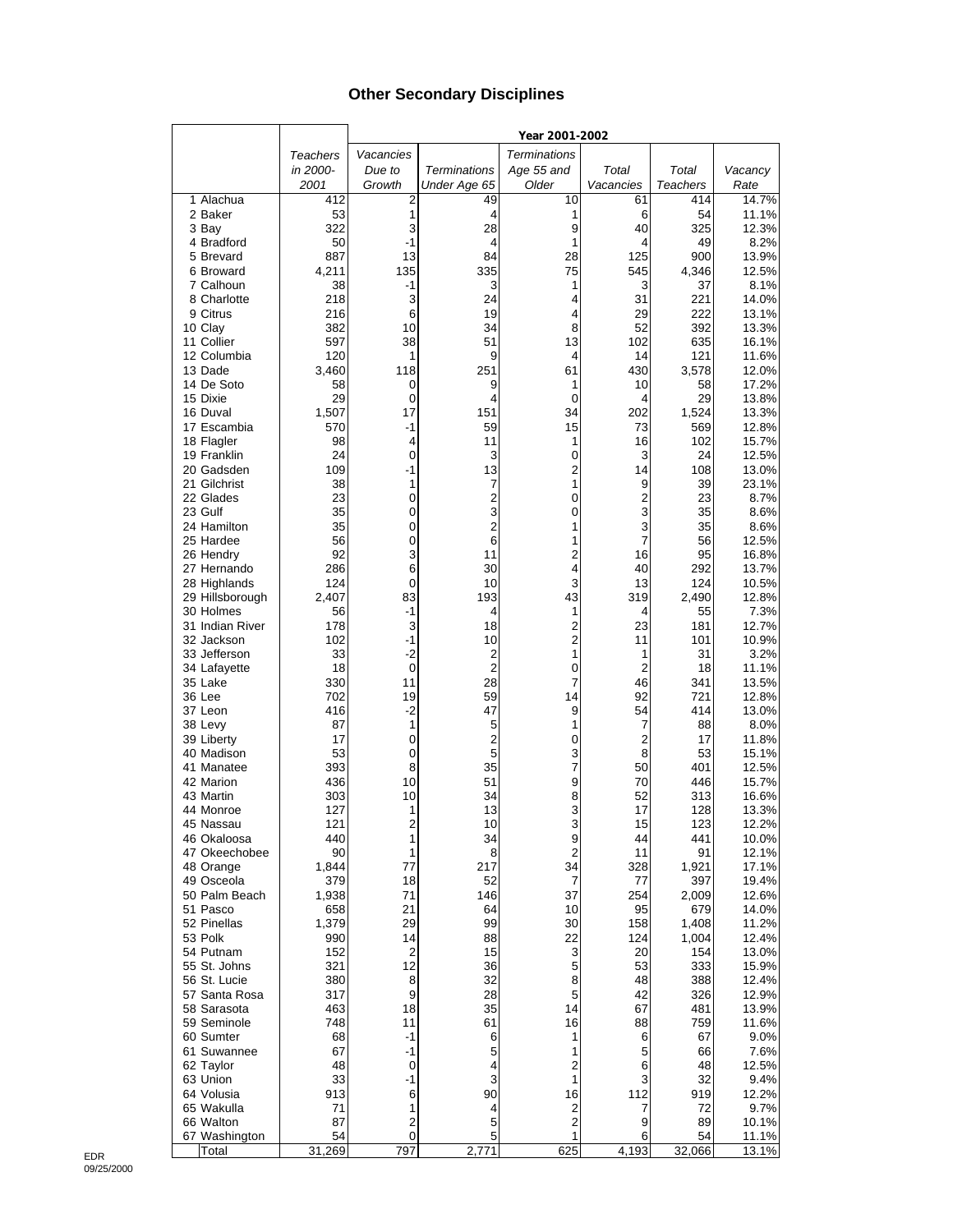#### **Vocational**

|                             |           |                |                               | Year 2001-2002      |           |                |                |
|-----------------------------|-----------|----------------|-------------------------------|---------------------|-----------|----------------|----------------|
|                             | Teachers  | Vacancies      |                               | <b>Terminations</b> |           |                |                |
|                             | in 2000-  | Due to         | <b>Terminations</b>           | Age 55 and          | Total     | Total          | Vacancy        |
|                             | 2001      | Growth         | Under Age 65                  | Older               | Vacancies | Teachers       | Rate           |
| 1 Alachua<br>2 Baker        | 70<br>21  | 0<br>0         | 6<br>1                        | 3<br>0              | 9<br>1    | 70<br>21       | 12.9%<br>4.8%  |
| 3 Bay                       | 93        | 0              | 11                            | 3                   | 14        | 93             | 15.1%          |
| 4 Bradford                  | 21        | 0              | 1                             | 1                   | 2         | 21             | 9.5%           |
| 5 Brevard                   | 152       | 2              | 20                            | 5                   | 27        | 154            | 17.5%          |
| 6 Broward                   | 431       | 14             | 18                            | 14                  | 46        | 445            | 10.3%          |
| 7 Calhoun<br>8 Charlotte    | 9<br>62   | 0<br>1         | 1<br>6                        | $\mathbf 0$<br>3    | 1<br>10   | 9<br>63        | 11.1%<br>15.9% |
| 9 Citrus                    | 72        | 3              | 5                             | 3                   | 11        | 75             | 14.7%          |
| 10 Clay                     | 75        | 3              | 5                             | 3                   | 11        | 78             | 14.1%          |
| 11 Collier                  | 65        | 4              | 4                             | $\overline{2}$      | 10        | 69             | 14.5%          |
| 12 Columbia                 | 30        | $\overline{2}$ | $\overline{2}$                | 1                   | 5         | 32             | 15.6%          |
| 13 Dade                     | 823       | 32             | 43                            | 21                  | 96        | 855            | 11.2%          |
| 14 De Soto<br>15 Dixie      | 23<br>6   | 1<br>-1        | $\overline{c}$<br>1           | 1<br>$\mathbf 0$    | 4<br>0    | 24<br>5        | 16.7%<br>0.0%  |
| 16 Duval                    | 251       | 2              | 18                            | 10                  | 30        | 253            | 11.9%          |
| 17 Escambia                 | 194       | 0              | 17                            | 10                  | 27        | 194            | 13.9%          |
| 18 Flagler                  | 51        | 3              | 4                             | 1                   | 8         | 54             | 14.8%          |
| 19 Franklin                 | 5         | 0              | 0                             | 0                   | 0         | 5              | 0.0%           |
| 20 Gadsden                  | 20<br>11  | $-1$<br>0      | 2<br>1                        | 1<br>0              | 2<br>1    | 19<br>11       | 10.5%<br>9.1%  |
| 21 Gilchrist<br>22 Glades   | 5         | 0              | 1                             | 0                   | 1         | 5              | 20.0%          |
| 23 Gulf                     | 10        | 0              | 1                             | 0                   | 1         | 10             | 10.0%          |
| 24 Hamilton                 | 5         | 0              | 0                             | 0                   | 0         | 5              | 0.0%           |
| 25 Hardee                   | 18        | 1              | $\overline{c}$                | 0                   | 3         | 19             | 15.8%          |
| 26 Hendry                   | 22        | 1              | 3                             | 1                   | 5         | 23             | 21.7%          |
| 27 Hernando<br>28 Highlands | 55<br>31  | 1<br>0         | 4<br>3                        | $\overline{c}$<br>1 | 7<br>4    | 56<br>31       | 12.5%<br>12.9% |
| 29 Hillsborough             | 671       | 24             | 55                            | 23                  | 102       | 695            | 14.7%          |
| 30 Holmes                   | 16        | 0              | 1                             | 0                   | 1         | 16             | 6.3%           |
| 31 Indian River             | 35        | 1              | 3                             | 1                   | 5         | 36             | 13.9%          |
| 32 Jackson                  | 30        | -1             | 3                             | 0                   | 2         | 29             | 6.9%           |
| 33 Jefferson                | 7<br>4    | 0              | 0                             | 0                   | 0         | 7              | 0.0%           |
| 34 Lafayette<br>35 Lake     | 138       | 0<br>4         | 0<br>10                       | 0<br>5              | 0<br>19   | 4<br>142       | 0.0%<br>13.4%  |
| 36 Lee                      | 213       | 9              | 17                            | 7                   | 33        | 222            | 14.9%          |
| 37 Leon                     | 71        | -1             | 7                             | 1                   | 7         | 70             | 10.0%          |
| 38 Levy                     | 14        | 1              | 1                             | 1                   | 3         | 15             | 20.0%          |
| 39 Liberty                  | 3         | -1             | 0                             | 0                   | $-1$      | $\overline{2}$ | 0.0%           |
| 40 Madison<br>41 Manatee    | 10<br>125 | 0<br>2         | 1<br>9                        | $\mathbf 0$<br>4    | 1<br>15   | 10<br>127      | 10.0%<br>11.8% |
| 42 Marion                   | 189       | 5              | 18                            | 9                   | 32        | 194            | 16.5%          |
| 43 Martin                   | 78        | $\mathbf 2$    | 9                             | 3                   | 14        | 80             | 17.5%          |
| 44 Monroe                   | 33        | 0              | 5                             | 1                   | 6         | 33             | 18.2%          |
| 45 Nassau                   | 31        | 0              | 2                             | 0                   | 2         | 31             | $6.5\%$        |
| 46 Okaloosa                 | 118       | 1              | 7                             | 6                   | 14        | 119            | 11.8%          |
| 47 Okeechobee<br>48 Orange  | 25<br>376 | 0<br>15        | 4<br>34                       | 1<br>14             | 5<br>63   | 25<br>391      | 20.0%<br>16.1% |
| 49 Osceola                  | 77        | 4              | 9                             | 2                   | 15        | 81             | 18.5%          |
| 50 Palm Beach               | 523       | 28             | 33                            | 19                  | 80        | 551            | 14.5%          |
| 51 Pasco                    | 152       | 8              | 12                            | 4                   | 24        | 160            | 15.0%          |
| 52 Pinellas<br>53 Polk      | 402       | 29             | 24                            | 18                  | 71        | 431<br>347     | 16.5%          |
| 54 Putnam                   | 332<br>32 | 15<br>0        | 23<br>3                       | 12<br>1             | 50<br>4   | 32             | 14.4%<br>12.5% |
| 55 St. Johns                | 82        | 3              | 9                             | 3                   | 15        | 85             | 17.6%          |
| 56 St. Lucie                | 71        | $\mathbf 2$    | 7                             | 1                   | 10        | 73             | 13.7%          |
| 57 Santa Rosa               | 70        | 3              | 5                             | 2                   | 10        | 73             | 13.7%          |
| 58 Sarasota                 | 124       | 5              | 8                             | 5                   | 18        | 129            | 14.0%          |
| 59 Seminole<br>60 Sumter    | 170<br>19 | 1<br>-1        | 14<br>$\overline{\mathbf{c}}$ | 4<br>0              | 19<br>1   | 171<br>18      | 11.1%<br>5.6%  |
| 61 Suwannee                 | 40        | $-2$           | 3                             | 2                   | 3         | 38             | 7.9%           |
| 62 Taylor                   | 17        | 0              | 1                             | $\boldsymbol{0}$    | 1         | 17             | 5.9%           |
| 63 Union                    | 10        | 0              | 1                             | 0                   | 1         | 10             | 10.0%          |
| 64 Volusia                  | 126       | 1              | 10                            | 4                   | 15        | 127            | 11.8%          |
| 65 Wakulla                  | 12        | 0              | 0                             | 0                   | 0         | 12             | $0.0\%$        |
| 66 Walton<br>67 Washington  | 22<br>32  | 0<br>1         | 1<br>$\overline{c}$           | 1<br>$\overline{c}$ | 2<br>5    | 22<br>33       | 9.1%<br>15.2%  |
| Total                       | 7,131     | 226            | 535                           | 242                 | 1,003     | 7,357          | 13.6%          |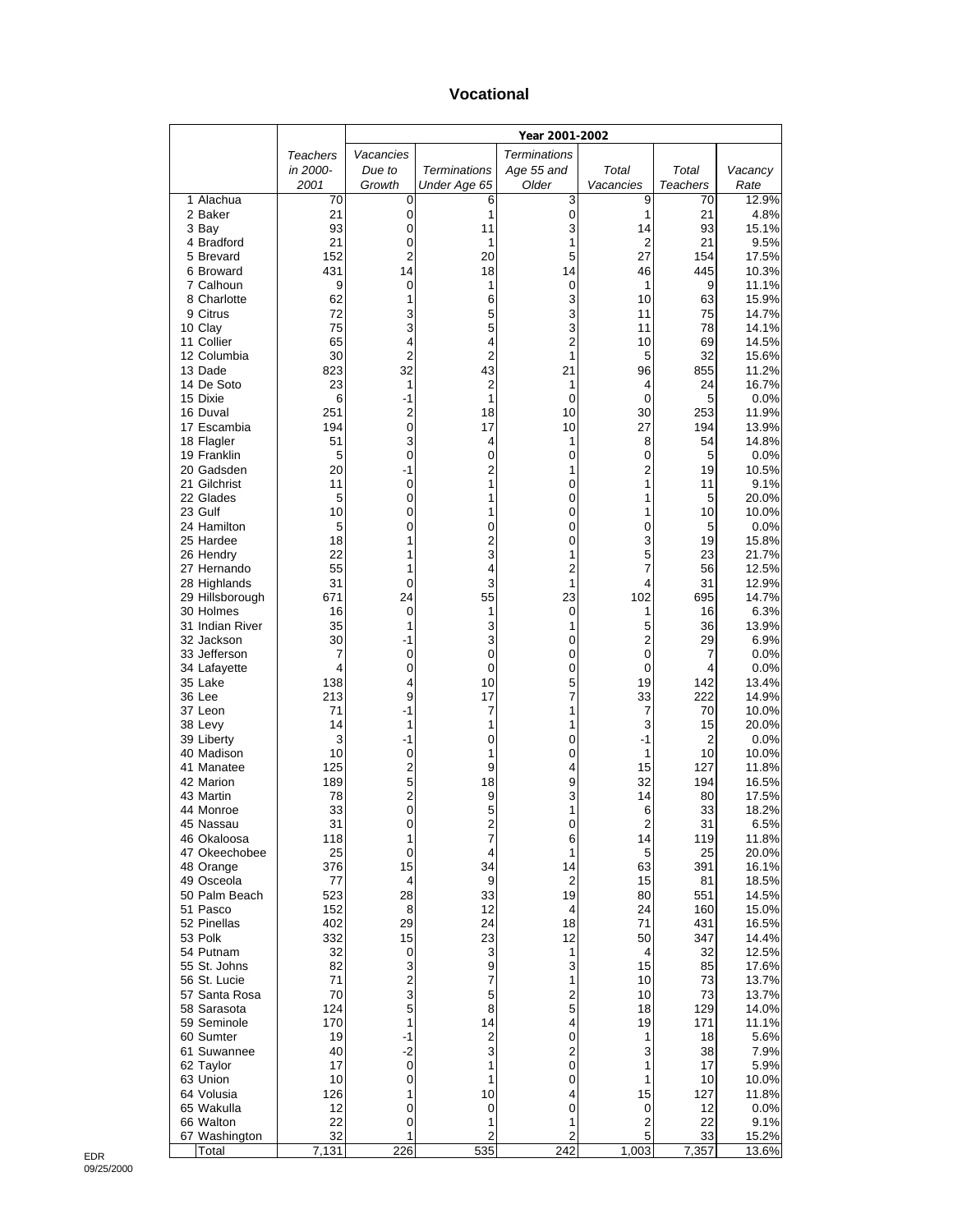|                               |                |                     |                     | Year 2002-2003               |             |                |                |
|-------------------------------|----------------|---------------------|---------------------|------------------------------|-------------|----------------|----------------|
|                               | Teachers       | Vacancies           |                     | <b>Terminations</b>          |             |                |                |
|                               | in 2001-       | Due to              | <b>Terminations</b> | Age 55 and                   | Total       | Total          | Vacancy        |
|                               | 2002           | Growth              | Under Age 65        | Older                        | Vacancies   | Teachers       | Rate           |
| 1 Alachua                     | 1,668          | $-15$               | 181                 | 43<br>$\overline{2}$         | 209         | 1,653          | 12.6%          |
| 2 Baker<br>3 Bay              | 233<br>1,479   | 4<br>3              | 20<br>133           | 48                           | 26<br>184   | 237<br>1,482   | 11.0%<br>12.4% |
| 4 Bradford                    | 246            | 0                   | 22                  | 6                            | 28          | 246            | 11.4%          |
| 5 Brevard                     | 3,733          | $-22$               | 359                 | 107                          | 444         | 3,711          | 12.0%          |
| 6 Broward                     | 12,020         | 238                 | 890                 | 255                          | 1,383       | 12,258         | 11.3%          |
| 7 Calhoun                     | 137            | 2                   | 13                  | 2                            | 17          | 139            | 12.2%          |
| 8 Charlotte<br>9 Citrus       | 920<br>916     | 5<br>$\overline{7}$ | 91<br>80            | 27<br>21                     | 123<br>108  | 925<br>923     | 13.3%<br>11.7% |
| 10 Clay                       | 1,621          | 31                  | 144                 | 38                           | 213         | 1,652          | 12.9%          |
| 11 Collier                    | 1,926          | 79                  | 166                 | 43                           | 288         | 2,005          | 14.4%          |
| 12 Columbia                   | 542            | 6                   | 44                  | 13                           | 63          | 548            | 11.5%          |
| 13 Dade                       | 18,307         | 273                 | 1,221               | 325                          | 1,819       | 18,580         | 9.8%           |
| 14 De Soto                    | 265            | -6                  | 32                  | 8                            | 34          | 259            | 13.1%          |
| 15 Dixie<br>16 Duval          | 133<br>6,579   | 1<br>59             | 17<br>618           | 3<br>163                     | 21<br>840   | 134<br>6,638   | 15.7%<br>12.7% |
| 17 Escambia                   | 2,508          | $-13$               | 253                 | 74                           | 314         | 2,495          | 12.6%          |
| 18 Flagler                    | 439            | 19                  | 48                  | 10                           | 77          | 458            | 16.8%          |
| 19 Franklin                   | 89             | 0                   | 9                   | 1                            | 10          | 89             | 11.2%          |
| 20 Gadsden                    | 413            | $-4$                | 44                  | 10                           | 50          | 409            | 12.2%          |
| 21 Gilchrist                  | 158            | 6                   | 26                  | 3                            | 35          | 164            | 21.3%          |
| 22 Glades<br>23 Gulf          | 66<br>139      | 0<br>1              | 8<br>9              | $\overline{\mathbf{c}}$<br>3 | 10<br>13    | 66<br>140      | 15.2%<br>9.3%  |
| 24 Hamilton                   | 130            | $-1$                | 10                  | 5                            | 14          | 129            | 10.9%          |
| 25 Hardee                     | 289            | 0                   | 30                  | 4                            | 34          | 289            | 11.8%          |
| 26 Hendry                     | 387            | 11                  | 44                  | 8                            | 63          | 398            | 15.8%          |
| 27 Hernando                   | 942            | 8                   | 85                  | 21                           | 114         | 950            | 12.0%          |
| 28 Highlands                  | 600            | 5                   | 51                  | 15                           | 71          | 605            | 11.7%          |
| 29 Hillsborough<br>30 Holmes  | 9,835<br>225   | 238<br>-1           | 898<br>16           | 211<br>3                     | 1,347<br>18 | 10,073<br>224  | 13.4%<br>8.0%  |
| 31 Indian River               | 778            | 8                   | 71                  | 16                           | 95          | 786            | 12.1%          |
| 32 Jackson                    | 450            | -6                  | 41                  | 11                           | 46          | 444            | 10.4%          |
| 33 Jefferson                  | 110            | $-3$                | 6                   | 3                            | 6           | 107            | 5.6%           |
| 34 Lafayette                  | 65             | $-1$                | 6                   | $\mathbf 0$                  | 5           | 64             | 7.8%           |
| 35 Lake                       | 1,675          | 31                  | 136                 | 44                           | 211         | 1,706          | 12.4%          |
| 36 Lee<br>37 Leon             | 3,244<br>1,811 | 40<br>$-4$          | 278<br>196          | 68<br>39                     | 386<br>231  | 3,284<br>1,807 | 11.8%<br>12.8% |
| 38 Levy                       | 356            | 0                   | 23                  | 6                            | 29          | 356            | 8.1%           |
| 39 Liberty                    | 70             | 1                   | 8                   | 2                            | 11          | 71             | 15.5%          |
| 40 Madison                    | 184            | $-1$                | 20                  | 6                            | 25          | 183            | 13.7%          |
| 41 Manatee                    | 1,964          | 43                  | 170                 | 40                           | 253         | 2,007          | 12.6%          |
| 42 Marion                     | 2,117<br>981   | 21                  | 226                 | 51                           | 298         | 2,138          | 13.9%          |
| 43 Martin<br>44 Monroe        | 535            | 11<br>$-12$         | 105<br>54           | 24<br>12                     | 140<br>54   | 992<br>523     | 14.1%<br>10.3% |
| 45 Nassau                     | 552            | 1                   | 47                  | 12                           | 60          | 553            | 10.8%          |
| 46 Okaloosa                   | 1,633          | -8                  | 119                 | 42                           | 153         | 1,625          | 9.4%           |
| 47 Okeechobee                 | 366            | 2                   | 36                  | 8                            | 46          | 368            | 12.5%          |
| 48 Orange                     | 8,780          | 255                 | 1,063               | 153                          | 1,471       | 9,035          | 16.3%          |
| 49 Osceola<br>50 Palm Beach   | 1,692<br>8,804 | 53<br>54            | 223<br>697          | 26<br>169                    | 302<br>920  | 1,745<br>8,858 | 17.3%<br>10.4% |
| 51 Pasco                      | 2,882          | 46                  | 278                 | 48                           | 372         | 2,928          | 12.7%          |
| 52 Pinellas                   | 6,519          | 3                   | 472                 | 153                          | 628         | 6,522          | 9.6%           |
| 53 Polk                       | 4,555          | 29                  | 397                 | 117                          | 543         | 4,584          | 11.8%          |
| 54 Putnam                     | 680            | $\overline{2}$      | 62                  | 13                           | 77          | 682            | 11.3%          |
| 55 St. Johns                  | 1,276          | 46                  | 134                 | 27                           | 207         | 1,322          | 15.7%          |
| 56 St. Lucie<br>57 Santa Rosa | 1,574<br>1,250 | 14<br>21            | 132<br>107          | 35<br>19                     | 181<br>147  | 1,588<br>1,271 | 11.4%<br>11.6% |
| 58 Sarasota                   | 2,115          | 23                  | 172                 | 65                           | 260         | 2,138          | 12.2%          |
| 59 Seminole                   | 3,213          | 26                  | 273                 | 76                           | 375         | 3,239          | 11.6%          |
| 60 Sumter                     | 307            | -1                  | 31                  | 6                            | 36          | 306            | 11.8%          |
| 61 Suwannee                   | 319            | 5                   | 22                  | 7                            | 34          | 324            | 10.5%          |
| 62 Taylor                     | 213            | $-1$                | 20                  | 5<br>$\overline{2}$          | 24          | 212            | 11.3%          |
| 63 Union<br>64 Volusia        | 135<br>3,588   | 0<br>11             | 13<br>328           | 79                           | 15<br>418   | 135<br>3,599   | 11.1%<br>11.6% |
| 65 Wakulla                    | 264            | 8                   | 17                  | 6                            | 31          | 272            | 11.4%          |
| 66 Walton                     | 362            | 13                  | 21                  | 8                            | 42          | 375            | 11.2%          |
| 67 Washington                 | 218            | 4                   | 22                  | 5                            | 31          | 222            | 14.0%          |
| Total                         | 132,582        | 1,668               | 11,588              | 2,877                        | 16, 133     | 134,250        | 12.0%          |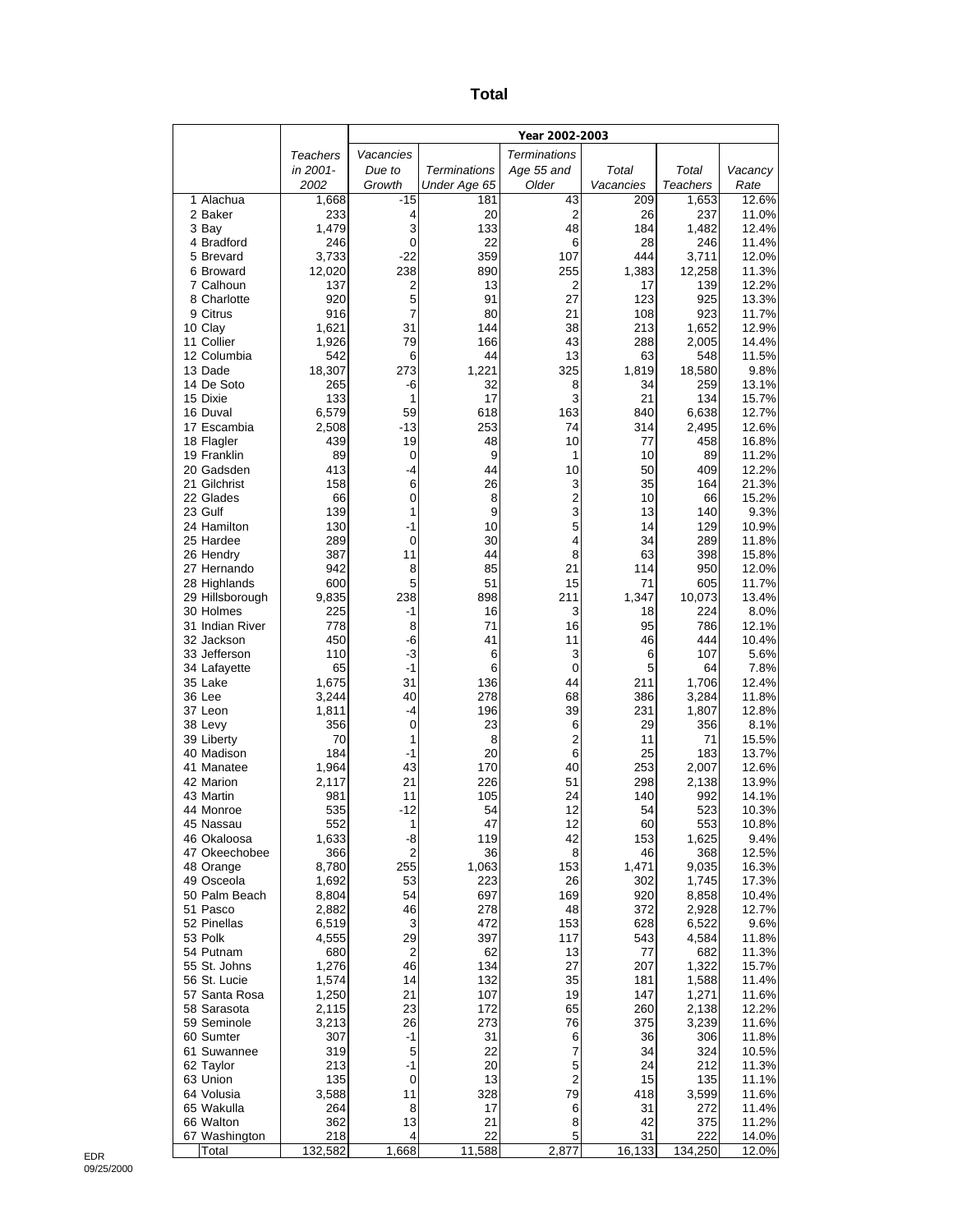## **Elementary**

|                              |                |                               |                     | Year 2002-2003                |                       |                 |                |
|------------------------------|----------------|-------------------------------|---------------------|-------------------------------|-----------------------|-----------------|----------------|
|                              | Teachers       | Vacancies                     |                     | <b>Terminations</b>           |                       |                 |                |
|                              | in 2001-       | Due to                        | <b>Terminations</b> | Age 55 and                    | Total                 | Total           | Vacancy        |
| County                       | 2002           | Growth                        | Under Age 65        | Older                         | Vacancies             | <b>Teachers</b> | Rate           |
| 1 Alachua<br>2 Baker         | 644<br>97      | $-10$<br>1                    | 59<br>9             | 16<br>1                       | 65<br>11              | 634<br>98       | 10.3%<br>11.2% |
| 3 Bay                        | 569            | $-1$                          | 40                  | 18                            | 57                    | 568             | 10.0%          |
| 4 Bradford                   | 109            | $\overline{2}$                | 11                  | 2                             | 15                    | 111             | 13.5%          |
| 5 Brevard                    | 1,590          | $-32$                         | 129                 | 42                            | 139                   | 1,558           | 8.9%           |
| 6 Broward<br>7 Calhoun       | 5,260<br>52    | 55<br>$\overline{2}$          | 381<br>4            | 111<br>1                      | 547<br>$\overline{7}$ | 5,315<br>54     | 10.3%<br>13.0% |
| 8 Charlotte                  | 318            | $-2$                          | 25                  | 8                             | 31                    | 316             | 9.8%           |
| 9 Citrus                     | 352            | $-2$                          | 27                  | 7                             | 32                    | 350             | 9.1%           |
| 10 Clay                      | 659            | 8                             | 51                  | 14                            | 73                    | 667             | 10.9%          |
| 11 Collier                   | 804            | 17                            | 61                  | 17                            | 95                    | 821             | 11.6%          |
| 12 Columbia<br>13 Dade       | 237<br>8,384   | 4<br>35                       | 17<br>535           | 4<br>155                      | 25<br>725             | 241<br>8,419    | 10.4%<br>8.6%  |
| 14 De Soto                   | 116            | $-5$                          | 14                  | 4                             | 13                    | 111             | 11.7%          |
| 15 Dixie                     | 57             | 1                             | 7                   | $\overline{2}$                | 10                    | 58              | 17.2%          |
| 16 Duval                     | 2,897          | 22                            | 245                 | 64                            | 331                   | 2,919           | 11.3%          |
| 17 Escambia                  | 982            | -14                           | 87                  | 24                            | 97<br>28              | 968             | 10.0%          |
| 18 Flagler<br>19 Franklin    | 158<br>38      | 7<br>-1                       | 18<br>4             | 3<br>1                        | $\overline{4}$        | 165<br>37       | 17.0%<br>10.8% |
| 20 Gadsden                   | 181            | $-3$                          | 17                  | 5                             | 19                    | 178             | 10.7%          |
| 21 Gilchrist                 | 59             | 3                             | 10                  | 1                             | 14                    | 62              | 22.6%          |
| 22 Glades                    | 30             | $-1$                          | 4                   | 1                             | 4                     | 29              | 13.8%          |
| 23 Gulf<br>24 Hamilton       | 57<br>50       | -1<br>0                       | 3<br>3              | 1<br>2                        | 3<br>5                | 56<br>50        | 5.4%<br>10.0%  |
| 25 Hardee                    | 140            | 0                             | 14                  | 3                             | 17                    | 140             | 12.1%          |
| 26 Hendry                    | 166            | $\overline{2}$                | 17                  | 3                             | 22                    | 168             | 13.1%          |
| 27 Hernando                  | 334            | $\mathbf 0$                   | 26                  | 7                             | 33                    | 334             | 9.9%           |
| 28 Highlands                 | 266            | $\overline{2}$                | 21                  | 6                             | 29                    | 268             | 10.8%          |
| 29 Hillsborough<br>30 Holmes | 3,905<br>97    | 44<br>0                       | 334<br>7            | 76<br>$\overline{\mathbf{c}}$ | 454<br>9              | 3,949<br>97     | 11.5%<br>9.3%  |
| 31 Indian River              | 325            | 1                             | 26                  | 7                             | 34                    | 326             | 10.4%          |
| 32 Jackson                   | 174            | 0                             | 12                  | 5                             | 17                    | 174             | 9.8%           |
| 33 Jefferson                 | 38             | $-2$                          | $\overline{2}$      | 1                             | 1                     | 36              | 2.8%           |
| 34 Lafayette                 | 29             | $\mathbf 0$<br>$\overline{2}$ | $\overline{2}$      | 0                             | $\overline{2}$        | 29              | 6.9%           |
| 35 Lake<br>36 Lee            | 725<br>1,163   | 14                            | 52<br>85            | 17<br>23                      | 71<br>122             | 727<br>1,177    | 9.8%<br>10.4%  |
| 37 Leon                      | 740            | $\overline{c}$                | 70                  | 15                            | 87                    | 742             | 11.7%          |
| 38 Levy                      | 155            | $-1$                          | 10                  | 2                             | 11                    | 154             | 7.1%           |
| 39 Liberty                   | 29             | 0                             | 3                   | 1                             | 4                     | 29              | 13.8%          |
| 40 Madison<br>41 Manatee     | 63<br>859      | $-1$<br>7                     | 7<br>66             | 2<br>16                       | 8<br>89               | 62<br>866       | 12.9%<br>10.3% |
| 42 Marion                    | 862            | $-2$                          | 78                  | 17                            | 93                    | 860             | 10.8%          |
| 43 Martin                    | 372            | -4                            | 34                  | 7                             | 37                    | 368             | 10.1%          |
| 44 Monroe                    | 216            | -4                            | 18                  | 5                             | 19                    | 212             | 9.0%           |
| 45 Nassau                    | 215            | -3                            | 15                  | 5                             | 17                    | 212             | 8.0%           |
| 46 Okaloosa<br>47 Okeechobee | 670<br>158     | -7<br>1                       | 43<br>13            | 17<br>3                       | 53<br>17              | 663<br>159      | 8.0%<br>10.7%  |
| 48 Orange                    | 3,868          | 57                            | 443                 | 69                            | 569                   | 3,925           | 14.5%          |
| 49 Osceola                   | 710            | 14                            | 84                  | 9                             | 107                   | 724             | 14.8%          |
| 50 Palm Beach                | 3,250          | $\overline{2}$                | 249                 | 60                            | 311                   | 3,252           | 9.6%           |
| 51 Pasco                     | 1,139          | 17                            | 99                  | 19                            | 135                   | 1,156           | 11.7%          |
| 52 Pinellas<br>53 Polk       | 2,524<br>2,013 | -14<br>21                     | 172<br>157          | 56<br>50                      | 214<br>228            | 2,510<br>2,034  | 8.5%<br>11.2%  |
| 54 Putnam                    | 307            | $-3$                          | 25                  | 6                             | 28                    | 304             | 9.2%           |
| 55 St. Johns                 | 490            | 14                            | 43                  | 9                             | 66                    | 504             | 13.1%          |
| 56 St. Lucie                 | 629            | $-2$                          | 46                  | 10                            | 54                    | 627             | 8.6%           |
| 57 Santa Rosa                | 486            | 10                            | 35                  | 7                             | 52                    | 496             | 10.5%          |
| 58 Sarasota<br>59 Seminole   | 803<br>1,347   | $-5$<br>$\overline{2}$        | 59<br>103           | 20<br>31                      | 74<br>136             | 798<br>1,349    | 9.3%<br>10.1%  |
| 60 Sumter                    | 131            | $-1$                          | 13                  | 3                             | 15                    | 130             | 11.5%          |
| 61 Suwannee                  | 147            | 3                             | 10                  | 4                             | 17                    | 150             | 11.3%          |
| 62 Taylor                    | 93             | $-1$                          | 9                   | $\boldsymbol{2}$              | 10                    | 92              | 10.9%          |
| 63 Union                     | 54             | 0                             | 5                   | 1                             | 6                     | 54              | 11.1%          |
| 64 Volusia<br>65 Wakulla     | 1,239<br>102   | -4<br>4                       | 94<br>6             | 28<br>$\overline{c}$          | 118<br>12             | 1,235<br>106    | 9.6%<br>11.3%  |
| 66 Walton                    | 148            | 4                             | 9                   | 3                             | 16                    | 152             | 10.5%          |
| 67 Washington                | 79             | 2                             | 9                   | 2                             | 13                    | 81              | 16.0%          |
| Total                        | 54,960         | 256                           | 4,386               | 1,135                         | 5,777                 | 55,216          | 10.5%          |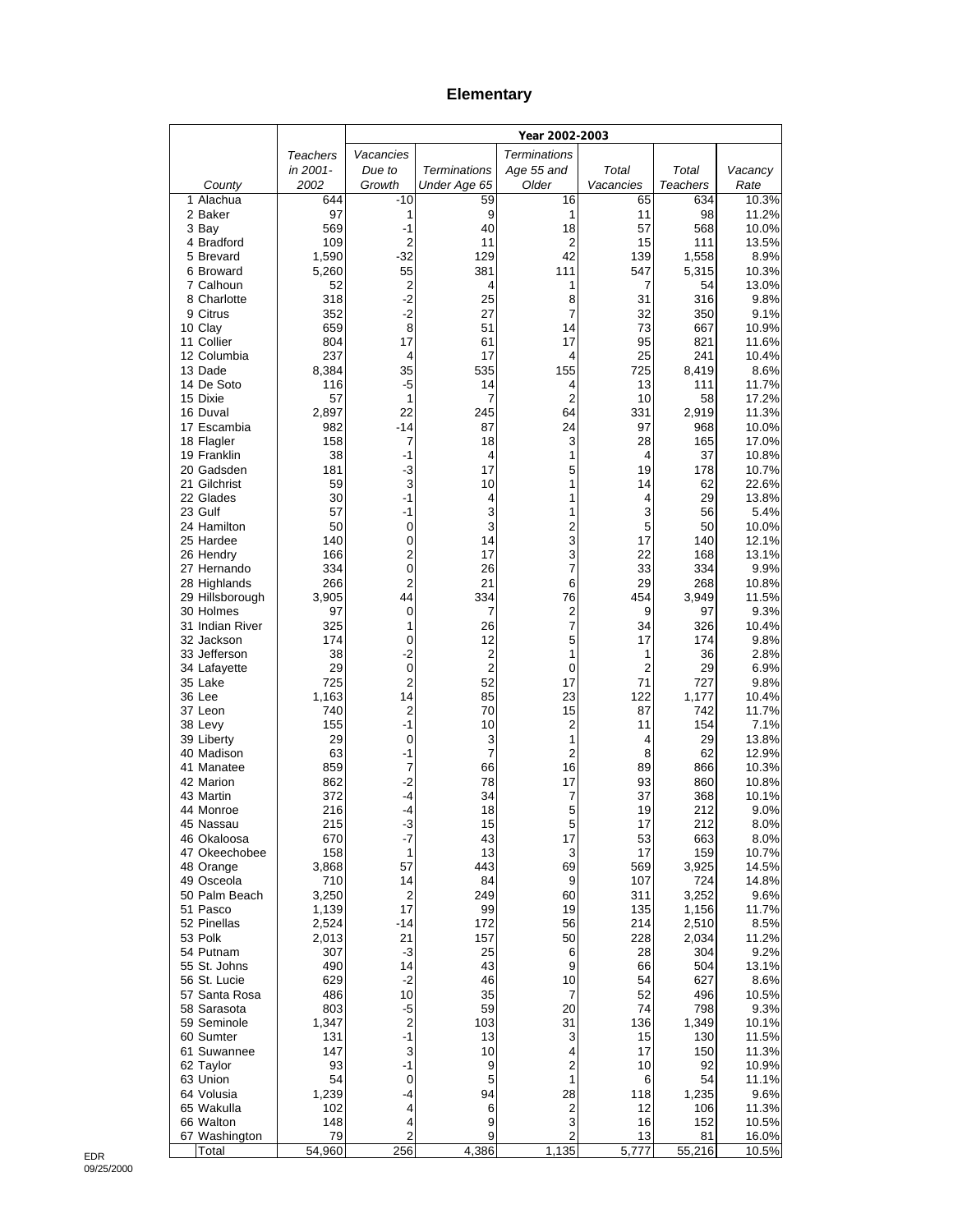## **Exceptional Student Education**

|                          |                 |                         |                         | Year 2002-2003      |           |                 |                |
|--------------------------|-----------------|-------------------------|-------------------------|---------------------|-----------|-----------------|----------------|
|                          | <b>Teachers</b> | Vacancies               |                         | <b>Terminations</b> |           |                 |                |
|                          | in 2001-        | Due to                  | Terminations            | Age 55 and          | Total     | Total           | Vacancy        |
|                          | 2002            | Growth                  | Under Age 65            | Older               | Vacancies | <b>Teachers</b> | Rate           |
| 1 Alachua                | 317             | -4                      | 43                      | 6                   | 45        | 313             | 14.4%          |
| 2 Baker                  | 28              | 1                       | 3                       | 0                   | 4         | 29              | 13.8%          |
| 3 Bay                    | 305             | $-1$                    | 34                      | 8                   | 41        | 304             | 13.5%          |
| 4 Bradford               | 41              | $\mathbf 0$             | 4                       | 1                   | 5         | 41              | 12.2%          |
| 5 Brevard<br>6 Broward   | 666<br>1,485    | -4<br>27                | 80<br>114               | 15<br>19            | 91<br>160 | 662<br>1,512    | 13.7%<br>10.6% |
| 7 Calhoun                | 24              | $\mathbf 0$             | 3                       | 0                   | 3         | 24              | 12.5%          |
| 8 Charlotte              | 187             | 1                       | 21                      | 5                   | 27        | 188             | 14.4%          |
| 9 Citrus                 | 154             | $\overline{2}$          | 17                      | 3                   | 22        | 156             | 14.1%          |
| 10 Clay                  | 302             | 6                       | 35                      | 4                   | 45        | 308             | 14.6%          |
| 11 Collier               | 340             | 15                      | 38                      | 4                   | 57        | 355             | 16.1%          |
| 12 Columbia              | 86              | 1                       | 9                       | 2                   | 12        | 87              | 13.8%          |
| 13 Dade                  | 3,177           | 58                      | 223                     | 38                  | 319       | 3,235           | 9.9%           |
| 14 De Soto               | 40              | $-1$                    | 5                       | 2                   | 6         | 39              | 15.4%          |
| 15 Dixie<br>16 Duval     | 29<br>1,124     | $\mathbf 0$<br>6        | 4<br>121                | 1<br>22             | 5<br>149  | 29<br>1,130     | 17.2%<br>13.2% |
| 17 Escambia              | 458             | $-3$                    | 59                      | 9                   | 65        | 455             | 14.3%          |
| 18 Flagler               | 66              | $\overline{\mathbf{c}}$ | 7                       | 1                   | 10        | 68              | 14.7%          |
| 19 Franklin              | 13              | $\mathbf{1}$            | 1                       | 0                   | 2         | 14              | 14.3%          |
| 20 Gadsden               | 56              | 0                       | 6                       | 1                   | 7         | 56              | 12.5%          |
| 21 Gilchrist             | 26              | 1                       | 4                       | 0                   | 5         | 27              | 18.5%          |
| 22 Glades                | 6               | 0                       | 1                       | 0                   | 1         | 6               | 16.7%          |
| 23 Gulf                  | 18              | 0                       | 1                       | 1                   | 2         | 18              | 11.1%          |
| 24 Hamilton              | 25              | 0                       | $\overline{c}$<br>5     | 1                   | 3         | 25              | 12.0%          |
| 25 Hardee<br>26 Hendry   | 38<br>62        | $-1$<br>1               | 9                       | 0<br>1              | 4<br>11   | 37<br>63        | 10.8%<br>17.5% |
| 27 Hernando              | 127             | 1                       | 14                      | 2                   | 17        | 128             | 13.3%          |
| 28 Highlands             | 111             | 1                       | 12                      | 2                   | 15        | 112             | 13.4%          |
| 29 Hillsborough          | 1,641           | 34                      | 174                     | 23                  | 231       | 1,675           | 13.8%          |
| 30 Holmes                | 27              | $\mathbf 0$             | $\overline{2}$          | 0                   | 2         | 27              | 7.4%           |
| 31 Indian River          | 137             | $\overline{c}$          | 15                      | 2                   | 19        | 139             | 13.7%          |
| 32 Jackson               | 85              | -1                      | 10                      | 1                   | 10        | 84              | 11.9%          |
| 33 Jefferson             | 22              | 0                       | 1                       | 1                   | 2         | 22              | 9.1%           |
| 34 Lafayette             | 6               | 0                       | 1                       | 0                   | 1         | 6               | 16.7%          |
| 35 Lake<br>36 Lee        | 269<br>752      | 5<br>6                  | 28<br>81                | 5<br>12             | 38<br>99  | 274<br>758      | 13.9%<br>13.1% |
| 37 Leon                  | 374             | -1                      | 47                      | 7                   | 53        | 373             | 14.2%          |
| 38 Levy                  | 60              | $\mathbf 0$             | 4                       | 1                   | 5         | 60              | 8.3%           |
| 39 Liberty               | 10              | 1                       | 1                       | 0                   | 2         | 11              | 18.2%          |
| 40 Madison               | 40              | -1                      | 5                       | 1                   | 5         | 39              | 12.8%          |
| 41 Manatee               | 349             | $\overline{7}$          | 37                      | 5                   | 49        | 356             | 13.8%          |
| 42 Marion                | 367             | 4                       | 49                      | 7                   | 60        | 371             | 16.2%          |
| 43 Martin                | 177             | $\overline{\mathbf{c}}$ | 22                      | 4                   | 28        | 179             | 15.6%          |
| 44 Monroe<br>45 Nassau   | 86<br>108       | $-2$<br>$\mathbf 0$     | 11<br>12                | 1<br>1              | 10<br>13  | 84<br>108       | 11.9%<br>12.0% |
| 46 Okaloosa              | 182             | -1                      | 17                      | 3                   | 19        | 181             | 10.5%          |
| 47 Okeechobee            | 53              | $\mathbf 0$             | 6                       | 1                   | 7         | 53              | 13.2%          |
| 48 Orange                | 1,439           | 41                      | 232                     | 12                  | 285       | 1,480           | 19.3%          |
| 49 Osceola               | 254             | 8                       | 42                      | $\overline{2}$      | 52        | 262             | 19.8%          |
| 50 Palm Beach            | 1,892           | 16                      | 174                     | 30                  | 220       | 1,908           | 11.5%          |
| 51 Pasco                 | 642             | 11                      | 76                      | 6                   | 93        | 653             | 14.2%          |
| 52 Pinellas              | 1,360           | -1                      | 119                     | 18                  | 136       | 1,359           | 10.0%          |
| 53 Polk<br>54 Putnam     | 667<br>102      | 5<br>$\pmb{0}$          | 73<br>11                | 11<br>1             | 89<br>12  | 672<br>102      | 13.2%<br>11.8% |
| 55 St. Johns             | 181             | 6                       | 21                      | 3                   | 30        | 187             | 16.0%          |
| 56 St. Lucie             | 279             | 2                       | 28                      | 5                   | 35        | 281             | 12.5%          |
| 57 Santa Rosa            | 182             | $\overline{c}$          | 20                      | 1                   | 23        | 184             | 12.5%          |
| 58 Sarasota              | 421             | 4                       | 43                      | 9                   | 56        | 425             | 13.2%          |
| 59 Seminole              | 457             | 4                       | 51                      | 8                   | 63        | 461             | 13.7%          |
| 60 Sumter                | 53              | 0                       | 6                       | 1                   | 7         | 53              | 13.2%          |
| 61 Suwannee              | 30              | 1                       | $\overline{\mathbf{c}}$ | 1                   | 4         | 31              | 12.9%          |
| 62 Taylor                | 34              | 0                       | 3                       | 1                   | 4         | 34              | 11.8%          |
| 63 Union                 | 19              | 0                       | $\overline{2}$          | 0                   | 2         | 19              | 10.5%          |
| 64 Volusia<br>65 Wakulla | 846<br>48       | 1<br>1                  | 92<br>4                 | 15<br>1             | 108<br>6  | 847<br>49       | 12.8%<br>12.2% |
| 66 Walton                | 54              | 2                       | 3                       | 1                   | 6         | 56              | 10.7%          |
| 67 Washington            | 23              | 1                       | 3                       | 0                   | 4         | 24              | 16.7%          |
| Total                    | 23,039          | 269                     | 2,403                   | 349                 | 3,021     | 23,308          | 13.0%          |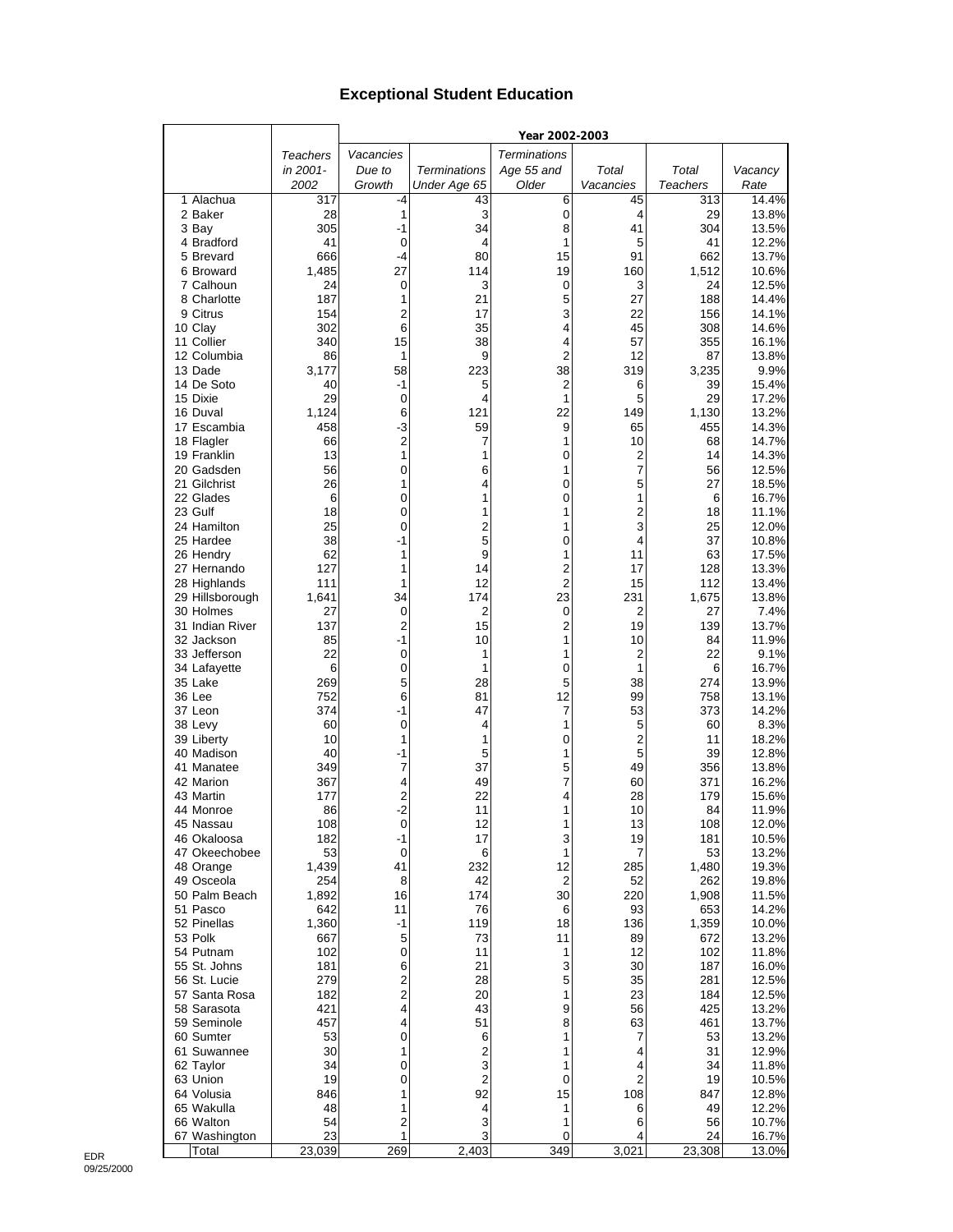## **Math & Computer Science**

|                              |             |                              |                         | Year 2002-2003      |                |                 |                |
|------------------------------|-------------|------------------------------|-------------------------|---------------------|----------------|-----------------|----------------|
|                              | Teachers    | Vacancies                    |                         | <b>Terminations</b> |                |                 |                |
|                              | in 2001-    | Due to                       | <b>Terminations</b>     | Age 55 and          | Total          | Total           | Vacancy        |
|                              | 2002        | Growth                       | Under Age 65            | Older               | Vacancies      | <b>Teachers</b> | Rate           |
| 1 Alachua<br>2 Baker         | 103<br>16   | -1<br>0                      | 10<br>1                 | $\overline{2}$<br>0 | 11<br>1        | 102<br>16       | 10.8%<br>6.3%  |
| 3 Bay                        | 92          | 1                            | 10                      | 3                   | 14             | 93              | 15.1%          |
| 4 Bradford                   | 12          | 0                            | 1                       | 0                   | 1              | 12              | 8.3%           |
| 5 Brevard                    | 174         | 1                            | 20                      | 4                   | 25             | 175             | 14.3%          |
| 6 Broward<br>7 Calhoun       | 258<br>8    | 8<br>0                       | 20<br>1                 | 5<br>0              | 33<br>1        | 266<br>8        | 12.4%<br>12.5% |
| 8 Charlotte                  | 60          | 1                            | 7                       | 1                   | 9              | 61              | 14.8%          |
| 9 Citrus                     | 55          | 1                            | 5                       | $\overline{c}$      | 8              | 56              | 14.3%          |
| 10 Clay                      | 83          | $\overline{2}$               | 7                       | 3                   | 12             | 85              | 14.1%          |
| 11 Collier                   | 36          | $\overline{c}$               | 2                       | $\overline{c}$      | 6              | 38              | 15.8%          |
| 12 Columbia<br>13 Dade       | 34<br>1,098 | 0<br>31                      | 3<br>70                 | 1<br>19             | 4<br>120       | 34<br>1,129     | 11.8%<br>10.6% |
| 14 De Soto                   | 13          | 1                            | 1                       | $\mathbf 0$         | 2              | 14              | 14.3%          |
| 15 Dixie                     | 7           | 0                            | 1                       | 0                   | 1              | 7               | 14.3%          |
| 16 Duval                     | 368         | 4                            | 37                      | 11                  | 52             | 372             | 14.0%          |
| 17 Escambia                  | 148<br>30   | 1<br>1                       | 13                      | 6<br>0              | 20<br>5        | 149<br>31       | 13.4%          |
| 18 Flagler<br>19 Franklin    | 6           | 0                            | 4<br>1                  | 0                   | 1              | 6               | 16.1%<br>16.7% |
| 20 Gadsden                   | 26          | 0                            | 3                       | 1                   | 4              | 26              | 15.4%          |
| 21 Gilchrist                 | 12          | 1                            | 3                       | 1                   | 5              | 13              | 38.5%          |
| 22 Glades                    | 1           | 0                            | 0                       | 0                   | 0              | 1               | 0.0%           |
| 23 Gulf<br>24 Hamilton       | 11<br>8     | 0<br>-1                      | 1<br>1                  | 0<br>0              | 1<br>0         | 11<br>7         | 9.1%<br>0.0%   |
| 25 Hardee                    | 20          | 0                            | 2                       | 0                   | 2              | 20              | 10.0%          |
| 26 Hendry                    | 22          | 1                            | 2                       | 1                   | 4              | 23              | 17.4%          |
| 27 Hernando                  | 58          | 1                            | 5                       | $\overline{c}$      | 8              | 59              | 13.6%          |
| 28 Highlands                 | 33          | 0                            | $\overline{2}$          | 1                   | 3              | 33              | 9.1%           |
| 29 Hillsborough<br>30 Holmes | 495<br>15   | 17<br>0                      | 54<br>1                 | 19<br>0             | 90<br>1        | 512<br>15       | 17.6%<br>6.7%  |
| 31 Indian River              | 44          | 1                            | 4                       | 1                   | 6              | 45              | 13.3%          |
| 32 Jackson                   | 29          | $-1$                         | 3                       | 1                   | 3              | 28              | 10.7%          |
| 33 Jefferson                 | 5           | 0                            | 1                       | 0                   | 1              | 5               | 20.0%          |
| 34 Lafayette                 | 3           | 0                            | 0                       | 0                   | 0<br>15        | 3               | 0.0%           |
| 35 Lake<br>36 Lee            | 104<br>174  | 3<br>$\overline{\mathbf{c}}$ | 8<br>14                 | 4<br>5              | 21             | 107<br>176      | 14.0%<br>11.9% |
| 37 Leon                      | 106         | 0                            | 12                      | 1                   | 13             | 106             | 12.3%          |
| 38 Levy                      | 20          | 0                            | 1                       | 1                   | 2              | 20              | 10.0%          |
| 39 Liberty                   | 6           | 0                            | 1                       | 0                   | 1              | 6               | 16.7%          |
| 40 Madison<br>41 Manatee     | 8<br>112    | 0<br>4                       | 1<br>12                 | 0<br>$\overline{c}$ | 1<br>18        | 8<br>116        | 12.5%<br>15.5% |
| 42 Marion                    | 118         | 2                            | 12                      | 3                   | 17             | 120             | 14.2%          |
| 43 Martin                    | 25          | 1                            | 3                       | 1                   | 5              | 26              | 19.2%          |
| 44 Monroe                    | 38          | -1                           | 4                       | 1                   | 4              | 37              | 10.8%          |
| 45 Nassau                    | 35          | 1                            | 2                       | 2                   | 5              | 36              | 13.9%          |
| 46 Okaloosa<br>47 Okeechobee | 99<br>19    | 0<br>0                       | 7<br>3                  | 3<br>0              | 10<br>3        | 99<br>19        | 10.1%<br>15.8% |
| 48 Orange                    | 573         | 24                           | 54                      | 8                   | 86             | 597             | 14.4%          |
| 49 Osceola                   | 119         | 6                            | 15                      | $\overline{2}$      | 23             | 125             | 18.4%          |
| 50 Palm Beach                | 512         | 6                            | 43                      | 10                  | 59             | 518             | 11.4%          |
| 51 Pasco<br>52 Pinellas      | 145         | 2<br>1                       | 14                      | 4                   | 20             | 147             | 13.6%          |
| 53 Polk                      | 342<br>257  | 1                            | 25<br>24                | 8<br>7              | 34<br>32       | 343<br>258      | 9.9%<br>12.4%  |
| 54 Putnam                    | 41          | 1                            | 3                       | 1                   | 5              | 42              | 11.9%          |
| 55 St. Johns                 | 88          | 4                            | 11                      | 1                   | 16             | 92              | 17.4%          |
| 56 St. Lucie                 | 101         | 2                            | 7                       | 4                   | 13             | 103             | 12.6%          |
| 57 Santa Rosa<br>58 Sarasota | 95<br>130   | 1<br>3                       | 8<br>10                 | $\overline{c}$<br>5 | 11<br>18       | 96<br>133       | 11.5%          |
| 59 Seminole                  | 226         | 4                            | 19                      | 6                   | 29             | 230             | 13.5%<br>12.6% |
| 60 Sumter                    | 17          | 0                            | 2                       | 0                   | 2              | 17              | 11.8%          |
| 61 Suwannee                  | 18          | 0                            | 1                       | 0                   | 1              | 18              | 5.6%           |
| 62 Taylor                    | 10          | 0                            | 1                       | 0                   | 1              | 10              | 10.0%          |
| 63 Union<br>64 Volusia       | 11<br>204   | 0<br>2                       | 1<br>18                 | 0<br>5              | 1<br>25        | 11<br>206       | 9.1%           |
| 65 Wakulla                   | 21          | $\mathbf 0$                  | 2                       | 0                   | $\overline{c}$ | 21              | 12.1%<br>9.5%  |
| 66 Walton                    | 25          | 1                            | $\overline{\mathbf{c}}$ | 0                   | 3              | 26              | 11.5%          |
| 67 Washington                | 16          | 0                            | 2                       | 0                   | 2              | 16              | 12.5%          |
| Total                        | 7,198       | 142                          | 638                     | 172                 | 952            | 7,340           | 13.0%          |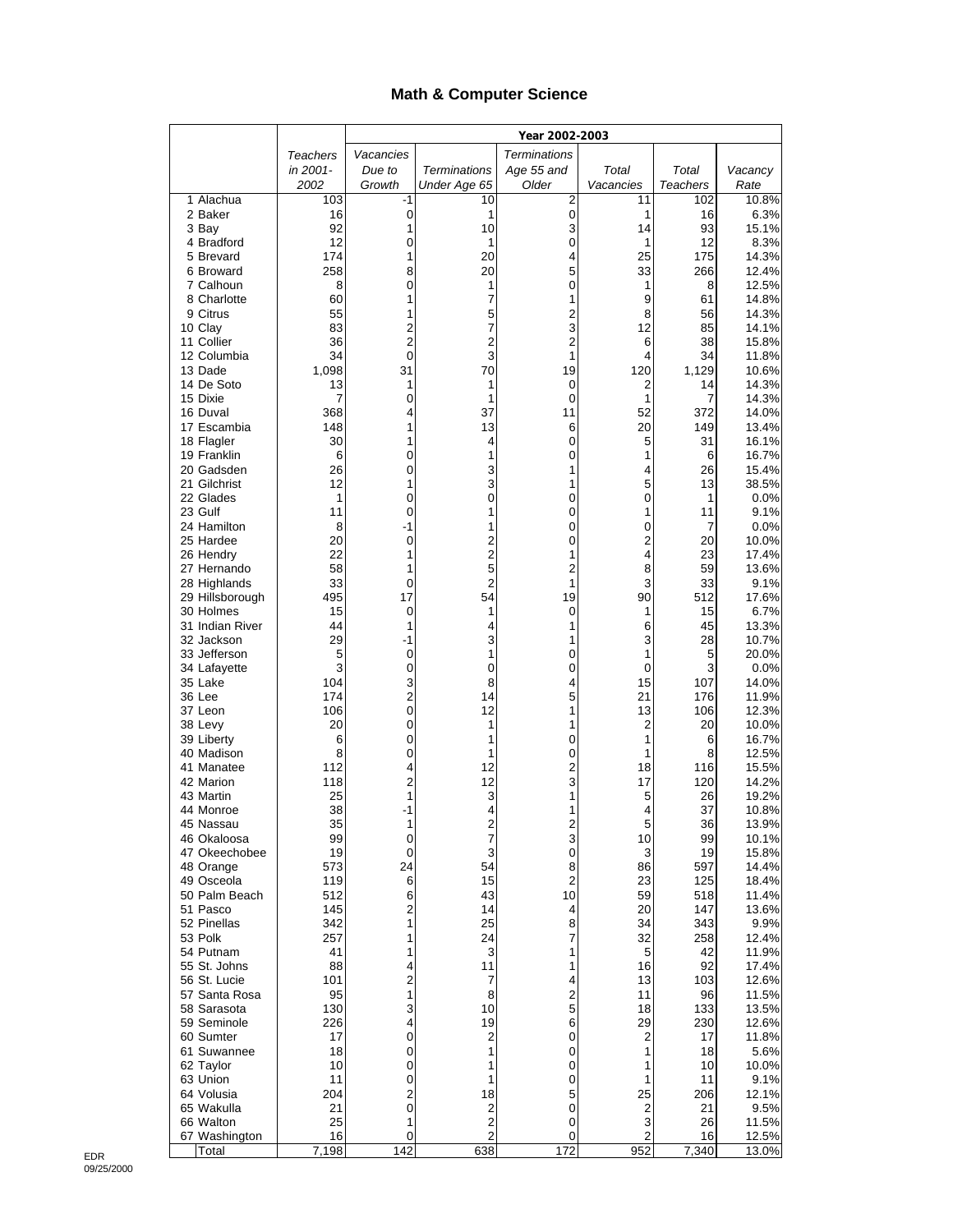#### **Science**

|                              |                     |                     |                     | Year 2002-2003      |                |                 |                |
|------------------------------|---------------------|---------------------|---------------------|---------------------|----------------|-----------------|----------------|
|                              | Teachers            | Vacancies           |                     | <b>Terminations</b> |                |                 |                |
|                              | in 2001-            | Due to              | <b>Terminations</b> | Age 55 and          | Total          | Total           | Vacancy        |
|                              | 2002                | Growth              | Under Age 65        | Older               | Vacancies      | <b>Teachers</b> | Rate           |
| 1 Alachua<br>2 Baker         | 90<br>15            | 0<br>0              | 11<br>1             | 2<br>0              | 13<br>1        | 90<br>15        | 14.4%<br>6.7%  |
| 3 Bay                        | 79                  | $\mathbf 0$         | 9                   | $\overline{2}$      | 11             | 79              | 13.9%          |
| 4 Bradford                   | 12                  | 0                   | 1                   | 1                   | 2              | 12              | 16.7%          |
| 5 Brevard                    | 180                 | 1                   | 19                  | 4                   | 24             | 181             | 13.3%          |
| 6 Broward                    | 187                 | 6                   | 12                  | 2                   | 20             | 193             | 10.4%          |
| 7 Calhoun<br>8 Charlotte     | 6<br>53             | 0<br>1              | 1<br>6              | 0<br>$\overline{c}$ | 1<br>9         | 6<br>54         | 16.7%<br>16.7% |
| 9 Citrus                     | 46                  | 1                   | 5                   | 1                   | 7              | 47              | 14.9%          |
| 10 Clay                      | 82                  | 2                   | 8                   | $\overline{c}$      | 12             | 84              | 14.3%          |
| 11 Collier                   | 36                  | $\overline{2}$      | 4                   | 1                   | 7              | 38              | 18.4%          |
| 12 Columbia                  | 28                  | 0                   | 3<br>74             | 1                   | 4              | 28<br>924       | 14.3%          |
| 13 Dade<br>14 De Soto        | 899<br>12           | 25<br>0             | 1                   | 16<br>0             | 115<br>1       | 12              | 12.4%<br>8.3%  |
| 15 Dixie                     | 5                   | 0                   | 1                   | 0                   | 1              | 5               | 20.0%          |
| 16 Duval                     | 318                 | 3                   | 38                  | 8                   | 49             | 321             | 15.3%          |
| 17 Escambia                  | 126                 | 0                   | 14                  | 4                   | 18             | 126             | 14.3%          |
| 18 Flagler<br>19 Franklin    | 21<br>3             | 1<br>0              | 2<br>0              | 0<br>0              | 3<br>$\pmb{0}$ | 22<br>3         | 13.6%<br>0.0%  |
| 20 Gadsden                   | 19                  | 0                   | 3                   | 0                   | 3              | 19              | 15.8%          |
| 21 Gilchrist                 | 9                   | 0                   | 1                   | 0                   | 1              | 9               | 11.1%          |
| 22 Glades                    | 1                   | 0                   | 0                   | 0                   | $\pmb{0}$      | 1               | 0.0%           |
| 23 Gulf                      | 6                   | 1                   | 1                   | 0                   | $\overline{2}$ | 7               | 28.6%          |
| 24 Hamilton<br>25 Hardee     | 6<br>12             | 0<br>0              | 0<br>1              | 0<br>0              | 0<br>1         | 6<br>12         | 0.0%<br>8.3%   |
| 26 Hendry                    | 16                  | 1                   | 2                   | 0                   | 3              | 17              | 17.6%          |
| 27 Hernando                  | 56                  | 1                   | 5                   | 1                   | 7              | 57              | 12.3%          |
| 28 Highlands                 | 30                  | 0                   | 3                   | 1                   | 4              | 30              | 13.3%          |
| 29 Hillsborough              | 470                 | 16                  | 69                  | 10                  | 95             | 486             | 19.5%          |
| 30 Holmes<br>31 Indian River | 12<br>44            | 0<br>1              | 1<br>4              | 0<br>1              | 1<br>6         | 12<br>45        | 8.3%<br>13.3%  |
| 32 Jackson                   | 25                  | $-1$                | 3                   | 1                   | 3              | 24              | 12.5%          |
| 33 Jefferson                 | 6                   | -1                  | 0                   | 0                   | $-1$           | 5               | 0.0%           |
| 34 Lafayette                 | 4                   | $\mathbf 0$         | 0                   | 0                   | $\mathbf 0$    | 4               | 0.0%           |
| 35 Lake<br>36 Lee            | 79<br>154           | 3<br>$\overline{2}$ | 8<br>17             | 2<br>3              | 13<br>22       | 82<br>156       | 15.9%<br>14.1% |
| 37 Leon                      | 78                  | $-1$                | 9                   | 1                   | 9              | 77              | 11.7%          |
| 38 Levy                      | 16                  | 0                   | 1                   | 0                   | 1              | 16              | 6.3%           |
| 39 Liberty                   | 5                   | 0                   | 1                   | 0                   | 1              | 5               | 20.0%          |
| 40 Madison<br>41 Manatee     | 9<br>94             | 0<br>4              | 1<br>10             | 0<br>$\overline{c}$ | 1<br>16        | 9<br>98         | 11.1%<br>16.3% |
| 42 Marion                    | 97                  | 2                   | 12                  | $\overline{c}$      | 16             | 99              | 16.2%          |
| 43 Martin                    | 10                  | 0                   | 1                   | 0                   | 1              | 10              | 10.0%          |
| 44 Monroe                    | 23                  | 0                   | 3                   | 0                   | 3              | 23              | 13.0%          |
| 45 Nassau                    | 33                  | 1                   | 4                   | 0                   | 5              | 34              | 14.7%          |
| 46 Okaloosa<br>47 Okeechobee | 93<br>18            | 0<br>0              | 8<br>$\overline{c}$ | 2<br>0              | 10<br>2        | 93<br>18        | 10.8%<br>11.1% |
| 48 Orange                    | 465                 | 20                  | 52                  | 6                   | 78             | 485             | 16.1%          |
| 49 Osceola                   | 104                 | 5                   | 17                  | 1                   | 23             | 109             | 21.1%          |
| 50 Palm Beach                | 451                 | 5                   | 35                  | 7                   | 47             | 456             | 10.3%          |
| 51 Pasco<br>52 Pinellas      | 76<br>325           | 1<br>1              | 8<br>21             | 1<br>8              | 10<br>30       | 77<br>326       | 13.0%<br>9.2%  |
| 53 Polk                      | 207                 | 1                   | 23                  | 5                   | 29             | 208             | 13.9%          |
| 54 Putnam                    | 38                  | 1                   | 4                   | 1                   | 6              | 39              | 15.4%          |
| 55 St. Johns                 | 75                  | 3                   | 9                   | $\overline{c}$      | 14             | 78              | 17.9%          |
| 56 St. Lucie                 | 84                  | 2<br>1              | 9                   | $\overline{c}$      | 13             | 86              | 15.1%          |
| 57 Santa Rosa<br>58 Sarasota | 72<br>111           | 3                   | 8<br>11             | 1<br>4              | 10<br>18       | 73<br>114       | 13.7%<br>15.8% |
| 59 Seminole                  | 185                 | 3                   | 19                  | 4                   | 26             | 188             | 13.8%          |
| 60 Sumter                    | 18                  | 0                   | $\overline{c}$      | 0                   | 2              | 18              | 11.1%          |
| 61 Suwannee                  | 15                  | 0                   | 1                   | 0                   | 1              | 15              | 6.7%           |
| 62 Taylor<br>63 Union        | 9<br>$\overline{7}$ | 0<br>0              | 1<br>1              | 0<br>0              | 1<br>1         | 9<br>7          | 11.1%          |
| 64 Volusia                   | 190                 | 1                   | 21                  | 4                   | 26             | 191             | 14.3%<br>13.6% |
| 65 Wakulla                   | 7                   | 1                   | 0                   | 1                   | 2              | 8               | 25.0%          |
| 66 Walton                    | 20                  | 1                   | 1                   | 0                   | $\overline{c}$ | 21              | 9.5%           |
| 67 Washington                | 11<br>6,093         | 0<br>120            | 1<br>624            | 0<br>119            | 1<br>863       | 11<br>6,213     | 9.1%<br>13.9%  |
| Total                        |                     |                     |                     |                     |                |                 |                |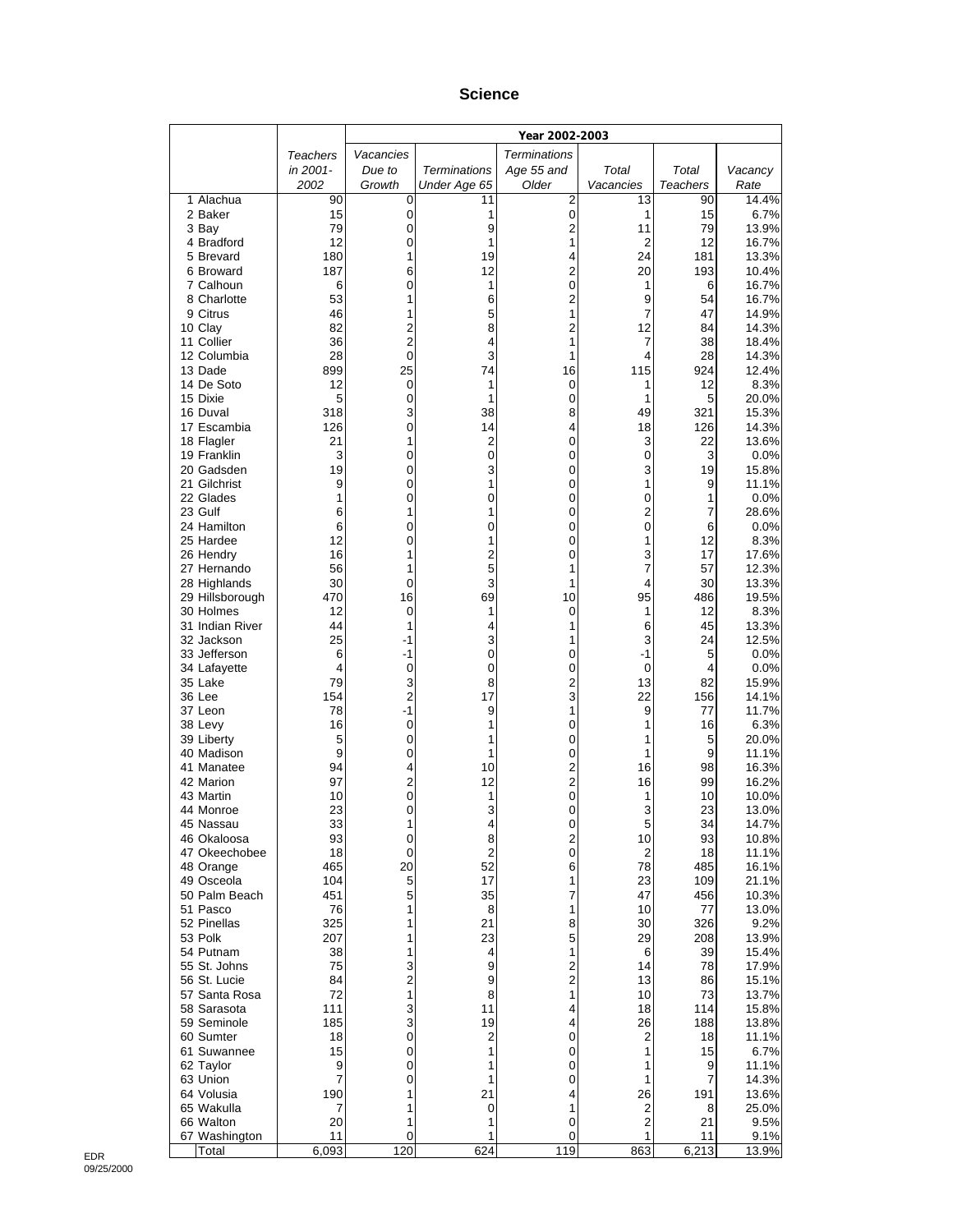## **Foreign Languages**

|                               |                     |           |                                  | Year 2002-2003      |                |                  |                |
|-------------------------------|---------------------|-----------|----------------------------------|---------------------|----------------|------------------|----------------|
|                               | Teachers            | Vacancies |                                  | <b>Terminations</b> |                |                  |                |
|                               | in 2001-            | Due to    | <b>Terminations</b>              | Age 55 and          | Total          | Total            | Vacancy        |
|                               | 2002                | Growth    | Under Age 65                     | Older               | Vacancies      | Teachers         | Rate           |
| 1 Alachua                     | 30                  | 0         | 3                                | 1                   | 4              | 30               | 13.3%          |
| 2 Baker<br>3 Bay              | 2<br>16             | 0<br>0    | $\mathbf 0$<br>1                 | 0<br>1              | $\pmb{0}$<br>2 | 2<br>16          | 0.0%<br>12.5%  |
| 4 Bradford                    | 2                   | 0         | 0                                | 0                   | $\mathbf 0$    | $\overline{2}$   | 0.0%           |
| 5 Brevard                     | 69                  | 0         | 5                                | 3                   | 8              | 69               | 11.6%          |
| 6 Broward                     | 39                  | 2         | 3                                | 0                   | 5              | 41               | 12.2%          |
| 7 Calhoun                     | 1                   | 0         | 0                                | 0                   | 0              | 1                | 0.0%           |
| 8 Charlotte                   | 18                  | 0         | 1                                | 1                   | $\overline{c}$ | 18               | 11.1%          |
| 9 Citrus                      | 12                  | 0         | 1                                | 0                   | 1              | 12               | 8.3%           |
| 10 Clay                       | 25                  | 0         | $\overline{c}$<br>1              | 1                   | 3<br>1         | 25               | 12.0%          |
| 11 Collier<br>12 Columbia     | 6<br>4              | 0<br>0    | 1                                | 0<br>0              | 1              | 6<br>4           | 16.7%<br>25.0% |
| 13 Dade                       | 316                 | 9         | 19                               | 8                   | 36             | 325              | 11.1%          |
| 14 De Soto                    | 2                   | 0         | 0                                | 0                   | 0              | 2                | 0.0%           |
| 15 Dixie                      | 1                   | 0         | 0                                | 0                   | 0              | 1                | 0.0%           |
| 16 Duval                      | 95                  | 1         | 8                                | 3                   | 12             | 96               | 12.5%          |
| 17 Escambia                   | 31                  | 0         | 3                                | $\overline{2}$      | 5              | 31               | 16.1%          |
| 18 Flagler                    | 8                   | 0         | 1                                | 0                   | 1              | 8                | 12.5%          |
| 19 Franklin<br>20 Gadsden     | 0<br>4              | 0         | 0<br>0                           | 0                   | 0<br>0         | 0                | #DIV/0!        |
| 21 Gilchrist                  | $\overline{c}$      | 0<br>0    | 0                                | 0<br>0              | 0              | 4<br>$\mathbf 2$ | 0.0%<br>0.0%   |
| 22 Glades                     | 0                   | 0         | 0                                | 0                   | 0              | 0                | #DIV/0!        |
| 23 Gulf                       | $\overline{c}$      | 0         | 0                                | 0                   | 0              | 2                | 0.0%           |
| 24 Hamilton                   | 1                   | 0         | 0                                | 0                   | 0              | 1                | 0.0%           |
| 25 Hardee                     | 4                   | 0         | 0                                | 0                   | 0              | 4                | 0.0%           |
| 26 Hendry                     | 3                   | 0         | 0                                | 0                   | 0              | 3                | 0.0%           |
| 27 Hernando                   | 19                  | 0         | $\overline{2}$                   | 1                   | 3              | 19               | 15.8%          |
| 28 Highlands                  | 5                   | 0         | 1                                | 0                   | 1              | 5                | 20.0%          |
| 29 Hillsborough               | 139                 | 5         | 9                                | 5                   | 19             | 144              | 13.2%          |
| 30 Holmes<br>31 Indian River  | 3<br>11             | 0<br>0    | 0<br>1                           | 0<br>1              | 0<br>2         | 3<br>11          | 0.0%<br>18.2%  |
| 32 Jackson                    | 7                   | 0         |                                  | 0                   | 1              | 7                | 14.3%          |
| 33 Jefferson                  | 1                   | 0         | 0                                | 0                   | $\mathbf 0$    | 1                | 0.0%           |
| 34 Lafayette                  | 1                   | 0         | 0                                | 0                   | 0              | 1                | 0.0%           |
| 35 Lake                       | 15                  | 1         | 1                                | 1                   | 3              | 16               | 18.8%          |
| 36 Lee                        | 58                  | 1         | 4                                | 1                   | 6              | 59               | 10.2%          |
| 37 Leon                       | 29                  | -1        | 3                                | $\overline{2}$      | 4              | 28               | 14.3%          |
| 38 Levy                       | 2                   | 0         | 0                                | 0                   | 0              | 2                | 0.0%           |
| 39 Liberty<br>40 Madison      | 1<br>1              | 0<br>0    | 0<br>0                           | 0<br>0              | 0<br>0         | 1<br>1           | 0.0%<br>0.0%   |
| 41 Manatee                    | 22                  | 1         | 1                                | 1                   | 3              | 23               | 13.0%          |
| 42 Marion                     | 33                  | 1         | 3                                | $\overline{c}$      | 6              | 34               | 17.6%          |
| 43 Martin                     | 4                   |           |                                  | 0                   | $\overline{2}$ | 5                | 40.0%          |
| 44 Monroe                     | 11                  | -1        | 1                                | 0                   | 0              | 10               | 0.0%           |
| 45 Nassau                     | 7                   | 0         |                                  | 0                   | 1              | 7                | 14.3%          |
| 46 Okaloosa                   | 29                  | 0         | $\overline{c}$                   | 1                   | 3              | 29               | 10.3%          |
| 47 Okeechobee<br>48 Orange    | 2<br>123            | 0<br>6    | $\mathbf 0$<br>13                | 0<br>3              | 0<br>22        | 2<br>129         | 0.0%<br>17.1%  |
| 49 Osceola                    | 27                  | 1         | 3                                | 1                   | 5              | 28               | 17.9%          |
| 50 Palm Beach                 | 139                 | 1         | 8                                | 4                   | 13             | 140              | 9.3%           |
| 51 Pasco                      | 41                  | 1         | 3                                | 1                   | 5              | 42               | 11.9%          |
| 52 Pinellas                   | 129                 | 0         | 8                                | 4                   | 12             | 129              | 9.3%           |
| 53 Polk                       | 60                  | 0         | 5                                | $\overline{2}$      | 7              | 60               | 11.7%          |
| 54 Putnam                     | 6                   | 0         | 1                                | 0                   | 1              | 6                | 16.7%          |
| 55 St. Johns                  | 24                  | 1         | 3                                | 1                   | 5              | 25               | 20.0%          |
| 56 St. Lucie<br>57 Santa Rosa | 20<br>16            | 1<br>0    | $\overline{c}$<br>$\overline{c}$ | 1<br>0              | 4<br>2         | 21<br>16         | 19.0%<br>12.5% |
| 58 Sarasota                   | 40                  | 1         | 3                                | $\overline{c}$      | 6              | 41               | 14.6%          |
| 59 Seminole                   | 68                  | 1         | 5                                | $\overline{2}$      | 8              | 69               | 11.6%          |
| 60 Sumter                     | 3                   | 0         | 0                                | 0                   | 0              | 3                | 0.0%           |
| 61 Suwannee                   | 5                   | 0         | 1                                | 0                   | 1              | 5                | 20.0%          |
| 62 Taylor                     | $\overline{2}$      | 0         | 0                                | 0                   | 0              | 2                | 0.0%           |
| 63 Union                      | $\overline{2}$      | 0         | 0                                | 0                   | 0              | $\overline{2}$   | 0.0%           |
| 64 Volusia                    | 63                  | 1         | 5                                | $\overline{c}$      | 8              | 64               | 12.5%          |
| 65 Wakulla                    | 2                   | 0         | 0                                | 0                   | 0              | 2                | 0.0%           |
| 66 Walton<br>67 Washington    | 4<br>$\overline{c}$ | 0<br>0    | 0<br>0                           | 0<br>0              | 0<br>0         | 4<br>2           | 0.0%<br>0.0%   |
| Total                         | 1,869               | 34        | 142                              | 58                  | 234            | 1,903            | 12.3%          |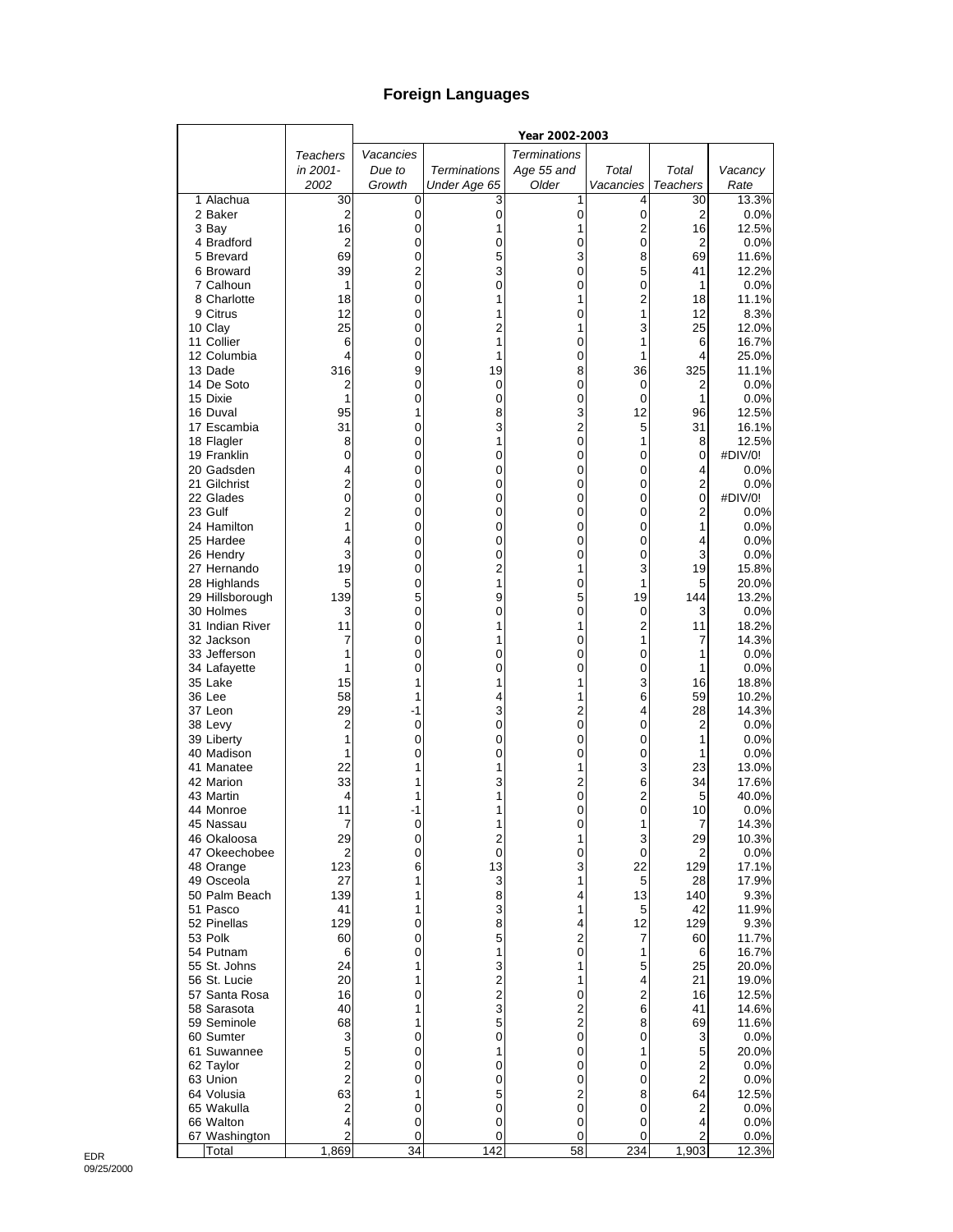## **Other Secondary Disciplines**

|                           |              |                         |                     | Year 2002-2003      |                |                 |                |
|---------------------------|--------------|-------------------------|---------------------|---------------------|----------------|-----------------|----------------|
|                           | Teachers     | Vacancies               |                     | <b>Terminations</b> |                |                 |                |
|                           | in 2001-     | Due to                  | <b>Terminations</b> | Age 55 and          | Total          | Total           | Vacancy        |
|                           | 2002         | Growth                  | Under Age 65        | Older               | Vacancies      | <b>Teachers</b> | Rate           |
| 1 Alachua                 | 414          | 0                       | 49                  | 12                  | 61             | 414             | 14.7%          |
| 2 Baker                   | 54           | 1                       | 4                   | 1                   | 6              | 55              | 10.9%          |
| 3 Bay                     | 325          | $\overline{c}$          | 28                  | 12                  | 42             | 327             | 12.8%          |
| 4 Bradford                | 49           | $-1$                    | 4                   | 1                   | 4              | 48              | 8.3%           |
| 5 Brevard                 | 900          | 5                       | 87                  | 33                  | 125            | 905             | 13.8%          |
| 6 Broward<br>7 Calhoun    | 4,346        | 126                     | 342                 | 101                 | 569            | 4,472           | 12.7%          |
| 8 Charlotte               | 37<br>221    | 0<br>3                  | 3<br>25             | 1<br>6              | 4<br>34        | 37<br>224       | 10.8%<br>15.2% |
| 9 Citrus                  | 222          | 4                       | 20                  | 5                   | 29             | 226             | 12.8%          |
| 10 Clay                   | 392          | 10                      | 36                  | 11                  | 57             | 402             | 14.2%          |
| 11 Collier                | 635          | 39                      | 55                  | 17                  | 111            | 674             | 16.5%          |
| 12 Columbia               | 121          | 1                       | 9                   | 5                   | 15             | 122             | 12.3%          |
| 13 Dade                   | 3,578        | 99                      | 256                 | 68                  | 423            | 3,677           | 11.5%          |
| 14 De Soto                | 58           | 0                       | 8                   | 1                   | 9              | 58              | 15.5%          |
| 15 Dixie                  | 29           | 0                       | 4                   | 0                   | 4              | 29              | 13.8%          |
| 16 Duval                  | 1,524        | 14                      | 151                 | 43                  | 208            | 1,538           | 13.5%          |
| 17 Escambia               | 569          | $\overline{\mathbf{c}}$ | 60                  | 20                  | 82             | 571             | 14.4%          |
| 18 Flagler                | 102          | 5                       | 11                  | 3                   | 19             | 107             | 17.8%          |
| 19 Franklin               | 24           | 0                       | 3                   | 0                   | 3              | 24              | 12.5%          |
| 20 Gadsden                | 108          | $-1$                    | 13                  | 3                   | 15             | 107             | 14.0%          |
| 21 Gilchrist<br>22 Glades | 39<br>23     | 1<br>1                  | 7<br>$\overline{2}$ | 1<br>1              | 9<br>4         | 40<br>24        | 22.5%<br>16.7% |
| 23 Gulf                   | 35           | 1                       | 3                   | 1                   | 5              | 36              | 13.9%          |
| 24 Hamilton               | 35           | $\mathbf 0$             | 3                   | $\overline{c}$      | 5              | 35              | 14.3%          |
| 25 Hardee                 | 56           | 1                       | 6                   | 1                   | 8              | 57              | 14.0%          |
| 26 Hendry                 | 95           | 4                       | 11                  | $\overline{2}$      | 17             | 99              | 17.2%          |
| 27 Hernando               | 292          | 4                       | 30                  | 6                   | 40             | 296             | 13.5%          |
| 28 Highlands              | 124          | 1                       | 10                  | 4                   | 15             | 125             | 12.0%          |
| 29 Hillsborough           | 2,490        | 84                      | 200                 | 54                  | 338            | 2,574           | 13.1%          |
| 30 Holmes                 | 55           | 0                       | 4                   | 1                   | 5              | 55              | 9.1%           |
| 31 Indian River           | 181          | $\overline{c}$          | 18                  | 3                   | 23             | 183             | 12.6%          |
| 32 Jackson                | 101          | $-2$                    | 10                  | $\overline{2}$      | 10             | 99              | 10.1%          |
| 33 Jefferson              | 31           | $\mathbf 0$             | 2                   | 1                   | 3              | 31              | 9.7%           |
| 34 Lafayette              | 18           | $-1$                    | $\overline{2}$      | 0                   | 1              | 17              | 5.9%           |
| 35 Lake<br>36 Lee         | 341<br>721   | 11<br>11                | 29                  | 9<br>18             | 49<br>89       | 352             | 13.9%<br>12.2% |
| 37 Leon                   | 414          | $-2$                    | 60<br>47            | 11                  | 56             | 732<br>412      | 13.6%          |
| 38 Levy                   | 88           | 1                       | 6                   | 1                   | 8              | 89              | 9.0%           |
| 39 Liberty                | 17           | 0                       | 2                   | 1                   | 3              | 17              | 17.6%          |
| 40 Madison                | 53           | 1                       | 5                   | 3                   | 9              | 54              | 16.7%          |
| 41 Manatee                | 401          | 13                      | 35                  | 9                   | 57             | 414             | 13.8%          |
| 42 Marion                 | 446          | 9                       | 53                  | 12                  | 74             | 455             | 16.3%          |
| 43 Martin                 | 313          | 9                       | 35                  | 10                  | 54             | 322             | 16.8%          |
| 44 Monroe                 | 128          | $-3$                    | 12                  | 4                   | 13             | 125             | 10.4%          |
| 45 Nassau                 | 123          | $\overline{2}$          | 10                  | 4                   | 16             | 125             | 12.8%          |
| 46 Okaloosa               | 441          | 0                       | 34                  | 11                  | 45             | 441             | 10.2%          |
| 47 Okeechobee             | 91           | 1                       | 9                   | 3                   | 13             | 92              | 14.1%          |
| 48 Orange<br>49 Osceola   | 1,921<br>397 | 83<br>17                | 233                 | 41<br>9             | 357<br>78      | 2,004<br>414    | 17.8%          |
| 50 Palm Beach             | 2,009        | 22                      | 52<br>153           | 43                  | 218            | 2,031           | 18.8%<br>10.7% |
| 51 Pasco                  | 679          | 11                      | 65                  | 13                  | 89             | 690             | 12.9%          |
| 52 Pinellas               | 1,408        | 4                       | 101                 | 38                  | 143            | 1,412           | 10.1%          |
| 53 Polk                   | 1,004        | 5                       | 90                  | 29                  | 124            | 1,009           | 12.3%          |
| 54 Putnam                 | 154          | $\overline{2}$          | 15                  | 3                   | 20             | 156             | 12.8%          |
| 55 St. Johns              | 333          | 14                      | 37                  | 8                   | 59             | 347             | 17.0%          |
| 56 St. Lucie              | 388          | 7                       | 33                  | 11                  | 51             | 395             | 12.9%          |
| 57 Santa Rosa             | 326          | 6                       | 28                  | 6                   | 40             | 332             | 12.0%          |
| 58 Sarasota               | 481          | 12                      | 38                  | 19                  | 69             | 493             | 14.0%          |
| 59 Seminole               | 759          | 11                      | 63                  | 20                  | 94             | 770             | 12.2%          |
| 60 Sumter                 | 67           | 0                       | 6                   | 2                   | 8              | 67              | 11.9%          |
| 61 Suwannee               | 66           | 1                       | 4                   | 1                   | 6              | 67              | 9.0%           |
| 62 Taylor                 | 48           | 0                       | 4                   | $\overline{2}$      | 6              | 48              | 12.5%          |
| 63 Union                  | 32           | 0                       | 3                   | 1                   | 4              | 32              | 12.5%          |
| 64 Volusia<br>65 Wakulla  | 919<br>72    | 8<br>1                  | 89<br>4             | 21<br>2             | 118<br>7       | 927<br>73       | 12.7%<br>9.6%  |
| 66 Walton                 | 89           | 4                       | 5                   | 3                   | 12             | 93              | 12.9%          |
| 67 Washington             | 54           | 1                       | 5                   | 1                   | $\overline{7}$ | 55              | 12.7%          |
| Total                     | 32,066       | 667                     | 2,841               | 791                 | 4,299          | 32,733          | 13.1%          |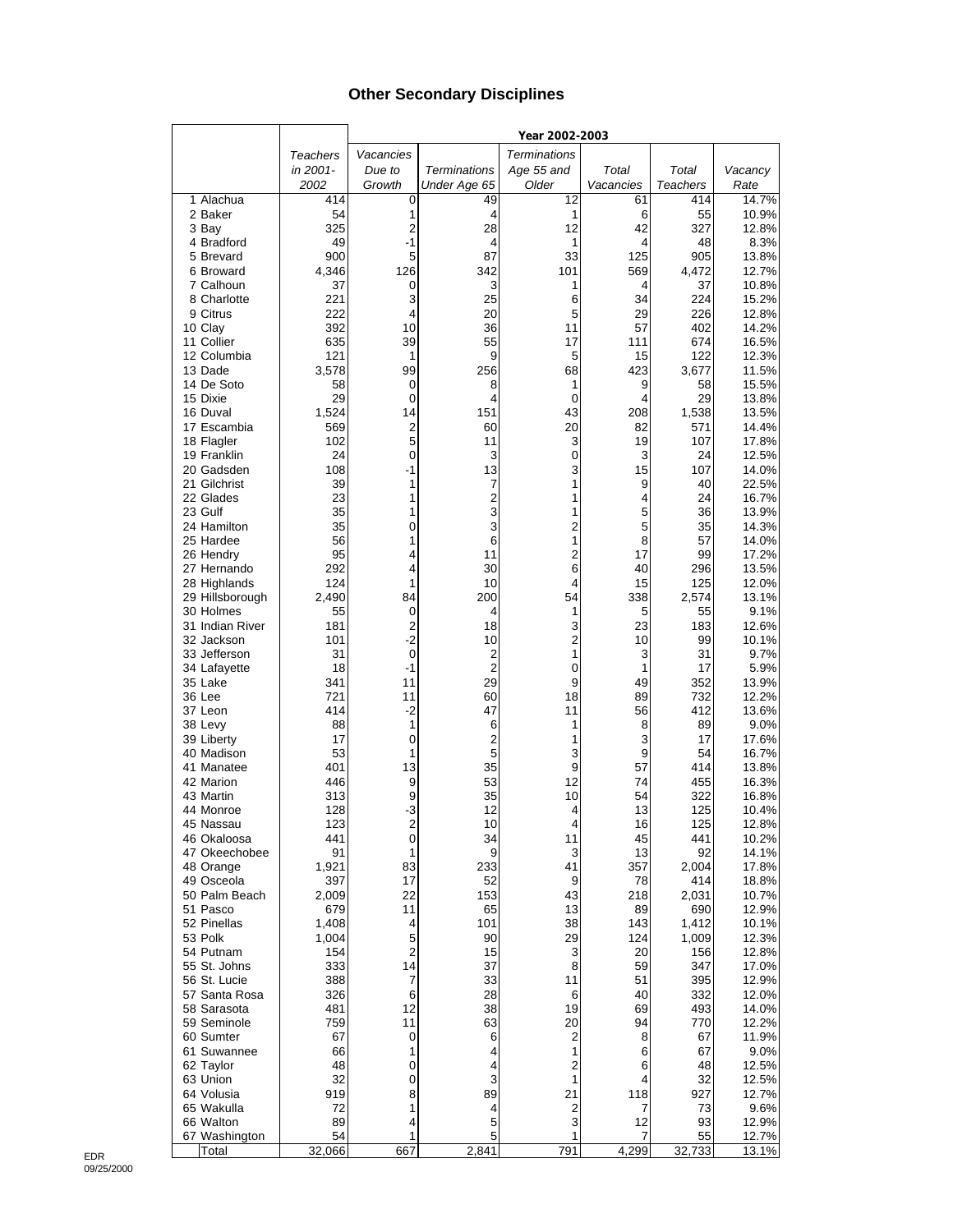#### **Vocational**

|                               |                      |                                        |                     | Year 2002-2003        |                     |                      |                |
|-------------------------------|----------------------|----------------------------------------|---------------------|-----------------------|---------------------|----------------------|----------------|
|                               | <b>Teachers</b>      | Vacancies                              |                     | <b>Terminations</b>   |                     |                      |                |
|                               | in 2001-             | Due to                                 | <b>Terminations</b> | Age 55 and            | Total               | Total                | Vacancy        |
|                               | 2002                 | Growth                                 | Under Age 65        | Older                 | Vacancies           | <b>Teachers</b>      | Rate           |
| 1 Alachua<br>2 Baker          | 70<br>21             | 0<br>1                                 | 6<br>$\overline{2}$ | 4<br>0                | 10<br>3             | 70<br>22             | 14.3%<br>13.6% |
| 3 Bay                         | 93                   | 2                                      | 11                  | 4                     | 17                  | 95                   | 17.9%          |
| 4 Bradford                    | 21                   | $-1$                                   | 1                   | 1                     | 1                   | 20                   | 5.0%           |
| 5 Brevard                     | 154                  | 7                                      | 19                  | 6                     | 32                  | 161                  | 19.9%          |
| 6 Broward                     | 445                  | 14                                     | 18                  | 17                    | 49                  | 459                  | 10.7%          |
| 7 Calhoun<br>8 Charlotte      | 9<br>63              | 0<br>1                                 | 1<br>6              | 0<br>4                | 1<br>11             | 9<br>64              | 11.1%<br>17.2% |
| 9 Citrus                      | 75                   | 1                                      | 5                   | 3                     | 9                   | 76                   | 11.8%          |
| 10 Clay                       | 78                   | 3                                      | 5                   | 3                     | 11                  | 81                   | 13.6%          |
| 11 Collier                    | 69                   | 4                                      | 5                   | 2                     | 11                  | 73                   | 15.1%          |
| 12 Columbia                   | 32                   | 0                                      | $\overline{2}$      | 0                     | $\overline{2}$      | 32                   | 6.3%           |
| 13 Dade<br>14 De Soto         | 855<br>24            | 16<br>$-1$                             | 44<br>3             | 21<br>1               | 81<br>3             | 871<br>23            | 9.3%<br>13.0%  |
| 15 Dixie                      | 5                    | 0                                      | 0                   | 0                     | 0                   | 5                    | $0.0\%$        |
| 16 Duval                      | 253                  | 9                                      | 18                  | 12                    | 39                  | 262                  | 14.9%          |
| 17 Escambia                   | 194                  | 1                                      | 17                  | 9                     | 27                  | 195                  | 13.8%          |
| 18 Flagler                    | 54                   | 3                                      | 5                   | 3                     | 11                  | 57                   | 19.3%          |
| 19 Franklin<br>20 Gadsden     | 5<br>19              | 0<br>0                                 | 0<br>2              | 0                     | 0<br>2              | 5<br>19              | 0.0%           |
| 21 Gilchrist                  | 11                   | 0                                      | 1                   | 0<br>0                | 1                   | 11                   | 10.5%<br>9.1%  |
| 22 Glades                     | 5                    | 0                                      | 1                   | 0                     | 1                   | 5                    | 20.0%          |
| 23 Gulf                       | 10                   | 0                                      | 0                   | 0                     | 0                   | 10                   | 0.0%           |
| 24 Hamilton                   | 5                    | 0                                      | 1                   | 0                     | 1                   | 5                    | 20.0%          |
| 25 Hardee                     | 19                   | 0                                      | $\overline{c}$      | 0                     | $\overline{2}$      | 19                   | 10.5%          |
| 26 Hendry<br>27 Hernando      | 23<br>56             | 2<br>1                                 | 3<br>3              | 1<br>2                | 6<br>6              | 25<br>57             | 24.0%<br>10.5% |
| 28 Highlands                  | 31                   | 1                                      | $\overline{2}$      | 1                     | 4                   | 32                   | 12.5%          |
| 29 Hillsborough               | 695                  | 38                                     | 58                  | 24                    | 120                 | 733                  | 16.4%          |
| 30 Holmes                     | 16                   | -1                                     | 1                   | 0                     | 0                   | 15                   | 0.0%           |
| 31 Indian River               | 36                   | 1                                      | 3                   | 1                     | 5                   | 37                   | 13.5%          |
| 32 Jackson<br>33 Jefferson    | 29<br>7              | -1<br>0                                | 2<br>0              | 1<br>0                | 2<br>0              | 28<br>7              | 7.1%<br>0.0%   |
| 34 Lafayette                  | 4                    | 0                                      | 1                   | 0                     | 1                   | 4                    | 25.0%          |
| 35 Lake                       | 142                  | 6                                      | 10                  | 6                     | 22                  | 148                  | 14.9%          |
| 36 Lee                        | 222                  | 4                                      | 17                  | 6                     | 27                  | 226                  | 11.9%          |
| 37 Leon                       | 70                   | -1                                     | 8                   | 2                     | 9                   | 69                   | 13.0%          |
| 38 Levy<br>39 Liberty         | 15<br>$\overline{2}$ | 0<br>0                                 | 1<br>0              | 1<br>0                | 2<br>0              | 15<br>$\overline{2}$ | 13.3%<br>0.0%  |
| 40 Madison                    | 10                   | 0                                      | 1                   | 0                     | 1                   | 10                   | 10.0%          |
| 41 Manatee                    | 127                  | 7                                      | 9                   | 5                     | 21                  | 134                  | 15.7%          |
| 42 Marion                     | 194                  | 5                                      | 19                  | 8                     | 32                  | 199                  | 16.1%          |
| 43 Martin                     | 80                   | 2                                      | 9                   | 2                     | 13                  | 82                   | 15.9%          |
| 44 Monroe<br>45 Nassau        | 33<br>31             | $-1$<br>0                              | 5<br>3              | 1<br>O                | 5<br>3              | 32<br>31             | 15.6%<br>9.7%  |
| 46 Okaloosa                   | 119                  | 0                                      | 8                   | 5                     | 13                  | 119                  | 10.9%          |
| 47 Okeechobee                 | 25                   | 0                                      | 3                   | 1                     | 4                   | 25                   | 16.0%          |
| 48 Orange                     | 391                  | 24                                     | 36                  | 14                    | 74                  | 415                  | 17.8%          |
| 49 Osceola<br>50 Palm Beach   | 81                   | $\overline{\mathbf{c}}$<br>$\mathbf 2$ | 10                  | $\overline{2}$<br>15  | 14<br>52            | 83                   | 16.9%          |
| 51 Pasco                      | 551<br>160           | 3                                      | 35<br>13            | 4                     | 20                  | 553<br>163           | 9.4%<br>12.3%  |
| 52 Pinellas                   | 431                  | 12                                     | 26                  | 21                    | 59                  | 443                  | 13.3%          |
| 53 Polk                       | 347                  | -4                                     | 25                  | 13                    | 34                  | 343                  | 9.9%           |
| 54 Putnam                     | 32                   | 1                                      | 3                   | 1                     | 5                   | 33                   | 15.2%          |
| 55 St. Johns                  | 85<br>73             | 4<br>$\overline{\mathbf{c}}$           | 10                  | 3                     | 17                  | 89                   | 19.1%          |
| 56 St. Lucie<br>57 Santa Rosa | 73                   | 1                                      | 7<br>6              | $\frac{2}{2}$         | 11<br>9             | 75<br>74             | 14.7%<br>12.2% |
| 58 Sarasota                   | 129                  | 5                                      | 8                   | 6                     | 19                  | 134                  | 14.2%          |
| 59 Seminole                   | 171                  | 1                                      | 13                  | 5                     | 19                  | 172                  | 11.0%          |
| 60 Sumter                     | 18                   | 0                                      | $\boldsymbol{2}$    | 0                     | 2                   | 18                   | 11.1%          |
| 61 Suwannee                   | 38                   | 0                                      | 3                   | 1                     | 4                   | 38                   | 10.5%          |
| 62 Taylor<br>63 Union         | 17<br>10             | 0<br>0                                 | 2<br>1              | 0<br>0                | $\overline{c}$<br>1 | 17<br>10             | 11.8%<br>10.0% |
| 64 Volusia                    | 127                  | $\mathbf 2$                            | 9                   | 4                     | 15                  | 129                  | 11.6%          |
| 65 Wakulla                    | 12                   | 1                                      | 1                   | 0                     | 2                   | 13                   | 15.4%          |
| 66 Walton                     | 22                   | 1                                      | 1                   | 1                     | 3                   | 23                   | 13.0%          |
| 67 Washington<br>Total        | 33<br>7,357          | 0<br>180                               | 2<br>554            | $\overline{c}$<br>253 | 4<br>987            | 33<br>7,537          | 12.1%<br>13.1% |
|                               |                      |                                        |                     |                       |                     |                      |                |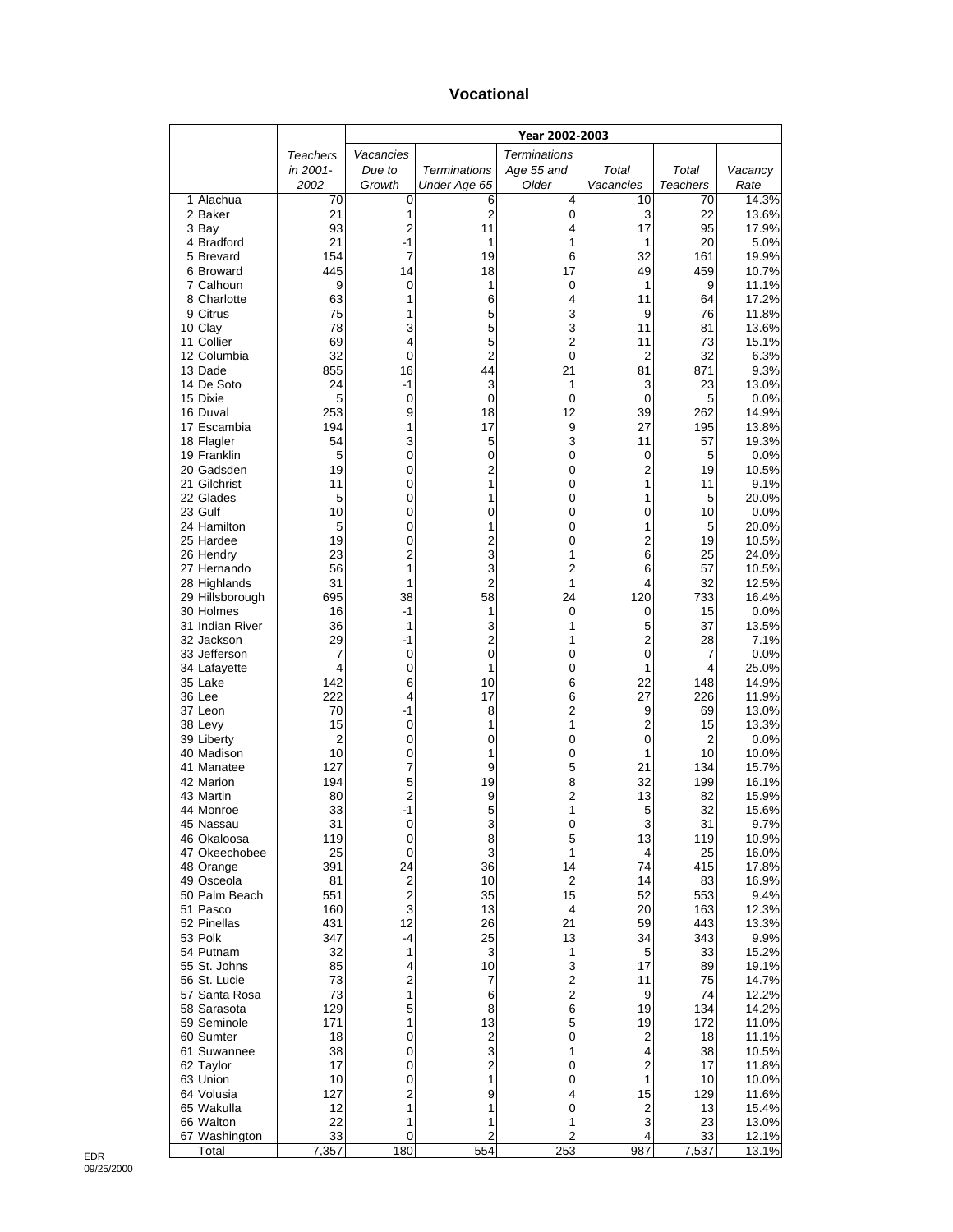| ×<br>i<br>×<br>v<br>$\sim$ |  |
|----------------------------|--|
|----------------------------|--|

|                                 |                |                        |                     | Year 2003-2004      |                  |                   |                |
|---------------------------------|----------------|------------------------|---------------------|---------------------|------------------|-------------------|----------------|
|                                 | Teachers       | Vacancies              |                     | <b>Terminations</b> |                  |                   |                |
|                                 | in 2002-       | Due to                 | Terminations        | Age 55 and          | Total            | Total             | Vacancy        |
| 1 Alachua                       | 2003           | Growth<br>$-15$        | Under Age 65<br>174 | Older<br>44         | Vacancies<br>203 | Teachers<br>1,638 | Rate<br>12.4%  |
| 2 Baker                         | 1,653<br>237   | 2                      | 19                  | 4                   | 25               | 239               | 10.5%          |
| 3 Bay                           | 1,482          | $-4$                   | 136                 | 49                  | 181              | 1,478             | 12.2%          |
| 4 Bradford                      | 246            | 0                      | 22                  | 8                   | 30               | 246               | 12.2%          |
| 5 Brevard                       | 3,711          | $-65$                  | 352                 | 110                 | 397              | 3,646             | 10.9%          |
| 6 Broward<br>7 Calhoun          | 12,258<br>139  | 219<br>0               | 896<br>14           | 281<br>2            | 1,396<br>16      | 12,477<br>139     | 11.2%<br>11.5% |
| 8 Charlotte                     | 925            | 6                      | 91                  | 27                  | 124              | 931               | 13.3%          |
| 9 Citrus                        | 923            | $-2$                   | 80                  | 24                  | 102              | 921               | 11.1%          |
| 10 Clay                         | 1,652          | 19                     | 144                 | 40                  | 203              | 1,671             | 12.1%          |
| 11 Collier<br>12 Columbia       | 2,005<br>548   | 74<br>9                | 174<br>44           | 46<br>15            | 294<br>68        | 2,079<br>557      | 14.1%<br>12.2% |
| 13 Dade                         | 18,580         | 275                    | 1,223               | 348                 | 1,846            | 18,855            | 9.8%           |
| 14 De Soto                      | 259            | -3                     | 31                  | 9                   | 37               | 256               | 14.5%          |
| 15 Dixie                        | 134            | $\overline{2}$         | 17                  | 3                   | 22               | 136               | 16.2%          |
| 16 Duval                        | 6,638          | $-1$                   | 620                 | 177                 | 796              | 6,637             | 12.0%          |
| 17 Escambia<br>18 Flagler       | 2,495<br>458   | $-16$<br>16            | 251<br>51           | 78<br>9             | 313<br>76        | 2,479<br>474      | 12.6%<br>16.0% |
| 19 Franklin                     | 89             | -1                     | 10                  | 1                   | 10               | 88                | 11.4%          |
| 20 Gadsden                      | 409            | -8                     | 45                  | 11                  | 48               | 401               | 12.0%          |
| 21 Gilchrist                    | 164            | 6                      | 28                  | $\overline{2}$      | 36               | 170               | 21.2%          |
| 22 Glades<br>23 Gulf            | 66<br>140      | 3<br>0                 | 8<br>10             | 1<br>3              | 12<br>13         | 69<br>140         | 17.4%<br>9.3%  |
| 24 Hamilton                     | 129            | $\mathbf 0$            | 10                  | 5                   | 15               | 129               | 11.6%          |
| 25 Hardee                       | 289            | $-2$                   | 30                  | 4                   | 32               | 287               | 11.1%          |
| 26 Hendry                       | 398            | $\overline{2}$         | 45                  | 10                  | 57               | 400               | 14.3%          |
| 27 Hernando                     | 950            | 14                     | 85                  | 23                  | 122              | 964               | 12.7%          |
| 28 Highlands<br>29 Hillsborough | 605<br>10,073  | -1<br>156              | 53<br>906           | 16<br>230           | 68<br>1,292      | 604<br>10,229     | 11.3%<br>12.6% |
| 30 Holmes                       | 224            | $-2$                   | 16                  | 5                   | 19               | 222               | 8.6%           |
| 31 Indian River                 | 786            | 3                      | 70                  | 17                  | 90               | 789               | 11.4%          |
| 32 Jackson                      | 444            | $-7$                   | 39                  | 11                  | 43               | 437               | 9.8%           |
| 33 Jefferson<br>34 Lafayette    | 107<br>64      | $-3$<br>$\overline{2}$ | 7<br>5              | 3<br>$\mathbf 0$    | 7<br>7           | 104<br>66         | 6.7%<br>10.6%  |
| 35 Lake                         | 1,706          | 25                     | 138                 | 45                  | 208              | 1,731             | 12.0%          |
| 36 Lee                          | 3,284          | 39                     | 277                 | 76                  | 392              | 3,323             | 11.8%          |
| 37 Leon                         | 1,807          | 7                      | 191                 | 45                  | 243              | 1,814             | 13.4%          |
| 38 Levy                         | 356            | $\overline{7}$         | 23                  | 6                   | 36               | 363               | 9.9%           |
| 39 Liberty<br>40 Madison        | 71<br>183      | $\mathbf 0$<br>-6      | 8<br>20             | 1<br>6              | 9<br>20          | 71<br>177         | 12.7%<br>11.3% |
| 41 Manatee                      | 2,007          | 19                     | 172                 | 47                  | 238              | 2,026             | 11.7%          |
| 42 Marion                       | 2.138          | 19                     | 226                 | 55                  | 300              | 2.157             | 13.9%          |
| 43 Martin                       | 992            | 8                      | 106                 | 26                  | 140              | 1,000             | 14.0%          |
| 44 Monroe                       | 523            | $-17$<br>4             | 50<br>46            | 12<br>14            | 45<br>64         | 506               | 8.9%           |
| 45 Nassau<br>46 Okaloosa        | 553<br>1,625   | -9                     | 119                 | 47                  | 157              | 557<br>1,616      | 11.5%<br>9.7%  |
| 47 Okeechobee                   | 368            | 4                      | 36                  | 10                  | 50               | 372               | 13.4%          |
| 48 Orange                       | 9,035          | 160                    | 1,060               | 169                 | 1,389            | 9,195             | 15.1%          |
| 49 Osceola                      | 1,745          | 65                     | 226                 | 28                  | 319              | 1,810             | 17.6%          |
| 50 Palm Beach<br>51 Pasco       | 8,858<br>2,928 | 92<br>51               | 688<br>278          | 186<br>56           | 966<br>385       | 8,950<br>2,979    | 10.8%<br>12.9% |
| 52 Pinellas                     | 6,522          | $-53$                  | 465                 | 167                 | 579              | 6,469             | 9.0%           |
| 53 Polk                         | 4,584          | 34                     | 393                 | 124                 | 551              | 4,618             | 11.9%          |
| 54 Putnam                       | 682            | -6                     | 63                  | 15                  | 72               | 676               | 10.7%          |
| 55 St. Johns                    | 1,322          | 33<br>-8               | 140<br>132          | 27<br>35            | 200<br>159       | 1,355             | 14.8%          |
| 56 St. Lucie<br>57 Santa Rosa   | 1,588<br>1,271 | 29                     | 108                 | 23                  | 160              | 1,580<br>1,300    | 10.1%<br>12.3% |
| 58 Sarasota                     | 2,138          | 3                      | 176                 | 69                  | 248              | 2,141             | 11.6%          |
| 59 Seminole                     | 3,239          | 33                     | 272                 | 85                  | 390              | 3,272             | 11.9%          |
| 60 Sumter                       | 306            | 1                      | 32                  | 6                   | 39               | 307               | 12.7%          |
| 61 Suwannee<br>62 Taylor        | 324<br>212     | 10<br>-6               | 22<br>19            | 7<br>5              | 39<br>18         | 334               | 11.7%<br>8.7%  |
| 63 Union                        | 135            | $\mathbf 2$            | 12                  | $\overline{c}$      | 16               | 206<br>137        | 11.7%          |
| 64 Volusia                      | 3,599          | $-2$                   | 325                 | 86                  | 409              | 3,597             | 11.4%          |
| 65 Wakulla                      | 272            | $\overline{7}$         | 17                  | 5                   | 29               | 279               | 10.4%          |
| 66 Walton                       | 375            | 12                     | 23                  | 6                   | 41               | 387               | 10.6%          |
| 67 Washington<br>Total          | 222<br>134,250 | 0<br>1,235             | 23<br>11,592        | 5<br>3,112          | 28<br>15,939     | 222<br>135,485    | 12.6%<br>11.8% |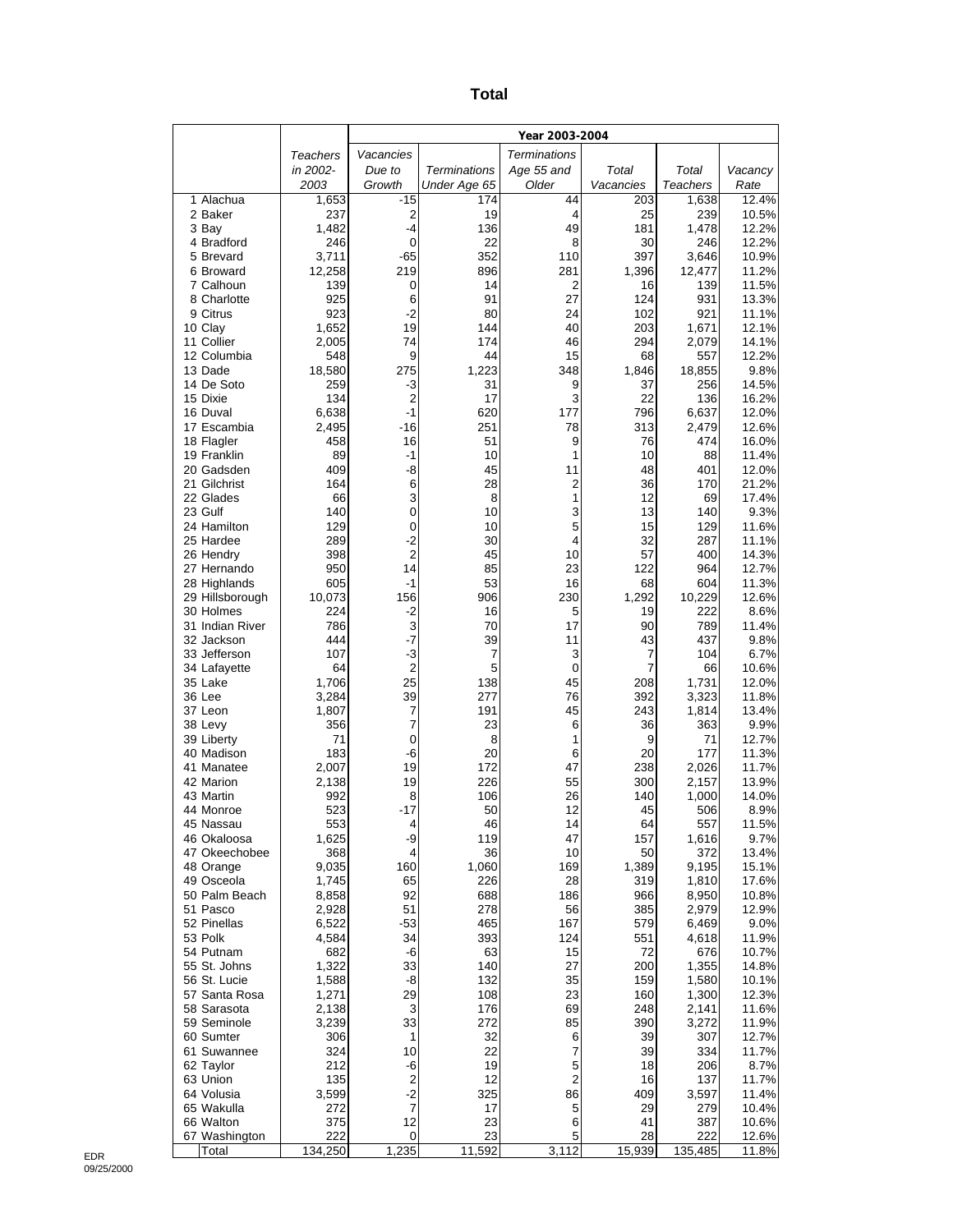## **Elementary**

|                               |                |                        |                      | Year 2003-2004      |                      |                 |                |
|-------------------------------|----------------|------------------------|----------------------|---------------------|----------------------|-----------------|----------------|
|                               | Teachers       | Vacancies              |                      | <b>Terminations</b> |                      |                 |                |
|                               | in 2002-       | Due to                 | <b>Terminations</b>  | Age 55 and          | Total                | Total           | Vacancy        |
| County                        | 2003           | Growth                 | Under Age 65         | Older               | Vacancies            | <b>Teachers</b> | Rate           |
| 1 Alachua<br>2 Baker          | 634<br>98      | -10<br>$\overline{2}$  | 57<br>9              | 16<br>1             | 63<br>12             | 624<br>100      | 10.1%<br>12.0% |
| 3 Bay                         | 568            | $-5$                   | 41                   | 18                  | 54                   | 563             | 9.6%           |
| 4 Bradford                    | 111            | 0                      | 11                   | 3                   | 14                   | 111             | 12.6%          |
| 5 Brevard                     | 1,558          | $-38$                  | 124                  | 42                  | 128                  | 1,520           | 8.4%           |
| 6 Broward                     | 5,315          | 63                     | 379                  | 122                 | 564                  | 5,378           | 10.5%          |
| 7 Calhoun                     | 54             | 1                      | 5                    | 1                   | 7                    | 55              | 12.7%          |
| 8 Charlotte<br>9 Citrus       | 316<br>350     | $\overline{4}$<br>$-5$ | 24<br>27             | 8<br>8              | 36<br>30             | 320<br>345      | 11.3%<br>8.7%  |
| 10 Clay                       | 667            | 17                     | 51                   | 15                  | 83                   | 684             | 12.1%          |
| 11 Collier                    | 821            | 19                     | 62                   | 17                  | 98                   | 840             | 11.7%          |
| 12 Columbia                   | 241            | $\overline{2}$         | 17                   | 4                   | 23                   | 243             | 9.5%           |
| 13 Dade                       | 8,419          | 13                     | 528                  | 164                 | 705                  | 8,432           | 8.4%           |
| 14 De Soto<br>15 Dixie        | 111<br>58      | $-1$<br>$-1$           | 13<br>7              | 4<br>1              | 16<br>$\overline{7}$ | 110<br>57       | 14.5%<br>12.3% |
| 16 Duval                      | 2,919          | 29                     | 245                  | 69                  | 343                  | 2,948           | 11.6%          |
| 17 Escambia                   | 968            | -11                    | 85                   | 25                  | 99                   | 957             | 10.3%          |
| 18 Flagler                    | 165            | 6                      | 19                   | 3                   | 28                   | 171             | 16.4%          |
| 19 Franklin                   | 37             | 1                      | 4                    | 1                   | 6                    | 38              | 15.8%          |
| 20 Gadsden<br>21 Gilchrist    | 178<br>62      | -4<br>3                | 16<br>11             | 5<br>1              | 17<br>15             | 174<br>65       | 9.8%<br>23.1%  |
| 22 Glades                     | 29             | 1                      | 4                    | 0                   | 5                    | 30              | 16.7%          |
| 23 Gulf                       | 56             | $\mathbf 0$            | 3                    | 2                   | 5                    | 56              | 8.9%           |
| 24 Hamilton                   | 50             | -1                     | 3                    | 3                   | 5                    | 49              | 10.2%          |
| 25 Hardee                     | 140            | 0                      | 14                   | $\overline{c}$      | 16                   | 140             | 11.4%          |
| 26 Hendry<br>27 Hernando      | 168<br>334     | $\overline{2}$<br>5    | 17<br>26             | 3<br>8              | 22<br>39             | 170<br>339      | 12.9%<br>11.5% |
| 28 Highlands                  | 268            | $\overline{2}$         | 21                   | 6                   | 29                   | 270             | 10.7%          |
| 29 Hillsborough               | 3,949          | 45                     | 328                  | 84                  | 457                  | 3,994           | 11.4%          |
| 30 Holmes                     | 97             | $-1$                   | 7                    | 3                   | 9                    | 96              | 9.4%           |
| 31 Indian River               | 326            | 5                      | 26                   | 7                   | 38                   | 331             | 11.5%          |
| 32 Jackson<br>33 Jefferson    | 174<br>36      | -4<br>0                | 12<br>$\overline{c}$ | 5<br>1              | 13<br>3              | 170<br>36       | 7.6%<br>8.3%   |
| 34 Lafayette                  | 29             | 1                      | $\overline{2}$       | 0                   | 3                    | 30              | 10.0%          |
| 35 Lake                       | 727            | 5                      | 52                   | 18                  | 75                   | 732             | 10.2%          |
| 36 Lee                        | 1,177          | 11                     | 84                   | 26                  | 121                  | 1,188           | 10.2%          |
| 37 Leon                       | 742            | 8                      | 69                   | 17                  | 94                   | 750             | 12.5%          |
| 38 Levy<br>39 Liberty         | 154<br>29      | 4<br>0                 | 10<br>3              | $\overline{2}$<br>1 | 16<br>4              | 158<br>29       | 10.1%<br>13.8% |
| 40 Madison                    | 62             | -3                     | $\overline{7}$       | $\overline{2}$      | 6                    | 59              | 10.2%          |
| 41 Manatee                    | 866            | $\overline{7}$         | 65                   | 20                  | 92                   | 873             | 10.5%          |
| 42 Marion                     | 860            | $\overline{7}$         | 77                   | 18                  | 102                  | 867             | 11.8%          |
| 43 Martin                     | 368            | 1                      | 33                   | 8                   | 42                   | 369             | 11.4%          |
| 44 Monroe<br>45 Nassau        | 212<br>212     | -8<br>2                | 17<br>15             | 5<br>5              | 14<br>22             | 204<br>214      | 6.9%<br>10.3%  |
| 46 Okaloosa                   | 663            | $-7$                   | 42                   | 20                  | 55                   | 656             | 8.4%           |
| 47 Okeechobee                 | 159            | $-2$                   | 13                   | 3                   | 14                   | 157             | 8.9%           |
| 48 Orange                     | 3,925          | 53                     | 437                  | 76                  | 566                  | 3,978           | 14.2%          |
| 49 Osceola                    | 724            | 19                     | 83                   | 10                  | 112                  | 743             | 15.1%          |
| 50 Palm Beach<br>51 Pasco     | 3,252<br>1,156 | 4<br>19                | 244<br>98            | 66<br>22            | 314<br>139           | 3,256<br>1,175  | 9.6%<br>11.8%  |
| 52 Pinellas                   | 2,510          | -14                    | 169                  | 61                  | 216                  | 2,496           | 8.7%           |
| 53 Polk                       | 2,034          | 21                     | 157                  | 52                  | 230                  | 2,055           | 11.2%          |
| 54 Putnam                     | 304            | -4                     | 25                   | 6                   | 27                   | 300             | 9.0%           |
| 55 St. Johns                  | 504            | 6                      | 44                   | 10                  | 60                   | 510             | 11.8%          |
| 56 St. Lucie<br>57 Santa Rosa | 627<br>496     | -6<br>10               | 45<br>36             | 12<br>8             | 51<br>54             | 621<br>506      | 8.2%<br>10.7%  |
| 58 Sarasota                   | 798            | $-7$                   | 57                   | 22                  | 72                   | 791             | 9.1%           |
| 59 Seminole                   | 1,349          | -4                     | 101                  | 34                  | 131                  | 1,345           | 9.7%           |
| 60 Sumter                     | 130            | $\mathbf 0$            | 13                   | 3                   | 16                   | 130             | 12.3%          |
| 61 Suwannee                   | 150            | 5                      | 10                   | 4                   | 19                   | 155             | 12.3%          |
| 62 Taylor<br>63 Union         | 92<br>54       | $-1$<br>1              | 9<br>4               | $\overline{2}$<br>1 | 10<br>6              | 91<br>55        | 11.0%<br>10.9% |
| 64 Volusia                    | 1,235          | -5                     | 92                   | 31                  | 118                  | 1,230           | 9.6%           |
| 65 Wakulla                    | 106            | 4                      | 6                    | 2                   | 12                   | 110             | 10.9%          |
| 66 Walton                     | 152            | 4                      | 9                    | $\mathbf 2$         | 15                   | 156             | 9.6%           |
| 67 Washington                 | 81<br>55,216   | 1                      | 9<br>4,335           | 2                   | 12                   | 82              | 14.6%          |
| Total                         |                | 271                    |                      | 1,223               | 5,829                | 55,487          | 10.5%          |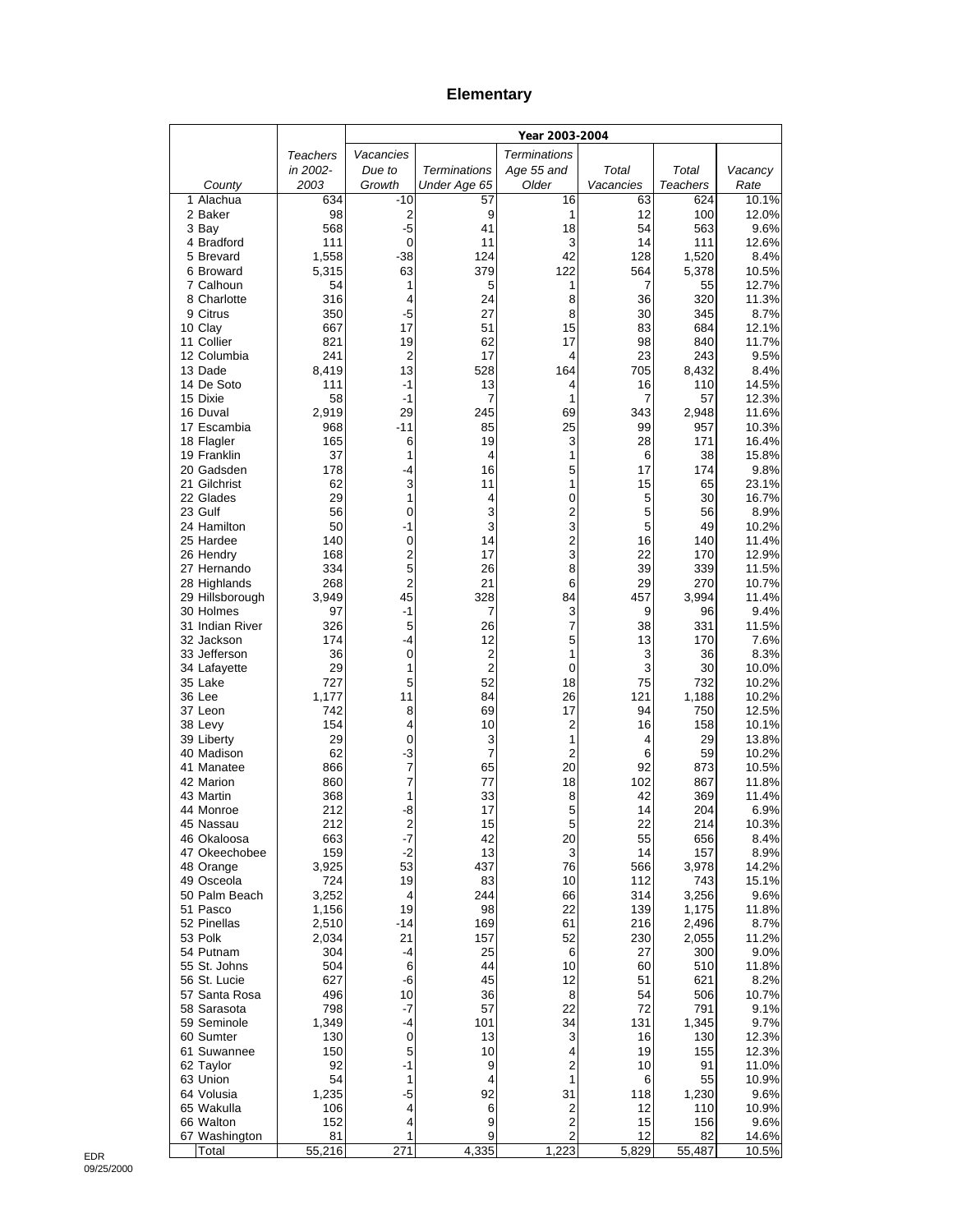## **Exceptional Student Education**

|                              |                 |                     |                     | Year 2003-2004      |           |                 |                |
|------------------------------|-----------------|---------------------|---------------------|---------------------|-----------|-----------------|----------------|
|                              | <b>Teachers</b> | Vacancies           |                     | <b>Terminations</b> |           |                 |                |
|                              | in 2002-        | Due to              | <b>Terminations</b> | Age 55 and          | Total     | Total           | Vacancy        |
|                              | 2003            | Growth              | Under Age 65        | Older               | Vacancies | <b>Teachers</b> | Rate           |
| 1 Alachua                    | 313             | -4                  | 40                  | 6                   | 42        | 309             | 13.6%          |
| 2 Baker                      | 29              | $\mathbf 0$         | 3                   | 1                   | 4         | 29              | 13.8%          |
| 3 Bay                        | 304             | $-1$                | 34                  | 9                   | 42        | 303             | 13.9%          |
| 4 Bradford                   | 41              | $\mathbf 0$         | 4                   | 1                   | 5         | 41              | 12.2%          |
| 5 Brevard                    | 662             | $-10$               | 78                  | 16                  | 84        | 652             | 12.9%          |
| 6 Broward                    | 1,512           | 26                  | 113                 | 22                  | 161       | 1,538           | 10.5%          |
| 7 Calhoun<br>8 Charlotte     | 24<br>188       | 0<br>$\overline{2}$ | 3<br>22             | 0<br>5              | 3<br>29   | 24<br>190       | 12.5%<br>15.3% |
| 9 Citrus                     | 156             | $\mathbf 0$         | 17                  | 3                   | 20        | 156             | 12.8%          |
| 10 Clay                      | 308             | 4                   | 34                  | 5                   | 43        | 312             | 13.8%          |
| 11 Collier                   | 355             | 13                  | 39                  | 5                   | 57        | 368             | 15.5%          |
| 12 Columbia                  | 87              | $\overline{2}$      | 9                   | $\overline{2}$      | 13        | 89              | 14.6%          |
| 13 Dade                      | 3,235           | 55                  | 223                 | 41                  | 319       | 3,290           | 9.7%           |
| 14 De Soto                   | 39              | $-1$                | 5                   | 2                   | 6         | 38              | 15.8%          |
| 15 Dixie                     | 29              | 1                   | 4                   | 1                   | 6         | 30              | 20.0%          |
| 16 Duval                     | 1,130           | 1                   | 121                 | 25                  | 147       | 1,131           | 13.0%          |
| 17 Escambia                  | 455             | -4                  | 58                  | 9                   | 63        | 451             | 14.0%          |
| 18 Flagler                   | 68              | 3                   | 8                   | 1                   | 12        | 71              | 16.9%          |
| 19 Franklin                  | 14              | $-1$                | 1<br>7              | 0                   | 0         | 13              | 0.0%           |
| 20 Gadsden<br>21 Gilchrist   | 56<br>27        | $-1$<br>1           | 5                   | 2<br>0              | 8<br>6    | 55<br>28        | 14.5%<br>21.4% |
| 22 Glades                    | 6               | 1                   | 1                   | 0                   | 2         | 7               | 28.6%          |
| 23 Gulf                      | 18              | 0                   | 1                   | 0                   | 1         | 18              | 5.6%           |
| 24 Hamilton                  | 25              | 0                   | $\overline{2}$      | 1                   | 3         | 25              | 12.0%          |
| 25 Hardee                    | 37              | 0                   | 4                   | 0                   | 4         | 37              | 10.8%          |
| 26 Hendry                    | 63              | 0                   | 9                   | 1                   | 10        | 63              | 15.9%          |
| 27 Hernando                  | 128             | 1                   | 14                  | $\overline{2}$      | 17        | 129             | 13.2%          |
| 28 Highlands                 | 112             | 0                   | 12                  | $\overline{2}$      | 14        | 112             | 12.5%          |
| 29 Hillsborough              | 1,675           | 25                  | 176                 | 25                  | 226       | 1,700           | 13.3%          |
| 30 Holmes                    | 27              | 0                   | $\overline{2}$      | 1                   | 3         | 27              | 11.1%          |
| 31 Indian River              | 139             | $-1$                | 15                  | $\overline{2}$      | 16        | 138             | 11.6%          |
| 32 Jackson                   | 84              | $-1$                | 9                   | 1                   | 9         | 83              | 10.8%          |
| 33 Jefferson                 | 22              | -1                  | 1                   | 1                   | 1         | 21              | 4.8%           |
| 34 Lafayette<br>35 Lake      | 6<br>274        | 0<br>4              | 1<br>29             | 0<br>5              | 1<br>38   | 6<br>278        | 16.7%<br>13.7% |
| 36 Lee                       | 758             | 6                   | 80                  | 13                  | 99        | 764             | 13.0%          |
| 37 Leon                      | 373             | $\overline{2}$      | 46                  | 8                   | 56        | 375             | 14.9%          |
| 38 Levy                      | 60              | 1                   | 4                   | 1                   | 6         | 61              | 9.8%           |
| 39 Liberty                   | 11              | 0                   | 1                   | 0                   | 1         | 11              | 9.1%           |
| 40 Madison                   | 39              | $-1$                | 5                   | 1                   | 5         | 38              | 13.2%          |
| 41 Manatee                   | 356             | 4                   | 38                  | 6                   | 48        | 360             | 13.3%          |
| 42 Marion                    | 371             | 3                   | 49                  | 8                   | 60        | 374             | 16.0%          |
| 43 Martin                    | 179             | 1                   | 22                  | 5                   | 28        | 180             | 15.6%          |
| 44 Monroe                    | 84              | $-2$                | 10                  | 1                   | 9         | 82              | 11.0%          |
| 45 Nassau                    | 108             | $\mathbf 0$         | 12                  | $\mathfrak{p}$      | 14        | 108             | 13.0%          |
| 46 Okaloosa<br>47 Okeechobee | 181<br>53       | -1<br>1             | 17<br>6             | 3<br>$\overline{2}$ | 19<br>9   | 180<br>54       | 10.6%          |
| 48 Orange                    | 1,480           | 27                  | 231                 | 14                  | 272       | 1,507           | 16.7%<br>18.0% |
| 49 Osceola                   | 262             | 9                   | 42                  | $\overline{2}$      | 53        | 271             | 19.6%          |
| 50 Palm Beach                | 1,908           | 17                  | 173                 | 32                  | 222       | 1,925           | 11.5%          |
| 51 Pasco                     | 653             | 12                  | 77                  | 8                   | 97        | 665             | 14.6%          |
| 52 Pinellas                  | 1,359           | -6                  | 117                 | 21                  | 132       | 1,353           | 9.8%           |
| 53 Polk                      | 672             | 6                   | 72                  | 12                  | 90        | 678             | 13.3%          |
| 54 Putnam                    | 102             | -1                  | 11                  | 2                   | 12        | 101             | 11.9%          |
| 55 St. Johns                 | 187             | 5                   | 23                  | 3                   | 31        | 192             | 16.1%          |
| 56 St. Lucie                 | 281             | -1                  | 28                  | 4                   | 31        | 280             | 11.1%          |
| 57 Santa Rosa                | 184             | 4                   | 20                  | $\overline{2}$      | 26        | 188             | 13.8%          |
| 58 Sarasota                  | 425             | 1                   | 44                  | 10                  | 55        | 426             | 12.9%          |
| 59 Seminole                  | 461             | 5                   | 51                  | 8                   | 64        | 466             | 13.7%          |
| 60 Sumter                    | 53              | 0                   | 6                   | 1                   | 7         | 53              | 13.2%          |
| 61 Suwannee                  | 31              | 1<br>$-1$           | $\overline{2}$      | 1                   | 4         | 32              | 12.5%          |
| 62 Taylor<br>63 Union        | 34<br>19        | 1                   | 3<br>$\overline{2}$ | 1<br>0              | 3<br>3    | 33<br>20        | 9.1%<br>15.0%  |
| 64 Volusia                   | 847             | $-2$                | 90                  | 16                  | 104       | 845             | 12.3%          |
| 65 Wakulla                   | 49              | 1                   | 4                   | 1                   | 6         | 50              | 12.0%          |
| 66 Walton                    | 56              | 1                   | 4                   | 1                   | 6         | 57              | 10.5%          |
| 67 Washington                | 24              | 0                   | 3                   | 0                   | 3         | 24              | 12.5%          |
| Total                        | 23,308          | 207                 | 2,397               | 386                 | 2,990     | 23,515          | 12.7%          |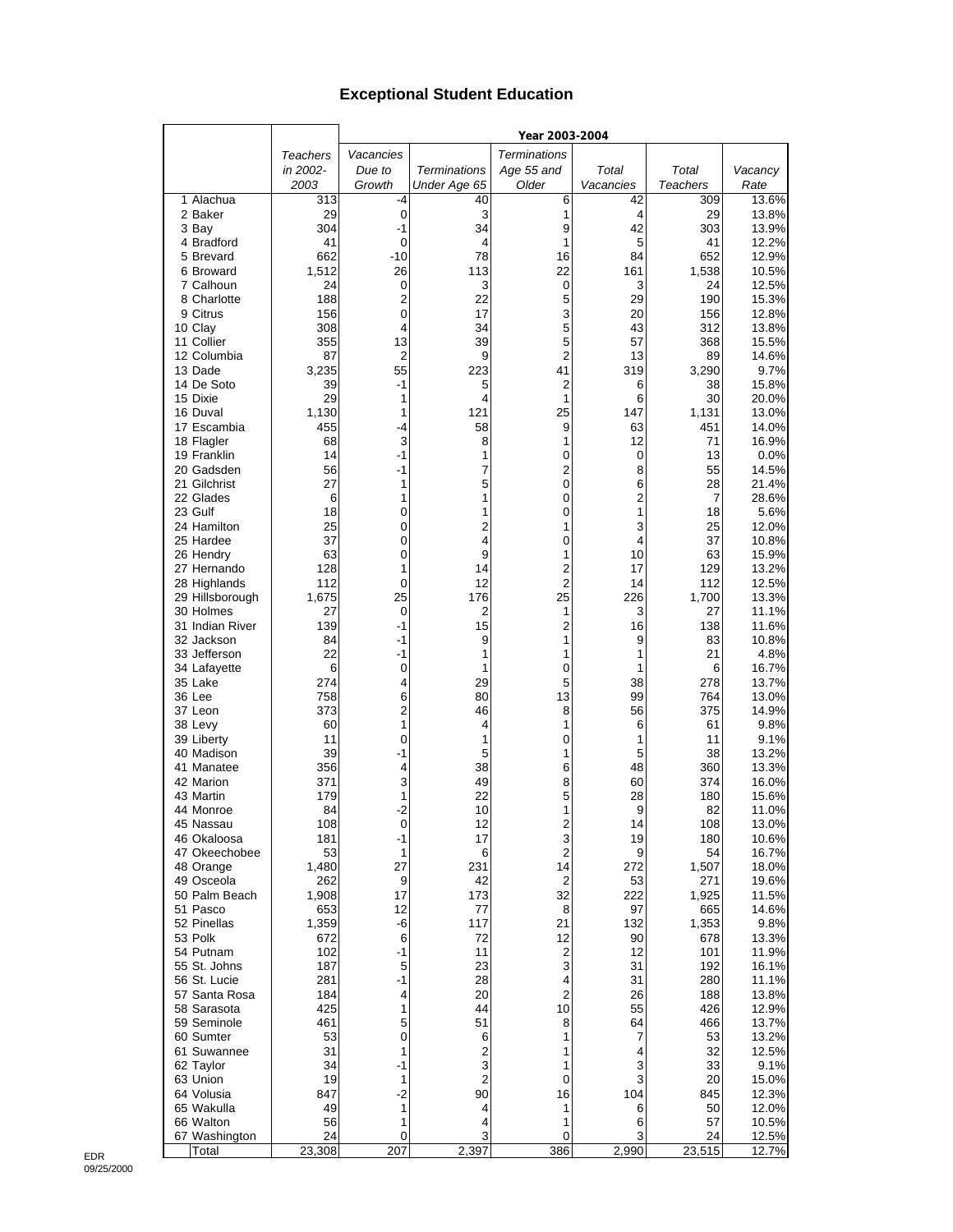## **Math & Computer Science**

| Vacancies<br><b>Terminations</b><br>Teachers<br>in 2002-<br>Due to<br><b>Terminations</b><br>Age 55 and<br>Total<br>Total<br>Vacancy<br>Older<br>Growth<br>Under Age 65<br>Vacancies<br><b>Teachers</b><br>Rate<br>2003<br>1 Alachua<br>102<br>0<br>10<br>3<br>13<br>102<br>16<br>0<br>2 Baker<br>0<br>1<br>16<br>1<br>93<br>$\mathbf 0$<br>3<br>14<br>93<br>3 Bay<br>11<br>4 Bradford<br>12<br>0<br>0<br>12<br>1<br>1<br>175<br>$-2$<br>20<br>22<br>173<br>5 Brevard<br>4<br>266<br>6<br>20<br>5<br>272<br>6 Broward<br>31<br>8<br>0<br>1<br>8<br>7 Calhoun<br>1<br>0<br>61<br>8 Charlotte<br>0<br>7<br>8<br>61<br>1<br>$\overline{c}$<br>$\overline{7}$<br>9 Citrus<br>56<br>0<br>5<br>56<br>85<br>7<br>3<br>0<br>10<br>85<br>10 Clay<br>$\overline{2}$<br>3<br>$\overline{c}$<br>11 Collier<br>38<br>40<br>7<br>$\overline{2}$<br>3<br>34<br>1<br>6<br>35<br>12 Columbia<br>1,129<br>33<br>72<br>126<br>1,162<br>13 Dade<br>21<br>2<br>14 De Soto<br>14<br>-1<br>0<br>1<br>13<br>15 Dixie<br>7<br>$\mathbf 0$<br>1<br>$\mathbf 0$<br>7<br>1<br>372<br>12<br>45<br>368<br>16 Duval<br>-4<br>37<br>17 Escambia<br>149<br>0<br>13<br>6<br>19<br>149<br>31<br>1<br>0<br>5<br>32<br>18 Flagler<br>4<br>6<br>0<br>0<br>1<br>6<br>19 Franklin<br>1<br>26<br>-1<br>3<br>0<br>$\overline{c}$<br>25<br>20 Gadsden<br>3<br>3<br>21 Gilchrist<br>13<br>0<br>0<br>13<br>0<br>0<br>0<br>0<br>$\mathbf{1}$<br>22 Glades<br>1<br>0<br>23 Gulf<br>11<br>0<br>1<br>11<br>1<br>$\overline{2}$<br>24 Hamilton<br>7<br>1<br>1<br>0<br>8 |                |
|-----------------------------------------------------------------------------------------------------------------------------------------------------------------------------------------------------------------------------------------------------------------------------------------------------------------------------------------------------------------------------------------------------------------------------------------------------------------------------------------------------------------------------------------------------------------------------------------------------------------------------------------------------------------------------------------------------------------------------------------------------------------------------------------------------------------------------------------------------------------------------------------------------------------------------------------------------------------------------------------------------------------------------------------------------------------------------------------------------------------------------------------------------------------------------------------------------------------------------------------------------------------------------------------------------------------------------------------------------------------------------------------------------------------------------------------------------------------------------------------------------------------------|----------------|
|                                                                                                                                                                                                                                                                                                                                                                                                                                                                                                                                                                                                                                                                                                                                                                                                                                                                                                                                                                                                                                                                                                                                                                                                                                                                                                                                                                                                                                                                                                                       |                |
|                                                                                                                                                                                                                                                                                                                                                                                                                                                                                                                                                                                                                                                                                                                                                                                                                                                                                                                                                                                                                                                                                                                                                                                                                                                                                                                                                                                                                                                                                                                       |                |
|                                                                                                                                                                                                                                                                                                                                                                                                                                                                                                                                                                                                                                                                                                                                                                                                                                                                                                                                                                                                                                                                                                                                                                                                                                                                                                                                                                                                                                                                                                                       |                |
|                                                                                                                                                                                                                                                                                                                                                                                                                                                                                                                                                                                                                                                                                                                                                                                                                                                                                                                                                                                                                                                                                                                                                                                                                                                                                                                                                                                                                                                                                                                       | 12.7%          |
|                                                                                                                                                                                                                                                                                                                                                                                                                                                                                                                                                                                                                                                                                                                                                                                                                                                                                                                                                                                                                                                                                                                                                                                                                                                                                                                                                                                                                                                                                                                       | 6.3%<br>15.1%  |
|                                                                                                                                                                                                                                                                                                                                                                                                                                                                                                                                                                                                                                                                                                                                                                                                                                                                                                                                                                                                                                                                                                                                                                                                                                                                                                                                                                                                                                                                                                                       | 8.3%           |
|                                                                                                                                                                                                                                                                                                                                                                                                                                                                                                                                                                                                                                                                                                                                                                                                                                                                                                                                                                                                                                                                                                                                                                                                                                                                                                                                                                                                                                                                                                                       | 12.7%          |
|                                                                                                                                                                                                                                                                                                                                                                                                                                                                                                                                                                                                                                                                                                                                                                                                                                                                                                                                                                                                                                                                                                                                                                                                                                                                                                                                                                                                                                                                                                                       | 11.4%          |
|                                                                                                                                                                                                                                                                                                                                                                                                                                                                                                                                                                                                                                                                                                                                                                                                                                                                                                                                                                                                                                                                                                                                                                                                                                                                                                                                                                                                                                                                                                                       | 12.5%          |
|                                                                                                                                                                                                                                                                                                                                                                                                                                                                                                                                                                                                                                                                                                                                                                                                                                                                                                                                                                                                                                                                                                                                                                                                                                                                                                                                                                                                                                                                                                                       | 13.1%          |
|                                                                                                                                                                                                                                                                                                                                                                                                                                                                                                                                                                                                                                                                                                                                                                                                                                                                                                                                                                                                                                                                                                                                                                                                                                                                                                                                                                                                                                                                                                                       | 12.5%<br>11.8% |
|                                                                                                                                                                                                                                                                                                                                                                                                                                                                                                                                                                                                                                                                                                                                                                                                                                                                                                                                                                                                                                                                                                                                                                                                                                                                                                                                                                                                                                                                                                                       | 17.5%          |
|                                                                                                                                                                                                                                                                                                                                                                                                                                                                                                                                                                                                                                                                                                                                                                                                                                                                                                                                                                                                                                                                                                                                                                                                                                                                                                                                                                                                                                                                                                                       | 17.1%          |
|                                                                                                                                                                                                                                                                                                                                                                                                                                                                                                                                                                                                                                                                                                                                                                                                                                                                                                                                                                                                                                                                                                                                                                                                                                                                                                                                                                                                                                                                                                                       | 10.8%          |
|                                                                                                                                                                                                                                                                                                                                                                                                                                                                                                                                                                                                                                                                                                                                                                                                                                                                                                                                                                                                                                                                                                                                                                                                                                                                                                                                                                                                                                                                                                                       | 7.7%           |
|                                                                                                                                                                                                                                                                                                                                                                                                                                                                                                                                                                                                                                                                                                                                                                                                                                                                                                                                                                                                                                                                                                                                                                                                                                                                                                                                                                                                                                                                                                                       | 14.3%<br>12.2% |
|                                                                                                                                                                                                                                                                                                                                                                                                                                                                                                                                                                                                                                                                                                                                                                                                                                                                                                                                                                                                                                                                                                                                                                                                                                                                                                                                                                                                                                                                                                                       | 12.8%          |
|                                                                                                                                                                                                                                                                                                                                                                                                                                                                                                                                                                                                                                                                                                                                                                                                                                                                                                                                                                                                                                                                                                                                                                                                                                                                                                                                                                                                                                                                                                                       | 15.6%          |
|                                                                                                                                                                                                                                                                                                                                                                                                                                                                                                                                                                                                                                                                                                                                                                                                                                                                                                                                                                                                                                                                                                                                                                                                                                                                                                                                                                                                                                                                                                                       | 16.7%          |
|                                                                                                                                                                                                                                                                                                                                                                                                                                                                                                                                                                                                                                                                                                                                                                                                                                                                                                                                                                                                                                                                                                                                                                                                                                                                                                                                                                                                                                                                                                                       | 8.0%           |
|                                                                                                                                                                                                                                                                                                                                                                                                                                                                                                                                                                                                                                                                                                                                                                                                                                                                                                                                                                                                                                                                                                                                                                                                                                                                                                                                                                                                                                                                                                                       | 23.1%          |
|                                                                                                                                                                                                                                                                                                                                                                                                                                                                                                                                                                                                                                                                                                                                                                                                                                                                                                                                                                                                                                                                                                                                                                                                                                                                                                                                                                                                                                                                                                                       | 0.0%<br>9.1%   |
|                                                                                                                                                                                                                                                                                                                                                                                                                                                                                                                                                                                                                                                                                                                                                                                                                                                                                                                                                                                                                                                                                                                                                                                                                                                                                                                                                                                                                                                                                                                       | 25.0%          |
| $\overline{2}$<br>20<br>0<br>2<br>25 Hardee<br>0<br>20                                                                                                                                                                                                                                                                                                                                                                                                                                                                                                                                                                                                                                                                                                                                                                                                                                                                                                                                                                                                                                                                                                                                                                                                                                                                                                                                                                                                                                                                | 10.0%          |
| 2<br>3<br>0<br>23<br>26 Hendry<br>23<br>1                                                                                                                                                                                                                                                                                                                                                                                                                                                                                                                                                                                                                                                                                                                                                                                                                                                                                                                                                                                                                                                                                                                                                                                                                                                                                                                                                                                                                                                                             | 13.0%          |
| 59<br>5<br>2<br>8<br>60<br>27 Hernando<br>1                                                                                                                                                                                                                                                                                                                                                                                                                                                                                                                                                                                                                                                                                                                                                                                                                                                                                                                                                                                                                                                                                                                                                                                                                                                                                                                                                                                                                                                                           | 13.3%          |
| 33<br>0<br>3<br>1<br>33<br>28 Highlands<br>4<br>512<br>58<br>19<br>522<br>29 Hillsborough<br>10<br>87                                                                                                                                                                                                                                                                                                                                                                                                                                                                                                                                                                                                                                                                                                                                                                                                                                                                                                                                                                                                                                                                                                                                                                                                                                                                                                                                                                                                                 | 12.1%<br>16.7% |
| 30 Holmes<br>15<br>0<br>1<br>15<br>1<br>0                                                                                                                                                                                                                                                                                                                                                                                                                                                                                                                                                                                                                                                                                                                                                                                                                                                                                                                                                                                                                                                                                                                                                                                                                                                                                                                                                                                                                                                                             | 6.7%           |
| 31 Indian River<br>45<br>0<br>1<br>5<br>45<br>4                                                                                                                                                                                                                                                                                                                                                                                                                                                                                                                                                                                                                                                                                                                                                                                                                                                                                                                                                                                                                                                                                                                                                                                                                                                                                                                                                                                                                                                                       | 11.1%          |
| 28<br>0<br>3<br>1<br>4<br>28<br>32 Jackson                                                                                                                                                                                                                                                                                                                                                                                                                                                                                                                                                                                                                                                                                                                                                                                                                                                                                                                                                                                                                                                                                                                                                                                                                                                                                                                                                                                                                                                                            | 14.3%          |
| 33 Jefferson<br>5<br>-1<br>1<br>0<br>4<br>0                                                                                                                                                                                                                                                                                                                                                                                                                                                                                                                                                                                                                                                                                                                                                                                                                                                                                                                                                                                                                                                                                                                                                                                                                                                                                                                                                                                                                                                                           | 0.0%           |
| 3<br>3<br>0<br>0<br>0<br>0<br>34 Lafayette                                                                                                                                                                                                                                                                                                                                                                                                                                                                                                                                                                                                                                                                                                                                                                                                                                                                                                                                                                                                                                                                                                                                                                                                                                                                                                                                                                                                                                                                            | 0.0%           |
| 2<br>107<br>8<br>14<br>35 Lake<br>109<br>4<br>3<br>36 Lee<br>176<br>5<br>22<br>14<br>179                                                                                                                                                                                                                                                                                                                                                                                                                                                                                                                                                                                                                                                                                                                                                                                                                                                                                                                                                                                                                                                                                                                                                                                                                                                                                                                                                                                                                              | 12.8%<br>12.3% |
| $\overline{c}$<br>106<br>-1<br>12<br>37 Leon<br>13<br>105                                                                                                                                                                                                                                                                                                                                                                                                                                                                                                                                                                                                                                                                                                                                                                                                                                                                                                                                                                                                                                                                                                                                                                                                                                                                                                                                                                                                                                                             | 12.4%          |
| 20<br>0<br>2<br>38 Levy<br>1<br>20<br>1                                                                                                                                                                                                                                                                                                                                                                                                                                                                                                                                                                                                                                                                                                                                                                                                                                                                                                                                                                                                                                                                                                                                                                                                                                                                                                                                                                                                                                                                               | 10.0%          |
| 6<br>0<br>39 Liberty<br>1<br>0<br>1<br>6                                                                                                                                                                                                                                                                                                                                                                                                                                                                                                                                                                                                                                                                                                                                                                                                                                                                                                                                                                                                                                                                                                                                                                                                                                                                                                                                                                                                                                                                              | 16.7%          |
| 8<br>0<br>0<br>8<br>40 Madison<br>1<br>1                                                                                                                                                                                                                                                                                                                                                                                                                                                                                                                                                                                                                                                                                                                                                                                                                                                                                                                                                                                                                                                                                                                                                                                                                                                                                                                                                                                                                                                                              | 12.5%          |
| 116<br>3<br>15<br>117<br>41 Manatee<br>1<br>11<br>120<br>12<br>3<br>16<br>121<br>42 Marion<br>1                                                                                                                                                                                                                                                                                                                                                                                                                                                                                                                                                                                                                                                                                                                                                                                                                                                                                                                                                                                                                                                                                                                                                                                                                                                                                                                                                                                                                       | 12.8%<br>13.2% |
| 26<br>3<br>1<br>26<br>43 Martin<br>0<br>4                                                                                                                                                                                                                                                                                                                                                                                                                                                                                                                                                                                                                                                                                                                                                                                                                                                                                                                                                                                                                                                                                                                                                                                                                                                                                                                                                                                                                                                                             | 15.4%          |
| 37<br>$-1$<br>4<br>1<br>4<br>36<br>44 Monroe                                                                                                                                                                                                                                                                                                                                                                                                                                                                                                                                                                                                                                                                                                                                                                                                                                                                                                                                                                                                                                                                                                                                                                                                                                                                                                                                                                                                                                                                          | 11.1%          |
| 45 Nassau<br>36<br>0<br>3<br>1<br>4<br>36                                                                                                                                                                                                                                                                                                                                                                                                                                                                                                                                                                                                                                                                                                                                                                                                                                                                                                                                                                                                                                                                                                                                                                                                                                                                                                                                                                                                                                                                             | 11.1%          |
| 99<br>0<br>7<br>11<br>99<br>46 Okaloosa<br>4                                                                                                                                                                                                                                                                                                                                                                                                                                                                                                                                                                                                                                                                                                                                                                                                                                                                                                                                                                                                                                                                                                                                                                                                                                                                                                                                                                                                                                                                          | 11.1%          |
| 19<br>1<br>3<br>0<br>47 Okeechobee<br>4<br>20<br>597<br>54                                                                                                                                                                                                                                                                                                                                                                                                                                                                                                                                                                                                                                                                                                                                                                                                                                                                                                                                                                                                                                                                                                                                                                                                                                                                                                                                                                                                                                                            | 20.0%          |
| 10<br>78<br>611<br>48 Orange<br>14<br>$\overline{2}$<br>49 Osceola<br>125<br>6<br>16<br>24<br>131                                                                                                                                                                                                                                                                                                                                                                                                                                                                                                                                                                                                                                                                                                                                                                                                                                                                                                                                                                                                                                                                                                                                                                                                                                                                                                                                                                                                                     | 12.8%<br>18.3% |
| 50 Palm Beach<br>518<br>10<br>42<br>11<br>63<br>528                                                                                                                                                                                                                                                                                                                                                                                                                                                                                                                                                                                                                                                                                                                                                                                                                                                                                                                                                                                                                                                                                                                                                                                                                                                                                                                                                                                                                                                                   | 11.9%          |
| 51 Pasco<br>147<br>3<br>14<br>21<br>150<br>4                                                                                                                                                                                                                                                                                                                                                                                                                                                                                                                                                                                                                                                                                                                                                                                                                                                                                                                                                                                                                                                                                                                                                                                                                                                                                                                                                                                                                                                                          | 14.0%          |
| $-2$<br>52 Pinellas<br>343<br>25<br>32<br>9<br>341                                                                                                                                                                                                                                                                                                                                                                                                                                                                                                                                                                                                                                                                                                                                                                                                                                                                                                                                                                                                                                                                                                                                                                                                                                                                                                                                                                                                                                                                    | 9.4%           |
| $\overline{\mathbf{c}}$<br>258<br>34<br>53 Polk<br>24<br>8<br>260                                                                                                                                                                                                                                                                                                                                                                                                                                                                                                                                                                                                                                                                                                                                                                                                                                                                                                                                                                                                                                                                                                                                                                                                                                                                                                                                                                                                                                                     | 13.1%          |
| $\pmb{0}$<br>42<br>5<br>54 Putnam<br>4<br>1<br>42<br>3<br>92<br>$\overline{c}$<br>95<br>55 St. Johns<br>11<br>16                                                                                                                                                                                                                                                                                                                                                                                                                                                                                                                                                                                                                                                                                                                                                                                                                                                                                                                                                                                                                                                                                                                                                                                                                                                                                                                                                                                                      | 11.9%<br>16.8% |
| 3<br>103<br>0<br>11<br>103<br>56 St. Lucie<br>8                                                                                                                                                                                                                                                                                                                                                                                                                                                                                                                                                                                                                                                                                                                                                                                                                                                                                                                                                                                                                                                                                                                                                                                                                                                                                                                                                                                                                                                                       | 10.7%          |
| 2<br>$\overline{c}$<br>96<br>12<br>57 Santa Rosa<br>8<br>98                                                                                                                                                                                                                                                                                                                                                                                                                                                                                                                                                                                                                                                                                                                                                                                                                                                                                                                                                                                                                                                                                                                                                                                                                                                                                                                                                                                                                                                           | 12.2%          |
| 133<br>1<br>6<br>11<br>18<br>58 Sarasota<br>134                                                                                                                                                                                                                                                                                                                                                                                                                                                                                                                                                                                                                                                                                                                                                                                                                                                                                                                                                                                                                                                                                                                                                                                                                                                                                                                                                                                                                                                                       | 13.4%          |
| 230<br>20<br>7<br>31<br>234<br>59 Seminole<br>4                                                                                                                                                                                                                                                                                                                                                                                                                                                                                                                                                                                                                                                                                                                                                                                                                                                                                                                                                                                                                                                                                                                                                                                                                                                                                                                                                                                                                                                                       | 13.2%          |
| 17<br>1<br>2<br>3<br>60 Sumter<br>0<br>18                                                                                                                                                                                                                                                                                                                                                                                                                                                                                                                                                                                                                                                                                                                                                                                                                                                                                                                                                                                                                                                                                                                                                                                                                                                                                                                                                                                                                                                                             | 16.7%          |
| 18<br>61 Suwannee<br>1<br>1<br>0<br>2<br>19<br>10<br>62 Taylor<br>-1<br>0<br>0<br>9<br>1                                                                                                                                                                                                                                                                                                                                                                                                                                                                                                                                                                                                                                                                                                                                                                                                                                                                                                                                                                                                                                                                                                                                                                                                                                                                                                                                                                                                                              | 10.5%<br>0.0%  |
| 0<br>63 Union<br>11<br>1<br>0<br>1<br>11                                                                                                                                                                                                                                                                                                                                                                                                                                                                                                                                                                                                                                                                                                                                                                                                                                                                                                                                                                                                                                                                                                                                                                                                                                                                                                                                                                                                                                                                              | 9.1%           |
| 64 Volusia<br>206<br>19<br>5<br>25<br>207<br>1                                                                                                                                                                                                                                                                                                                                                                                                                                                                                                                                                                                                                                                                                                                                                                                                                                                                                                                                                                                                                                                                                                                                                                                                                                                                                                                                                                                                                                                                        | 12.1%          |
| 21<br>2<br>0<br>3<br>65 Wakulla<br>1<br>22                                                                                                                                                                                                                                                                                                                                                                                                                                                                                                                                                                                                                                                                                                                                                                                                                                                                                                                                                                                                                                                                                                                                                                                                                                                                                                                                                                                                                                                                            | 13.6%          |
| $\overline{\mathbf{c}}$<br>26<br>3<br>66 Walton<br>1<br>0<br>27                                                                                                                                                                                                                                                                                                                                                                                                                                                                                                                                                                                                                                                                                                                                                                                                                                                                                                                                                                                                                                                                                                                                                                                                                                                                                                                                                                                                                                                       | 11.1%          |
| 16<br>2<br>0<br>2<br>67 Washington<br>0<br>16<br>7,340<br>99<br>653<br>184<br>936<br>7,439<br>Total                                                                                                                                                                                                                                                                                                                                                                                                                                                                                                                                                                                                                                                                                                                                                                                                                                                                                                                                                                                                                                                                                                                                                                                                                                                                                                                                                                                                                   | 12.5%<br>12.6% |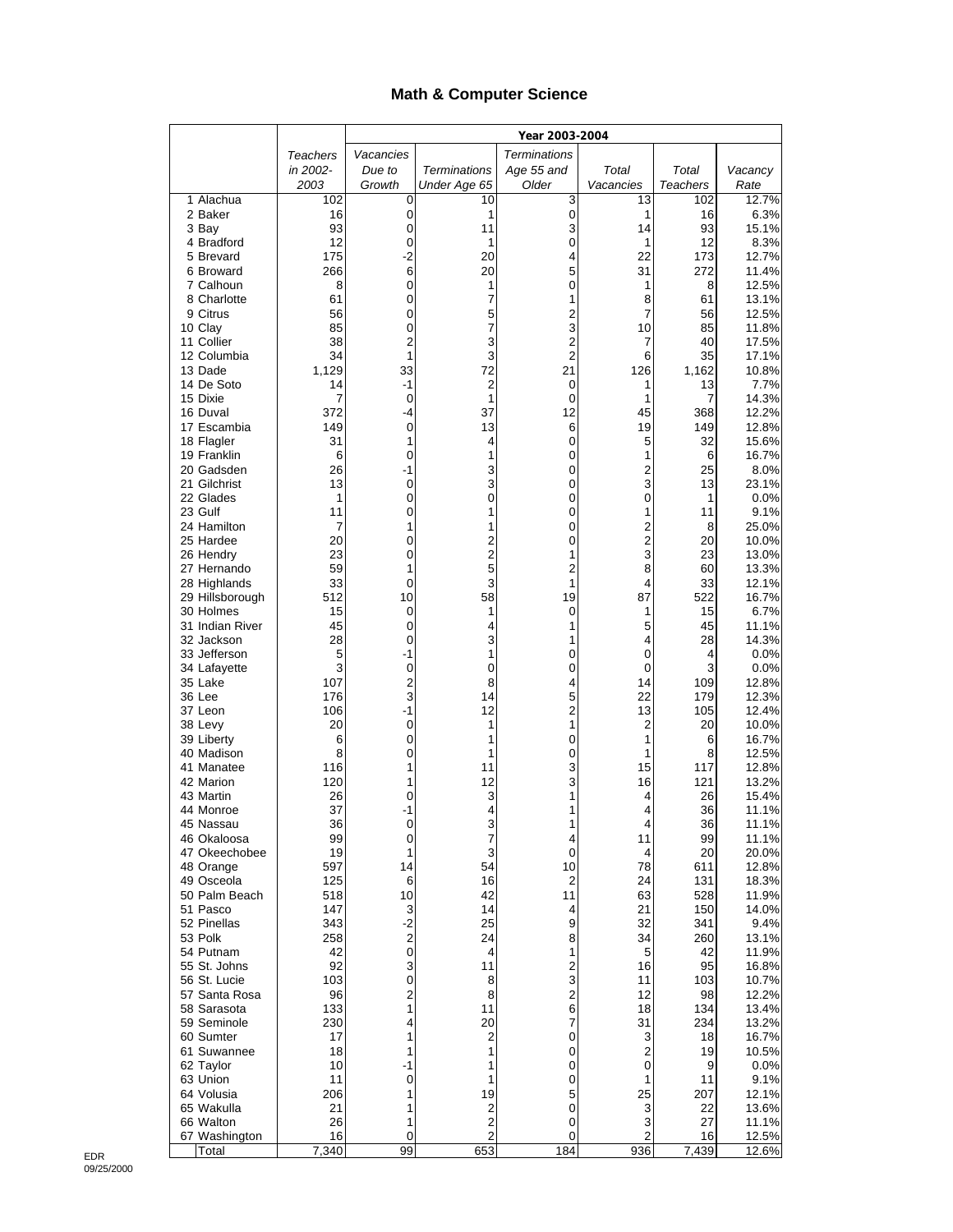#### **Science**

|                                 |                     |                   |                      | Year 2003-2004      |                               |                 |                |
|---------------------------------|---------------------|-------------------|----------------------|---------------------|-------------------------------|-----------------|----------------|
|                                 | Teachers            | Vacancies         |                      | <b>Terminations</b> |                               |                 |                |
|                                 | in 2002-            | Due to            | <b>Terminations</b>  | Age 55 and          | Total                         | Total           | Vacancy        |
|                                 | 2003                | Growth            | Under Age 65         | Older               | Vacancies                     | <b>Teachers</b> | Rate           |
| 1 Alachua                       | 90                  | 0                 | 11                   | 2                   | 13                            | 90              | 14.4%          |
| 2 Baker<br>3 Bay                | 15<br>79            | 0<br>1            | 1<br>8               | 0<br>$\overline{2}$ | 1<br>11                       | 15<br>80        | 6.7%<br>13.8%  |
| 4 Bradford                      | 12                  | 0                 | 1                    | 1                   | 2                             | 12              | 16.7%          |
| 5 Brevard                       | 181                 | $-2$              | 18                   | 5                   | 21                            | 179             | 11.7%          |
| 6 Broward                       | 193                 | 4                 | 12                   | 3                   | 19                            | 197             | 9.6%           |
| 7 Calhoun                       | 6                   | 0                 | 1                    | 0                   | 1                             | 6               | 16.7%          |
| 8 Charlotte<br>9 Citrus         | 54<br>47            | 0                 | 6                    | $\overline{c}$      | 8                             | 54<br>47        | 14.8%          |
| 10 Clay                         | 84                  | 0<br>0            | 5<br>8               | 1<br>$\overline{c}$ | 6<br>10                       | 84              | 12.8%<br>11.9% |
| 11 Collier                      | 38                  | $\overline{2}$    | 4                    | 1                   | 7                             | 40              | 17.5%          |
| 12 Columbia                     | 28                  | 1                 | 3                    | 1                   | 5                             | 29              | 17.2%          |
| 13 Dade                         | 924                 | 27                | 76                   | 17                  | 120                           | 951             | 12.6%          |
| 14 De Soto                      | 12                  | 0                 | 1                    | 0                   | 1                             | 12              | 8.3%           |
| 15 Dixie<br>16 Duval            | 5<br>321            | $\mathbf 0$<br>-3 | 1<br>37              | 0<br>9              | 1<br>43                       | 5<br>318        | 20.0%<br>13.5% |
| 17 Escambia                     | 126                 | 0                 | 15                   | 5                   | 20                            | 126             | 15.9%          |
| 18 Flagler                      | 22                  | 0                 | 2                    | 0                   | $\overline{c}$                | 22              | 9.1%           |
| 19 Franklin                     | 3                   | 0                 | 0                    | 0                   | 0                             | 3               | 0.0%           |
| 20 Gadsden                      | 19                  | -1                | 3                    | 0                   | $\overline{c}$                | 18              | 11.1%          |
| 21 Gilchrist                    | 9                   | 1                 | 1                    | 0                   | $\overline{2}$<br>$\mathbf 0$ | 10              | 20.0%          |
| 22 Glades<br>23 Gulf            | 1<br>$\overline{7}$ | 0<br>0            | 0<br>1               | 0<br>0              | 1                             | 1<br>7          | 0.0%<br>14.3%  |
| 24 Hamilton                     | 6                   | 0                 | 0                    | 0                   | 0                             | 6               | 0.0%           |
| 25 Hardee                       | 12                  | 0                 | 1                    | 0                   | 1                             | 12              | 8.3%           |
| 26 Hendry                       | 17                  | 0                 | 2                    | 1                   | 3                             | 17              | 17.6%          |
| 27 Hernando                     | 57                  | 1                 | 5                    | 2                   | 8                             | 58              | 13.8%          |
| 28 Highlands<br>29 Hillsborough | 30<br>486           | 0<br>10           | 3<br>70              | 1<br>12             | 4<br>92                       | 30<br>496       | 13.3%<br>18.5% |
| 30 Holmes                       | 12                  | 0                 | 1                    | 0                   | 1                             | 12              | 8.3%           |
| 31 Indian River                 | 45                  | 0                 | 4                    | 1                   | 5                             | 45              | 11.1%          |
| 32 Jackson                      | 24                  | 0                 | 2                    | 0                   | 2                             | 24              | 8.3%           |
| 33 Jefferson                    | 5                   | 0                 | $\pmb{0}$            | 0                   | 0                             | 5               | 0.0%           |
| 34 Lafayette                    | 4<br>82             | 0                 | 0                    | 0                   | 0<br>12                       | 4               | 0.0%           |
| 35 Lake<br>36 Lee               | 156                 | 2<br>3            | 8<br>17              | 2<br>4              | 24                            | 84<br>159       | 14.3%<br>15.1% |
| 37 Leon                         | 77                  | 0                 | 9                    | $\overline{c}$      | 11                            | 77              | 14.3%          |
| 38 Levy                         | 16                  | 1                 | 1                    | 0                   | 2                             | 17              | 11.8%          |
| 39 Liberty                      | 5                   | 0                 | 1                    | 0                   | 1                             | 5               | 20.0%          |
| 40 Madison                      | 9                   | 0                 | 1                    | 0                   | 1                             | 9               | 11.1%          |
| 41 Manatee<br>42 Marion         | 98<br>99            | 1<br>1            | 10<br>12             | $\overline{c}$<br>4 | 13<br>17                      | 99<br>100       | 13.1%<br>17.0% |
| 43 Martin                       | 10                  | 0                 | 1                    | 0                   | 1                             | 10              | 10.0%          |
| 44 Monroe                       | 23                  | $-1$              | 2                    | 0                   | 1                             | 22              | 4.5%           |
| 45 Nassau                       | 34                  | 0                 | 4                    | 1                   | 5                             | 34              | 14.7%          |
| 46 Okaloosa                     | 93                  | 0                 | 9                    | $\overline{c}$      | 11                            | 93              | 11.8%          |
| 47 Okeechobee                   | 18<br>485           | 1<br>11           | $\overline{c}$<br>54 | 0<br>6              | 3<br>71                       | 19<br>496       | 15.8%<br>14.3% |
| 48 Orange<br>49 Osceola         | 109                 | 5                 | 18                   | $\overline{2}$      | 25                            | 114             | 21.9%          |
| 50 Palm Beach                   | 456                 | 9                 | 34                   | 8                   | 51                            | 465             | 11.0%          |
| 51 Pasco                        | 77                  | 2                 | 8                    | $\overline{2}$      | 12                            | 79              | 15.2%          |
| 52 Pinellas                     | 326                 | $-2$              | 22                   | 8                   | 28                            | 324             | 8.6%           |
| 53 Polk                         | 208<br>39           | 1                 | 22<br>4              | 6<br>1              | 29                            | 209             | 13.9%          |
| 54 Putnam<br>55 St. Johns       | 78                  | 0<br>3            | 10                   | 1                   | 5<br>14                       | 39<br>81        | 12.8%<br>17.3% |
| 56 St. Lucie                    | 86                  | 0                 | 9                    | 2                   | 11                            | 86              | 12.8%          |
| 57 Santa Rosa                   | 73                  | 2                 | 7                    | 2                   | 11                            | 75              | 14.7%          |
| 58 Sarasota                     | 114                 | 1                 | 11                   | 4                   | 16                            | 115             | 13.9%          |
| 59 Seminole                     | 188                 | 4                 | 19                   | 5                   | 28                            | 192             | 14.6%          |
| 60 Sumter<br>61 Suwannee        | 18<br>15            | $\pmb{0}$<br>1    | $\overline{c}$<br>1  | 0<br>0              | $\overline{c}$<br>2           | 18<br>16        | 11.1%<br>12.5% |
| 62 Taylor                       | 9                   | 0                 | 1                    | 0                   | 1                             | 9               | 11.1%          |
| 63 Union                        | $\overline{7}$      | 0                 | 1                    | 0                   | 1                             | 7               | 14.3%          |
| 64 Volusia                      | 191                 | 1                 | 21                   | 4                   | 26                            | 192             | 13.5%          |
| 65 Wakulla                      | 8                   | 0                 | 0                    | 0                   | 0                             | 8               | 0.0%           |
| 66 Walton<br>67 Washington      | 21<br>11            | 1<br>0            | 1<br>1               | 0<br>0              | $\overline{c}$<br>1           | 22<br>11        | 9.1%           |
| Total                           | 6,213               | 88                | 626                  | 136                 | 850                           | 6,301           | 9.1%<br>13.5%  |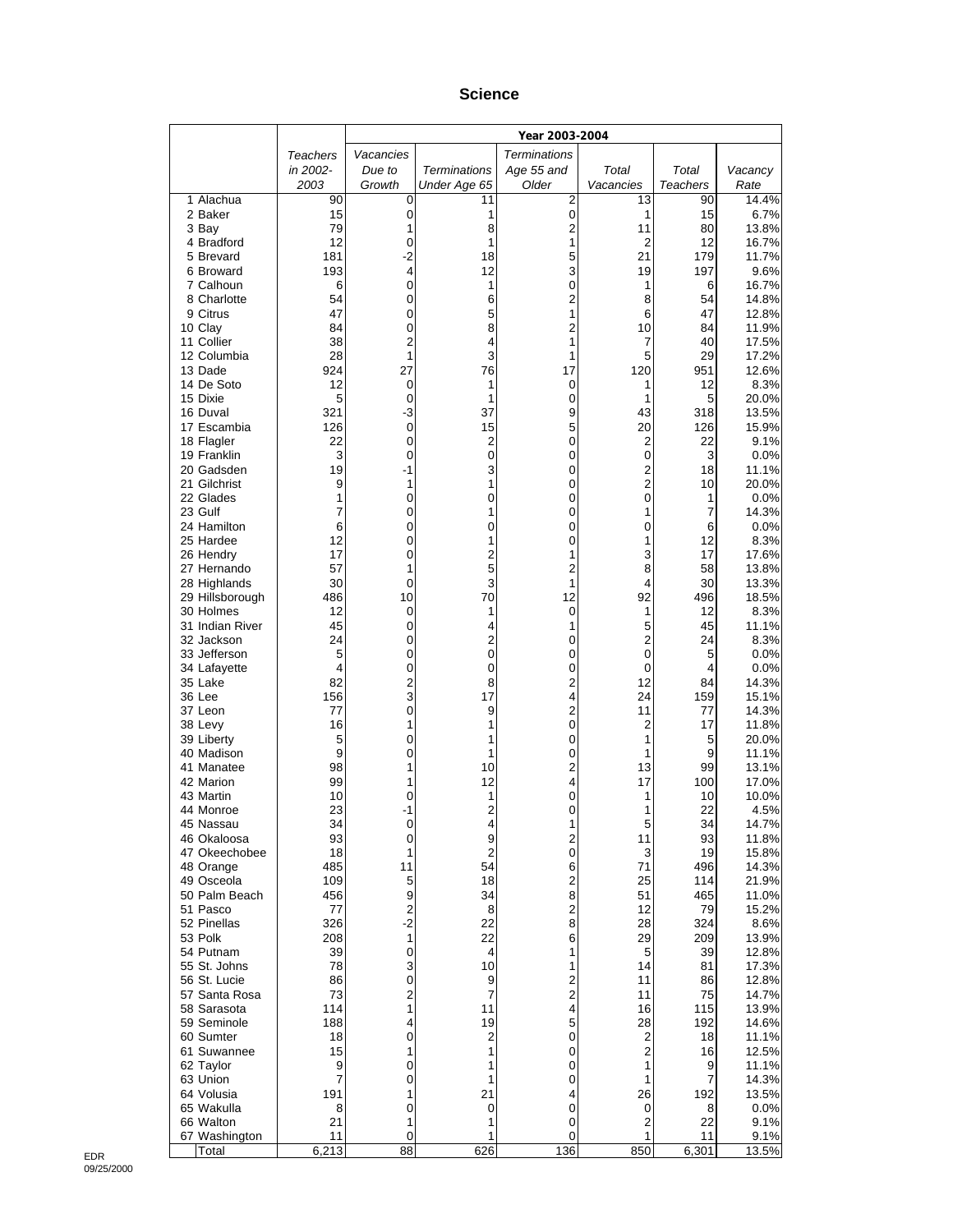# **Foreign Languages**

|                                 |                     |               |                     | Year 2003-2004      |                               |                     |                  |
|---------------------------------|---------------------|---------------|---------------------|---------------------|-------------------------------|---------------------|------------------|
|                                 | Teachers            | Vacancies     |                     | <b>Terminations</b> |                               |                     |                  |
|                                 | in 2002-            | Due to        | <b>Terminations</b> | Age 55 and          | Total                         | Total               | Vacancy          |
|                                 | 2003                | Growth        | Under Age 65        | Older               | Vacancies                     | Teachers            | Rate             |
| 1 Alachua                       | 30                  | 0             | 3                   | 1                   | 4                             | 30                  | 13.3%            |
| 2 Baker<br>3 Bay                | 2<br>16             | 0<br>0        | $\mathbf 0$<br>1    | 0<br>1              | $\pmb{0}$<br>2                | 2<br>16             | 0.0%<br>12.5%    |
| 4 Bradford                      | 2                   | 0             | 0                   | 0                   | $\mathbf 0$                   | $\overline{2}$      | 0.0%             |
| 5 Brevard                       | 69                  | 0             | 5                   | 4                   | 9                             | 69                  | 13.0%            |
| 6 Broward                       | 41                  | 1             | 3                   | 0                   | 4                             | 42                  | 9.5%             |
| 7 Calhoun                       | 1                   | 0             | 0                   | 0                   | 0                             | 1                   | 0.0%             |
| 8 Charlotte                     | 18                  | 0             | 1                   | 1                   | $\overline{2}$                | 18                  | 11.1%            |
| 9 Citrus                        | 12                  | 0             | 1                   | 0                   | 1                             | 12                  | 8.3%             |
| 10 Clay                         | 25                  | 0             | 2                   | 1                   | 3                             | 25                  | 12.0%            |
| 11 Collier<br>12 Columbia       | 6<br>4              | 1<br>0        | 1<br>0              | 0<br>0              | $\overline{2}$<br>$\mathbf 0$ | 7<br>4              | 28.6%<br>0.0%    |
| 13 Dade                         | 325                 | 10            | 20                  | 9                   | 39                            | 335                 | 11.6%            |
| 14 De Soto                      | 2                   | 0             | 0                   | 0                   | 0                             | 2                   | 0.0%             |
| 15 Dixie                        | 1                   | 0             | 0                   | 0                   | 0                             | 1                   | 0.0%             |
| 16 Duval                        | 96                  | -1            | 8                   | 3                   | 10                            | 95                  | 10.5%            |
| 17 Escambia                     | 31                  | 0             | 3                   | 2                   | 5                             | 31                  | 16.1%            |
| 18 Flagler                      | 8                   | 1             | 1                   | 0                   | $\overline{2}$                | 9                   | 22.2%            |
| 19 Franklin<br>20 Gadsden       | 0<br>4              | 0<br>0        | 0<br>1              | 0<br>0              | 0<br>1                        | 0<br>4              | #DIV/0!<br>25.0% |
| 21 Gilchrist                    | $\overline{c}$      | 0             | 0                   | 0                   | 0                             | $\mathbf 2$         | 0.0%             |
| 22 Glades                       | 0                   | 0             | 0                   | 0                   | 0                             | 0                   | #DIV/0!          |
| 23 Gulf                         | $\overline{c}$      | 0             | 0                   | 0                   | 0                             | $\overline{c}$      | 0.0%             |
| 24 Hamilton                     | 1                   | 0             | 0                   | 0                   | 0                             | 1                   | 0.0%             |
| 25 Hardee                       | 4                   | 0             | 1                   | 0                   | 1                             | 4                   | 25.0%            |
| 26 Hendry                       | 3                   | 0             | 0                   | 0                   | 0                             | 3                   | 0.0%             |
| 27 Hernando                     | 19                  | 1             | $\overline{2}$<br>1 | 0                   | 3                             | 20                  | 15.0%            |
| 28 Highlands<br>29 Hillsborough | 5<br>144            | 0<br>3        | 9                   | 0<br>5              | 1<br>17                       | 5<br>147            | 20.0%<br>11.6%   |
| 30 Holmes                       | 3                   | 0             | 0                   | 0                   | 0                             | 3                   | 0.0%             |
| 31 Indian River                 | 11                  | 0             | 1                   | 1                   | 2                             | 11                  | 18.2%            |
| 32 Jackson                      | 7                   | 0             |                     | 0                   | 1                             | 7                   | 14.3%            |
| 33 Jefferson                    | 1                   | 0             | 0                   | 0                   | $\mathbf 0$                   | 1                   | 0.0%             |
| 34 Lafayette                    | 1                   | 0             | 0                   | 0                   | $\mathbf 0$                   | 1                   | 0.0%             |
| 35 Lake                         | 16                  | 0             | 1                   | 1                   | $\overline{c}$                | 16                  | 12.5%            |
| 36 Lee<br>37 Leon               | 59<br>28            | 1<br>0        | 4<br>3              | 1<br>$\overline{2}$ | 6<br>5                        | 60<br>28            | 10.0%<br>17.9%   |
| 38 Levy                         | 2                   | 0             | 0                   | 0                   | 0                             | 2                   | 0.0%             |
| 39 Liberty                      | 1                   | 0             | 0                   | 0                   | 0                             | 1                   | 0.0%             |
| 40 Madison                      | 1                   | 0             | 0                   | 0                   | 0                             | 1                   | 0.0%             |
| 41 Manatee                      | 23                  | 0             | 1                   | 1                   | $\overline{c}$                | 23                  | 8.7%             |
| 42 Marion                       | 34                  | 0             | 3                   | 1                   | 4                             | 34                  | 11.8%            |
| 43 Martin                       | 5                   | 0             |                     | 0                   | 1                             | 5                   | 20.0%            |
| 44 Monroe<br>45 Nassau          | 10<br>7             | 0<br>$\Omega$ | 1<br>$\Omega$       | 0<br>0              | 1<br>0                        | 10<br>7             | 10.0%<br>0.0%    |
| 46 Okaloosa                     | 29                  | 0             | $\overline{c}$      | 1                   | 3                             | 29                  | 10.3%            |
| 47 Okeechobee                   | 2                   | 0             | $\mathbf 0$         | 0                   | 0                             | 2                   | 0.0%             |
| 48 Orange                       | 129                 | 3             | 12                  | 3                   | 18                            | 132                 | 13.6%            |
| 49 Osceola                      | 28                  | 1             | 3                   | 1                   | 5                             | 29                  | 17.2%            |
| 50 Palm Beach                   | 140                 | 3             | 8                   | 5                   | 16                            | 143                 | 11.2%            |
| 51 Pasco                        | 42                  | 0             | 3                   | 1                   | 4                             | 42                  | 9.5%             |
| 52 Pinellas<br>53 Polk          | 129<br>60           | 0<br>0        | 7<br>4              | 4<br>$\overline{c}$ | 11<br>6                       | 129<br>60           | 8.5%<br>10.0%    |
| 54 Putnam                       | 6                   | 0             | 1                   | 0                   | 1                             | 6                   | 16.7%            |
| 55 St. Johns                    | 25                  | 1             | $\overline{c}$      | 0                   | 3                             | 26                  | 11.5%            |
| 56 St. Lucie                    | 21                  | 0             | $\overline{c}$      | 1                   | 3                             | 21                  | 14.3%            |
| 57 Santa Rosa                   | 16                  | 1             | $\overline{c}$      | 0                   | 3                             | 17                  | 17.6%            |
| 58 Sarasota                     | 41                  | 1             | 3                   | $\overline{c}$      | 6                             | 42                  | 14.3%            |
| 59 Seminole                     | 69                  | 1             | 5                   | $\overline{2}$      | 8                             | 70                  | 11.4%            |
| 60 Sumter                       | 3                   | 0             | 1                   | 0                   | 1                             | 3                   | 33.3%            |
| 61 Suwannee                     | 5<br>$\overline{2}$ | 0             | 1<br>0              | 0<br>0              | 1<br>0                        | 5                   | 20.0%            |
| 62 Taylor<br>63 Union           | $\overline{2}$      | 0<br>0        | 0                   | 0                   | 0                             | 2<br>$\overline{2}$ | 0.0%<br>0.0%     |
| 64 Volusia                      | 64                  | 0             | 5                   | $\overline{c}$      | 7                             | 64                  | 10.9%            |
| 65 Wakulla                      | 2                   | 0             | 0                   | 0                   | 0                             | 2                   | 0.0%             |
| 66 Walton                       | 4                   | 1             | 1                   | 0                   | 2                             | 5                   | 40.0%            |
| 67 Washington                   | $\overline{c}$      | 0             | 0                   | 0                   | 0                             | 2                   | 0.0%             |
| Total                           | 1,903               | 29            | 141                 | 58                  | 228                           | 1,932               | 11.8%            |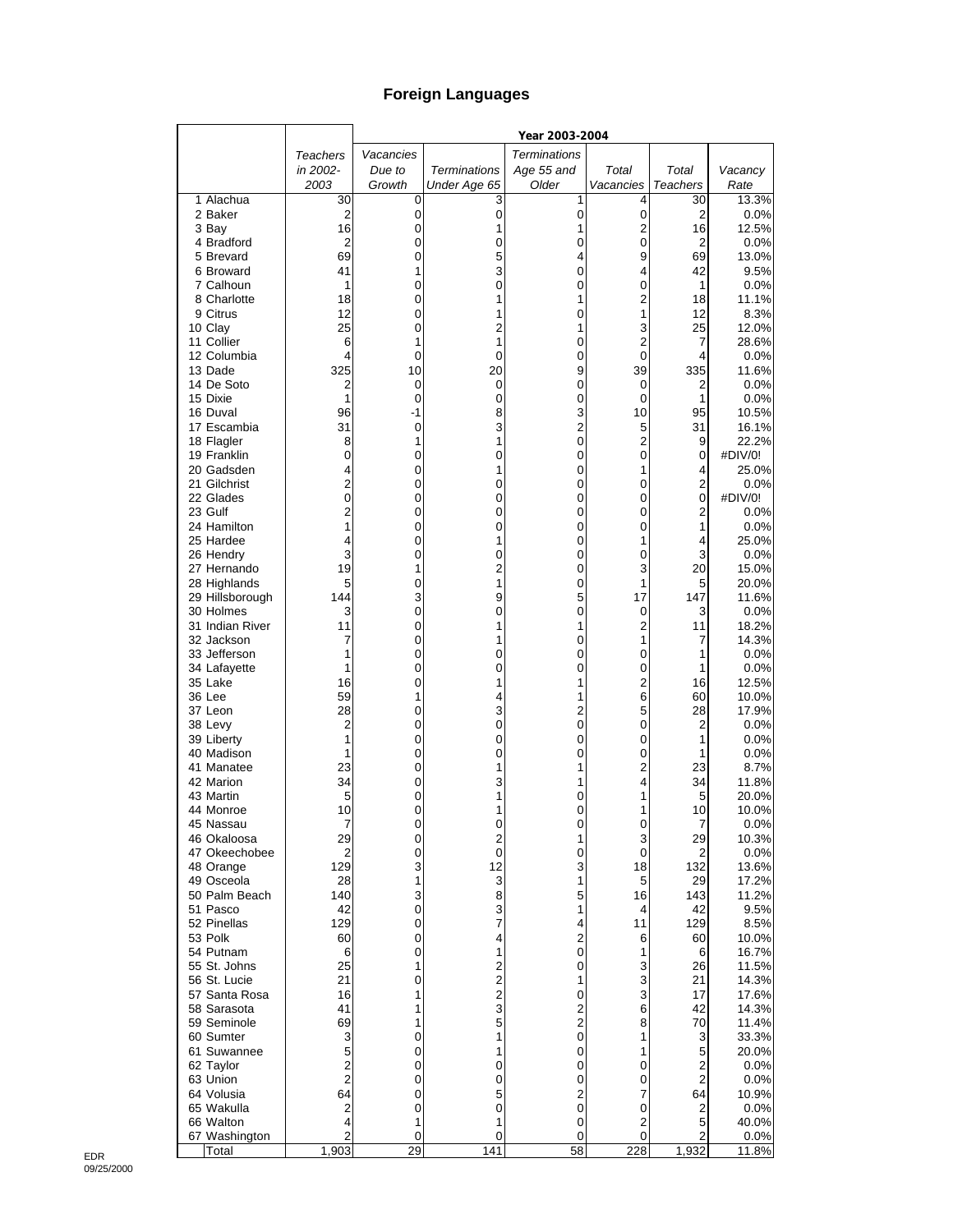### **Other Secondary Disciplines**

|                          |              |                |                     | Year 2003-2004      |                |                 |                |
|--------------------------|--------------|----------------|---------------------|---------------------|----------------|-----------------|----------------|
|                          | Teachers     | Vacancies      |                     | <b>Terminations</b> |                |                 |                |
|                          | in 2002-     | Due to         | <b>Terminations</b> | Age 55 and          | Total          | Total           | Vacancy        |
|                          | 2003         | Growth         | Under Age 65        | Older               | Vacancies      | <b>Teachers</b> | Rate           |
| 1 Alachua                | 414          | -1             | 48                  | 12                  | 59             | 413             | 14.3%          |
| 2 Baker                  | 55           | 0              | 4                   | 1                   | 5              | 55              | 9.1%           |
| 3 Bay                    | 327          | 1              | 30                  | 12                  | 43             | 328             | 13.1%          |
| 4 Bradford               | 48           | 0<br>-9        | 4                   | 2<br>32             | 6              | 48              | 12.5%          |
| 5 Brevard<br>6 Broward   | 905<br>4,472 | 105            | 88<br>351           | 111                 | 111<br>567     | 896<br>4,577    | 12.4%<br>12.4% |
| 7 Calhoun                | 37           | -1             | 3                   | 1                   | 3              | 36              | 8.3%           |
| 8 Charlotte              | 224          | 1              | 24                  | 6                   | 31             | 225             | 13.8%          |
| 9 Citrus                 | 226          | $\overline{2}$ | 20                  | 7                   | 29             | 228             | 12.7%          |
| 10 Clay                  | 402          | $-1$           | 36                  | 11                  | 46             | 401             | 11.5%          |
| 11 Collier               | 674          | 33             | 60                  | 18                  | 111            | 707             | 15.7%          |
| 12 Columbia              | 122          | 3              | 10                  | 5                   | 18             | 125             | 14.4%          |
| 13 Dade                  | 3,677        | 108            | 261                 | 73                  | 442            | 3,785           | 11.7%          |
| 14 De Soto               | 58           | 0              | 8                   | 2                   | 10             | 58              | 17.2%          |
| 15 Dixie<br>16 Duval     | 29<br>1,538  | 1<br>$-16$     | 4<br>153            | 1<br>46             | 6<br>183       | 30<br>1,522     | 20.0%<br>12.0% |
| 17 Escambia              | 571          | -1             | 60                  | 21                  | 80             | 570             | 14.0%          |
| 18 Flagler               | 107          | 4              | 11                  | 3                   | 18             | 111             | 16.2%          |
| 19 Franklin              | 24           | $-1$           | 3                   | 0                   | 2              | 23              | 8.7%           |
| 20 Gadsden               | 107          | $-1$           | 13                  | 3                   | 15             | 106             | 14.2%          |
| 21 Gilchrist             | 40           | 1              | 7                   | 1                   | 9              | 41              | 22.0%          |
| 22 Glades                | 24           | 1              | 3                   | 1                   | 5              | 25              | 20.0%          |
| 23 Gulf                  | 36           | 0              | 3                   | 1                   | 4              | 36              | 11.1%          |
| 24 Hamilton              | 35           | 0              | 3                   | 1                   | 4              | 35              | 11.4%          |
| 25 Hardee<br>26 Hendry   | 57<br>99     | $-1$<br>0      | 6<br>12             | 2<br>3              | 7<br>15        | 56<br>99        | 12.5%<br>15.2% |
| 27 Hernando              | 296          | 4              | 29                  | 7                   | 40             | 300             | 13.3%          |
| 28 Highlands             | 125          | $-2$           | 11                  | 5                   | 14             | 123             | 11.4%          |
| 29 Hillsborough          | 2,574        | 54             | 204                 | 60                  | 318            | 2,628           | 12.1%          |
| 30 Holmes                | 55           | $-1$           | 4                   | 1                   | 4              | 54              | 7.4%           |
| 31 Indian River          | 183          | -1             | 17                  | 4                   | 20             | 182             | 11.0%          |
| 32 Jackson               | 99           | $-1$           | 10                  | 3                   | 12             | 98              | 12.2%          |
| 33 Jefferson             | 31           | -1             | 2                   | 1                   | $\overline{2}$ | 30              | 6.7%           |
| 34 Lafayette             | 17           | 1              | $\overline{2}$      | 0                   | 3              | 18              | 16.7%          |
| 35 Lake<br>36 Lee        | 352<br>732   | 9<br>11        | 30<br>61            | 9<br>20             | 48<br>92       | 361<br>743      | 13.3%<br>12.4% |
| 37 Leon                  | 412          | $-2$           | 46                  | 12                  | 56             | 410             | 13.7%          |
| 38 Levy                  | 89           | $\mathbf{1}$   | 6                   | 1                   | 8              | 90              | 8.9%           |
| 39 Liberty               | 17           | 0              | 2                   | 0                   | $\overline{2}$ | 17              | 11.8%          |
| 40 Madison               | 54           | $-2$           | 5                   | 3                   | 6              | 52              | 11.5%          |
| 41 Manatee               | 414          | 5              | 37                  | 10                  | 52             | 419             | 12.4%          |
| 42 Marion                | 455          | 5              | 54                  | 13                  | 72             | 460             | 15.7%          |
| 43 Martin                | 322          | 4              | 37                  | 10                  | 51             | 326             | 15.6%          |
| 44 Monroe<br>45 Nassau   | 125<br>125   | $-4$<br>1      | 12<br>10            | 4<br>4              | 12<br>15       | 121<br>126      | 9.9%<br>11.9%  |
| 46 Okaloosa              | 441          | -1             | 34                  | 11                  | 44             | 440             | 10.0%          |
| 47 Okeechobee            | 92           | $\overline{2}$ | 9                   | 4                   | 15             | 94              | 16.0%          |
| 48 Orange                | 2,004        | 46             | 234                 | 44                  | 324            | 2,050           | 15.8%          |
| 49 Osceola               | 414          | 20             | 55                  | 9                   | 84             | 434             | 19.4%          |
| 50 Palm Beach            | 2,031        | 38             | 153                 | 47                  | 238            | 2,069           | 11.5%          |
| 51 Pasco                 | 690          | 14             | 66                  | 14                  | 94             | 704             | 13.4%          |
| 52 Pinellas              | 1,412        | $-10$          | 98                  | 42                  | 130            | 1,402           | 9.3%           |
| 53 Polk<br>54 Putnam     | 1,009<br>156 | 6<br>$-1$      | 90<br>15            | 30<br>4             | 126<br>18      | 1,015<br>155    | 12.4%<br>11.6% |
| 55 St. Johns             | 347          | 12             | 38                  | 8                   | 58             | 359             | 16.2%          |
| 56 St. Lucie             | 395          | -1             | 34                  | 11                  | 44             | 394             | 11.2%          |
| 57 Santa Rosa            | 332          | 7              | 29                  | $\overline{7}$      | 43             | 339             | 12.7%          |
| 58 Sarasota              | 493          | 5              | 41                  | 19                  | 65             | 498             | 13.1%          |
| 59 Seminole              | 770          | 17             | 63                  | 23                  | 103            | 787             | 13.1%          |
| 60 Sumter                | 67           | 0              | 6                   | 2                   | 8              | 67              | 11.9%          |
| 61 Suwannee              | 67           | $\overline{c}$ | 5                   | 1                   | 8              | 69              | 11.6%          |
| 62 Taylor                | 48           | $-2$           | 4                   | $\overline{2}$      | 4              | 46              | 8.7%           |
| 63 Union                 | 32           | 0              | 3                   | 1                   | 4              | 32              | 12.5%          |
| 64 Volusia<br>65 Wakulla | 927<br>73    | 3<br>1         | 88<br>4             | 23<br>2             | 114<br>7       | 930<br>74       | 12.3%<br>9.5%  |
| 66 Walton                | 93           | 4              | 5                   | 2                   | 11             | 97              | 11.3%          |
| 67 Washington            | 55           | 0              | 6                   | 1                   | 7              | 55              | 12.7%          |
| Total                    | 32,733       | 471            | 2,884               | 850                 | 4,205          | 33,204          | 12.7%          |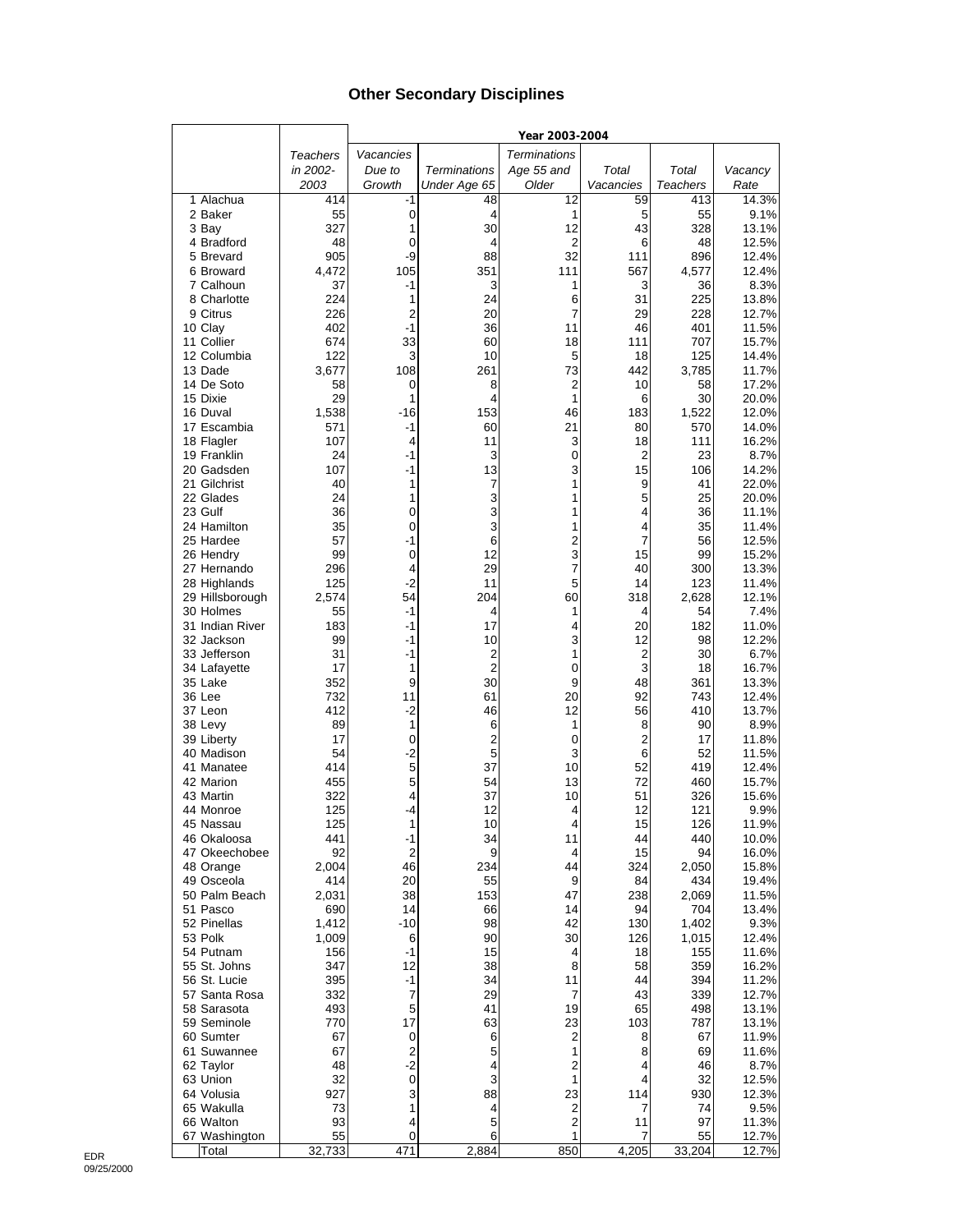#### **Vocational**

|                              |            |                |                               | Year 2003-2004      |                      |                |                |
|------------------------------|------------|----------------|-------------------------------|---------------------|----------------------|----------------|----------------|
|                              | Teachers   | Vacancies      |                               | <b>Terminations</b> |                      |                |                |
|                              | in 2002-   | Due to         | <b>Terminations</b>           | Age 55 and          | Total                | Total          | Vacancy        |
|                              | 2003       | Growth         | Under Age 65                  | Older               | Vacancies            | Teachers       | Rate           |
| 1 Alachua<br>2 Baker         | 70<br>22   | 0<br>0         | 5<br>1                        | 4<br>1              | 9<br>2               | 70<br>22       | 12.9%<br>9.1%  |
| 3 Bay                        | 95         | 0              | 11                            | 4                   | 15                   | 95             | 15.8%          |
| 4 Bradford                   | 20         | 0              | 1                             | 1                   | 2                    | 20             | 10.0%          |
| 5 Brevard                    | 161        | -4             | 19                            | 7                   | 22                   | 157            | 14.0%          |
| 6 Broward                    | 459        | 14             | 18                            | 18                  | 50                   | 473            | 10.6%          |
| 7 Calhoun<br>8 Charlotte     | 9<br>64    | 0<br>-1        | 1<br>7                        | 0<br>4              | 1<br>10              | 9<br>63        | 11.1%<br>15.9% |
| 9 Citrus                     | 76         | 1              | 5                             | 3                   | 9                    | 77             | 11.7%          |
| 10 Clay                      | 81         | -1             | 6                             | 3                   | 8                    | 80             | 10.0%          |
| 11 Collier                   | 73         | 4              | 5                             | 3                   | 12                   | 77             | 15.6%          |
| 12 Columbia                  | 32         | 0              | $\overline{2}$                | 1                   | 3                    | 32             | 9.4%           |
| 13 Dade                      | 871        | 29             | 43                            | 23                  | 95                   | 900            | 10.6%          |
| 14 De Soto<br>15 Dixie       | 23<br>5    | 0<br>1         | $\overline{c}$<br>$\mathbf 0$ | 1<br>$\mathbf 0$    | 3<br>1               | 23<br>6        | 13.0%<br>16.7% |
| 16 Duval                     | 262        | -7             | 19                            | 13                  | 25                   | 255            | 9.8%           |
| 17 Escambia                  | 195        | 0              | 17                            | 10                  | 27                   | 195            | 13.8%          |
| 18 Flagler                   | 57         | 1              | 6                             | $\boldsymbol{2}$    | 9                    | 58             | 15.5%          |
| 19 Franklin                  | 5          | 0              | 1                             | 0                   | 1                    | 5              | 20.0%          |
| 20 Gadsden<br>21 Gilchrist   | 19<br>11   | 0<br>0         | 2<br>1                        | 1<br>0              | 3<br>1               | 19<br>11       | 15.8%<br>9.1%  |
| 22 Glades                    | 5          | 0              | 0                             | 0                   | 0                    | 5              | 0.0%           |
| 23 Gulf                      | 10         | 0              | 1                             | 0                   | 1                    | 10             | 10.0%          |
| 24 Hamilton                  | 5          | 0              | 1                             | 0                   | 1                    | 5              | 20.0%          |
| 25 Hardee                    | 19         | -1             | $\overline{c}$                | 0                   | 1                    | 18             | 5.6%           |
| 26 Hendry                    | 25         | 0              | 3                             | 1                   | 4                    | 25             | 16.0%          |
| 27 Hernando<br>28 Highlands  | 57<br>32   | 1<br>-1        | 4<br>2                        | $\overline{c}$<br>1 | 7<br>2               | 58<br>31       | 12.1%<br>6.5%  |
| 29 Hillsborough              | 733        | 9              | 61                            | 25                  | 95                   | 742            | 12.8%          |
| 30 Holmes                    | 15         | 0              | 1                             | 0                   | 1                    | 15             | 6.7%           |
| 31 Indian River              | 37         | 0              | 3                             | 1                   | 4                    | 37             | 10.8%          |
| 32 Jackson                   | 28         | $-1$           | $\overline{c}$                | 1                   | 2                    | 27             | 7.4%           |
| 33 Jefferson                 | 7<br>4     | 0              | 1                             | 0                   | 1                    | 7<br>4         | 14.3%          |
| 34 Lafayette<br>35 Lake      | 148        | 0<br>3         | 0<br>10                       | 0<br>6              | 0<br>19              | 151            | 0.0%<br>12.6%  |
| 36 Lee                       | 226        | 4              | 17                            | 7                   | 28                   | 230            | 12.2%          |
| 37 Leon                      | 69         | 0              | 6                             | $\overline{c}$      | 8                    | 69             | 11.6%          |
| 38 Levy                      | 15         | 0              | 1                             | 1                   | 2                    | 15             | 13.3%          |
| 39 Liberty                   | 2          | 0              | 0                             | 0                   | 0                    | $\overline{2}$ | 0.0%           |
| 40 Madison<br>41 Manatee     | 10<br>134  | 0<br>1         | 1<br>10                       | 0<br>5              | 1<br>16              | 10<br>135      | 10.0%<br>11.9% |
| 42 Marion                    | 199        | 2              | 19                            | 8                   | 29                   | 201            | 14.4%          |
| 43 Martin                    | 82         | 2              | 9                             | $\overline{c}$      | 13                   | 84             | 15.5%          |
| 44 Monroe                    | 32         | $-1$           | 4                             | 1                   | 4                    | 31             | 12.9%          |
| 45 Nassau                    | 31         | 1              | 2                             | 1                   | 4                    | 32             | 12.5%          |
| 46 Okaloosa<br>47 Okeechobee | 119<br>25  | 0<br>1         | 8<br>3                        | 6<br>1              | 14<br>5              | 119<br>26      | 11.8%<br>19.2% |
| 48 Orange                    | 415        | 6              | 38                            | 16                  | 60                   | 421            | 14.3%          |
| 49 Osceola                   | 83         | 5              | 9                             | $\overline{2}$      | 16                   | 88             | 18.2%          |
| 50 Palm Beach                | 553        | 11             | 34                            | 17                  | 62                   | 564            | 11.0%          |
| 51 Pasco                     | 163        | 1              | 12                            | 5                   | 18                   | 164            | 11.0%          |
| 52 Pinellas<br>53 Polk       | 443<br>343 | -19            | 27                            | 22                  | 30<br>36             | 424<br>341     | 7.1%           |
| 54 Putnam                    | 33         | -2<br>0        | 24<br>3                       | 14<br>1             | 4                    | 33             | 10.6%<br>12.1% |
| 55 St. Johns                 | 89         | 3              | 12                            | 3                   | 18                   | 92             | 19.6%          |
| 56 St. Lucie                 | 75         | 0              | 6                             | $\boldsymbol{2}$    | 8                    | 75             | 10.7%          |
| 57 Santa Rosa                | 74         | 3              | 6                             | 2                   | 11                   | 77             | 14.3%          |
| 58 Sarasota                  | 134        | 1              | 9                             | 6                   | 16                   | 135            | 11.9%          |
| 59 Seminole<br>60 Sumter     | 172<br>18  | 6<br>$\pmb{0}$ | 13<br>2                       | 6<br>0              | 25<br>$\overline{c}$ | 178<br>18      | 14.0%<br>11.1% |
| 61 Suwannee                  | 38         | 0              | $\overline{c}$                | 1                   | 3                    | 38             | 7.9%           |
| 62 Taylor                    | 17         | -1             | 1                             | 0                   | 0                    | 16             | 0.0%           |
| 63 Union                     | 10         | 0              | 1                             | 0                   | 1                    | 10             | 10.0%          |
| 64 Volusia                   | 129        | 0              | 10                            | 5                   | 15                   | 129            | 11.6%          |
| 65 Wakulla<br>66 Walton      | 13<br>23   | 0<br>0         | 1<br>1                        | 0<br>1              | 1<br>2               | 13<br>23       | 7.7%<br>8.7%   |
| 67 Washington                | 33         | -1             | $\overline{c}$                | $\overline{c}$      | 3                    | 32             | 9.4%           |
| Total                        | 7,537      | 70             | 556                           | 275                 | 901                  | 7,607          | 11.8%          |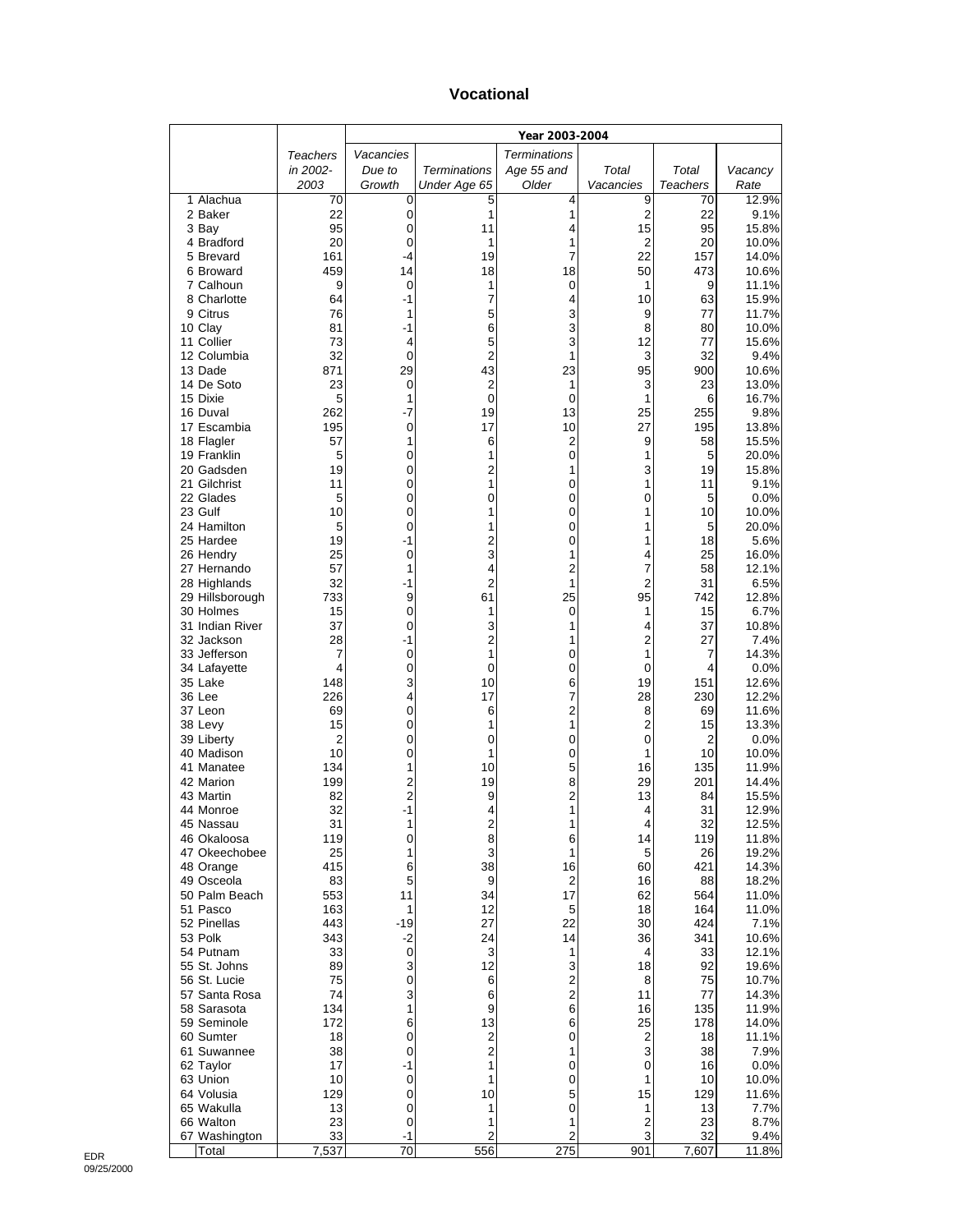| Teachers in<br>Vacancies<br>Terminations<br>Year 2003-<br>Age 55 and<br>Due to<br>Terminations<br>Total<br>Total<br>Vacancy<br>2004<br>Growth<br>Under Age 55<br><b>District</b><br>older<br>Vacancies<br><b>Teachers</b><br>Rate<br>-17<br>298<br>1,621<br>1 Alachua<br>1,638<br>169<br>146<br>$\overline{2}$<br>239<br>19<br>3<br>24<br>241<br>2 Baker<br>$-1$<br>134<br>52<br>185<br>1,478<br>1,477<br>3 Bay<br>23<br>246<br>$-1$<br>8<br>30<br>245<br>4 Bradford<br>344<br>116<br>414<br>3,600<br>3,646<br>-46<br>5 Brevard<br>903<br>12,477<br>178<br>303<br>1,384<br>12,655<br>6 Broward<br>14<br>139<br>1<br>3<br>18<br>140<br>7 Calhoun<br>931<br>10<br>91<br>31<br>132<br>941<br>8 Charlotte<br>921<br>$-3$<br>79<br>918<br>25<br>101<br>9 Citrus<br>222<br>1,671<br>31<br>144<br>47<br>1,702<br>10 Clay<br>73<br>181<br>2,079<br>48<br>302<br>2,152<br>11 Collier<br>557<br>10<br>44<br>16<br>70<br>567<br>12 Columbia<br>18,855<br>215<br>1,224<br>373<br>1,812<br>19,070<br>13 Dade<br>256<br>-1<br>30<br>10<br>39<br>255<br>14 De Soto<br>136<br>18<br>22<br>136<br>0<br>4<br>15 Dixie<br>42<br>188<br>6,637<br>611<br>841<br>6,679<br>16 Duval<br>311<br>2,479<br>-18<br>249<br>80<br>2,461<br>17 Escambia<br>474<br>19<br>54<br>493<br>17.0%<br>11<br>84<br>18 Flagler<br>9<br>88<br>-1<br>1<br>9<br>87<br>10.3%<br>19 Franklin<br>401<br>44<br>397<br>12.8%<br>-4<br>11<br>51<br>20 Gadsden<br>6<br>31<br>$\overline{c}$<br>22.2%<br>170<br>39<br>176<br>21 Gilchrist<br>$\overline{\mathbf{c}}$<br>69<br>15.5%<br>8<br>1<br>11<br>71<br>22 Glades<br>$\pmb{0}$<br>140<br>10<br>14<br>140<br>23 Gulf<br>4<br>$-2$<br>129<br>9<br>127<br>6<br>13<br>24 Hamilton<br>1<br>28<br>287<br>6<br>35<br>288<br>25 Hardee<br>5<br>9<br>400<br>46<br>60<br>405<br>26 Hendry<br>12<br>964<br>86<br>25<br>123<br>976<br>27 Hernando<br>2<br>52<br>604<br>17<br>71<br>606<br>28 Highlands<br>167<br>909<br>10,229<br>247<br>1,323<br>10,396<br>12.7%<br>29 Hillsborough<br>222<br>$-5$<br>16<br>217<br>17<br>6<br>30 Holmes<br>10<br>97<br>799<br>12.1%<br>789<br>70<br>17<br>31 Indian River<br>437<br>12<br>46 | 18.4%<br>10.0%<br>12.5%<br>12.2%<br>11.5%<br>10.9%<br>12.9%<br>14.0%<br>11.0%<br>13.0%<br>14.0%<br>12.3%<br>9.5%<br>15.3%<br>16.2% |
|--------------------------------------------------------------------------------------------------------------------------------------------------------------------------------------------------------------------------------------------------------------------------------------------------------------------------------------------------------------------------------------------------------------------------------------------------------------------------------------------------------------------------------------------------------------------------------------------------------------------------------------------------------------------------------------------------------------------------------------------------------------------------------------------------------------------------------------------------------------------------------------------------------------------------------------------------------------------------------------------------------------------------------------------------------------------------------------------------------------------------------------------------------------------------------------------------------------------------------------------------------------------------------------------------------------------------------------------------------------------------------------------------------------------------------------------------------------------------------------------------------------------------------------------------------------------------------------------------------------------------------------------------------------------------------------------------------------------------------------------------------------------------------------------------------------------------------------------------------------------------------------------------------------------------------------------------------------------------------------------------------------------------------------------------------------------------------------------------------------------|------------------------------------------------------------------------------------------------------------------------------------|
|                                                                                                                                                                                                                                                                                                                                                                                                                                                                                                                                                                                                                                                                                                                                                                                                                                                                                                                                                                                                                                                                                                                                                                                                                                                                                                                                                                                                                                                                                                                                                                                                                                                                                                                                                                                                                                                                                                                                                                                                                                                                                                                    |                                                                                                                                    |
|                                                                                                                                                                                                                                                                                                                                                                                                                                                                                                                                                                                                                                                                                                                                                                                                                                                                                                                                                                                                                                                                                                                                                                                                                                                                                                                                                                                                                                                                                                                                                                                                                                                                                                                                                                                                                                                                                                                                                                                                                                                                                                                    |                                                                                                                                    |
|                                                                                                                                                                                                                                                                                                                                                                                                                                                                                                                                                                                                                                                                                                                                                                                                                                                                                                                                                                                                                                                                                                                                                                                                                                                                                                                                                                                                                                                                                                                                                                                                                                                                                                                                                                                                                                                                                                                                                                                                                                                                                                                    |                                                                                                                                    |
|                                                                                                                                                                                                                                                                                                                                                                                                                                                                                                                                                                                                                                                                                                                                                                                                                                                                                                                                                                                                                                                                                                                                                                                                                                                                                                                                                                                                                                                                                                                                                                                                                                                                                                                                                                                                                                                                                                                                                                                                                                                                                                                    |                                                                                                                                    |
|                                                                                                                                                                                                                                                                                                                                                                                                                                                                                                                                                                                                                                                                                                                                                                                                                                                                                                                                                                                                                                                                                                                                                                                                                                                                                                                                                                                                                                                                                                                                                                                                                                                                                                                                                                                                                                                                                                                                                                                                                                                                                                                    |                                                                                                                                    |
|                                                                                                                                                                                                                                                                                                                                                                                                                                                                                                                                                                                                                                                                                                                                                                                                                                                                                                                                                                                                                                                                                                                                                                                                                                                                                                                                                                                                                                                                                                                                                                                                                                                                                                                                                                                                                                                                                                                                                                                                                                                                                                                    |                                                                                                                                    |
|                                                                                                                                                                                                                                                                                                                                                                                                                                                                                                                                                                                                                                                                                                                                                                                                                                                                                                                                                                                                                                                                                                                                                                                                                                                                                                                                                                                                                                                                                                                                                                                                                                                                                                                                                                                                                                                                                                                                                                                                                                                                                                                    |                                                                                                                                    |
|                                                                                                                                                                                                                                                                                                                                                                                                                                                                                                                                                                                                                                                                                                                                                                                                                                                                                                                                                                                                                                                                                                                                                                                                                                                                                                                                                                                                                                                                                                                                                                                                                                                                                                                                                                                                                                                                                                                                                                                                                                                                                                                    |                                                                                                                                    |
|                                                                                                                                                                                                                                                                                                                                                                                                                                                                                                                                                                                                                                                                                                                                                                                                                                                                                                                                                                                                                                                                                                                                                                                                                                                                                                                                                                                                                                                                                                                                                                                                                                                                                                                                                                                                                                                                                                                                                                                                                                                                                                                    |                                                                                                                                    |
|                                                                                                                                                                                                                                                                                                                                                                                                                                                                                                                                                                                                                                                                                                                                                                                                                                                                                                                                                                                                                                                                                                                                                                                                                                                                                                                                                                                                                                                                                                                                                                                                                                                                                                                                                                                                                                                                                                                                                                                                                                                                                                                    |                                                                                                                                    |
|                                                                                                                                                                                                                                                                                                                                                                                                                                                                                                                                                                                                                                                                                                                                                                                                                                                                                                                                                                                                                                                                                                                                                                                                                                                                                                                                                                                                                                                                                                                                                                                                                                                                                                                                                                                                                                                                                                                                                                                                                                                                                                                    |                                                                                                                                    |
|                                                                                                                                                                                                                                                                                                                                                                                                                                                                                                                                                                                                                                                                                                                                                                                                                                                                                                                                                                                                                                                                                                                                                                                                                                                                                                                                                                                                                                                                                                                                                                                                                                                                                                                                                                                                                                                                                                                                                                                                                                                                                                                    |                                                                                                                                    |
|                                                                                                                                                                                                                                                                                                                                                                                                                                                                                                                                                                                                                                                                                                                                                                                                                                                                                                                                                                                                                                                                                                                                                                                                                                                                                                                                                                                                                                                                                                                                                                                                                                                                                                                                                                                                                                                                                                                                                                                                                                                                                                                    |                                                                                                                                    |
|                                                                                                                                                                                                                                                                                                                                                                                                                                                                                                                                                                                                                                                                                                                                                                                                                                                                                                                                                                                                                                                                                                                                                                                                                                                                                                                                                                                                                                                                                                                                                                                                                                                                                                                                                                                                                                                                                                                                                                                                                                                                                                                    |                                                                                                                                    |
|                                                                                                                                                                                                                                                                                                                                                                                                                                                                                                                                                                                                                                                                                                                                                                                                                                                                                                                                                                                                                                                                                                                                                                                                                                                                                                                                                                                                                                                                                                                                                                                                                                                                                                                                                                                                                                                                                                                                                                                                                                                                                                                    |                                                                                                                                    |
|                                                                                                                                                                                                                                                                                                                                                                                                                                                                                                                                                                                                                                                                                                                                                                                                                                                                                                                                                                                                                                                                                                                                                                                                                                                                                                                                                                                                                                                                                                                                                                                                                                                                                                                                                                                                                                                                                                                                                                                                                                                                                                                    |                                                                                                                                    |
|                                                                                                                                                                                                                                                                                                                                                                                                                                                                                                                                                                                                                                                                                                                                                                                                                                                                                                                                                                                                                                                                                                                                                                                                                                                                                                                                                                                                                                                                                                                                                                                                                                                                                                                                                                                                                                                                                                                                                                                                                                                                                                                    | 12.6%                                                                                                                              |
|                                                                                                                                                                                                                                                                                                                                                                                                                                                                                                                                                                                                                                                                                                                                                                                                                                                                                                                                                                                                                                                                                                                                                                                                                                                                                                                                                                                                                                                                                                                                                                                                                                                                                                                                                                                                                                                                                                                                                                                                                                                                                                                    | 12.6%                                                                                                                              |
|                                                                                                                                                                                                                                                                                                                                                                                                                                                                                                                                                                                                                                                                                                                                                                                                                                                                                                                                                                                                                                                                                                                                                                                                                                                                                                                                                                                                                                                                                                                                                                                                                                                                                                                                                                                                                                                                                                                                                                                                                                                                                                                    |                                                                                                                                    |
|                                                                                                                                                                                                                                                                                                                                                                                                                                                                                                                                                                                                                                                                                                                                                                                                                                                                                                                                                                                                                                                                                                                                                                                                                                                                                                                                                                                                                                                                                                                                                                                                                                                                                                                                                                                                                                                                                                                                                                                                                                                                                                                    |                                                                                                                                    |
|                                                                                                                                                                                                                                                                                                                                                                                                                                                                                                                                                                                                                                                                                                                                                                                                                                                                                                                                                                                                                                                                                                                                                                                                                                                                                                                                                                                                                                                                                                                                                                                                                                                                                                                                                                                                                                                                                                                                                                                                                                                                                                                    |                                                                                                                                    |
|                                                                                                                                                                                                                                                                                                                                                                                                                                                                                                                                                                                                                                                                                                                                                                                                                                                                                                                                                                                                                                                                                                                                                                                                                                                                                                                                                                                                                                                                                                                                                                                                                                                                                                                                                                                                                                                                                                                                                                                                                                                                                                                    |                                                                                                                                    |
|                                                                                                                                                                                                                                                                                                                                                                                                                                                                                                                                                                                                                                                                                                                                                                                                                                                                                                                                                                                                                                                                                                                                                                                                                                                                                                                                                                                                                                                                                                                                                                                                                                                                                                                                                                                                                                                                                                                                                                                                                                                                                                                    | 10.0%                                                                                                                              |
|                                                                                                                                                                                                                                                                                                                                                                                                                                                                                                                                                                                                                                                                                                                                                                                                                                                                                                                                                                                                                                                                                                                                                                                                                                                                                                                                                                                                                                                                                                                                                                                                                                                                                                                                                                                                                                                                                                                                                                                                                                                                                                                    | 10.2%                                                                                                                              |
|                                                                                                                                                                                                                                                                                                                                                                                                                                                                                                                                                                                                                                                                                                                                                                                                                                                                                                                                                                                                                                                                                                                                                                                                                                                                                                                                                                                                                                                                                                                                                                                                                                                                                                                                                                                                                                                                                                                                                                                                                                                                                                                    | 12.2%                                                                                                                              |
|                                                                                                                                                                                                                                                                                                                                                                                                                                                                                                                                                                                                                                                                                                                                                                                                                                                                                                                                                                                                                                                                                                                                                                                                                                                                                                                                                                                                                                                                                                                                                                                                                                                                                                                                                                                                                                                                                                                                                                                                                                                                                                                    | 14.8%                                                                                                                              |
|                                                                                                                                                                                                                                                                                                                                                                                                                                                                                                                                                                                                                                                                                                                                                                                                                                                                                                                                                                                                                                                                                                                                                                                                                                                                                                                                                                                                                                                                                                                                                                                                                                                                                                                                                                                                                                                                                                                                                                                                                                                                                                                    | 12.6%                                                                                                                              |
|                                                                                                                                                                                                                                                                                                                                                                                                                                                                                                                                                                                                                                                                                                                                                                                                                                                                                                                                                                                                                                                                                                                                                                                                                                                                                                                                                                                                                                                                                                                                                                                                                                                                                                                                                                                                                                                                                                                                                                                                                                                                                                                    | 11.7%                                                                                                                              |
|                                                                                                                                                                                                                                                                                                                                                                                                                                                                                                                                                                                                                                                                                                                                                                                                                                                                                                                                                                                                                                                                                                                                                                                                                                                                                                                                                                                                                                                                                                                                                                                                                                                                                                                                                                                                                                                                                                                                                                                                                                                                                                                    |                                                                                                                                    |
|                                                                                                                                                                                                                                                                                                                                                                                                                                                                                                                                                                                                                                                                                                                                                                                                                                                                                                                                                                                                                                                                                                                                                                                                                                                                                                                                                                                                                                                                                                                                                                                                                                                                                                                                                                                                                                                                                                                                                                                                                                                                                                                    | 7.8%                                                                                                                               |
| -4<br>38<br>433<br>32 Jackson                                                                                                                                                                                                                                                                                                                                                                                                                                                                                                                                                                                                                                                                                                                                                                                                                                                                                                                                                                                                                                                                                                                                                                                                                                                                                                                                                                                                                                                                                                                                                                                                                                                                                                                                                                                                                                                                                                                                                                                                                                                                                      | 10.6%                                                                                                                              |
| 104<br>5<br>100<br>-4<br>5<br>4<br>33 Jefferson                                                                                                                                                                                                                                                                                                                                                                                                                                                                                                                                                                                                                                                                                                                                                                                                                                                                                                                                                                                                                                                                                                                                                                                                                                                                                                                                                                                                                                                                                                                                                                                                                                                                                                                                                                                                                                                                                                                                                                                                                                                                    | 5.0%                                                                                                                               |
| 5<br>66<br>6<br>67<br>1<br>0<br>34 Lafayette                                                                                                                                                                                                                                                                                                                                                                                                                                                                                                                                                                                                                                                                                                                                                                                                                                                                                                                                                                                                                                                                                                                                                                                                                                                                                                                                                                                                                                                                                                                                                                                                                                                                                                                                                                                                                                                                                                                                                                                                                                                                       | 9.0%                                                                                                                               |
| 138<br>1,731<br>34<br>48<br>220<br>1,765<br>35 Lake                                                                                                                                                                                                                                                                                                                                                                                                                                                                                                                                                                                                                                                                                                                                                                                                                                                                                                                                                                                                                                                                                                                                                                                                                                                                                                                                                                                                                                                                                                                                                                                                                                                                                                                                                                                                                                                                                                                                                                                                                                                                | 12.5%                                                                                                                              |
| 3,323<br>39<br>277<br>396<br>3,362<br>80<br>36 Lee                                                                                                                                                                                                                                                                                                                                                                                                                                                                                                                                                                                                                                                                                                                                                                                                                                                                                                                                                                                                                                                                                                                                                                                                                                                                                                                                                                                                                                                                                                                                                                                                                                                                                                                                                                                                                                                                                                                                                                                                                                                                 | 11.8%                                                                                                                              |
| 191<br>1,814<br>12<br>50<br>253<br>1,826<br>37 Leon                                                                                                                                                                                                                                                                                                                                                                                                                                                                                                                                                                                                                                                                                                                                                                                                                                                                                                                                                                                                                                                                                                                                                                                                                                                                                                                                                                                                                                                                                                                                                                                                                                                                                                                                                                                                                                                                                                                                                                                                                                                                | 13.9%                                                                                                                              |
| 363<br>4<br>24<br>35<br>367<br>7<br>38 Levy                                                                                                                                                                                                                                                                                                                                                                                                                                                                                                                                                                                                                                                                                                                                                                                                                                                                                                                                                                                                                                                                                                                                                                                                                                                                                                                                                                                                                                                                                                                                                                                                                                                                                                                                                                                                                                                                                                                                                                                                                                                                        | 9.5%                                                                                                                               |
| 2<br>71<br>1<br>8<br>11<br>72<br>39 Liberty<br>177<br>$-3$<br>20<br>23<br>174                                                                                                                                                                                                                                                                                                                                                                                                                                                                                                                                                                                                                                                                                                                                                                                                                                                                                                                                                                                                                                                                                                                                                                                                                                                                                                                                                                                                                                                                                                                                                                                                                                                                                                                                                                                                                                                                                                                                                                                                                                      | 15.3%<br>13.2%                                                                                                                     |
| 6<br>40 Madison<br>25<br>172<br>2,026<br>49<br>246<br>2,051<br>41 Manatee                                                                                                                                                                                                                                                                                                                                                                                                                                                                                                                                                                                                                                                                                                                                                                                                                                                                                                                                                                                                                                                                                                                                                                                                                                                                                                                                                                                                                                                                                                                                                                                                                                                                                                                                                                                                                                                                                                                                                                                                                                          | 12.0%                                                                                                                              |
| 226<br>2,157<br>20<br>57<br>303<br>2,177<br>42 Marion                                                                                                                                                                                                                                                                                                                                                                                                                                                                                                                                                                                                                                                                                                                                                                                                                                                                                                                                                                                                                                                                                                                                                                                                                                                                                                                                                                                                                                                                                                                                                                                                                                                                                                                                                                                                                                                                                                                                                                                                                                                              | 13.9%                                                                                                                              |
| 106<br>1,000<br>7<br>29<br>142<br>1,007<br>43 Martin                                                                                                                                                                                                                                                                                                                                                                                                                                                                                                                                                                                                                                                                                                                                                                                                                                                                                                                                                                                                                                                                                                                                                                                                                                                                                                                                                                                                                                                                                                                                                                                                                                                                                                                                                                                                                                                                                                                                                                                                                                                               | 14.1%                                                                                                                              |
| $-13$<br>49<br>493<br>14<br>50<br>506<br>44 Monroe                                                                                                                                                                                                                                                                                                                                                                                                                                                                                                                                                                                                                                                                                                                                                                                                                                                                                                                                                                                                                                                                                                                                                                                                                                                                                                                                                                                                                                                                                                                                                                                                                                                                                                                                                                                                                                                                                                                                                                                                                                                                 | 10.1%                                                                                                                              |
| 557<br>$\overline{\mathbf{c}}$<br>45<br>559<br>14<br>61<br>45 Nassau                                                                                                                                                                                                                                                                                                                                                                                                                                                                                                                                                                                                                                                                                                                                                                                                                                                                                                                                                                                                                                                                                                                                                                                                                                                                                                                                                                                                                                                                                                                                                                                                                                                                                                                                                                                                                                                                                                                                                                                                                                               | 10.9%                                                                                                                              |
| 46 Okaloosa<br>1,616<br>-6<br>118<br>50<br>162<br>1,610                                                                                                                                                                                                                                                                                                                                                                                                                                                                                                                                                                                                                                                                                                                                                                                                                                                                                                                                                                                                                                                                                                                                                                                                                                                                                                                                                                                                                                                                                                                                                                                                                                                                                                                                                                                                                                                                                                                                                                                                                                                            | 10.1%                                                                                                                              |
| 372<br>$-1$<br>36<br>10<br>45<br>371<br>47 Okeechobee                                                                                                                                                                                                                                                                                                                                                                                                                                                                                                                                                                                                                                                                                                                                                                                                                                                                                                                                                                                                                                                                                                                                                                                                                                                                                                                                                                                                                                                                                                                                                                                                                                                                                                                                                                                                                                                                                                                                                                                                                                                              | 12.1%                                                                                                                              |
| 1,432<br>9,195<br>197<br>1,053<br>182<br>9,392<br>48 Orange                                                                                                                                                                                                                                                                                                                                                                                                                                                                                                                                                                                                                                                                                                                                                                                                                                                                                                                                                                                                                                                                                                                                                                                                                                                                                                                                                                                                                                                                                                                                                                                                                                                                                                                                                                                                                                                                                                                                                                                                                                                        | 15.2%                                                                                                                              |
| 62<br>228<br>324<br>1,810<br>34<br>1,872<br>49 Osceola<br>690<br>199<br>77<br>966<br>9,027                                                                                                                                                                                                                                                                                                                                                                                                                                                                                                                                                                                                                                                                                                                                                                                                                                                                                                                                                                                                                                                                                                                                                                                                                                                                                                                                                                                                                                                                                                                                                                                                                                                                                                                                                                                                                                                                                                                                                                                                                         | 17.3%<br>10.7%                                                                                                                     |
| 8,950<br>50 Palm Beach<br>59<br>277<br>63<br>399<br>2,979<br>3,038<br>51 Pasco                                                                                                                                                                                                                                                                                                                                                                                                                                                                                                                                                                                                                                                                                                                                                                                                                                                                                                                                                                                                                                                                                                                                                                                                                                                                                                                                                                                                                                                                                                                                                                                                                                                                                                                                                                                                                                                                                                                                                                                                                                     | 13.1%                                                                                                                              |
| 3<br>453<br>185<br>6,469<br>641<br>6,472<br>52 Pinellas                                                                                                                                                                                                                                                                                                                                                                                                                                                                                                                                                                                                                                                                                                                                                                                                                                                                                                                                                                                                                                                                                                                                                                                                                                                                                                                                                                                                                                                                                                                                                                                                                                                                                                                                                                                                                                                                                                                                                                                                                                                            | 9.9%                                                                                                                               |
| 42<br>394<br>130<br>566<br>4,618<br>4,660<br>53 Polk                                                                                                                                                                                                                                                                                                                                                                                                                                                                                                                                                                                                                                                                                                                                                                                                                                                                                                                                                                                                                                                                                                                                                                                                                                                                                                                                                                                                                                                                                                                                                                                                                                                                                                                                                                                                                                                                                                                                                                                                                                                               | 12.1%                                                                                                                              |
| $-5$<br>71<br>676<br>60<br>16<br>671<br>54 Putnam                                                                                                                                                                                                                                                                                                                                                                                                                                                                                                                                                                                                                                                                                                                                                                                                                                                                                                                                                                                                                                                                                                                                                                                                                                                                                                                                                                                                                                                                                                                                                                                                                                                                                                                                                                                                                                                                                                                                                                                                                                                                  | 10.6%                                                                                                                              |
| 140<br>33<br>1,355<br>30<br>203<br>1,385<br>55 St. Johns                                                                                                                                                                                                                                                                                                                                                                                                                                                                                                                                                                                                                                                                                                                                                                                                                                                                                                                                                                                                                                                                                                                                                                                                                                                                                                                                                                                                                                                                                                                                                                                                                                                                                                                                                                                                                                                                                                                                                                                                                                                           | 14.7%                                                                                                                              |
| $-2$<br>128<br>38<br>1,580<br>164<br>1,578<br>56 St. Lucie                                                                                                                                                                                                                                                                                                                                                                                                                                                                                                                                                                                                                                                                                                                                                                                                                                                                                                                                                                                                                                                                                                                                                                                                                                                                                                                                                                                                                                                                                                                                                                                                                                                                                                                                                                                                                                                                                                                                                                                                                                                         | 10.4%                                                                                                                              |
| 22<br>110<br>27<br>159<br>1,322<br>1,300<br>57 Santa Rosa                                                                                                                                                                                                                                                                                                                                                                                                                                                                                                                                                                                                                                                                                                                                                                                                                                                                                                                                                                                                                                                                                                                                                                                                                                                                                                                                                                                                                                                                                                                                                                                                                                                                                                                                                                                                                                                                                                                                                                                                                                                          | 12.0%                                                                                                                              |
| 7<br>2,141<br>176<br>71<br>254<br>2,148<br>58 Sarasota                                                                                                                                                                                                                                                                                                                                                                                                                                                                                                                                                                                                                                                                                                                                                                                                                                                                                                                                                                                                                                                                                                                                                                                                                                                                                                                                                                                                                                                                                                                                                                                                                                                                                                                                                                                                                                                                                                                                                                                                                                                             | 11.8%                                                                                                                              |
| 16<br>274<br>92<br>382<br>3,272<br>3,288<br>59 Seminole<br>31                                                                                                                                                                                                                                                                                                                                                                                                                                                                                                                                                                                                                                                                                                                                                                                                                                                                                                                                                                                                                                                                                                                                                                                                                                                                                                                                                                                                                                                                                                                                                                                                                                                                                                                                                                                                                                                                                                                                                                                                                                                      | 11.6%                                                                                                                              |
| 307<br>1<br>6<br>38<br>308<br>60 Sumter<br>9<br>334<br>24<br>43<br>10<br>343<br>61 Suwannee                                                                                                                                                                                                                                                                                                                                                                                                                                                                                                                                                                                                                                                                                                                                                                                                                                                                                                                                                                                                                                                                                                                                                                                                                                                                                                                                                                                                                                                                                                                                                                                                                                                                                                                                                                                                                                                                                                                                                                                                                        | 12.3%                                                                                                                              |
| $-2$<br>206<br>19<br>23<br>204<br>6<br>62 Taylor                                                                                                                                                                                                                                                                                                                                                                                                                                                                                                                                                                                                                                                                                                                                                                                                                                                                                                                                                                                                                                                                                                                                                                                                                                                                                                                                                                                                                                                                                                                                                                                                                                                                                                                                                                                                                                                                                                                                                                                                                                                                   |                                                                                                                                    |
| 2<br>137<br>0<br>12<br>137<br>14<br>63 Union                                                                                                                                                                                                                                                                                                                                                                                                                                                                                                                                                                                                                                                                                                                                                                                                                                                                                                                                                                                                                                                                                                                                                                                                                                                                                                                                                                                                                                                                                                                                                                                                                                                                                                                                                                                                                                                                                                                                                                                                                                                                       | 12.5%                                                                                                                              |
| -6<br>3,597<br>319<br>90<br>403<br>3,591<br>64 Volusia                                                                                                                                                                                                                                                                                                                                                                                                                                                                                                                                                                                                                                                                                                                                                                                                                                                                                                                                                                                                                                                                                                                                                                                                                                                                                                                                                                                                                                                                                                                                                                                                                                                                                                                                                                                                                                                                                                                                                                                                                                                             | 11.3%                                                                                                                              |
| 6<br>279<br>17<br>6<br>29<br>285<br>65 Wakulla                                                                                                                                                                                                                                                                                                                                                                                                                                                                                                                                                                                                                                                                                                                                                                                                                                                                                                                                                                                                                                                                                                                                                                                                                                                                                                                                                                                                                                                                                                                                                                                                                                                                                                                                                                                                                                                                                                                                                                                                                                                                     | 10.2%<br>11.2%                                                                                                                     |
| 12<br>387<br>23<br>7<br>42<br>399<br>66 Walton                                                                                                                                                                                                                                                                                                                                                                                                                                                                                                                                                                                                                                                                                                                                                                                                                                                                                                                                                                                                                                                                                                                                                                                                                                                                                                                                                                                                                                                                                                                                                                                                                                                                                                                                                                                                                                                                                                                                                                                                                                                                     | 10.2%                                                                                                                              |
| 222<br>$\overline{c}$<br>23<br>7<br>32<br>224<br>67 Washington                                                                                                                                                                                                                                                                                                                                                                                                                                                                                                                                                                                                                                                                                                                                                                                                                                                                                                                                                                                                                                                                                                                                                                                                                                                                                                                                                                                                                                                                                                                                                                                                                                                                                                                                                                                                                                                                                                                                                                                                                                                     | 10.5%                                                                                                                              |
| 1,331<br>135,485<br>11,558<br>3,452<br>16,341<br>136,816<br>11.9%<br>Total<br>*vacancy rate is the percentage of the total 2004-2005 teacher positions that                                                                                                                                                                                                                                                                                                                                                                                                                                                                                                                                                                                                                                                                                                                                                                                                                                                                                                                                                                                                                                                                                                                                                                                                                                                                                                                                                                                                                                                                                                                                                                                                                                                                                                                                                                                                                                                                                                                                                        | 14.3%                                                                                                                              |

are vacancies at the beginning of the 2004-2005 school year.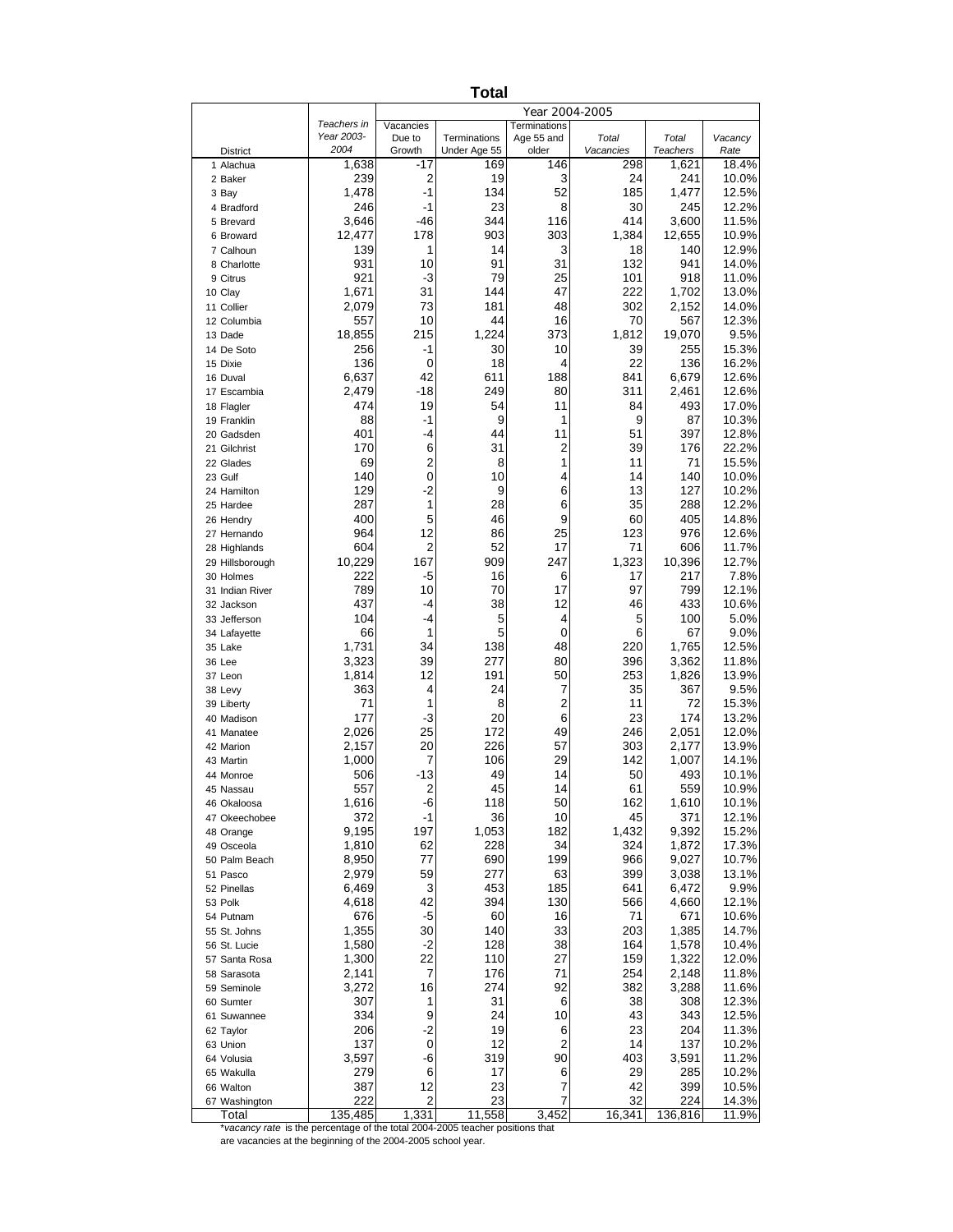**Elementary**

|                         |                    |                         |                     | Year 2004-2005 |                 |                          |                |
|-------------------------|--------------------|-------------------------|---------------------|----------------|-----------------|--------------------------|----------------|
|                         | Teachers in        | Vacancies               |                     | Terminations   |                 |                          |                |
| <b>District</b>         | Year 2003-<br>2004 | Due to                  | Terminations        | Age 55 and     | Total           | Total<br><b>Teachers</b> | Vacancy        |
| 1 Alachua               | 624                | Growth<br>-6            | Under Age 55<br>54  | older<br>18    | Vacancies<br>66 | 618                      | Rate<br>10.7%  |
| 2 Baker                 | 100                | $\overline{\mathbf{c}}$ | 9                   | 1              | 12              | 102                      | 11.8%          |
| 3 Bay                   | 563                | 0                       | 40                  | 19             | 59              | 563                      | 10.5%          |
| 4 Bradford              | 111                | 1                       | 11                  | 3              | 15              | 112                      | 13.4%          |
| 5 Brevard               | 1,520              | $-26$                   | 118                 | 45             | 137             | 1,494                    | 9.2%           |
| 6 Broward               | 5,378              | 62                      | 379                 | 132            | 573             | 5,440                    | 10.5%          |
| 7 Calhoun               | 55                 | 1                       | 5                   | 1              | 7               | 56                       | 12.5%          |
| 8 Charlotte             | 320                | 3                       | 25                  | 9              | 37              | 323                      | 11.5%          |
| 9 Citrus                | 345                | $-1$                    | 26                  | 9              | 34              | 344                      | 9.9%           |
| 10 Clay                 | 684                | 14                      | 52                  | 18             | 84              | 698                      | 12.0%          |
| 11 Collier              | 840                | 15                      | 64                  | 18             | 97              | 855                      | 11.3%          |
| 12 Columbia             | 243                | 5                       | 17                  | 5              | 27              | 248                      | 10.9%          |
| 13 Dade                 | 8,432              | $-11$                   | 519                 | 171            | 679             | 8,421                    | 8.1%           |
| 14 De Soto              | 110<br>57          | 0                       | 13                  | 4              | 17              | 110                      | 15.5%          |
| 15 Dixie<br>16 Duval    | 2,948              | 1<br>29                 | 7<br>246            | 2<br>74        | 10<br>349       | 58<br>2,977              | 17.2%<br>11.7% |
| 17 Escambia             | 957                | -7                      | 83                  | 27             | 103             | 950                      | 10.8%          |
| 18 Flagler              | 171                | 9                       | 20                  | 3              | 32              | 180                      | 17.8%          |
| 19 Franklin             | 38                 | 0                       | 4                   | 1              | 5               | 38                       | 13.2%          |
| 20 Gadsden              | 174                | $-3$                    | 16                  | 5              | 18              | 171                      | 10.5%          |
| 21 Gilchrist            | 65                 | 3                       | 12                  | 1              | 16              | 68                       | 23.5%          |
| 22 Glades               | 30                 | $\overline{\mathbf{c}}$ | 4                   | 1              | 7               | 32                       | 21.9%          |
| 23 Gulf                 | 56                 | $-1$                    | 3                   | 2              | 4               | 55                       | 7.3%           |
| 24 Hamilton             | 49                 | $-1$                    | 3                   | 2              | 4               | 48                       | 8.3%           |
| 25 Hardee               | 140                | 3                       | 14                  | 2              | 19              | 143                      | 13.3%          |
| 26 Hendry               | 170                | 4                       | 17                  | 3              | 24              | 174                      | 13.8%          |
| 27 Hernando             | 339                | 5                       | 26                  | 9              | 40              | 344                      | 11.6%          |
| 28 Highlands            | 270                | 1                       | 21                  | 7              | 29              | 271                      | 10.7%          |
| 29 Hillsborough         | 3,994              | 35                      | 324                 | 91             | 450             | 4,029                    | 11.2%          |
| 30 Holmes               | 96                 | $-2$                    | 7                   | 3              | 8               | 94                       | 8.5%           |
| 31 Indian River         | 331                | 7                       | 26                  | 7              | 40              | 338                      | 11.8%          |
| 32 Jackson              | 170                | 1                       | 12                  | 5<br>1         | 18              | 171                      | 10.5%          |
| 33 Jefferson            | 36<br>30           | -1<br>1                 | 2<br>$\overline{2}$ |                | 2<br>3          | 35<br>31                 | 5.7%<br>9.7%   |
| 34 Lafayette<br>35 Lake | 732                | 10                      | 52                  | 0<br>19        | 81              | 742                      | 10.9%          |
| 36 Lee                  | 1,188              | 14                      | 85                  | 27             | 126             | 1,202                    | 10.5%          |
| 37 Leon                 | 750                | 7                       | 69                  | 20             | 96              | 757                      | 12.7%          |
| 38 Levy                 | 158                | 2                       | 10                  | 2              | 14              | 160                      | 8.8%           |
| 39 Liberty              | 29                 | 1                       | 3                   | 1              | 5               | 30                       | 16.7%          |
| 40 Madison              | 59                 | $-1$                    | 6                   | 2              | 7               | 58                       | 12.1%          |
| 41 Manatee              | 873                | 6                       | 65                  | 21             | 92              | 879                      | 10.5%          |
| 42 Marion               | 867                | 6                       | 77                  | 20             | 103             | 873                      | 11.8%          |
| 43 Martin               | 369                | $-2$                    | 32                  | 10             | 40              | 367                      | 10.9%          |
| 44 Monroe               | 204                | $-10$                   | 16                  | 5              | 11              | 194                      | 5.7%           |
| 45 Nassau               | 214                | 5                       | 15                  | 5              | 25              | 219                      | 11.4%          |
| 46 Okaloosa             | 656                | $-5$                    | 41                  | 22             | 58              | 651                      | 8.9%           |
| 47 Okeechobee           | 157                | $-2$                    | 13                  | 3              | 14              | 155                      | 9.0%           |
| 48 Orange               | 3,978              | 38                      | 435                 | 80             | 553             | 4,016                    | 13.8%          |
| 49 Osceola              | 743                | 23                      | 81                  | 12             | 116             | 766                      | 15.1%          |
| 50 Palm Beach           | 3,256              | 5                       | 241                 | 72             | 318             | 3,261                    | 9.8%           |
| 51 Pasco                | 1,175              | 17<br>$-12$             | 98                  | 24             | 139             | 1,192<br>2,484           | 11.7%          |
| 52 Pinellas<br>53 Polk  | 2,496<br>2,055     | 21                      | 165<br>157          | 68<br>56       | 221<br>234      | 2,076                    | 8.9%<br>11.3%  |
| 54 Putnam               | 300                | -4                      | 23                  | 7              | 26              | 296                      | 8.8%           |
| 55 St. Johns            | 510                | 9                       | 43                  | 11             | 63              | 519                      | 12.1%          |
| 56 St. Lucie            | 621                | $-1$                    | 44                  | 13             | 56              | 620                      | 9.0%           |
| 57 Santa Rosa           | 506                | 16                      | 37                  | 9              | 62              | 522                      | 11.9%          |
| 58 Sarasota             | 791                | $-7$                    | 56                  | 23             | 72              | 784                      | 9.2%           |
| 59 Seminole             | 1,345              | -6                      | 99                  | 37             | 130             | 1,339                    | 9.7%           |
| 60 Sumter               | 130                | 0                       | 13                  | 3              | 16              | 130                      | 12.3%          |
| 61 Suwannee             | 155                | 7                       | 11                  | 5              | 23              | 162                      | 14.2%          |
| 62 Taylor               | 91                 | -1                      | 9                   | 3              | 11              | 90                       | 12.2%          |
| 63 Union                | 55                 | 0                       | 4                   | 1              | 5               | 55                       | 9.1%           |
| 64 Volusia              | 1,230              | $-1$                    | 90                  | 32             | 121             | 1,229                    | 9.8%           |
| 65 Wakulla              | 110                | 4                       | 6                   | 3              | 13              | 114                      | 11.4%          |
| 66 Walton               | 156                | 5                       | 9                   | 3              | 17              | 161                      | 10.6%          |
| 67 Washington           | 82                 | -1                      | 9                   | 2              | 10              | 81                       | 12.3%          |
| Total                   | 55,487             | 288                     | 4,295               | 1,320          | 5,903           | 55,775                   | 10.6%          |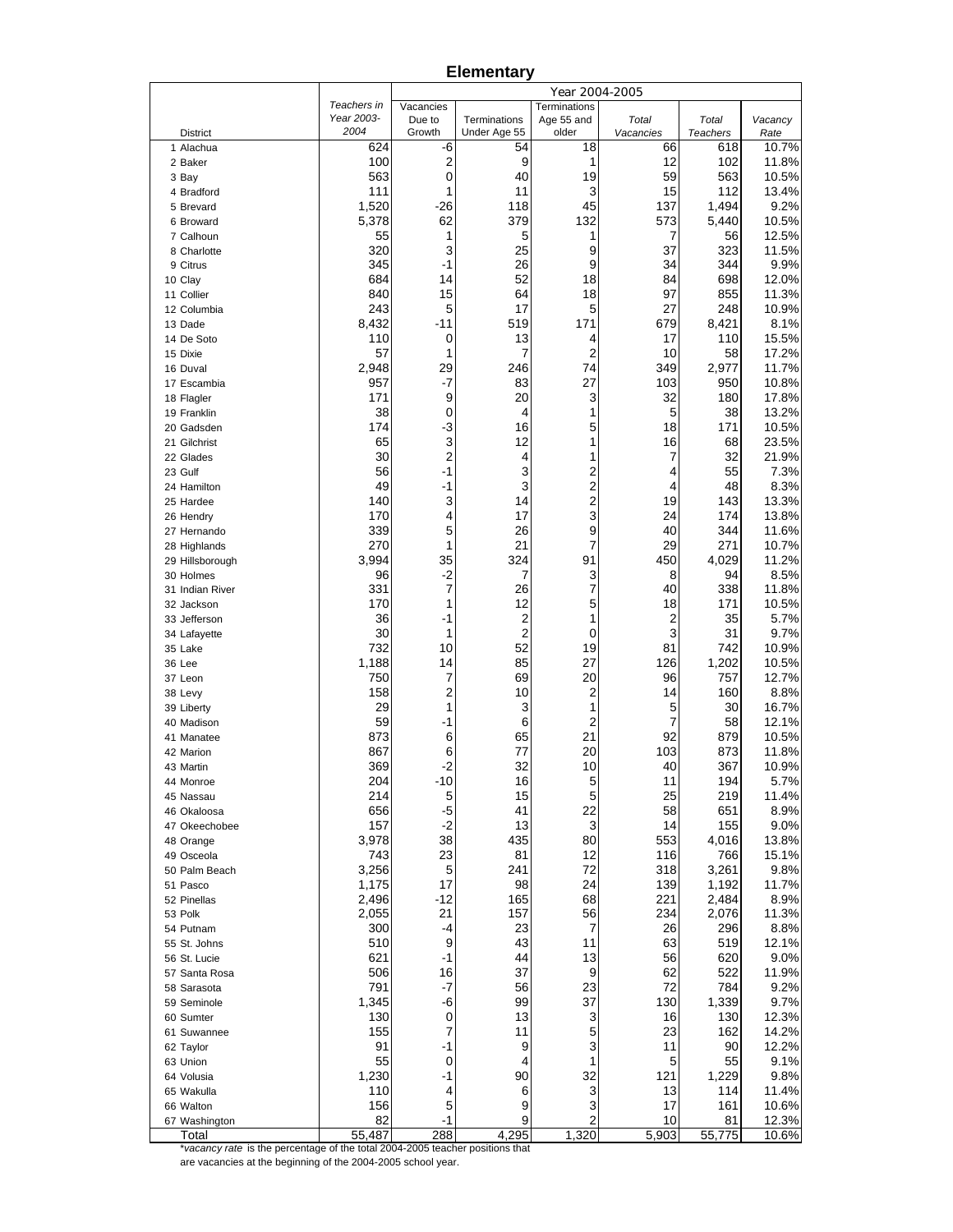#### District Vacancies Due to Growth Terminations Under Age 55 Terminations Age 55 and older  *Total Vacancies Total Teachers Vacancy Rate*  1 Alachua 309 -5 39 7 41 304 13.5% 2 Baker | 29 | 0 | 3 | 0 | 3 | 29 | 10.3% 3 Bay | 303 | -2 | 34 | 9 | 41 | 301 | 13.6% 4 Bradford 41 | 0 | 4 | 1 | 5 | 41 | 12.2% 5 Brevard 652 -9 77 16 84 643 13.1% 6 Broward | 1,538 | 21 | 113 | 24 | 158 | 1,559 10.1% 7 Calhoun 24 0 3 0 3 24 12.5% 8 Charlotte 190 1 22 6 29 191 15.2% 9 Citrus 156 -1 17 3 19 155 12.3% 10 Clay | 312 | 6| 34 | 6| 46 | 318 | 14.5% 11 Collier 368 13 41 5 59 381 15.5% 12 Columbia 89 1 9 2 12 90 13.3% 13 Dade 3,290 41 223 46 310 3,331 9.3% 14 De Soto 38 | 0 | 5 | 2 | 7 | 38 | 18.4% 15 Dixie 30 0 4 1 5 30 16.7% 16 Duval 1,131 7 119 28 154 1,138 13.5% 17 Escambia 451 -4 57 10 63 447 14.1% 18 Flagler 1 2 | 18 | 11 | 11 | 15.1% 19 Franklin 13 0 1 0 1 13 7.7% 20 Gadsden 55 -1 7 1 7 54 13.0% 21 Gilchrist 28 1 5 0 6 29 20.7% 22 Glades | 7| 0| 1| 0| 1| 7| 14.3% 23 Gulf 18 0 1 0 1 18 5.6% 24 Hamilton 25 -1 2 1 2 24 8.3% 25 Hardee 37 0 4 1 5 37 13.5% 26 Hendry | 63| 1| 9| 1| 11| 64| 17.2% 27 Hernando 129 2 14 2 18 131 13.7% 28 Highlands 112 0 12 2 14 112 12.5% 29 Hillsborough 1,700 23 175 28 226 1,723 13.1% 30 Holmes 27 -1 2 1 2 26 7.7% 31 Indian River 138 | 2 | 15 | 2 | 19 | 140 | 13.6% 32 Jackson 83 -1 9 2 10 82 12.2% 33 Jefferson 21 -1 1 1 1 20 5.0% 34 Lafayette 6 0 1 0 1 6 16.7% 35 Lake 278 4 28 6 38 282 13.5% 36 Lee 764 6 78 13 97 770 12.6% 37 Leon 375 | 2 | 46 | 9 | 57 | 377 | 15.1% 38 Levy | 61 | 1 | 4 | 1 | 6 | 62 | 9.7% 39 Liberty 11 | 0 | 1 | 0 | 1 | 11 | 9.1% 40 Madison 38 -1 5 1 5 37 13.5% 41 Manatee 360 4 38 6 48 364 13.2% 42 Marion | 374 | 2 | 49 | 8 | 59 | 376 | 15.7% 43 Martin 180 1 23 4 28 181 15.5% 44 Monroe | 82| -2| 10| 1| 9| 80| 11.3% 45 Nassau 108 1 11 2 14 109 12.8% 46 Okaloosa 180 -1 17 3 19 179 10.6% 47 Okeechobee 54 0 6 2 8 54 14.8% 48 Orange 1,507 32 228 17 277 1,539 18.0% 49 Osceola 271 9 42 3 54 280 19.3% 50 Palm Beach | 1,925 | 12 | 173 | 35 | 220 | 1,937 | 11.4% 51 Pasco 665 13 76 9 98 678 14.5% 52 Pinellas 1,353 -1 113 25 137 1,352 10.1% 53 Polk 678 | 6| 73 | 14 | 93 | 684 | 13.6% 54 Putnam 101 0 11 2 13 101 12.9% 55 St. Johns 192 4 24 4 32 196 16.3% 56 St. Lucie 280 -1 27 5 31 279 11.1% 57 Santa Rosa 188 3 20 2 25 191 13.1% 58 Sarasota 426 0 43 11 54 426 12.7% 59 Seminole 466 2 51 9 62 468 13.2% 60 Sumter 53 0 6 1 7 53 13.2% 61 Suwannee 32 1 3 1 5 33 15.2% 62 Taylor 33 | 0 | 3 | 1 | 4 | 33 | 12.1% 63 Union 20 0 2 0 2 20 10.0% 64 Volusia 845 -3 89 17 103 842 12.2% 65 Wakulla 50 2 4 1 7 52 13.5% 66 Walton 57 2 4 1 7 59 11.9% 67 Washington | 24| 0| 3| 0| 3| 24| 12.5% Total 23,515 193 2,382 423 2,998 23,708 12.6%  *Teachers in Year 2003- 2004*  Year 2004-2005

#### **Exceptional Student Education**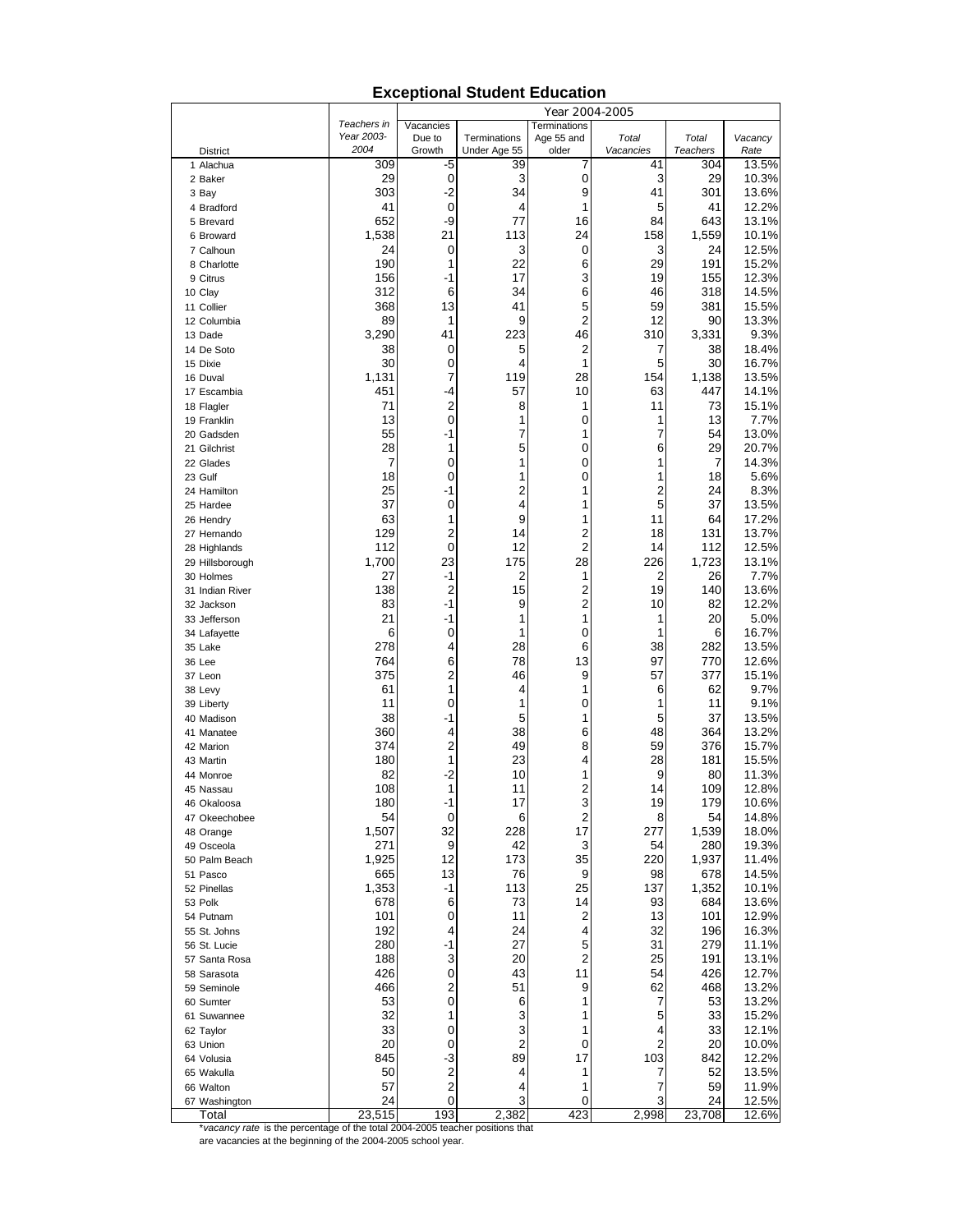#### **Math & Computer Science**

|                         |                    |                              |                              | Year 2004-2005      |                    |                          |                 |
|-------------------------|--------------------|------------------------------|------------------------------|---------------------|--------------------|--------------------------|-----------------|
|                         | Teachers in        | Vacancies                    |                              | Terminations        |                    |                          |                 |
| <b>District</b>         | Year 2003-<br>2004 | Due to<br>Growth             | Terminations<br>Under Age 55 | Age 55 and<br>older | Total<br>Vacancies | Total<br><b>Teachers</b> | Vacancy<br>Rate |
| 1 Alachua               | 102                | -1                           | 10                           | 3                   | 12                 | 101                      | 11.9%           |
| 2 Baker                 | 16                 | $\mathbf 0$                  | 1                            | 0                   | 1                  | 16                       | 6.3%            |
| 3 Bay                   | 93                 | 0                            | 11                           | 4                   | 15                 | 93                       | 16.1%           |
| 4 Bradford              | 12                 | 0                            | 1                            | 0                   | 1                  | 12                       | 8.3%            |
| 5 Brevard               | 173                | -1                           | 20                           | 5                   | 24                 | 172                      | 14.0%           |
| 6 Broward               | 272                | 4                            | 21                           | 6                   | 31                 | 276                      | 11.2%           |
| 7 Calhoun               | 8                  | 0                            | 1                            | 0                   | 1                  | 8                        | 12.5%           |
| 8 Charlotte             | 61                 | 1                            | 7                            | 2                   | 10                 | 62                       | 16.1%           |
| 9 Citrus                | 56                 | 0                            | 5                            | 2                   | 7                  | 56                       | 12.5%           |
| 10 Clay                 | 85                 | 1                            | 7                            | 3                   | 11                 | 86                       | 12.8%           |
| 11 Collier              | 40                 | $\overline{2}$               | 3                            | 2                   | 7                  | 42                       | 16.7%           |
| 12 Columbia             | 35                 | 1                            | 3                            | $\overline{2}$      | 6                  | 36                       | 16.7%           |
| 13 Dade                 | 1,162              | 30                           | 73                           | 23                  | 126                | 1,192                    | 10.6%           |
| 14 De Soto              | 13<br>7            | 0<br>0                       | 1<br>1                       | 0<br>0              | 1<br>1             | 13<br>7                  | 7.7%<br>14.3%   |
| 15 Dixie<br>16 Duval    | 368                | 1                            | 36                           | 13                  | 50                 | 369                      | 13.6%           |
| 17 Escambia             | 149                | -1                           | 13                           | 6                   | 18                 | 148                      | 12.2%           |
| 18 Flagler              | 32                 | 1                            | 4                            | 1                   | 6                  | 33                       | 18.2%           |
| 19 Franklin             | 6                  | 0                            | 1                            | 0                   | 1                  | 6                        | 16.7%           |
| 20 Gadsden              | 25                 | 0                            | 3                            | 1                   | 4                  | 25                       | 16.0%           |
| 21 Gilchrist            | 13                 | 0                            | 3                            | 0                   | 3                  | 13                       | 23.1%           |
| 22 Glades               | 1                  | 0                            | 0                            | 0                   | 0                  | 1                        | 0.0%            |
| 23 Gulf                 | 11                 | 0                            | 1                            | 0                   | 1                  | 11                       | 9.1%            |
| 24 Hamilton             | 8                  | 0                            | 1                            | 0                   | 1                  | 8                        | 12.5%           |
| 25 Hardee               | 20                 | 0                            | $\overline{\mathbf{c}}$      | 0                   | $\overline{c}$     | 20                       | 10.0%           |
| 26 Hendry               | 23                 | 0                            | $\overline{c}$               | 1                   | 3                  | 23                       | 13.0%           |
| 27 Hernando             | 60                 | 1                            | 5                            | 2                   | 8                  | 61                       | 13.1%           |
| 28 Highlands            | 33                 | 0                            | 3                            | 1                   | 4                  | 33                       | 12.1%           |
| 29 Hillsborough         | 522                | 13                           | 61                           | 18                  | 92                 | 535                      | 17.2%           |
| 30 Holmes               | 15                 | -1                           | 1                            | 1                   | 1                  | 14                       | 7.1%            |
| 31 Indian River         | 45                 | 0                            | 4                            | 1                   | 5                  | 45                       | 11.1%           |
| 32 Jackson              | 28                 | -1<br>0                      | 3<br>0                       | 1                   | 3<br>0             | 27                       | 11.1%<br>0.0%   |
| 33 Jefferson            | 4<br>3             | 0                            | 0                            | 0<br>0              | 0                  | 4<br>3                   | 0.0%            |
| 34 Lafayette<br>35 Lake | 109                | 3                            | 8                            | 4                   | 15                 | 112                      | 13.4%           |
| 36 Lee                  | 179                | $\overline{2}$               | 14                           | 5                   | 21                 | 181                      | 11.6%           |
| 37 Leon                 | 105                | 1                            | 11                           | 2                   | 14                 | 106                      | 13.2%           |
| 38 Levy                 | 20                 | 0                            | 1                            | 1                   | $\overline{c}$     | 20                       | 10.0%           |
| 39 Liberty              | 6                  | 0                            | 1                            | 0                   | 1                  | 6                        | 16.7%           |
| 40 Madison              | 8                  | 0                            | 1                            | 0                   | 1                  | 8                        | 12.5%           |
| 41 Manatee              | 117                | 2                            | 11                           | 3                   | 16                 | 119                      | 13.4%           |
| 42 Marion               | 121                | $\overline{c}$               | 12                           | 3                   | 17                 | 123                      | 13.8%           |
| 43 Martin               | 26                 | 1                            | 3                            | 1                   | 5                  | 27                       | 18.5%           |
| 44 Monroe               | 36                 | 0                            | 4                            | 1                   | 5                  | 36                       | 13.9%           |
| 45 Nassau               | 36                 | -1                           | 3                            | 1                   | 3                  | 35                       | 8.6%            |
| 46 Okaloosa             | 99                 | 0                            | 7                            | 4                   | 11                 | 99                       | 11.1%           |
| 47 Okeechobee           | 20                 | 0                            | 3                            | 1                   | 4                  | 20                       | 20.0%           |
| 48 Orange               | 611                | 21                           | 54                           | 10                  | 85                 | 632                      | 13.4%           |
| 49 Osceola              | 131                | 4                            | 16                           | 3                   | 23                 | 135                      | 17.0%           |
| 50 Palm Beach           | 528<br>150         | 8                            | 43                           | 11                  | 62<br>23           | 536                      | 11.6%<br>14.9%  |
| 51 Pasco<br>52 Pinellas | 341                | 4<br>$\overline{\mathbf{c}}$ | 14<br>25                     | 5<br>10             | 37                 | 154<br>343               | 10.8%           |
| 53 Polk                 | 260                | $\overline{\mathbf{c}}$      | 24                           | 8                   | 34                 | 262                      | 13.0%           |
| 54 Putnam               | 42                 | 0                            | 4                            | 1                   | 5                  | 42                       | 11.9%           |
| 55 St. Johns            | 95                 | 3                            | 11                           | 2                   | 16                 | 98                       | 16.3%           |
| 56 St. Lucie            | 103                | 0                            | 8                            | 4                   | 12                 | 103                      | 11.7%           |
| 57 Santa Rosa           | 98                 | 1                            | 8                            | 3                   | 12                 | 99                       | 12.1%           |
| 58 Sarasota             | 134                | 2                            | 11                           | 5                   | 18                 | 136                      | 13.2%           |
| 59 Seminole             | 234                | 4                            | 20                           | 7                   | 31                 | 238                      | 13.0%           |
| 60 Sumter               | 18                 | 0                            | 2                            | 0                   | $\overline{c}$     | 18                       | 11.1%           |
| 61 Suwannee             | 19                 | 0                            | 1                            | 1                   | $\overline{2}$     | 19                       | 10.5%           |
| 62 Taylor               | 9                  | 0                            | 1                            | 0                   | 1                  | 9                        | 11.1%           |
| 63 Union                | 11                 | 0                            | 1                            | 0                   | 1                  | 11                       | 9.1%            |
| 64 Volusia              | 207                | -1                           | 19                           | 6                   | 24                 | 206                      | 11.7%           |
| 65 Wakulla              | 22                 | $\mathbf 0$                  | 2                            | 0                   | 2                  | 22                       | 9.1%            |
| 66 Walton               | 27                 | 1                            | $\overline{\mathbf{c}}$      | 0                   | 3                  | 28                       | 10.7%           |
| 67 Washington           | 16                 | 1                            | 2                            | 1                   | 4                  | 17                       | 23.5%           |
| Total                   | 7,439              | 112                          | 655                          | 201                 | 968                | 7,551                    | 12.8%           |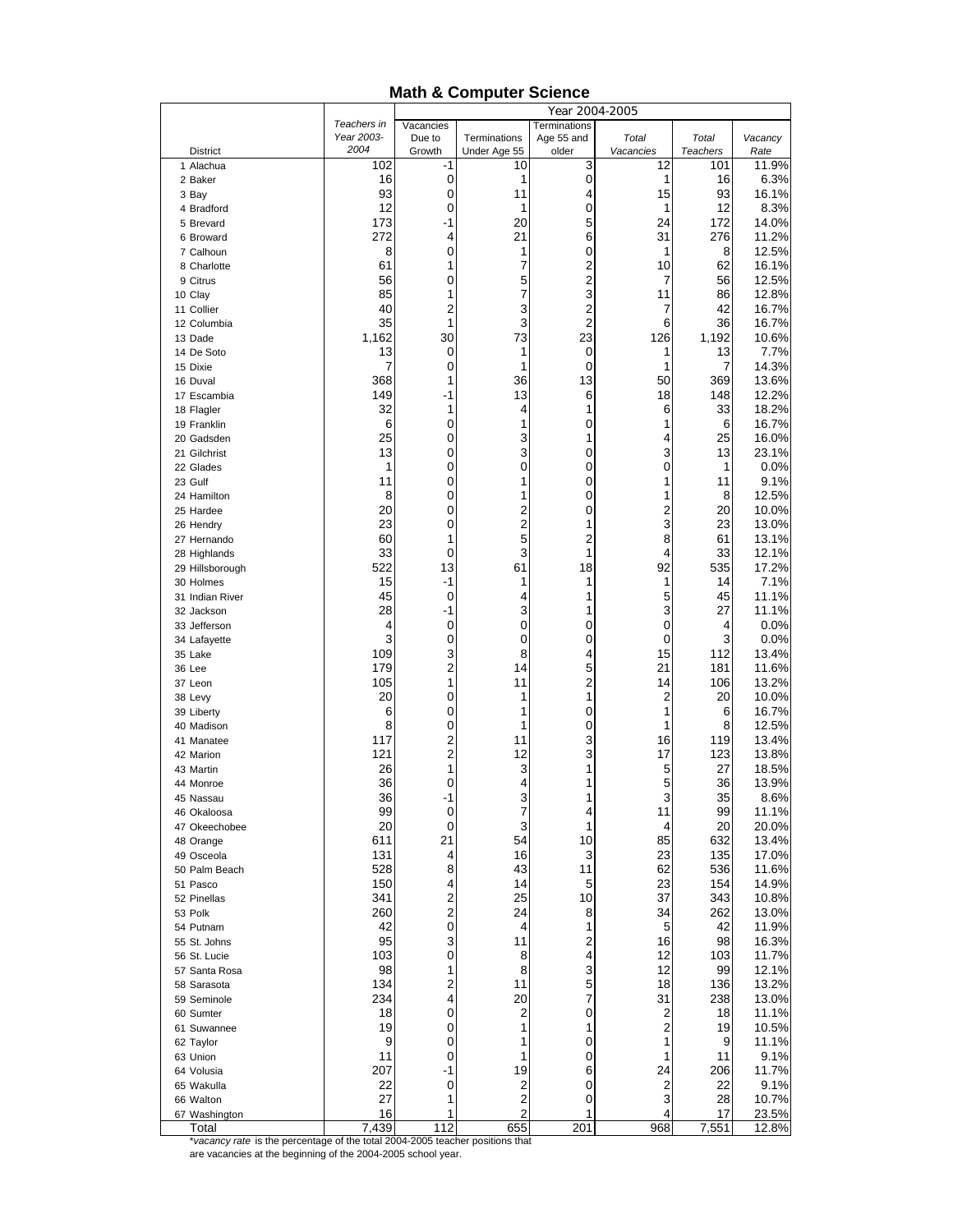|                                                                               |                    |                                           |                    | Year 2004-2005               |                 |                       |                |
|-------------------------------------------------------------------------------|--------------------|-------------------------------------------|--------------------|------------------------------|-----------------|-----------------------|----------------|
|                                                                               | Teachers in        | Vacancies                                 |                    | <b>Terminations</b>          |                 |                       |                |
|                                                                               | Year 2003-<br>2004 | Due to<br>Growth                          | Terminations       | Age 55 and<br>older          | Total           | Total                 | Vacancy        |
| <b>District</b><br>1 Alachua                                                  | 90                 | $-1$                                      | Under Age 55<br>10 | 3                            | Vacancies<br>12 | <b>Teachers</b><br>89 | Rate<br>13.5%  |
| 2 Baker                                                                       | 15                 | 0                                         | 1                  | $\boldsymbol{0}$             | 1               | 15                    | 6.7%           |
| 3 Bay                                                                         | 80                 | 0                                         | 8                  | 2                            | 10              | 80                    | 12.5%          |
| 4 Bradford                                                                    | 12                 | 0                                         | 1                  | 1                            | 2               | 12                    | 16.7%          |
| 5 Brevard                                                                     | 179                | $-2$                                      | 18                 | 6                            | 22              | 177                   | 12.4%          |
| 6 Broward                                                                     | 197                | 3                                         | 12                 | 3                            | 18              | 200                   | 9.0%           |
| 7 Calhoun                                                                     | 6                  | 0                                         | 1                  | 0                            | 1               | 6                     | 16.7%          |
| 8 Charlotte                                                                   | 54                 | 0                                         | 6                  | $\overline{c}$               | 8               | 54                    | 14.8%          |
| 9 Citrus                                                                      | 47                 | 0                                         | 5                  | 1                            | 6               | 47                    | 12.8%          |
| 10 Clay                                                                       | 84<br>40           | 1                                         | 8                  | $\overline{c}$<br>1          | 11              | 85<br>42              | 12.9%          |
| 11 Collier<br>12 Columbia                                                     | 29                 | 2<br>$\mathbf 0$                          | 4<br>3             | 1                            | 7<br>4          | 29                    | 16.7%<br>13.8% |
| 13 Dade                                                                       | 951                | 24                                        | 78                 | 18                           | 120             | 975                   | 12.3%          |
| 14 De Soto                                                                    | 12                 | 0                                         | 1                  | 1                            | 2               | 12                    | 16.7%          |
| 15 Dixie                                                                      | 5                  | 0                                         | 1                  | 0                            | 1               | 5                     | 20.0%          |
| 16 Duval                                                                      | 318                | 0                                         | 36                 | 9                            | 45              | 318                   | 14.2%          |
| 17 Escambia                                                                   | 126                | -1                                        | 15                 | 3                            | 17              | 125                   | 13.6%          |
| 18 Flagler                                                                    | 22                 | 1                                         | $\overline{c}$     | 1                            | 4               | 23                    | 17.4%          |
| 19 Franklin                                                                   | 3                  | 0                                         | 0                  | 0                            | 0               | 3                     | 0.0%           |
| 20 Gadsden                                                                    | 18                 | 0                                         | 2                  | 0                            | 2               | 18                    | 11.1%          |
| 21 Gilchrist                                                                  | 10                 | 0                                         | 1                  | 0                            | 1               | 10                    | 10.0%          |
| 22 Glades                                                                     | 1                  | 0                                         | $\mathbf 0$        | 0                            | 0               | 1                     | $0.0\%$        |
| 23 Gulf                                                                       | 7                  | 0                                         | 1                  | 0                            | 1               | 7                     | 14.3%          |
| 24 Hamilton                                                                   | 6<br>12            | 0<br>-1                                   | $\mathbf 0$<br>1   | 1<br>0                       | 1<br>0          | 6<br>11               | 16.7%<br>0.0%  |
| 25 Hardee<br>26 Hendry                                                        | 17                 | 0                                         | 2                  | 0                            | $\overline{c}$  | 17                    | 11.8%          |
| 27 Hernando                                                                   | 58                 | 0                                         | 6                  | $\overline{2}$               | 8               | 58                    | 13.8%          |
| 28 Highlands                                                                  | 30                 | 0                                         | 3                  | 1                            | 4               | 30                    | 13.3%          |
| 29 Hillsborough                                                               | 496                | 12                                        | 72                 | 12                           | 96              | 508                   | 18.9%          |
| 30 Holmes                                                                     | 12                 | 0                                         | 1                  | 0                            | 1               | 12                    | 8.3%           |
| 31 Indian River                                                               | 45                 | 0                                         | 4                  | 1                            | 5               | 45                    | 11.1%          |
| 32 Jackson                                                                    | 24                 | -1                                        | 2                  | 1                            | 2               | 23                    | 8.7%           |
| 33 Jefferson                                                                  | 5                  | 0                                         | $\mathbf 0$        | 0                            | 0               | 5                     | 0.0%           |
| 34 Lafayette                                                                  | 4                  | 0                                         | 0                  | 0                            | 0               | 4                     | 0.0%           |
| 35 Lake                                                                       | 84                 | $\overline{c}$                            | 8                  | 2                            | 12              | 86                    | 14.0%          |
| 36 Lee                                                                        | 159                | $\overline{c}$                            | 17                 | 4                            | 23              | 161                   | 14.3%          |
| 37 Leon                                                                       | 77<br>17           | $\overline{0}$<br>0                       | 9<br>1             | $\overline{c}$<br>0          | 11<br>1         | 77<br>17              | 14.3%<br>5.9%  |
| 38 Levy<br>39 Liberty                                                         | 5                  | 0                                         | 1                  | 0                            | 1               | 5                     | 20.0%          |
| 40 Madison                                                                    | 9                  | 0                                         | 1                  | 0                            | 1               | 9                     | 11.1%          |
| 41 Manatee                                                                    | 99                 | $\overline{2}$                            | 10                 | 2                            | 14              | 101                   | 13.9%          |
| 42 Marion                                                                     | 100                | 1                                         | 12                 | $\overline{c}$               | 15              | 101                   | 14.9%          |
| 43 Martin                                                                     | 10                 | 0                                         | 1                  | 0                            | 1               | 10                    | 10.0%          |
| 44 Monroe                                                                     | 22                 | 0                                         | 3                  | 1                            | 4               | 22                    | 18.2%          |
| 45 Nassau                                                                     | 34                 | -1                                        | 3                  | 1                            | 3               | 33                    | 9.1%           |
| 46 Okaloosa                                                                   | 93                 | 0                                         | 9                  | 2                            | 11              | 93                    | 11.8%          |
| 47 Okeechobee                                                                 | 19                 | $\pmb{0}$                                 | $\overline{c}$     | 0                            | $\overline{2}$  | 19                    | 10.5%          |
| 48 Orange                                                                     | 496                | 17                                        | 54                 | $\overline{\mathcal{I}}$     | 78              | 513                   | 15.2%          |
| 49 Osceola                                                                    | 114<br>465         | $\overline{\mathbf{4}}$<br>$\overline{7}$ | 18                 | $\overline{\mathbf{c}}$<br>8 | 24<br>49        | 118                   | 20.3%          |
| 50 Palm Beach                                                                 | 79                 | $\overline{\mathbf{c}}$                   | 34<br>8            | $\overline{\mathbf{c}}$      | 12              | 472<br>81             | 10.4%<br>14.8% |
| 51 Pasco<br>52 Pinellas                                                       | 324                | $\overline{c}$                            | 22                 | 9                            | 33              | 326                   | 10.1%          |
| 53 Polk                                                                       | 209                | $\overline{c}$                            | 22                 | 5                            | 29              | 211                   | 13.7%          |
| 54 Putnam                                                                     | 39                 | $\mathbf 0$                               | 4                  | 1                            | 5               | 39                    | 12.8%          |
| 55 St. Johns                                                                  | 81                 | 2                                         | 10                 | 2                            | 14              | 83                    | 16.9%          |
| 56 St. Lucie                                                                  | 86                 | $\mathbf 0$                               | 9                  | $\overline{\mathbf{c}}$      | 11              | 86                    | 12.8%          |
| 57 Santa Rosa                                                                 | 75                 | 0                                         | 8                  | $\overline{\mathbf{c}}$      | 10              | 75                    | 13.3%          |
| 58 Sarasota                                                                   | 115                | $\overline{\mathbf{c}}$                   | 12                 | 5                            | 19              | 117                   | 16.2%          |
| 59 Seminole                                                                   | 192                | $\overline{c}$                            | 20                 | 5                            | 27              | 194                   | 13.9%          |
| 60 Sumter                                                                     | 18                 | 1                                         | $\overline{c}$     | 0                            | 3               | 19                    | 15.8%          |
| 61 Suwannee                                                                   | 16                 | 0                                         | 1                  | 0                            | 1               | 16                    | 6.3%           |
| 62 Taylor                                                                     | 9                  | $-1$                                      | 1                  | 0                            | 0               | 8                     | 0.0%           |
| 63 Union                                                                      | 7                  | 0                                         | 1                  | 0                            | 1               | 7                     | 14.3%          |
| 64 Volusia                                                                    | 192                | 0                                         | 20<br>0            | 5                            | 25              | 192                   | 13.0%          |
| 65 Wakulla<br>66 Walton                                                       | 8<br>22            | 0<br>1                                    | 1                  | 0<br>0                       | 0<br>2          | 8<br>23               | 0.0%<br>8.7%   |
| 67 Washington                                                                 | 11                 | 0                                         | 1                  | 0                            | 1               | 11                    | 9.1%           |
| Total                                                                         | 6,301              | 84                                        | 630                | 143                          | 857             | 6,385                 | 13.4%          |
| *vacancy rate is the percentage of the total 2004-2005 teacher positions that |                    |                                           |                    |                              |                 |                       |                |

**Science**

are vacancies at the beginning of the 2004-2005 school year.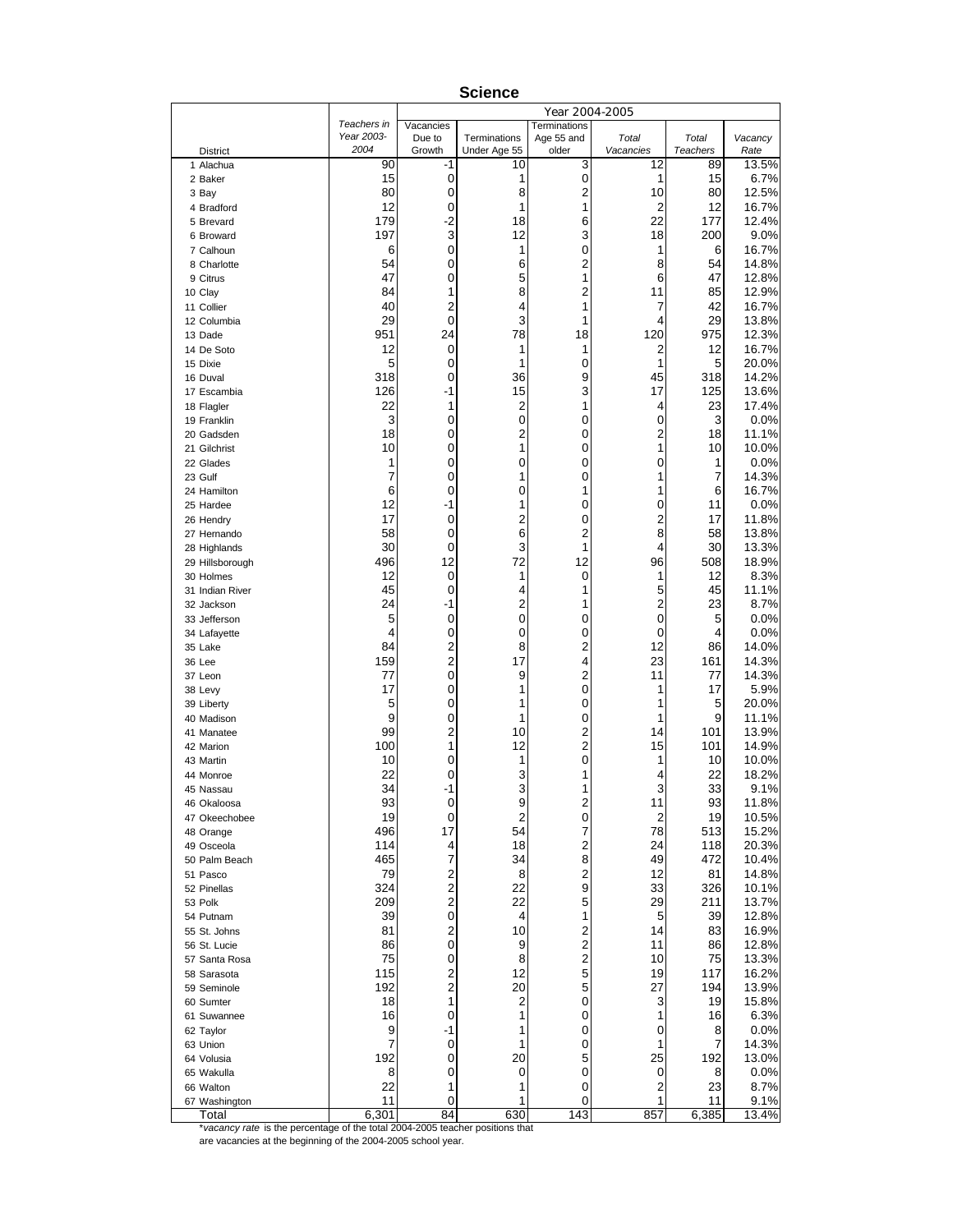#### District Vacancies Due to Growth Terminations Under Age 55 Terminations Age 55 and older  *Total Vacancies Total Teachers Vacancy Rate*  1 Alachua 30 0 3 1 4 30 13.3% 2 Baker | 2| 0| 0| 0| 0| 2| 0.0% 3 Bay | 16| 0| 1| 1| 2| 16| 12.5% 4 Bradford 2 | 0 | 1 | 0 | 1 | 2 | 50.0% 5 Brevard 69 -1 5 4 8 68 11.8% 6 Broward | 42| 0 | 3| 1 | 4| 42| 9.5% 7 Calhoun 1 | 0 | 0 | 0 | 1 | 0.0% 8 Charlotte 18 0 1 1 2 18 11.1% 9 Citrus 12 0 1 0 1 12 8.3% 10 Clay | 25 | 1 | 2 | 1 | 4 | 26 | 15.4% 11 Collier 7 | 0 | 1 | 0 | 1 | 7 | 14.3% 12 Columbia 4 0 0 0 0 4 0.0% 13 Dade 335 8 20 10 38 343 11.1% 14 De Soto 2 | 0 | 0 | 0 | 0 | 2 | 0.0% 15 Dixie 1 1 | 0 | 0 | 0 | 1 | 0.0% 16 Duval 95 0 7 3 10 95 10.5% 17 Escambia 31 0 3 2 5 31 16.1% 18 Flagler 9 0 1 0 1 9 11.1% 19 Franklin 0 0 0 0 0 0 #DIV/0! 20 Gadsden 4 0 1 0 1 4 25.0% 21 Gilchrist 2 0 0 0 0 2 0.0% 22 Glades | 0| 0| 0| 0| 0| 0| #DIV/0! 23 Gulf 2 0 0 0 0 2 0.0% 24 Hamilton 1 | 0 | 0 | 0 | 0 | 1 | 0.0% 25 Hardee | 4| 0| 0| 0| 0| 4| 0.0% 26 Hendry | 3| 0| 1| 0| 1| 3| 33.3% 27 Hernando 20 0 2 1 3 20 15.0% 28 Highlands **5** 1 0 1 0 1 5 20.0% 29 Hillsborough 147 3 9 5 17 150 11.3% 30 Holmes 3 | 0 | 0 | 0 | 0 | 3 | 0.0% 31 Indian River | 11 0 1 1 1 2 11 18.2% 32 Jackson 7 0 1 0 1 7 14.3% 33 Jefferson 1 0 0 0 0 1 0.0% 34 Lafayette 1 | 0 | 0 | 0 | 0 | 1 | 0.0% 35 Lake 16 1 1 1 3 17 17.6% 36 Lee 60 | 0 | 5 | 2 | 7 | 60 | 11.7% 37 Leon 28 | 0 | 3 | 2 | 5 | 28 | 17.9% 38 Levy | 2 | 0 | 0 | 0 | 0 | 2 | 0.0% 39 Liberty 1 | 0 | 0 | 0 | 0 | 1 | 0.0% 40 Madison 1| 0| 0| 0| 1| 0.0% 41 Manatee | 23| 0| 1| 1| 2| 23| 8.7% 42 Marion | 34 | 1 | 3| 2 | 6 | 35 | 17.1% 43 Martin 5 0 1 0 1 5 20.0% 44 Monroe | 10 | 0 | 1| 0 | 1 | 10 | 10.0% 45 Nassau 7 0 1 0 1 7 14.3% 46 Okaloosa 29 0 2 1 3 29 10.3% 47 Okeechobee 2 0 0 0 0 2 0.0% 48 Orange | 132 | 4| 12 | 4| 20 | 136 | 14.7% 49 Osceola 29 2 3 1 6 31 19.4% 50 Palm Beach 143 2 8 5 15 145 10.3% 51 Pasco 42 1 3 1 5 43 11.6% 52 Pinellas 129 0 7 5 12 129 9.3% 53 Polk 60 | 1 | 4 | 2 | 7 | 61 | 11.5% 54 Putnam 6 0 1 0 1 6 16.7% 55 St. Johns 26 0 2 1 3 26 11.5% 56 St. Lucie 21 0 2 1 3 21 14.3% 57 Santa Rosa 17 0 2 0 2 17 11.8% 58 Sarasota 42 0 3 2 5 42 11.9% 59 Seminole 70 1 5 2 8 71 11.3% 60 Sumter | 3 | 0| 0| 0| 0| 3 | 0.0% 61 Suwannee 5 0 1 0 1 5 20.0% 62 Taylor 2 | 0 | 0 | 0 | 0 | 2 | 0.0% 63 Union 2 0 0 0 0 2 0.0% 64 Volusia 64 0 5 2 7 64 10.9% 65 Wakulla 2 0 0 0 0 2 0.0% 66 Walton 5 0 1 0 1 5 20.0% 67 Washington | 2| 0| 0| 0| 0| 2| 0.0%  *Teachers in Year 2003- 2004*  Year 2004-2005

Total 1,932 24 142 66 232 1,956 11.9%

#### **Foreign Languages**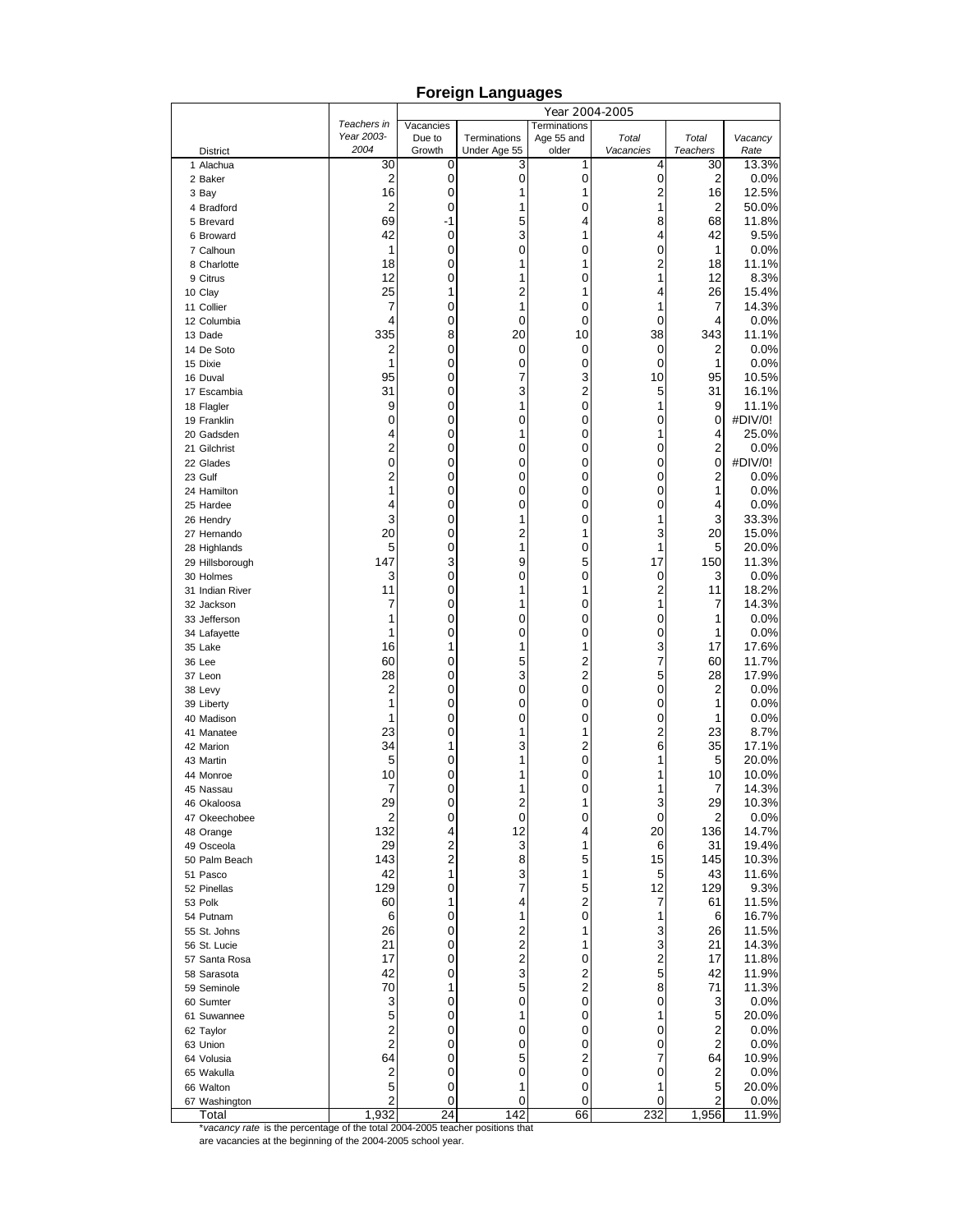# **Other Secondary Disciplines**

|                                                                               |                    |                     |                              | Year 2004-2005      |                    |                          |                |
|-------------------------------------------------------------------------------|--------------------|---------------------|------------------------------|---------------------|--------------------|--------------------------|----------------|
|                                                                               | Teachers in        | Vacancies           |                              | <b>Terminations</b> |                    |                          |                |
| <b>District</b>                                                               | Year 2003-<br>2004 | Due to<br>Growth    | Terminations<br>Under Age 55 | Age 55 and<br>older | Total<br>Vacancies | Total<br><b>Teachers</b> | Vacancy        |
| 1 Alachua                                                                     | 413                | $-4$                | 47                           | 110                 | 153                | 409                      | Rate<br>37.4%  |
| 2 Baker                                                                       | 55                 | 0                   | 4                            | 1                   | 5                  | 55                       | 9.1%           |
| 3 Bay                                                                         | 328                | $-1$                | 30                           | 12                  | 41                 | 327                      | 12.5%          |
| 4 Bradford                                                                    | 48                 | $-1$                | 4                            | 2                   | 5                  | 47                       | 10.6%          |
| 5 Brevard                                                                     | 896                | -8                  | 87                           | 33                  | 112                | 888                      | 12.6%          |
| 6 Broward                                                                     | 4,577              | 77                  | 356                          | 118                 | 551                | 4,654                    | 11.8%          |
| 7 Calhoun                                                                     | 36                 | 0                   | 3                            | 1                   | 4                  | 36                       | 11.1%          |
| 8 Charlotte                                                                   | 225                | 3                   | 24                           | 7                   | 34                 | 228                      | 14.9%          |
| 9 Citrus                                                                      | 228                | $-1$                | 20                           | 7                   | 26                 | 227                      | 11.5%          |
| 10 Clay                                                                       | 401                | 7                   | 35                           | 13                  | 55                 | 408                      | 13.5%          |
| 11 Collier                                                                    | 707                | 37                  | 63                           | 19                  | 119                | 744                      | 16.0%          |
| 12 Columbia                                                                   | 125                | 2                   | 10                           | 5                   | 17                 | 127                      | 13.4%          |
| 13 Dade                                                                       | 3,785              | 98<br>$-1$          | 267<br>8                     | 79<br>2             | 444<br>9           | 3,883                    | 11.4%          |
| 14 De Soto                                                                    | 58<br>30           | -1                  | 4                            | 1                   | 4                  | 57<br>29                 | 15.8%<br>13.8% |
| 15 Dixie<br>16 Duval                                                          | 1,522              | 3                   | 149                          | 48                  | 200                | 1,525                    | 13.1%          |
| 17 Escambia                                                                   | 570                | $-3$                | 61                           | 22                  | 80                 | 567                      | 14.1%          |
| 18 Flagler                                                                    | 111                | 3                   | 13                           | 3                   | 19                 | 114                      | 16.7%          |
| 19 Franklin                                                                   | 23                 | $-1$                | 3                            | 0                   | 2                  | 22                       | 9.1%           |
| 20 Gadsden                                                                    | 106                | $\mathbf 0$         | 13                           | 3                   | 16                 | 106                      | 15.1%          |
| 21 Gilchrist                                                                  | 41                 | 1                   | 8                            | 1                   | 10                 | 42                       | 23.8%          |
| 22 Glades                                                                     | 25                 | 0                   | 3                            | 0                   | 3                  | 25                       | 12.0%          |
| 23 Gulf                                                                       | 36                 | 1                   | 3                            | 1                   | 5                  | 37                       | 13.5%          |
| 24 Hamilton                                                                   | 35                 | 0                   | 3                            | 2                   | 5                  | 35                       | 14.3%          |
| 25 Hardee                                                                     | 56                 | -1                  | 6                            | 2                   | 7                  | 55                       | 12.7%          |
| 26 Hendry                                                                     | 99                 | 0                   | 12                           | 3                   | 15                 | 99                       | 15.2%          |
| 27 Hernando                                                                   | 300                | 3                   | 29                           | 7                   | 39                 | 303                      | 12.9%          |
| 28 Highlands                                                                  | 123                | 1                   | 10                           | 5                   | 16                 | 124                      | 12.9%          |
| 29 Hillsborough                                                               | 2,628              | 61                  | 208                          | 65                  | 334                | 2,689                    | 12.4%          |
| 30 Holmes                                                                     | 54<br>182          | $-1$<br>1           | 4<br>17                      | 1<br>4              | 4<br>22            | 53                       | 7.5%           |
| 31 Indian River<br>32 Jackson                                                 | 98                 | $-2$                | 9                            | 3                   | 10                 | 183<br>96                | 12.0%<br>10.4% |
| 33 Jefferson                                                                  | 30                 | $-1$                | $\overline{c}$               | 2                   | 3                  | 29                       | 10.3%          |
| 34 Lafayette                                                                  | 18                 | 0                   | $\overline{2}$               | 0                   | 2                  | 18                       | 11.1%          |
| 35 Lake                                                                       | 361                | 8                   | 31                           | 10                  | 49                 | 369                      | 13.3%          |
| 36 Lee                                                                        | 743                | 9                   | 61                           | 22                  | 92                 | 752                      | 12.2%          |
| 37 Leon                                                                       | 410                | $\overline{2}$      | 46                           | 13                  | 61                 | 412                      | 14.8%          |
| 38 Levy                                                                       | 90                 | 1                   | 7                            | 2                   | 10                 | 91                       | 11.0%          |
| 39 Liberty                                                                    | 17                 | 0                   | $\overline{2}$               | 1                   | 3                  | 17                       | 17.6%          |
| 40 Madison                                                                    | 52                 | $-1$                | 6                            | 3                   | 8                  | 51                       | 15.7%          |
| 41 Manatee                                                                    | 419                | 8                   | 37                           | 11                  | 56                 | 427                      | 13.1%          |
| 42 Marion                                                                     | 460                | 5                   | 54                           | 14                  | 73                 | 465                      | 15.7%          |
| 43 Martin                                                                     | 326                | 6                   | 38                           | 11                  | 55                 | 332                      | 16.6%          |
| 44 Monroe                                                                     | 121                | $-1$                | 11                           | 5                   | 15                 | 120                      | 12.5%          |
| 45 Nassau                                                                     | 126                | $-2$                | 10                           | 4                   | 12                 | 124                      | 9.7%           |
| 46 Okaloosa                                                                   | 440                | $-1$                | 34                           | 13                  | 46                 | 439                      | 10.5%          |
| 47 Okeechobee                                                                 | 94                 | 1<br>68             | 9                            | 3                   | 13                 | 95                       | 13.7%          |
| 48 Orange                                                                     | 2,050<br>434       | 16                  | 231<br>58                    | 48<br>10            | 347<br>84          | 2,118<br>450             | 16.4%<br>18.7% |
| 49 Osceola<br>50 Palm Beach                                                   | 2,069              | 33                  | 156                          | 51                  | 240                | 2,102                    | 11.4%          |
| 51 Pasco                                                                      | 704                | 18                  | 66                           | 17                  | 101                | 722                      | 14.0%          |
| 52 Pinellas                                                                   | 1,402              | 9                   | 96                           | 44                  | 149                | 1,411                    | 10.6%          |
| 53 Polk                                                                       | 1,015              | 9                   | 90                           | 31                  | 130                | 1,024                    | 12.7%          |
| 54 Putnam                                                                     | 155                | $-1$                | 14                           | 4                   | 17                 | 154                      | 11.0%          |
| 55 St. Johns                                                                  | 359                | 10                  | 39                           | 9                   | 58                 | 369                      | 15.7%          |
| 56 St. Lucie                                                                  | 394                | 0                   | 32                           | 12                  | 44                 | 394                      | 11.2%          |
| 57 Santa Rosa                                                                 | 339                | 2                   | 29                           | 8                   | 39                 | 341                      | 11.4%          |
| 58 Sarasota                                                                   | 498                | $\overline{7}$      | 42                           | 19                  | 68                 | 505                      | 13.5%          |
| 59 Seminole                                                                   | 787                | 10                  | 66                           | 26                  | 102                | 797                      | 12.8%          |
| 60 Sumter                                                                     | 67                 | 0                   | 6                            | 2                   | 8                  | 67                       | 11.9%          |
| 61 Suwannee                                                                   | 69                 | 1                   | 5                            | 2                   | 8                  | 70                       | 11.4%          |
| 62 Taylor                                                                     | 46                 | 0                   | 4                            | 2                   | 6                  | 46                       | 13.0%          |
| 63 Union                                                                      | 32                 | 0                   | 3                            | 1                   | 4                  | 32                       | 12.5%          |
| 64 Volusia                                                                    | 930                | -1                  | 87                           | 23                  | 109                | 929                      | 11.7%          |
| 65 Wakulla                                                                    | 74                 | $\mathbf 0$         | 4                            | 2                   | 6                  | 74                       | 8.1%           |
| 66 Walton                                                                     | 97<br>55           | 2<br>$\overline{c}$ | 5<br>6                       | 2<br>2              | 9<br>10            | 99<br>57                 | 9.1%<br>17.5%  |
| 67 Washington<br>Total                                                        | 33,204             | 492                 | 2,902                        | 1,009               | 4,403              | 33,696                   | 13.1%          |
| *vacancy rate is the percentage of the total 2004-2005 teacher positions that |                    |                     |                              |                     |                    |                          |                |

are vacancies at the beginning of the 2004-2005 school year.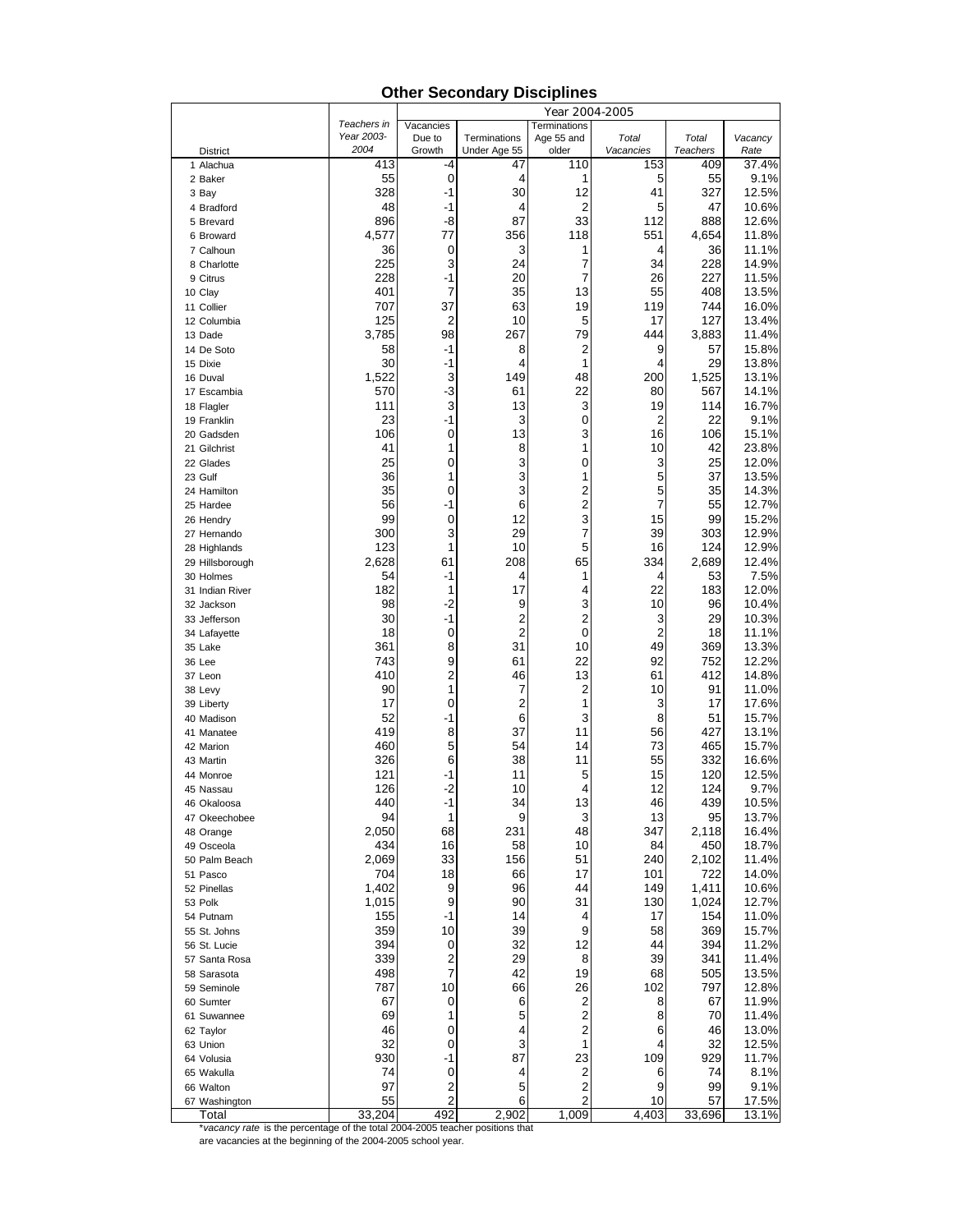|                                                                                        |                           |                     |                              | Year 2004-2005                    |                              |                 |                |
|----------------------------------------------------------------------------------------|---------------------------|---------------------|------------------------------|-----------------------------------|------------------------------|-----------------|----------------|
|                                                                                        | Teachers in<br>Year 2003- | Vacancies<br>Due to | Terminations                 | <b>Terminations</b><br>Age 55 and | Total                        | Total           | Vacancy        |
| District                                                                               | 2004                      | Growth              | Under Age 55                 | older                             | Vacancies                    | <b>Teachers</b> | Rate           |
| 1 Alachua                                                                              | 70                        | 0                   | 6                            | 4                                 | 10                           | 70              | 14.3%          |
| 2 Baker                                                                                | 22                        | 0                   | 1                            | 1                                 | 2                            | 22              | 9.1%           |
| 3 Bay                                                                                  | 95                        | 2                   | 10                           | 5                                 | 17                           | 97              | 17.5%          |
| 4 Bradford                                                                             | 20                        | -1                  | 1                            | 1<br>7                            | 1                            | 19              | 5.3%           |
| 5 Brevard<br>6 Broward                                                                 | 157<br>473                | 1<br>11             | 19<br>19                     | 19                                | 27<br>49                     | 158<br>484      | 17.1%<br>10.1% |
| 7 Calhoun                                                                              | 9                         | 0                   | 1                            | 1                                 | 2                            | 9               | 22.2%          |
| 8 Charlotte                                                                            | 63                        | 2                   | 6                            | 4                                 | 12                           | 65              | 18.5%          |
| 9 Citrus                                                                               | 77                        | 0                   | 5                            | 3                                 | 8                            | 77              | 10.4%          |
| 10 Clay                                                                                | 80                        | 1                   | 6                            | 4                                 | 11                           | 81              | 13.6%          |
| 11 Collier                                                                             | 77                        | 4                   | 5                            | 3                                 | 12                           | 81              | 14.8%          |
| 12 Columbia<br>13 Dade                                                                 | 32<br>900                 | 1<br>25             | $\overline{2}$<br>44         | 1<br>26                           | 4<br>95                      | 33<br>925       | 12.1%<br>10.3% |
| 14 De Soto                                                                             | 23                        | 0                   | 2                            | 1                                 | 3                            | 23              | 13.0%          |
| 15 Dixie                                                                               | 6                         | 0                   | 1                            | 0                                 | 1                            | 6               | 16.7%          |
| 16 Duval                                                                               | 255                       | 2                   | 18                           | 13                                | 33                           | 257             | 12.8%          |
| 17 Escambia                                                                            | 195                       | $-2$                | 17                           | 10                                | 25                           | 193             | 13.0%          |
| 18 Flagler                                                                             | 58                        | 3                   | 6                            | $\overline{c}$                    | 11                           | 61              | 18.0%          |
| 19 Franklin                                                                            | 5                         | 0                   | 0                            | 0                                 | 0                            | 5               | 0.0%           |
| 20 Gadsden<br>21 Gilchrist                                                             | 19<br>11                  | 0<br>1              | 2<br>2                       | 1<br>0                            | 3<br>3                       | 19<br>12        | 15.8%<br>25.0% |
| 22 Glades                                                                              | 5                         | 0                   | 0                            | 0                                 | 0                            | 5               | 0.0%           |
| 23 Gulf                                                                                | 10                        | 0                   | 1                            | 1                                 | 2                            | 10              | 20.0%          |
| 24 Hamilton                                                                            | 5                         | 0                   | 0                            | 0                                 | 0                            | 5               | 0.0%           |
| 25 Hardee                                                                              | 18                        | 0                   | 1                            | 1                                 | $\overline{c}$               | 18              | 11.1%          |
| 26 Hendry                                                                              | 25                        | 0                   | 3                            | 1                                 | 4                            | 25              | 16.0%          |
| 27 Hernando                                                                            | 58                        | 1                   | 4                            | 2                                 | 7                            | 59              | 11.9%          |
| 28 Highlands                                                                           | 31<br>742                 | 0<br>20             | 2<br>60                      | 1<br>28                           | 3<br>108                     | 31<br>762       | 9.7%<br>14.2%  |
| 29 Hillsborough<br>30 Holmes                                                           | 15                        | 0                   | 1                            | 0                                 | 1                            | 15              | 6.7%           |
| 31 Indian River                                                                        | 37                        | 0                   | 3                            | 1                                 | 4                            | 37              | 10.8%          |
| 32 Jackson                                                                             | 27                        | 0                   | 2                            | 0                                 | 2                            | 27              | 7.4%           |
| 33 Jefferson                                                                           | 7                         | -1                  | 0                            | 0                                 | $-1$                         | 6               | 0.0%           |
| 34 Lafayette                                                                           | 4                         | 0                   | 0                            | 0                                 | 0                            | 4               | 0.0%           |
| 35 Lake                                                                                | 151                       | 6                   | 10                           | 6                                 | 22                           | 157             | 14.0%          |
| 36 Lee                                                                                 | 230<br>69                 | 6<br>0              | 17<br>7                      | 7<br>2                            | 30<br>9                      | 236<br>69       | 12.7%<br>13.0% |
| 37 Leon<br>38 Levy                                                                     | 15                        | 0                   | 1                            | 1                                 | 2                            | 15              | 13.3%          |
| 39 Liberty                                                                             | $\overline{c}$            | 0                   | 0                            | 0                                 | 0                            | 2               | 0.0%           |
| 40 Madison                                                                             | 10                        | 0                   | 1                            | 0                                 | 1                            | 10              | 10.0%          |
| 41 Manatee                                                                             | 135                       | 3                   | 10                           | 5                                 | 18                           | 138             | 13.0%          |
| 42 Marion                                                                              | 201                       | 3                   | 19                           | 8                                 | 30                           | 204             | 14.7%          |
| 43 Martin                                                                              | 84                        | 1                   | 8                            | 3                                 | 12                           | 85              | 14.1%          |
| 44 Monroe<br>45 Nassau                                                                 | 31<br>32                  | 0<br>0              | 4<br>$\overline{c}$          | 1<br>1                            | 5<br>3                       | 31<br>32        | 16.1%<br>9.4%  |
| 46 Okaloosa                                                                            | 119                       | 1                   | 8                            | 5                                 | 14                           | 120             | 11.7%          |
| 47 Okeechobee                                                                          | 26                        | 0                   | 3                            | 1                                 | 4                            | 26              | 15.4%          |
| 48 Orange                                                                              | 421                       | 17                  | 39                           | 16                                | 72                           | 438             | 16.4%          |
| 49 Osceola                                                                             | 88                        | 4                   | 10                           | 3                                 | 17                           | 92              | 18.5%          |
| 50 Palm Beach                                                                          | 564                       | 10                  | 35                           | 17                                | 62                           | 574             | 10.8%          |
| 51 Pasco                                                                               | 164                       | 4                   | 12                           | 5                                 | 21                           | 168             | 12.5%          |
| 52 Pinellas<br>53 Polk                                                                 | 424<br>341                | 3<br>1              | 25<br>24                     | 24<br>14                          | 52<br>39                     | 427<br>342      | 12.2%<br>11.4% |
| 54 Putnam                                                                              | 33                        | 0                   | 3                            | 1                                 | 4                            | 33              | 12.1%          |
| 55 St. Johns                                                                           | 92                        | 2                   | 11                           | 4                                 | 17                           | 94              | 18.1%          |
| 56 St. Lucie                                                                           | 75                        | 0                   | 6                            | 1                                 | 7                            | 75              | 9.3%           |
| 57 Santa Rosa                                                                          | 77                        | 0                   | 6                            | 3                                 | 9                            | 77              | 11.7%          |
| 58 Sarasota                                                                            | 135                       | 3                   | 9                            | 6                                 | 18                           | 138             | 13.0%          |
| 59 Seminole                                                                            | 178                       | 3                   | 13                           | 6                                 | 22                           | 181             | 12.2%          |
| 60 Sumter                                                                              | 18<br>38                  | 0<br>0              | 2<br>$\overline{\mathbf{c}}$ | 0<br>1                            | $\overline{\mathbf{c}}$<br>3 | 18<br>38        | 11.1%          |
| 61 Suwannee<br>62 Taylor                                                               | 16                        | 0                   | 1                            | 0                                 | 1                            | 16              | 7.9%<br>6.3%   |
| 63 Union                                                                               | 10                        | 0                   | 1                            | 0                                 | 1                            | 10              | 10.0%          |
| 64 Volusia                                                                             | 129                       | 0                   | 9                            | 5                                 | 14                           | 129             | 10.9%          |
| 65 Wakulla                                                                             | 13                        | 0                   | 1                            | 0                                 | 1                            | 13              | 7.7%           |
| 66 Walton                                                                              | 23                        | 1                   | 1                            | 1                                 | 3                            | 24              | 12.5%          |
| 67 Washington                                                                          | 32                        | 0<br>138            | 2<br>552                     | $\overline{c}$                    | 4                            | 32              | 12.5%          |
| Total<br>*vacancy rate is the percentage of the total 2004-2005 teacher positions that | 7,607                     |                     |                              | 290                               | 980                          | 7,745           | 12.7%          |

**Vocational**

are vacancies at the beginning of the 2004-2005 school year.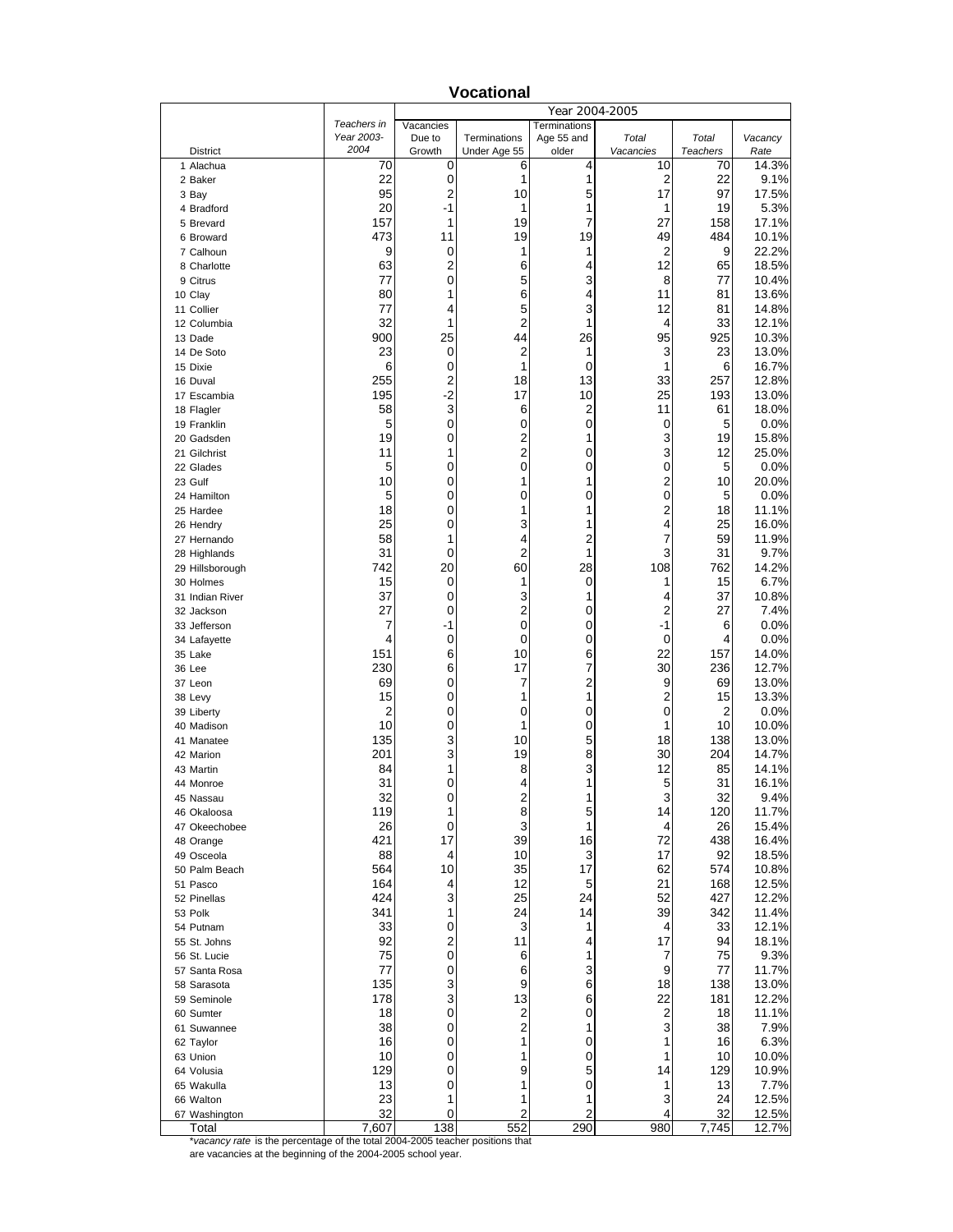| ×<br>×<br>۰,<br>$\sim$ |
|------------------------|
|------------------------|

|                               |                |               |                     | Year 2005-2006      |            |                |                |
|-------------------------------|----------------|---------------|---------------------|---------------------|------------|----------------|----------------|
|                               | Teachers       | Vacancies     |                     | <b>Terminations</b> |            |                |                |
|                               | in 2004-       | Due to        | <b>Terminations</b> | Age 55 and          | Total      | Total          | Vacancy        |
|                               | 2005           | Growth        | Under Age 65        | Older               | Vacancies  | Teachers       | Rate           |
| 1 Alachua                     | 1,621          | $-21$         | 185                 | 55                  | 219        | 1,600          | 13.7%          |
| 2 Baker<br>3 Bay              | 241<br>1,477   | 4<br>$-8$     | 18<br>138           | 4<br>54             | 26<br>184  | 245<br>1,469   | 10.6%<br>12.5% |
| 4 Bradford                    | 245            | 1             | 22                  | 8                   | 31         | 246            | 12.6%          |
| 5 Brevard                     | 3,600          | $-58$         | 343                 | 119                 | 404        | 3,542          | 11.4%          |
| 6 Broward                     | 12,655         | 156           | 909                 | 322                 | 1,387      | 12,811         | 10.8%          |
| 7 Calhoun                     | 140            | 1             | 14                  | $\overline{2}$      | 17         | 141            | 12.1%          |
| 8 Charlotte                   | 941            | 9             | 93                  | 31                  | 133        | 950            | 14.0%          |
| 9 Citrus<br>10 Clay           | 918<br>1,702   | 4<br>33       | 77<br>149           | 26<br>50            | 107<br>232 | 922<br>1,735   | 11.6%<br>13.4% |
| 11 Collier                    | 2,152          | 67            | 187                 | 50                  | 304        | 2,219          | 13.7%          |
| 12 Columbia                   | 567            | 9             | 45                  | 17                  | 71         | 576            | 12.3%          |
| 13 Dade                       | 19,070         | 167           | 1,240               | 398                 | 1,805      | 19,237         | 9.4%           |
| 14 De Soto                    | 255            | -1            | 31                  | 9                   | 39         | 254            | 15.4%          |
| 15 Dixie                      | 136            | 1             | 17                  | 4                   | 22         | 137            | 16.1%          |
| 16 Duval<br>17 Escambia       | 6,679<br>2,461 | 34<br>$-10$   | 620<br>247          | 199<br>82           | 853<br>319 | 6,713<br>2,451 | 12.7%<br>13.0% |
| 18 Flagler                    | 493            | 19            | 56                  | 11                  | 86         | 512            | 16.8%          |
| 19 Franklin                   | 87             | 0             | 8                   | 1                   | 9          | 87             | 10.3%          |
| 20 Gadsden                    | 397            | $-2$          | 42                  | 12                  | 52         | 395            | 13.2%          |
| 21 Gilchrist                  | 176            | 5             | 31                  | 3                   | 39         | 181            | 21.5%          |
| 22 Glades                     | 71             | 3             | 9                   | $\overline{c}$      | 14         | 74             | 18.9%          |
| 23 Gulf<br>24 Hamilton        | 140<br>127     | 0<br>$-2$     | 11                  | 3<br>6              | 14<br>14   | 140            | 10.0%          |
| 25 Hardee                     | 288            | 0             | 10<br>30            | 6                   | 36         | 125<br>288     | 11.2%<br>12.5% |
| 26 Hendry                     | 405            | 4             | 46                  | 10                  | 60         | 409            | 14.7%          |
| 27 Hernando                   | 976            | 7             | 88                  | 28                  | 123        | 983            | 12.5%          |
| 28 Highlands                  | 606            | 4             | 50                  | 18                  | 72         | 610            | 11.8%          |
| 29 Hillsborough               | 10,396         | 152           | 917                 | 266                 | 1,335      | 10,548         | 12.7%          |
| 30 Holmes                     | 217            | $-4$          | 16                  | 5                   | 17         | 213            | 8.0%           |
| 31 Indian River<br>32 Jackson | 799<br>433     | 9<br>$-4$     | 71<br>38            | 20<br>13            | 100<br>47  | 808<br>429     | 12.4%<br>11.0% |
| 33 Jefferson                  | 100            | $-2$          | 5                   | 4                   | 7          | 98             | 7.1%           |
| 34 Lafayette                  | 67             | $\mathbf{1}$  | 6                   | 1                   | 8          | 68             | 11.8%          |
| 35 Lake                       | 1,765          | 23            | 144                 | 49                  | 216        | 1,788          | 12.1%          |
| 36 Lee                        | 3,362          | 26            | 279                 | 88                  | 393        | 3,388          | 11.6%          |
| 37 Leon                       | 1,826          | 10            | 190                 | 56                  | 256        | 1,836          | 13.9%          |
| 38 Levy<br>39 Liberty         | 367<br>72      | 8<br>1        | 23<br>8             | 8<br>2              | 39<br>11   | 375<br>73      | 10.4%<br>15.1% |
| 40 Madison                    | 174            | $-4$          | 20                  | 5                   | 21         | 170            | 12.4%          |
| 41 Manatee                    | 2,051          | 21            | 173                 | 55                  | 249        | 2,072          | 12.0%          |
| 42 Marion                     | 2,177          | 16            | 228                 | 65                  | 309        | 2,193          | 14.1%          |
| 43 Martin                     | 1,007          | 6             | 108                 | 32                  | 146        | 1,013          | 14.4%          |
| 44 Monroe                     | 493            | $-12$         | 46                  | 16                  | 50         | 481            | 10.4%          |
| 45 Nassau<br>46 Okaloosa      | 559<br>1,610   | 3<br>-14      | 45<br>118           | 16<br>54            | 64<br>158  | 562<br>1,596   | 11.4%<br>9.9%  |
| 47 Okeechobee                 | 371            | 2             | 35                  | 10                  | 47         | 373            | 12.6%          |
| 48 Orange                     | 9,392          | 164           | 1,060               | 197                 | 1,421      | 9,556          | 14.9%          |
| 49 Osceola                    | 1,872          | 59            | 231                 | 36                  | 326        | 1,931          | 16.9%          |
| 50 Palm Beach                 | 9,027          | 57            | 690                 | 214                 | 961        | 9,084          | 10.6%          |
| 51 Pasco                      | 3,038          | 57            | 282                 | 68                  | 407        | 3,095          | 13.2%          |
| 52 Pinellas<br>53 Polk        | 6,472<br>4,660 | 8<br>47       | 452<br>398          | 197<br>138          | 657<br>583 | 6,480<br>4,707 | 10.1%<br>12.4% |
| 54 Putnam                     | 671            | $-5$          | 59                  | 19                  | 73         | 666            | 11.0%          |
| 55 St. Johns                  | 1,385          | 34            | 142                 | 35                  | 211        | 1,419          | 14.9%          |
| 56 St. Lucie                  | 1,578          | -5            | 127                 | 40                  | 162        | 1,573          | 10.3%          |
| 57 Santa Rosa                 | 1,322          | 26            | 110                 | 30                  | 166        | 1,348          | 12.3%          |
| 58 Sarasota                   | 2,148          | 0             | 178                 | 75                  | 253        | 2,148          | 11.8%          |
| 59 Seminole<br>60 Sumter      | 3,288<br>308   | 10<br>-1      | 275<br>31           | 100<br>6            | 385<br>36  | 3,298<br>307   | 11.7%<br>11.7% |
| 61 Suwannee                   | 343            | 11            | 26                  | 11                  | 48         | 354            | 13.6%          |
| 62 Taylor                     | 204            | $-2$          | 20                  | 7                   | 25         | 202            | 12.4%          |
| 63 Union                      | 137            | 3             | 12                  | $\overline{2}$      | 17         | 140            | 12.1%          |
| 64 Volusia                    | 3,591          | $-1$          | 317                 | 98                  | 414        | 3,590          | 11.5%          |
| 65 Wakulla<br>66 Walton       | 285            | $\,8\,$<br>12 | 16<br>24            | 7<br>8              | 31<br>44   | 293            | 10.6%          |
| 67 Washington                 | 399<br>224     | $\mathbf 2$   | 23                  | 8                   | 33         | 411<br>226     | 10.7%<br>14.6% |
| Total                         | 136,816        | 1,148         | 11,659              | 3,591               | 16,398     | 137,964        | 11.9%          |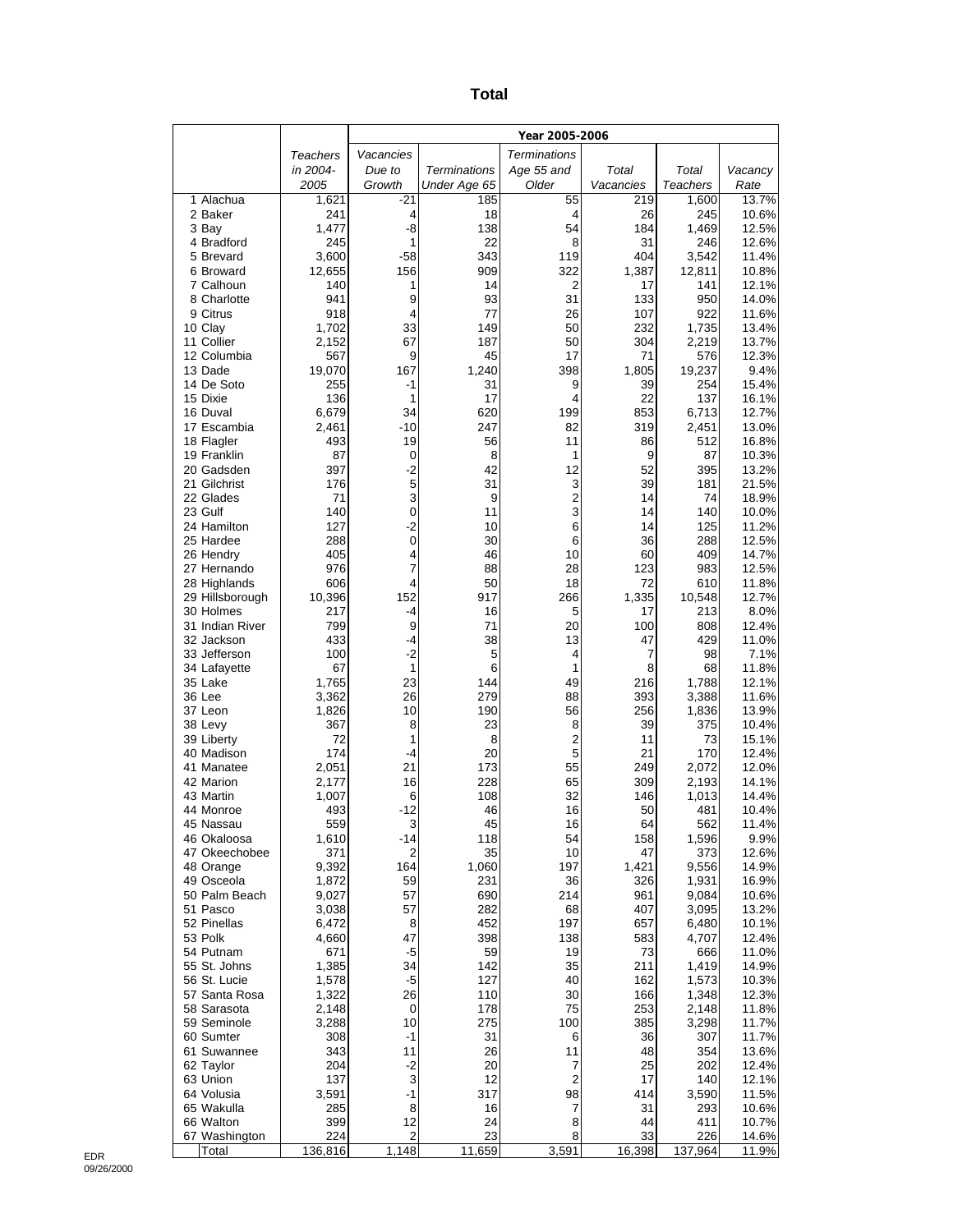# **Elementary**

|                              |                |             |                     | Year 2005-2006      |            |                |                |
|------------------------------|----------------|-------------|---------------------|---------------------|------------|----------------|----------------|
|                              | Teachers       | Vacancies   |                     | <b>Terminations</b> |            |                |                |
|                              | in 2004-       | Due to      | <b>Terminations</b> | Age 55 and          | Total      | Total          | Vacancy        |
| County                       | 2005           | Growth      | Under Age 65        | Older               | Vacancies  | Teachers       | Rate           |
| 1 Alachua<br>2 Baker         | 618<br>102     | 0<br>2      | 53<br>9             | 20<br>1             | 73<br>12   | 618<br>104     | 11.8%<br>11.5% |
| 3 Bay                        | 563            | $-2$        | 42                  | 20                  | 60         | 561            | 10.7%          |
| 4 Bradford                   | 112            | 1           | 11                  | 3                   | 15         | 113            | 13.3%          |
| 5 Brevard                    | 1,494          | -29         | 118                 | 46                  | 135        | 1,465          | 9.2%           |
| 6 Broward                    | 5,440          | 38          | 382                 | 139                 | 559        | 5,478          | 10.2%          |
| 7 Calhoun                    | 56             | 2           | 5                   | 1                   | 8          | 58             | 13.8%          |
| 8 Charlotte<br>9 Citrus      | 323<br>344     | 4<br>0      | 25<br>25            | 10<br>9             | 39<br>34   | 327<br>344     | 11.9%<br>9.9%  |
| 10 Clay                      | 698            | 24          | 53                  | 19                  | 96         | 722            | 13.3%          |
| 11 Collier                   | 855            | 9           | 64                  | 19                  | 92         | 864            | 10.6%          |
| 12 Columbia                  | 248            | 8           | 18                  | 6                   | 32         | 256            | 12.5%          |
| 13 Dade                      | 8,421          | $-31$       | 527                 | 179                 | 675        | 8,390          | 8.0%           |
| 14 De Soto<br>15 Dixie       | 110<br>58      | 2<br>1      | 14<br>7             | 4<br>$\overline{2}$ | 20<br>10   | 112<br>59      | 17.9%<br>16.9% |
| 16 Duval                     | 2,977          | 50          | 251                 | 79                  | 380        | 3,027          | 12.6%          |
| 17 Escambia                  | 950            | $-2$        | 82                  | 28                  | 108        | 948            | 11.4%          |
| 18 Flagler                   | 180            | 10          | 21                  | 4                   | 35         | 190            | 18.4%          |
| 19 Franklin                  | 38             | 2           | 4                   | 1                   | 7          | 40             | 17.5%          |
| 20 Gadsden<br>21 Gilchrist   | 171<br>68      | 1<br>2      | 15<br>13            | 5<br>1              | 21<br>16   | 172<br>70      | 12.2%<br>22.9% |
| 22 Glades                    | 32             | 2           | 4                   | 1                   | 7          | 34             | 20.6%          |
| 23 Gulf                      | 55             | 0           | 4                   | 2                   | 6          | 55             | 10.9%          |
| 24 Hamilton                  | 48             | 0           | 4                   | 3                   | 7          | 48             | 14.6%          |
| 25 Hardee                    | 143            | 2           | 15                  | 3                   | 20         | 145            | 13.8%          |
| 26 Hendry                    | 174            | 3           | 18                  | 3                   | 24         | 177            | 13.6%          |
| 27 Hernando<br>28 Highlands  | 344<br>271     | 9<br>4      | 26<br>20            | 10<br>8             | 45<br>32   | 353<br>275     | 12.7%<br>11.6% |
| 29 Hillsborough              | 4,029          | 7           | 323                 | 98                  | 428        | 4,036          | 10.6%          |
| 30 Holmes                    | 94             | -2          | 6                   | 3                   | 7          | 92             | 7.6%           |
| 31 Indian River              | 338            | 9           | 26                  | 8                   | 43         | 347            | 12.4%          |
| 32 Jackson                   | 171            | 1           | 12                  | 5                   | 18         | 172            | 10.5%          |
| 33 Jefferson                 | 35<br>31       | -1<br>0     | $\overline{c}$<br>3 | 1<br>1              | 2<br>4     | 34<br>31       | 5.9%<br>12.9%  |
| 34 Lafayette<br>35 Lake      | 742            | 4           | 53                  | 20                  | 77         | 746            | 10.3%          |
| 36 Lee                       | 1,202          | 12          | 86                  | 29                  | 127        | 1,214          | 10.5%          |
| 37 Leon                      | 757            | 10          | 68                  | 22                  | 100        | 767            | 13.0%          |
| 38 Levy                      | 160            | 4           | 10                  | 3                   | 17         | 164            | 10.4%          |
| 39 Liberty<br>40 Madison     | 30<br>58       | 1<br>$-3$   | 3<br>6              | 1<br>$\overline{2}$ | 5<br>5     | 31<br>55       | 16.1%<br>9.1%  |
| 41 Manatee                   | 879            | 5           | 65                  | 22                  | 92         | 884            | 10.4%          |
| 42 Marion                    | 873            | 6           | 78                  | 21                  | 105        | 879            | 11.9%          |
| 43 Martin                    | 367            | -1          | 32                  | 11                  | 42         | 366            | 11.5%          |
| 44 Monroe                    | 194            | -9          | 15                  | 6                   | 12         | 185            | 6.5%           |
| 45 Nassau                    | 219            | 4           | 15                  | 6<br>22             | 25         | 223<br>653     | 11.2%<br>10.0% |
| 46 Okaloosa<br>47 Okeechobee | 651<br>155     | 2<br>1      | 41<br>12            | 4                   | 65<br>17   | 156            | 10.9%          |
| 48 Orange                    | 4,016          | 26          | 433                 | 86                  | 545        | 4,042          | 13.5%          |
| 49 Osceola                   | 766            | 21          | 82                  | 13                  | 116        | 787            | 14.7%          |
| 50 Palm Beach                | 3,261          | -1          | 240                 | 77                  | 316        | 3,260          | 9.7%           |
| 51 Pasco                     | 1,192          | 18          | 98                  | 26                  | 142        | 1,210          | 11.7%          |
| 52 Pinellas<br>53 Polk       | 2,484<br>2,076 | $-3$<br>17  | 164<br>160          | 73<br>58            | 234<br>235 | 2,481<br>2,093 | 9.4%<br>11.2%  |
| 54 Putnam                    | 296            | 1           | 22                  | 8                   | 31         | 297            | 10.4%          |
| 55 St. Johns                 | 519            | 8           | 44                  | 13                  | 65         | 527            | 12.3%          |
| 56 St. Lucie                 | 620            | -4          | 43                  | 14                  | 53         | 616            | 8.6%           |
| 57 Santa Rosa                | 522            | 15          | 38                  | 10                  | 63         | 537            | 11.7%          |
| 58 Sarasota<br>59 Seminole   | 784<br>1,339   | -8<br>-7    | 55<br>98            | 25<br>39            | 72<br>130  | 776<br>1,332   | 9.3%<br>9.8%   |
| 60 Sumter                    | 130            | 1           | 13                  | 3                   | 17         | 131            | 13.0%          |
| 61 Suwannee                  | 162            | 8           | 12                  | 5                   | 25         | 170            | 14.7%          |
| 62 Taylor                    | 90             | $\pmb{0}$   | 9                   | 3                   | 12         | 90             | 13.3%          |
| 63 Union                     | 55             | $\mathbf 2$ | 4                   | 1                   | 7          | 57             | 12.3%          |
| 64 Volusia<br>65 Wakulla     | 1,229<br>114   | 5<br>6      | 91<br>6             | 34<br>3             | 130<br>15  | 1,234<br>120   | 10.5%<br>12.5% |
| 66 Walton                    | 161            | 6           | 9                   | 3                   | 18         | 167            | 10.8%          |
| 67 Washington                | 81             | 1           | 9                   | 3                   | 13         | 82             | 15.9%          |
| Total                        | 55,775         | 274         | 4,316               | 1,408               | 5,998      | 56,049         | 10.7%          |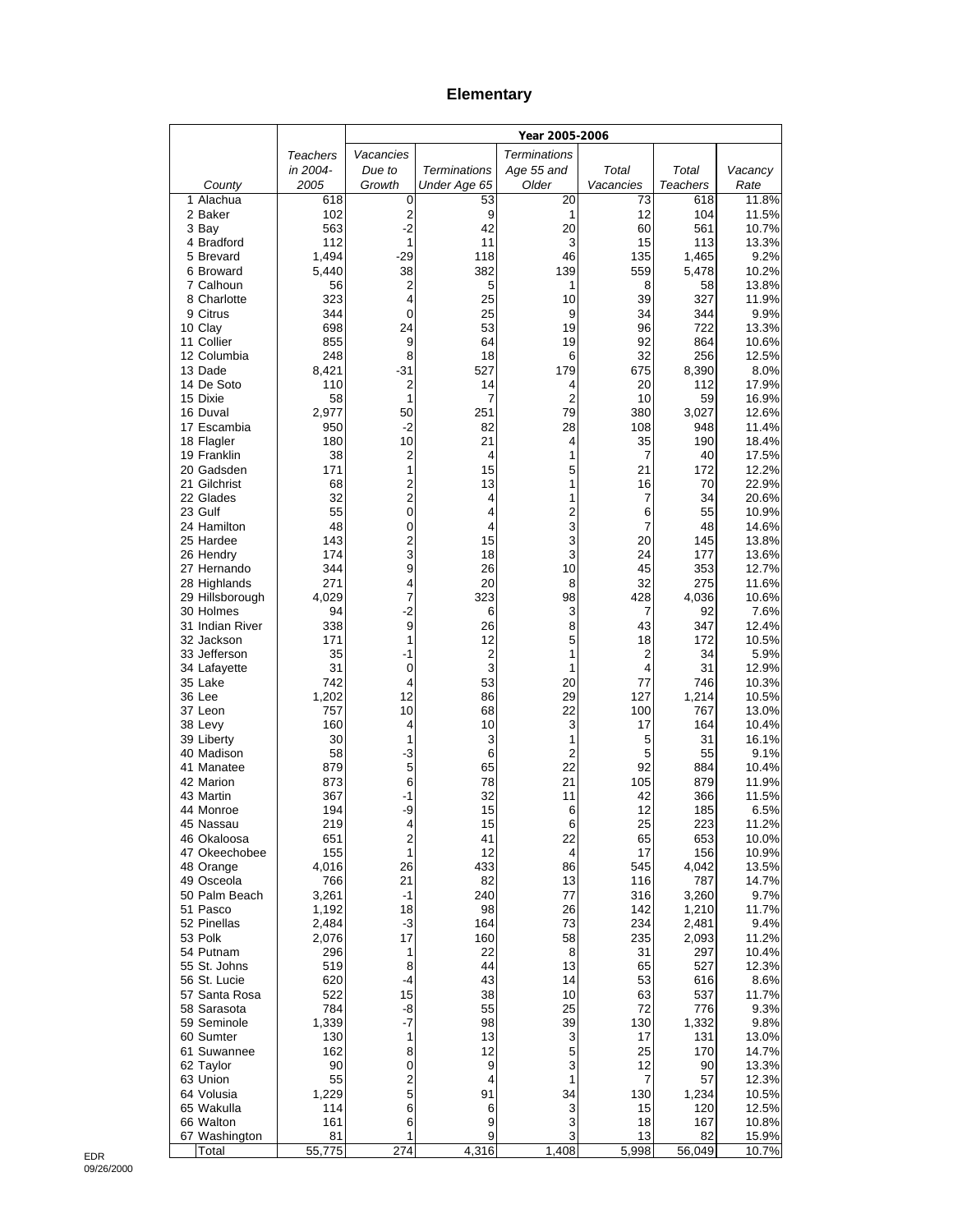## **Exceptional Student Education**

|                           |                 |                                        |                     | Year 2005-2006      |           |                 |                |
|---------------------------|-----------------|----------------------------------------|---------------------|---------------------|-----------|-----------------|----------------|
|                           | <b>Teachers</b> | Vacancies                              |                     | <b>Terminations</b> |           |                 |                |
|                           | in 2004-        | Due to                                 | Terminations        | Age 55 and          | Total     | Total           | Vacancy        |
|                           | 2005            | Growth                                 | Under Age 65        | Older               | Vacancies | <b>Teachers</b> | Rate           |
| 1 Alachua                 | 304             | -6                                     | 38                  | 9                   | 41        | 298             | 13.8%          |
| 2 Baker                   | 29              | 1                                      | $\overline{2}$      | 1                   | 4         | 30              | 13.3%          |
| 3 Bay                     | 301             | $-2$                                   | 34                  | 9                   | 41        | 299             | 13.7%          |
| 4 Bradford                | 41              | $\mathbf 0$                            | 4<br>75             | 1                   | 5         | 41              | 12.2%          |
| 5 Brevard<br>6 Broward    | 643<br>1,559    | $-11$<br>18                            | 112                 | 17<br>28            | 81<br>158 | 632<br>1,577    | 12.8%<br>10.0% |
| 7 Calhoun                 | 24              | 1                                      | 3                   | 0                   | 4         | 25              | 16.0%          |
| 8 Charlotte               | 191             | 1                                      | 22                  | 5                   | 28        | 192             | 14.6%          |
| 9 Citrus                  | 155             | 0                                      | 16                  | 4                   | 20        | 155             | 12.9%          |
| 10 Clay                   | 318             | 6                                      | 35                  | 6                   | 47        | 324             | 14.5%          |
| 11 Collier                | 381             | 11                                     | 41                  | 5                   | 57        | 392             | 14.5%          |
| 12 Columbia               | 90              | 1                                      | 9                   | 2                   | 12        | 91              | 13.2%          |
| 13 Dade                   | 3,331           | 29                                     | 222                 | 51                  | 302       | 3,360           | 9.0%           |
| 14 De Soto                | 38<br>30        | $-1$<br>$\mathbf 0$                    | 5<br>4              | 1<br>1              | 5<br>5    | 37<br>30        | 13.5%          |
| 15 Dixie<br>16 Duval      | 1,138           | 6                                      | 119                 | 30                  | 155       | 1,144           | 16.7%<br>13.5% |
| 17 Escambia               | 447             | $-2$                                   | 55                  | 11                  | 64        | 445             | 14.4%          |
| 18 Flagler                | 73              | 3                                      | 9                   | 1                   | 13        | 76              | 17.1%          |
| 19 Franklin               | 13              | $\pmb{0}$                              | 1                   | 0                   | 1         | 13              | 7.7%           |
| 20 Gadsden                | 54              | 0                                      | 7                   | 1                   | 8         | 54              | 14.8%          |
| 21 Gilchrist              | 29              | 1                                      | 5                   | 1                   | 7         | 30              | 23.3%          |
| 22 Glades                 | 7               | 0                                      | 1                   | 0                   | 1         | 7               | 14.3%          |
| 23 Gulf                   | 18              | 0                                      | 1                   | 0                   | 1         | 18              | 5.6%           |
| 24 Hamilton<br>25 Hardee  | 24<br>37        | 0<br>0                                 | $\overline{2}$<br>4 | 1<br>1              | 3<br>5    | 24<br>37        | 12.5%<br>13.5% |
| 26 Hendry                 | 64              | 1                                      | 9                   | 1                   | 11        | 65              | 16.9%          |
| 27 Hernando               | 131             | 1                                      | 15                  | 2                   | 18        | 132             | 13.6%          |
| 28 Highlands              | 112             | 1                                      | 12                  | 2                   | 15        | 113             | 13.3%          |
| 29 Hillsborough           | 1,723           | 21                                     | 174                 | 32                  | 227       | 1,744           | 13.0%          |
| 30 Holmes                 | 26              | $\mathbf 0$                            | 2                   | 0                   | 2         | 26              | 7.7%           |
| 31 Indian River           | 140             | 1                                      | 15                  | 3                   | 19        | 141             | 13.5%          |
| 32 Jackson                | 82              | -1                                     | 9                   | $\overline{2}$      | 10        | 81              | 12.3%          |
| 33 Jefferson              | 20              | 0<br>0                                 | 1<br>1              | 1<br>0              | 2<br>1    | 20              | 10.0%          |
| 34 Lafayette<br>35 Lake   | 6<br>282        | 3                                      | 29                  | 6                   | 38        | 6<br>285        | 16.7%<br>13.3% |
| 36 Lee                    | 770             | 7                                      | 79                  | 14                  | 100       | 777             | 12.9%          |
| 37 Leon                   | 377             | 2                                      | 46                  | 10                  | 58        | 379             | 15.3%          |
| 38 Levy                   | 62              | 1                                      | 4                   | 1                   | 6         | 63              | 9.5%           |
| 39 Liberty                | 11              | 0                                      | 1                   | $\Omega$            | 1         | 11              | 9.1%           |
| 40 Madison                | 37              | 0                                      | 5                   | 1                   | 6         | 37              | 16.2%          |
| 41 Manatee                | 364             | 3                                      | 38                  | 7                   | 48        | 367             | 13.1%          |
| 42 Marion<br>43 Martin    | 376<br>181      | $\overline{\mathbf{c}}$<br>$\mathbf 0$ | 48<br>23            | 10<br>5             | 60<br>28  | 378<br>181      | 15.9%<br>15.5% |
| 44 Monroe                 | 80              | $-2$                                   | 9                   | $\overline{2}$      | 9         | 78              | 11.5%          |
| 45 Nassau                 | 109             | $\mathbf 0$                            | 11                  | $\overline{2}$      | 13        | 109             | 11.9%          |
| 46 Okaloosa               | 179             | -2                                     | 17                  | 4                   | 19        | 177             | 10.7%          |
| 47 Okeechobee             | 54              | $\mathbf 0$                            | 6                   | $\overline{2}$      | 8         | 54              | 14.8%          |
| 48 Orange                 | 1,539           | 27                                     | 226                 | 19                  | 272       | 1,566           | 17.4%          |
| 49 Osceola                | 280             | 9                                      | 42                  | 4                   | 55        | 289             | 19.0%          |
| 50 Palm Beach<br>51 Pasco | 1,937           | $\overline{7}$<br>12                   | 172<br>77           | 39<br>10            | 218<br>99 | 1,944           | 11.2%<br>14.3% |
| 52 Pinellas               | 678<br>1,352    | $-3$                                   | 110                 | 28                  | 135       | 690<br>1,349    | 10.0%          |
| 53 Polk                   | 684             | $\overline{7}$                         | 73                  | 15                  | 95        | 691             | 13.7%          |
| 54 Putnam                 | 101             | -1                                     | 11                  | 2                   | 12        | 100             | 12.0%          |
| 55 St. Johns              | 196             | 5                                      | 24                  | 4                   | 33        | 201             | 16.4%          |
| 56 St. Lucie              | 279             | -1                                     | 27                  | 5                   | 31        | 278             | 11.2%          |
| 57 Santa Rosa             | 191             | 4                                      | 20                  | 3                   | 27        | 195             | 13.8%          |
| 58 Sarasota               | 426             | -1                                     | 43                  | 11                  | 53        | 425             | 12.5%          |
| 59 Seminole               | 468             | 1                                      | 51                  | 10                  | 62        | 469             | 13.2%          |
| 60 Sumter<br>61 Suwannee  | 53<br>33        | 0<br>1                                 | 6<br>3              | 1<br>1              | 7<br>5    | 53<br>34        | 13.2%<br>14.7% |
| 62 Taylor                 | 33              | -1                                     | 3                   | 1                   | 3         | 32              | 9.4%           |
| 63 Union                  | 20              | $\mathbf 0$                            | $\overline{2}$      | 0                   | 2         | 20              | 10.0%          |
| 64 Volusia                | 842             | $-1$                                   | 88                  | 19                  | 106       | 841             | 12.6%          |
| 65 Wakulla                | 52              | 1                                      | 4                   | 1                   | 6         | 53              | 11.3%          |
| 66 Walton                 | 59              | 2                                      | 4                   | 1                   | 7         | 61              | 11.5%          |
| 67 Washington             | 24              | $\mathbf 0$                            | 3                   | 0                   | 3         | 24              | 12.5%          |
| Total                     | 23,708          | 162                                    | 2,369               | 467                 | 2,998     | 506             | 592.5%         |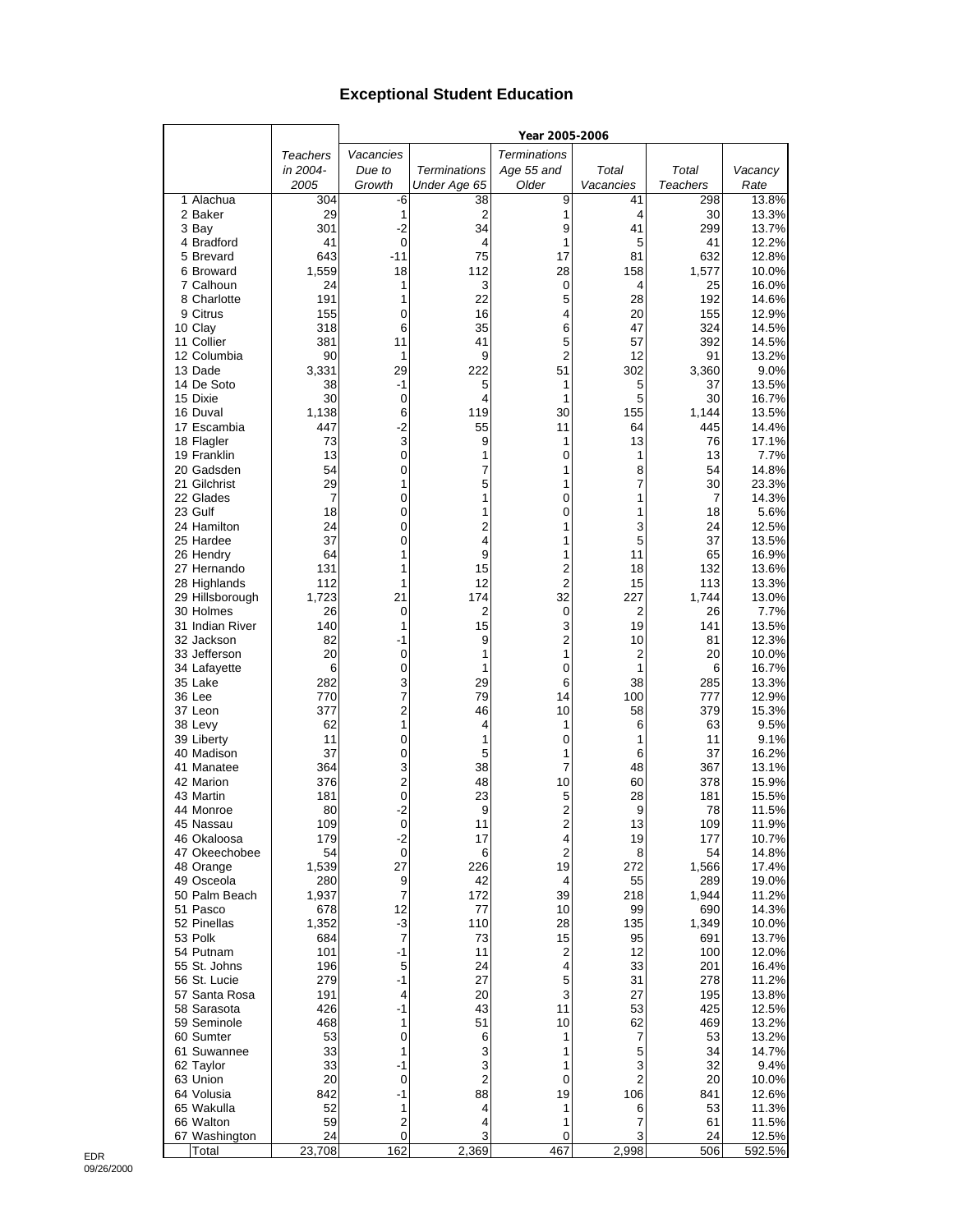## **Math & Computer Science**

|                               |            | Year 2005-2006    |                     |                     |                |                 |                |
|-------------------------------|------------|-------------------|---------------------|---------------------|----------------|-----------------|----------------|
|                               | Teachers   | Vacancies         |                     | <b>Terminations</b> |                |                 |                |
|                               | in 2004-   | Due to            | <b>Terminations</b> | Age 55 and          | Total          | Total           | Vacancy        |
|                               | 2005       | Growth            | Under Age 65        | Older               | Vacancies      | <b>Teachers</b> | Rate           |
| 1 Alachua<br>2 Baker          | 101<br>16  | -2<br>0           | 10<br>1             | 3<br>0              | 11<br>1        | 99<br>16        | 11.1%<br>6.3%  |
| 3 Bay                         | 93         | $-1$              | 11                  | 3                   | 13             | 92              | 14.1%          |
| 4 Bradford                    | 12         | 0                 | 1                   | 0                   | 1              | 12              | 8.3%           |
| 5 Brevard                     | 172        | $-2$              | 21                  | 5                   | 24             | 170             | 14.1%          |
| 6 Broward                     | 276        | 5                 | 21                  | 7                   | 33             | 281             | 11.7%          |
| 7 Calhoun<br>8 Charlotte      | 8<br>62    | $\mathbf 0$       | 1                   | 0                   | 1<br>11        | 8               | 12.5%          |
| 9 Citrus                      | 56         | 1<br>0            | 8<br>5              | 2<br>2              | 7              | 63<br>56        | 17.5%<br>12.5% |
| 10 Clay                       | 86         | 1                 | 8                   | 4                   | 13             | 87              | 14.9%          |
| 11 Collier                    | 42         | $\overline{2}$    | 3                   | $\overline{c}$      | 7              | 44              | 15.9%          |
| 12 Columbia                   | 36         | 0                 | 3                   | 2                   | 5              | 36              | 13.9%          |
| 13 Dade                       | 1,192      | 26                | 74                  | 25                  | 125            | 1,218           | 10.3%          |
| 14 De Soto<br>15 Dixie        | 13<br>7    | 0<br>0            | $\overline{2}$<br>1 | 0<br>0              | 2<br>1         | 13<br>7         | 15.4%<br>14.3% |
| 16 Duval                      | 369        | -4                | 37                  | 14                  | 47             | 365             | 12.9%          |
| 17 Escambia                   | 148        | $-1$              | 14                  | 6                   | 19             | 147             | 12.9%          |
| 18 Flagler                    | 33         | 1                 | 4                   | 1                   | 6              | 34              | 17.6%          |
| 19 Franklin                   | 6          | $-1$              | 1                   | 0                   | 0              | 5               | 0.0%           |
| 20 Gadsden<br>21 Gilchrist    | 25<br>13   | 0<br>1            | 3<br>$\overline{c}$ | 1<br>0              | 4<br>3         | 25<br>14        | 16.0%<br>21.4% |
| 22 Glades                     | 1          | 0                 | 0                   | 0                   | 0              | 1               | 0.0%           |
| 23 Gulf                       | 11         | 0                 | 1                   | 0                   | 1              | 11              | 9.1%           |
| 24 Hamilton                   | 8          | -1                | 1                   | 0                   | 0              | 7               | 0.0%           |
| 25 Hardee                     | 20         | -1                | 2                   | 0                   | 1              | 19              | 5.3%           |
| 26 Hendry<br>27 Hernando      | 23<br>61   | 0<br>-1           | $\overline{2}$<br>6 | 1<br>2              | 3<br>7         | 23<br>60        | 13.0%<br>11.7% |
| 28 Highlands                  | 33         | 0                 | 3                   | 1                   | 4              | 33              | 12.1%          |
| 29 Hillsborough               | 535        | 13                | 63                  | 18                  | 94             | 548             | 17.2%          |
| 30 Holmes                     | 14         | 0                 | 1                   | 1                   | 2              | 14              | 14.3%          |
| 31 Indian River               | 45         | 0                 | 5                   | 1                   | 6              | 45              | 13.3%          |
| 32 Jackson<br>33 Jefferson    | 27<br>4    | $-1$<br>$\pmb{0}$ | 3<br>0              | 1<br>0              | 3<br>0         | 26<br>4         | 11.5%<br>0.0%  |
| 34 Lafayette                  | 3          | 0                 | 0                   | 0                   | 0              | 3               | 0.0%           |
| 35 Lake                       | 112        | 2                 | 9                   | 3                   | 14             | 114             | 12.3%          |
| 36 Lee                        | 181        | 1                 | 14                  | 6                   | 21             | 182             | 11.5%          |
| 37 Leon                       | 106        | -1                | 11                  | 3                   | 13             | 105             | 12.4%          |
| 38 Levy<br>39 Liberty         | 20<br>6    | 1<br>0            | 1<br>1              | 1<br>0              | 3<br>1         | 21<br>6         | 14.3%<br>16.7% |
| 40 Madison                    | 8          | 0                 | 1                   | 0                   | 1              | 8               | 12.5%          |
| 41 Manatee                    | 119        | 2                 | 12                  | 3                   | 17             | 121             | 14.0%          |
| 42 Marion                     | 123        | 0                 | 12                  | 4                   | 16             | 123             | 13.0%          |
| 43 Martin                     | 27         | 0                 | 3                   | 1                   | 4              | 27              | 14.8%          |
| 44 Monroe<br>45 Nassau        | 36<br>35   | $-1$<br>0         | 4<br>3              | 1                   | 4<br>5         | 35<br>35        | 11.4%<br>14.3% |
| 46 Okaloosa                   | 99         | $-2$              | 7                   | 2<br>3              | 8              | 97              | 8.2%           |
| 47 Okeechobee                 | 20         | $\mathbf 0$       | 3                   | 0                   | 3              | 20              | 15.0%          |
| 48 Orange                     | 632        | 18                | 56                  | 12                  | 86             | 650             | 13.2%          |
| 49 Osceola                    | 135        | 5                 | 17                  | 3                   | 25             | 140             | 17.9%          |
| 50 Palm Beach<br>51 Pasco     | 536<br>154 | 7<br>3            | 42<br>15            | 13<br>4             | 62<br>22       | 543<br>157      | 11.4%<br>14.0% |
| 52 Pinellas                   | 343        | 1                 | 25                  | 10                  | 36             | 344             | 10.5%          |
| 53 Polk                       | 262        | 3                 | 24                  | 9                   | 36             | 265             | 13.6%          |
| 54 Putnam                     | 42         | -1                | 4                   | 2                   | 5              | 41              | 12.2%          |
| 55 St. Johns                  | 98         | 3                 | 12                  | 2                   | 17             | 101             | 16.8%          |
| 56 St. Lucie<br>57 Santa Rosa | 103<br>99  | 0<br>1            | 8<br>8              | 3<br>3              | 11<br>12       | 103<br>100      | 10.7%<br>12.0% |
| 58 Sarasota                   | 136        | 1                 | 12                  | 6                   | 19             | 137             | 13.9%          |
| 59 Seminole                   | 238        | 2                 | 21                  | 9                   | 32             | 240             | 13.3%          |
| 60 Sumter                     | 18         | $-1$              | $\overline{c}$      | 0                   | 1              | 17              | 5.9%           |
| 61 Suwannee                   | 19         | 0                 | 1                   | 1                   | 2              | 19              | 10.5%          |
| 62 Taylor<br>63 Union         | 9<br>11    | 0<br>0            | 1<br>1              | 0<br>0              | 1<br>1         | 9<br>11         | 11.1%<br>9.1%  |
| 64 Volusia                    | 206        | $-1$              | 18                  | 7                   | 24             | 205             | 11.7%          |
| 65 Wakulla                    | 22         | 0                 | 1                   | 0                   | 1              | 22              | 4.5%           |
| 66 Walton                     | 28         | 0                 | 2                   | 0                   | $\overline{c}$ | 28              | 7.1%           |
| 67 Washington                 | 17         | 0                 | 2                   | 1                   | 3              | 17              | 17.6%          |
| Total                         | 7,551      | 78                | 671                 | 214                 | 963            | 7,629           | 12.6%          |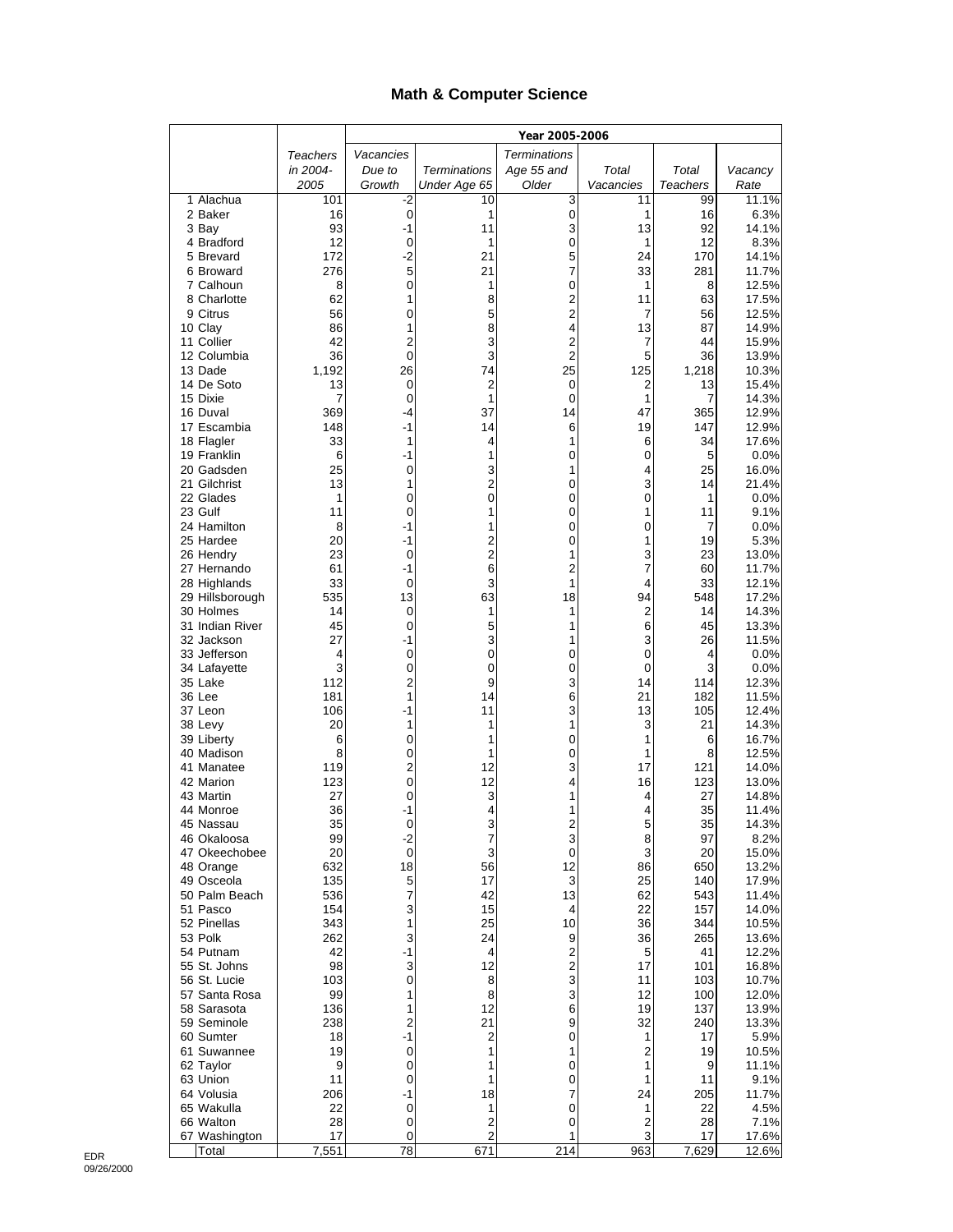#### **Science**

|                               |                | Year 2005-2006    |                      |                     |                      |                 |                |
|-------------------------------|----------------|-------------------|----------------------|---------------------|----------------------|-----------------|----------------|
|                               | Teachers       | Vacancies         |                      | <b>Terminations</b> |                      |                 |                |
|                               | in 2004-       | Due to            | <b>Terminations</b>  | Age 55 and          | Total                | Total           | Vacancy        |
|                               | 2005           | Growth            | Under Age 65         | Older               | Vacancies            | <b>Teachers</b> | Rate           |
| 1 Alachua<br>2 Baker          | 89<br>15       | -2<br>0           | 10<br>1              | 3<br>0              | 11<br>1              | 87<br>15        | 12.6%<br>6.7%  |
| 3 Bay                         | 80             | $-1$              | 9                    | 3                   | 11                   | 79              | 13.9%          |
| 4 Bradford                    | 12             | 0                 | 1                    | 1                   | 2                    | 12              | 16.7%          |
| 5 Brevard                     | 177            | $-2$              | 18                   | 6                   | 22                   | 175             | 12.6%          |
| 6 Broward                     | 200            | 4                 | 12                   | 3                   | 19                   | 204             | 9.3%           |
| 7 Calhoun<br>8 Charlotte      | 6<br>54        | 0<br>1            | 1<br>6               | 0<br>$\overline{c}$ | 1<br>9               | 6<br>55         | 16.7%<br>16.4% |
| 9 Citrus                      | 47             | 1                 | 5                    | 1                   | 7                    | 48              | 14.6%          |
| 10 Clay                       | 85             | 0                 | 8                    | 3                   | 11                   | 85              | 12.9%          |
| 11 Collier                    | 42             | $\overline{2}$    | 5                    | 1                   | 8                    | 44              | 18.2%          |
| 12 Columbia                   | 29             | 0                 | 3                    | 1                   | 4                    | 29              | 13.8%          |
| 13 Dade<br>14 De Soto         | 975<br>12      | 22<br>0           | 80<br>1              | 20<br>1             | 122<br>2             | 997<br>12       | 12.2%<br>16.7% |
| 15 Dixie                      | 5              | $\mathbf 0$       | 1                    | 0                   | 1                    | 5               | 20.0%          |
| 16 Duval                      | 318            | -3                | 37                   | 10                  | 44                   | 315             | 14.0%          |
| 17 Escambia                   | 125            | $-1$              | 15                   | 4                   | 18                   | 124             | 14.5%          |
| 18 Flagler                    | 23             | 1                 | 2                    | 0                   | 3                    | 24              | 12.5%          |
| 19 Franklin<br>20 Gadsden     | 3<br>18        | 0<br>0            | 0<br>2               | 0<br>1              | 0<br>3               | 3<br>18         | 0.0%<br>16.7%  |
| 21 Gilchrist                  | 10             | 0                 | 1                    | 0                   | 1                    | 10              | 10.0%          |
| 22 Glades                     | 1              | 0                 | 0                    | 0                   | 0                    | 1               | 0.0%           |
| 23 Gulf                       | $\overline{7}$ | 0                 | 1                    | 0                   | 1                    | 7               | 14.3%          |
| 24 Hamilton                   | 6<br>11        | 0                 | 0                    | 0                   | 0                    | 6               | 0.0%<br>9.1%   |
| 25 Hardee<br>26 Hendry        | 17             | 0<br>0            | 1<br>2               | 0<br>1              | 1<br>3               | 11<br>17        | 17.6%          |
| 27 Hernando                   | 58             | 0                 | 6                    | 2                   | 8                    | 58              | 13.8%          |
| 28 Highlands                  | 30             | $\mathbf 0$       | 3                    | 1                   | 4                    | 30              | 13.3%          |
| 29 Hillsborough               | 508            | 13                | 73                   | 14                  | 100                  | 521             | 19.2%          |
| 30 Holmes                     | 12<br>45       | $-1$              | 1                    | 0                   | 0                    | 11              | 0.0%           |
| 31 Indian River<br>32 Jackson | 23             | 0<br>0            | 4<br>2               | 1<br>1              | 5<br>3               | 45<br>23        | 11.1%<br>13.0% |
| 33 Jefferson                  | 5              | 0                 | $\pmb{0}$            | 0                   | 0                    | 5               | 0.0%           |
| 34 Lafayette                  | 4              | 0                 | 0                    | 0                   | 0                    | 4               | 0.0%           |
| 35 Lake                       | 86             | 2                 | 9                    | 2                   | 13                   | 88              | 14.8%          |
| 36 Lee<br>37 Leon             | 161<br>77      | 0<br>0            | 17<br>9              | 5<br>$\overline{c}$ | 22<br>11             | 161<br>77       | 13.7%<br>14.3% |
| 38 Levy                       | 17             | 0                 | 1                    | 0                   | 1                    | 17              | 5.9%           |
| 39 Liberty                    | 5              | 0                 | 1                    | 0                   | 1                    | 5               | 20.0%          |
| 40 Madison                    | 9              | 0                 | 1                    | 0                   | 1                    | 9               | 11.1%          |
| 41 Manatee                    | 101            | 1                 | 10                   | 3                   | 14                   | 102             | 13.7%          |
| 42 Marion<br>43 Martin        | 101<br>10      | 1<br>1            | 13<br>1              | 4<br>0              | 18<br>$\overline{c}$ | 102<br>11       | 17.6%<br>18.2% |
| 44 Monroe                     | 22             | 0                 | 2                    | 1                   | 3                    | 22              | 13.6%          |
| 45 Nassau                     | 33             | 0                 | 3                    | 1                   | 4                    | 33              | 12.1%          |
| 46 Okaloosa                   | 93             | $-2$              | 9                    | 3                   | 10                   | 91              | 11.0%          |
| 47 Okeechobee                 | 19             | $\mathbf 0$<br>15 | $\overline{c}$<br>56 | 0<br>8              | 2<br>79              | 19              | 10.5%          |
| 48 Orange<br>49 Osceola       | 513<br>118     | 4                 | 18                   | $\overline{c}$      | 24                   | 528<br>122      | 15.0%<br>19.7% |
| 50 Palm Beach                 | 472            | 6                 | 34                   | 9                   | 49                   | 478             | 10.3%          |
| 51 Pasco                      | 81             | 2                 | 9                    | $\overline{2}$      | 13                   | 83              | 15.7%          |
| 52 Pinellas                   | 326            | 1                 | 22                   | 10                  | 33                   | 327             | 10.1%          |
| 53 Polk<br>54 Putnam          | 211<br>39      | 2<br>-1           | 22<br>4              | 6<br>1              | 30<br>4              | 213<br>38       | 14.1%<br>10.5% |
| 55 St. Johns                  | 83             | 2                 | 10                   | 1                   | 13                   | 85              | 15.3%          |
| 56 St. Lucie                  | 86             | 0                 | 8                    | $\mathbf 2$         | 10                   | 86              | 11.6%          |
| 57 Santa Rosa                 | 75             | 1                 | 8                    | $\overline{c}$      | 11                   | 76              | 14.5%          |
| 58 Sarasota                   | 117            | 1                 | 12                   | 4                   | 17                   | 118             | 14.4%          |
| 59 Seminole<br>60 Sumter      | 194<br>19      | 2<br>$-1$         | 20<br>2              | 5<br>0              | 27<br>1              | 196<br>18       | 13.8%<br>5.6%  |
| 61 Suwannee                   | 16             | 0                 | 1                    | 1                   | 2                    | 16              | 12.5%          |
| 62 Taylor                     | 8              | 0                 | 1                    | 0                   | 1                    | 8               | 12.5%          |
| 63 Union                      | 7              | 0                 | 1                    | 0                   | 1                    | 7               | 14.3%          |
| 64 Volusia                    | 192            | -1                | 20                   | 5                   | 24                   | 191             | 12.6%          |
| 65 Wakulla<br>66 Walton       | 8<br>23        | 0<br>$\pmb{0}$    | 0<br>1               | 0<br>0              | 0<br>1               | 8<br>23         | 0.0%<br>4.3%   |
| 67 Washington                 | 11             | 0                 | 1                    | 0                   | 1                    | 11              | 9.1%           |
| Total                         | 6,385          | 70                | 639                  | 159                 | 868                  | 6,455           | 13.4%          |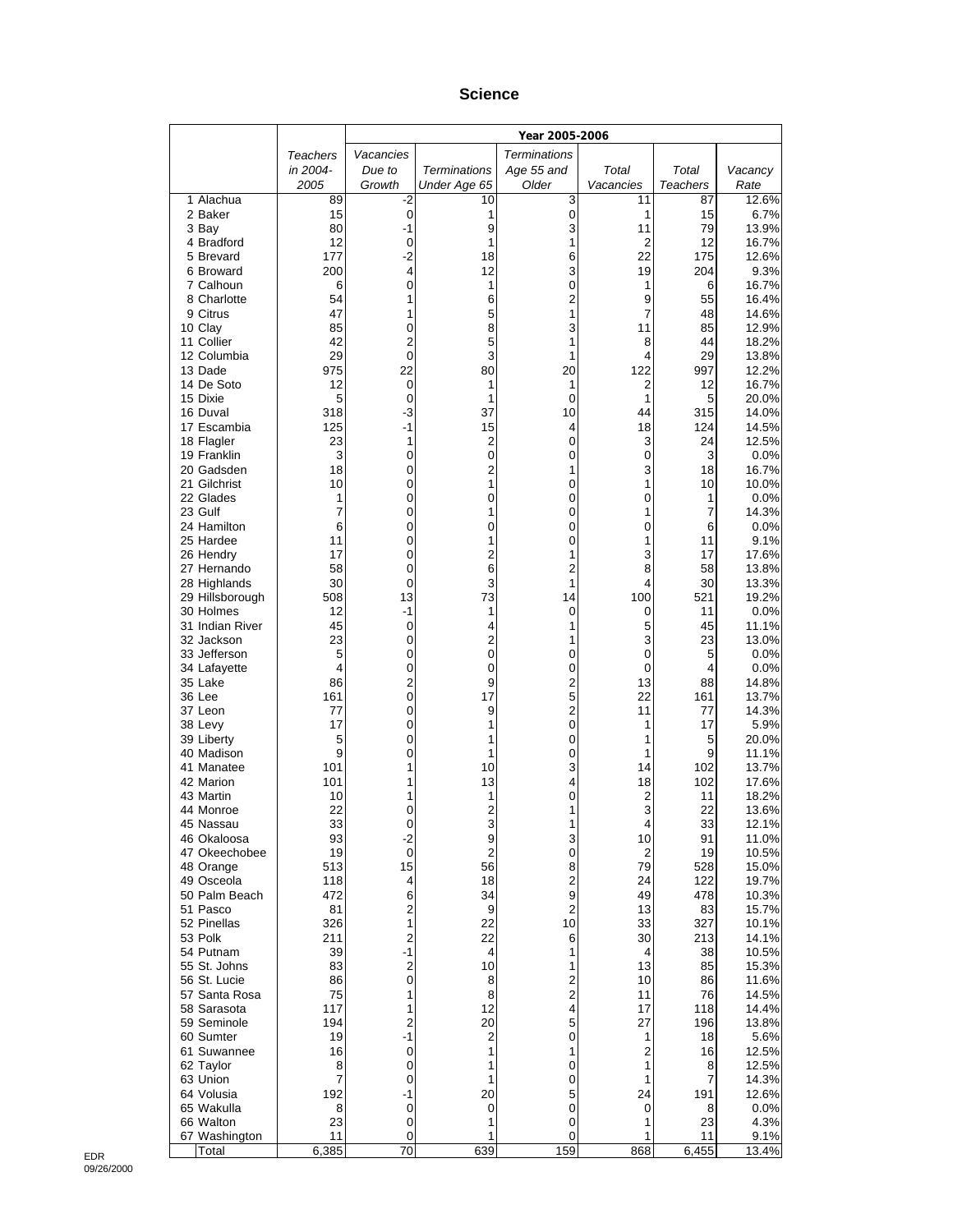# **Foreign Languages**

|                              |                     |                 |                     | Year 2005-2006      |                  |                     |                |
|------------------------------|---------------------|-----------------|---------------------|---------------------|------------------|---------------------|----------------|
|                              | Teachers            | Vacancies       |                     | <b>Terminations</b> |                  |                     |                |
|                              | in 2004-            | Due to          | <b>Terminations</b> | Age 55 and          | Total            | Total               | Vacancy        |
|                              | 2005                | Growth          | Under Age 65        | Older               | Vacancies        | <b>Teachers</b>     | Rate           |
| 1 Alachua                    | 30                  | -1              | 3                   | 1                   | 3                | 29                  | 10.3%          |
| 2 Baker                      | 2                   | 0               | $\mathbf 0$         | 0                   | $\pmb{0}$        | $\overline{2}$      | 0.0%<br>12.5%  |
| 3 Bay<br>4 Bradford          | 16<br>2             | 0<br>0          | 1<br>0              | 1<br>0              | 2<br>$\mathbf 0$ | 16<br>$\mathbf 2$   | 0.0%           |
| 5 Brevard                    | 68                  | -1              | 5                   | 4                   | 8                | 67                  | 11.9%          |
| 6 Broward                    | 42                  | 1               | 3                   | 1                   | 5                | 43                  | 11.6%          |
| 7 Calhoun                    | 1                   | 0               | 0                   | 0                   | 0                | 1                   | 0.0%           |
| 8 Charlotte                  | 18                  | 0               |                     | 1                   | $\overline{2}$   | 18                  | 11.1%          |
| 9 Citrus                     | 12                  | 0               | 1                   | 0                   | 1                | 12                  | 8.3%           |
| 10 Clay                      | 26                  | 0               | $\overline{c}$      | 1                   | 3                | 26                  | 11.5%          |
| 11 Collier                   | 7                   | 0               | 1                   | 0                   | 1                | 7                   | 14.3%          |
| 12 Columbia                  | 4                   | 0               | 0                   | 0                   | 0                | 4                   | 0.0%           |
| 13 Dade<br>14 De Soto        | 343<br>2            | 8<br>0          | 19<br>0             | 10<br>0             | 37<br>0          | 351<br>2            | 10.5%<br>0.0%  |
| 15 Dixie                     | 1                   | 0               | 0                   | 0                   | 0                | 1                   | 0.0%           |
| 16 Duval                     | 95                  | 0               | 7                   | 3                   | 10               | 95                  | 10.5%          |
| 17 Escambia                  | 31                  | -1              | 3                   | $\overline{c}$      | 4                | 30                  | 13.3%          |
| 18 Flagler                   | 9                   | 0               | 1                   | 0                   | 1                | 9                   | 11.1%          |
| 19 Franklin                  | 0                   | 0               | 0                   | 0                   | 0                | 0                   | 0.0%           |
| 20 Gadsden                   | 4                   | -1              | 1                   | 0                   | 0                | 3                   | 0.0%           |
| 21 Gilchrist                 | $\overline{2}$      | 0               | 0                   | 0                   | 0                | $\overline{2}$      | 0.0%           |
| 22 Glades                    | 0                   | 0               | 0                   | 0                   | 0                | 0                   | $0.0\%$        |
| 23 Gulf<br>24 Hamilton       | $\overline{2}$<br>1 | 0<br>0          | 0<br>0              | 0<br>0              | 0<br>0           | 2<br>1              | 0.0%<br>0.0%   |
| 25 Hardee                    | 4                   | 0               | 0                   | 0                   | 0                | 4                   | 0.0%           |
| 26 Hendry                    | 3                   | 0               | 0                   | 0                   | 0                | 3                   | 0.0%           |
| 27 Hernando                  | 20                  | 0               | $\overline{2}$      | 1                   | 3                | 20                  | 15.0%          |
| 28 Highlands                 | 5                   | 0               | 0                   | 0                   | 0                | 5                   | 0.0%           |
| 29 Hillsborough              | 150                 | 4               | 10                  | 5                   | 19               | 154                 | 12.3%          |
| 30 Holmes                    | 3                   | 0               | 1                   | 0                   | 1                | 3                   | 33.3%          |
| 31 Indian River              | 11                  | 0               | 1                   | 1                   | $\overline{2}$   | 11                  | 18.2%          |
| 32 Jackson                   | 7                   | 0               | 1                   | 0                   | 1                | 7                   | 14.3%          |
| 33 Jefferson<br>34 Lafayette | 1<br>1              | 0<br>0          | 0<br>0              | 0<br>0              | 0<br>0           | 1<br>1              | 0.0%<br>0.0%   |
| 35 Lake                      | 17                  | 0               | 1                   | 1                   | $\overline{2}$   | 17                  | 11.8%          |
| 36 Lee                       | 60                  | 1               | 4                   | 2                   | $\overline{7}$   | 61                  | 11.5%          |
| 37 Leon                      | 28                  | 0               | 3                   | $\overline{2}$      | 5                | 28                  | 17.9%          |
| 38 Levy                      | 2                   | 0               | 0                   | 0                   | 0                | 2                   | 0.0%           |
| 39 Liberty                   | 1                   | 0               | 0                   | 0                   | 0                | 1                   | 0.0%           |
| 40 Madison                   | 1                   | 0               | 0                   | 0                   | 0                | 1                   | 0.0%           |
| 41 Manatee                   | 23                  | 1               | 1                   | 1                   | 3                | 24                  | 12.5%          |
| 42 Marion                    | 35                  | 0               | 3                   | $\overline{c}$<br>0 | 5<br>1           | 35                  | 14.3%          |
| 43 Martin<br>44 Monroe       | 5<br>10             | 0<br>0          | 1<br>1              | 0                   | 1                | 5<br>10             | 20.0%<br>10.0% |
| 45 Nassau                    | 7                   | $\Omega$        |                     | 0                   | 1                | 7                   | 14.3%          |
| 46 Okaloosa                  | 29                  | -1              | 2                   | 1                   | $\overline{c}$   | 28                  | 7.1%           |
| 47 Okeechobee                | 2                   | 0               | $\mathbf 0$         | 0                   | 0                | 2                   | 0.0%           |
| 48 Orange                    | 136                 | 4               | 12                  | 4                   | 20               | 140                 | 14.3%          |
| 49 Osceola                   | 31                  | 1               | 3                   | 1                   | 5                | 32                  | 15.6%          |
| 50 Palm Beach                | 145                 | 2               | 8                   | 5                   |                  |                     |                |
| 51 Pasco                     | 43                  | 1               | 3                   | 1                   | 5                | 44                  | 11.4%          |
| 52 Pinellas<br>53 Polk       | 129<br>61           | 1<br>1          | 7<br>4              | 6<br>2              | 14<br>7          | 130<br>62           | 10.8%<br>11.3% |
| 54 Putnam                    | 6                   | 0               | 1                   | 0                   | 1                | 6                   | 16.7%          |
| 55 St. Johns                 | 26                  | 1               | $\overline{c}$      | 1                   | 4                | 27                  | 14.8%          |
| 56 St. Lucie                 | 21                  | 0               | $\overline{c}$      | 1                   | 3                | 21                  | 14.3%          |
| 57 Santa Rosa                | 17                  | 0               | 1                   | 0                   | 1                | 17                  | 5.9%           |
| 58 Sarasota                  | 42                  | 1               | 3                   | $\overline{c}$      | 6                | 43                  | 14.0%          |
| 59 Seminole                  | 71                  | 1               | 5                   | 3                   | 9                | 72                  | 12.5%          |
| 60 Sumter                    | 3                   | 0               | $\overline{0}$      | 0                   | 0                | 3                   | 0.0%           |
| 61 Suwannee                  | 5                   | 0               | 1                   | 0                   | 1                | 5                   | 20.0%          |
| 62 Taylor                    | 2<br>$\overline{c}$ | 0<br>0          | 0<br>0              | 0<br>0              | 0<br>0           | 2<br>$\overline{2}$ | $0.0\%$        |
| 63 Union<br>64 Volusia       | 64                  | 0               | 5                   | 2                   | 7                | 64                  | 0.0%<br>10.9%  |
| 65 Wakulla                   | 2                   | 0               | 0                   | 0                   | 0                | $\mathbf 2$         | 0.0%           |
| 66 Walton                    | 5                   | 0               | 0                   | 0                   | 0                | 5                   | 0.0%           |
| 67 Washington                | $\overline{c}$      | 0               | 0                   | 0                   | 0                | 2                   | 0.0%           |
| Total                        | 1,956               | $\overline{23}$ | 137                 | 68                  | 228              | 1,979               | 11.5%          |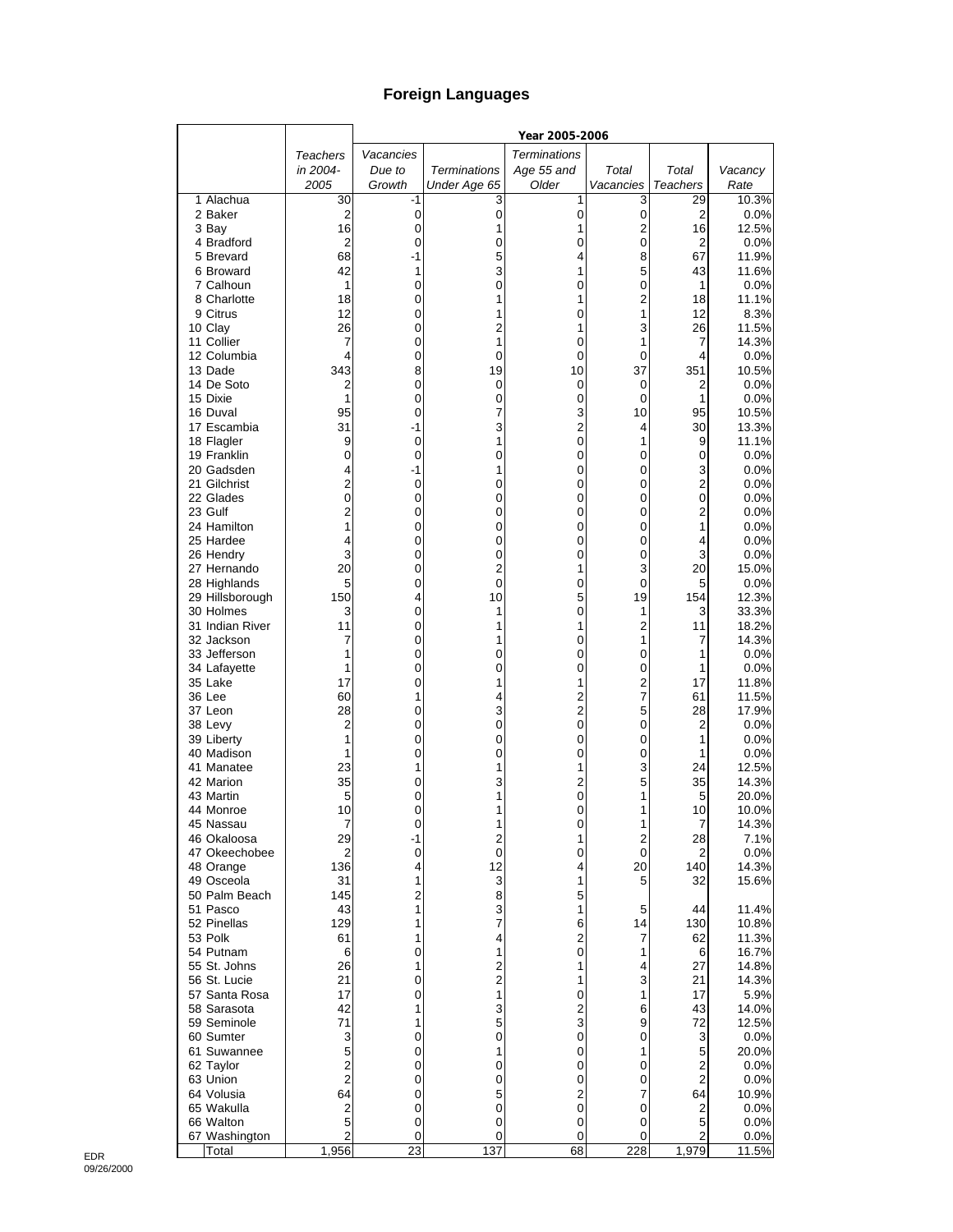## **Other Secondary Disciplines**

|                             |                 |                        |                     | Year 2005-2006       |           |              |                |
|-----------------------------|-----------------|------------------------|---------------------|----------------------|-----------|--------------|----------------|
|                             | <b>Teachers</b> | Vacancies              |                     | <b>Terminations</b>  |           |              |                |
|                             | in 2004-        | Due to                 | <b>Terminations</b> | Age 55 and           | Total     | Total        | Vacancy        |
|                             | 2005            | Growth                 | Under Age 65        | Older                | Vacancies | Teachers     | Rate           |
| 1 Alachua                   | 409             | -9                     | 65                  | 15                   | 71        | 400          | 17.8%          |
| 2 Baker                     | 55              | $\boldsymbol{0}$       | 4                   | 1                    | 5         | 55           | 9.1%           |
| 3 Bay                       | 327             | $-1$                   | 30                  | 13                   | 42        | 326          | 12.9%          |
| 4 Bradford                  | 47<br>888       | $\mathbf 0$<br>$-11$   | 4<br>87             | 2<br>34              | 6<br>110  | 47<br>877    | 12.8%<br>12.5% |
| 5 Brevard<br>6 Broward      | 4,654           | 79                     | 360                 | 124                  | 563       | 4,733        | 11.9%          |
| 7 Calhoun                   | 36              | $-1$                   | 3                   | 1                    | 3         | 35           | 8.6%           |
| 8 Charlotte                 | 228             | $\overline{c}$         | 24                  | 7                    | 33        | 230          | 14.3%          |
| 9 Citrus                    | 227             | $\overline{2}$         | 20                  | 7                    | 29        | 229          | 12.7%          |
| 10 Clay                     | 408             | 1                      | 37                  | 13                   | 51        | 409          | 12.5%          |
| 11 Collier                  | 744             | 39                     | 67                  | 20                   | 126       | 783          | 16.1%          |
| 12 Columbia                 | 127             | 0                      | 10                  | 5                    | 15        | 127          | 11.8%          |
| 13 Dade                     | 3,883           | 86                     | 273                 | 85                   | 444       | 3,969        | 11.2%          |
| 14 De Soto                  | 57              | $-2$                   | 7                   | 2                    | 7         | 55           | 12.7%          |
| 15 Dixie                    | 29              | $\mathbf 0$            | 4                   | 1<br>49              | 5         | 29           | 17.2%          |
| 16 Duval<br>17 Escambia     | 1,525<br>567    | -14<br>-4              | 150<br>61           | 22                   | 185<br>79 | 1,511<br>563 | 12.2%<br>14.0% |
| 18 Flagler                  | 114             | 3                      | 13                  | 4                    | 20        | 117          | 17.1%          |
| 19 Franklin                 | 22              | $-1$                   | 2                   | 0                    | 1         | 21           | 4.8%           |
| 20 Gadsden                  | 106             | $-2$                   | 12                  | 3                    | 13        | 104          | 12.5%          |
| 21 Gilchrist                | 42              | 1                      | 8                   | 1                    | 10        | 43           | 23.3%          |
| 22 Glades                   | 25              | 0                      | 3                   | 1                    | 4         | 25           | 16.0%          |
| 23 Gulf                     | 37              | 0                      | 3                   | 1                    | 4         | 37           | 10.8%          |
| 24 Hamilton                 | 35              | -1                     | 3                   | $\overline{2}$       | 4         | 34           | 11.8%          |
| 25 Hardee                   | 55              | -1                     | 6                   | 1                    | 6         | 54           | 11.1%          |
| 26 Hendry                   | 99              | 0                      | 12                  | 3                    | 15        | 99           | 15.2%          |
| 27 Hernando<br>28 Highlands | 303<br>124      | $-2$<br>$-1$           | 29<br>10            | 8<br>5               | 35<br>14  | 301<br>123   | 11.6%<br>11.4% |
| 29 Hillsborough             | 2,689           | 68                     | 213                 | 70                   | 351       | 2,757        | 12.7%          |
| 30 Holmes                   | 53              | $-1$                   | 4                   | 1                    | 4         | 52           | 7.7%           |
| 31 Indian River             | 183             | $-1$                   | 17                  | 5                    | 21        | 182          | 11.5%          |
| 32 Jackson                  | 96              | $-3$                   | 9                   | 3                    | 9         | 93           | 9.7%           |
| 33 Jefferson                | 29              | $-1$                   | 2                   | $\overline{2}$       | 3         | 28           | 10.7%          |
| 34 Lafayette                | 18              | 1                      | $\overline{2}$      | 0                    | 3         | 19           | 15.8%          |
| 35 Lake                     | 369             | 8                      | 32                  | 10                   | 50        | 377          | 13.3%          |
| 36 Lee                      | 752             | 3                      | 62                  | 24                   | 89        | 755          | 11.8%          |
| 37 Leon                     | 412             | $-1$<br>$\overline{2}$ | 47                  | 14<br>$\overline{2}$ | 60        | 411          | 14.6%          |
| 38 Levy<br>39 Liberty       | 91<br>17        | $\mathbf 0$            | 6<br>$\overline{c}$ | 1                    | 10<br>3   | 93<br>17     | 10.8%<br>17.6% |
| 40 Madison                  | 51              | $-1$                   | 6                   | $\overline{2}$       | 7         | 50           | 14.0%          |
| 41 Manatee                  | 427             | 6                      | 38                  | 13                   | 57        | 433          | 13.2%          |
| 42 Marion                   | 465             | 3                      | 55                  | 15                   | 73        | 468          | 15.6%          |
| 43 Martin                   | 332             | 4                      | 39                  | 12                   | 55        | 336          | 16.4%          |
| 44 Monroe                   | 120             | 0                      | 11                  | 5                    | 16        | 120          | 13.3%          |
| 45 Nassau                   | 124             | $-1$                   | 10                  | 4                    | 13        | 123          | 10.6%          |
| 46 Okaloosa                 | 439             | -8                     | 34                  | 15                   | 41        | 431          | 9.5%           |
| 47 Okeechobee<br>48 Orange  | 95              | 1<br>61                | 9                   | 3<br>51              | 13        | 96           | 13.5%          |
| 49 Osceola                  | 2,118<br>450    | 16                     | 236<br>59           | 10                   | 348<br>85 | 2,179<br>466 | 16.0%<br>18.2% |
| 50 Palm Beach               | 2,102           | 27                     | 158                 | 53                   | 238       | 2,129        | 11.2%          |
| 51 Pasco                    | 722             | 16                     | 68                  | 19                   | 103       | 738          | 14.0%          |
| 52 Pinellas                 | 1,411           | 3                      | 98                  | 46                   | 147       | 1,414        | 10.4%          |
| 53 Polk                     | 1,024           | 12                     | 91                  | 33                   | 136       | 1,036        | 13.1%          |
| 54 Putnam                   | 154             | $-3$                   | 14                  | 5                    | 16        | 151          | 10.6%          |
| 55 St. Johns                | 369             | 12                     | 39                  | 10                   | 61        | 381          | 16.0%          |
| 56 St. Lucie                | 394             | $\boldsymbol{0}$       | 33                  | 12                   | 45        | 394          | 11.4%          |
| 57 Santa Rosa               | 341             | 3                      | 29                  | 9                    | 41        | 344          | 11.9%          |
| 58 Sarasota                 | 505             | 4                      | 43                  | 20                   | 67        | 509          | 13.2%          |
| 59 Seminole                 | 797             | 9<br>0                 | 67                  | 27                   | 103       | 806          | 12.8%          |
| 60 Sumter<br>61 Suwannee    | 67<br>70        | 1                      | 6<br>5              | 2<br>$\overline{c}$  | 8<br>8    | 67<br>71     | 11.9%<br>11.3% |
| 62 Taylor                   | 46              | -1                     | 4                   | 2                    | 5         | 45           | 11.1%          |
| 63 Union                    | 32              | $\mathbf{1}$           | 3                   | 1                    | 5         | 33           | 15.2%          |
| 64 Volusia                  | 929             | $-4$                   | 86                  | 26                   | 108       | 925          | 11.7%          |
| 65 Wakulla                  | 74              | 1                      | 4                   | 3                    | 8         | 75           | 10.7%          |
| 66 Walton                   | 99              | 3                      | 6                   | 3                    | 12        | 102          | 11.8%          |
| 67 Washington               | 57              | 0                      | 6                   | 2                    | 8         | 57           | 14.0%          |
| Total                       | 33,696          | 403                    | 2,960               | 967                  | 4,330     | 34,099       | 12.7%          |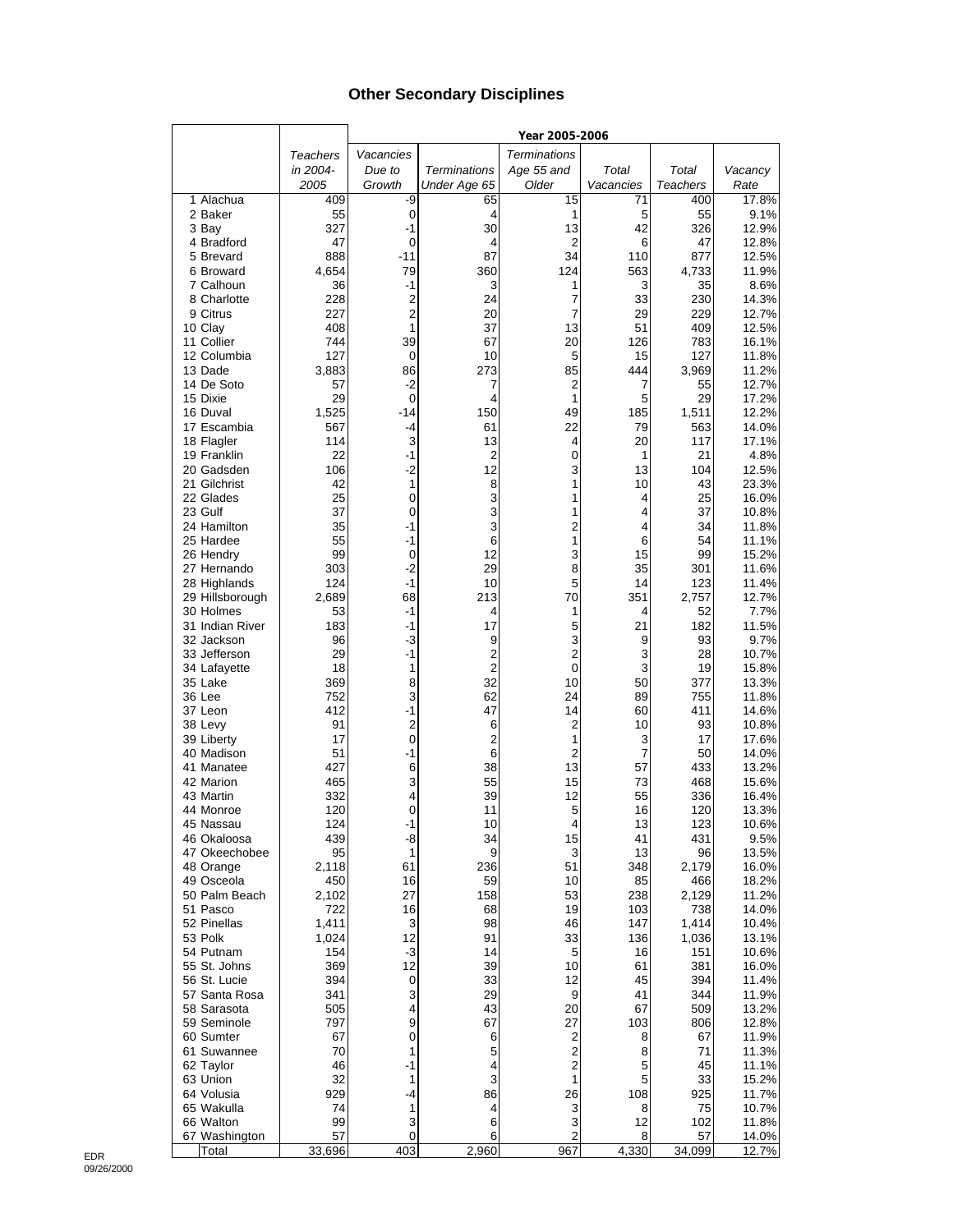#### **Vocational**

|                               |                 | Year 2005-2006 |                         |                       |                |                 |                |
|-------------------------------|-----------------|----------------|-------------------------|-----------------------|----------------|-----------------|----------------|
|                               | <b>Teachers</b> | Vacancies      |                         | <b>Terminations</b>   |                |                 |                |
|                               | in 2004-        | Due to         | <b>Terminations</b>     | Age 55 and            | Total          | Total           | Vacancy        |
|                               | 2005            | Growth         | Under Age 65            | Older                 | Vacancies      | <b>Teachers</b> | Rate           |
| 1 Alachua<br>2 Baker          | 70<br>22        | -1<br>1        | 6<br>1                  | 4<br>1                | 9<br>3         | 69<br>23        | 13.0%<br>13.0% |
| 3 Bay                         | 97              | -1             | 11                      | 5                     | 15             | 96              | 15.6%          |
| 4 Bradford                    | 19              | 0              | 1                       | 1                     | 2              | 19              | 10.5%          |
| 5 Brevard                     | 158             | $-2$           | 19                      | 7                     | 24             | 156             | 15.4%          |
| 6 Broward                     | 484<br>9        | 11<br>-1       | 19<br>1                 | 20                    | 50             | 495             | 10.1%          |
| 7 Calhoun<br>8 Charlotte      | 65              | 0              | 7                       | 0<br>4                | 0<br>11        | 8<br>65         | 0.0%<br>16.9%  |
| 9 Citrus                      | 77              | 1              | 5                       | 3                     | 9              | 78              | 11.5%          |
| 10 Clay                       | 81              | 1              | 6                       | 4                     | 11             | 82              | 13.4%          |
| 11 Collier                    | 81              | 4              | 6                       | 3                     | 13             | 85              | 15.3%          |
| 12 Columbia<br>13 Dade        | 33<br>925       | 0<br>27        | $\overline{c}$<br>45    | 1<br>28               | 3<br>100       | 33<br>952       | 9.1%<br>10.5%  |
| 14 De Soto                    | 23              | 0              | $\overline{2}$          | 1                     | 3              | 23              | 13.0%          |
| 15 Dixie                      | 6               | 0              | 0                       | 0                     | 0              | 6               | 0.0%           |
| 16 Duval                      | 257             | -1             | 19                      | 14                    | 32             | 256             | 12.5%          |
| 17 Escambia                   | 193             | 1              | 17                      | 9                     | 27             | 194             | 13.9%          |
| 18 Flagler<br>19 Franklin     | 61<br>5         | 1<br>0         | 6<br>0                  | 1<br>0                | 8<br>0         | 62<br>5         | 12.9%<br>0.0%  |
| 20 Gadsden                    | 19              | 0              | 2                       | 1                     | 3              | 19              | 15.8%          |
| 21 Gilchrist                  | 12              | 0              | $\overline{c}$          | 0                     | $\overline{2}$ | 12              | 16.7%          |
| 22 Glades                     | 5               | 1              | 1                       | 0                     | $\overline{c}$ | 6               | 33.3%          |
| 23 Gulf                       | 10              | 0              | 1                       | 0                     | 1              | 10              | 10.0%          |
| 24 Hamilton<br>25 Hardee      | 5<br>18         | 0<br>0         | 0<br>$\overline{c}$     | 0<br>1                | 0<br>3         | 5<br>18         | 0.0%<br>16.7%  |
| 26 Hendry                     | 25              | 0              | 3                       | 1                     | 4              | 25              | 16.0%          |
| 27 Hernando                   | 59              | 0              | 4                       | 3                     | 7              | 59              | 11.9%          |
| 28 Highlands                  | 31              | 0              | $\overline{2}$          | 1                     | 3              | 31              | 9.7%           |
| 29 Hillsborough<br>30 Holmes  | 762<br>15       | 26<br>0        | 61<br>1                 | 29<br>0               | 116<br>1       | 788<br>15       | 14.7%<br>6.7%  |
| 31 Indian River               | 37              | 0              | 3                       | 1                     | 4              | 37              | 10.8%          |
| 32 Jackson                    | 27              | 0              | 2                       | 1                     | 3              | 27              | 11.1%          |
| 33 Jefferson                  | 6               | 0              | 0                       | 0                     | 0              | 6               | 0.0%           |
| 34 Lafayette                  | 4<br>157        | 0<br>4         | 0<br>11                 | 0                     | 0<br>22        | 4<br>161        | 0.0%<br>13.7%  |
| 35 Lake<br>36 Lee             | 236             | 2              | 17                      | 7<br>8                | 27             | 238             | 11.3%          |
| 37 Leon                       | 69              | 0              | 6                       | 3                     | 9              | 69              | 13.0%          |
| 38 Levy                       | 15              | 0              | 1                       | 1                     | 2              | 15              | 13.3%          |
| 39 Liberty                    | $\overline{2}$  | 0              | 0                       | 0                     | 0              | $\overline{2}$  | 0.0%           |
| 40 Madison<br>41 Manatee      | 10<br>138       | 0<br>3         | 1<br>9                  | 0<br>6                | 1<br>18        | 10<br>141       | 10.0%<br>12.8% |
| 42 Marion                     | 204             | 4              | 19                      | 9                     | 32             | 208             | 15.4%          |
| 43 Martin                     | 85              | 2              | 9                       | 3                     | 14             | 87              | 16.1%          |
| 44 Monroe                     | 31              | 0              | 4                       | 1                     | 5              | 31              | 16.1%          |
| 45 Nassau<br>46 Okaloosa      | 32<br>120       | O<br>-1        | 2<br>8                  | 1<br>6                | 3<br>13        | 32<br>119       | 9.4%<br>10.9%  |
| 47 Okeechobee                 | 26              | $\mathbf 0$    | 3                       | 1                     | 4              | 26              | 15.4%          |
| 48 Orange                     | 438             | 13             | 41                      | 17                    | 71             | 451             | 15.7%          |
| 49 Osceola                    | 92              | 3              | 10                      | 3                     | 16             | 95              | 16.8%          |
| 50 Palm Beach                 | 574             | 9              | 36                      | 18                    | 63             | 583             | 10.8%          |
| 51 Pasco<br>52 Pinellas       | 168<br>427      | 5<br>8         | 12<br>26                | 6<br>24               | 23<br>58       | 173<br>435      | 13.3%<br>13.3% |
| 53 Polk                       | 342             | 5              | 24                      | 15                    | 44             | 347             | 12.7%          |
| 54 Putnam                     | 33              | 0              | 3                       | 1                     | 4              | 33              | 12.1%          |
| 55 St. Johns                  | 94              | 3              | 11                      | 4                     | 18             | 97              | 18.6%          |
| 56 St. Lucie<br>57 Santa Rosa | 75<br>77        | 0<br>2         | 6<br>6                  | 3<br>3                | 9<br>11        | 75<br>79        | 12.0%<br>13.9% |
| 58 Sarasota                   | 138             | $\overline{c}$ | 10                      | 7                     | 19             | 140             | 13.6%          |
| 59 Seminole                   | 181             | $\overline{c}$ | 13                      | 7                     | 22             | 183             | 12.0%          |
| 60 Sumter                     | 18              | 0              | $\overline{c}$          | 0                     | 2              | 18              | 11.1%          |
| 61 Suwannee                   | 38              | 1              | 3                       | 1                     | 5              | 39              | 12.8%          |
| 62 Taylor<br>63 Union         | 16<br>10        | 0<br>0         | 2<br>1                  | 1<br>0                | 3<br>1         | 16<br>10        | 18.8%<br>10.0% |
| 64 Volusia                    | 129             | 1              | 9                       | 5                     | 15             | 130             | 11.5%          |
| 65 Wakulla                    | 13              | 0              | 1                       | 0                     | 1              | 13              | 7.7%           |
| 66 Walton                     | 24              | 1              | $\overline{\mathbf{c}}$ | 1                     | 4              | 25              | 16.0%          |
| 67 Washington<br>Total        | 32<br>7,745     | 1<br>138       | $\overline{c}$<br>567   | $\overline{c}$<br>308 | 5<br>1,013     | 33<br>7,883     | 15.2%<br>12.9% |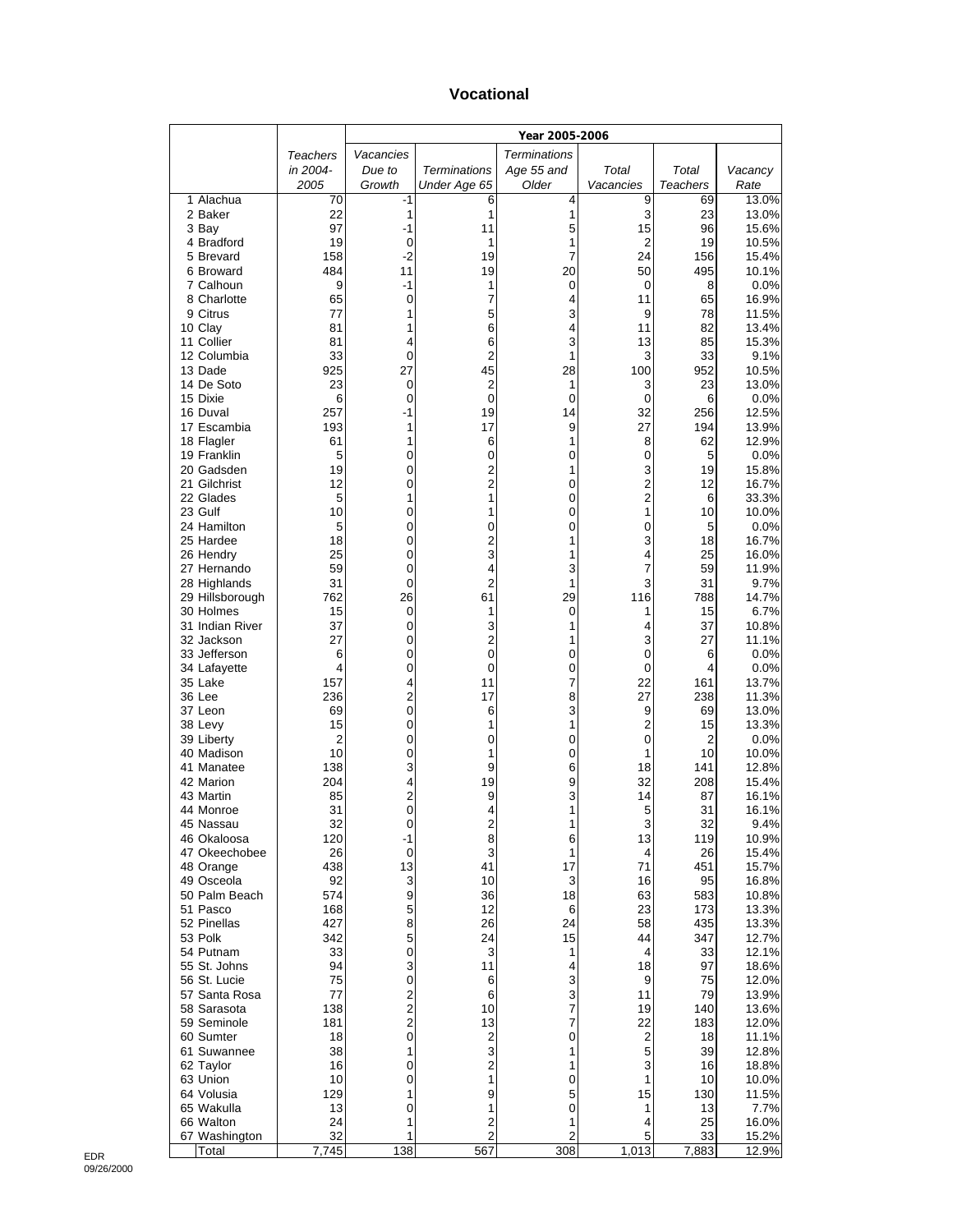| ×<br>×<br>۰,<br>$\sim$ |
|------------------------|
|------------------------|

|                              |                | Year 2006-2007   |                     |                     |              |                |                |
|------------------------------|----------------|------------------|---------------------|---------------------|--------------|----------------|----------------|
|                              | Teachers       | Vacancies        |                     | <b>Terminations</b> |              |                |                |
|                              | in 2005-       | Due to           | <b>Terminations</b> | Age 55 and          | Total        | Total          | Vacancy        |
|                              | 2006           | Growth           | Under Age 65        | Older               | Vacancies    | Teachers       | Rate           |
| 1 Alachua                    | 1,600          | $-16$            | 179                 | 57                  | 220          | 1,584          | 13.9%          |
| 2 Baker                      | 245<br>1,469   | 2<br>-9          | 21<br>137           | 5<br>56             | 28<br>184    | 247<br>1,460   | 11.3%<br>12.6% |
| 3 Bay<br>4 Bradford          | 246            | 1                | 22                  | 9                   | 32           | 247            | 13.0%          |
| 5 Brevard                    | 3,542          | $-46$            | 334                 | 123                 | 411          | 3,496          | 11.8%          |
| 6 Broward                    | 12,811         | 125              | 914                 | 339                 | 1,378        | 12,936         | 10.7%          |
| 7 Calhoun                    | 141            | 1                | 15                  | 2                   | 18           | 142            | 12.7%          |
| 8 Charlotte                  | 950            | 9                | 93                  | 31                  | 133          | 959            | 13.9%          |
| 9 Citrus<br>10 Clay          | 922<br>1,735   | 3<br>33          | 78<br>151           | 29<br>52            | 110<br>236   | 925<br>1,768   | 11.9%<br>13.3% |
| 11 Collier                   | 2,219          | 60               | 192                 | 52                  | 304          | 2,279          | 13.3%          |
| 12 Columbia                  | 576            | 11               | 46                  | 16                  | 73           | 587            | 12.4%          |
| 13 Dade                      | 19,237         | 100              | 1,240               | 420                 | 1,760        | 19,337         | 9.1%           |
| 14 De Soto                   | 254            | $-5$             | 32                  | 9                   | 36           | 249            | 14.5%          |
| 15 Dixie                     | 137            | 3<br>37          | 18                  | 4                   | 25           | 140            | 17.9%          |
| 16 Duval<br>17 Escambia      | 6,713<br>2,451 | $-16$            | 620<br>244          | 208<br>87           | 865<br>315   | 6,750<br>2,435 | 12.8%<br>12.9% |
| 18 Flagler                   | 512            | 20               | 59                  | 11                  | 90           | 532            | 16.9%          |
| 19 Franklin                  | 87             | 0                | 9                   | 1                   | 10           | 87             | 11.5%          |
| 20 Gadsden                   | 395            | $-5$             | 41                  | 11                  | 47           | 390            | 12.1%          |
| 21 Gilchrist                 | 181            | 6                | 32                  | 6                   | 44           | 187            | 23.5%          |
| 22 Glades<br>23 Gulf         | 74<br>140      | 1<br>0           | 9<br>12             | $\overline{2}$<br>3 | 12<br>15     | 75<br>140      | 16.0%<br>10.7% |
| 24 Hamilton                  | 125            | 1                | 11                  | 4                   | 16           | 126            | 12.7%          |
| 25 Hardee                    | 288            | 2                | 29                  | 7                   | 38           | 290            | 13.1%          |
| 26 Hendry                    | 409            | 4                | 46                  | 10                  | 60           | 413            | 14.5%          |
| 27 Hernando                  | 983            | 11               | 88                  | 29                  | 128          | 994            | 12.9%          |
| 28 Highlands                 | 610            | 4                | 51                  | 19                  | 74           | 614            | 12.1%          |
| 29 Hillsborough<br>30 Holmes | 10,548<br>213  | 102<br>-3        | 920<br>14           | 283<br>6            | 1,305<br>17  | 10,650<br>210  | 12.3%<br>8.1%  |
| 31 Indian River              | 808            | 10               | 71                  | 20                  | 101          | 818            | 12.3%          |
| 32 Jackson                   | 429            | $-2$             | 36                  | 14                  | 48           | 427            | 11.2%          |
| 33 Jefferson                 | 98             | $-1$             | 5                   | 4                   | 8            | 97             | 8.2%           |
| 34 Lafayette                 | 68             | $\overline{2}$   | 6                   | 1                   | 9            | 70             | 12.9%          |
| 35 Lake<br>36 Lee            | 1,788          | 22<br>23         | 144                 | 53                  | 219          | 1,810          | 12.1%          |
| 37 Leon                      | 3,388<br>1,836 | 13               | 279<br>191          | 93<br>59            | 395<br>263   | 3,411<br>1,849 | 11.6%<br>14.2% |
| 38 Levy                      | 375            | 6                | 23                  | 8                   | 37           | 381            | 9.7%           |
| 39 Liberty                   | 73             | 1                | 8                   | 1                   | 10           | 74             | 13.5%          |
| 40 Madison                   | 170            | $-5$             | 20                  | 5                   | 20           | 165            | 12.1%          |
| 41 Manatee                   | 2,072          | 18               | 175                 | 61                  | 254          | 2,090          | 12.2%          |
| 42 Marion<br>43 Martin       | 2,193<br>1,013 | 6<br>4           | 228<br>106          | 64<br>35            | 298<br>145   | 2,199<br>1,017 | 13.6%<br>14.3% |
| 44 Monroe                    | 481            | $-13$            | 44                  | 16                  | 47           | 468            | 10.0%          |
| 45 Nassau                    | 562            | 3                | 46                  | 15                  | 64           | 565            | 11.3%          |
| 46 Okaloosa                  | 1,596          | $-10$            | 115                 | 57                  | 162          | 1,586          | 10.2%          |
| 47 Okeechobee                | 373            | 1                | 36                  | 12                  | 49           | 374            | 13.1%          |
| 48 Orange<br>49 Osceola      | 9,556<br>1,931 | 157<br>59        | 1,062<br>235        | 210<br>40           | 1,429<br>334 | 9,713<br>1,990 | 14.7%<br>16.8% |
| 50 Palm Beach                | 9,084          | 41               | 686                 | 229                 | 956          | 9,125          | 10.5%          |
| 51 Pasco                     | 3,095          | 45               | 286                 | 74                  | 405          | 3,140          | 12.9%          |
| 52 Pinellas                  | 6,480          | $-19$            | 452                 | 209                 | 642          | 6,461          | 9.9%           |
| 53 Polk                      | 4,707          | 41               | 401                 | 144                 | 586          | 4,748          | 12.3%          |
| 54 Putnam<br>55 St. Johns    | 666            | -6               | 57                  | 19                  | 70           | 660            | 10.6%          |
| 56 St. Lucie                 | 1,419<br>1,573 | 34<br>$-4$       | 148<br>125          | 39<br>42            | 221<br>163   | 1,453<br>1,569 | 15.2%<br>10.4% |
| 57 Santa Rosa                | 1,348          | 21               | 111                 | 34                  | 166          | 1,369          | 12.1%          |
| 58 Sarasota                  | 2,148          | -8               | 179                 | 76                  | 247          | 2,140          | 11.5%          |
| 59 Seminole                  | 3,298          | 7                | 274                 | 107                 | 388          | 3,305          | 11.7%          |
| 60 Sumter                    | 307            | $\boldsymbol{0}$ | 30                  | 8                   | 38           | 307            | 12.4%          |
| 61 Suwannee                  | 354<br>202     | 13<br>$-2$       | 27<br>20            | 12<br>7             | 52<br>25     | 367            | 14.2%          |
| 62 Taylor<br>63 Union        | 140            | $\mathbf{1}$     | 12                  | 2                   | 15           | 200<br>141     | 12.5%<br>10.6% |
| 64 Volusia                   | 3,590          | $-15$            | 313                 | 101                 | 399          | 3,575          | 11.2%          |
| 65 Wakulla                   | 293            | 6                | 17                  | 6                   | 29           | 299            | 9.7%           |
| 66 Walton                    | 411            | 12               | 25                  | 9                   | 46           | 423            | 10.9%          |
| 67 Washington<br>Total       | 226<br>137,964 | 4<br>901         | 23<br>11,673        | 9<br>3,786          | 36<br>16,360 | 230<br>138,865 | 15.7%<br>11.8% |
|                              |                |                  |                     |                     |              |                |                |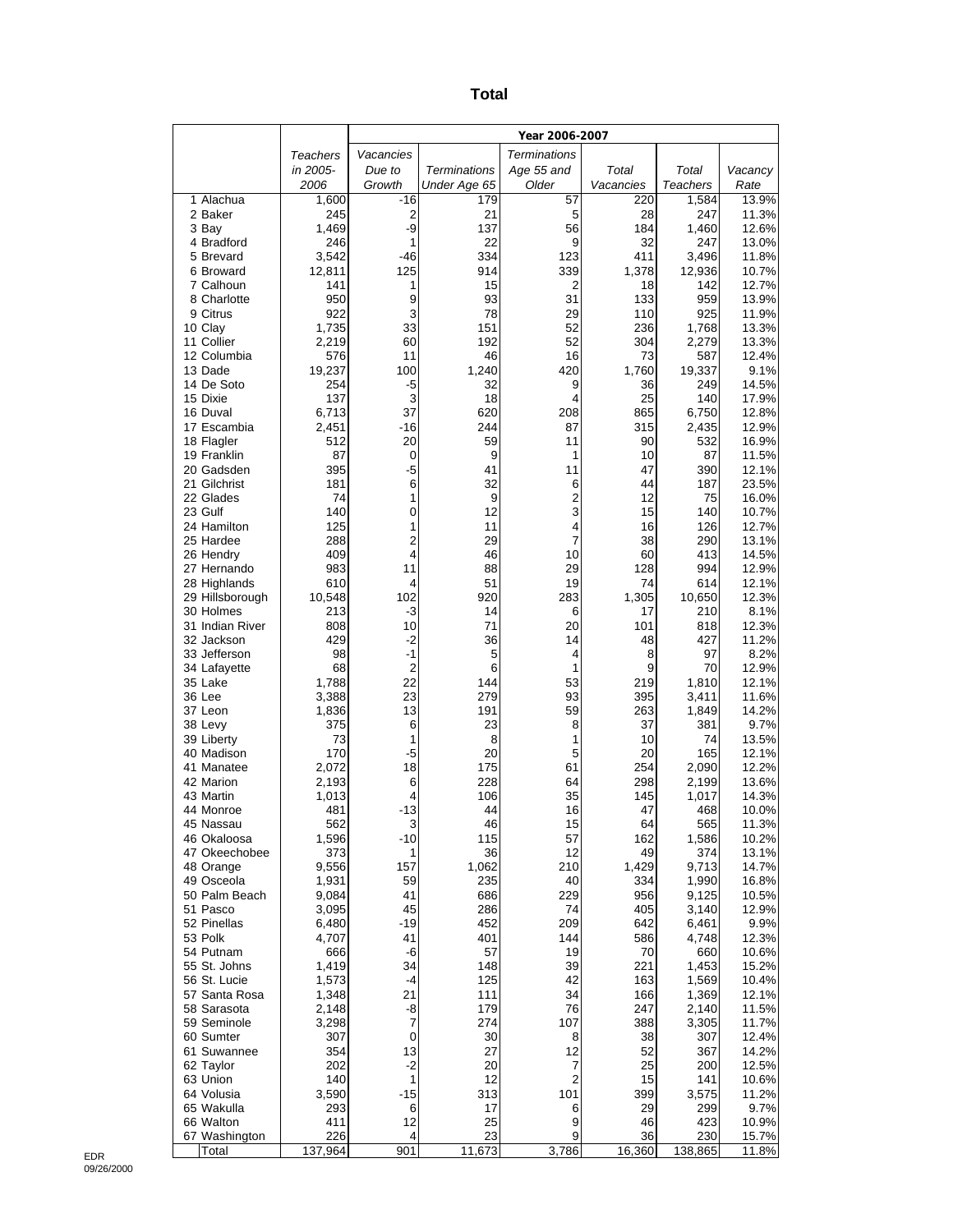# **Elementary**

|                              |                | Year 2006-2007                   |                     |                         |            |                 |                |
|------------------------------|----------------|----------------------------------|---------------------|-------------------------|------------|-----------------|----------------|
|                              | Teachers       | Vacancies                        |                     | <b>Terminations</b>     |            |                 |                |
|                              | in 2005-       | Due to                           | <b>Terminations</b> | Age 55 and              | Total      | Total           | Vacancy        |
| County                       | 2006           | Growth                           | Under Age 65        | Older                   | Vacancies  | <b>Teachers</b> | Rate           |
| 1 Alachua<br>2 Baker         | 618<br>104     | -1<br>3                          | 53<br>9             | 21<br>2                 | 73<br>14   | 617<br>107      | 11.8%<br>13.1% |
| 3 Bay                        | 561            | $-1$                             | 42                  | 21                      | 62         | 560             | 11.1%          |
| 4 Bradford                   | 113            | 0                                | 11                  | 3                       | 14         | 113             | 12.4%          |
| 5 Brevard                    | 1,465          | $-11$                            | 113                 | 47                      | 149        | 1,454           | 10.2%          |
| 6 Broward                    | 5,478          | 22                               | 383                 | 144                     | 549        | 5,500           | 10.0%          |
| 7 Calhoun<br>8 Charlotte     | 58<br>327      | 1                                | 6<br>26             | 1                       | 8<br>42    | 59<br>333       | 13.6%<br>12.6% |
| 9 Citrus                     | 344            | 6<br>$-1$                        | 25                  | 10<br>9                 | 33         | 343             | 9.6%           |
| 10 Clay                      | 722            | 16                               | 55                  | 20                      | 91         | 738             | 12.3%          |
| 11 Collier                   | 864            | 14                               | 64                  | 19                      | 97         | 878             | 11.0%          |
| 12 Columbia                  | 256            | 9                                | 19                  | 6                       | 34         | 265             | 12.8%          |
| 13 Dade                      | 8,390          | $-36$                            | 517                 | 186                     | 667        | 8,354           | 8.0%           |
| 14 De Soto<br>15 Dixie       | 112<br>59      | 0<br>1                           | 15<br>8             | 4<br>$\overline{2}$     | 19<br>11   | 112<br>60       | 17.0%<br>18.3% |
| 16 Duval                     | 3,027          | 37                               | 256                 | 84                      | 377        | 3,064           | 12.3%          |
| 17 Escambia                  | 948            | $-1$                             | 82                  | 30                      | 111        | 947             | 11.7%          |
| 18 Flagler                   | 190            | 6                                | 23                  | 3                       | 32         | 196             | 16.3%          |
| 19 Franklin                  | 40             | 1                                | 4                   | 1                       | 6          | 41              | 14.6%          |
| 20 Gadsden<br>21 Gilchrist   | 172<br>70      | 0<br>2                           | 16<br>13            | 5<br>2                  | 21<br>17   | 172<br>72       | 12.2%<br>23.6% |
| 22 Glades                    | 34             | 1                                | 4                   | 1                       | 6          | 35              | 17.1%          |
| 23 Gulf                      | 55             | 1                                | 4                   | 2                       | 7          | 56              | 12.5%          |
| 24 Hamilton                  | 48             | 1                                | 4                   | $\overline{\mathbf{c}}$ | 7          | 49              | 14.3%          |
| 25 Hardee                    | 145            | $\overline{2}$                   | 15                  | 3                       | 20         | 147             | 13.6%          |
| 26 Hendry<br>27 Hernando     | 177<br>353     | $\overline{2}$<br>$\overline{7}$ | 18<br>27            | 3                       | 23<br>45   | 179<br>360      | 12.8%          |
| 28 Highlands                 | 275            | $\overline{2}$                   | 21                  | 11<br>8                 | 31         | 277             | 12.5%<br>11.2% |
| 29 Hillsborough              | 4,036          | 30                               | 316                 | 104                     | 450        | 4,066           | 11.1%          |
| 30 Holmes                    | 92             | $-1$                             | 6                   | 4                       | 9          | 91              | 9.9%           |
| 31 Indian River              | 347            | 8                                | 28                  | 8                       | 44         | 355             | 12.4%          |
| 32 Jackson                   | 172            | 1                                | 12                  | 6                       | 19         | 173             | 11.0%          |
| 33 Jefferson<br>34 Lafayette | 34<br>31       | 0<br>1                           | $\overline{c}$<br>3 | 1<br>1                  | 3<br>5     | 34<br>32        | 8.8%<br>15.6%  |
| 35 Lake                      | 746            | 12                               | 53                  | 20                      | 85         | 758             | 11.2%          |
| 36 Lee                       | 1,214          | 15                               | 87                  | 31                      | 133        | 1,229           | 10.8%          |
| 37 Leon                      | 767            | 10                               | 69                  | 23                      | 102        | 777             | 13.1%          |
| 38 Levy                      | 164            | 3                                | 10                  | 3                       | 16         | 167             | 9.6%           |
| 39 Liberty<br>40 Madison     | 31<br>55       | 1<br>0                           | 3<br>6              | 1<br>$\overline{2}$     | 5<br>8     | 32<br>55        | 15.6%<br>14.5% |
| 41 Manatee                   | 884            | 9                                | 65                  | 26                      | 100        | 893             | 11.2%          |
| 42 Marion                    | 879            | 4                                | 78                  | 22                      | 104        | 883             | 11.8%          |
| 43 Martin                    | 366            | 3                                | 31                  | 12                      | 46         | 369             | 12.5%          |
| 44 Monroe                    | 185            | -4                               | 14                  | 6                       | 16         | 181             | 8.8%           |
| 45 Nassau<br>46 Okaloosa     | 223<br>653     | 2<br>$-2$                        | 16<br>42            | 6<br>23                 | 24<br>63   | 225<br>651      | 10.7%<br>9.7%  |
| 47 Okeechobee                | 156            | $\mathbf 0$                      | 12                  | 5                       | 17         | 156             | 10.9%          |
| 48 Orange                    | 4,042          | 67                               | 430                 | 90                      | 587        | 4,109           | 14.3%          |
| 49 Osceola                   | 787            | 20                               | 83                  | 15                      | 118        | 807             | 14.6%          |
| 50 Palm Beach                | 3,260          | 26                               | 237                 | 82                      | 345        | 3,286           | 10.5%          |
| 51 Pasco<br>52 Pinellas      | 1,210<br>2,481 | 10<br>-9                         | 99<br>162           | 28<br>78                | 137<br>231 | 1,220<br>2,472  | 11.2%<br>9.3%  |
| 53 Polk                      | 2,093          | 20                               | 161                 | 62                      | 243        | 2,113           | 11.5%          |
| 54 Putnam                    | 297            | $-3$                             | 22                  | 9                       | 28         | 294             | 9.5%           |
| 55 St. Johns                 | 527            | 5                                | 45                  | 14                      | 64         | 532             | 12.0%          |
| 56 St. Lucie                 | 616            | 3                                | 42                  | 15                      | 60         | 619             | 9.7%           |
| 57 Santa Rosa<br>58 Sarasota | 537            | 13                               | 39                  | 11                      | 63         | 550             | 11.5%          |
| 59 Seminole                  | 776<br>1,332   | $-1$<br>$-2$                     | 54<br>96            | 26<br>42                | 79<br>136  | 775<br>1,330    | 10.2%<br>10.2% |
| 60 Sumter                    | 131            | $\mathbf{1}$                     | 13                  | 4                       | 18         | 132             | 13.6%          |
| 61 Suwannee                  | 170            | 7                                | 13                  | 5                       | 25         | 177             | 14.1%          |
| 62 Taylor                    | 90             | 1                                | 9                   | 3                       | 13         | 91              | 14.3%          |
| 63 Union                     | 57             | $\overline{c}$                   | 4                   | 1                       | 7          | 59              | 11.9%          |
| 64 Volusia<br>65 Wakulla     | 1,234<br>120   | 5<br>$\overline{\mathbf{c}}$     | 91<br>7             | 35<br>3                 | 131<br>12  | 1,239<br>122    | 10.6%<br>9.8%  |
| 66 Walton                    | 167            | $\overline{\mathbf{4}}$          | 10                  | 4                       | 18         | 171             | 10.5%          |
| 67 Washington                | 82             | 2                                | 9                   | 3                       | 14         | 84              | 16.7%          |
| Total                        | 56,049         | 348                              | 4,312               | 1,484                   | 6,144      | 56,397          | 10.9%          |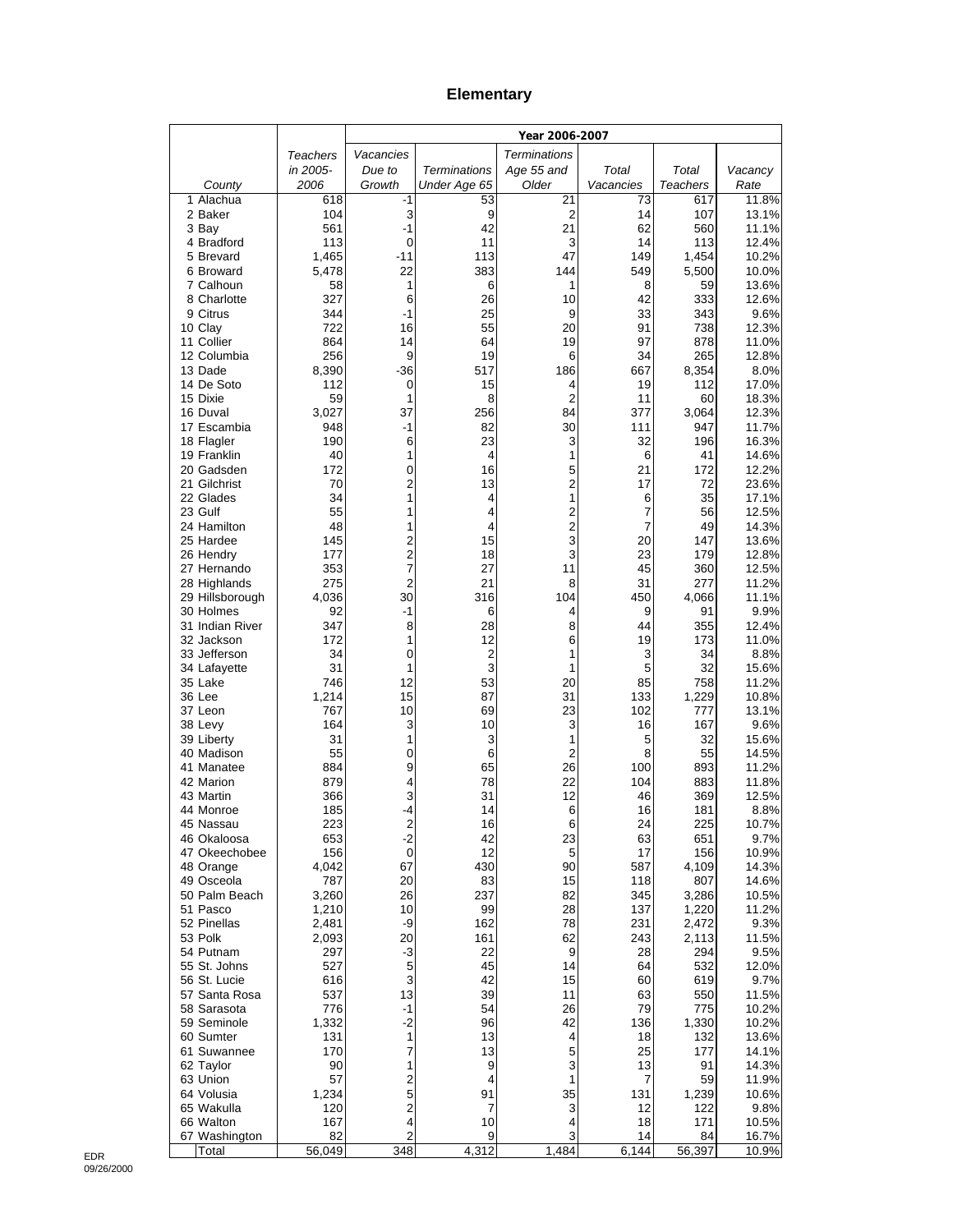## **Exceptional Student Education**

|                              |                 |                |                       | Year 2006-2007      |           |                 |                |
|------------------------------|-----------------|----------------|-----------------------|---------------------|-----------|-----------------|----------------|
|                              | <b>Teachers</b> | Vacancies      |                       | <b>Terminations</b> |           |                 |                |
|                              | in 2005-        | Due to         | <b>Terminations</b>   | Age 55 and          | Total     | Total           | Vacancy        |
|                              | 2006            | Growth         | Under Age 65          | Older               | Vacancies | <b>Teachers</b> | Rate           |
| 1 Alachua                    | 298             | -3             | 36                    | 9                   | 42        | 295             | 14.2%          |
| 2 Baker                      | 30              | 0              | 3                     | 1                   | 4         | 30              | 13.3%          |
| 3 Bay                        | 299             | $-2$           | 34                    | 9                   | 41        | 297             | 13.8%          |
| 4 Bradford                   | 41              | 1<br>$-10$     | 4<br>73               | 2<br>18             | 7         | 42              | 16.7%          |
| 5 Brevard<br>6 Broward       | 632<br>1,577    | 15             | 112                   | 31                  | 81<br>158 | 622<br>1,592    | 13.0%<br>9.9%  |
| 7 Calhoun                    | 25              | 0              | 3                     | $\mathbf 0$         | 3         | 25              | 12.0%          |
| 8 Charlotte                  | 192             | $\overline{2}$ | 22                    | 5                   | 29        | 194             | 14.9%          |
| 9 Citrus                     | 155             | 1              | 16                    | 4                   | 21        | 156             | 13.5%          |
| 10 Clay                      | 324             | 6              | 35                    | 7                   | 48        | 330             | 14.5%          |
| 11 Collier                   | 392             | 10             | 42                    | 6                   | 58        | 402             | 14.4%          |
| 12 Columbia                  | 91              | 2              | 9                     | 2                   | 13        | 93              | 14.0%          |
| 13 Dade                      | 3,360           | 16             | 221                   | 55                  | 292       | 3,376           | 8.6%           |
| 14 De Soto                   | 37              | 0              | 5                     | 1                   | 6         | 37              | 16.2%          |
| 15 Dixie                     | 30              | 1              | 4                     | 1                   | 6         | 31              | 19.4%          |
| 16 Duval                     | 1,144           | 6              | 118                   | 33<br>12            | 157       | 1,150<br>441    | 13.7%          |
| 17 Escambia<br>18 Flagler    | 445<br>76       | -4<br>3        | 54<br>9               | $\overline{2}$      | 62<br>14  | 79              | 14.1%<br>17.7% |
| 19 Franklin                  | 13              | $\mathbf 0$    | 1                     | 0                   | 1         | 13              | 7.7%           |
| 20 Gadsden                   | 54              | $-1$           | 6                     | $\overline{c}$      | 7         | 53              | 13.2%          |
| 21 Gilchrist                 | 30              | 1              | 5                     | 1                   | 7         | 31              | 22.6%          |
| 22 Glades                    | 7               | 0              | 1                     | 0                   | 1         | 7               | 14.3%          |
| 23 Gulf                      | 18              | 0              | 2                     | 0                   | 2         | 18              | 11.1%          |
| 24 Hamilton                  | 24              | 0              | $\overline{2}$        | 1                   | 3         | 24              | 12.5%          |
| 25 Hardee                    | 37              | 1              | 4                     | 1                   | 6         | 38              | 15.8%          |
| 26 Hendry                    | 65              | 0              | 9                     | 1                   | 10        | 65              | 15.4%          |
| 27 Hernando                  | 132             | $\overline{2}$ | 15                    | 3                   | 20        | 134             | 14.9%          |
| 28 Highlands                 | 113             | 1              | 12                    | 2<br>35             | 15        | 114             | 13.2%          |
| 29 Hillsborough<br>30 Holmes | 1,744<br>26     | 15<br>0        | 173<br>$\overline{2}$ | $\mathbf 0$         | 223<br>2  | 1,759<br>26     | 12.7%<br>7.7%  |
| 31 Indian River              | 141             | 1              | 15                    | 3                   | 19        | 142             | 13.4%          |
| 32 Jackson                   | 81              | $-1$           | 9                     | $\overline{2}$      | 10        | 80              | 12.5%          |
| 33 Jefferson                 | 20              | 0              | 1                     | 1                   | 2         | 20              | 10.0%          |
| 34 Lafayette                 | 6               | 1              | 1                     | 0                   | 2         | 7               | 28.6%          |
| 35 Lake                      | 285             | 3              | 29                    | 7                   | 39        | 288             | 13.5%          |
| 36 Lee                       | 777             | 6              | 78                    | 16                  | 100       | 783             | 12.8%          |
| 37 Leon                      | 379             | 3              | 46                    | 12                  | 61        | 382             | 16.0%          |
| 38 Levy                      | 63              | 1              | 4                     | 1                   | 6         | 64              | 9.4%           |
| 39 Liberty                   | 11              | 0              | 1                     | 0                   | 1         | 11              | 9.1%           |
| 40 Madison<br>41 Manatee     | 37<br>367       | -1             | 5<br>38               | 1<br>8              | 5<br>49   | 36              | 13.9%<br>13.2% |
| 42 Marion                    | 378             | 3<br>1         | 48                    | 10                  | 59        | 370<br>379      | 15.6%          |
| 43 Martin                    | 181             | 0              | 22                    | 6                   | 28        | 181             | 15.5%          |
| 44 Monroe                    | 78              | $-2$           | 8                     | $\overline{2}$      | 8         | 76              | 10.5%          |
| 45 Nassau                    | 109             | 1              | 11                    | $\overline{2}$      | 14        | 110             | 12.7%          |
| 46 Okaloosa                  | 177             | -1             | 16                    | 4                   | 19        | 176             | 10.8%          |
| 47 Okeechobee                | 54              | $\mathbf 0$    | 6                     | $\overline{2}$      | 8         | 54              | 14.8%          |
| 48 Orange                    | 1,566           | 24             | 225                   | 22                  | 271       | 1,590           | 17.0%          |
| 49 Osceola                   | 289             | 9              | 43                    | 4                   | 56        | 298             | 18.8%          |
| 50 Palm Beach                | 1,944           | 4              | 170                   | 43                  | 217       | 1,948           | 11.1%          |
| 51 Pasco                     | 690             | 11             | 78                    | 11                  | 100       | 701             | 14.3%          |
| 52 Pinellas<br>53 Polk       | 1,349<br>691    | -6<br>6        | 109<br>73             | 32<br>16            | 135<br>95 | 1,343<br>697    | 10.1%<br>13.6% |
| 54 Putnam                    | 100             | -1             | 10                    | 2                   | 11        | 99              | 11.1%          |
| 55 St. Johns                 | 201             | 4              | 25                    | 5                   | 34        | 205             | 16.6%          |
| 56 St. Lucie                 | 278             | -1             | 27                    | 6                   | 32        | 277             | 11.6%          |
| 57 Santa Rosa                | 195             | 4              | 20                    | 3                   | 27        | 199             | 13.6%          |
| 58 Sarasota                  | 425             | $-2$           | 43                    | 12                  | 53        | 423             | 12.5%          |
| 59 Seminole                  | 469             | 1              | 50                    | 11                  | 62        | 470             | 13.2%          |
| 60 Sumter                    | 53              | $\mathbf 0$    | 6                     | 1                   | 7         | 53              | 13.2%          |
| 61 Suwannee                  | 34              | 1              | 3                     | 1                   | 5         | 35              | 14.3%          |
| 62 Taylor                    | 32              | 0              | 3                     | 1                   | 4         | 32              | 12.5%          |
| 63 Union                     | 20              | 0              | $\overline{2}$        | 0                   | 2         | 20              | 10.0%          |
| 64 Volusia<br>65 Wakulla     | 841<br>53       | $-2$<br>1      | 87                    | 20<br>1             | 105       | 839<br>54       | 12.5%<br>11.1% |
| 66 Walton                    | 61              | 2              | 4<br>4                | 1                   | 6<br>7    | 63              | 11.1%          |
| 67 Washington                | 24              | 1              | 3                     | 1                   | 5         | 25              | 20.0%          |
| Total                        | 23,870          | 134            | 2,355                 | 514                 | 3,003     | 24,004          | 12.5%          |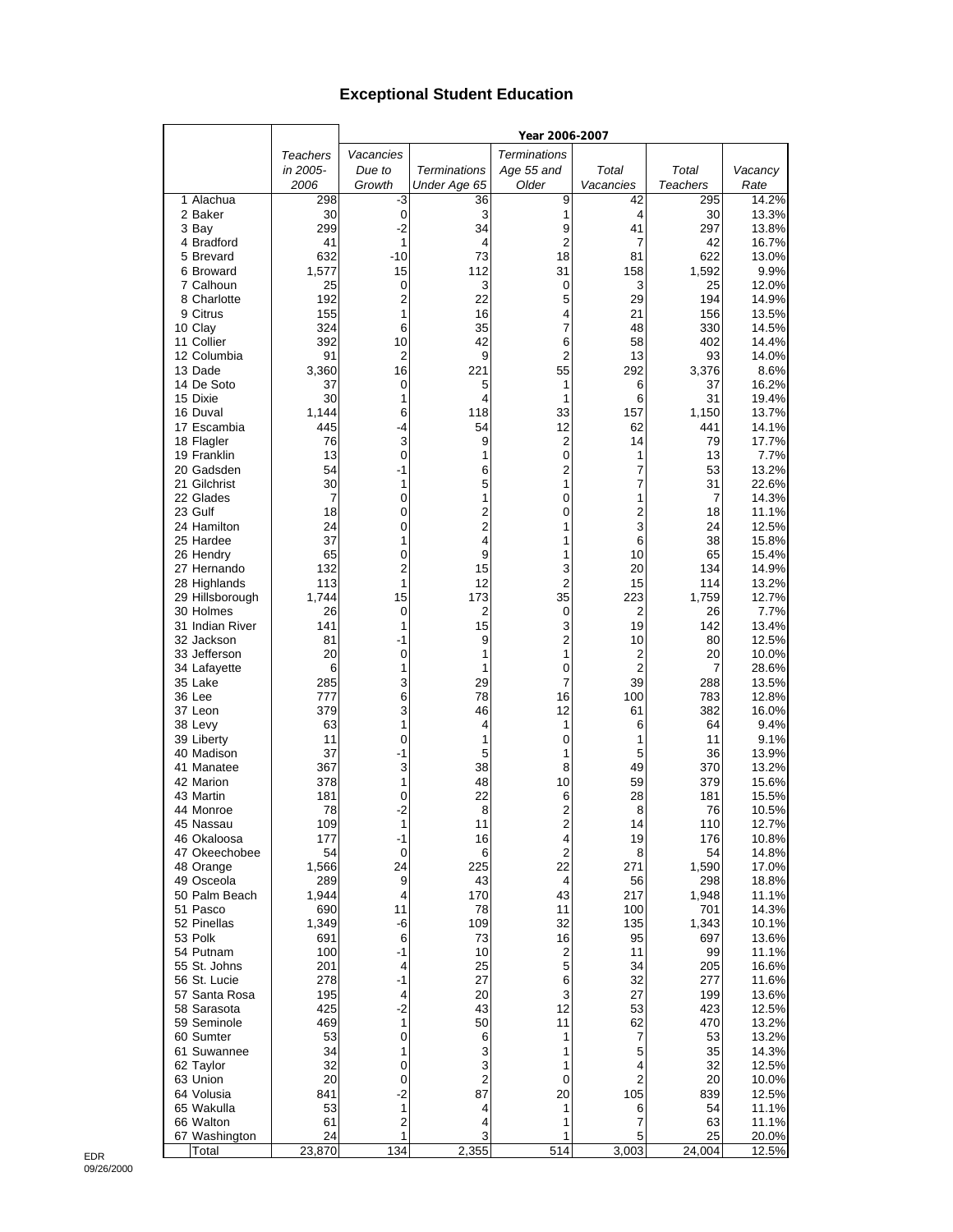## **Math & Computer Science**

|                              |             | Year 2006-2007      |                       |                     |                     |                 |                |
|------------------------------|-------------|---------------------|-----------------------|---------------------|---------------------|-----------------|----------------|
|                              | Teachers    | Vacancies           |                       | <b>Terminations</b> |                     |                 |                |
|                              | in 2005-    | Due to              | <b>Terminations</b>   | Age 55 and          | Total               | Total           | Vacancy        |
|                              | 2006        | Growth              | Under Age 65          | Older               | Vacancies           | <b>Teachers</b> | Rate           |
| 1 Alachua<br>2 Baker         | 99<br>16    | -2<br>0             | 9<br>$\overline{c}$   | 4<br>0              | 11<br>2             | 97<br>16        | 11.3%<br>12.5% |
| 3 Bay                        | 92          | $-1$                | 11                    | 3                   | 13                  | 91              | 14.3%          |
| 4 Bradford                   | 12          | 0                   | 1                     | 0                   | 1                   | 12              | 8.3%           |
| 5 Brevard                    | 170         | -4                  | 19                    | 5                   | 20                  | 166             | 12.0%          |
| 6 Broward                    | 281         | 4                   | 21                    | 8                   | 33                  | 285             | 11.6%          |
| 7 Calhoun<br>8 Charlotte     | 8<br>63     | 0<br>0              | 1<br>7                | 0<br>2              | 1<br>9              | 8<br>63         | 12.5%<br>14.3% |
| 9 Citrus                     | 56          | 1                   | 5                     | 2                   | 8                   | 57              | 14.0%          |
| 10 Clay                      | 87          | 1                   | 8                     | 3                   | 12                  | 88              | 13.6%          |
| 11 Collier                   | 44          | 1                   | 3                     | 1                   | 5                   | 45              | 11.1%          |
| 12 Columbia                  | 36          | 0                   | 3                     | 1                   | 4                   | 36              | 11.1%          |
| 13 Dade<br>14 De Soto        | 1,218<br>13 | 19<br>$-1$          | 75<br>1               | 27<br>0             | 121<br>0            | 1,237<br>12     | 9.8%<br>0.0%   |
| 15 Dixie                     | 7           | 0                   | 1                     | 0                   | 1                   | 7               | 14.3%          |
| 16 Duval                     | 365         | -1                  | 36                    | 14                  | 49                  | 364             | 13.5%          |
| 17 Escambia                  | 147         | $-2$                | 13                    | 6                   | 17                  | 145             | 11.7%          |
| 18 Flagler                   | 34          | 2                   | 4                     | 0                   | 6                   | 36              | 16.7%          |
| 19 Franklin<br>20 Gadsden    | 5<br>25     | $\mathbf 0$<br>$-1$ | 1<br>3                | 0<br>0              | 1<br>$\overline{2}$ | 5<br>24         | 20.0%<br>8.3%  |
| 21 Gilchrist                 | 14          | 0                   | 3                     | 1                   | 4                   | 14              | 28.6%          |
| 22 Glades                    | 1           | 0                   | 0                     | 0                   | 0                   | 1               | 0.0%           |
| 23 Gulf                      | 11          | 0                   | 1                     | 0                   | 1                   | 11              | 9.1%           |
| 24 Hamilton                  | 7           | $\mathbf 0$         | 1                     | 0                   | 1                   | 7               | 14.3%          |
| 25 Hardee                    | 19          | 0                   | 2                     | 0                   | 2<br>3              | 19              | 10.5%          |
| 26 Hendry<br>27 Hernando     | 23<br>60    | $\mathbf 0$<br>0    | $\overline{2}$<br>6   | 1<br>2              | 8                   | 23<br>60        | 13.0%<br>13.3% |
| 28 Highlands                 | 33          | 0                   | 3                     | 1                   | 4                   | 33              | 12.1%          |
| 29 Hillsborough              | 548         | 7                   | 65                    | 19                  | 91                  | 555             | 16.4%          |
| 30 Holmes                    | 14          | 0                   | 1                     | 1                   | 2                   | 14              | 14.3%          |
| 31 Indian River              | 45          | 0                   | 4                     | 1                   | 5                   | 45              | 11.1%          |
| 32 Jackson<br>33 Jefferson   | 26<br>4     | 0<br>0              | 3<br>0                | 1<br>0              | 4<br>0              | 26<br>4         | 15.4%<br>0.0%  |
| 34 Lafayette                 | 3           | 0                   | 0                     | 0                   | 0                   | 3               | 0.0%           |
| 35 Lake                      | 114         | 1                   | 9                     | 4                   | 14                  | 115             | 12.2%          |
| 36 Lee                       | 182         | 0                   | 14                    | 6                   | 20                  | 182             | 11.0%          |
| 37 Leon                      | 105<br>21   | 0<br>0              | 11<br>1               | 3<br>1              | 14<br>2             | 105<br>21       | 13.3%<br>9.5%  |
| 38 Levy<br>39 Liberty        | 6           | 0                   | 1                     | 0                   | 1                   | 6               | 16.7%          |
| 40 Madison                   | 8           | $-1$                | 1                     | 0                   | 0                   | 7               | 0.0%           |
| 41 Manatee                   | 121         | 1                   | 12                    | 4                   | 17                  | 122             | 13.9%          |
| 42 Marion                    | 123         | 1                   | 12                    | 3                   | 16                  | 124             | 12.9%          |
| 43 Martin<br>44 Monroe       | 27<br>35    | 0<br>-1             | 3<br>4                | 1<br>1              | 4<br>4              | 27<br>34        | 14.8%<br>11.8% |
| 45 Nassau                    | 35          | 0                   | 3                     | 1                   | 4                   | 35              | 11.4%          |
| 46 Okaloosa                  | 97          | -1                  | 7                     | 4                   | 10                  | 96              | 10.4%          |
| 47 Okeechobee                | 20          | 0                   | 3                     | 1                   | 4                   | 20              | 20.0%          |
| 48 Orange                    | 650         | 10                  | 57                    | 12                  | 79                  | 660             | 12.0%          |
| 49 Osceola<br>50 Palm Beach  | 140<br>543  | 5<br>1              | 17<br>42              | 3<br>14             | 25<br>57            | 145<br>544      | 17.2%<br>10.5% |
| 51 Pasco                     | 157         | 3                   | 15                    | 5                   | 23                  | 160             | 14.4%          |
| 52 Pinellas                  | 344         | -1                  | 25                    | 11                  | 35                  | 343             | 10.2%          |
| 53 Polk                      | 265         | 2                   | 24                    | 9                   | 35                  | 267             | 13.1%          |
| 54 Putnam                    | 41          | 0                   | 4                     | 1                   | 5                   | 41              | 12.2%          |
| 55 St. Johns<br>56 St. Lucie | 101<br>103  | 3<br>$-1$           | 12<br>8               | 2<br>3              | 17<br>10            | 104<br>102      | 16.3%<br>9.8%  |
| 57 Santa Rosa                | 100         | 1                   | 8                     | 3                   | 12                  | 101             | 11.9%          |
| 58 Sarasota                  | 137         | $\pmb{0}$           | 13                    | 5                   | 18                  | 137             | 13.1%          |
| 59 Seminole                  | 240         | 1                   | 21                    | 9                   | 31                  | 241             | 12.9%          |
| 60 Sumter                    | 17          | $\pmb{0}$           | 2                     | 0                   | 2                   | 17              | 11.8%          |
| 61 Suwannee<br>62 Taylor     | 19<br>9     | 1<br>0              | 1<br>1                | 1<br>0              | 3<br>1              | 20<br>9         | 15.0%<br>11.1% |
| 63 Union                     | 11          | 0                   | 1                     | 0                   | 1                   | 11              | 9.1%           |
| 64 Volusia                   | 205         | $-2$                | 18                    | 7                   | 23                  | 203             | 11.3%          |
| 65 Wakulla                   | 22          | 1                   | 1                     | 0                   | 2                   | 23              | 8.7%           |
| 66 Walton                    | 28          | 1                   | 2                     | 1                   | 4                   | 29              | 13.8%          |
| 67 Washington<br>Total       | 17<br>7,629 | 0<br>48             | $\overline{c}$<br>670 | 1<br>219            | 3<br>937            | 17<br>7,677     | 17.6%<br>12.2% |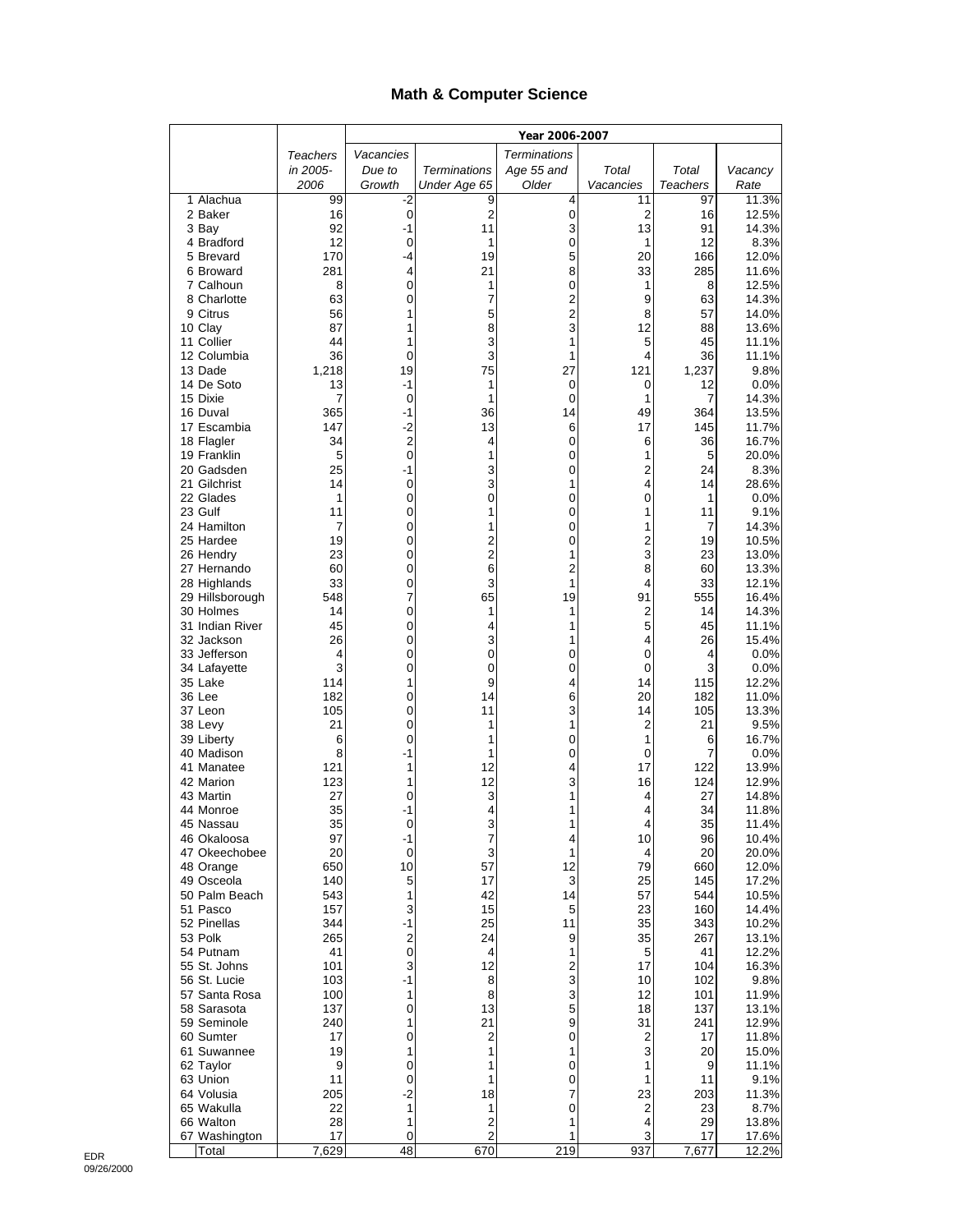#### **Science**

|                                 |            | Year 2006-2007               |                      |                         |                     |            |                |
|---------------------------------|------------|------------------------------|----------------------|-------------------------|---------------------|------------|----------------|
|                                 | Teachers   | Vacancies                    |                      | <b>Terminations</b>     |                     |            |                |
|                                 | in 2005-   | Due to                       | <b>Terminations</b>  | Age 55 and              | Total               | Total      | Vacancy        |
|                                 | 2006       | Growth                       | Under Age 65         | Older                   | Vacancies           | Teachers   | Rate           |
| 1 Alachua<br>2 Baker            | 87<br>15   | -1<br>$\mathbf 0$            | 10<br>1              | 3<br>$\boldsymbol{0}$   | 12<br>1             | 86<br>15   | 14.0%<br>6.7%  |
| 3 Bay                           | 79         | $-1$                         | 8                    | 3                       | 10                  | 78         | 12.8%          |
| 4 Bradford                      | 12         | 0                            | 1                    | 1                       | 2                   | 12         | 16.7%          |
| 5 Brevard                       | 175        | $-3$                         | 19                   | 8                       | 24                  | 172        | 14.0%          |
| 6 Broward                       | 204        | 3                            | 12                   | 4                       | 19                  | 207        | 9.2%           |
| 7 Calhoun                       | 6          | 0                            | 1                    | 0                       | 1                   | 6          | 16.7%          |
| 8 Charlotte<br>9 Citrus         | 55<br>48   | 0<br>0                       | 6<br>5               | $\overline{c}$<br>1     | 8<br>6              | 55<br>48   | 14.5%<br>12.5% |
| 10 Clay                         | 85         | $\overline{2}$               | 8                    | 3                       | 13                  | 87         | 14.9%          |
| 11 Collier                      | 44         | 1                            | 5                    | 1                       | 7                   | 45         | 15.6%          |
| 12 Columbia                     | 29         | 0                            | 3                    | 1                       | 4                   | 29         | 13.8%          |
| 13 Dade                         | 997        | 15                           | 83                   | 21                      | 119                 | 1,012      | 11.8%          |
| 14 De Soto<br>15 Dixie          | 12<br>5    | -1<br>0                      | 1<br>1               | 1<br>$\mathbf 0$        | 1<br>1              | 11<br>5    | 9.1%<br>20.0%  |
| 16 Duval                        | 315        | 0                            | 36                   | 10                      | 46                  | 315        | 14.6%          |
| 17 Escambia                     | 124        | -1                           | 14                   | 4                       | 17                  | 123        | 13.8%          |
| 18 Flagler                      | 24         | 1                            | 3                    | 1                       | 5                   | 25         | 20.0%          |
| 19 Franklin                     | 3          | 0                            | 0                    | 0                       | 0                   | 3          | 0.0%           |
| 20 Gadsden                      | 18         | 0                            | $\overline{c}$       | 0                       | $\overline{c}$      | 18         | 11.1%          |
| 21 Gilchrist<br>22 Glades       | 10<br>1    | 1<br>0                       | 1<br>0               | 0<br>0                  | $\overline{2}$<br>0 | 11<br>1    | 18.2%<br>0.0%  |
| 23 Gulf                         | 7          | -1                           | 1                    | 0                       | 0                   | 6          | 0.0%           |
| 24 Hamilton                     | 6          | 0                            | 0                    | 0                       | 0                   | 6          | 0.0%           |
| 25 Hardee                       | 11         | 0                            | 1                    | 0                       | 1                   | 11         | 9.1%           |
| 26 Hendry                       | 17         | 0                            | 2                    | 1                       | 3                   | 17         | 17.6%          |
| 27 Hernando                     | 58         | 0                            | 6                    | 2                       | 8                   | 58         | 13.8%          |
| 28 Highlands<br>29 Hillsborough | 30<br>521  | 0<br>6                       | 3<br>75              | 1<br>14                 | 4<br>95             | 30<br>527  | 13.3%<br>18.0% |
| 30 Holmes                       | 11         | 0                            | 1                    | $\mathbf 0$             | 1                   | 11         | 9.1%           |
| 31 Indian River                 | 45         | 0                            | 4                    | 1                       | 5                   | 45         | 11.1%          |
| 32 Jackson                      | 23         | $-1$                         | $\overline{c}$       | 1                       | $\overline{2}$      | 22         | 9.1%           |
| 33 Jefferson                    | 5          | 0                            | 0                    | 0                       | 0                   | 5          | 0.0%           |
| 34 Lafayette<br>35 Lake         | 4<br>88    | 0<br>0                       | 0<br>9               | 0<br>3                  | 0<br>12             | 4<br>88    | 0.0%<br>13.6%  |
| 36 Lee                          | 161        | 1                            | 17                   | 4                       | 22                  | 162        | 13.6%          |
| 37 Leon                         | 77         | 0                            | 9                    | $\overline{\mathbf{c}}$ | 11                  | 77         | 14.3%          |
| 38 Levy                         | 17         | 0                            | 1                    | 0                       | 1                   | 17         | 5.9%           |
| 39 Liberty                      | 5          | 0                            | 1                    | 0                       | 1                   | 5          | 20.0%          |
| 40 Madison                      | 9          | $-1$                         | 1                    | 0                       | 0                   | 8          | 0.0%           |
| 41 Manatee<br>42 Marion         | 102<br>102 | 1<br>0                       | 10<br>13             | 3<br>2                  | 14<br>15            | 103<br>102 | 13.6%<br>14.7% |
| 43 Martin                       | 11         | 0                            | 1                    | 0                       | 1                   | 11         | 9.1%           |
| 44 Monroe                       | 22         | -1                           | $\overline{c}$       | 1                       | $\overline{c}$      | 21         | 9.5%           |
| 45 Nassau                       | 33         | 0                            | 3                    | 1                       | 4                   | 33         | 12.1%          |
| 46 Okaloosa                     | 91         | -1                           | 8                    | 3                       | 10                  | 90         | 11.1%          |
| 47 Okeechobee<br>48 Orange      | 19<br>528  | 0<br>8                       | $\overline{2}$<br>57 | 0<br>9                  | 2<br>74             | 19<br>536  | 10.5%<br>13.8% |
| 49 Osceola                      | 122        | 5                            | 18                   | $\overline{c}$          | 25                  | 127        | 19.7%          |
| 50 Palm Beach                   | 478        | 1                            | 35                   | 10                      | 46                  | 479        | 9.6%           |
| 51 Pasco                        | 83         | 2                            | 9                    | $\overline{c}$          | 13                  | 85         | 15.3%          |
| 52 Pinellas                     | 327        | -1                           | 22                   | 11                      | 32                  | 326        | 9.8%           |
| 53 Polk<br>54 Putnam            | 213<br>38  | $\overline{\mathbf{c}}$<br>0 | 22<br>4              | 6<br>1                  | 30<br>5             | 215<br>38  | 14.0%<br>13.2% |
| 55 St. Johns                    | 85         | 3                            | 11                   | 2                       | 16                  | 88         | 18.2%          |
| 56 St. Lucie                    | 86         | $-1$                         | 9                    | $\overline{\mathbf{c}}$ | 10                  | 85         | 11.8%          |
| 57 Santa Rosa                   | 76         | 1                            | 8                    | $\overline{\mathbf{c}}$ | 11                  | 77         | 14.3%          |
| 58 Sarasota                     | 118        | -1                           | 12                   | 5                       | 16                  | 117        | 13.7%          |
| 59 Seminole                     | 196        | 1                            | 20                   | 6                       | 27                  | 197        | 13.7%          |
| 60 Sumter<br>61 Suwannee        | 18<br>16   | 0<br>1                       | 2<br>1               | 0<br>1                  | 2<br>3              | 18<br>17   | 11.1%<br>17.6% |
| 62 Taylor                       | 8          | 0                            | 1                    | 0                       | 1                   | 8          | 12.5%          |
| 63 Union                        | 7          | 0                            | 1                    | 0                       | 1                   | 7          | 14.3%          |
| 64 Volusia                      | 191        | $-2$                         | 19                   | 6                       | 23                  | 189        | 12.2%          |
| 65 Wakulla                      | 8          | 0                            | 0                    | 0                       | 0                   | 8          | $0.0\%$        |
| 66 Walton<br>67 Washington      | 23<br>11   | 1<br>0                       | 1<br>1               | 0<br>0                  | 2<br>1              | 24<br>11   | 8.3%<br>9.1%   |
| Total                           | 6,455      | 39                           | 645                  | 168                     | 852                 | 6,494      | 13.1%          |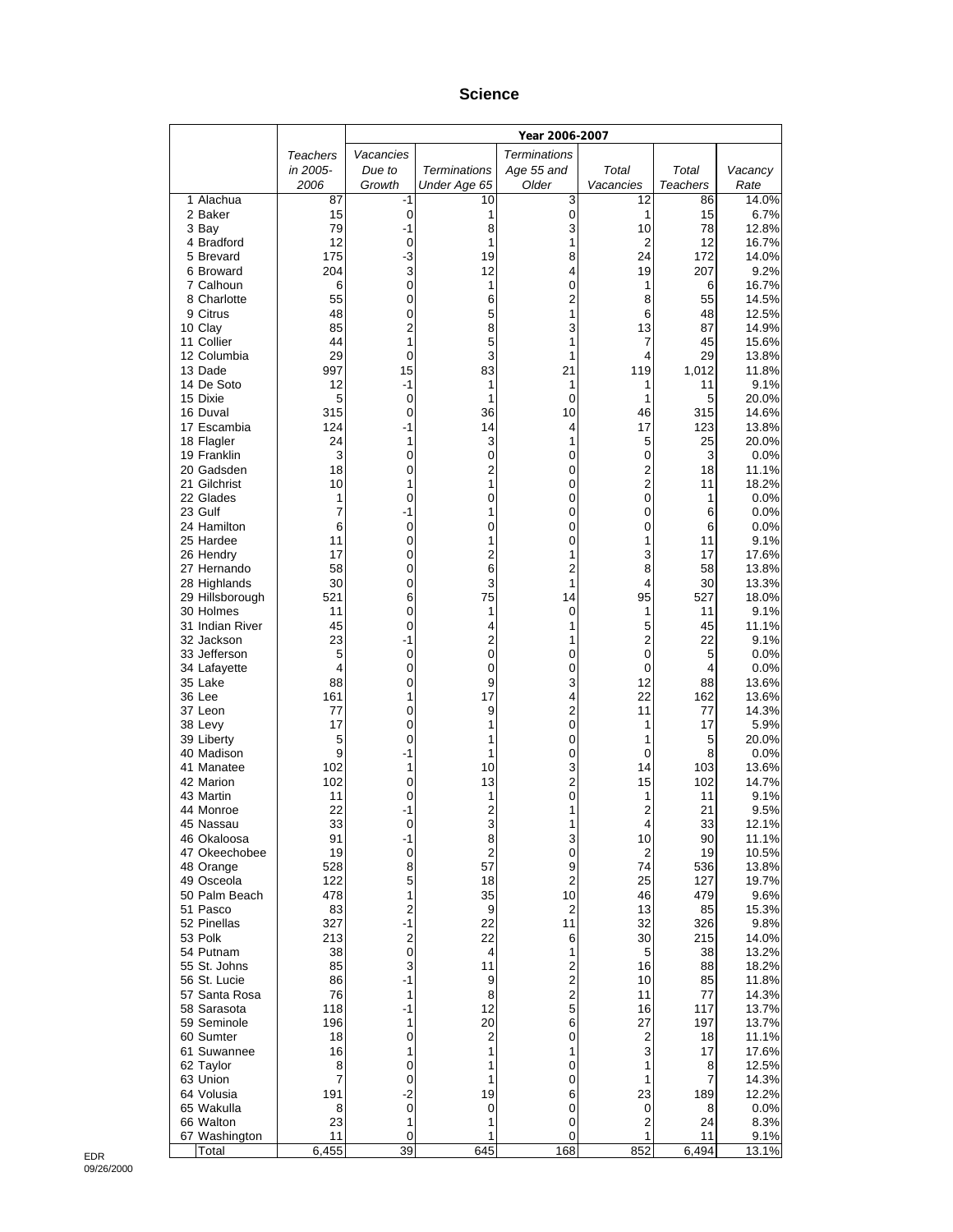# **Foreign Languages**

|                              |                |                |                     | Year 2006-2007      |                               |                     |                |
|------------------------------|----------------|----------------|---------------------|---------------------|-------------------------------|---------------------|----------------|
|                              | Teachers       | Vacancies      |                     | <b>Terminations</b> |                               |                     |                |
|                              | in 2005-       | Due to         | <b>Terminations</b> | Age 55 and          | Total                         | Total               | Vacancy        |
|                              | 2006           | Growth         | Under Age 65        | Older               | Vacancies                     | Teachers            | Rate           |
| 1 Alachua                    | 29             | 0              | 3                   | 1                   | 4                             | 29                  | 13.8%          |
| 2 Baker                      | $\overline{2}$ | 0              | 1                   | $\pmb{0}$           | 1                             | $\mathbf 2$         | 50.0%          |
| 3 Bay                        | 16             | 0              |                     | 1                   | $\overline{c}$                | 16                  | 12.5%          |
| 4 Bradford                   | $\overline{2}$ | 0              | 0                   | 0                   | $\mathbf 0$                   | 2                   | 0.0%           |
| 5 Brevard                    | 67<br>43       | -1<br>1        | 5<br>3              | 4<br>1              | 8<br>5                        | 66<br>44            | 12.1%<br>11.4% |
| 6 Broward<br>7 Calhoun       | 1              | 0              | 0                   | 0                   | 0                             | 1                   | 0.0%           |
| 8 Charlotte                  | 18             | 0              |                     | 1                   | $\overline{2}$                | 18                  | 11.1%          |
| 9 Citrus                     | 12             | 0              |                     | 1                   | $\overline{c}$                | 12                  | 16.7%          |
| 10 Clay                      | 26             | 0              | $\overline{c}$      | 1                   | 3                             | 26                  | 11.5%          |
| 11 Collier                   | 7              | 1              | 1                   | 0                   | $\overline{2}$                | 8                   | 25.0%          |
| 12 Columbia                  | 4              | 0              | 0                   | 0                   | $\overline{0}$                | 4                   | 0.0%           |
| 13 Dade                      | 351            | 5              | 20                  | 11                  | 36                            | 356                 | 10.1%          |
| 14 De Soto                   | 2              | 0              | 1                   | 0                   | 1                             | $\overline{2}$      | 50.0%          |
| 15 Dixie                     | 1              | 0              | 0                   | 0                   | 0                             | 1                   | 0.0%           |
| 16 Duval                     | 95             | -1             | 7                   | 4                   | 10                            | 94                  | 10.6%          |
| 17 Escambia<br>18 Flagler    | 30<br>9        | 0<br>1         | 3<br>1              | $\overline{c}$<br>0 | 5<br>$\overline{2}$           | 30<br>10            | 16.7%<br>20.0% |
| 19 Franklin                  | 0              | 0              | 0                   | 0                   | 0                             | 0                   | #DIV/0!        |
| 20 Gadsden                   | 3              | 0              | 0                   | 0                   | 0                             | 3                   | 0.0%           |
| 21 Gilchrist                 | $\overline{2}$ | 0              | 0                   | 0                   | 0                             | $\overline{c}$      | 0.0%           |
| 22 Glades                    | $\mathbf 0$    | 0              | 0                   | 0                   | 0                             | 0                   | #DIV/0!        |
| 23 Gulf                      | $\overline{2}$ | 0              | 0                   | 0                   | 0                             | $\overline{2}$      | 0.0%           |
| 24 Hamilton                  | 1              | 0              | 0                   | 0                   | 0                             | 1                   | 0.0%           |
| 25 Hardee                    | 4              | 0              | 0                   | 0                   | 0                             | 4                   | 0.0%           |
| 26 Hendry                    | 3              | 0              | 0                   | 0                   | 0                             | 3                   | 0.0%           |
| 27 Hernando                  | 20             | 0              | $\overline{2}$      | 1                   | 3                             | 20                  | 15.0%          |
| 28 Highlands                 | 5              | 0              | 0                   | 0                   | 0                             | 5                   | 0.0%           |
| 29 Hillsborough              | 154            | 2              | 10                  | 6                   | 18                            | 156                 | 11.5%          |
| 30 Holmes<br>31 Indian River | 3<br>11        | 0<br>0         | 0<br>1              | 0<br>1              | $\mathbf 0$<br>$\overline{c}$ | 3<br>11             | 0.0%<br>18.2%  |
| 32 Jackson                   | 7              | 0              | 0                   | 0                   | $\mathbf 0$                   | 7                   | 0.0%           |
| 33 Jefferson                 | 1              | 0              | 0                   | 0                   | 0                             | 1                   | 0.0%           |
| 34 Lafayette                 | 1              | 0              | 0                   | 0                   | 0                             | 1                   | 0.0%           |
| 35 Lake                      | 17             | 0              |                     | 1                   | $\overline{c}$                | 17                  | 11.8%          |
| 36 Lee                       | 61             | 0              | 4                   | 2                   | 6                             | 61                  | 9.8%           |
| 37 Leon                      | 28             | 0              | 3                   | $\overline{c}$      | 5                             | 28                  | 17.9%          |
| 38 Levy                      | 2              | 0              | 0                   | 0                   | 0                             | 2                   | 0.0%           |
| 39 Liberty                   | 1              | 0              | 0                   | 0                   | 0                             | 1                   | 0.0%           |
| 40 Madison                   | 1              | 0              | 0                   | 0                   | 0<br>3                        | 1                   | 0.0%           |
| 41 Manatee<br>42 Marion      | 24<br>35       | 0<br>0         | $\overline{2}$<br>3 | 1<br>$\overline{c}$ | 5                             | 24<br>35            | 12.5%<br>14.3% |
| 43 Martin                    | 5              | 0              | 1                   | 0                   | 1                             | 5                   | 20.0%          |
| 44 Monroe                    | 10             | 0              | 1                   | 0                   | 1                             | 10                  | 10.0%          |
| 45 Nassau                    | 7              | 0              |                     | 0                   | 1                             | 7                   | 14.3%          |
| 46 Okaloosa                  | 28             | 0              | 1                   | 2                   | 3                             | 28                  | 10.7%          |
| 47 Okeechobee                | 2              | 0              | 0                   | 0                   | 0                             | $\overline{2}$      | 0.0%           |
| 48 Orange                    | 140            | $\overline{2}$ | 12                  | 5                   | 19                            | 142                 | 13.4%          |
| 49 Osceola                   | 32             | 1              | 3                   | 1                   | 5                             | 33                  | 15.2%          |
| 50 Palm Beach                | 147            | 0              | 8                   | 5                   | 13                            | 147                 | 8.8%           |
| 51 Pasco                     | 44             | 1              | 4                   | $\overline{c}$      | $\overline{7}$                | 45                  | 15.6%          |
| 52 Pinellas<br>53 Polk       | 130            | -1             | 7<br>4              | 6<br>2              | 12                            | 129                 | 9.3%           |
| 54 Putnam                    | 62<br>6        | 0<br>0         | 1                   | 0                   | 6<br>1                        | 62<br>6             | 9.7%<br>16.7%  |
| 55 St. Johns                 | 27             | 1              | $\overline{c}$      | 1                   | 4                             | 28                  | 14.3%          |
| 56 St. Lucie                 | 21             | -1             | $\overline{c}$      | 1                   | $\overline{\mathbf{c}}$       | 20                  | 10.0%          |
| 57 Santa Rosa                | 17             | 0              | 1                   | 1                   | $\overline{c}$                | 17                  | 11.8%          |
| 58 Sarasota                  | 43             | -1             | 3                   | $\overline{2}$      | $\overline{\mathbf{4}}$       | 42                  | 9.5%           |
| 59 Seminole                  | 72             | 0              | 5                   | 3                   | 8                             | 72                  | 11.1%          |
| 60 Sumter                    | 3              | 0              | 0                   | 0                   | 0                             | 3                   | 0.0%           |
| 61 Suwannee                  | 5              | 0              | 1                   | 0                   | 1                             | 5                   | 20.0%          |
| 62 Taylor                    | 2              | 0              | 0                   | 0                   | 0                             | 2                   | 0.0%           |
| 63 Union                     | $\overline{2}$ | 0              | 0                   | 0                   | 0                             | 2                   | 0.0%           |
| 64 Volusia                   | 64             | -1             | 5                   | $\overline{c}$      | 6                             | 63                  | 9.5%           |
| 65 Wakulla                   | 2              | 0              | 0                   | 0                   | 0                             | $\mathbf 2$         | 0.0%           |
| 66 Walton<br>67 Washington   | 5<br>2         | 0<br>0         | 0<br>0              | 0<br>0              | 0<br>0                        | 5<br>$\overline{2}$ | 0.0%<br>0.0%   |
| Total                        | 1,979          | 9              | 138                 | 76                  | 223                           | 1,988               | 11.2%          |
|                              |                |                |                     |                     |                               |                     |                |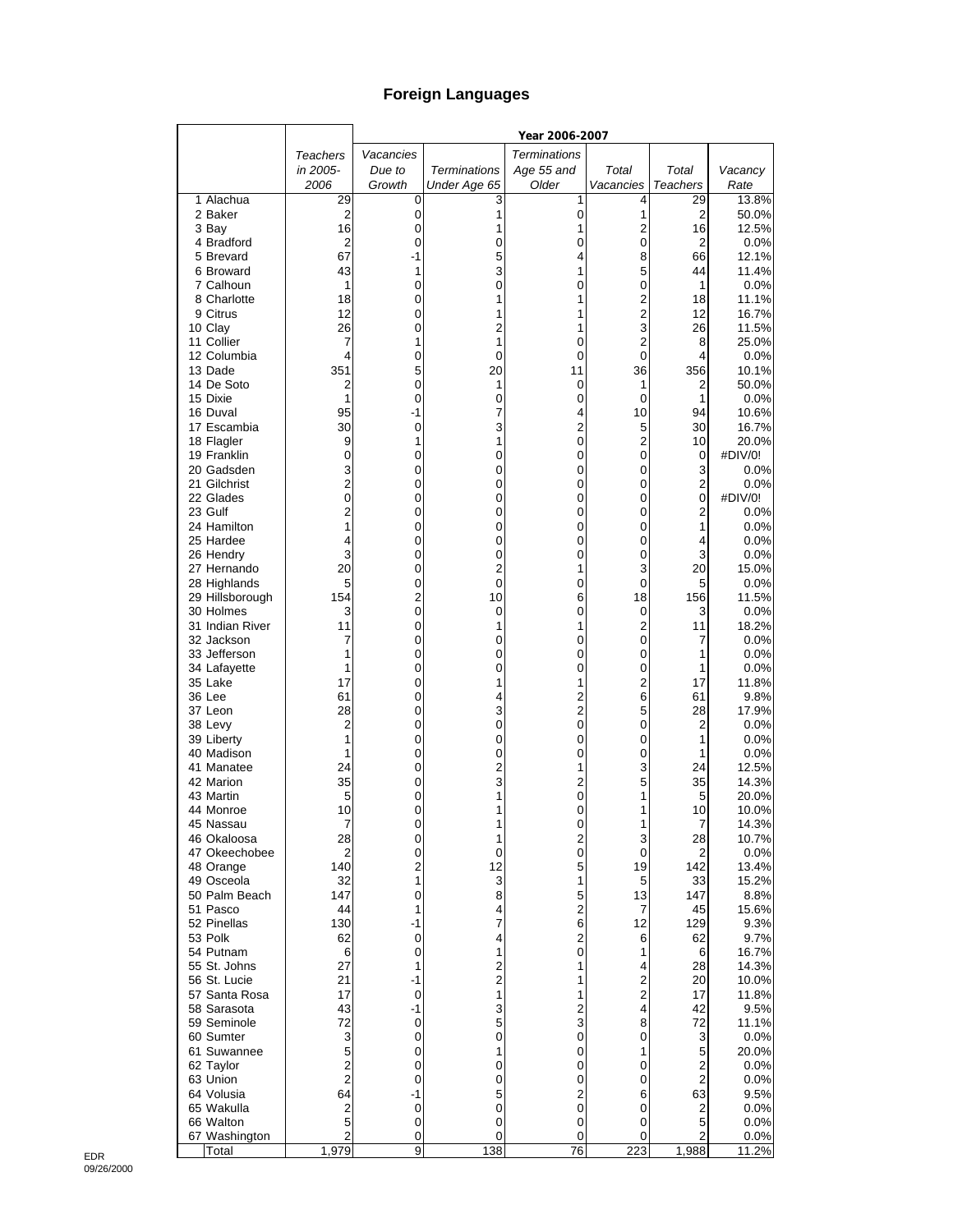### **Other Secondary Disciplines**

|                               |                 |                |                     | Year 2006-2007          |                     |                 |                |
|-------------------------------|-----------------|----------------|---------------------|-------------------------|---------------------|-----------------|----------------|
|                               | <b>Teachers</b> | Vacancies      |                     | <b>Terminations</b>     |                     |                 |                |
|                               | in 2005-        | Due to         | <b>Terminations</b> | Age 55 and              | Total               | Total           | Vacancy        |
|                               | 2006            | Growth         | Under Age 65        | Older                   | Vacancies           | <b>Teachers</b> | Rate           |
| 1 Alachua                     | 400             | -8             | 62                  | 15                      | 69                  | 392             | 17.6%          |
| 2 Baker                       | 55              | 0              | 4                   | 1                       | 5                   | 55              | 9.1%           |
| 3 Bay                         | 326             | -4             | 30                  | 14                      | 40                  | 322             | 12.4%          |
| 4 Bradford                    | 47              | 0              | 4                   | 2                       | 6                   | 47              | 12.8%          |
| 5 Brevard                     | 877             | -17            | 87                  | 33                      | 103                 | 860             | 12.0%          |
| 6 Broward                     | 4,733           | 71             | 364                 | 130                     | 565                 | 4,804           | 11.8%          |
| 7 Calhoun                     | 35              | 0              | 3                   | 1                       | 4                   | 35              | 11.4%          |
| 8 Charlotte                   | 230             | 0              | 24                  | 7                       | 31                  | 230             | 13.5%          |
| 9 Citrus<br>10 Clay           | 229<br>409      | 1<br>7         | 20<br>37            | 8<br>14                 | 29<br>58            | 230<br>416      | 12.6%<br>13.9% |
| 11 Collier                    | 783             | 29             | 71                  | 21                      | 121                 | 812             | 14.9%          |
| 12 Columbia                   | 127             | 0              | 10                  | 5                       | 15                  | 127             | 11.8%          |
| 13 Dade                       | 3,969           | 61             | 278                 | 90                      | 429                 | 4,030           | 10.6%          |
| 14 De Soto                    | 55              | -2             | 7                   | $\overline{2}$          | 7                   | 53              | 13.2%          |
| 15 Dixie                      | 29              | 1              | 4                   | 1                       | 6                   | 30              | 20.0%          |
| 16 Duval                      | 1,511           | -4             | 148                 | 49                      | 193                 | 1,507           | 12.8%          |
| 17 Escambia                   | 563             | -6             | 61                  | 23                      | 78                  | 557             | 14.0%          |
| 18 Flagler                    | 117             | 5              | 13                  | 3                       | 21                  | 122             | 17.2%          |
| 19 Franklin                   | 21              | -1             | 2                   | 0                       | 1                   | 20              | 5.0%           |
| 20 Gadsden                    | 104             | -2             | 12                  | 3                       | 13                  | 102             | 12.7%          |
| 21 Gilchrist                  | 43              | 2              | 8                   | 1                       | 11                  | 45              | 24.4%          |
| 22 Glades                     | 25              | 0              | 3                   | 1                       | 4                   | 25              | 16.0%          |
| 23 Gulf                       | 37              | -1             | 3                   | 1                       | 3                   | 36              | 8.3%           |
| 24 Hamilton                   | 34<br>54        | 0<br>$-1$      | 3<br>5              | 1                       | 4                   | 34              | 11.8%          |
| 25 Hardee<br>26 Hendry        | 99              | 2              | 12                  | $\overline{c}$<br>3     | 6<br>17             | 53<br>101       | 11.3%<br>16.8% |
| 27 Hernando                   | 301             | 1              | 28                  | 8                       | 37                  | 302             | 12.3%          |
| 28 Highlands                  | 123             | 1              | 10                  | 6                       | 17                  | 124             | 13.7%          |
| 29 Hillsborough               | 2,757           | 33             | 218                 | 74                      | 325                 | 2,790           | 11.6%          |
| 30 Holmes                     | 52              | -1             | 3                   | 1                       | 3                   | 51              | 5.9%           |
| 31 Indian River               | 182             | 1              | 16                  | 5                       | 22                  | 183             | 12.0%          |
| 32 Jackson                    | 93              | -1             | 8                   | 3                       | 10                  | 92              | 10.9%          |
| 33 Jefferson                  | 28              | -1             | $\overline{c}$      | $\overline{2}$          | 3                   | 27              | 11.1%          |
| 34 Lafayette                  | 19              | 0              | $\overline{2}$      | 0                       | $\overline{2}$      | 19              | 10.5%          |
| 35 Lake                       | 377             | 3              | 32                  | 11                      | 46                  | 380             | 12.1%          |
| 36 Lee                        | 755             | 1              | 62                  | 25                      | 88                  | 756             | 11.6%          |
| 37 Leon                       | 411             | 0              | 47                  | 14                      | 61                  | 411             | 14.8%          |
| 38 Levy                       | 93              | 1              | 6                   | 2                       | 9                   | 94              | 9.6%           |
| 39 Liberty                    | 17<br>50        | 0<br>$-2$      | $\overline{c}$<br>6 | 0<br>$\overline{2}$     | $\overline{2}$<br>6 | 17              | 11.8%<br>12.5% |
| 40 Madison<br>41 Manatee      | 433             | 3              | 38                  | 13                      | 54                  | 48<br>436       | 12.4%          |
| 42 Marion                     | 468             | 1              | 54                  | 16                      | 71                  | 469             | 15.1%          |
| 43 Martin                     | 336             | 0              | 39                  | 13                      | 52                  | 336             | 15.5%          |
| 44 Monroe                     | 120             | -4             | 11                  | 5                       | 12                  | 116             | 10.3%          |
| 45 Nassau                     | 123             | 0              | 10                  | 4                       | 14                  | 123             | 11.4%          |
| 46 Okaloosa                   | 431             | -4             | 33                  | 15                      | 44                  | 427             | 10.3%          |
| 47 Okeechobee                 | 96              | 0              | 10                  | 3                       | 13                  | 96              | 13.5%          |
| 48 Orange                     | 2,179           | 34             | 240                 | 54                      | 328                 | 2,213           | 14.8%          |
| 49 Osceola                    | 466             | 16             | 61                  | 12                      | 89                  | 482             | 18.5%          |
| 50 Palm Beach                 | 2,129           | 3              | 159                 | 56                      | 218                 | 2,132           | 10.2%          |
| 51 Pasco                      | 738             | 15             | 69                  | 20                      | 104                 | 753             | 13.8%          |
| 52 Pinellas                   | 1,414           | -4             | 99                  | 49                      | 144                 | 1,410           | 10.2%          |
| 53 Polk                       | 1,036           | 8              | 92                  | 34                      | 134                 | 1,044           | 12.8%          |
| 54 Putnam                     | 151             | -1             | 13                  | 5                       | 17                  | 150             | 11.3%          |
| 55 St. Johns                  | 381             | 13             | 41                  | 11                      | 65                  | 394             | 16.5%          |
| 56 St. Lucie<br>57 Santa Rosa | 394<br>344      | -3<br>3        | 32<br>29            | 13<br>10                | 42<br>42            | 391<br>347      | 10.7%<br>12.1% |
| 58 Sarasota                   | 509             | -3             | 44                  | 20                      | 61                  | 506             | 12.1%          |
| 59 Seminole                   | 806             | 4              | 69                  | 29                      | 102                 | 810             | 12.6%          |
| 60 Sumter                     | 67              | -1             | 6                   | 2                       | 7                   | 66              | 10.6%          |
| 61 Suwannee                   | 71              | $\overline{c}$ | 5                   | 2                       | 9                   | 73              | 12.3%          |
| 62 Taylor                     | 45              | $-2$           | 4                   | $\overline{2}$          | 4                   | 43              | 9.3%           |
| 63 Union                      | 33              | $-1$           | 3                   | 1                       | 3                   | 32              | 9.4%           |
| 64 Volusia                    | 925             | $-11$          | 84                  | 26                      | 99                  | 914             | 10.8%          |
| 65 Wakulla                    | 75              | 2              | 4                   | 2                       | 8                   | 77              | 10.4%          |
| 66 Walton                     | 102             | 3              | 6                   | 2                       | 11                  | 105             | 10.5%          |
| 67 Washington                 | 57              | 1              | 6                   | $\overline{\mathbf{c}}$ | 9                   | 58              | 15.5%          |
| Total                         | 34,099          | 243            | 2,978               | 1,005                   | 4,226               | 34,342          | 12.3%          |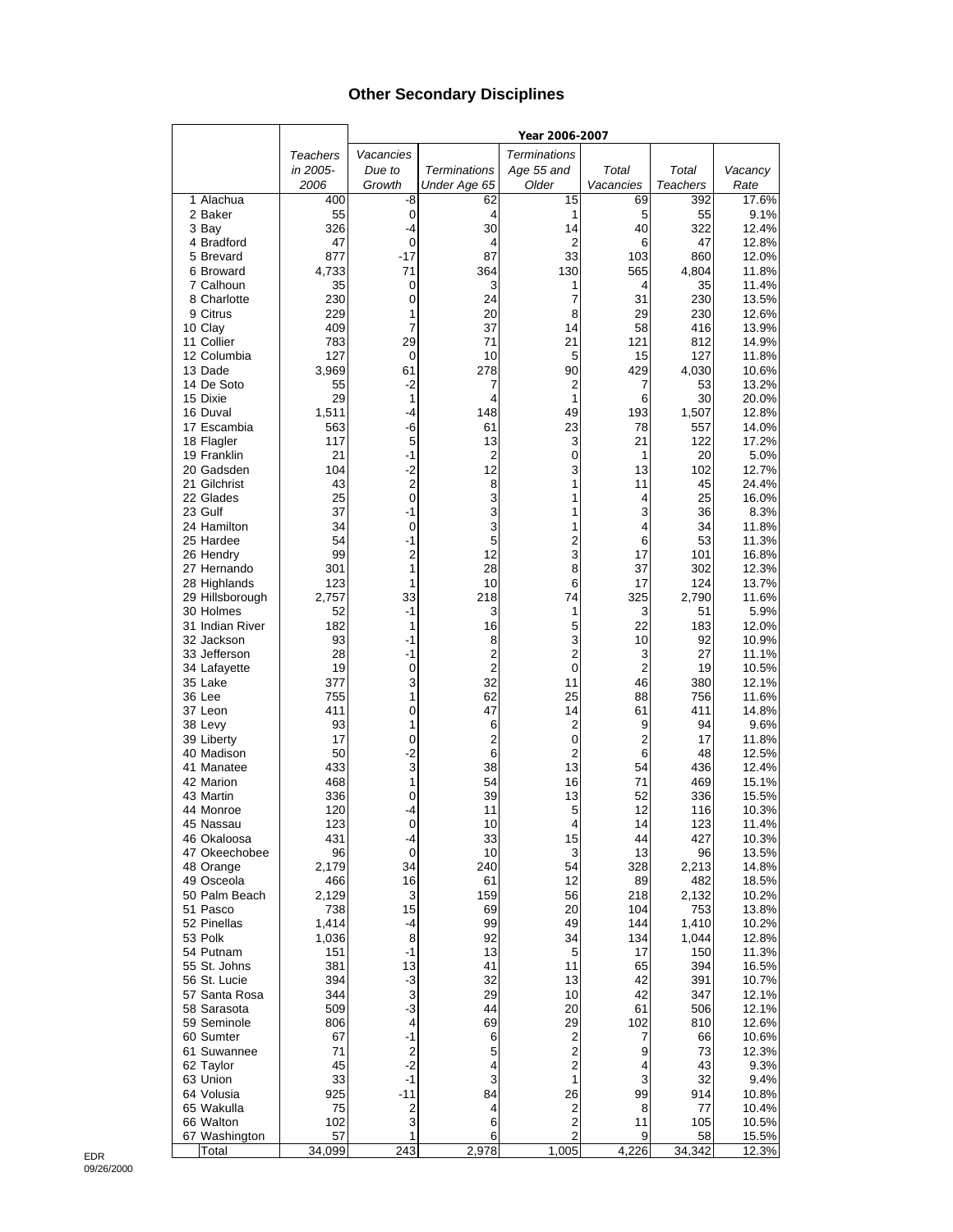#### **Vocational**

|                              |            |                               |                         | Year 2006-2007                |                     |                 |                |
|------------------------------|------------|-------------------------------|-------------------------|-------------------------------|---------------------|-----------------|----------------|
|                              | Teachers   | Vacancies                     |                         | <b>Terminations</b>           |                     |                 |                |
|                              | in 2005-   | Due to                        | <b>Terminations</b>     | Age 55 and                    | Total               | Total           | Vacancy        |
|                              | 2006       | Growth                        | Under Age 65            | Older                         | Vacancies           | <b>Teachers</b> | Rate           |
| 1 Alachua<br>2 Baker         | 69<br>23   | -1<br>-1                      | 6<br>1                  | 4<br>1                        | 9<br>1              | 68<br>22        | 13.2%<br>4.5%  |
| 3 Bay                        | 96         | $\mathbf 0$                   | 11                      | 5                             | 16                  | 96              | 16.7%          |
| 4 Bradford                   | 19         | 0                             | 1                       | 1                             | 2                   | 19              | 10.5%          |
| 5 Brevard                    | 156        | 0                             | 18                      | 8                             | 26                  | 156             | 16.7%          |
| 6 Broward                    | 495        | 9                             | 19                      | 21                            | 49                  | 504             | 9.7%           |
| 7 Calhoun<br>8 Charlotte     | 8<br>65    | 0<br>1                        | 1<br>7                  | 0<br>4                        | 1<br>12             | 8<br>66         | 12.5%<br>18.2% |
| 9 Citrus                     | 78         | 1                             | 6                       | 4                             | 11                  | 79              | 13.9%          |
| 10 Clay                      | 82         | 1                             | 6                       | 4                             | 11                  | 83              | 13.3%          |
| 11 Collier                   | 85         | 4                             | 6                       | 4                             | 14                  | 89              | 15.7%          |
| 12 Columbia<br>13 Dade       | 33<br>952  | 0<br>20                       | 2<br>46                 | 1<br>30                       | 3<br>96             | 33<br>972       | 9.1%<br>9.9%   |
| 14 De Soto                   | 23         | -1                            | 2                       | 1                             | $\overline{c}$      | 22              | 9.1%           |
| 15 Dixie                     | 6          | 0                             | 0                       | $\mathbf 0$                   | 0                   | 6               | 0.0%           |
| 16 Duval                     | 256        | 0                             | 19                      | 14                            | 33                  | 256             | 12.9%          |
| 17 Escambia                  | 194        | $-2$                          | 17                      | 10                            | 25                  | 192             | 13.0%          |
| 18 Flagler<br>19 Franklin    | 62<br>5    | $\overline{c}$<br>$\mathbf 0$ | 6<br>1                  | $\overline{c}$<br>$\mathbf 0$ | 10<br>1             | 64<br>5         | 15.6%<br>20.0% |
| 20 Gadsden                   | 19         | -1                            | $\overline{c}$          | 1                             | $\overline{c}$      | 18              | 11.1%          |
| 21 Gilchrist                 | 12         | 0                             | 2                       | 1                             | 3                   | 12              | 25.0%          |
| 22 Glades                    | 6          | 0                             | 1                       | 0                             | 1                   | 6               | 16.7%          |
| 23 Gulf<br>24 Hamilton       | 10         | 1                             | 1                       | 0                             | $\overline{c}$<br>1 | 11              | 18.2%          |
| 25 Hardee                    | 5<br>18    | 0<br>0                        | 1<br>2                  | 0<br>1                        | 3                   | 5<br>18         | 20.0%<br>16.7% |
| 26 Hendry                    | 25         | 0                             | 3                       | 1                             | 4                   | 25              | 16.0%          |
| 27 Hernando                  | 59         | 1                             | 4                       | $\overline{c}$                | 7                   | 60              | 11.7%          |
| 28 Highlands                 | 31         | 0                             | $\overline{2}$          | 1                             | 3                   | 31              | 9.7%           |
| 29 Hillsborough<br>30 Holmes | 788<br>15  | 9<br>-1                       | 63<br>1                 | 31<br>0                       | 103<br>0            | 797<br>14       | 12.9%<br>0.0%  |
| 31 Indian River              | 37         | 0                             | 3                       | 1                             | 4                   | 37              | 10.8%          |
| 32 Jackson                   | 27         | 0                             | 2                       | 1                             | 3                   | 27              | 11.1%          |
| 33 Jefferson                 | 6          | 0                             | 0                       | 0                             | 0                   | 6               | 0.0%           |
| 34 Lafayette                 | 4          | 0                             | 0                       | 0                             | 0                   | 4               | 0.0%           |
| 35 Lake<br>36 Lee            | 161<br>238 | 3<br>0                        | 11<br>17                | 7<br>9                        | 21<br>26            | 164<br>238      | 12.8%<br>10.9% |
| 37 Leon                      | 69         | 0                             | 6                       | 3                             | 9                   | 69              | 13.0%          |
| 38 Levy                      | 15         | 1                             | 1                       | 1                             | 3                   | 16              | 18.8%          |
| 39 Liberty                   | 2          | 0                             | 0                       | 0                             | 0                   | $\overline{2}$  | 0.0%           |
| 40 Madison                   | 10<br>141  | 0                             | 1                       | 0                             | 1                   | 10              | 10.0%          |
| 41 Manatee<br>42 Marion      | 208        | 1<br>-1                       | 10<br>20                | 6<br>9                        | 17<br>28            | 142<br>207      | 12.0%<br>13.5% |
| 43 Martin                    | 87         | 1                             | 9                       | 3                             | 13                  | 88              | 14.8%          |
| 44 Monroe                    | 31         | -1                            | 4                       | 1                             | 4                   | 30              | 13.3%          |
| 45 Nassau                    | 32         | 0                             | 2                       | 1                             | 3                   | 32              | 9.4%           |
| 46 Okaloosa                  | 119<br>26  | -1<br>1                       | 8<br>3                  | 6<br>1                        | 13<br>5             | 118<br>27       | 11.0%          |
| 47 Okeechobee<br>48 Orange   | 451        | 12                            | 41                      | 18                            | 71                  | 463             | 18.5%<br>15.3% |
| 49 Osceola                   | 95         | 3                             | 10                      | 3                             | 16                  | 98              | 16.3%          |
| 50 Palm Beach                | 583        | 6                             | 35                      | 19                            | 60                  | 589             | 10.2%          |
| 51 Pasco                     | 173        | 3                             | 12                      | 6                             | 21                  | 176             | 11.9%          |
| 52 Pinellas<br>53 Polk       | 435<br>347 | 3<br>3                        | 28<br>25                | 22<br>15                      | 53<br>43            | 438<br>350      | 12.1%<br>12.3% |
| 54 Putnam                    | 33         | $-1$                          | 3                       | 1                             | 3                   | 32              | 9.4%           |
| 55 St. Johns                 | 97         | 5                             | 12                      | 4                             | 21                  | 102             | 20.6%          |
| 56 St. Lucie                 | 75         | $\pmb{0}$                     | 5                       | 2                             | 7                   | 75              | 9.3%           |
| 57 Santa Rosa                | 79         | -1                            | 6                       | 4                             | 9                   | 78              | 11.5%          |
| 58 Sarasota<br>59 Seminole   | 140<br>183 | $\pmb{0}$<br>2                | 10<br>13                | 6<br>7                        | 16<br>22            | 140<br>185      | 11.4%<br>11.9% |
| 60 Sumter                    | 18         | $\pmb{0}$                     | 1                       | 1                             | 2                   | 18              | 11.1%          |
| 61 Suwannee                  | 39         | 1                             | 3                       | 2                             | 6                   | 40              | 15.0%          |
| 62 Taylor                    | 16         | $-1$                          | $\overline{\mathbf{c}}$ | 1                             | 2                   | 15              | 13.3%          |
| 63 Union                     | 10         | 0                             | 1                       | 0                             | 1                   | 10              | 10.0%          |
| 64 Volusia<br>65 Wakulla     | 130<br>13  | $-2$<br>0                     | 9<br>1                  | 5<br>0                        | 12<br>1             | 128<br>13       | 9.4%<br>7.7%   |
| 66 Walton                    | 25         | 1                             | $\overline{c}$          | 1                             | 4                   | 26              | 15.4%          |
| 67 Washington                | 33         | 0                             | 2                       | $\overline{c}$                | 4                   | 33              | 12.1%          |
| Total                        | 7,883      | 80                            | $\overline{575}$        | 320                           | 975                 | 7,963           | 12.2%          |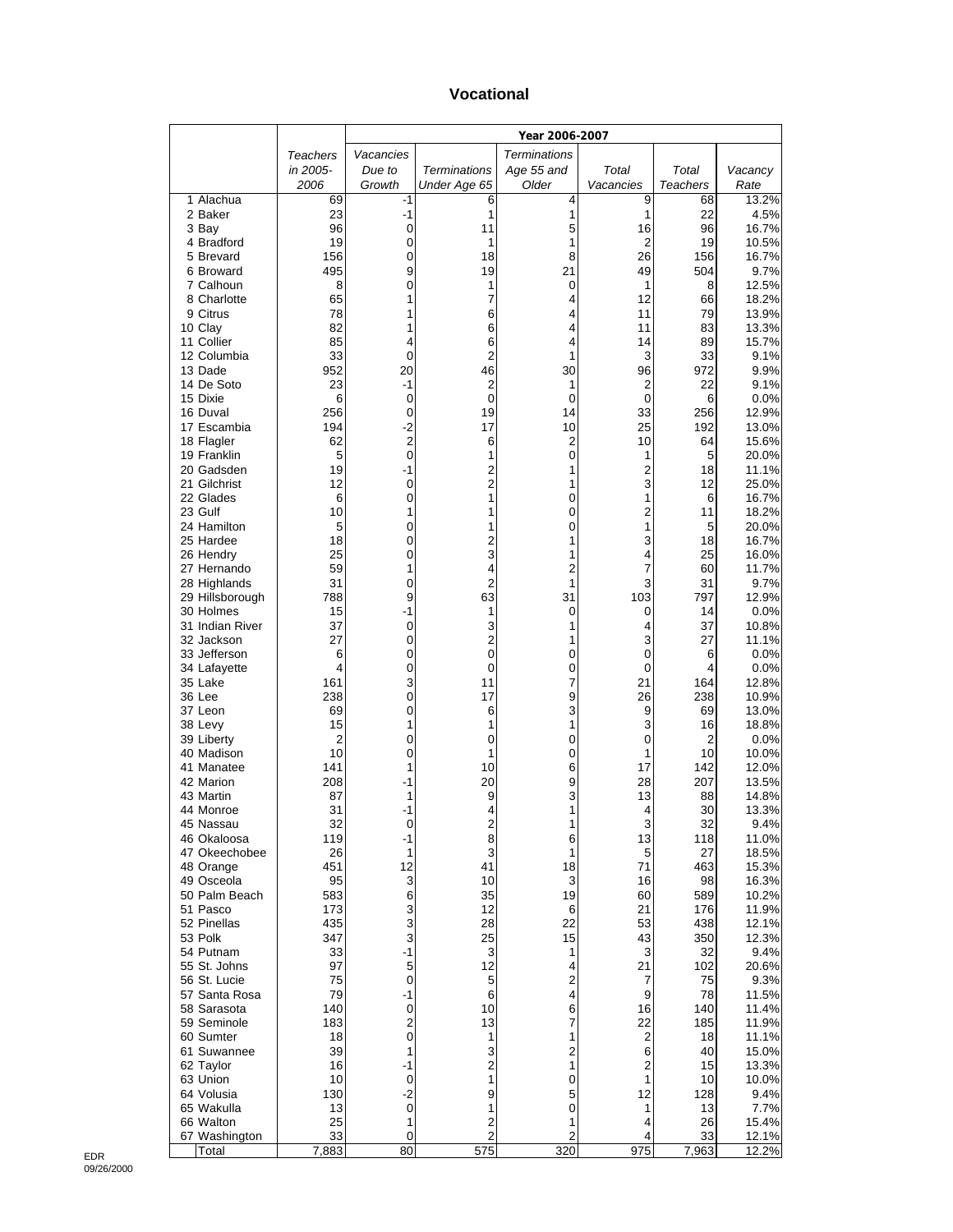| ×<br>×<br>۰,<br>$\sim$ |
|------------------------|
|------------------------|

|                              |                | Year 2007-2008       |                     |                     |            |                |                |
|------------------------------|----------------|----------------------|---------------------|---------------------|------------|----------------|----------------|
|                              | Teachers       | Vacancies            |                     | <b>Terminations</b> |            |                |                |
|                              | in 2006-       | Due to               | <b>Terminations</b> | Age 55 and          | Total      | Total          | Vacancy        |
|                              | 2007           | Growth               | Under Age 65        | Older               | Vacancies  | Teachers       | Rate           |
| 1 Alachua                    | 1,584<br>247   | $-18$                | 177                 | 58                  | 217        | 1,566          | 13.9%          |
| 2 Baker<br>3 Bay             | 1,460          | 6<br>-8              | 19<br>138           | 6<br>57             | 31<br>187  | 253<br>1,452   | 12.3%<br>12.9% |
| 4 Bradford                   | 247            | 1                    | 24                  | 9                   | 34         | 248            | 13.7%          |
| 5 Brevard                    | 3,496          | $-53$                | 331                 | 119                 | 397        | 3,443          | 11.5%          |
| 6 Broward                    | 12,936         | 90                   | 915                 | 355                 | 1,360      | 13,026         | 10.4%          |
| 7 Calhoun                    | 142            | 1                    | 14                  | 2                   | 17         | 143            | 11.9%          |
| 8 Charlotte<br>9 Citrus      | 959<br>925     | 11<br>-3             | 94<br>78            | 33<br>28            | 138<br>103 | 970<br>922     | 14.2%<br>11.2% |
| 10 Clay                      | 1,768          | 31                   | 156                 | 54                  | 241        | 1,799          | 13.4%          |
| 11 Collier                   | 2,279          | 54                   | 198                 | 57                  | 309        | 2,333          | 13.2%          |
| 12 Columbia                  | 587            | 12                   | 47                  | 16                  | 75         | 599            | 12.5%          |
| 13 Dade                      | 19,337         | 63                   | 1,232               | 440                 | 1,735      | 19,400         | 8.9%           |
| 14 De Soto<br>15 Dixie       | 249<br>140     | 0<br>0               | 31<br>19            | 10<br>4             | 41<br>23   | 249<br>140     | 16.5%          |
| 16 Duval                     | 6,750          | 43                   | 623                 | 217                 | 883        | 6,793          | 16.4%<br>13.0% |
| 17 Escambia                  | 2,435          | $-15$                | 243                 | 90                  | 318        | 2,420          | 13.1%          |
| 18 Flagler                   | 532            | 19                   | 62                  | 12                  | 93         | 551            | 16.9%          |
| 19 Franklin                  | 87             | -1                   | 9                   | 1                   | 9          | 86             | 10.5%          |
| 20 Gadsden                   | 390            | $-3$                 | 41                  | 13                  | 51         | 387            | 13.2%          |
| 21 Gilchrist<br>22 Glades    | 187<br>75      | 8<br>$\overline{2}$  | 33<br>10            | 4<br>$\overline{2}$ | 45<br>14   | 195<br>77      | 23.1%<br>18.2% |
| 23 Gulf                      | 140            | 0                    | 12                  | 4                   | 16         | 140            | 11.4%          |
| 24 Hamilton                  | 126            | $-1$                 | 11                  | 5                   | 15         | 125            | 12.0%          |
| 25 Hardee                    | 290            | 0                    | 30                  | 9                   | 39         | 290            | 13.4%          |
| 26 Hendry                    | 413            | 4                    | 46                  | 11                  | 61         | 417            | 14.6%          |
| 27 Hernando<br>28 Highlands  | 994<br>614     | 11<br>1              | 89<br>52            | 32<br>19            | 132<br>72  | 1,005<br>615   | 13.1%<br>11.7% |
| 29 Hillsborough              | 10,650         | 104                  | 918                 | 299                 | 1,321      | 10,754         | 12.3%          |
| 30 Holmes                    | 210            | $-2$                 | 14                  | 5                   | 17         | 208            | 8.2%           |
| 31 Indian River              | 818            | 12                   | 72                  | 21                  | 105        | 830            | 12.7%          |
| 32 Jackson                   | 427            | $-4$                 | 36                  | 13                  | 45         | 423            | 10.6%          |
| 33 Jefferson                 | 97<br>70       | $-3$<br>1            | 5<br>7              | 4<br>1              | 6<br>9     | 94<br>71       | 6.4%<br>12.7%  |
| 34 Lafayette<br>35 Lake      | 1,810          | 18                   | 146                 | 55                  | 219        | 1,828          | 12.0%          |
| 36 Lee                       | 3,411          | 26                   | 280                 | 100                 | 406        | 3,437          | 11.8%          |
| 37 Leon                      | 1,849          | 17                   | 193                 | 61                  | 271        | 1,866          | 14.5%          |
| 38 Levy                      | 381            | 6                    | 23                  | 9                   | 38         | 387            | 9.8%           |
| 39 Liberty                   | 74             | 0                    | 8                   | 2                   | 10         | 74             | 13.5%          |
| 40 Madison<br>41 Manatee     | 165<br>2,090   | $-4$<br>13           | 18<br>176           | 5<br>63             | 19<br>252  | 161<br>2,103   | 11.8%<br>12.0% |
| 42 Marion                    | 2,199          | 9                    | 229                 | 70                  | 308        | 2,208          | 13.9%          |
| 43 Martin                    | 1,017          | 3                    | 108                 | 34                  | 145        | 1,020          | 14.2%          |
| 44 Monroe                    | 468            | -9                   | 42                  | 17                  | 50         | 459            | 10.9%          |
| 45 Nassau                    | 565            | 3                    | 45                  | 15                  | 63         | 568            | 11.1%          |
| 46 Okaloosa<br>47 Okeechobee | 1,586<br>374   | -9<br>2              | 116<br>37           | 56<br>14            | 163<br>53  | 1,577<br>376   | 10.3%<br>14.1% |
| 48 Orange                    | 9,713          | 156                  | 1,065               | 221                 | 1,442      | 9,869          | 14.6%          |
| 49 Osceola                   | 1,990          | 56                   | 240                 | 45                  | 341        | 2,046          | 16.7%          |
| 50 Palm Beach                | 9,125          | 20                   | 683                 | 244                 | 947        | 9,145          | 10.4%          |
| 51 Pasco                     | 3,140          | 44                   | 288                 | 80                  | 412        | 3,184          | 12.9%          |
| 52 Pinellas<br>53 Polk       | 6,461<br>4,748 | $-28$<br>48          | 451<br>403          | 216<br>145          | 639<br>596 | 6,433<br>4,796 | 9.9%<br>12.4%  |
| 54 Putnam                    | 660            | $-4$                 | 57                  | 20                  | 73         | 656            | 11.1%          |
| 55 St. Johns                 | 1,453          | 25                   | 151                 | 41                  | 217        | 1,478          | 14.7%          |
| 56 St. Lucie                 | 1,569          | 1                    | 124                 | 47                  | 172        | 1,570          | 11.0%          |
| 57 Santa Rosa                | 1,369          | 25                   | 113                 | 35                  | 173        | 1,394          | 12.4%          |
| 58 Sarasota<br>59 Seminole   | 2,140          | -7<br>$\overline{2}$ | 178<br>273          | 77<br>112           | 248<br>387 | 2,133          | 11.6%          |
| 60 Sumter                    | 3,305<br>307   | 3                    | 30                  | 9                   | 42         | 3,307<br>310   | 11.7%<br>13.5% |
| 61 Suwannee                  | 367            | 10                   | 27                  | 12                  | 49         | 377            | 13.0%          |
| 62 Taylor                    | 200            | $\boldsymbol{0}$     | 19                  | 7                   | 26         | 200            | 13.0%          |
| 63 Union                     | 141            | 1                    | 13                  | $\overline{2}$      | 16         | 142            | 11.3%          |
| 64 Volusia                   | 3,575          | -4<br>8              | 308                 | 104                 | 408        | 3,571          | 11.4%          |
| 65 Wakulla<br>66 Walton      | 299<br>423     | 10                   | 18<br>24            | 8<br>8              | 34<br>42   | 307<br>433     | 11.1%<br>9.7%  |
| 67 Washington                | 230            | 5                    | 23                  | 9                   | 37         | 235            | 15.7%          |
| Total                        | 138,865        | 809                  | 11,695              | 3,953               | 16,457     | 139,674        | 11.8%          |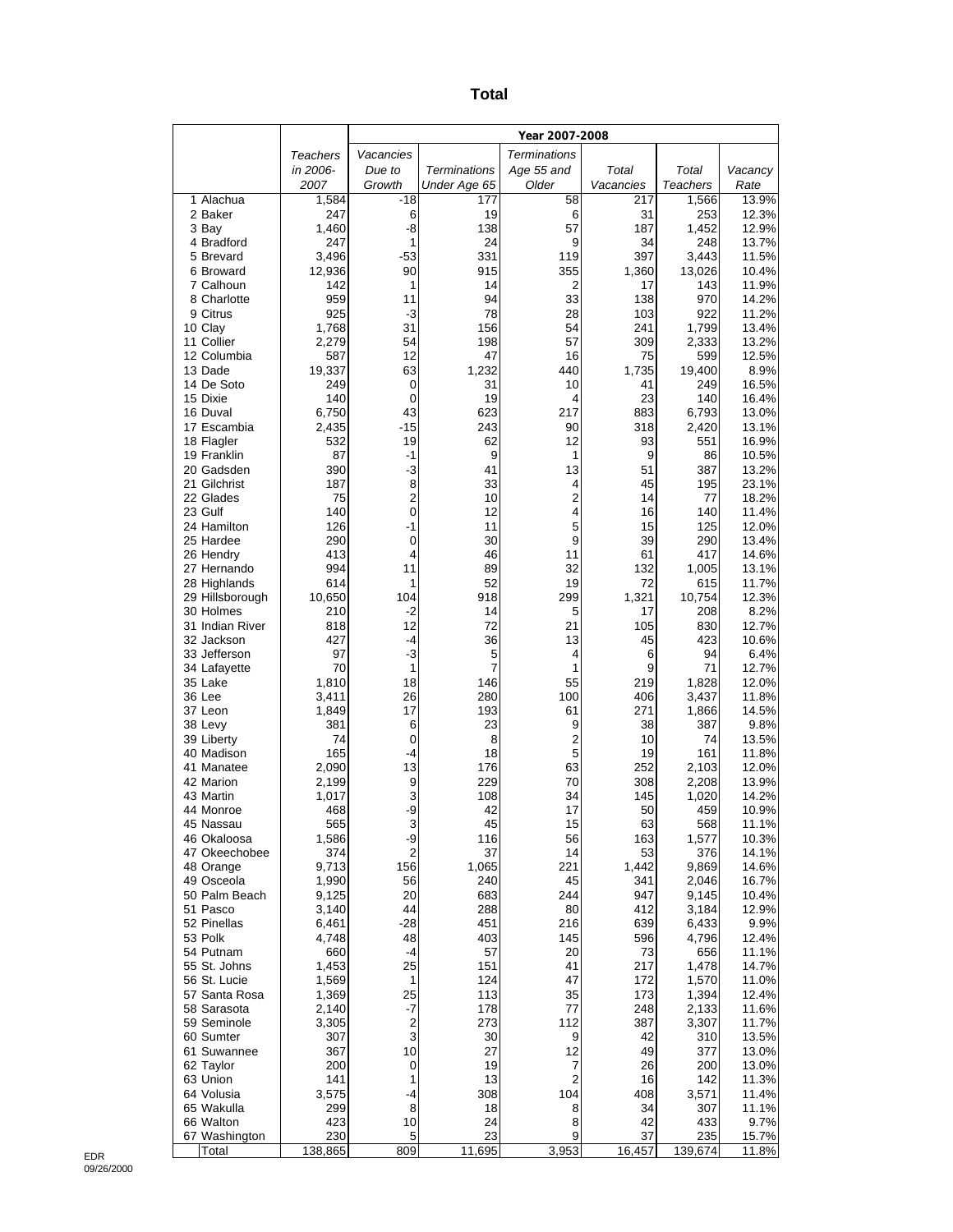# **Elementary**

|                              |                | Year 2007-2008          |                     |                     |                              |                 |                |
|------------------------------|----------------|-------------------------|---------------------|---------------------|------------------------------|-----------------|----------------|
|                              | Teachers       | Vacancies               |                     | <b>Terminations</b> |                              |                 |                |
|                              | in 2006-       | Due to                  | <b>Terminations</b> | Age 55 and          | Total                        | Total           | Vacancy        |
| County                       | 2007           | Growth                  | Under Age 65        | Older               | Vacancies                    | <b>Teachers</b> | Rate           |
| 1 Alachua<br>2 Baker         | 617<br>107     | -2<br>1                 | 53<br>9             | 21<br>2             | 72<br>12                     | 615<br>108      | 11.7%<br>11.1% |
| 3 Bay                        | 560            | $\overline{2}$          | 42                  | 21                  | 65                           | 562             | 11.6%          |
| 4 Bradford                   | 113            | $\overline{0}$          | 11                  | 3                   | 14                           | 113             | 12.4%          |
| 5 Brevard                    | 1,454          | -5                      | 114                 | 47                  | 156                          | 1,449           | 10.8%          |
| 6 Broward                    | 5,500          | 31                      | 379                 | 153                 | 563                          | 5,531           | 10.2%          |
| 7 Calhoun                    | 59             | 1                       | 5                   | 1                   | 7                            | 60              | 11.7%          |
| 8 Charlotte<br>9 Citrus      | 333<br>343     | 6<br>1                  | 26<br>25            | 11<br>10            | 43<br>36                     | 339<br>344      | 12.7%<br>10.5% |
| 10 Clay                      | 738            | 14                      | 57                  | 21                  | 92                           | 752             | 12.2%          |
| 11 Collier                   | 878            | 14                      | 65                  | 21                  | 100                          | 892             | 11.2%          |
| 12 Columbia                  | 265            | 8                       | 19                  | 6                   | 33                           | 273             | 12.1%          |
| 13 Dade                      | 8,354          | $-3$                    | 508                 | 191                 | 696                          | 8,351           | 8.3%           |
| 14 De Soto<br>15 Dixie       | 112<br>60      | 1<br>1                  | 15<br>8             | 4<br>$\overline{2}$ | 20<br>11                     | 113<br>61       | 17.7%<br>18.0% |
| 16 Duval                     | 3,064          | 20                      | 259                 | 87                  | 366                          | 3,084           | 11.9%          |
| 17 Escambia                  | 947            | 4                       | 82                  | 31                  | 117                          | 951             | 12.3%          |
| 18 Flagler                   | 196            | 6                       | 24                  | 4                   | 34                           | 202             | 16.8%          |
| 19 Franklin                  | 41             | 1                       | 4                   | 1                   | 6                            | 42              | 14.3%          |
| 20 Gadsden<br>21 Gilchrist   | 172<br>72      | 1<br>4                  | 16<br>13            | 6<br>2              | 23<br>19                     | 173<br>76       | 13.3%<br>25.0% |
| 22 Glades                    | 35             | $\overline{c}$          | 5                   | 1                   | 8                            | 37              | 21.6%          |
| 23 Gulf                      | 56             | $\mathbf 0$             | 4                   | 2                   | 6                            | 56              | 10.7%          |
| 24 Hamilton                  | 49             | 0                       | 4                   | $\overline{2}$      | 6                            | 49              | 12.2%          |
| 25 Hardee                    | 147            | 1                       | 15                  | 4                   | 20                           | 148             | 13.5%          |
| 26 Hendry                    | 179            | 5                       | 18                  | 3                   | 26                           | 184             | 14.1%          |
| 27 Hernando<br>28 Highlands  | 360<br>277     | 5<br>1                  | 28<br>21            | 12<br>8             | 45<br>30                     | 365<br>278      | 12.3%<br>10.8% |
| 29 Hillsborough              | 4,066          | 32                      | 314                 | 110                 | 456                          | 4,098           | 11.1%          |
| 30 Holmes                    | 91             | $-1$                    | 6                   | 3                   | 8                            | 90              | 8.9%           |
| 31 Indian River              | 355            | 8                       | 28                  | 9                   | 45                           | 363             | 12.4%          |
| 32 Jackson                   | 173            | 0                       | 12                  | 5                   | 17                           | 173             | 9.8%           |
| 33 Jefferson                 | 34<br>32       | $-1$<br>1               | $\overline{c}$<br>3 | 1<br>1              | $\overline{\mathbf{c}}$<br>5 | 33<br>33        | 6.1%<br>15.2%  |
| 34 Lafayette<br>35 Lake      | 758            | 16                      | 54                  | 22                  | 92                           | 774             | 11.9%          |
| 36 Lee                       | 1,229          | 13                      | 87                  | 34                  | 134                          | 1,242           | 10.8%          |
| 37 Leon                      | 777            | 11                      | 70                  | 25                  | 106                          | 788             | 13.5%          |
| 38 Levy                      | 167            | 3                       | 10                  | 4                   | 17                           | 170             | 10.0%          |
| 39 Liberty<br>40 Madison     | 32<br>55       | 0<br>$\mathbf 0$        | 3<br>6              | 1<br>$\overline{2}$ | 4<br>8                       | 32<br>55        | 12.5%<br>14.5% |
| 41 Manatee                   | 893            | $\overline{2}$          | 66                  | 26                  | 94                           | 895             | 10.5%          |
| 42 Marion                    | 883            | 15                      | 78                  | 25                  | 118                          | 898             | 13.1%          |
| 43 Martin                    | 369            | 3                       | 32                  | 12                  | 47                           | 372             | 12.6%          |
| 44 Monroe                    | 181            | $-5$                    | 13                  | 6                   | 14                           | 176             | 8.0%           |
| 45 Nassau                    | 225            | 3<br>1                  | 16<br>42            | 6<br>23             | 25                           | 228             | 11.0%          |
| 46 Okaloosa<br>47 Okeechobee | 651<br>156     | 4                       | 12                  | 5                   | 66<br>21                     | 652<br>160      | 10.1%<br>13.1% |
| 48 Orange                    | 4,109          | 74                      | 433                 | 95                  | 602                          | 4,183           | 14.4%          |
| 49 Osceola                   | 807            | 23                      | 84                  | 17                  | 124                          | 830             | 14.9%          |
| 50 Palm Beach                | 3,286          | 25                      | 237                 | 88                  | 350                          | 3,311           | 10.6%          |
| 51 Pasco                     | 1,220          | 14                      | 98                  | 30                  | 142                          | 1,234           | 11.5%          |
| 52 Pinellas<br>53 Polk       | 2,472<br>2,113 | -6<br>23                | 162<br>161          | 81<br>63            | 237<br>247                   | 2,466<br>2,136  | 9.6%<br>11.6%  |
| 54 Putnam                    | 294            | 1                       | 22                  | 9                   | 32                           | 295             | 10.8%          |
| 55 St. Johns                 | 532            | 3                       | 45                  | 15                  | 63                           | 535             | 11.8%          |
| 56 St. Lucie                 | 619            | 8                       | 42                  | 17                  | 67                           | 627             | 10.7%          |
| 57 Santa Rosa                | 550            | 11                      | 40                  | 12                  | 63                           | 561             | 11.2%          |
| 58 Sarasota<br>59 Seminole   | 775<br>1,330   | $\overline{c}$<br>3     | 54<br>95            | 27<br>44            | 83<br>142                    | 777<br>1,333    | 10.7%<br>10.7% |
| 60 Sumter                    | 132            | $\overline{\mathbf{c}}$ | 13                  | 4                   | 19                           | 134             | 14.2%          |
| 61 Suwannee                  | 177            | 5                       | 14                  | 5                   | 24                           | 182             | 13.2%          |
| 62 Taylor                    | 91             | 1                       | 9                   | 3                   | 13                           | 92              | 14.1%          |
| 63 Union                     | 59             | 1                       | 5                   | 1                   | 7                            | 60              | 11.7%          |
| 64 Volusia<br>65 Wakulla     | 1,239<br>122   | 11<br>4                 | 91<br>7             | 37<br>4             | 139                          | 1,250<br>126    | 11.1%          |
| 66 Walton                    | 171            | 4                       | 10                  | 3                   | 15<br>17                     | 175             | 11.9%<br>9.7%  |
| 67 Washington                | 84             | $-1$                    | 9                   | 3                   | 11                           | 83              | 13.3%          |
| Total                        | 56,397         | 433                     | 4,314               | 1,555               | 6,302                        | 56,830          | 11.1%          |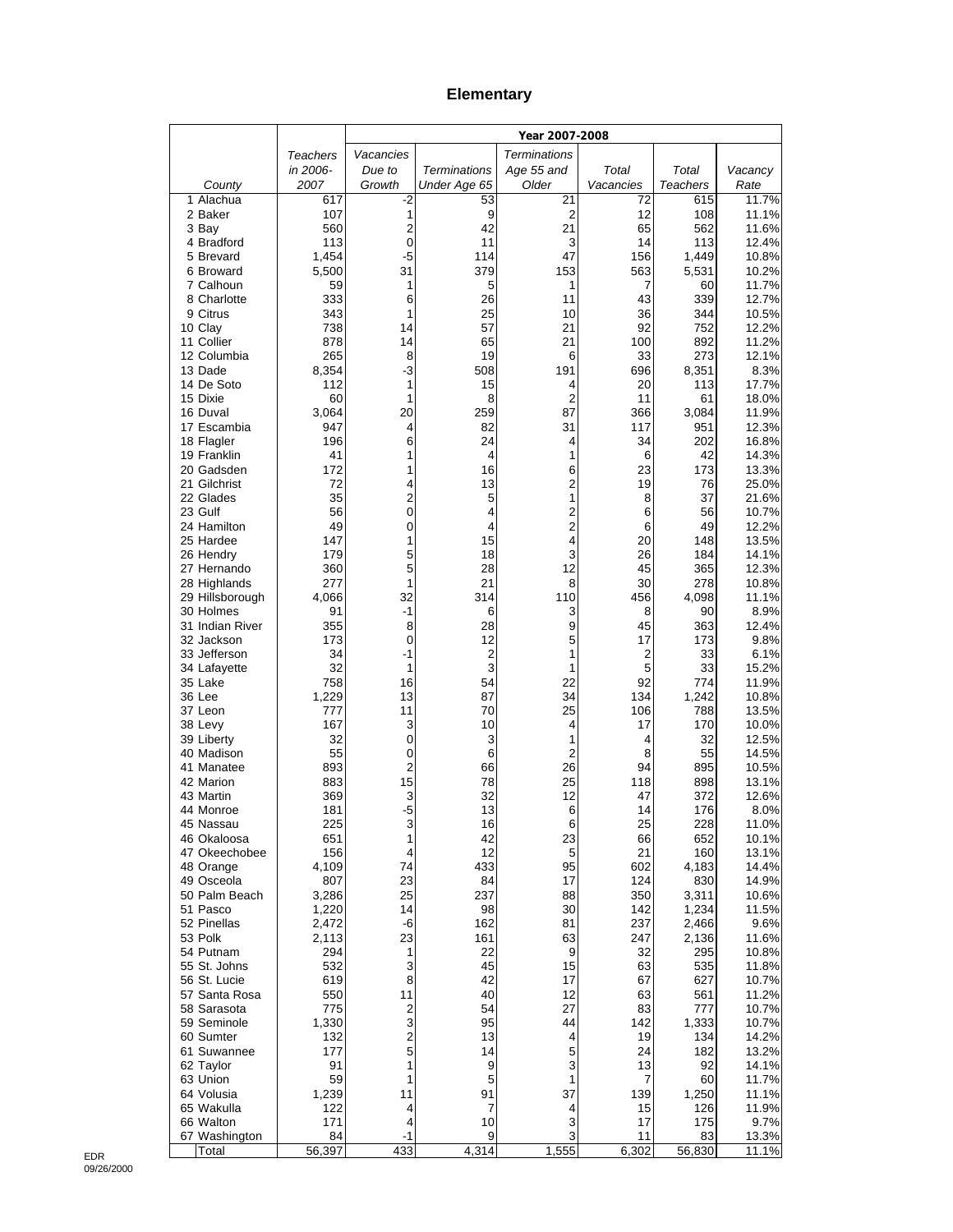## **Exceptional Student Education**

|                          |                 |                |                     | Year 2007-2008               |           |                 |                |
|--------------------------|-----------------|----------------|---------------------|------------------------------|-----------|-----------------|----------------|
|                          | <b>Teachers</b> | Vacancies      |                     | <b>Terminations</b>          |           |                 |                |
|                          | in 2006-        | Due to         | <b>Terminations</b> | Age 55 and                   | Total     | Total           | Vacancy        |
|                          | 2007            | Growth         | Under Age 65        | Older                        | Vacancies | <b>Teachers</b> | Rate           |
| 1 Alachua                | 295             | -3             | 36                  | 10                           | 43        | 292             | 14.7%          |
| 2 Baker                  | 30              | 1              | 3                   | 1                            | 5         | 31              | 16.1%          |
| 3 Bay                    | 297             | $-1$           | 34                  | 10                           | 43        | 296             | 14.5%          |
| 4 Bradford               | 42<br>622       | 0              | 5                   | 2<br>18                      | 7         | 42              | 16.7%          |
| 5 Brevard<br>6 Broward   | 1,592           | $-11$<br>11    | 71<br>111           | 35                           | 78<br>157 | 611<br>1,603    | 12.8%<br>9.8%  |
| 7 Calhoun                | 25              | 0              | 3                   | 0                            | 3         | 25              | 12.0%          |
| 8 Charlotte              | 194             | $\overline{2}$ | 22                  | 6                            | 30        | 196             | 15.3%          |
| 9 Citrus                 | 156             | $-1$           | 16                  | 4                            | 19        | 155             | 12.3%          |
| 10 Clay                  | 330             | 6              | 36                  | 7                            | 49        | 336             | 14.6%          |
| 11 Collier               | 402             | 8              | 42                  | 7                            | 57        | 410             | 13.9%          |
| 12 Columbia              | 93              | 2              | 9                   | 2                            | 13        | 95              | 13.7%          |
| 13 Dade                  | 3,376           | 7              | 218                 | 60                           | 285       | 3,383           | 8.4%           |
| 14 De Soto<br>15 Dixie   | 37<br>31        | 0<br>0         | 5<br>4              | 1<br>1                       | 6<br>5    | 37<br>31        | 16.2%<br>16.1% |
| 16 Duval                 | 1,150           | 9              | 119                 | 35                           | 163       | 1,159           | 14.1%          |
| 17 Escambia              | 441             | $-3$           | 53                  | 13                           | 63        | 438             | 14.4%          |
| 18 Flagler               | 79              | 3              | 9                   | 1                            | 13        | 82              | 15.9%          |
| 19 Franklin              | 13              | $\mathbf 0$    | 1                   | 0                            | 1         | 13              | 7.7%           |
| 20 Gadsden               | 53              | $-1$           | 6                   | $\overline{c}$               | 7         | 52              | 13.5%          |
| 21 Gilchrist             | 31              | 1              | 6                   | $\mathbf{1}$                 | 8         | 32              | 25.0%          |
| 22 Glades                | 7               | 0              | 1                   | 0                            | 1         | 7               | 14.3%          |
| 23 Gulf                  | 18              | 0              | 2                   | 0                            | 2         | 18              | 11.1%          |
| 24 Hamilton<br>25 Hardee | 24<br>38        | 0<br>0         | $\overline{c}$<br>4 | 1<br>1                       | 3<br>5    | 24<br>38        | 12.5%<br>13.2% |
| 26 Hendry                | 65              | 1              | 9                   | $\overline{c}$               | 12        | 66              | 18.2%          |
| 27 Hernando              | 134             | 1              | 15                  | 3                            | 19        | 135             | 14.1%          |
| 28 Highlands             | 114             | 0              | 12                  | 3                            | 15        | 114             | 13.2%          |
| 29 Hillsborough          | 1,759           | 12             | 171                 | 39                           | 222       | 1,771           | 12.5%          |
| 30 Holmes                | 26              | $-1$           | $\overline{2}$      | 0                            | 1         | 25              | 4.0%           |
| 31 Indian River          | 142             | 3              | 15                  | 3                            | 21        | 145             | 14.5%          |
| 32 Jackson               | 80              | $\mathbf 0$    | 8                   | $\overline{c}$               | 10        | 80              | 12.5%          |
| 33 Jefferson             | 20              | -1             | 1                   | 1                            | 1         | 19              | 5.3%           |
| 34 Lafayette<br>35 Lake  | 7<br>288        | 0<br>3         | 1<br>29             | 0<br>7                       | 1<br>39   | 7<br>291        | 14.3%<br>13.4% |
| 36 Lee                   | 783             | 8              | 78                  | 18                           | 104       | 791             | 13.1%          |
| 37 Leon                  | 382             | 3              | 47                  | 12                           | 62        | 385             | 16.1%          |
| 38 Levy                  | 64              | 1              | 4                   | 1                            | 6         | 65              | 9.2%           |
| 39 Liberty               | 11              | 0              | 1                   | 0                            | 1         | 11              | 9.1%           |
| 40 Madison               | 36              | $-1$           | 4                   | 1                            | 4         | 35              | 11.4%          |
| 41 Manatee               | 370             | 3              | 38                  | 9                            | 50        | 373             | 13.4%          |
| 42 Marion                | 379             | 1              | 48                  | 11                           | 60        | 380             | 15.8%          |
| 43 Martin<br>44 Monroe   | 181<br>76       | 0<br>$-2$      | 23<br>8             | 6<br>$\overline{\mathbf{c}}$ | 29<br>8   | 181<br>74       | 16.0%<br>10.8% |
| 45 Nassau                | 110             | $\mathbf 0$    | 11                  | $\overline{2}$               | 13        | 110             | 11.8%          |
| 46 Okaloosa              | 176             | -2             | 16                  | 4                            | 18        | 174             | 10.3%          |
| 47 Okeechobee            | 54              | $\mathbf 0$    | 6                   | $\overline{2}$               | 8         | 54              | 14.8%          |
| 48 Orange                | 1,590           | 24             | 223                 | 25                           | 272       | 1,614           | 16.9%          |
| 49 Osceola               | 298             | 8              | 44                  | 5                            | 57        | 306             | 18.6%          |
| 50 Palm Beach            | 1,948           | 3              | 169                 | 46                           | 218       | 1,951           | 11.2%          |
| 51 Pasco<br>52 Pinellas  | 701             | 9<br>$-7$      | 78<br>107           | 12<br>33                     | 99<br>133 | 710             | 13.9%          |
| 53 Polk                  | 1,343<br>697    | 6              | 73                  | 17                           | 96        | 1,336<br>703    | 10.0%<br>13.7% |
| 54 Putnam                | 99              | -1             | 10                  | 2                            | 11        | 98              | 11.2%          |
| 55 St. Johns             | 205             | 3              | 25                  | 5                            | 33        | 208             | 15.9%          |
| 56 St. Lucie             | 277             | 0              | 26                  | 6                            | 32        | 277             | 11.6%          |
| 57 Santa Rosa            | 199             | 4              | 21                  | 3                            | 28        | 203             | 13.8%          |
| 58 Sarasota              | 423             | $-2$           | 43                  | 12                           | 53        | 421             | 12.6%          |
| 59 Seminole              | 470             | $-1$           | 50                  | 12                           | 61        | 469             | 13.0%          |
| 60 Sumter                | 53              | 1              | 6                   | 1                            | 8         | 54              | 14.8%          |
| 61 Suwannee              | 35              | 1              | 3                   | 1                            | 5         | 36              | 13.9%          |
| 62 Taylor<br>63 Union    | 32<br>20        | 0<br>0         | 3<br>$\overline{2}$ | 1<br>0                       | 4<br>2    | 32<br>20        | 12.5%<br>10.0% |
| 64 Volusia               | 839             | -1             | 86                  | 21                           | 106       | 838             | 12.6%          |
| 65 Wakulla               | 54              | 2              | 4                   | 1                            | 7         | 56              | 12.5%          |
| 66 Walton                | 63              | 1              | 4                   | 1                            | 6         | 64              | 9.4%           |
| 67 Washington            | 25              | 0              | 3                   | 1                            | 4         | 25              | 16.0%          |
| Total                    | 24,004          | 109            | 2,345               | 551                          | 3,005     | 24,113          | 12.5%          |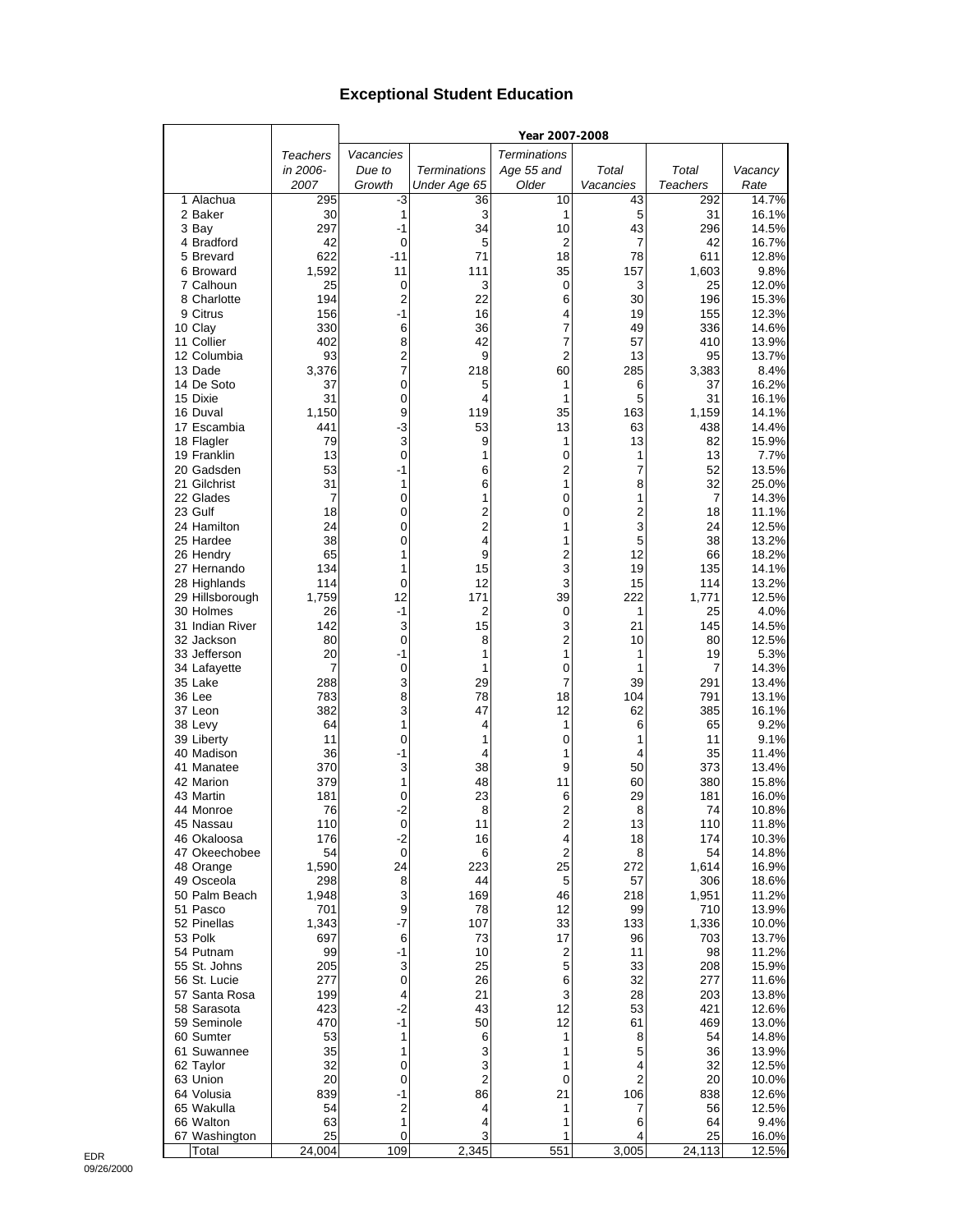## **Math & Computer Science**

|                              |            | Year 2007-2008   |                     |                     |           |                 |                |
|------------------------------|------------|------------------|---------------------|---------------------|-----------|-----------------|----------------|
|                              | Teachers   | Vacancies        |                     | <b>Terminations</b> |           |                 |                |
|                              | in 2006-   | Due to           | <b>Terminations</b> | Age 55 and          | Total     | Total           | Vacancy        |
|                              | 2007       | Growth           | Under Age 65        | Older               | Vacancies | <b>Teachers</b> | Rate           |
| 1 Alachua                    | 97         | -2               | 9                   | 4                   | 11        | 95              | 11.6%          |
| 2 Baker<br>3 Bay             | 16<br>91   | 1<br>-1          | 1<br>11             | 0<br>3              | 2<br>13   | 17<br>90        | 11.8%<br>14.4% |
| 4 Bradford                   | 12         | 0                | 1                   | 0                   | 1         | 12              | 8.3%           |
| 5 Brevard                    | 166        | -4               | 19                  | 5                   | 20        | 162             | 12.3%          |
| 6 Broward                    | 285        | 3                | 22                  | 8                   | 33        | 288             | 11.5%          |
| 7 Calhoun                    | 8          | $\mathbf 0$      | 1                   | 0                   | 1         | 8               | 12.5%          |
| 8 Charlotte                  | 63<br>57   | 0<br>$-1$        | 8                   | 2<br>$\overline{2}$ | 10        | 63              | 15.9%          |
| 9 Citrus<br>10 Clay          | 88         | 1                | 5<br>8              | 4                   | 6<br>13   | 56<br>89        | 10.7%<br>14.6% |
| 11 Collier                   | 45         | $\overline{2}$   | 4                   | $\overline{c}$      | 8         | 47              | 17.0%          |
| 12 Columbia                  | 36         | 0                | 3                   | 1                   | 4         | 36              | 11.1%          |
| 13 Dade                      | 1,237      | 8                | 76                  | 28                  | 112       | 1,245           | 9.0%           |
| 14 De Soto                   | 12         | 0                | 1                   | 1                   | 2         | 12              | 16.7%          |
| 15 Dixie<br>16 Duval         | 7<br>364   | 0<br>2           | 1<br>36             | 0<br>15             | 1<br>53   | 7<br>366        | 14.3%<br>14.5% |
| 17 Escambia                  | 145        | $-2$             | 13                  | 6                   | 17        | 143             | 11.9%          |
| 18 Flagler                   | 36         | 1                | 5                   | 1                   | 7         | 37              | 18.9%          |
| 19 Franklin                  | 5          | 0                | 1                   | 0                   | 1         | 5               | 20.0%          |
| 20 Gadsden                   | 24         | 0                | 3                   | 1                   | 4         | 24              | 16.7%          |
| 21 Gilchrist                 | 14         | 1                | 3                   | 0                   | 4         | 15              | 26.7%          |
| 22 Glades<br>23 Gulf         | 1<br>11    | 0<br>0           | 0<br>1              | 0<br>0              | 0<br>1    | 1<br>11         | 0.0%<br>9.1%   |
| 24 Hamilton                  | 7          | 0                | 1                   | 0                   | 1         | 7               | 14.3%          |
| 25 Hardee                    | 19         | 0                | 2                   | 1                   | 3         | 19              | 15.8%          |
| 26 Hendry                    | 23         | 0                | $\overline{2}$      | 1                   | 3         | 23              | 13.0%          |
| 27 Hernando                  | 60         | 1                | 6                   | 2                   | 9         | 61              | 14.8%          |
| 28 Highlands                 | 33         | 0                | 3                   | 1                   | 4         | 33              | 12.1%          |
| 29 Hillsborough<br>30 Holmes | 555<br>14  | 6<br>$\mathbf 0$ | 66<br>1             | 18<br>1             | 90<br>2   | 561<br>14       | 16.0%<br>14.3% |
| 31 Indian River              | 45         | 0                | 5                   | 1                   | 6         | 45              | 13.3%          |
| 32 Jackson                   | 26         | $-1$             | 3                   | 1                   | 3         | 25              | 12.0%          |
| 33 Jefferson                 | 4          | $\pmb{0}$        | 0                   | 0                   | 0         | 4               | 0.0%           |
| 34 Lafayette                 | 3          | 0                | 1                   | 0                   | 1         | 3               | 33.3%          |
| 35 Lake<br>36 Lee            | 115<br>182 | 0<br>1           | 9<br>14             | 4<br>7              | 13<br>22  | 115             | 11.3%          |
| 37 Leon                      | 105        | 1                | 11                  | 3                   | 15        | 183<br>106      | 12.0%<br>14.2% |
| 38 Levy                      | 21         | 0                | 1                   | 1                   | 2         | 21              | 9.5%           |
| 39 Liberty                   | 6          | 0                | 1                   | 0                   | 1         | 6               | 16.7%          |
| 40 Madison                   | 7          | 0                | 1                   | 0                   | 1         | 7               | 14.3%          |
| 41 Manatee                   | 122        | 1                | 12                  | 3                   | 16        | 123             | 13.0%          |
| 42 Marion<br>43 Martin       | 124<br>27  | -1<br>0          | 12<br>3             | 4<br>1              | 15<br>4   | 123<br>27       | 12.2%<br>14.8% |
| 44 Monroe                    | 34         | 0                | 4                   | 1                   | 5         | 34              | 14.7%          |
| 45 Nassau                    | 35         | 0                | 3                   | 1                   | 4         | 35              | 11.4%          |
| 46 Okaloosa                  | 96         | $-1$             | 7                   | 4                   | 10        | 95              | 10.5%          |
| 47 Okeechobee                | 20         | $\pmb{0}$        | 3                   | 1                   | 4         | 20              | 20.0%          |
| 48 Orange<br>49 Osceola      | 660<br>145 | 8<br>4           | 57<br>17            | 13<br>4             | 78<br>25  | 668<br>149      | 11.7%<br>16.8% |
| 50 Palm Beach                | 544        | $-2$             | 42                  | 15                  | 55        | 542             | 10.1%          |
| 51 Pasco                     | 160        | 3                | 15                  | 5                   | 23        | 163             | 14.1%          |
| 52 Pinellas                  | 343        | $-2$             | 25                  | 11                  | 34        | 341             | 10.0%          |
| 53 Polk                      | 267        | 2                | 24                  | 9                   | 35        | 269             | 13.0%          |
| 54 Putnam                    | 41         | $-1$             | 4                   | 2                   | 5         | 40              | 12.5%          |
| 55 St. Johns<br>56 St. Lucie | 104<br>102 | 3<br>$-1$        | 12<br>8             | 3<br>4              | 18<br>11  | 107<br>101      | 16.8%<br>10.9% |
| 57 Santa Rosa                | 101        | $\overline{c}$   | 8                   | 3                   | 13        | 103             | 12.6%          |
| 58 Sarasota                  | 137        | $-2$             | 12                  | 5                   | 15        | 135             | 11.1%          |
| 59 Seminole                  | 241        | $\mathbf 0$      | 21                  | 9                   | 30        | 241             | 12.4%          |
| 60 Sumter                    | 17         | $\pmb{0}$        | $\overline{c}$      | 1                   | 3         | 17              | 17.6%          |
| 61 Suwannee                  | 20         | 0                | 1                   | 1                   | 2         | 20              | 10.0%          |
| 62 Taylor<br>63 Union        | 9<br>11    | 0<br>0           | 1<br>1              | 0<br>0              | 1<br>1    | 9<br>11         | 11.1%<br>9.1%  |
| 64 Volusia                   | 203        | $-2$             | 17                  | 7                   | 22        | 201             | 10.9%          |
| 65 Wakulla                   | 23         | $\mathbf 0$      | $\overline{c}$      | 1                   | 3         | 23              | 13.0%          |
| 66 Walton                    | 29         | 1                | $\overline{c}$      | 1                   | 4         | 30              | 13.3%          |
| 67 Washington                | 17         | 1                | $\overline{c}$      | 1                   | 4         | 18              | 22.2%          |
| Total                        | 7,677      | 30               | 676                 | 234                 | 940       | 7,707           | 12.2%          |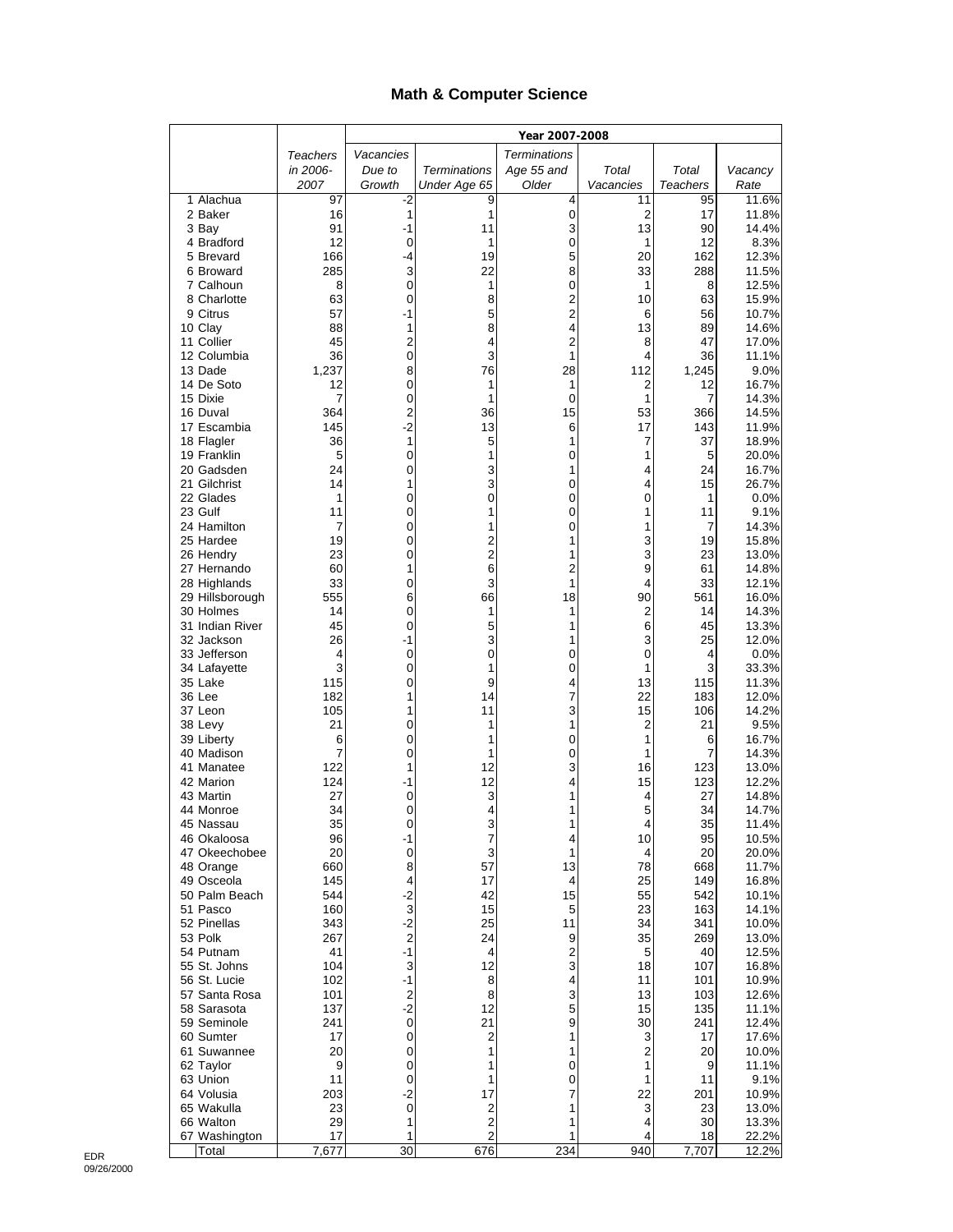#### **Science**

|                              |              | Year 2007-2008   |                              |                     |                |                      |                |
|------------------------------|--------------|------------------|------------------------------|---------------------|----------------|----------------------|----------------|
|                              | Teachers     | Vacancies        |                              | <b>Terminations</b> |                |                      |                |
|                              | in 2006-     | Due to           | <b>Terminations</b>          | Age 55 and          | Total          | Total                | Vacancy        |
|                              | 2007         | Growth           | Under Age 65                 | Older               | Vacancies      | <b>Teachers</b>      | Rate           |
| 1 Alachua<br>2 Baker         | 86<br>15     | -2<br>1          | 10<br>1                      | 3<br>0              | 11<br>2        | 84<br>16             | 13.1%<br>12.5% |
| 3 Bay                        | 78           | -1               | 9                            | 3                   | 11             | 77                   | 14.3%          |
| 4 Bradford                   | 12           | 0                | 1                            | 1                   | 2              | 12                   | 16.7%          |
| 5 Brevard                    | 172          | -5               | 19                           | 6                   | 20             | 167                  | 12.0%          |
| 6 Broward                    | 207          | 2                | 12                           | 4                   | 18             | 209                  | 8.6%           |
| 7 Calhoun<br>8 Charlotte     | 6<br>55      | 0<br>0           | 1<br>6                       | 0<br>2              | 1<br>8         | 6<br>55              | 16.7%<br>14.5% |
| 9 Citrus                     | 48           | $\mathbf 0$      | 5                            | 1                   | 6              | 48                   | 12.5%          |
| 10 Clay                      | 87           | 1                | 9                            | 3                   | 13             | 88                   | 14.8%          |
| 11 Collier                   | 45           | $\overline{2}$   | 5                            | 1                   | 8              | 47                   | 17.0%          |
| 12 Columbia                  | 29<br>1,012  | 1<br>7           | 3<br>82                      | 1<br>22             | 5<br>111       | 30<br>1,019          | 16.7%<br>10.9% |
| 13 Dade<br>14 De Soto        | 11           | 0                | 1                            | 1                   | 2              | 11                   | 18.2%          |
| 15 Dixie                     | 5            | 0                | 1                            | 0                   | 1              | 5                    | 20.0%          |
| 16 Duval                     | 315          | 1                | 36                           | 10                  | 47             | 316                  | 14.9%          |
| 17 Escambia                  | 123          | $-2$             | 14                           | 5                   | 17             | 121                  | 14.0%          |
| 18 Flagler                   | 25<br>3      | 1<br>$-1$        | 3<br>0                       | 1<br>0              | 5<br>$-1$      | 26<br>$\overline{2}$ | 19.2%          |
| 19 Franklin<br>20 Gadsden    | 18           | -1               | 2                            | 0                   | 1              | 17                   | 0.0%<br>5.9%   |
| 21 Gilchrist                 | 11           | 0                | 1                            | 0                   | 1              | 11                   | 9.1%           |
| 22 Glades                    | $\mathbf{1}$ | 0                | 0                            | 0                   | 0              | 1                    | 0.0%           |
| 23 Gulf                      | 6            | 1                | 1                            | 0                   | 2              | 7                    | 28.6%          |
| 24 Hamilton<br>25 Hardee     | 6<br>11      | $-1$<br>0        | 0<br>1                       | 0<br>0              | $-1$<br>1      | 5<br>11              | 0.0%<br>9.1%   |
| 26 Hendry                    | 17           | 0                | $\overline{c}$               | 1                   | 3              | 17                   | 17.6%          |
| 27 Hernando                  | 58           | 1                | 6                            | 2                   | 9              | 59                   | 15.3%          |
| 28 Highlands                 | 30           | 0                | 3                            | 1                   | 4              | 30                   | 13.3%          |
| 29 Hillsborough              | 527          | 6                | 75                           | 16                  | 97             | 533                  | 18.2%          |
| 30 Holmes<br>31 Indian River | 11<br>45     | $\mathbf 0$<br>0 | 1<br>4                       | 0<br>1              | 1<br>5         | 11<br>45             | 9.1%<br>11.1%  |
| 32 Jackson                   | 22           | 0                | 2                            | 1                   | 3              | 22                   | 13.6%          |
| 33 Jefferson                 | 5            | 0                | 0                            | 0                   | 0              | 5                    | 0.0%           |
| 34 Lafayette                 | 4            | $\mathbf 0$      | 0                            | 0                   | 0              | 4                    | 0.0%           |
| 35 Lake<br>36 Lee            | 88<br>162    | 0<br>0           | 9<br>18                      | 2<br>4              | 11<br>22       | 88<br>162            | 12.5%<br>13.6% |
| 37 Leon                      | 77           | 0                | 9                            | 2                   | 11             | 77                   | 14.3%          |
| 38 Levy                      | 17           | 1                | 1                            | 0                   | 2              | 18                   | 11.1%          |
| 39 Liberty                   | 5            | 0                | 1                            | 0                   | 1              | 5                    | 20.0%          |
| 40 Madison                   | 8            | 0                | 1                            | 0                   | 1              | 8                    | 12.5%          |
| 41 Manatee<br>42 Marion      | 103<br>102   | 1<br>-1          | 10<br>13                     | 3<br>3              | 14<br>15       | 104<br>101           | 13.5%<br>14.9% |
| 43 Martin                    | 11           | 0                | 1                            | 0                   | 1              | 11                   | 9.1%           |
| 44 Monroe                    | 21           | 0                | 2                            | 0                   | 2              | 21                   | 9.5%           |
| 45 Nassau                    | 33           | U                | 3                            |                     | 4              | 33                   | 12.1%          |
| 46 Okaloosa<br>47 Okeechobee | 90<br>19     | -1<br>$\pmb{0}$  | 8<br>$\overline{\mathbf{c}}$ | 3<br>1              | 10<br>3        | 89<br>19             | 11.2%<br>15.8% |
| 48 Orange                    | 536          | 7                | 57                           | 9                   | 73             | 543                  | 13.4%          |
| 49 Osceola                   | 127          | 3                | 18                           | 2                   | 23             | 130                  | 17.7%          |
| 50 Palm Beach                | 479          | $-1$             | 35                           | 10                  | 44             | 478                  | 9.2%           |
| 51 Pasco                     | 85           | 1                | 9                            | 3                   | 13             | 86                   | 15.1%          |
| 52 Pinellas<br>53 Polk       | 326<br>215   | $-2$<br>1        | 22<br>22                     | 11<br>6             | 31<br>29       | 324<br>216           | 9.6%<br>13.4%  |
| 54 Putnam                    | 38           | -1               | 4                            | 1                   | 4              | 37                   | 10.8%          |
| 55 St. Johns                 | 88           | 3                | 11                           | 1                   | 15             | 91                   | 16.5%          |
| 56 St. Lucie                 | 85           | $-1$             | 9                            | 3                   | 11             | 84                   | 13.1%          |
| 57 Santa Rosa<br>58 Sarasota | 77<br>117    | 1<br>$-1$        | 8<br>12                      | 3<br>4              | 12<br>15       | 78<br>116            | 15.4%<br>12.9% |
| 59 Seminole                  | 197          | 0                | 20                           | 5                   | 25             | 197                  | 12.7%          |
| 60 Sumter                    | 18           | $\pmb{0}$        | 2                            | 0                   | $\overline{c}$ | 18                   | 11.1%          |
| 61 Suwannee                  | 17           | 0                | 1                            | 1                   | 2              | 17                   | 11.8%          |
| 62 Taylor                    | 8            | 0                | 1                            | 0                   | 1              | 8                    | 12.5%          |
| 63 Union<br>64 Volusia       | 7<br>189     | 0<br>$-2$        | 1<br>19                      | 0<br>5              | 1<br>22        | 7<br>187             | 14.3%<br>11.8% |
| 65 Wakulla                   | 8            | 0                | 0                            | 0                   | 0              | 8                    | 0.0%           |
| 66 Walton                    | 24           | 1                | 1                            | 0                   | 2              | 25                   | 8.0%           |
| 67 Washington                | 11           | 1                | 1                            | 0                   | 2              | 12                   | 16.7%          |
| Total                        | 6,494        | 21               | 647                          | 169                 | 837            | 6,515                | 12.8%          |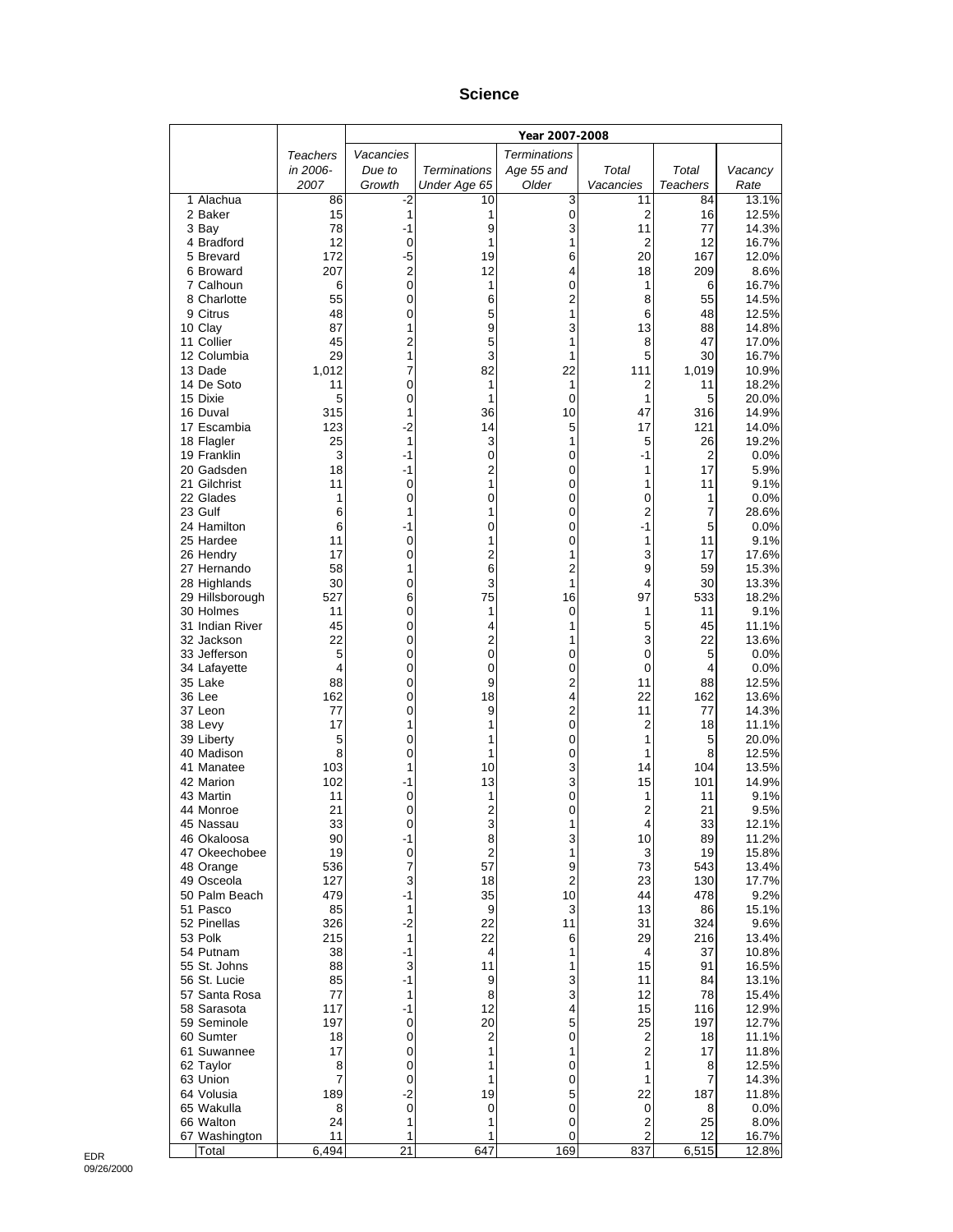# **Foreign Languages**

|                              |                     |                |                     | Year 2007-2008      |                              |                      |                |
|------------------------------|---------------------|----------------|---------------------|---------------------|------------------------------|----------------------|----------------|
|                              | Teachers            | Vacancies      |                     | <b>Terminations</b> |                              |                      |                |
|                              | in 2006-            | Due to         | <b>Terminations</b> | Age 55 and          | Total                        | Total                | Vacancy        |
|                              | 2007                | Growth         | Under Age 65        | Older               | Vacancies                    | <b>Teachers</b>      | Rate           |
| 1 Alachua                    | 29                  | -1             | 3                   | 1                   | 3                            | 28                   | 10.7%          |
| 2 Baker<br>3 Bay             | 2<br>16             | 0<br>0         | $\mathbf 0$<br>1    | 0<br>1              | $\pmb{0}$<br>2               | $\overline{2}$<br>16 | 0.0%<br>12.5%  |
| 4 Bradford                   | 2                   | 0              | 0                   | 0                   | $\mathbf 0$                  | $\overline{2}$       | 0.0%           |
| 5 Brevard                    | 66                  | $-2$           | 5                   | 4                   | 7                            | 64                   | 10.9%          |
| 6 Broward                    | 44                  | 0              | 3                   | 1                   | 4                            | 44                   | 9.1%           |
| 7 Calhoun                    | 1                   | 0              | 0                   | 0                   | 0                            | 1                    | 0.0%           |
| 8 Charlotte                  | 18                  | 0              |                     | 1                   | $\overline{2}$               | 18                   | 11.1%          |
| 9 Citrus<br>10 Clay          | 12<br>26            | 0<br>1         | 1<br>$\overline{c}$ | 0<br>1              | 1<br>4                       | 12<br>27             | 8.3%<br>14.8%  |
| 11 Collier                   | 8                   | 0              | 1                   | 0                   | 1                            | 8                    | 12.5%          |
| 12 Columbia                  | 4                   | 0              | 1                   | 0                   | 1                            | 4                    | 25.0%          |
| 13 Dade                      | 356                 | 3              | 19                  | 12                  | 34                           | 359                  | 9.5%           |
| 14 De Soto                   | 2                   | 0              | 0                   | 0                   | 0                            | 2                    | 0.0%           |
| 15 Dixie                     | 1                   | 0              | 0                   | 0                   | 0                            | 1                    | 0.0%           |
| 16 Duval<br>17 Escambia      | 94<br>30            | 1<br>0         | 6<br>3              | 4<br>$\overline{c}$ | 11<br>5                      | 95<br>30             | 11.6%<br>16.7% |
| 18 Flagler                   | 10                  | 0              | 1                   | 0                   | 1                            | 10                   | 10.0%          |
| 19 Franklin                  | 0                   | 0              | 0                   | 0                   | 0                            | 0                    | #DIV/0!        |
| 20 Gadsden                   | 3                   | 0              | 0                   | 0                   | 0                            | 3                    | 0.0%           |
| 21 Gilchrist                 | $\overline{2}$      | 0              | 0                   | 0                   | 0                            | $\overline{2}$       | 0.0%           |
| 22 Glades                    | 0                   | 0              | 0                   | 0                   | 0                            | 0                    | #DIV/0!        |
| 23 Gulf<br>24 Hamilton       | $\overline{2}$<br>1 | 0<br>0         | 0<br>0              | 0<br>0              | 0<br>0                       | $\overline{2}$<br>1  | 0.0%<br>0.0%   |
| 25 Hardee                    | 4                   | 0              | 1                   | 0                   | 1                            | 4                    | 25.0%          |
| 26 Hendry                    | 3                   | 0              | 0                   | 0                   | 0                            | 3                    | 0.0%           |
| 27 Hernando                  | 20                  | 0              | $\overline{2}$      | 1                   | 3                            | 20                   | 15.0%          |
| 28 Highlands                 | 5                   | 0              | 1                   | 0                   | 1                            | 5                    | 20.0%          |
| 29 Hillsborough              | 156                 | 2              | 10                  | 6                   | 18                           | 158                  | 11.4%          |
| 30 Holmes<br>31 Indian River | 3<br>11             | 0<br>0         | 0<br>1              | 0<br>1              | 0<br>$\overline{\mathbf{c}}$ | 3<br>11              | 0.0%<br>18.2%  |
| 32 Jackson                   | 7                   | 0              | 0                   | 0                   | $\mathbf 0$                  | 7                    | 0.0%           |
| 33 Jefferson                 | 1                   | 0              | 0                   | 0                   | 0                            | 1                    | 0.0%           |
| 34 Lafayette                 | 1                   | 0              | 0                   | 0                   | 0                            | 1                    | 0.0%           |
| 35 Lake                      | 17                  | 0              | 1                   | 1                   | $\overline{c}$               | 17                   | 11.8%          |
| 36 Lee                       | 61                  | 0              | 4                   | 2                   | 6                            | 61                   | 9.8%           |
| 37 Leon<br>38 Levy           | 28<br>2             | 0<br>0         | 3<br>0              | 1<br>0              | 4<br>0                       | 28<br>2              | 14.3%<br>0.0%  |
| 39 Liberty                   | 1                   | 0              | 0                   | 0                   | 0                            | 1                    | 0.0%           |
| 40 Madison                   | 1                   | 0              | 0                   | 0                   | 0                            | 1                    | 0.0%           |
| 41 Manatee                   | 24                  | 0              | $\overline{2}$      | 1                   | 3                            | 24                   | 12.5%          |
| 42 Marion                    | 35                  | 0              | 3                   | $\overline{c}$      | 5                            | 35                   | 14.3%          |
| 43 Martin                    | 5                   | 0              | 1                   | $\overline{0}$      | 1                            | 5                    | 20.0%          |
| 44 Monroe<br>45 Nassau       | 10<br>7             | 0<br>0         | 1<br>0              | 1<br>0              | 2<br>0                       | 10<br>7              | 20.0%<br>0.0%  |
| 46 Okaloosa                  | 28                  | 0              | 2                   | 2                   | 4                            | 28                   | 14.3%          |
| 47 Okeechobee                | 2                   | 0              | 1                   | 0                   | 1                            | 2                    | 50.0%          |
| 48 Orange                    | 142                 | $\overline{2}$ | 12                  | 5                   | 19                           | 144                  | 13.2%          |
| 49 Osceola                   | 33                  | 1              | 4                   | 1                   | 6                            | 34                   | 17.6%          |
| 50 Palm Beach                | 147                 | 0              | 8                   | 6                   | 14                           | 147                  | 9.5%           |
| 51 Pasco<br>52 Pinellas      | 45<br>129           | 1<br>$-1$      | 4<br>7              | 2<br>6              | 7<br>12                      | 46<br>128            | 15.2%<br>9.4%  |
| 53 Polk                      | 62                  | 0              | 4                   | 2                   | 6                            | 62                   | 9.7%           |
| 54 Putnam                    | 6                   | 0              | 1                   | 0                   | 1                            | 6                    | 16.7%          |
| 55 St. Johns                 | 28                  | 1              | $\overline{c}$      | 1                   | 4                            | 29                   | 13.8%          |
| 56 St. Lucie                 | 20                  | 0              | $\overline{c}$      | 1                   | 3                            | 20                   | 15.0%          |
| 57 Santa Rosa                | 17                  | 0              | 1                   | 1                   | 2                            | 17                   | 11.8%          |
| 58 Sarasota                  | 42<br>72            | 0              | 3<br>5              | $\overline{c}$<br>3 | 5<br>8                       | 42                   | 11.9%<br>11.1% |
| 59 Seminole<br>60 Sumter     | 3                   | 0<br>0         | 0                   | 0                   | 0                            | 72<br>3              | 0.0%           |
| 61 Suwannee                  | 5                   | 0              | 0                   | 0                   | 0                            | 5                    | 0.0%           |
| 62 Taylor                    | $\overline{2}$      | 0              | 0                   | 0                   | 0                            | 2                    | 0.0%           |
| 63 Union                     | $\overline{c}$      | 0              | 0                   | 0                   | 0                            | $\overline{2}$       | 0.0%           |
| 64 Volusia                   | 63                  | -1             | 4                   | 2                   | 5                            | 62                   | 8.1%           |
| 65 Wakulla                   | $\overline{c}$      | 0              | 0                   | 0                   | 0                            | $\mathbf 2$          | 0.0%           |
| 66 Walton<br>67 Washington   | 5<br>2              | 0<br>0         | 0<br>0              | 0<br>0              | 0<br>0                       | 5<br>2               | 0.0%<br>0.0%   |
| Total                        | 1,979               | 9              | 138                 | 76                  | 223                          | 1,988                | 11.2%          |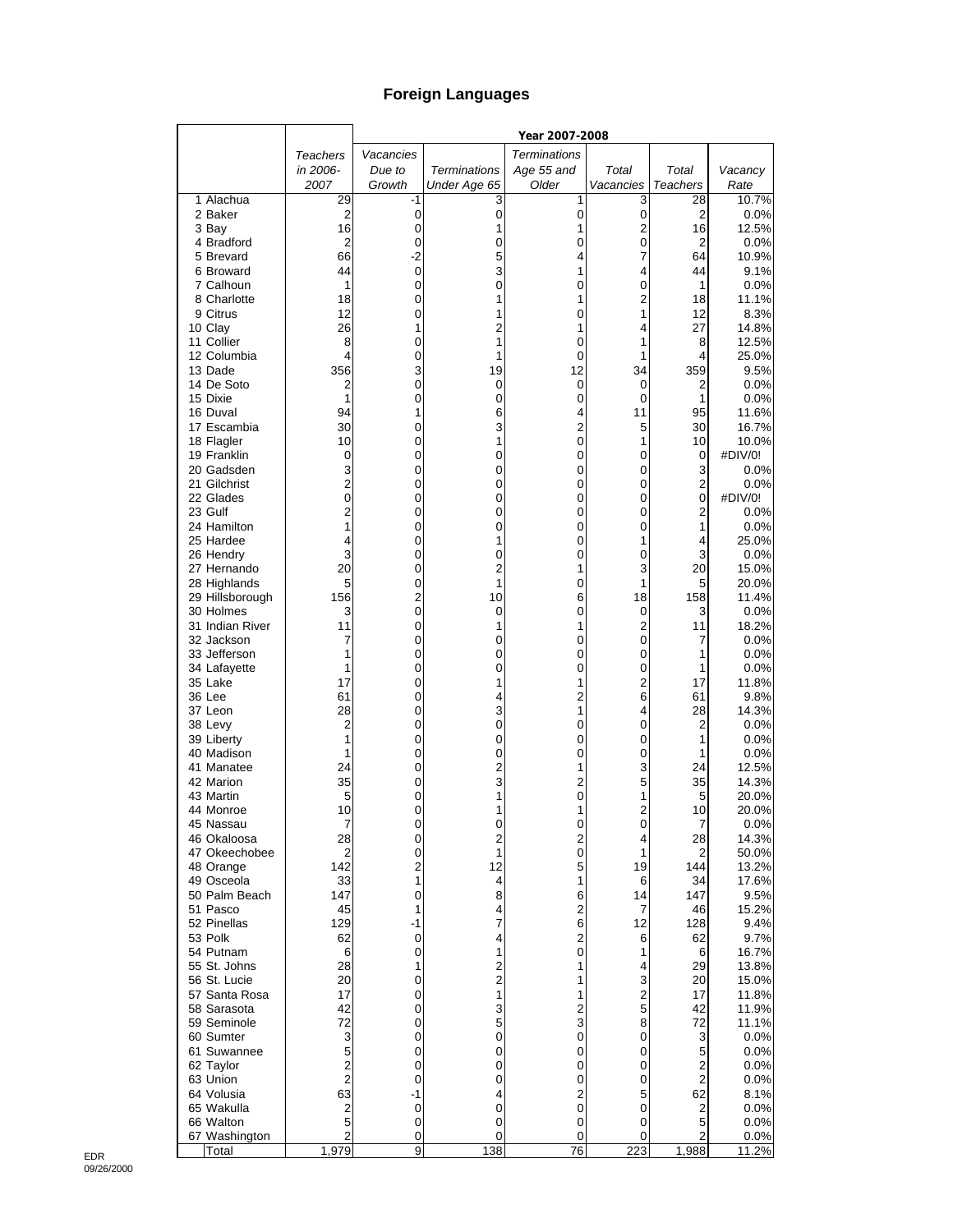## **Other Secondary Disciplines**

|                           |                 |                |                                  | Year 2007-2008          |                     |                 |                |
|---------------------------|-----------------|----------------|----------------------------------|-------------------------|---------------------|-----------------|----------------|
|                           | <b>Teachers</b> | Vacancies      |                                  | <b>Terminations</b>     |                     |                 |                |
|                           | in 2006-        | Due to         | <b>Terminations</b>              | Age 55 and              | Total               | Total           | Vacancy        |
|                           | 2007            | Growth         | Under Age 65                     | Older                   | Vacancies           | <b>Teachers</b> | Rate           |
| 1 Alachua                 | 392             | -7             | 60                               | 15                      | 68                  | 385             | 17.7%          |
| 2 Baker                   | 55              | 1              | 4                                | 2                       | 7                   | 56              | 12.5%          |
| 3 Bay                     | 322             | $-5$           | 30                               | 13                      | 38                  | 317             | 12.0%          |
| 4 Bradford                | 47<br>860       | 0<br>$-23$     | 4<br>85                          | 2<br>31                 | 6<br>93             | 47<br>837       | 12.8%          |
| 5 Brevard<br>6 Broward    | 4,804           | 38             | 368                              | 133                     | 539                 | 4,842           | 11.1%<br>11.1% |
| 7 Calhoun                 | 35              | 0              | 3                                | 1                       | 4                   | 35              | 11.4%          |
| 8 Charlotte               | 230             | 2              | 24                               | 7                       | 33                  | 232             | 14.2%          |
| 9 Citrus                  | 230             | $-1$           | 20                               | 8                       | 27                  | 229             | 11.8%          |
| 10 Clay                   | 416             | 6              | 38                               | 14                      | 58                  | 422             | 13.7%          |
| 11 Collier                | 812             | 25             | 75                               | 22                      | 122                 | 837             | 14.6%          |
| 12 Columbia               | 127             | 1              | 10                               | 5                       | 16                  | 128             | 12.5%          |
| 13 Dade                   | 4,030           | 28             | 282                              | 93                      | 403                 | 4,058           | 9.9%           |
| 14 De Soto<br>15 Dixie    | 53<br>30        | $-1$<br>$-1$   | 7<br>4                           | 2<br>1                  | 8<br>4              | 52<br>29        | 15.4%<br>13.8% |
| 16 Duval                  | 1,507           | 9              | 148                              | 52                      | 209                 | 1,516           | 13.8%          |
| 17 Escambia               | 557             | -9             | 61                               | 23                      | 75                  | 548             | 13.7%          |
| 18 Flagler                | 122             | 5              | 14                               | 3                       | 22                  | 127             | 17.3%          |
| 19 Franklin               | 20              | 0              | $\overline{c}$                   | 0                       | $\overline{2}$      | 20              | 10.0%          |
| 20 Gadsden                | 102             | $-2$           | 12                               | 3                       | 13                  | 100             | 13.0%          |
| 21 Gilchrist              | 45              | 1              | 8                                | 1                       | 10                  | 46              | 21.7%          |
| 22 Glades                 | 25              | 0              | 3                                | 1                       | 4                   | 25              | 16.0%          |
| 23 Gulf<br>24 Hamilton    | 36<br>34        | 0<br>0         | 3<br>3                           | 1<br>$\overline{2}$     | 4<br>5              | 36<br>34        | 11.1%<br>14.7% |
| 25 Hardee                 | 53              | -1             | 5                                | $\overline{\mathbf{c}}$ | 6                   | 52              | 11.5%          |
| 26 Hendry                 | 101             | -2             | 12                               | 3                       | 13                  | 99              | 13.1%          |
| 27 Hernando               | 302             | 3              | 28                               | 9                       | 40                  | 305             | 13.1%          |
| 28 Highlands              | 124             | 0              | 10                               | 5                       | 15                  | 124             | 12.1%          |
| 29 Hillsborough           | 2,790           | 31             | 220                              | 77                      | 328                 | 2,821           | 11.6%          |
| 30 Holmes                 | 51              | 0              | 3                                | 1                       | 4                   | 51              | 7.8%           |
| 31 Indian River           | 183             | 1              | 16                               | 5                       | 22                  | 184             | 12.0%          |
| 32 Jackson                | 92              | $-2$           | 9                                | 3                       | 10                  | 90              | 11.1%          |
| 33 Jefferson              | 27<br>19        | $-1$<br>0      | $\overline{2}$<br>$\overline{2}$ | $\overline{2}$<br>0     | 3<br>$\overline{2}$ | 26<br>19        | 11.5%<br>10.5% |
| 34 Lafayette<br>35 Lake   | 380             | $-2$           | 32                               | 12                      | 42                  | 378             | 11.1%          |
| 36 Lee                    | 756             | 3              | 61                               | 26                      | 90                  | 759             | 11.9%          |
| 37 Leon                   | 411             | $\overline{c}$ | 47                               | 15                      | 64                  | 413             | 15.5%          |
| 38 Levy                   | 94              | 1              | 6                                | 2                       | 9                   | 95              | 9.5%           |
| 39 Liberty                | 17              | 0              | $\overline{c}$                   | 1                       | 3                   | 17              | 17.6%          |
| 40 Madison                | 48              | $-2$           | 5                                | $\overline{2}$          | 5                   | 46              | 10.9%          |
| 41 Manatee                | 436             | 5              | 38<br>55                         | 15<br>16                | 58                  | 441             | 13.2%          |
| 42 Marion<br>43 Martin    | 469<br>336      | $-5$<br>$-1$   | 39                               | 12                      | 66<br>50            | 464<br>335      | 14.2%<br>14.9% |
| 44 Monroe                 | 116             | $-2$           | 10                               | 6                       | 14                  | 114             | 12.3%          |
| 45 Nassau                 | 123             | 0              | 10                               | 4                       | 14                  | 123             | 11.4%          |
| 46 Okaloosa               | 427             | -4             | 33                               | 15                      | 44                  | 423             | 10.4%          |
| 47 Okeechobee             | 96              | $-2$           | 10                               | 4                       | 12                  | 94              | 12.8%          |
| 48 Orange                 | 2,213           | 28             | 241                              | 55                      | 324                 | 2,241           | 14.5%          |
| 49 Osceola                | 482             | 13             | 63                               | 12                      | 88                  | 495             | 17.8%          |
| 50 Palm Beach<br>51 Pasco | 2,132<br>753    | -5<br>12       | 157<br>71                        | 59<br>22                | 211<br>105          | 2,127<br>765    | 9.9%<br>13.7%  |
| 52 Pinellas               | 1,410           | -9             | 99                               | 51                      | 141                 | 1,401           | 10.1%          |
| 53 Polk                   | 1,044           | 8              | 94                               | 33                      | 135                 | 1,052           | 12.8%          |
| 54 Putnam                 | 150             | $-2$           | 13                               | 5                       | 16                  | 148             | 10.8%          |
| 55 St. Johns              | 394             | 10             | 43                               | 11                      | 64                  | 404             | 15.8%          |
| 56 St. Lucie              | 391             | $-5$           | 32                               | 13                      | 40                  | 386             | 10.4%          |
| 57 Santa Rosa             | 347             | 6              | 29                               | 10                      | 45                  | 353             | 12.7%          |
| 58 Sarasota               | 506             | -4             | 44                               | 20                      | 60                  | 502             | 12.0%          |
| 59 Seminole               | 810             | $-1$<br>0      | 69                               | 31                      | 99                  | 809             | 12.2%          |
| 60 Sumter<br>61 Suwannee  | 66<br>73        | 2              | 6<br>5                           | 2<br>$\overline{2}$     | 8<br>9              | 66<br>75        | 12.1%<br>12.0% |
| 62 Taylor                 | 43              | $-1$           | 4                                | $\overline{2}$          | 5                   | 42              | 11.9%          |
| 63 Union                  | 32              | 0              | 3                                | 1                       | 4                   | 32              | 12.5%          |
| 64 Volusia                | 914             | -8             | 82                               | 27                      | 101                 | 906             | 11.1%          |
| 65 Wakulla                | 77              | $\overline{c}$ | 4                                | 2                       | 8                   | 79              | 10.1%          |
| 66 Walton                 | 105             | 2              | 6                                | $\overline{2}$          | 10                  | 107             | 9.3%           |
| 67 Washington             | 58              | $\overline{c}$ | 6                                | $\overline{c}$          | 10                  | 60              | 16.7%          |
| Total                     | 34,342          | 139            | 2,994                            | 1,034                   | 4,167               | 34,481          | 12.1%          |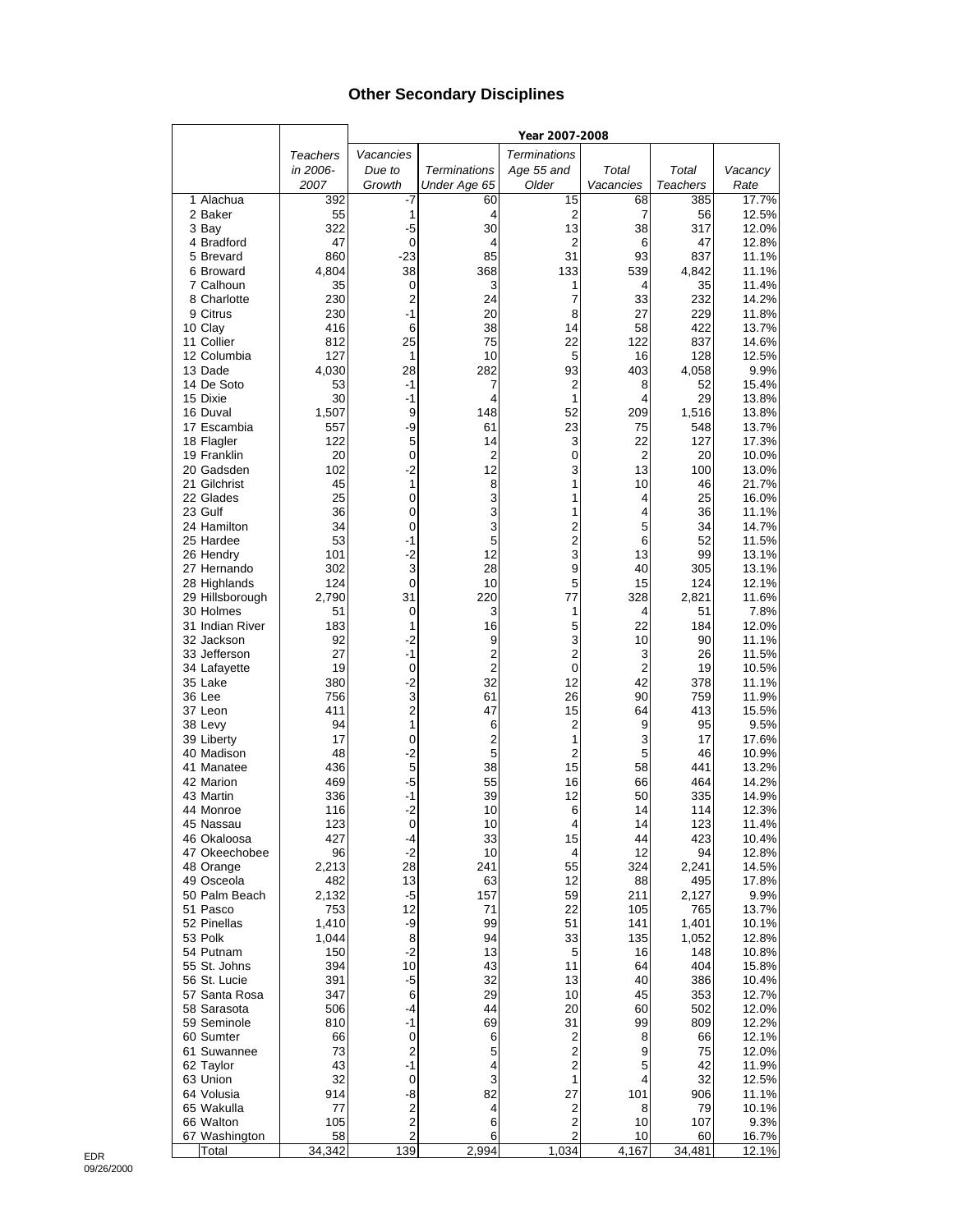#### **Vocational**

|                              |            | Year 2007-2008 |                     |                     |                |                      |                |
|------------------------------|------------|----------------|---------------------|---------------------|----------------|----------------------|----------------|
|                              | Teachers   | Vacancies      |                     | <b>Terminations</b> |                |                      |                |
|                              | in 2006-   | Due to         | <b>Terminations</b> | Age 55 and          | Total          | Total                | Vacancy        |
| 1 Alachua                    | 2007<br>68 | Growth<br>-1   | Under Age 65<br>6   | Older<br>4          | Vacancies<br>9 | Teachers<br>67       | Rate<br>13.4%  |
| 2 Baker                      | 22         | 1              | 1                   | 1                   | 3              | 23                   | 13.0%          |
| 3 Bay                        | 96         | $-2$           | 11                  | 6                   | 15             | 94                   | 16.0%          |
| 4 Bradford                   | 19         | 1              | 2                   | 1                   | 4              | 20                   | 20.0%          |
| 5 Brevard<br>6 Broward       | 156<br>504 | $-3$<br>5      | 18                  | 8<br>21             | 23<br>46       | 153<br>509           | 15.0%<br>9.0%  |
| 7 Calhoun                    | 8          | 0              | 20<br>1             | 0                   | 1              | 8                    | 12.5%          |
| 8 Charlotte                  | 66         | 1              | 7                   | 4                   | 12             | 67                   | 17.9%          |
| 9 Citrus                     | 79         | -1             | 6                   | 3                   | 8              | 78                   | 10.3%          |
| 10 Clay<br>11 Collier        | 83         | $\overline{2}$ | 6                   | 4                   | 12             | 85                   | 14.1%          |
| 12 Columbia                  | 89<br>33   | 3<br>0         | 6<br>2              | 4<br>1              | 13<br>3        | 92<br>33             | 14.1%<br>9.1%  |
| 13 Dade                      | 972        | 13             | 47                  | 34                  | 94             | 985                  | 9.5%           |
| 14 De Soto                   | 22         | $\mathbf 0$    | $\overline{c}$      | 1                   | 3              | 22                   | 13.6%          |
| 15 Dixie                     | 6          | 0              | 1                   | $\mathbf 0$         | 1              | 6                    | 16.7%          |
| 16 Duval<br>17 Escambia      | 256<br>192 | 1<br>$-3$      | 19<br>17            | 14<br>10            | 34<br>24       | 257<br>189           | 13.2%<br>12.7% |
| 18 Flagler                   | 64         | 3              | 6                   | 2                   | 11             | 67                   | 16.4%          |
| 19 Franklin                  | 5          | $-1$           | 1                   | $\mathbf 0$         | 0              | 4                    | 0.0%           |
| 20 Gadsden                   | 18         | 0              | $\overline{c}$      | 1                   | 3              | 18                   | 16.7%          |
| 21 Gilchrist                 | 12         | 1              | $\overline{2}$      | 0                   | 3<br>1         | 13                   | 23.1%          |
| 22 Glades<br>23 Gulf         | 6<br>11    | 0<br>-1        | 1<br>1              | 0<br>1              | 1              | 6<br>10              | 16.7%<br>10.0% |
| 24 Hamilton                  | 5          | 0              | 1                   | 0                   | 1              | 5                    | 20.0%          |
| 25 Hardee                    | 18         | 0              | 2                   | 1                   | 3              | 18                   | 16.7%          |
| 26 Hendry                    | 25         | 0              | 3                   | 1                   | 4              | 25                   | 16.0%          |
| 27 Hernando<br>28 Highlands  | 60<br>31   | 0<br>0         | 4<br>$\overline{2}$ | 3<br>1              | 7<br>3         | 60<br>31             | 11.7%<br>9.7%  |
| 29 Hillsborough              | 797        | 15             | 62                  | 33                  | 110            | 812                  | 13.5%          |
| 30 Holmes                    | 14         | 0              | 1                   | 0                   | 1              | 14                   | 7.1%           |
| 31 Indian River              | 37         | 0              | 3                   | 1                   | 4              | 37                   | 10.8%          |
| 32 Jackson                   | 27         | -1             | $\overline{c}$      | 1                   | $\overline{2}$ | 26                   | 7.7%           |
| 33 Jefferson<br>34 Lafayette | 6<br>4     | 0<br>0         | 0<br>0              | 0<br>0              | 0<br>0         | 6<br>4               | 0.0%<br>0.0%   |
| 35 Lake                      | 164        | 1              | 12                  | 7                   | 20             | 165                  | 12.1%          |
| 36 Lee                       | 238        | 1              | 18                  | 9                   | 28             | 239                  | 11.7%          |
| 37 Leon                      | 69         | 0              | 6                   | 3                   | 9              | 69                   | 13.0%          |
| 38 Levy<br>39 Liberty        | 16<br>2    | 0<br>0         | 1<br>0              | 1<br>0              | 2<br>0         | 16<br>$\overline{2}$ | 12.5%<br>0.0%  |
| 40 Madison                   | 10         | $-1$           | 1                   | 0                   | 0              | 9                    | 0.0%           |
| 41 Manatee                   | 142        | 1              | 10                  | 6                   | 17             | 143                  | 11.9%          |
| 42 Marion                    | 207        | 0              | 20                  | 9                   | 29             | 207                  | 14.0%          |
| 43 Martin                    | 88<br>30   | 1<br>0         | 9                   | 3<br>1              | 13<br>5        | 89<br>30             | 14.6%          |
| 44 Monroe<br>45 Nassau       | 32         | 0              | 4<br>2              | 1                   | 3              | 32                   | 16.7%<br>9.4%  |
| 46 Okaloosa                  | 118        | $-2$           | 8                   | 5                   | 11             | 116                  | 9.5%           |
| 47 Okeechobee                | 27         | 0              | 3                   | 1                   | 4              | 27                   | 14.8%          |
| 48 Orange                    | 463        | 13             | 42                  | 19                  | 74             | 476                  | 15.5%          |
| 49 Osceola<br>50 Palm Beach  | 98<br>589  | 4<br>0         | 10<br>35            | 4<br>20             | 18<br>55       | 102<br>589           | 17.6%<br>9.3%  |
| 51 Pasco                     | 176        | 4              | 13                  | 6                   | 23             | 180                  | 12.8%          |
| 52 Pinellas                  | 438        | -1             | 29                  | 23                  | 51             | 437                  | 11.7%          |
| 53 Polk                      | 350        | 8              | 25                  | 15                  | 48             | 358                  | 13.4%          |
| 54 Putnam                    | 32<br>102  | 0<br>2         | 3<br>13             | 1                   | 4<br>20        | 32<br>104            | 12.5%<br>19.2% |
| 55 St. Johns<br>56 St. Lucie | 75         | $\pmb{0}$      | 5                   | 5<br>3              | 8              | 75                   | 10.7%          |
| 57 Santa Rosa                | 78         | 1              | 6                   | 3                   | 10             | 79                   | 12.7%          |
| 58 Sarasota                  | 140        | 0              | 10                  | 7                   | 17             | 140                  | 12.1%          |
| 59 Seminole                  | 185        | 1              | 13                  | 8                   | 22             | 186                  | 11.8%          |
| 60 Sumter<br>61 Suwannee     | 18<br>40   | 0<br>2         | 1<br>3              | 1<br>2              | 2<br>7         | 18<br>42             | 11.1%<br>16.7% |
| 62 Taylor                    | 15         | 0              | 1                   | 1                   | 2              | 15                   | 13.3%          |
| 63 Union                     | 10         | 0              | 1                   | 0                   | 1              | 10                   | 10.0%          |
| 64 Volusia                   | 128        | $-1$           | 9                   | 5                   | 13             | 127                  | 10.2%          |
| 65 Wakulla                   | 13         | 0              | 1                   | 0                   | 1              | 13                   | 7.7%           |
| 66 Walton<br>67 Washington   | 26<br>33   | 1<br>2         | 1<br>$\overline{c}$ | 1<br>2              | 3<br>6         | 27<br>35             | 11.1%<br>17.1% |
| Total                        | 7,963      | 70             | 582                 | 333                 | 985            | 8,033                | 12.3%          |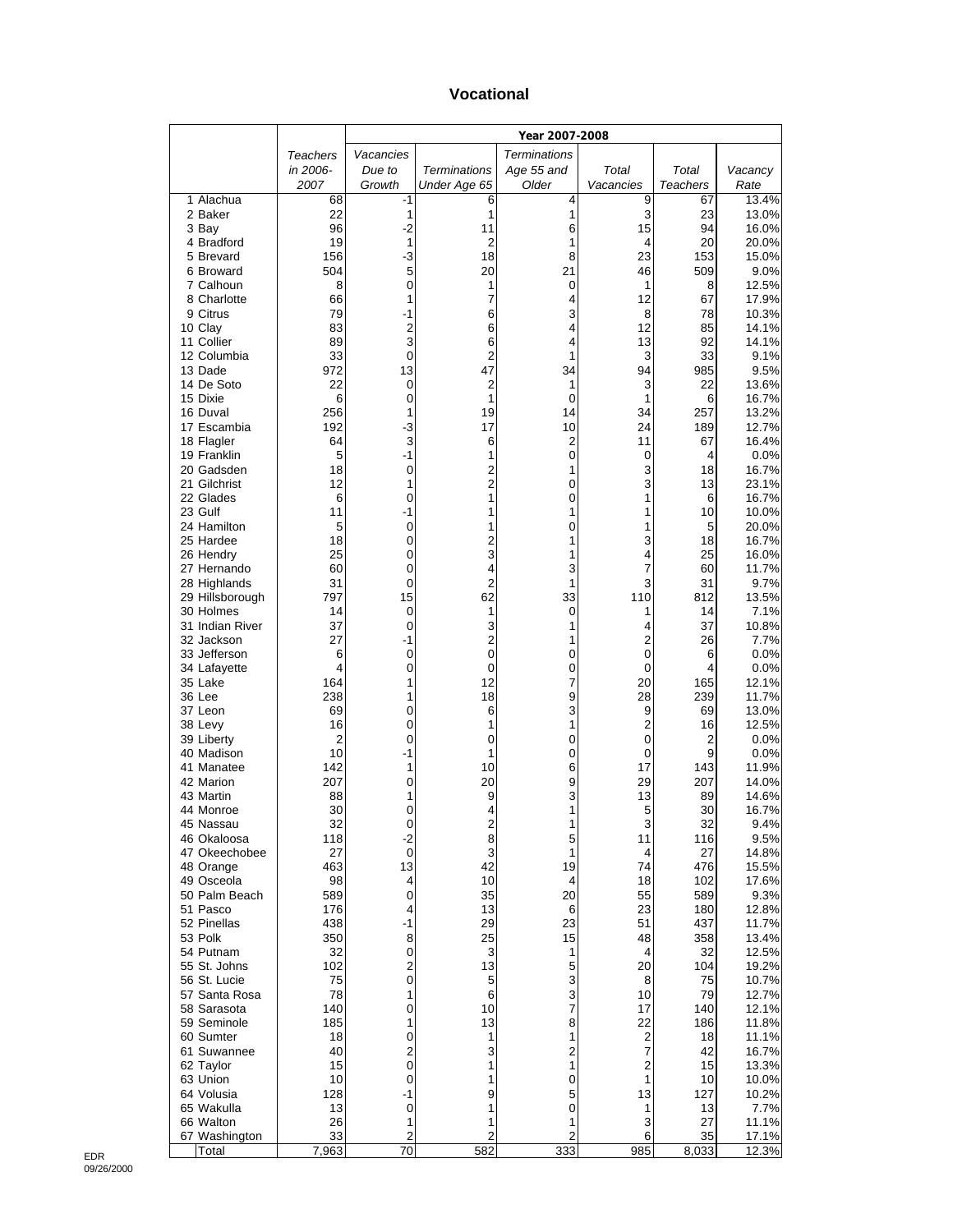| ×<br>×<br>۰,<br>$\sim$ |
|------------------------|
|------------------------|

|                               |                | Year 2008-2009    |                     |                                  |             |                |                |
|-------------------------------|----------------|-------------------|---------------------|----------------------------------|-------------|----------------|----------------|
|                               | Teachers       | Vacancies         |                     | <b>Terminations</b>              |             |                |                |
|                               | in 2007-       | Due to            | <b>Terminations</b> | Age 55 and                       | Total       | Total          | Vacancy        |
|                               | 2008           | Growth            | Under Age 65        | Older                            | Vacancies   | Teachers       | Rate           |
| 1 Alachua                     | 1,566<br>253   | -18               | 174                 | 60                               | 216         | 1,548          | 14.0%          |
| 2 Baker<br>3 Bay              | 1,452          | 4<br>$-7$         | 20<br>137           | 6<br>58                          | 30<br>188   | 257<br>1,445   | 11.7%<br>13.0% |
| 4 Bradford                    | 248            | 0                 | 24                  | 9                                | 33          | 248            | 13.3%          |
| 5 Brevard                     | 3,443          | $-46$             | 326                 | 121                              | 401         | 3,397          | 11.8%          |
| 6 Broward                     | 13,026         | 81                | 917                 | 372                              | 1,370       | 13,107         | 10.5%          |
| 7 Calhoun                     | 143            | 1                 | 15                  | 3                                | 19          | 144            | 13.2%          |
| 8 Charlotte<br>9 Citrus       | 970<br>922     | 8<br>$-2$         | 97<br>78            | 33<br>29                         | 138<br>105  | 978<br>920     | 14.1%<br>11.4% |
| 10 Clay                       | 1,799          | 31                | 157                 | 58                               | 246         | 1,830          | 13.4%          |
| 11 Collier                    | 2,333          | 45                | 202                 | 61                               | 308         | 2,378          | 13.0%          |
| 12 Columbia                   | 599            | 11                | 48                  | 17                               | 76          | 610            | 12.5%          |
| 13 Dade                       | 19,400         | 16                | 1,229               | 453                              | 1,698       | 19,416         | 8.7%           |
| 14 De Soto                    | 249            | 0                 | 31                  | 10                               | 41          | 249            | 16.5%          |
| 15 Dixie<br>16 Duval          | 140<br>6,793   | $\mathbf 0$<br>32 | 19<br>628           | 4<br>229                         | 23<br>889   | 140<br>6,825   | 16.4%<br>13.0% |
| 17 Escambia                   | 2,420          | -9                | 243                 | 93                               | 327         | 2,411          | 13.6%          |
| 18 Flagler                    | 551            | 18                | 64                  | 14                               | 96          | 569            | 16.9%          |
| 19 Franklin                   | 86             | 0                 | 8                   | 3                                | 11          | 86             | 12.8%          |
| 20 Gadsden                    | 387            | $-4$              | 40                  | 13                               | 49          | 383            | 12.8%          |
| 21 Gilchrist                  | 195            | 5                 | 36                  | 4                                | 45          | 200            | 22.5%          |
| 22 Glades<br>23 Gulf          | 77<br>140      | 1<br>$-2$         | 10<br>11            | $\overline{2}$<br>4              | 13<br>13    | 78<br>138      | 16.7%<br>9.4%  |
| 24 Hamilton                   | 125            | $-2$              | 11                  | 4                                | 13          | 123            | 10.6%          |
| 25 Hardee                     | 290            | 0                 | 30                  | 10                               | 40          | 290            | 13.8%          |
| 26 Hendry                     | 417            | 6                 | 45                  | 12                               | 63          | 423            | 14.9%          |
| 27 Hernando                   | 1,005          | 7                 | 89                  | 31                               | 127         | 1,012          | 12.5%          |
| 28 Highlands                  | 615            | 3                 | 53                  | 20                               | 76          | 618            | 12.3%          |
| 29 Hillsborough<br>30 Holmes  | 10,754<br>208  | 91<br>-1          | 921<br>15           | 312<br>7                         | 1,324<br>21 | 10,845<br>207  | 12.2%<br>10.1% |
| 31 Indian River               | 830            | 14                | 72                  | 23                               | 109         | 844            | 12.9%          |
| 32 Jackson                    | 423            | -3                | 36                  | 14                               | 47          | 420            | 11.2%          |
| 33 Jefferson                  | 94             | $-2$              | 5                   | 4                                | 7           | 92             | 7.6%           |
| 34 Lafayette                  | 71             | $\overline{2}$    | 6                   | 1                                | 9           | 73             | 12.3%          |
| 35 Lake<br>36 Lee             | 1,828          | 16                | 148                 | 55                               | 219         | 1,844          | 11.9%          |
| 37 Leon                       | 3,437<br>1,866 | 30<br>17          | 279<br>195          | 103<br>64                        | 412<br>276  | 3,467<br>1,883 | 11.9%<br>14.7% |
| 38 Levy                       | 387            | 6                 | 23                  | 9                                | 38          | 393            | 9.7%           |
| 39 Liberty                    | 74             | 1                 | 8                   | 2                                | 11          | 75             | 14.7%          |
| 40 Madison                    | 161            | $-3$              | 18                  | 5                                | 20          | 158            | 12.7%          |
| 41 Manatee                    | 2,103          | 15                | 179                 | 66                               | 260         | 2,118          | 12.3%          |
| 42 Marion<br>43 Martin        | 2,208<br>1,020 | 10<br>-2          | 230<br>109          | 72<br>35                         | 312<br>142  | 2,218<br>1,018 | 14.1%<br>13.9% |
| 44 Monroe                     | 459            | $-11$             | 42                  | 16                               | 47          | 448            | 10.5%          |
| 45 Nassau                     | 568            | 4                 | 46                  | 18                               | 68          | 572            | 11.9%          |
| 46 Okaloosa                   | 1,577          | $-3$              | 115                 | 58                               | 170         | 1,574          | 10.8%          |
| 47 Okeechobee                 | 376            | 1                 | 37                  | 12                               | 50          | 377            | 13.3%          |
| 48 Orange                     | 9,869          | 122               | 1,071               | 232                              | 1,425       | 9,991          | 14.3%          |
| 49 Osceola<br>50 Palm Beach   | 2,046<br>9,145 | 52<br>16          | 242<br>679          | 47<br>254                        | 341<br>949  | 2,098<br>9,161 | 16.3%<br>10.4% |
| 51 Pasco                      | 3,184          | 38                | 289                 | 85                               | 412         | 3,222          | 12.8%          |
| 52 Pinellas                   | 6,433          | $-38$             | 447                 | 224                              | 633         | 6,395          | 9.9%           |
| 53 Polk                       | 4,796          | 35                | 408                 | 154                              | 597         | 4,831          | 12.4%          |
| 54 Putnam                     | 656            | $-5$              | 56                  | 21                               | 72          | 651            | 11.1%          |
| 55 St. Johns                  | 1,478          | 26                | 154                 | 43                               | 223         | 1,504          | 14.8%          |
| 56 St. Lucie<br>57 Santa Rosa | 1,570<br>1,394 | -4<br>21          | 123<br>114          | 50<br>38                         | 169<br>173  | 1,566<br>1,415 | 10.8%<br>12.2% |
| 58 Sarasota                   | 2,133          | $-16$             | 179                 | 77                               | 240         | 2,117          | 11.3%          |
| 59 Seminole                   | 3,307          | $-3$              | 274                 | 117                              | 388         | 3,304          | 11.7%          |
| 60 Sumter                     | 310            | 2                 | 30                  | 10                               | 42          | 312            | 13.5%          |
| 61 Suwannee                   | 377            | 11                | 29                  | 12                               | 52          | 388            | 13.4%          |
| 62 Taylor                     | 200<br>142     | $-1$<br>3         | 20<br>13            | $\overline{7}$<br>$\overline{2}$ | 26<br>18    | 199<br>145     | 13.1%          |
| 63 Union<br>64 Volusia        | 3,571          | 1                 | 307                 | 112                              | 420         | 3,572          | 12.4%<br>11.8% |
| 65 Wakulla                    | 307            | 9                 | 19                  | 8                                | 36          | 316            | 11.4%          |
| 66 Walton                     | 433            | 13                | 27                  | 10                               | 50          | 446            | 11.2%          |
| 67 Washington                 | 235            | $\mathbf 2$       | 24                  | 8                                | 34          | 237            | 14.3%          |
| Total                         | 139,674        | 645               | 11,731              | 4,120                            | 16,496      | 140,319        | 11.8%          |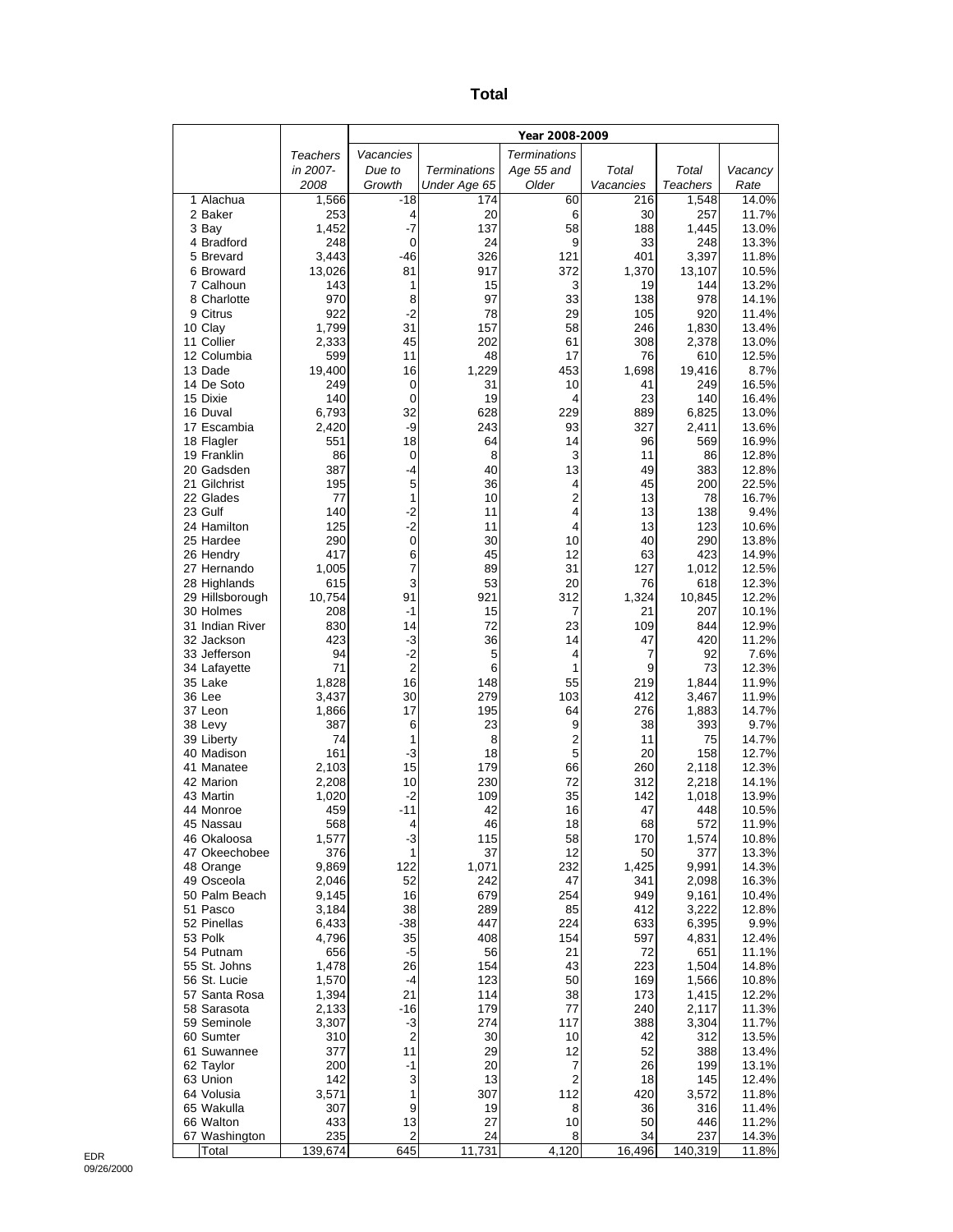#### **Elementary**

|                              |                | Year 2008-2009               |                     |                              |                      |                 |                |
|------------------------------|----------------|------------------------------|---------------------|------------------------------|----------------------|-----------------|----------------|
|                              | Teachers       | Vacancies                    |                     | <b>Terminations</b>          |                      |                 |                |
|                              | in 2007-       | Due to                       | <b>Terminations</b> | Age 55 and                   | Total                | Total           | Vacancy        |
| County                       | 2008           | Growth                       | Under Age 65        | Older                        | Vacancies            | <b>Teachers</b> | Rate           |
| 1 Alachua<br>2 Baker         | 615<br>108     | 0<br>3                       | 53<br>9             | 23<br>$\overline{2}$         | 76<br>14             | 615<br>111      | 12.4%<br>12.6% |
| 3 Bay                        | 562            | 0                            | 43                  | 21                           | 64                   | 562             | 11.4%          |
| 4 Bradford                   | 113            | $-1$                         | 11                  | 4                            | 14                   | 112             | 12.5%          |
| 5 Brevard                    | 1,449          | $-2$                         | 114                 | 48                           | 160                  | 1,447           | 11.1%          |
| 6 Broward<br>7 Calhoun       | 5,531<br>60    | 9<br>$\mathbf 0$             | 379<br>6            | 159<br>2                     | 547<br>8             | 5,540<br>60     | 9.9%<br>13.3%  |
| 8 Charlotte                  | 339            | 7                            | 27                  | 12                           | 46                   | 346             | 13.3%          |
| 9 Citrus                     | 344            | 0                            | 25                  | 10                           | 35                   | 344             | 10.2%          |
| 10 Clay                      | 752            | 12                           | 58                  | 24                           | 94                   | 764             | 12.3%          |
| 11 Collier                   | 892            | 13                           | 65                  | 22                           | 100                  | 905             | 11.0%          |
| 12 Columbia<br>13 Dade       | 273<br>8,351   | 5<br>$-19$                   | 20<br>505           | 7<br>196                     | 32<br>682            | 278<br>8,332    | 11.5%<br>8.2%  |
| 14 De Soto                   | 113            | $\overline{c}$               | 15                  | 4                            | 21                   | 115             | 18.3%          |
| 15 Dixie                     | 61             | 0                            | 8                   | $\overline{2}$               | 10                   | 61              | 16.4%          |
| 16 Duval                     | 3,084          | 17                           | 259                 | 93                           | 369                  | 3,101           | 11.9%          |
| 17 Escambia                  | 951<br>202     | 1<br>$\overline{7}$          | 84<br>23            | 33<br>5                      | 118<br>35            | 952             | 12.4%          |
| 18 Flagler<br>19 Franklin    | 42             | 1                            | 4                   | 2                            | $\overline{7}$       | 209<br>43       | 16.7%<br>16.3% |
| 20 Gadsden                   | 173            | $-1$                         | 16                  | 6                            | 21                   | 172             | 12.2%          |
| 21 Gilchrist                 | 76             | 1                            | 14                  | 2                            | 17                   | 77              | 22.1%          |
| 22 Glades                    | 37             | 1                            | 5                   | 1                            | 7                    | 38              | 18.4%          |
| 23 Gulf<br>24 Hamilton       | 56<br>49       | -1<br>0                      | 4<br>4              | 2<br>$\overline{\mathbf{c}}$ | 5<br>6               | 55<br>49        | 9.1%<br>12.2%  |
| 25 Hardee                    | 148            | 0                            | 15                  | 5                            | 20                   | 148             | 13.5%          |
| 26 Hendry                    | 184            | $\overline{2}$               | 18                  | 4                            | 24                   | 186             | 12.9%          |
| 27 Hernando                  | 365            | 8                            | 28                  | 12                           | 48                   | 373             | 12.9%          |
| 28 Highlands                 | 278            | 1                            | 21                  | 9                            | 31                   | 279             | 11.1%          |
| 29 Hillsborough<br>30 Holmes | 4,098<br>90    | 18<br>$-1$                   | 313<br>6            | 116<br>4                     | 447<br>9             | 4,116<br>89     | 10.9%<br>10.1% |
| 31 Indian River              | 363            | 9                            | 29                  | 9                            | 47                   | 372             | 12.6%          |
| 32 Jackson                   | 173            | $-2$                         | 12                  | 6                            | 16                   | 171             | 9.4%           |
| 33 Jefferson                 | 33             | $\mathbf 0$                  | $\overline{2}$      | 1                            | 3                    | 33              | 9.1%           |
| 34 Lafayette                 | 33             | 1                            | 3                   | 1                            | 5                    | 34              | 14.7%          |
| 35 Lake<br>36 Lee            | 774<br>1,242   | 15<br>11                     | 56<br>87            | 22<br>35                     | 93<br>133            | 789<br>1,253    | 11.8%<br>10.6% |
| 37 Leon                      | 788            | 12                           | 72                  | 26                           | 110                  | 800             | 13.8%          |
| 38 Levy                      | 170            | 5                            | 10                  | 4                            | 19                   | 175             | 10.9%          |
| 39 Liberty                   | 32             | 1                            | 3                   | 1                            | 5                    | 33              | 15.2%          |
| 40 Madison<br>41 Manatee     | 55<br>895      | $-1$<br>5                    | 6<br>66             | $\overline{2}$<br>28         | $\overline{7}$<br>99 | 54<br>900       | 13.0%<br>11.0% |
| 42 Marion                    | 898            | $\overline{7}$               | 80                  | 27                           | 114                  | 905             | 12.6%          |
| 43 Martin                    | 372            | $\overline{c}$               | 33                  | 12                           | 47                   | 374             | 12.6%          |
| 44 Monroe                    | 176            | $-3$                         | 13                  | 6                            | 16                   | 173             | 9.2%           |
| 45 Nassau                    | 228            | 3                            | 16                  |                              | 26                   | 231             | 11.3%          |
| 46 Okaloosa<br>47 Okeechobee | 652<br>160     | 5<br>1                       | 43<br>13            | 23<br>5                      | 71<br>19             | 657<br>161      | 10.8%<br>11.8% |
| 48 Orange                    | 4,183          | 51                           | 437                 | 100                          | 588                  | 4,234           | 13.9%          |
| 49 Osceola                   | 830            | 24                           | 85                  | 18                           | 127                  | 854             | 14.9%          |
| 50 Palm Beach                | 3,311          | 15                           | 238                 | 91                           | 344                  | 3,326           | 10.3%          |
| 51 Pasco                     | 1,234          | 13                           | 98                  | 32                           | 143                  | 1,247           | 11.5%          |
| 52 Pinellas<br>53 Polk       | 2,466<br>2,136 | -11<br>10                    | 161<br>163          | 85<br>66                     | 235<br>239           | 2,455<br>2,146  | 9.6%<br>11.1%  |
| 54 Putnam                    | 295            | $-2$                         | 22                  | 10                           | 30                   | 293             | 10.2%          |
| 55 St. Johns                 | 535            | $\overline{c}$               | 45                  | 15                           | 62                   | 537             | 11.5%          |
| 56 St. Lucie                 | 627            | $\overline{c}$               | 43                  | 18                           | 63                   | 629             | 10.0%          |
| 57 Santa Rosa                | 561            | 10                           | 40                  | 13                           | 63                   | 571             | 11.0%          |
| 58 Sarasota<br>59 Seminole   | 777<br>1,333   | -4<br>$-2$                   | 55<br>96            | 27<br>47                     | 78<br>141            | 773<br>1,331    | 10.1%<br>10.6% |
| 60 Sumter                    | 134            | $\overline{c}$               | 13                  | 4                            | 19                   | 136             | 14.0%          |
| 61 Suwannee                  | 182            | 5                            | 14                  | 5                            | 24                   | 187             | 12.8%          |
| 62 Taylor                    | 92             | $\pmb{0}$                    | 9                   | 3                            | 12                   | 92              | 13.0%          |
| 63 Union                     | 60             | $\overline{\mathbf{c}}$<br>3 | 5                   | 1                            | 8                    | 62              | 12.9%          |
| 64 Volusia<br>65 Wakulla     | 1,250<br>126   | 3                            | 92<br>7             | 39<br>4                      | 134<br>14            | 1,253<br>129    | 10.7%<br>10.9% |
| 66 Walton                    | 175            | 3                            | 11                  | 4                            | 18                   | 178             | 10.1%          |
| 67 Washington                | 83             | $-1$                         | 9                   | 3                            | 11                   | 82              | 13.4%          |
| Total                        | 56,830         | 279                          | 4,339               | 1,632                        | 6,250                | 57,109          | 10.9%          |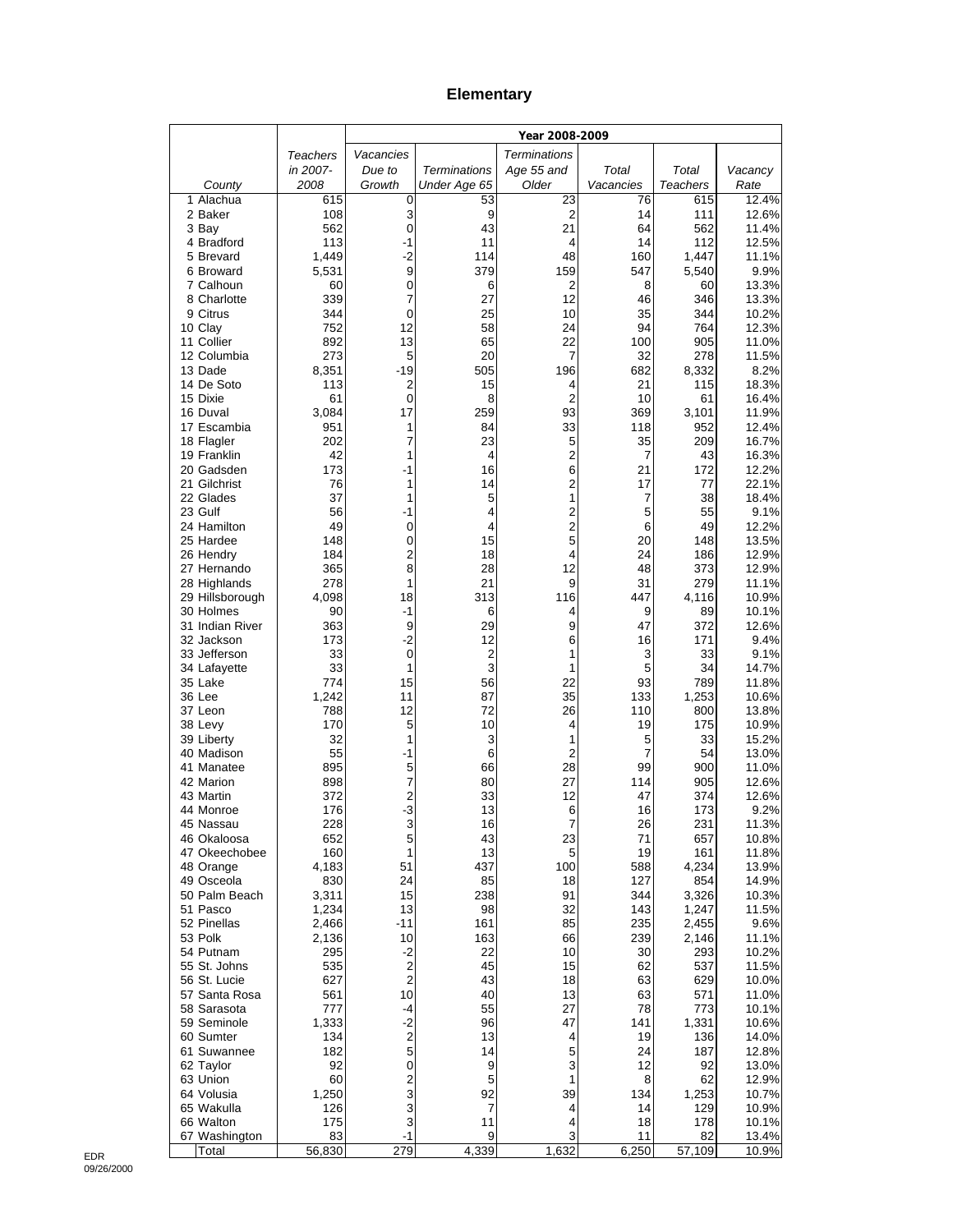#### **Exceptional Student Education**

|                            |                 |                         |                | Year 2008-2009       |           |                 |                |
|----------------------------|-----------------|-------------------------|----------------|----------------------|-----------|-----------------|----------------|
|                            | <b>Teachers</b> | Vacancies               |                | <b>Terminations</b>  |           |                 |                |
|                            | in 2007-        | Due to                  | Terminations   | Age 55 and           | Total     | Total           | Vacancy        |
|                            | 2008            | Growth                  | Under Age 65   | Older                | Vacancies | <b>Teachers</b> | Rate           |
| 1 Alachua                  | 292             | -2                      | 35             | 10                   | 43        | 290             | 14.8%          |
| 2 Baker                    | 31              | $\mathbf 0$             | 3              | 1                    | 4         | 31              | 12.9%          |
| 3 Bay                      | 296             | $-1$                    | 33             | 10                   | 42        | 295             | 14.2%          |
| 4 Bradford                 | 42              | $\mathbf 0$<br>-9       | 5              | 1                    | 6         | 42              | 14.3%          |
| 5 Brevard<br>6 Broward     | 611<br>1,603    | 11                      | 69<br>110      | 19<br>39             | 79<br>160 | 602<br>1,614    | 13.1%<br>9.9%  |
| 7 Calhoun                  | 25              | $\mathbf 0$             | 3              | 0                    | 3         | 25              | 12.0%          |
| 8 Charlotte                | 196             | $\overline{2}$          | 23             | 6                    | 31        | 198             | 15.7%          |
| 9 Citrus                   | 155             | $\mathbf 0$             | 16             | 4                    | 20        | 155             | 12.9%          |
| 10 Clay                    | 336             | 7                       | 35             | 8                    | 50        | 343             | 14.6%          |
| 11 Collier                 | 410             | 7                       | 43             | 8                    | 58        | 417             | 13.9%          |
| 12 Columbia                | 95              | $\overline{2}$          | 10             | 2                    | 14        | 97              | 14.4%          |
| 13 Dade                    | 3,383           | $-1$                    | 215            | 64                   | 278       | 3,382           | 8.2%           |
| 14 De Soto                 | 37              | $\mathbf 0$             | 5              | 1                    | 6         | 37              | 16.2%          |
| 15 Dixie                   | 31              | $\mathbf 0$<br>7        | 4<br>119       | 1<br>38              | 5         | 31              | 16.1%          |
| 16 Duval<br>17 Escambia    | 1,159<br>438    | $-2$                    | 52             | 14                   | 164<br>64 | 1,166<br>436    | 14.1%<br>14.7% |
| 18 Flagler                 | 82              | 3                       | 10             | 2                    | 15        | 85              | 17.6%          |
| 19 Franklin                | 13              | $\pmb{0}$               | 1              | 0                    | 1         | 13              | 7.7%           |
| 20 Gadsden                 | 52              | 0                       | 6              | $\overline{2}$       | 8         | 52              | 15.4%          |
| 21 Gilchrist               | 32              | 1                       | 6              | 1                    | 8         | 33              | 24.2%          |
| 22 Glades                  | 7               | 0                       | 1              | 0                    | 1         | 7               | 14.3%          |
| 23 Gulf                    | 18              | 0                       | 1              | 0                    | 1         | 18              | 5.6%           |
| 24 Hamilton                | 24              | 0                       | $\overline{2}$ | 1                    | 3         | 24              | 12.5%          |
| 25 Hardee                  | 38              | 0                       | 4<br>9         | 1                    | 5         | 38              | 13.2%          |
| 26 Hendry<br>27 Hernando   | 66<br>135       | 1<br>1                  | 15             | $\overline{2}$<br>3  | 12<br>19  | 67<br>136       | 17.9%<br>14.0% |
| 28 Highlands               | 114             | 1                       | 12             | 3                    | 16        | 115             | 13.9%          |
| 29 Hillsborough            | 1,771           | 14                      | 170            | 41                   | 225       | 1,785           | 12.6%          |
| 30 Holmes                  | 25              | $\mathbf 0$             | 2              | 1                    | 3         | 25              | 12.0%          |
| 31 Indian River            | 145             | $\overline{c}$          | 15             | 3                    | 20        | 147             | 13.6%          |
| 32 Jackson                 | 80              | $\mathbf 0$             | 8              | $\overline{2}$       | 10        | 80              | 12.5%          |
| 33 Jefferson               | 19              | 0                       | 1              | 1                    | 2         | 19              | 10.5%          |
| 34 Lafayette               | 7               | 0                       | 1              | 0                    | 1         | 7               | 14.3%          |
| 35 Lake                    | 291             | $\overline{2}$          | 29             | 7                    | 38        | 293             | 13.0%          |
| 36 Lee                     | 791             | 7                       | 78             | 19                   | 104       | 798             | 13.0%          |
| 37 Leon<br>38 Levy         | 385<br>65       | 3<br>1                  | 47<br>4        | 13<br>1              | 63<br>6   | 388<br>66       | 16.2%<br>9.1%  |
| 39 Liberty                 | 11              | $\mathbf 0$             | 1              | 0                    | 1         | 11              | 9.1%           |
| 40 Madison                 | 35              | $-1$                    | 4              | 1                    | 4         | 34              | 11.8%          |
| 41 Manatee                 | 373             | $\overline{c}$          | 39             | 9                    | 50        | 375             | 13.3%          |
| 42 Marion                  | 380             | $\overline{c}$          | 48             | 11                   | 61        | 382             | 16.0%          |
| 43 Martin                  | 181             | $\mathbf 0$             | 23             | 6                    | 29        | 181             | 16.0%          |
| 44 Monroe                  | 74              | $-2$                    | 8              | 2                    | 8         | 72              | 11.1%          |
| 45 Nassau                  | 110             | 1                       | 11             | 3                    | 15        | 111             | 13.5%          |
| 46 Okaloosa                | 174             | 0                       | 16             | 4                    | 20        | 174             | 11.5%          |
| 47 Okeechobee<br>48 Orange | 54<br>1,614     | $\mathbf 0$<br>19       | 6<br>222       | $\overline{2}$<br>27 | 8<br>268  | 54<br>1,633     | 14.8%<br>16.4% |
| 49 Osceola                 | 306             | 7                       | 44             | 6                    | 57        | 313             | 18.2%          |
| 50 Palm Beach              | 1,951           | 3                       | 168            | 49                   | 220       | 1,954           | 11.3%          |
| 51 Pasco                   | 710             | 9                       | 78             | 13                   | 100       | 719             | 13.9%          |
| 52 Pinellas                | 1,336           | $-7$                    | 104            | 35                   | 132       | 1,329           | 9.9%           |
| 53 Polk                    | 703             | 6                       | 73             | 18                   | 97        | 709             | 13.7%          |
| 54 Putnam                  | 98              | -1                      | 10             | 2                    | 11        | 97              | 11.3%          |
| 55 St. Johns               | 208             | 3                       | 25             | 5                    | 33        | 211             | 15.6%          |
| 56 St. Lucie               | 277             | -1                      | 26             | 7                    | 32        | 276             | 11.6%          |
| 57 Santa Rosa              | 203             | 3                       | 21             | 4                    | 28        | 206             | 13.6%          |
| 58 Sarasota<br>59 Seminole | 421<br>469      | -4<br>$\mathbf 0$       | 43<br>50       | 13<br>12             | 52<br>62  | 417<br>469      | 12.5%<br>13.2% |
| 60 Sumter                  | 54              | $\mathbf 0$             | 6              | 1                    | 7         | 54              | 13.0%          |
| 61 Suwannee                | 36              | 1                       | 3              | 1                    | 5         | 37              | 13.5%          |
| 62 Taylor                  | 32              | $-1$                    | 3              | 1                    | 3         | 31              | 9.7%           |
| 63 Union                   | 20              | 1                       | $\overline{2}$ | 0                    | 3         | 21              | 14.3%          |
| 64 Volusia                 | 838             | $-1$                    | 85             | 23                   | 107       | 837             | 12.8%          |
| 65 Wakulla                 | 56              | 1                       | 4              | 1                    | 6         | 57              | 10.5%          |
| 66 Walton                  | 64              | $\overline{\mathbf{c}}$ | 4              | 1                    | 7         | 66              | 10.6%          |
| 67 Washington              | 25              | $\mathbf 0$             | 3              |                      | 4         | 25              | 16.0%          |
| Total                      | 24,113          | 99                      | 2,332          | 587                  | 3,018     | 24,212          | 12.5%          |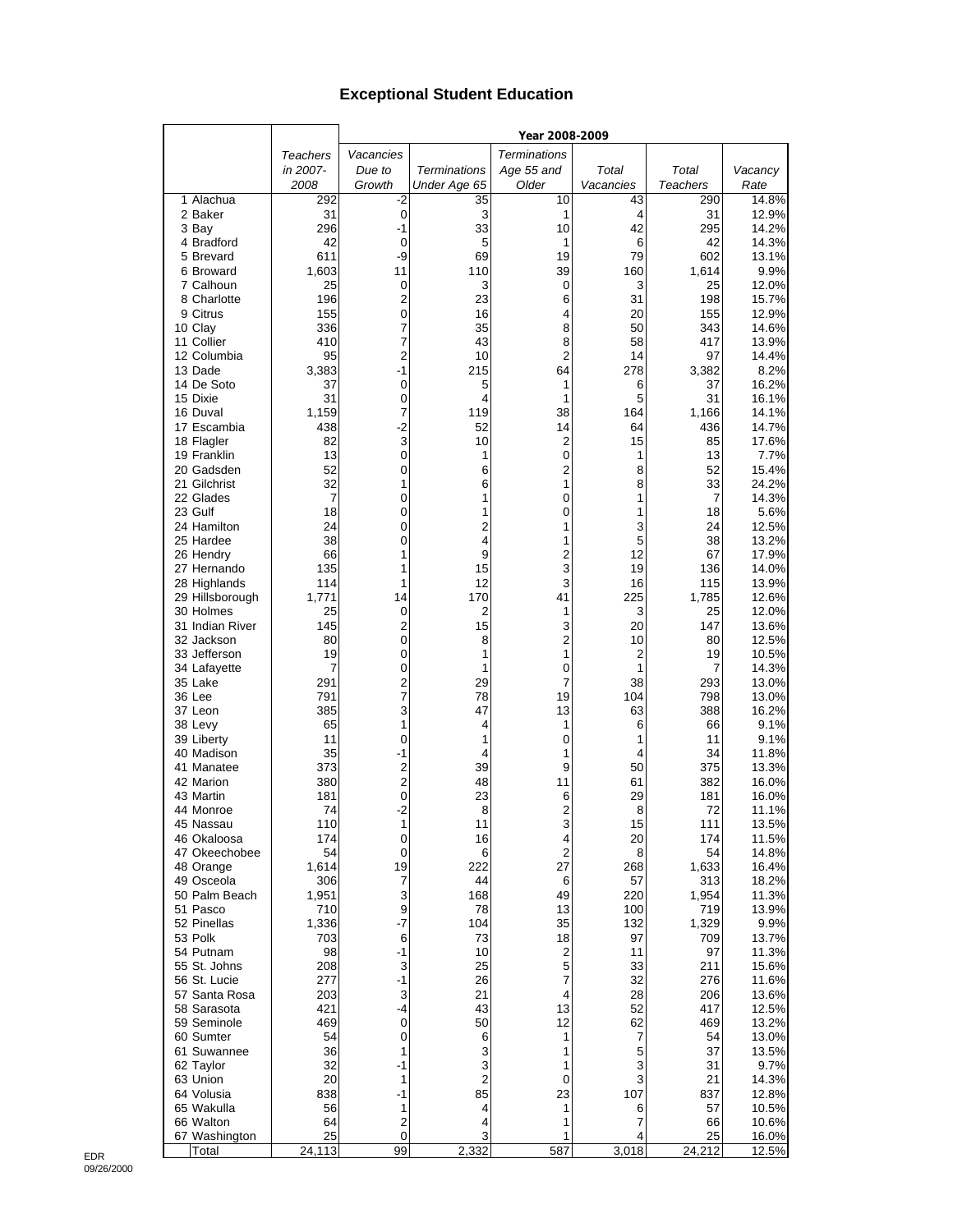#### **Math & Computer Science**

|                               |             | Year 2008-2009    |                         |                     |                     |                 |                |
|-------------------------------|-------------|-------------------|-------------------------|---------------------|---------------------|-----------------|----------------|
|                               | Teachers    | Vacancies         |                         | <b>Terminations</b> |                     |                 |                |
|                               | in 2007-    | Due to            | <b>Terminations</b>     | Age 55 and          | Total               | Total           | Vacancy        |
|                               | 2008        | Growth            | Under Age 65            | Older               | Vacancies           | <b>Teachers</b> | Rate           |
| 1 Alachua<br>2 Baker          | 95<br>17    | -2<br>$\mathbf 0$ | 9<br>2                  | 4<br>0              | 11<br>2             | 93<br>17        | 11.8%<br>11.8% |
| 3 Bay                         | 90          | $-1$              | 11                      | 3                   | 13                  | 89              | 14.6%          |
| 4 Bradford                    | 12          | 0                 | 1                       | 0                   | 1                   | 12              | 8.3%           |
| 5 Brevard                     | 162         | -4                | 18                      | 6                   | 20                  | 158             | 12.7%          |
| 6 Broward                     | 288         | 3                 | 22                      | 8                   | 33                  | 291             | 11.3%          |
| 7 Calhoun<br>8 Charlotte      | 8<br>63     | 0<br>0            | 1<br>7                  | 0<br>$\overline{c}$ | 1<br>9              | 8<br>63         | 12.5%<br>14.3% |
| 9 Citrus                      | 56          | 0                 | 5                       | $\overline{c}$      | 7                   | 56              | 12.5%          |
| 10 Clay                       | 89          | $\overline{2}$    | 8                       | 4                   | 14                  | 91              | 15.4%          |
| 11 Collier                    | 47          | 1                 | 4                       | 3                   | 8                   | 48              | 16.7%          |
| 12 Columbia                   | 36          | 1                 | 3                       | 1                   | 5                   | 37              | 13.5%          |
| 13 Dade<br>14 De Soto         | 1,245<br>12 | 6<br>0            | 77<br>1                 | 29<br>1             | 112<br>2            | 1,251<br>12     | 9.0%<br>16.7%  |
| 15 Dixie                      | 7           | 0                 | 1                       | 0                   | 1                   | 7               | 14.3%          |
| 16 Duval                      | 366         | 2                 | 37                      | 15                  | 54                  | 368             | 14.7%          |
| 17 Escambia                   | 143         | -1                | 13                      | 6                   | 18                  | 142             | 12.7%          |
| 18 Flagler                    | 37          | 1                 | 5                       | 1                   | 7                   | 38              | 18.4%          |
| 19 Franklin<br>20 Gadsden     | 5<br>24     | 0<br>-1           | 1<br>3                  | 0<br>0              | 1<br>$\overline{c}$ | 5<br>23         | 20.0%          |
| 21 Gilchrist                  | 15          | 0                 | 3                       | 0                   | 3                   | 15              | 8.7%<br>20.0%  |
| 22 Glades                     | 1           | 0                 | 0                       | 0                   | 0                   | 1               | 0.0%           |
| 23 Gulf                       | 11          | 0                 | 1                       | 0                   | 1                   | 11              | 9.1%           |
| 24 Hamilton                   | 7           | 0                 | 1                       | 0                   | 1                   | 7               | 14.3%          |
| 25 Hardee                     | 19          | 0                 | 2                       | 1                   | 3                   | 19              | 15.8%          |
| 26 Hendry<br>27 Hernando      | 23<br>61    | 0<br>0            | 2<br>6                  | 1<br>$\overline{c}$ | 3<br>8              | 23<br>61        | 13.0%<br>13.1% |
| 28 Highlands                  | 33          | 0                 | 3                       | 1                   | 4                   | 33              | 12.1%          |
| 29 Hillsborough               | 561         | 6                 | 66                      | 18                  | 90                  | 567             | 15.9%          |
| 30 Holmes                     | 14          | 0                 | 1                       | 1                   | $\overline{2}$      | 14              | 14.3%          |
| 31 Indian River               | 45          | 1                 | 4                       | $\overline{c}$      | 7                   | 46              | 15.2%          |
| 32 Jackson<br>33 Jefferson    | 25<br>4     | 0<br>0            | 3<br>0                  | 1<br>0              | 4<br>0              | 25<br>4         | 16.0%<br>0.0%  |
| 34 Lafayette                  | 3           | 0                 | 0                       | 0                   | 0                   | 3               | 0.0%           |
| 35 Lake                       | 115         | 0                 | 9                       | 4                   | 13                  | 115             | 11.3%          |
| 36 Lee                        | 183         | 2                 | 14                      | 6                   | 22                  | 185             | 11.9%          |
| 37 Leon                       | 106         | 0                 | 11                      | 3                   | 14                  | 106             | 13.2%          |
| 38 Levy<br>39 Liberty         | 21<br>6     | 0<br>0            | 1<br>1                  | 1<br>0              | 2<br>1              | 21<br>6         | 9.5%<br>16.7%  |
| 40 Madison                    | 7           | 0                 | 1                       | 0                   | 1                   | 7               | 14.3%          |
| 41 Manatee                    | 123         | 1                 | 12                      | 4                   | 17                  | 124             | 13.7%          |
| 42 Marion                     | 123         | 0                 | 12                      | 4                   | 16                  | 123             | 13.0%          |
| 43 Martin                     | 27          | 0                 | 3                       | 1                   | 4                   | 27              | 14.8%          |
| 44 Monroe<br>45 Nassau        | 34<br>35    | -1<br>0           | 4<br>3                  | 1<br>1              | 4<br>4              | 33<br>35        | 12.1%<br>11.4% |
| 46 Okaloosa                   | 95          | -1                | 7                       | 4                   | 10                  | 94              | 10.6%          |
| 47 Okeechobee                 | 20          | 0                 | 3                       | 0                   | 3                   | 20              | 15.0%          |
| 48 Orange                     | 668         | 8                 | 57                      | 14                  | 79                  | 676             | 11.7%          |
| 49 Osceola                    | 149         | 3                 | 17                      | 3                   | 23                  | 152             | 15.1%          |
| 50 Palm Beach<br>51 Pasco     | 542<br>163  | 0<br>2            | 41<br>15                | 16<br>6             | 57<br>23            | 542<br>165      | 10.5%<br>13.9% |
| 52 Pinellas                   | 341         | $-3$              | 25                      | 12                  | 34                  | 338             | 10.1%          |
| 53 Polk                       | 269         | 3                 | 25                      | 9                   | 37                  | 272             | 13.6%          |
| 54 Putnam                     | 40          | 0                 | 4                       | 1                   | 5                   | 40              | 12.5%          |
| 55 St. Johns                  | 107         | 3<br>$-1$         | 13                      | 3                   | 19                  | 110             | 17.3%          |
| 56 St. Lucie<br>57 Santa Rosa | 101<br>103  | 1                 | 8<br>8                  | 4<br>3              | 11<br>12            | 100<br>104      | 11.0%<br>11.5% |
| 58 Sarasota                   | 135         | -1                | 12                      | 5                   | 16                  | 134             | 11.9%          |
| 59 Seminole                   | 241         | 0                 | 21                      | 9                   | 30                  | 241             | 12.4%          |
| 60 Sumter                     | 17          | $\pmb{0}$         | 2                       | 1                   | 3                   | 17              | 17.6%          |
| 61 Suwannee                   | 20          | 1                 | 2                       | 1                   | 4                   | 21              | 19.0%          |
| 62 Taylor<br>63 Union         | 9<br>11     | 0<br>0            | 1<br>1                  | 0<br>0              | 1<br>1              | 9<br>11         | 11.1%<br>9.1%  |
| 64 Volusia                    | 201         | 0                 | 18                      | 7                   | 25                  | 201             | 12.4%          |
| 65 Wakulla                    | 23          | 1                 | 2                       | 1                   | 4                   | 24              | 16.7%          |
| 66 Walton                     | 30          | 1                 | $\overline{\mathbf{c}}$ | 1                   | 4                   | 31              | 12.9%          |
| 67 Washington                 | 18<br>7,707 | 0<br>33           | 2<br>678                | 0<br>237            | 2<br>948            | 18<br>7,740     | 11.1%<br>12.2% |
| Total                         |             |                   |                         |                     |                     |                 |                |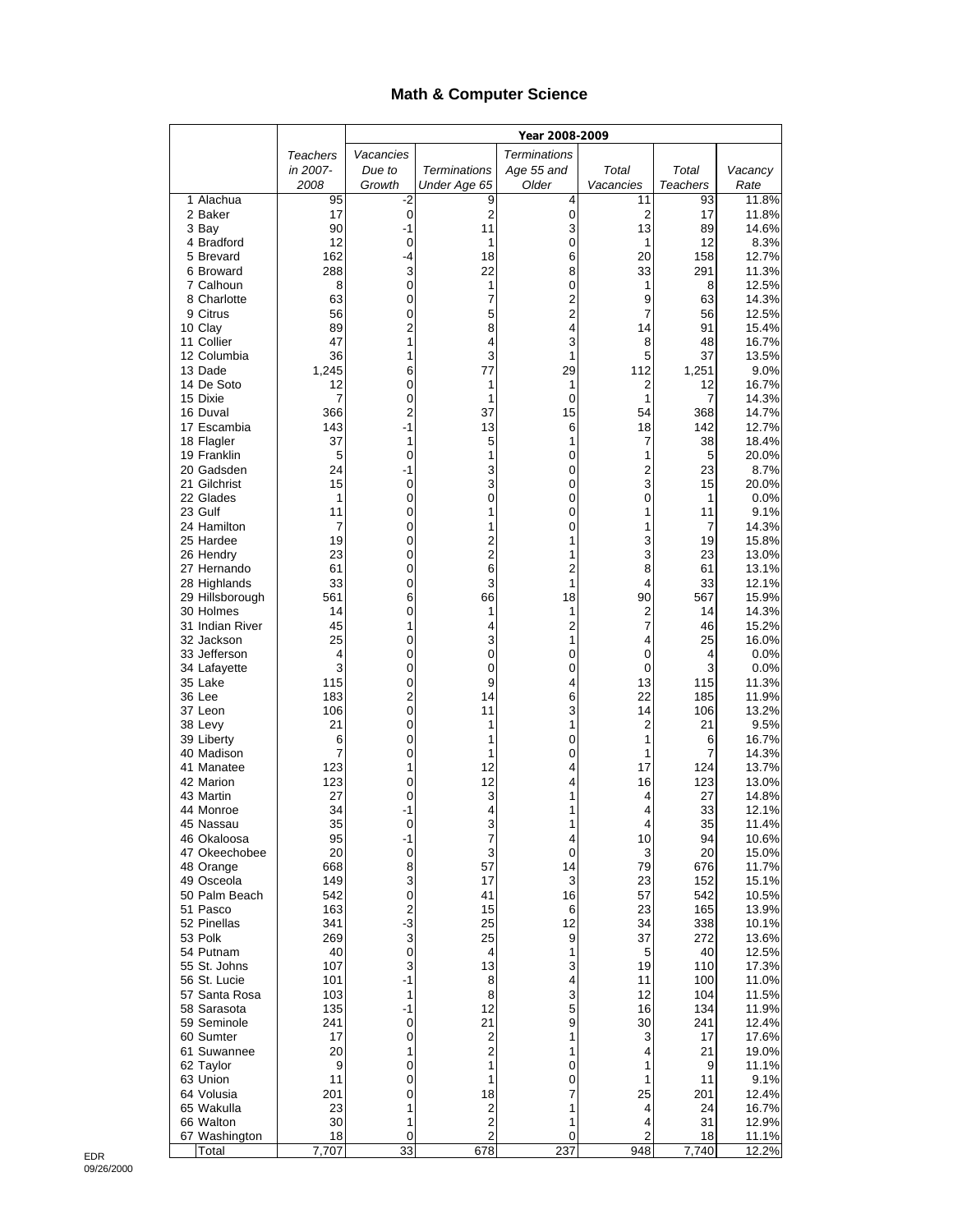#### **Science**

|                               |                | Year 2008-2009      |                      |                     |                     |                 |                |
|-------------------------------|----------------|---------------------|----------------------|---------------------|---------------------|-----------------|----------------|
|                               | Teachers       | Vacancies           |                      | <b>Terminations</b> |                     |                 |                |
|                               | in 2007-       | Due to              | <b>Terminations</b>  | Age 55 and          | Total               | Total           | Vacancy        |
|                               | 2008           | Growth              | Under Age 65         | Older               | Vacancies           | <b>Teachers</b> | Rate           |
| 1 Alachua<br>2 Baker          | 84<br>16       | -2<br>0             | 10<br>1              | 3<br>0              | 11<br>1             | 82<br>16        | 13.4%<br>6.3%  |
| 3 Bay                         | 77             | -1                  | 8                    | 4                   | 11                  | 76              | 14.5%          |
| 4 Bradford                    | 12             | 0                   | 1                    | 1                   | 2                   | 12              | 16.7%          |
| 5 Brevard                     | 167            | -4                  | 19                   | 7                   | 22                  | 163             | 13.5%          |
| 6 Broward                     | 209            | 2                   | 13                   | 4                   | 19                  | 211             | 9.0%           |
| 7 Calhoun<br>8 Charlotte      | 6<br>55        | $\mathbf 0$<br>0    | 1<br>7               | 0<br>1              | 1<br>8              | 6<br>55         | 16.7%<br>14.5% |
| 9 Citrus                      | 48             | $-1$                | 5                    | 1                   | 5                   | 47              | 10.6%          |
| 10 Clay                       | 88             | 2                   | 9                    | 3                   | 14                  | 90              | 15.6%          |
| 11 Collier                    | 47             | 1                   | 5                    | 1                   | 7                   | 48              | 14.6%          |
| 12 Columbia                   | 30             | 0                   | 3                    | 1                   | 4                   | 30              | 13.3%          |
| 13 Dade<br>14 De Soto         | 1,019<br>11    | 5<br>0              | 82<br>1              | 22<br>1             | 109<br>2            | 1,024<br>11     | 10.6%<br>18.2% |
| 15 Dixie                      | 5              | 0                   | 1                    | 0                   | 1                   | 5               | 20.0%          |
| 16 Duval                      | 316            | 2                   | 37                   | 11                  | 50                  | 318             | 15.7%          |
| 17 Escambia                   | 121            | $-1$                | 15                   | 4                   | 18                  | 120             | 15.0%          |
| 18 Flagler                    | 26             | 1                   | 3                    | 1                   | 5                   | 27              | 18.5%          |
| 19 Franklin<br>20 Gadsden     | 2<br>17        | 0<br>0              | 0<br>2               | 0<br>1              | 0<br>3              | 2<br>17         | 0.0%<br>17.6%  |
| 21 Gilchrist                  | 11             | 0                   | 1                    | 0                   | 1                   | 11              | 9.1%           |
| 22 Glades                     | 1              | 0                   | 0                    | 0                   | 0                   | 1               | 0.0%           |
| 23 Gulf                       | $\overline{7}$ | $-1$                | 1                    | 0                   | 0                   | 6               | 0.0%           |
| 24 Hamilton                   | 5              | 0                   | 0                    | 0                   | 0                   | 5               | 0.0%           |
| 25 Hardee<br>26 Hendry        | 11<br>17       | 0<br>0              | 1<br>2               | 0<br>1              | 1<br>3              | 11<br>17        | 9.1%<br>17.6%  |
| 27 Hernando                   | 59             | 0                   | 6                    | 2                   | 8                   | 59              | 13.6%          |
| 28 Highlands                  | 30             | $\mathbf 0$         | 3                    | 1                   | 4                   | 30              | 13.3%          |
| 29 Hillsborough               | 533            | 6                   | 76                   | 17                  | 99                  | 539             | 18.4%          |
| 30 Holmes                     | 11             | 0                   | 1                    | 0                   | 1                   | 11              | 9.1%           |
| 31 Indian River<br>32 Jackson | 45<br>22       | 1<br>0              | 4<br>2               | 1<br>1              | 6<br>3              | 46<br>22        | 13.0%<br>13.6% |
| 33 Jefferson                  | 5              | $-1$                | 0                    | 0                   | $-1$                | 4               | 0.0%           |
| 34 Lafayette                  | 4              | 0                   | 0                    | 0                   | 0                   | 4               | 0.0%           |
| 35 Lake                       | 88             | $\pmb{0}$           | 9                    | 2                   | 11                  | 88              | 12.5%          |
| 36 Lee<br>37 Leon             | 162<br>77      | $\overline{2}$<br>1 | 17<br>9              | 4<br>3              | 23<br>13            | 164<br>78       | 14.0%<br>16.7% |
| 38 Levy                       | 18             | 0                   | 1                    | 0                   | 1                   | 18              | 5.6%           |
| 39 Liberty                    | 5              | 0                   | 1                    | 0                   | 1                   | 5               | 20.0%          |
| 40 Madison                    | 8              | 0                   | 1                    | 0                   | 1                   | 8               | 12.5%          |
| 41 Manatee                    | 104            | 1                   | 10                   | 3                   | 14                  | 105             | 13.3%          |
| 42 Marion<br>43 Martin        | 101<br>11      | 0<br>-1             | 13<br>1              | 3<br>0              | 16<br>0             | 101<br>10       | 15.8%<br>0.0%  |
| 44 Monroe                     | 21             | -1                  | $\overline{c}$       | 1                   | 2                   | 20              | 10.0%          |
| 45 Nassau                     | 33             | 0                   | 3                    | 1                   | 4                   | 33              | 12.1%          |
| 46 Okaloosa                   | 89             | $-1$                | 8                    | 3                   | 10                  | 88              | 11.4%          |
| 47 Okeechobee                 | 19             | $\pmb{0}$           | $\overline{c}$       | 0                   | 2                   | 19              | 10.5%          |
| 48 Orange<br>49 Osceola       | 543<br>130     | 6<br>3              | 57<br>18             | 10<br>2             | 73<br>23            | 549<br>133      | 13.3%<br>17.3% |
| 50 Palm Beach                 | 478            | 0                   | 34                   | 11                  | 45                  | 478             | 9.4%           |
| 51 Pasco                      | 86             | 1                   | 9                    | 2                   | 12                  | 87              | 13.8%          |
| 52 Pinellas                   | 324            | -3                  | 22                   | 11                  | 30                  | 321             | 9.3%           |
| 53 Polk<br>54 Putnam          | 216<br>37      | 3<br>0              | 22<br>4              | 7<br>2              | 32<br>6             | 219<br>37       | 14.6%<br>16.2% |
| 55 St. Johns                  | 91             | 2                   | 11                   | 2                   | 15                  | 93              | 16.1%          |
| 56 St. Lucie                  | 84             | $-1$                | 8                    | 3                   | 10                  | 83              | 12.0%          |
| 57 Santa Rosa                 | 78             | 1                   | 8                    | 2                   | 11                  | 79              | 13.9%          |
| 58 Sarasota                   | 116            | $-1$                | 12                   | 4                   | 15                  | 115             | 13.0%          |
| 59 Seminole<br>60 Sumter      | 197<br>18      | 0<br>$\pmb{0}$      | 20<br>$\overline{c}$ | 7<br>1              | 27<br>3             | 197<br>18       | 13.7%<br>16.7% |
| 61 Suwannee                   | 17             | 1                   | 1                    | 1                   | 3                   | 18              | 16.7%          |
| 62 Taylor                     | 8              | 0                   | 1                    | 0                   | 1                   | 8               | 12.5%          |
| 63 Union                      | 7              | 0                   | 1                    | 0                   | 1                   | 7               | 14.3%          |
| 64 Volusia                    | 187            | 0                   | 18                   | 6                   | 24                  | 187             | 12.8%          |
| 65 Wakulla<br>66 Walton       | 8<br>25        | 0<br>1              | 0<br>1               | 0<br>0              | 0<br>$\overline{c}$ | 8<br>26         | 0.0%<br>7.7%   |
| 67 Washington                 | 12             | 0                   | 1                    | 0                   | 1                   | 12              | 8.3%           |
| Total                         | 6,515          | 23                  | 647                  | 180                 | 850                 | 6,538           | 13.0%          |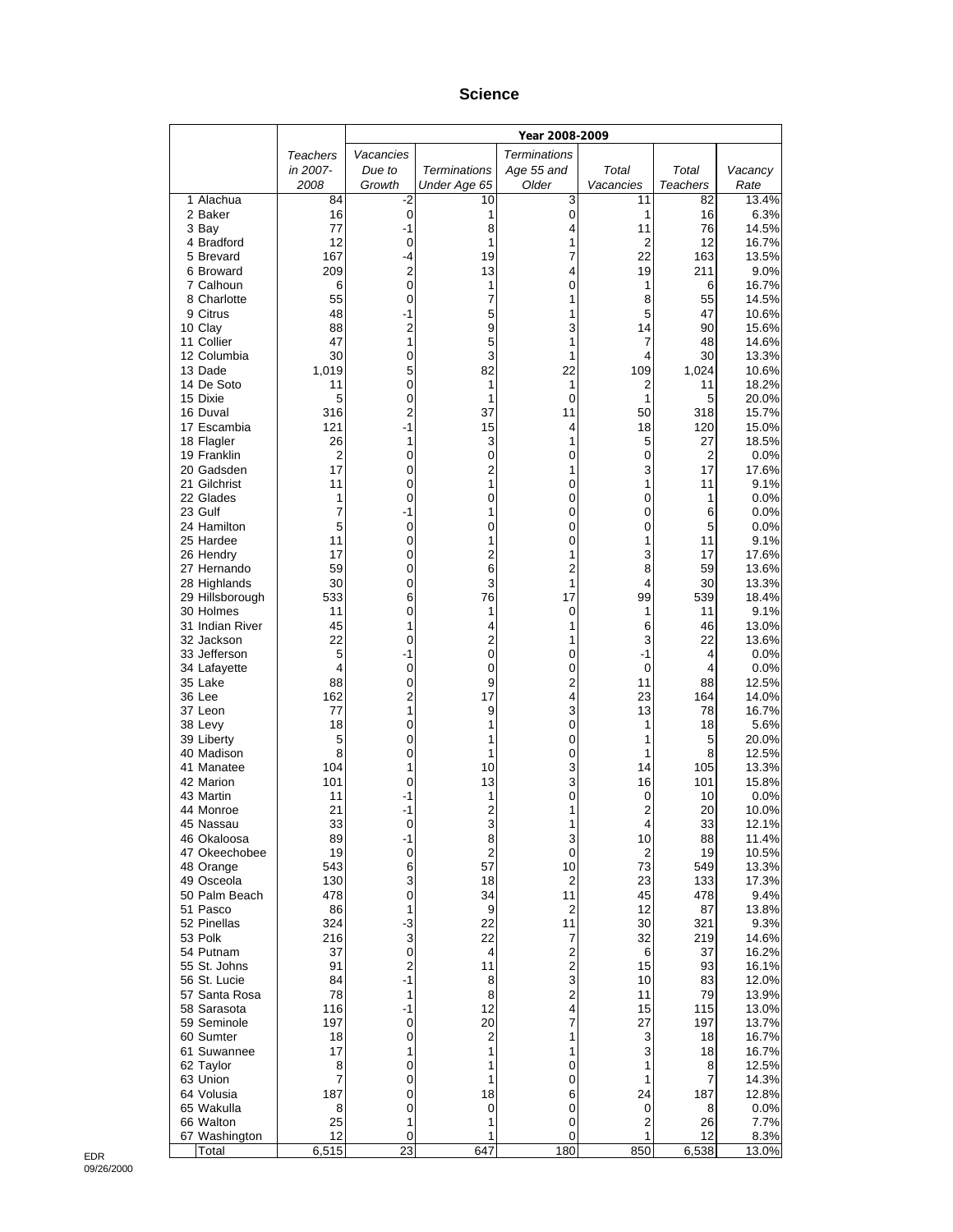## **Foreign Languages**

|                              |                               |                |                              | Year 2008-2009      |                     |                  |                |
|------------------------------|-------------------------------|----------------|------------------------------|---------------------|---------------------|------------------|----------------|
|                              | Teachers                      | Vacancies      |                              | <b>Terminations</b> |                     |                  |                |
|                              | in 2007-                      | Due to         | <b>Terminations</b>          | Age 55 and          | Total               | Total            | Vacancy        |
|                              | 2008                          | Growth         | Under Age 65                 | Older               | Vacancies           | Teachers         | Rate           |
| 1 Alachua                    | 28                            | -1             | 3                            | 1                   | 3                   | 27               | 11.1%          |
| 2 Baker                      | $\overline{2}$                | 0              | $\mathbf 0$                  | $\pmb{0}$           | $\pmb{0}$           | $\boldsymbol{2}$ | 0.0%           |
| 3 Bay                        | 16                            | 0              | 1                            | 1                   | $\overline{c}$      | 16               | 12.5%          |
| 4 Bradford                   | $\overline{2}$                | 0              | 0                            | 0                   | $\pmb{0}$           | 2                | 0.0%           |
| 5 Brevard                    | 64                            | -1             | 5<br>3                       | 3<br>1              | $\overline{7}$<br>4 | 63               | 11.1%          |
| 6 Broward<br>7 Calhoun       | 44<br>1                       | 0<br>0         | 0                            | 0                   | 0                   | 44<br>1          | 9.1%<br>0.0%   |
| 8 Charlotte                  | 18                            | 0              |                              | 1                   | $\overline{2}$      | 18               | 11.1%          |
| 9 Citrus                     | 12                            | 0              |                              | 1                   | $\overline{c}$      | 12               | 16.7%          |
| 10 Clay                      | 27                            | 0              | $\overline{c}$               | 1                   | 3                   | 27               | 11.1%          |
| 11 Collier                   | 8                             | 0              | 1                            | 0                   | 1                   | 8                | 12.5%          |
| 12 Columbia                  | 4                             | 0              | 0                            | 0                   | 0                   | 4                | 0.0%           |
| 13 Dade                      | 359                           | 1              | 20                           | 12                  | 33                  | 360              | 9.2%           |
| 14 De Soto                   | 2                             | 0              | 0                            | 0                   | 0                   | $\overline{2}$   | 0.0%           |
| 15 Dixie                     | 1                             | 0              | 0                            | 0                   | 0                   | 1                | 0.0%           |
| 16 Duval                     | 95                            | 0              | 7                            | 4                   | 11                  | 95               | 11.6%          |
| 17 Escambia                  | 30                            | -1             | 3                            | $\overline{c}$      | 4                   | 29               | 13.8%          |
| 18 Flagler                   | 10                            | 0              | 1                            | 0                   | 1                   | 10               | 10.0%          |
| 19 Franklin                  | 0                             | 0              | 0                            | 0                   | 0                   | 0                | 0.0%           |
| 20 Gadsden                   | 3                             | 0              | 0                            | 0                   | 0                   | 3                | 0.0%           |
| 21 Gilchrist                 | $\overline{2}$                | 1              | 1                            | 0                   | 2<br>$\mathbf 0$    | 3                | 66.7%          |
| 22 Glades<br>23 Gulf         | $\mathbf 0$<br>$\overline{2}$ | 0<br>0         | 0<br>1                       | 0<br>0              | 1                   | 0<br>2           | 0.0%<br>50.0%  |
| 24 Hamilton                  | 1                             | 0              | 0                            | 0                   | 0                   | 1                | 0.0%           |
| 25 Hardee                    | 4                             | 0              | 1                            | 0                   | 1                   | 4                | 25.0%          |
| 26 Hendry                    | 3                             | 0              | 0                            | 0                   | 0                   | 3                | 0.0%           |
| 27 Hernando                  | 20                            | 0              | 2                            | 1                   | 3                   | 20               | 15.0%          |
| 28 Highlands                 | 5                             | 0              | 1                            | 0                   | 1                   | 5                | 20.0%          |
| 29 Hillsborough              | 158                           | 2              | 10                           | 6                   | 18                  | 160              | 11.3%          |
| 30 Holmes                    | 3                             | 0              | 0                            | 0                   | $\mathbf 0$         | 3                | 0.0%           |
| 31 Indian River              | 11                            | 0              | 1                            | 1                   | $\overline{c}$      | 11               | 18.2%          |
| 32 Jackson                   | 7                             | 0              | 1                            | 0                   | 1                   | 7                | 14.3%          |
| 33 Jefferson                 | 1                             | 0              | 0                            | 0                   | 0                   | 1                | 0.0%           |
| 34 Lafayette                 | 1                             | 0              | 0                            | 0                   | 0                   | 1                | 0.0%           |
| 35 Lake                      | 17                            | 0              | 1                            | 1                   | $\overline{c}$      | 17               | 11.8%          |
| 36 Lee                       | 61                            | 1              | 4                            | $\overline{c}$      | $\overline{7}$      | 62               | 11.3%          |
| 37 Leon                      | 28                            | 0              | 3                            | 1                   | 4                   | 28               | 14.3%          |
| 38 Levy                      | 2                             | 0              | 0                            | 0                   | 0                   | 2                | 0.0%           |
| 39 Liberty<br>40 Madison     | 1<br>1                        | 0              | 0                            | 0                   | 0<br>0              | 1                | 0.0%<br>0.0%   |
| 41 Manatee                   | 24                            | 0<br>0         | 0<br>$\overline{2}$          | 0<br>1              | 3                   | 1<br>24          | 12.5%          |
| 42 Marion                    | 35                            | 0              | 3                            | $\overline{c}$      | 5                   | 35               | 14.3%          |
| 43 Martin                    | 5                             | 0              | 1                            | 0                   | 1                   | 5                | 20.0%          |
| 44 Monroe                    | 10                            | -1             | 1                            | 0                   | 0                   | 9                | 0.0%           |
| 45 Nassau                    | 7                             | 0              |                              | 0                   | 1                   | 7                | 14.3%          |
| 46 Okaloosa                  | 28                            | 0              | 2                            | 2                   | 4                   | 28               | 14.3%          |
| 47 Okeechobee                | 2                             | 0              | $\mathbf 0$                  | 0                   | 0                   | $\overline{2}$   | 0.0%           |
| 48 Orange                    | 144                           | $\overline{2}$ | 12                           | 5                   | 19                  | 146              | 13.0%          |
| 49 Osceola                   | 34                            | 0              | 3                            | 1                   | 4                   | 34               | 11.8%          |
| 50 Palm Beach                | 147                           | 0              | 8                            |                     |                     |                  |                |
| 51 Pasco                     | 46                            | 1              | 4                            | 2                   | 7                   | 47               | 14.9%          |
| 52 Pinellas                  | 128                           | 0              | 6                            | 6                   | 12                  | 128              | 9.4%           |
| 53 Polk                      | 62                            | 1              | 4                            | 3                   | 8                   | 63               | 12.7%          |
| 54 Putnam                    | 6                             | 0              | 0                            | 0                   | 0                   | 6                | 0.0%           |
| 55 St. Johns<br>56 St. Lucie | 29                            | 1              | 3                            | 1<br>1              | 5                   | 30               | 16.7%          |
| 57 Santa Rosa                | 20<br>17                      | 0<br>1         | $\overline{\mathbf{c}}$<br>1 | 1                   | 3<br>3              | 20<br>18         | 15.0%<br>16.7% |
| 58 Sarasota                  | 42                            | 0              | 3                            | $\overline{2}$      | 5                   | 42               | 11.9%          |
| 59 Seminole                  | 72                            | 0              | 5                            | 3                   | 8                   | 72               | 11.1%          |
| 60 Sumter                    | 3                             | 0              | 0                            | 0                   | 0                   | 3                | 0.0%           |
| 61 Suwannee                  | 5                             | 0              | 0                            | 0                   | 0                   | 5                | 0.0%           |
| 62 Taylor                    | $\overline{2}$                | 0              | 1                            | 0                   | 1                   | 2                | 50.0%          |
| 63 Union                     | $\overline{2}$                | 0              | 0                            | 0                   | 0                   | 2                | $0.0\%$        |
| 64 Volusia                   | 62                            | 0              | 4                            | 3                   | 7                   | 62               | 11.3%          |
| 65 Wakulla                   | $\overline{\mathbf{c}}$       | 0              | 0                            | 0                   | 0                   | 2                | 0.0%           |
| 66 Walton                    | 5                             | 0              | 1                            | 0                   | 1                   | 5                | 20.0%          |
| 67 Washington                | 2                             | 0              | 0                            | 0                   | 0                   | $\overline{2}$   | 0.0%           |
| Total                        | 1,995                         | 7              | 141                          | $\overline{18}$     | 226                 | 2,002            | 11.3%          |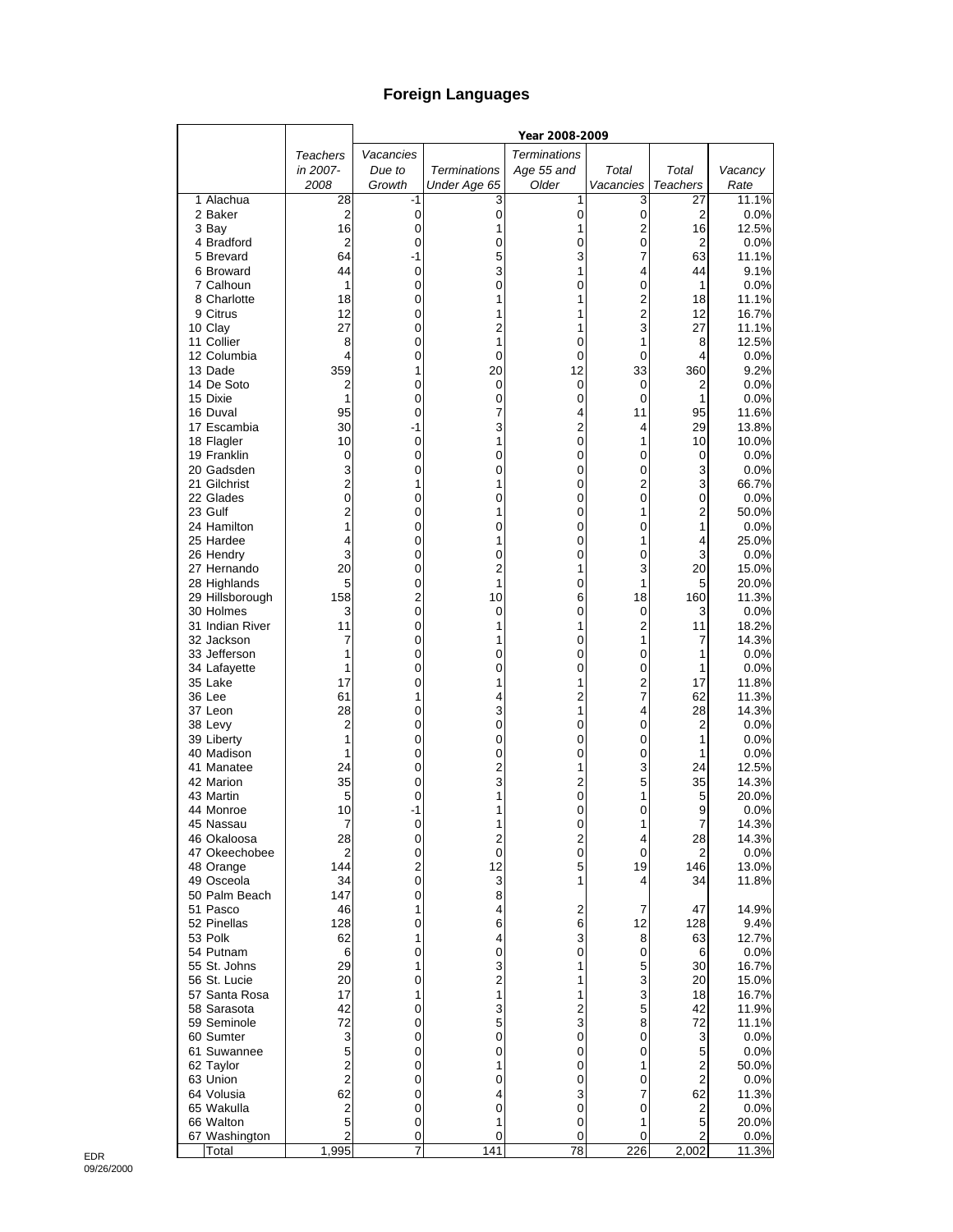#### **Other Secondary Disciplines**

|                              |              |                     |                     | Year 2008-2009      |             |                 |                |
|------------------------------|--------------|---------------------|---------------------|---------------------|-------------|-----------------|----------------|
|                              | Teachers     | Vacancies           |                     | <b>Terminations</b> |             |                 |                |
|                              | in 2007-     | Due to              | <b>Terminations</b> | Age 55 and          | Total       | Total           | Vacancy        |
|                              | 2008         | Growth              | Under Age 65        | Older               | Vacancies   | <b>Teachers</b> | Rate           |
| 1 Alachua                    | 385          | -9                  | 58                  | 15                  | 64          | 376             | 17.0%          |
| 2 Baker                      | 56           | 1                   | 4                   | 2                   | 7           | 57              | 12.3%          |
| 3 Bay                        | 317          | $-3$                | 30                  | 14                  | 41          | 314             | 13.1%          |
| 4 Bradford                   | 47           | 1                   | 4<br>83             | 2                   | 7           | 48              | 14.6%          |
| 5 Brevard<br>6 Broward       | 837<br>4,842 | $-21$<br>52         | 370                 | 31<br>138           | 93<br>560   | 816<br>4,894    | 11.4%<br>11.4% |
| 7 Calhoun                    | 35           | 1                   | 3                   | 1                   | 5           | 36              | 13.9%          |
| 8 Charlotte                  | 232          | -1                  | 24                  | 7                   | 30          | 231             | 13.0%          |
| 9 Citrus                     | 229          | -1                  | 20                  | 8                   | 27          | 228             | 11.8%          |
| 10 Clay                      | 422          | 7                   | 39                  | 14                  | 60          | 429             | 14.0%          |
| 11 Collier                   | 837          | 20                  | 77                  | 23                  | 120         | 857             | 14.0%          |
| 12 Columbia                  | 128          | $\overline{2}$      | 10                  | 5                   | 17          | 130             | 13.1%          |
| 13 Dade                      | 4,058        | 18                  | 284                 | 95                  | 397         | 4,076           | 9.7%           |
| 14 De Soto<br>15 Dixie       | 52<br>29     | $-1$<br>0           | 7<br>4              | 2<br>1              | 8<br>5      | 51<br>29        | 15.7%<br>17.2% |
| 16 Duval                     | 1,516        | 7                   | 150                 | 54                  | 211         | 1,523           | 13.9%          |
| 17 Escambia                  | 548          | $-4$                | 59                  | 24                  | 79          | 544             | 14.5%          |
| 18 Flagler                   | 127          | 4                   | 16                  | 3                   | 23          | 131             | 17.6%          |
| 19 Franklin                  | 20           | $-1$                | 2                   | 1                   | 2           | 19              | 10.5%          |
| 20 Gadsden                   | 100          | $-2$                | 11                  | 3                   | 12          | 98              | 12.2%          |
| 21 Gilchrist                 | 46           | $\overline{c}$      | 9                   | 1                   | 12          | 48              | 25.0%          |
| 22 Glades                    | 25           | $\mathbf 0$         | 3                   | 1                   | 4           | 25              | 16.0%          |
| 23 Gulf<br>24 Hamilton       | 36<br>34     | 0<br>$-1$           | $\overline{2}$<br>3 | 1<br>1              | 3<br>3      | 36<br>33        | 8.3%<br>9.1%   |
| 25 Hardee                    | 52           | 1                   | 5                   | 2                   | 8           | 53              | 15.1%          |
| 26 Hendry                    | 99           | $\overline{2}$      | 11                  | 3                   | 16          | 101             | 15.8%          |
| 27 Hernando                  | 305          | $-1$                | 28                  | 9                   | 36          | 304             | 11.8%          |
| 28 Highlands                 | 124          | 1                   | 11                  | 5                   | 17          | 125             | 13.6%          |
| 29 Hillsborough              | 2,821        | 31                  | 222                 | 80                  | 333         | 2,852           | 11.7%          |
| 30 Holmes                    | 51           | 0                   | 4                   | 1                   | 5           | 51              | 9.8%           |
| 31 Indian River              | 184          | 1                   | 16                  | 6                   | 23          | 185             | 12.4%          |
| 32 Jackson                   | 90           | $\mathbf 0$         | 8<br>2              | 3<br>$\overline{2}$ | 11          | 90              | 12.2%          |
| 33 Jefferson<br>34 Lafayette | 26<br>19     | -1<br>1             | $\overline{2}$      | 0                   | 3<br>3      | 25<br>20        | 12.0%<br>15.0% |
| 35 Lake                      | 378          | 0                   | 32                  | 12                  | 44          | 378             | 11.6%          |
| 36 Lee                       | 759          | 7                   | 62                  | 27                  | 96          | 766             | 12.5%          |
| 37 Leon                      | 413          | 1                   | 47                  | 15                  | 63          | 414             | 15.2%          |
| 38 Levy                      | 95           | 0                   | 6                   | 2                   | 8           | 95              | 8.4%           |
| 39 Liberty                   | 17           | 0                   | 2                   | 1                   | 3           | 17              | 17.6%          |
| 40 Madison                   | 46           | $-1$                | 5                   | $\overline{2}$      | 6           | 45              | 13.3%          |
| 41 Manatee<br>42 Marion      | 441<br>464   | 4<br>1              | 40<br>54            | 15<br>16            | 59<br>71    | 445<br>465      | 13.3%<br>15.3% |
| 43 Martin                    | 335          | $-2$                | 39                  | 12                  | 49          | 333             | 14.7%          |
| 44 Monroe                    | 114          | $-2$                | 10                  | 5                   | 13          | 112             | 11.6%          |
| 45 Nassau                    | 123          | 0                   | 10                  | 4                   | 14          | 123             | 11.4%          |
| 46 Okaloosa                  | 423          | -5                  | 32                  | 16                  | 43          | 418             | 10.3%          |
| 47 Okeechobee                | 94           | 0                   | 9                   | 4                   | 13          | 94              | 13.8%          |
| 48 Orange                    | 2,241        | 27                  | 243                 | 57                  | 327         | 2,268           | 14.4%          |
| 49 Osceola<br>50 Palm Beach  | 495          | 12<br>$-1$          | 64<br>156           | 13                  | 89<br>216   | 507             | 17.6%          |
| 51 Pasco                     | 2,127<br>765 | 10                  | 72                  | 61<br>23            | 105         | 2,126<br>775    | 10.2%<br>13.5% |
| 52 Pinellas                  | 1,401        | $-10$               | 99                  | 52                  | 141         | 1,391           | 10.1%          |
| 53 Polk                      | 1,052        | 10                  | 96                  | 34                  | 140         | 1,062           | 13.2%          |
| 54 Putnam                    | 148          | -1                  | 13                  | 5                   | 17          | 147             | 11.6%          |
| 55 St. Johns                 | 404          | 12                  | 44                  | 12                  | 68          | 416             | 16.3%          |
| 56 St. Lucie                 | 386          | $-2$                | 31                  | 14                  | 43          | 384             | 11.2%          |
| 57 Santa Rosa                | 353          | 5                   | 30                  | 11                  | 46          | 358             | 12.8%          |
| 58 Sarasota<br>59 Seminole   | 502          | $-5$<br>$\mathbf 0$ | 44                  | 19                  | 58          | 497             | 11.7%          |
| 60 Sumter                    | 809<br>66    | 0                   | 69<br>6             | 31<br>2             | 100<br>8    | 809<br>66       | 12.4%<br>12.1% |
| 61 Suwannee                  | 75           | $\overline{c}$      | 6                   | 2                   | 10          | 77              | 13.0%          |
| 62 Taylor                    | 42           | $\mathbf 0$         | 4                   | $\overline{c}$      | 6           | 42              | 14.3%          |
| 63 Union                     | 32           | 0                   | 3                   | 1                   | 4           | 32              | 12.5%          |
| 64 Volusia                   | 906          | $-1$                | 81                  | 28                  | 108         | 905             | 11.9%          |
| 65 Wakulla                   | 79           | 3                   | 5                   | 2                   | 10          | 82              | 12.2%          |
| 66 Walton                    | 107          | 5                   | 7                   | 3                   | 15          | 112             | 13.4%          |
| 67 Washington<br>Total       | 60<br>34,481 | 2<br>177            | 6<br>3,008          | 2<br>1,063          | 10<br>4,248 | 62<br>34,658    | 16.1%<br>12.3% |
|                              |              |                     |                     |                     |             |                 |                |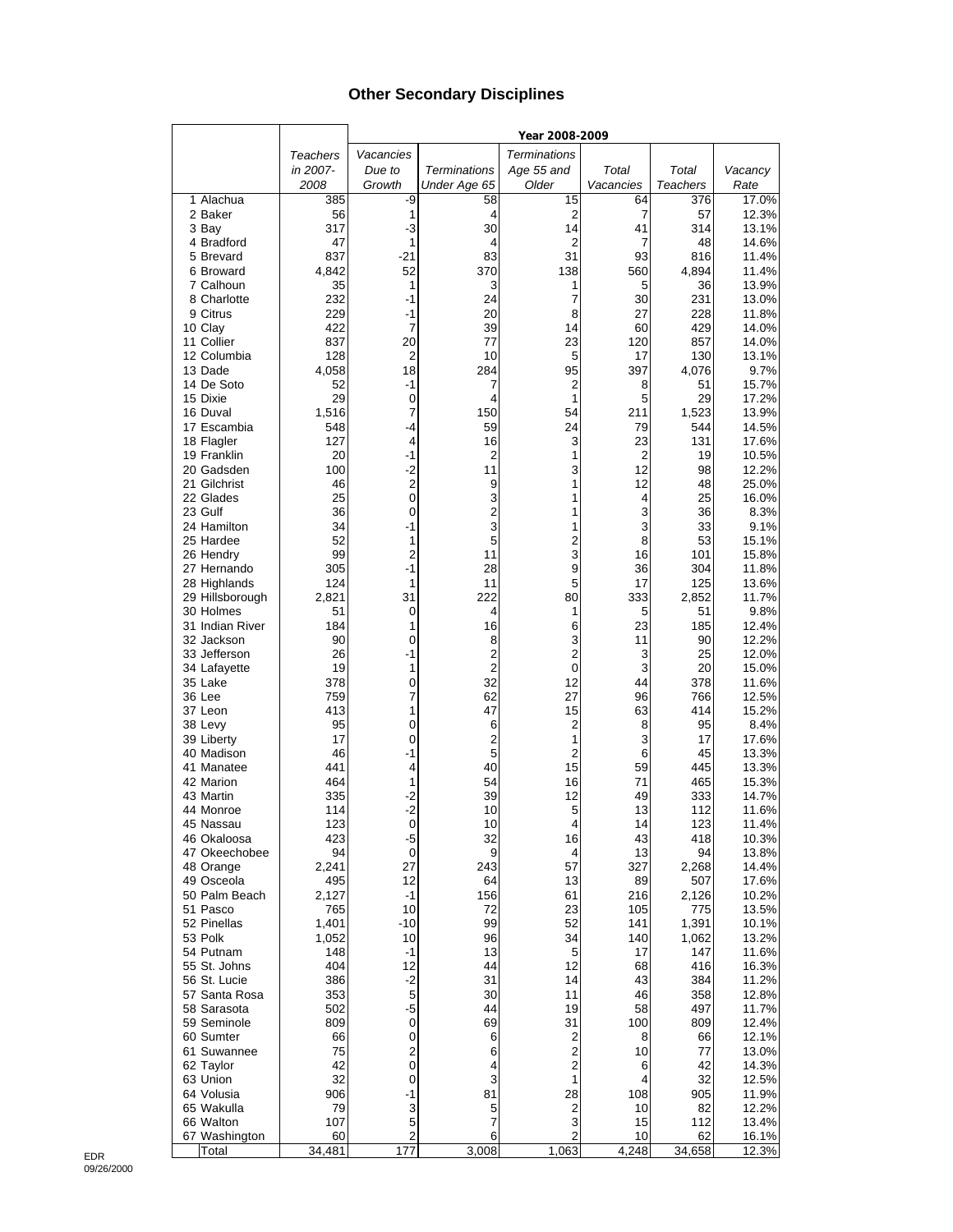#### **Vocational**

|                               |            | Year 2008-2009 |                     |                         |                     |                       |                |
|-------------------------------|------------|----------------|---------------------|-------------------------|---------------------|-----------------------|----------------|
|                               | Teachers   | Vacancies      |                     | <b>Terminations</b>     |                     |                       |                |
|                               | in 2007-   | Due to         | <b>Terminations</b> | Age 55 and              | Total               | Total                 | Vacancy        |
| 1 Alachua                     | 2008<br>67 | Growth<br>-2   | Under Age 65<br>6   | Older<br>4              | Vacancies<br>8      | <b>Teachers</b><br>65 | Rate<br>12.3%  |
| 2 Baker                       | 23         | $\mathbf 0$    | 1                   | 1                       | $\overline{2}$      | 23                    | 8.7%           |
| 3 Bay                         | 94         | $-1$           | 11                  | 5                       | 15                  | 93                    | 16.1%          |
| 4 Bradford                    | 20         | 0              | 2                   | 1                       | 3                   | 20                    | 15.0%          |
| 5 Brevard                     | 153        | $-5$           | 18                  | 7                       | 20                  | 148                   | 13.5%          |
| 6 Broward<br>7 Calhoun        | 509<br>8   | 4<br>0         | 20<br>1             | 23<br>0                 | 47<br>1             | 513<br>8              | 9.2%<br>12.5%  |
| 8 Charlotte                   | 67         | 0              | 8                   | 4                       | 12                  | 67                    | 17.9%          |
| 9 Citrus                      | 78         | 0              | 6                   | 3                       | 9                   | 78                    | 11.5%          |
| 10 Clay                       | 85         | 1              | 6                   | 4                       | 11                  | 86                    | 12.8%          |
| 11 Collier                    | 92         | 3              | 7                   | 4                       | 14                  | 95                    | 14.7%          |
| 12 Columbia<br>13 Dade        | 33<br>985  | 1<br>6         | 2<br>46             | 1<br>35                 | 4<br>87             | 34<br>991             | 11.8%<br>8.8%  |
| 14 De Soto                    | 22         | $-1$           | $\overline{c}$      | 1                       | 2                   | 21                    | 9.5%           |
| 15 Dixie                      | 6          | 0              | 1                   | $\mathbf 0$             | 1                   | 6                     | 16.7%          |
| 16 Duval                      | 257        | $-3$           | 19                  | 14                      | 30                  | 254                   | 11.8%          |
| 17 Escambia                   | 189        | $-1$           | 17                  | 10                      | 26                  | 188                   | 13.8%          |
| 18 Flagler<br>19 Franklin     | 67<br>4    | 2<br>0         | 6<br>0              | 2<br>$\mathbf 0$        | 10<br>0             | 69<br>4               | 14.5%<br>0.0%  |
| 20 Gadsden                    | 18         | 0              | $\overline{c}$      | 1                       | 3                   | 18                    | 16.7%          |
| 21 Gilchrist                  | 13         | 0              | $\overline{c}$      | 0                       | 2                   | 13                    | 15.4%          |
| 22 Glades                     | 6          | 0              | 1                   | 0                       | 1                   | 6                     | 16.7%          |
| 23 Gulf                       | 10         | 0              | 1                   | 1                       | 2                   | 10                    | 20.0%          |
| 24 Hamilton<br>25 Hardee      | 5<br>18    | -1<br>-1       | 1<br>2              | 0<br>1                  | 0<br>2              | 4<br>17               | 0.0%<br>11.8%  |
| 26 Hendry                     | 25         | 1              | 3                   | 1                       | 5                   | 26                    | 19.2%          |
| 27 Hernando                   | 60         | -1             | 4                   | 2                       | 5                   | 59                    | 8.5%           |
| 28 Highlands                  | 31         | 0              | $\overline{2}$      | 1                       | 3                   | 31                    | 9.7%           |
| 29 Hillsborough               | 812        | 14             | 64                  | 34                      | 112                 | 826                   | 13.6%          |
| 30 Holmes                     | 14         | 0              | 1                   | 0                       | 1                   | 14                    | 7.1%           |
| 31 Indian River<br>32 Jackson | 37<br>26   | 0<br>-1        | 3<br>$\overline{c}$ | 1<br>1                  | 4<br>$\overline{2}$ | 37<br>25              | 10.8%<br>8.0%  |
| 33 Jefferson                  | 6          | 0              | 0                   | 0                       | 0                   | 6                     | 0.0%           |
| 34 Lafayette                  | 4          | 0              | 0                   | 0                       | 0                   | 4                     | 0.0%           |
| 35 Lake                       | 165        | -1             | 12                  | 7                       | 18                  | 164                   | 11.0%          |
| 36 Lee                        | 239        | 0              | 17                  | 10                      | 27                  | 239                   | 11.3%          |
| 37 Leon<br>38 Levy            | 69<br>16   | 0<br>0         | 6<br>1              | 3<br>1                  | 9<br>2              | 69<br>16              | 13.0%<br>12.5% |
| 39 Liberty                    | 2          | 0              | 0                   | 0                       | 0                   | $\overline{2}$        | 0.0%           |
| 40 Madison                    | 9          | 0              | 1                   | 0                       | 1                   | 9                     | 11.1%          |
| 41 Manatee                    | 143        | 2              | 10                  | 6                       | 18                  | 145                   | 12.4%          |
| 42 Marion                     | 207        | 0              | 20                  | 9                       | 29                  | 207                   | 14.0%          |
| 43 Martin<br>44 Monroe        | 89<br>30   | -1<br>-1       | 9<br>4              | 4<br>1                  | 12<br>4             | 88<br>29              | 13.6%<br>13.8% |
| 45 Nassau                     | 32         | 0              | 2                   | 2                       | 4                   | 32                    | 12.5%          |
| 46 Okaloosa                   | 116        | -1             | 7                   | 6                       | 12                  | 115                   | 10.4%          |
| 47 Okeechobee                 | 27         | 0              | 4                   | 1                       | 5                   | 27                    | 18.5%          |
| 48 Orange                     | 476        | 9              | 43                  | 19                      | 71                  | 485                   | 14.6%          |
| 49 Osceola<br>50 Palm Beach   | 102<br>589 | 3<br>-1        | 11<br>34            | 4<br>20                 | 18<br>53            | 105<br>588            | 17.1%          |
| 51 Pasco                      | 180        | 2              | 13                  | 7                       | 22                  | 182                   | 9.0%<br>12.1%  |
| 52 Pinellas                   | 437        | -4             | 30                  | 23                      | 49                  | 433                   | 11.3%          |
| 53 Polk                       | 358        | 2              | 25                  | 17                      | 44                  | 360                   | 12.2%          |
| 54 Putnam                     | 32         | $-1$           | 3                   | 1                       | 3                   | 31                    | 9.7%           |
| 55 St. Johns                  | 104        | 3              | 13                  | 5                       | 21                  | 107                   | 19.6%          |
| 56 St. Lucie<br>57 Santa Rosa | 75<br>79   | -1<br>0        | 5<br>6              | 3<br>4                  | 7<br>10             | 74<br>79              | 9.5%<br>12.7%  |
| 58 Sarasota                   | 140        | $-1$           | 10                  | 7                       | 16                  | 139                   | 11.5%          |
| 59 Seminole                   | 186        | -1             | 13                  | 8                       | 20                  | 185                   | 10.8%          |
| 60 Sumter                     | 18         | 0              | 1                   | 1                       | 2                   | 18                    | 11.1%          |
| 61 Suwannee                   | 42         | 1              | 3                   | $\overline{\mathbf{c}}$ | 6                   | 43                    | 14.0%          |
| 62 Taylor                     | 15<br>10   | 0<br>0         | 1<br>1              | 1<br>0                  | 2<br>1              | 15                    | 13.3%          |
| 63 Union<br>64 Volusia        | 127        | 0              | 9                   | 6                       | 15                  | 10<br>127             | 10.0%<br>11.8% |
| 65 Wakulla                    | 13         | 1              | 1                   | 0                       | 2                   | 14                    | 14.3%          |
| 66 Walton                     | 27         | 1              | 1                   | 1                       | 3                   | 28                    | 10.7%          |
| 67 Washington                 | 35         | 1              | 3                   | 2                       | 6                   | 36                    | 16.7%          |
| Total                         | 8,033      | 27             | 586                 | 343                     | 956                 | 8,060                 | 11.9%          |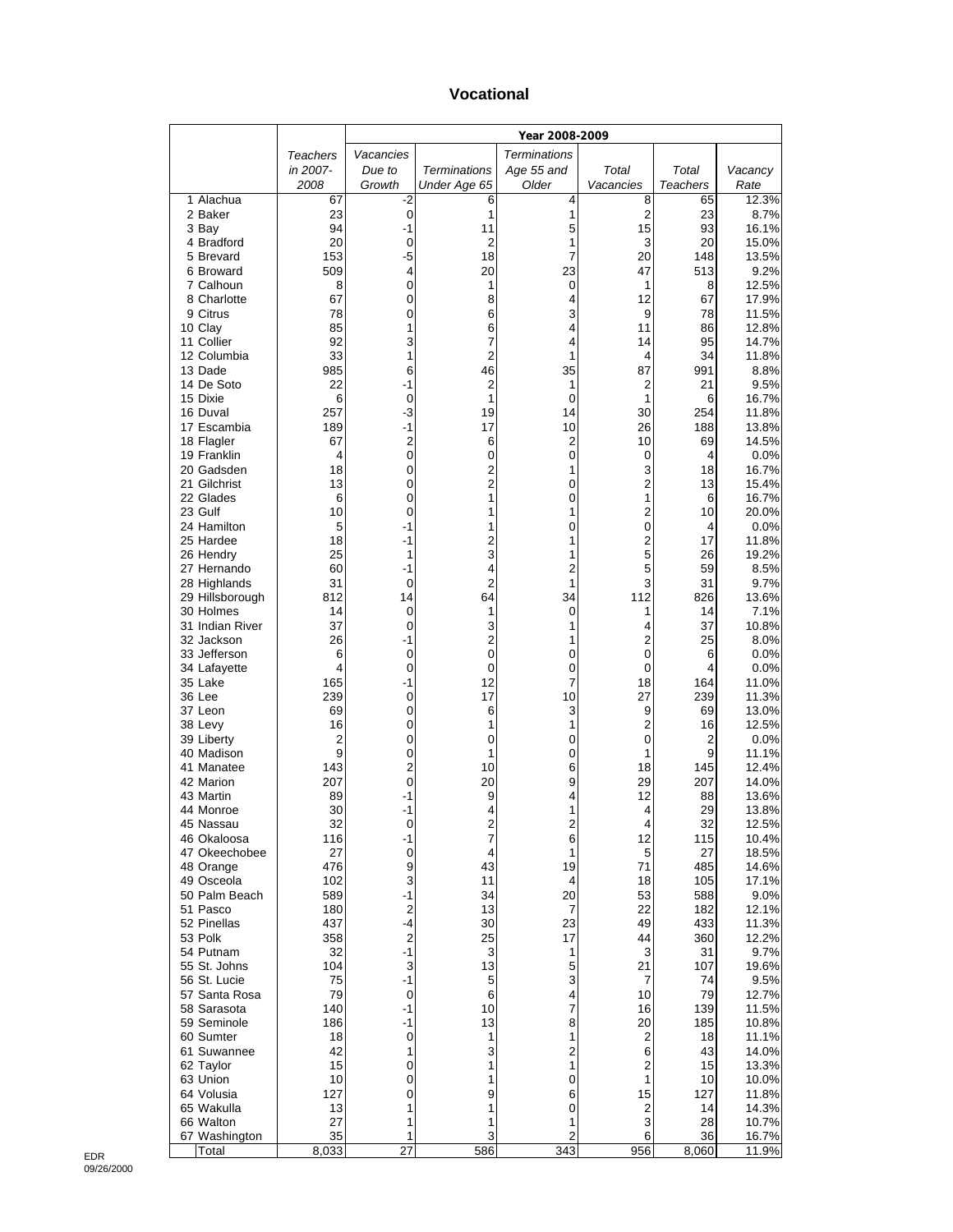| ×<br>×<br>۰,<br>$\sim$ |
|------------------------|
|------------------------|

|                              |                | Year 2009-2010    |                     |                                  |             |                |                |
|------------------------------|----------------|-------------------|---------------------|----------------------------------|-------------|----------------|----------------|
|                              | Teachers       | Vacancies         |                     | <b>Terminations</b>              |             |                |                |
|                              | in 2008-       | Due to            | <b>Terminations</b> | Age 55 and                       | Total       | Total          | Vacancy        |
|                              | 2009           | Growth            | Under Age 65        | Older                            | Vacancies   | Teachers       | Rate           |
| 1 Alachua                    | 1,566<br>253   | -18               | 174                 | 60                               | 216         | 1,548          | 14.0%          |
| 2 Baker<br>3 Bay             | 1,452          | 4<br>$-7$         | 20<br>137           | 6<br>58                          | 30<br>188   | 257<br>1,445   | 11.7%<br>13.0% |
| 4 Bradford                   | 248            | 0                 | 24                  | 9                                | 33          | 248            | 13.3%          |
| 5 Brevard                    | 3,443          | $-46$             | 326                 | 121                              | 401         | 3,397          | 11.8%          |
| 6 Broward                    | 13,026         | 81                | 917                 | 372                              | 1,370       | 13,107         | 10.5%          |
| 7 Calhoun                    | 143            | 1                 | 15                  | 3                                | 19          | 144            | 13.2%          |
| 8 Charlotte<br>9 Citrus      | 970<br>922     | 8<br>$-2$         | 97<br>78            | 33<br>29                         | 138<br>105  | 978<br>920     | 14.1%<br>11.4% |
| 10 Clay                      | 1,799          | 31                | 157                 | 58                               | 246         | 1,830          | 13.4%          |
| 11 Collier                   | 2,333          | 45                | 202                 | 61                               | 308         | 2,378          | 13.0%          |
| 12 Columbia                  | 599            | 11                | 48                  | 17                               | 76          | 610            | 12.5%          |
| 13 Dade                      | 19,400         | 16                | 1,229               | 453                              | 1,698       | 19,416         | 8.7%           |
| 14 De Soto                   | 249            | 0                 | 31                  | 10                               | 41          | 249            | 16.5%          |
| 15 Dixie<br>16 Duval         | 140<br>6,793   | $\mathbf 0$<br>32 | 19<br>628           | 4<br>229                         | 23<br>889   | 140<br>6,825   | 16.4%<br>13.0% |
| 17 Escambia                  | 2,420          | -9                | 243                 | 93                               | 327         | 2,411          | 13.6%          |
| 18 Flagler                   | 551            | 18                | 64                  | 14                               | 96          | 569            | 16.9%          |
| 19 Franklin                  | 86             | 0                 | 8                   | 3                                | 11          | 86             | 12.8%          |
| 20 Gadsden                   | 387            | $-4$              | 40                  | 13                               | 49          | 383            | 12.8%          |
| 21 Gilchrist                 | 195            | 5                 | 36                  | 4                                | 45          | 200            | 22.5%          |
| 22 Glades<br>23 Gulf         | 77<br>140      | 1<br>$-2$         | 10<br>11            | $\overline{2}$<br>4              | 13<br>13    | 78<br>138      | 16.7%<br>9.4%  |
| 24 Hamilton                  | 125            | $-2$              | 11                  | 4                                | 13          | 123            | 10.6%          |
| 25 Hardee                    | 290            | 0                 | 30                  | 10                               | 40          | 290            | 13.8%          |
| 26 Hendry                    | 417            | 6                 | 45                  | 12                               | 63          | 423            | 14.9%          |
| 27 Hernando                  | 1,005          | 7                 | 89                  | 31                               | 127         | 1,012          | 12.5%          |
| 28 Highlands                 | 615            | 3                 | 53                  | 20                               | 76          | 618            | 12.3%          |
| 29 Hillsborough<br>30 Holmes | 10,754<br>208  | 91<br>-1          | 921<br>15           | 312<br>7                         | 1,324<br>21 | 10,845<br>207  | 12.2%<br>10.1% |
| 31 Indian River              | 830            | 14                | 72                  | 23                               | 109         | 844            | 12.9%          |
| 32 Jackson                   | 423            | -3                | 36                  | 14                               | 47          | 420            | 11.2%          |
| 33 Jefferson                 | 94             | $-2$              | 5                   | 4                                | 7           | 92             | 7.6%           |
| 34 Lafayette                 | 71             | $\overline{2}$    | 6                   | 1                                | 9           | 73             | 12.3%          |
| 35 Lake<br>36 Lee            | 1,828          | 16                | 148                 | 55                               | 219         | 1,844          | 11.9%          |
| 37 Leon                      | 3,437<br>1,866 | 30<br>17          | 279<br>195          | 103<br>64                        | 412<br>276  | 3,467<br>1,883 | 11.9%<br>14.7% |
| 38 Levy                      | 387            | 6                 | 23                  | 9                                | 38          | 393            | 9.7%           |
| 39 Liberty                   | 74             | 1                 | 8                   | 2                                | 11          | 75             | 14.7%          |
| 40 Madison                   | 161            | $-3$              | 18                  | 5                                | 20          | 158            | 12.7%          |
| 41 Manatee                   | 2,103          | 15                | 179                 | 66                               | 260         | 2,118          | 12.3%          |
| 42 Marion<br>43 Martin       | 2,208<br>1,020 | 10<br>-2          | 230<br>109          | 72<br>35                         | 312<br>142  | 2,218<br>1,018 | 14.1%<br>13.9% |
| 44 Monroe                    | 459            | $-11$             | 42                  | 16                               | 47          | 448            | 10.5%          |
| 45 Nassau                    | 568            | 4                 | 46                  | 18                               | 68          | 572            | 11.9%          |
| 46 Okaloosa                  | 1,577          | $-3$              | 115                 | 58                               | 170         | 1,574          | 10.8%          |
| 47 Okeechobee                | 376            | 1                 | 37                  | 12                               | 50          | 377            | 13.3%          |
| 48 Orange                    | 9,869          | 122               | 1,071               | 232                              | 1,425       | 9,991          | 14.3%          |
| 49 Osceola<br>50 Palm Beach  | 2,046<br>9,145 | 52<br>16          | 242<br>679          | 47<br>254                        | 341<br>949  | 2,098<br>9,161 | 16.3%<br>10.4% |
| 51 Pasco                     | 3,184          | 38                | 289                 | 85                               | 412         | 3,222          | 12.8%          |
| 52 Pinellas                  | 6,433          | $-38$             | 447                 | 224                              | 633         | 6,395          | 9.9%           |
| 53 Polk                      | 4,796          | 35                | 408                 | 154                              | 597         | 4,831          | 12.4%          |
| 54 Putnam                    | 656            | $-5$              | 56                  | 21                               | 72          | 651            | 11.1%          |
| 55 St. Johns<br>56 St. Lucie | 1,478          | 26<br>-4          | 154                 | 43                               | 223         | 1,504          | 14.8%          |
| 57 Santa Rosa                | 1,570<br>1,394 | 21                | 123<br>114          | 50<br>38                         | 169<br>173  | 1,566<br>1,415 | 10.8%<br>12.2% |
| 58 Sarasota                  | 2,133          | $-16$             | 179                 | 77                               | 240         | 2,117          | 11.3%          |
| 59 Seminole                  | 3,307          | $-3$              | 274                 | 117                              | 388         | 3,304          | 11.7%          |
| 60 Sumter                    | 310            | 2                 | 30                  | 10                               | 42          | 312            | 13.5%          |
| 61 Suwannee                  | 377            | 11                | 29                  | 12                               | 52          | 388            | 13.4%          |
| 62 Taylor                    | 200            | $-1$              | 20                  | $\overline{7}$<br>$\overline{2}$ | 26          | 199            | 13.1%          |
| 63 Union<br>64 Volusia       | 142<br>3,571   | 3<br>1            | 13<br>307           | 112                              | 18<br>420   | 145<br>3,572   | 12.4%<br>11.8% |
| 65 Wakulla                   | 307            | 9                 | 19                  | 8                                | 36          | 316            | 11.4%          |
| 66 Walton                    | 433            | 13                | 27                  | 10                               | 50          | 446            | 11.2%          |
| 67 Washington                | 235            | $\mathbf 2$       | 24                  | 8                                | 34          | 237            | 14.3%          |
| Total                        | 139,674        | 645               | 11,731              | 4,120                            | 16,496      | 140,319        | 11.8%          |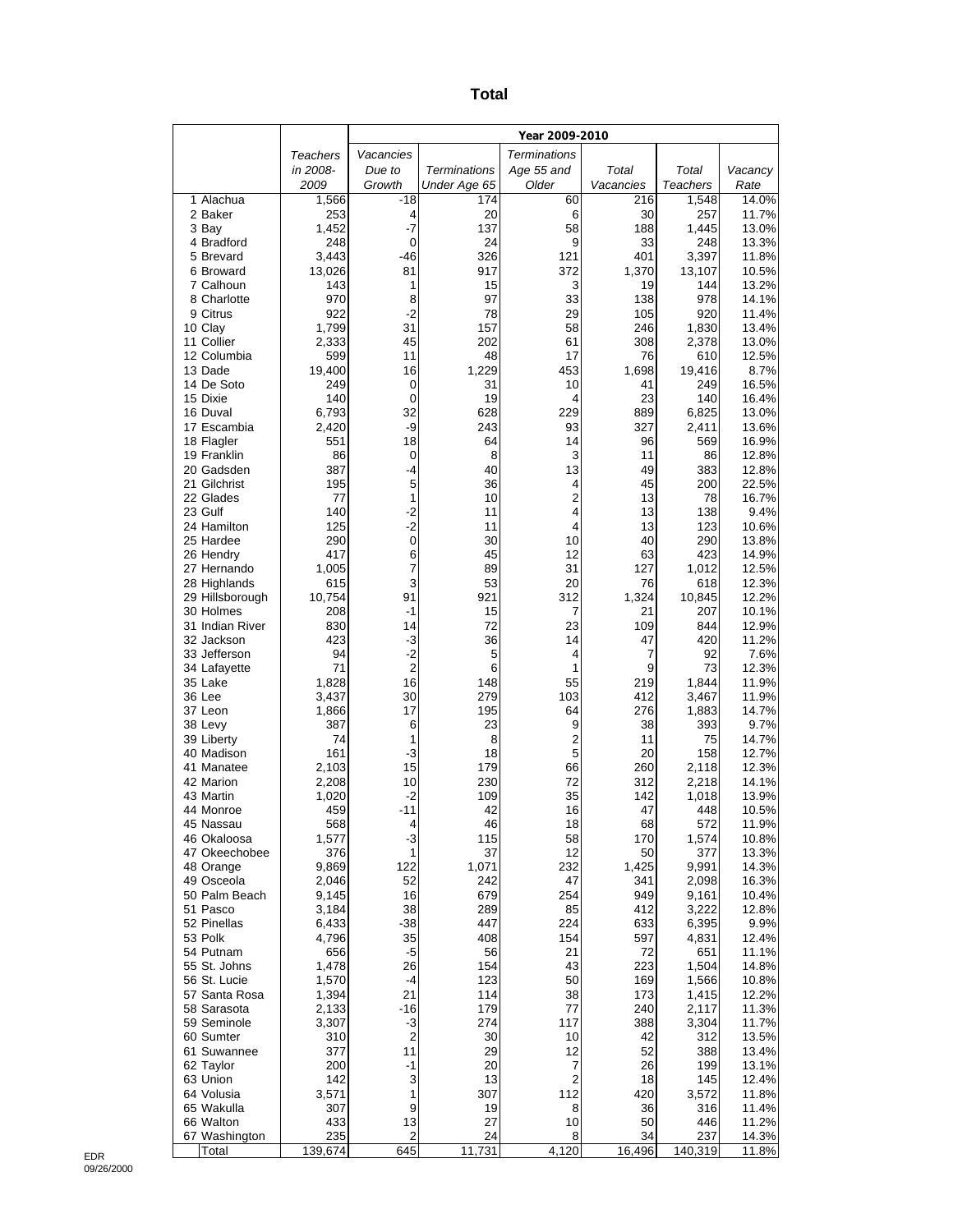### **Elementary**

|                              |              | Year 2009-2010      |                     |                         |                     |                 |                |
|------------------------------|--------------|---------------------|---------------------|-------------------------|---------------------|-----------------|----------------|
|                              | Teachers     | Vacancies           |                     | <b>Terminations</b>     |                     |                 |                |
|                              | in 2008-     | Due to              | <b>Terminations</b> | Age 55 and              | Total               | Total           | Vacancy        |
| County                       | 2009         | Growth              | Under Age 65        | Older                   | Vacancies           | <b>Teachers</b> | Rate           |
| 1 Alachua<br>2 Baker         | 615<br>111   | 3<br>1              | 53<br>9             | 23<br>$\overline{2}$    | 79<br>12            | 618<br>112      | 12.8%<br>10.7% |
| 3 Bay                        | 562          | 3                   | 43                  | 22                      | 68                  | 565             | 12.0%          |
| 4 Bradford                   | 112          | 0                   | 11                  | 4                       | 15                  | 112             | 13.4%          |
| 5 Brevard                    | 1,447        | 5                   | 114                 | 49                      | 168                 | 1,452           | 11.6%          |
| 6 Broward                    | 5,540        | 8                   | 378                 | 165                     | 551                 | 5,548           | 9.9%           |
| 7 Calhoun                    | 60           | 1                   | 6                   | 1                       | 8                   | 61              | 13.1%          |
| 8 Charlotte<br>9 Citrus      | 346<br>344   | 5<br>$\overline{2}$ | 28<br>25            | 12<br>11                | 45<br>38            | 351<br>346      | 12.8%<br>11.0% |
| 10 Clay                      | 764          | 9                   | 59                  | 25                      | 93                  | 773             | 12.0%          |
| 11 Collier                   | 905          | 12                  | 66                  | 23                      | 101                 | 917             | 11.0%          |
| 12 Columbia                  | 278          | 5                   | 21                  | 8                       | 34                  | 283             | 12.0%          |
| 13 Dade                      | 8,332        | 3                   | 502                 | 199                     | 704                 | 8,335           | 8.4%           |
| 14 De Soto                   | 115          | $\overline{c}$<br>1 | 16                  | 4                       | 22                  | 117             | 18.8%          |
| 15 Dixie<br>16 Duval         | 61<br>3,101  | 16                  | 8<br>259            | $\overline{2}$<br>97    | 11<br>372           | 62<br>3,117     | 17.7%<br>11.9% |
| 17 Escambia                  | 952          | 3                   | 84                  | 34                      | 121                 | 955             | 12.7%          |
| 18 Flagler                   | 209          | 5                   | 25                  | 5                       | 35                  | 214             | 16.4%          |
| 19 Franklin                  | 43           | $\mathbf 0$         | 4                   | 2                       | 6                   | 43              | 14.0%          |
| 20 Gadsden                   | 172          | 0                   | 16                  | 6                       | 22                  | 172             | 12.8%          |
| 21 Gilchrist                 | 77           | 2<br>1              | 14                  | 2                       | 18                  | 79              | 22.8%          |
| 22 Glades<br>23 Gulf         | 38<br>55     | 1                   | 5<br>4              | 1<br>2                  | 7<br>$\overline{7}$ | 39<br>56        | 17.9%<br>12.5% |
| 24 Hamilton                  | 49           | 1                   | 4                   | $\overline{\mathbf{c}}$ | 7                   | 50              | 14.0%          |
| 25 Hardee                    | 148          | 1                   | 15                  | 5                       | 21                  | 149             | 14.1%          |
| 26 Hendry                    | 186          | 3                   | 18                  | 4                       | 25                  | 189             | 13.2%          |
| 27 Hernando                  | 373          | 6                   | 29                  | 13                      | 48                  | 379             | 12.7%          |
| 28 Highlands                 | 279          | 3<br>13             | 21<br>312           | 9<br>121                | 33<br>446           | 282<br>4,129    | 11.7%<br>10.8% |
| 29 Hillsborough<br>30 Holmes | 4,116<br>89  | 0                   | 6                   | 3                       | 9                   | 89              | 10.1%          |
| 31 Indian River              | 372          | 4                   | 29                  | 10                      | 43                  | 376             | 11.4%          |
| 32 Jackson                   | 171          | 1                   | 12                  | 6                       | 19                  | 172             | 11.0%          |
| 33 Jefferson                 | 33           | 0                   | $\overline{c}$      | 1                       | 3                   | 33              | 9.1%           |
| 34 Lafayette                 | 34           | 1                   | 3                   | 1                       | 5                   | 35              | 14.3%          |
| 35 Lake<br>36 Lee            | 789<br>1,253 | 7<br>12             | 57<br>89            | 23<br>37                | 87<br>138           | 796<br>1,265    | 10.9%<br>10.9% |
| 37 Leon                      | 800          | 7                   | 73                  | 28                      | 108                 | 807             | 13.4%          |
| 38 Levy                      | 175          | $\overline{2}$      | 10                  | 4                       | 16                  | 177             | 9.0%           |
| 39 Liberty                   | 33           | $\mathbf 0$         | 4                   | 1                       | 5                   | 33              | 15.2%          |
| 40 Madison                   | 54           | $\mathbf 0$         | 6                   | $\overline{2}$          | 8                   | 54              | 14.8%          |
| 41 Manatee                   | 900          | 6                   | 66                  | 28                      | 100                 | 906             | 11.0%          |
| 42 Marion<br>43 Martin       | 905<br>374   | 10<br>3             | 81<br>33            | 28<br>12                | 119<br>48           | 915<br>377      | 13.0%<br>12.7% |
| 44 Monroe                    | 173          | 0                   | 12                  | 7                       | 19                  | 173             | 11.0%          |
| 45 Nassau                    | 231          | 2                   | 16                  |                         | 25                  | 233             | 10.7%          |
| 46 Okaloosa                  | 657          | 6                   | 43                  | 24                      | 73                  | 663             | 11.0%          |
| 47 Okeechobee                | 161          | 1                   | 13                  | 6                       | 20                  | 162             | 12.3%          |
| 48 Orange<br>49 Osceola      | 4,234<br>854 | 42<br>16            | 440<br>87           | 102<br>20               | 584<br>123          | 4,276<br>870    | 13.7%<br>14.1% |
| 50 Palm Beach                | 3,326        | 15                  | 239                 | 94                      | 348                 | 3,341           | 10.4%          |
| 51 Pasco                     | 1,247        | 9                   | 97                  | 34                      | 140                 | 1,256           | 11.1%          |
| 52 Pinellas                  | 2,455        | -9                  | 162                 | 87                      | 240                 | 2,446           | 9.8%           |
| 53 Polk                      | 2,146        | 13                  | 164                 | 67                      | 244                 | 2,159           | 11.3%          |
| 54 Putnam                    | 293          | 1                   | 22                  | 10                      | 33                  | 294             | 11.2%          |
| 55 St. Johns<br>56 St. Lucie | 537<br>629   | 6<br>7              | 45<br>43            | 16<br>19                | 67<br>69            | 543<br>636      | 12.3%<br>10.8% |
| 57 Santa Rosa                | 571          | 7                   | 41                  | 15                      | 63                  | 578             | 10.9%          |
| 58 Sarasota                  | 773          | $\pmb{0}$           | 55                  | 29                      | 84                  | 773             | 10.9%          |
| 59 Seminole                  | 1,331        | 9                   | 96                  | 49                      | 154                 | 1,340           | 11.5%          |
| 60 Sumter                    | 136          | 1                   | 14                  | 4                       | 19                  | 137             | 13.9%          |
| 61 Suwannee                  | 187          | 3                   | 15                  | 5                       | 23                  | 190             | 12.1%          |
| 62 Taylor<br>63 Union        | 92<br>62     | $\pmb{0}$<br>1      | 9<br>5              | 3<br>1                  | 12<br>7             | 92<br>63        | 13.0%<br>11.1% |
| 64 Volusia                   | 1,253        | 8                   | 92                  | 40                      | 140                 | 1,261           | 11.1%          |
| 65 Wakulla                   | 129          | 3                   | 7                   | 4                       | 14                  | 132             | 10.6%          |
| 66 Walton                    | 178          | $\overline{c}$      | 11                  | 4                       | 17                  | 180             | 9.4%           |
| 67 Washington                | 82           | 1                   | 9                   | 3                       | 13                  | 83              | 15.7%          |
| Total                        | 57,109       | 312                 | 4,357               | 1,687                   | 6,356               | 57,421          | 11.1%          |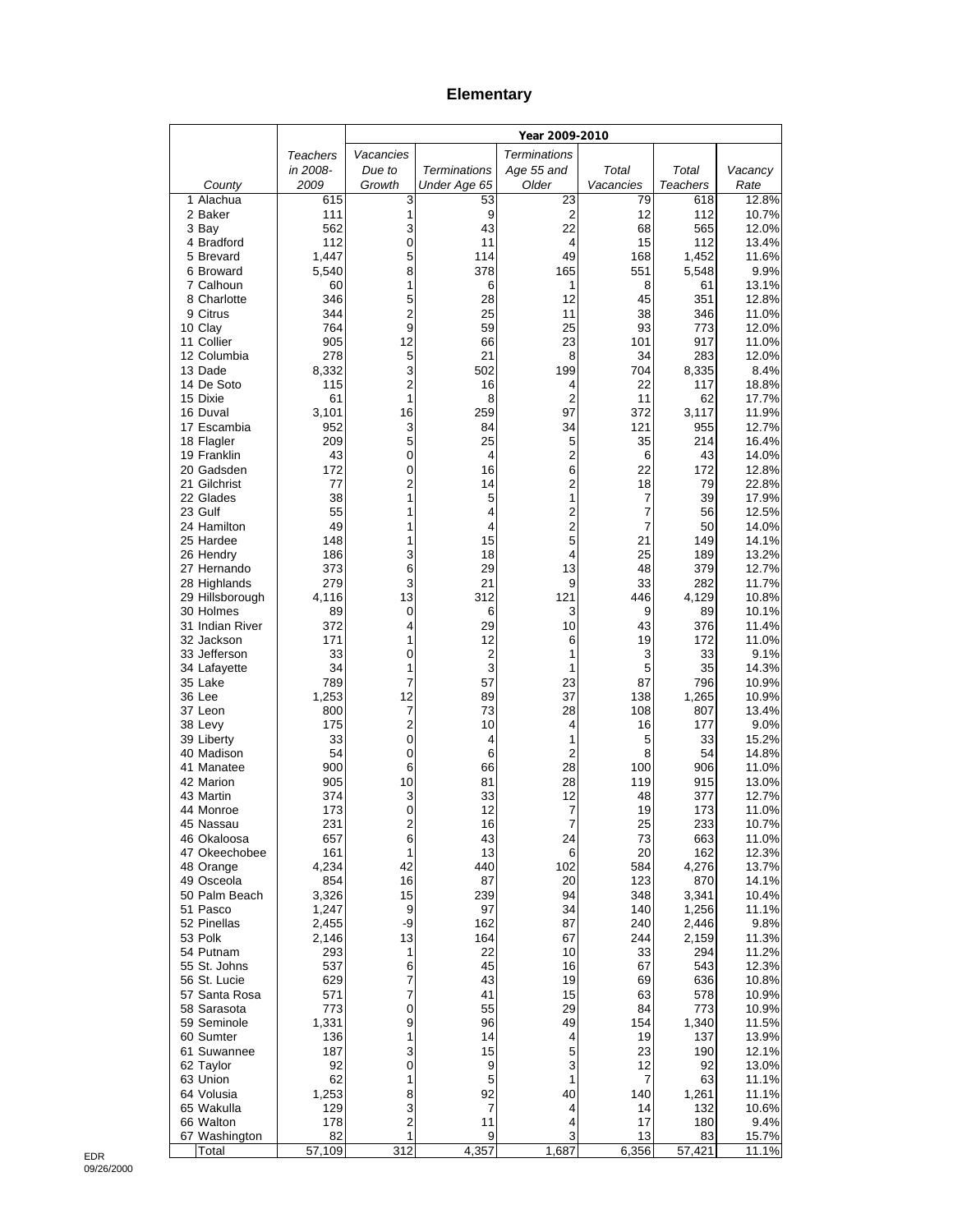#### **Exceptional Student Education**

|                           |                 |                         |                         | Year 2009-2010       |                         |                 |                |
|---------------------------|-----------------|-------------------------|-------------------------|----------------------|-------------------------|-----------------|----------------|
|                           | <b>Teachers</b> | Vacancies               |                         | <b>Terminations</b>  |                         |                 |                |
|                           | in 2008-        | Due to                  | Terminations            | Age 55 and           | Total                   | Total           | Vacancy        |
|                           | 2009            | Growth                  | Under Age 65            | Older                | Vacancies               | <b>Teachers</b> | Rate           |
| 1 Alachua                 | 290             | -1                      | 35                      | 11                   | 45                      | 289             | 14.8%          |
| 2 Baker                   | 31              | 1                       | 3                       | 1                    | 5                       | 32              | 12.9%          |
| 3 Bay                     | 295             | 0                       | 34                      | 10                   | 44                      | 295             | 14.2%          |
| 4 Bradford                | 42              | $\mathbf 0$             | 4                       | 1                    | 5                       | 42              | 14.3%          |
| 5 Brevard                 | 602             | -8                      | 68                      | 20                   | 80                      | 594             | 13.1%          |
| 6 Broward<br>7 Calhoun    | 1,614           | 9                       | 110                     | 43                   | 162                     | 1,623           | 9.9%           |
| 8 Charlotte               | 25<br>198       | 1<br>$\overline{2}$     | 3<br>23                 | 0<br>6               | 4<br>31                 | 26<br>200       | 12.0%<br>15.7% |
| 9 Citrus                  | 155             | $\mathbf 0$             | 16                      | 4                    | 20                      | 155             | 12.9%          |
| 10 Clay                   | 343             | 5                       | 36                      | 9                    | 50                      | 348             | 14.6%          |
| 11 Collier                | 417             | 6                       | 43                      | 9                    | 58                      | 423             | 13.9%          |
| 12 Columbia               | 97              | 1                       | 10                      | 2                    | 13                      | 98              | 14.4%          |
| 13 Dade                   | 3,382           | $-3$                    | 212                     | 68                   | 277                     | 3,379           | 8.2%           |
| 14 De Soto                | 37              | $\mathbf 0$             | 5                       | 1                    | 6                       | 37              | 16.2%          |
| 15 Dixie                  | 31              | $\mathbf 0$             | 4                       | 1                    | 5                       | 31              | 16.1%          |
| 16 Duval                  | 1,166           | 12                      | 121                     | 40                   | 173                     | 1,178           | 14.1%          |
| 17 Escambia               | 436             | $-2$                    | 52                      | 15                   | 65                      | 434             | 14.7%          |
| 18 Flagler                | 85              | 3                       | 10                      | $\overline{c}$       | 15                      | 88              | 17.6%          |
| 19 Franklin               | 13              | $\mathbf 0$             | 1                       | 1                    | 2                       | 13              | 7.7%           |
| 20 Gadsden                | 52<br>33        | $-1$<br>$\overline{2}$  | 6<br>6                  | $\overline{c}$       | 7                       | 51              | 15.4%          |
| 21 Gilchrist<br>22 Glades | 7               | 1                       | 1                       | 1<br>0               | 9<br>2                  | 35<br>8         | 24.2%<br>14.3% |
| 23 Gulf                   | 18              | 0                       | $\overline{\mathbf{c}}$ | 0                    | $\overline{\mathbf{c}}$ | 18              | 5.6%           |
| 24 Hamilton               | 24              | 0                       | $\overline{c}$          | 1                    | 3                       | 24              | 12.5%          |
| 25 Hardee                 | 38              | 0                       | 4                       | 1                    | 5                       | 38              | 13.2%          |
| 26 Hendry                 | 67              | 1                       | 9                       | $\overline{c}$       | 12                      | 68              | 17.9%          |
| 27 Hernando               | 136             | 3                       | 15                      | 3                    | 21                      | 139             | 14.0%          |
| 28 Highlands              | 115             | 1                       | 12                      | 3                    | 16                      | 116             | 13.9%          |
| 29 Hillsborough           | 1,785           | 11                      | 169                     | 44                   | 224                     | 1,796           | 12.6%          |
| 30 Holmes                 | 25              | $\mathbf 0$             | 2                       | 1                    | 3                       | 25              | 12.0%          |
| 31 Indian River           | 147             | 2                       | 15                      | 4                    | 21                      | 149             | 13.6%          |
| 32 Jackson                | 80              | $\mathbf 0$             | 8                       | $\overline{c}$       | 10                      | 80              | 12.5%          |
| 33 Jefferson              | 19              | 0                       | 1                       | 1                    | 2                       | 19              | 10.5%          |
| 34 Lafayette              | 7               | 0                       | 1                       | 0                    | 1                       | 7               | 14.3%          |
| 35 Lake<br>36 Lee         | 293<br>798      | 3<br>9                  | 29<br>79                | 7<br>19              | 39<br>107               | 296<br>807      | 13.0%<br>13.0% |
| 37 Leon                   | 388             | 4                       | 48                      | 13                   | 65                      | 392             | 16.2%          |
| 38 Levy                   | 66              | 1                       | 4                       | 2                    | 7                       | 67              | 9.1%           |
| 39 Liberty                | 11              | 1                       | 1                       | 0                    | 2                       | 12              | 9.1%           |
| 40 Madison                | 34              | $-1$                    | 4                       | 1                    | 4                       | 33              | 11.8%          |
| 41 Manatee                | 375             | 3                       | 38                      | 10                   | 51                      | 378             | 13.3%          |
| 42 Marion                 | 382             | $\overline{\mathbf{c}}$ | 48                      | 12                   | 62                      | 384             | 16.0%          |
| 43 Martin                 | 181             | $\mathbf 0$             | 23                      | 6                    | 29                      | 181             | 16.0%          |
| 44 Monroe                 | 72              | $-2$                    | 8                       | $\overline{2}$       | 8                       | 70              | 11.1%          |
| 45 Nassau                 | 111             | $\mathbf 0$             | 11                      | 3                    | 14                      | 111             | 13.5%          |
| 46 Okaloosa               | 174             | 0                       | 16                      | 5                    | 21                      | 174             | 11.5%          |
| 47 Okeechobee             | 54              | $\mathbf 0$             | 6                       | $\overline{2}$<br>29 | 8                       | 54              | 14.8%          |
| 48 Orange<br>49 Osceola   | 1,633           | 16<br>8                 | 221<br>44               | 7                    | 266<br>59               | 1,649<br>321    | 16.4%<br>18.2% |
| 50 Palm Beach             | 313<br>1,954    | 4                       | 167                     | 50                   | 221                     | 1,958           | 11.3%          |
| 51 Pasco                  | 719             | 8                       | 79                      | 15                   | 102                     | 727             | 13.9%          |
| 52 Pinellas               | 1,329           | -5                      | 102                     | 39                   | 136                     | 1,324           | 9.9%           |
| 53 Polk                   | 709             | 6                       | 74                      | 19                   | 99                      | 715             | 13.7%          |
| 54 Putnam                 | 97              | $\pmb{0}$               | 10                      | 3                    | 13                      | 97              | 11.3%          |
| 55 St. Johns              | 211             | 3                       | 25                      | 6                    | 34                      | 214             | 15.6%          |
| 56 St. Lucie              | 276             | $\mathbf 0$             | 26                      | 7                    | 33                      | 276             | 11.6%          |
| 57 Santa Rosa             | 206             | 4                       | 21                      | 4                    | 29                      | 210             | 13.6%          |
| 58 Sarasota               | 417             | -3                      | 42                      | 13                   | 52                      | 414             | 12.5%          |
| 59 Seminole               | 469             | $-1$                    | 49                      | 13                   | 61                      | 468             | 13.2%          |
| 60 Sumter                 | 54              | $\mathbf 0$             | 6                       | 1                    | 7                       | 54              | 13.0%          |
| 61 Suwannee               | 37              | 1                       | 3                       | 1                    | 5                       | 38              | 13.5%          |
| 62 Taylor                 | 31              | 0                       | 3                       | 1                    | 4                       | 31              | 9.7%           |
| 63 Union                  | 21              | 0                       | $\overline{2}$          | 0                    | 2                       | 21              | 14.3%          |
| 64 Volusia<br>65 Wakulla  | 837             | 1<br>2                  | 85<br>4                 | 24<br>1              | 110<br>7                | 838             | 12.8%          |
| 66 Walton                 | 57<br>66        | 1                       | 4                       | 2                    | 7                       | 59<br>67        | 10.5%<br>10.6% |
| 67 Washington             | 25              | $\mathbf 0$             | 3                       | 1                    | 4                       | 25              | 16.0%          |
| Total                     | 24,212          | 111                     | 2,328                   | 627                  | 3,066                   | 24,323          | 12.5%          |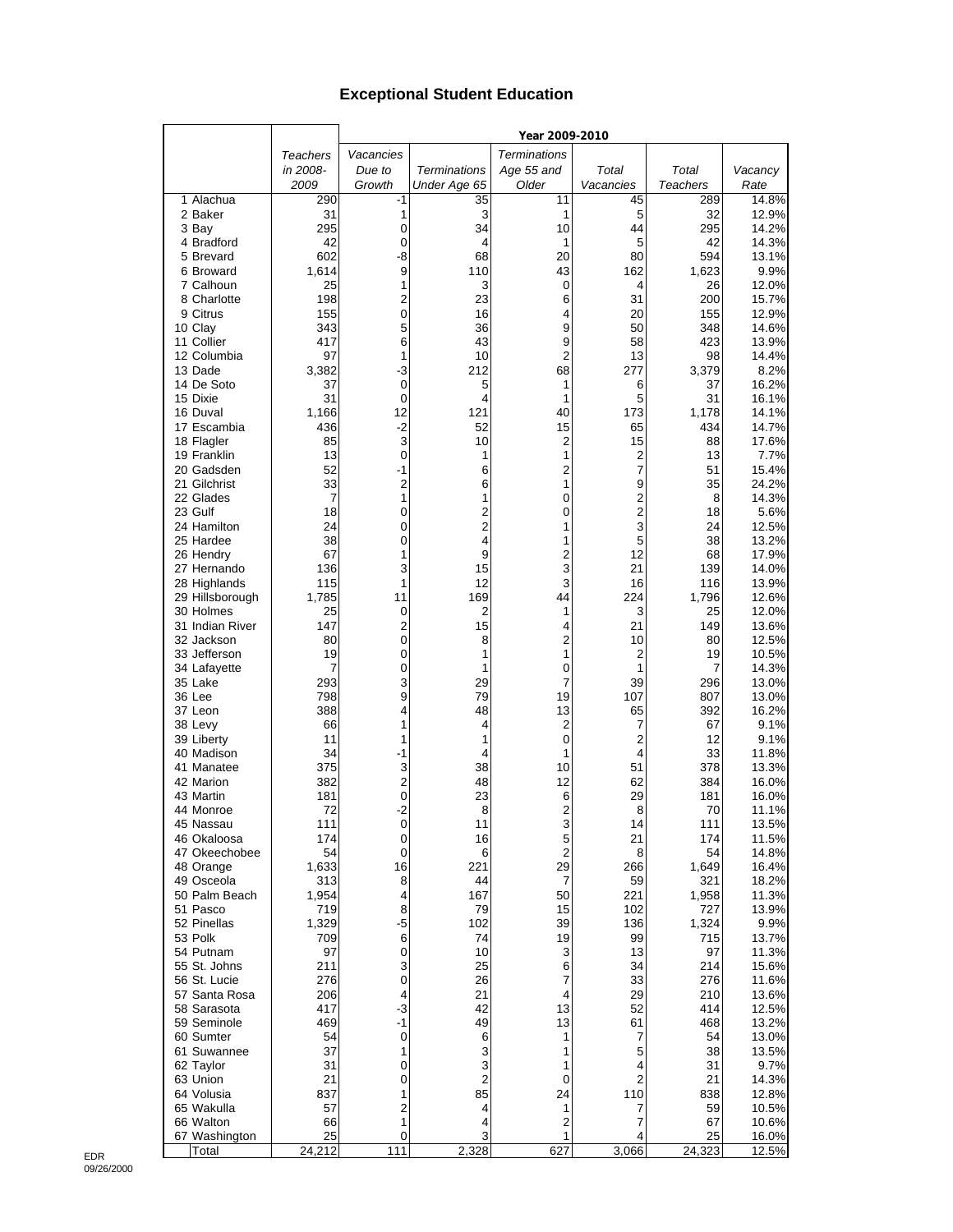#### **Math & Computer Science**

|                               |             | Year 2009-2010         |                     |                     |                     |                 |                |
|-------------------------------|-------------|------------------------|---------------------|---------------------|---------------------|-----------------|----------------|
|                               | Teachers    | Vacancies              |                     | <b>Terminations</b> |                     |                 |                |
|                               | in 2008-    | Due to                 | <b>Terminations</b> | Age 55 and          | Total               | Total           | Vacancy        |
|                               | 2009        | Growth                 | Under Age 65        | Older               | Vacancies           | <b>Teachers</b> | Rate           |
| 1 Alachua<br>2 Baker          | 93<br>17    | -2<br>0                | 9<br>1              | 5<br>0              | 12<br>1             | 91<br>17        | 13.2%<br>5.9%  |
| 3 Bay                         | 89          | $\mathbf 0$            | 11                  | 3                   | 14                  | 89              | 15.7%          |
| 4 Bradford                    | 12          | 0                      | 2                   | 0                   | 2                   | 12              | 16.7%          |
| 5 Brevard                     | 158         | -3                     | 18                  | 4                   | 19                  | 155             | 12.3%          |
| 6 Broward                     | 291         | 3                      | 22                  | 8                   | 33                  | 294             | 11.2%          |
| 7 Calhoun<br>8 Charlotte      | 8<br>63     | $\mathbf 0$            | 1                   | 0                   | 1                   | 8               | 12.5%          |
| 9 Citrus                      | 56          | 0<br>0                 | 7<br>5              | 2<br>2              | 9<br>$\overline{7}$ | 63<br>56        | 14.3%<br>12.5% |
| 10 Clay                       | 91          | 1                      | 8                   | 4                   | 13                  | 92              | 14.1%          |
| 11 Collier                    | 48          | 1                      | 4                   | $\overline{c}$      | 7                   | 49              | 14.3%          |
| 12 Columbia                   | 37          | 0                      | 3                   | 2                   | 5                   | 37              | 13.5%          |
| 13 Dade                       | 1,251       | 0                      | 77                  | 30                  | 107                 | 1,251           | 8.6%           |
| 14 De Soto<br>15 Dixie        | 12<br>7     | 0<br>0                 | 1<br>1              | 1<br>$\mathbf 0$    | 2<br>1              | 12<br>7         | 16.7%<br>14.3% |
| 16 Duval                      | 368         | 4                      | 37                  | 16                  | 57                  | 372             | 15.3%          |
| 17 Escambia                   | 142         | $-2$                   | 14                  | 7                   | 19                  | 140             | 13.6%          |
| 18 Flagler                    | 38          | $\mathbf 2$            | 5                   | 1                   | 8                   | 40              | 20.0%          |
| 19 Franklin                   | 5           | $\mathbf 0$            | 1                   | 0                   | 1                   | 5               | 20.0%          |
| 20 Gadsden<br>21 Gilchrist    | 23<br>15    | 0<br>1                 | 2<br>3              | 1<br>0              | 3<br>4              | 23<br>16        | 13.0%<br>25.0% |
| 22 Glades                     | 1           | 0                      | 0                   | 0                   | 0                   | 1               | 0.0%           |
| 23 Gulf                       | 11          | 0                      | 1                   | 0                   | 1                   | 11              | 9.1%           |
| 24 Hamilton                   | 7           | 0                      | 1                   | 0                   | 1                   | 7               | 14.3%          |
| 25 Hardee                     | 19          | 0                      | 2                   | 1                   | 3                   | 19              | 15.8%          |
| 26 Hendry<br>27 Hernando      | 23<br>61    | 1<br>1                 | $\overline{2}$<br>6 | 1<br>2              | 4<br>9              | 24<br>62        | 16.7%<br>14.5% |
| 28 Highlands                  | 33          | 0                      | 3                   | 1                   | 4                   | 33              | 12.1%          |
| 29 Hillsborough               | 567         | 5                      | 67                  | 17                  | 89                  | 572             | 15.6%          |
| 30 Holmes                     | 14          | $-1$                   | 1                   | 1                   | 1                   | 13              | 7.7%           |
| 31 Indian River               | 46          | 0                      | 4                   | 2                   | 6                   | 46              | 13.0%          |
| 32 Jackson<br>33 Jefferson    | 25<br>4     | 0<br>0                 | 3<br>0              | 1<br>0              | 4<br>0              | 25<br>4         | 16.0%<br>0.0%  |
| 34 Lafayette                  | 3           | 0                      | 0                   | 0                   | 0                   | 3               | 0.0%           |
| 35 Lake                       | 115         | 1                      | 9                   | 4                   | 14                  | 116             | 12.1%          |
| 36 Lee                        | 185         | 1                      | 14                  | 7                   | 22                  | 186             | 11.8%          |
| 37 Leon                       | 106         | 1                      | 11                  | 3                   | 15                  | 107             | 14.0%          |
| 38 Levy<br>39 Liberty         | 21<br>6     | 1<br>0                 | 1<br>1              | 1<br>0              | 3<br>1              | 22<br>6         | 13.6%<br>16.7% |
| 40 Madison                    | 7           | 0                      | 1                   | 0                   | 1                   | 7               | 14.3%          |
| 41 Manatee                    | 124         | 1                      | 12                  | 4                   | 17                  | 125             | 13.6%          |
| 42 Marion                     | 123         | 0                      | 12                  | 4                   | 16                  | 123             | 13.0%          |
| 43 Martin                     | 27          | 0                      | 3                   | 1                   | 4                   | 27              | 14.8%          |
| 44 Monroe<br>45 Nassau        | 33<br>35    | $-1$<br>0              | 4<br>3              | 1<br>1              | 4<br>4              | 32<br>35        | 12.5%<br>11.4% |
| 46 Okaloosa                   | 94          | $-1$                   | 7                   | 4                   | 10                  | 93              | 10.8%          |
| 47 Okeechobee                 | 20          | $\pmb{0}$              | 3                   | 1                   | 4                   | 20              | 20.0%          |
| 48 Orange                     | 676         | 7                      | 58                  | 15                  | 80                  | 683             | 11.7%          |
| 49 Osceola                    | 152         | 5<br>0                 | 17                  | 4                   | 26                  | 157             | 16.6%          |
| 50 Palm Beach<br>51 Pasco     | 542<br>165  | 3                      | 41<br>15            | 17<br>5             | 58<br>23            | 542<br>168      | 10.7%<br>13.7% |
| 52 Pinellas                   | 338         | $-2$                   | 25                  | 12                  | 35                  | 336             | 10.4%          |
| 53 Polk                       | 272         | 2                      | 25                  | 9                   | 36                  | 274             | 13.1%          |
| 54 Putnam                     | 40          | $-1$                   | 4                   | 2                   | 5                   | 39              | 12.8%          |
| 55 St. Johns                  | 110<br>100  | $\overline{2}$<br>$-1$ | 13                  | 3<br>4              | 18                  | 112             | 16.1%<br>10.1% |
| 56 St. Lucie<br>57 Santa Rosa | 104         | $\overline{2}$         | 7<br>8              | 3                   | 10<br>13            | 99<br>106       | 12.3%          |
| 58 Sarasota                   | 134         | $-2$                   | 12                  | 6                   | 16                  | 132             | 12.1%          |
| 59 Seminole                   | 241         | $-1$                   | 21                  | 10                  | 30                  | 240             | 12.5%          |
| 60 Sumter                     | 17          | $\pmb{0}$              | 2                   | 1                   | 3                   | 17              | 17.6%          |
| 61 Suwannee                   | 21          | 1                      | 2                   | 1                   | 4                   | 22              | 18.2%          |
| 62 Taylor<br>63 Union         | 9<br>11     | -1<br>0                | 1<br>1              | 0<br>0              | 0<br>1              | 8<br>11         | 0.0%<br>9.1%   |
| 64 Volusia                    | 201         | $-1$                   | 18                  | 8                   | 25                  | 200             | 12.5%          |
| 65 Wakulla                    | 24          | 1                      | 2                   | 1                   | 4                   | 25              | 16.0%          |
| 66 Walton                     | 31          | 1                      | $\overline{c}$      | 1                   | 4                   | 32              | 12.5%          |
| 67 Washington<br>Total        | 18<br>7,740 | 0<br>29                | 2<br>679            | 1<br>248            | 3<br>956            | 18<br>7,769     | 16.7%<br>12.3% |
|                               |             |                        |                     |                     |                     |                 |                |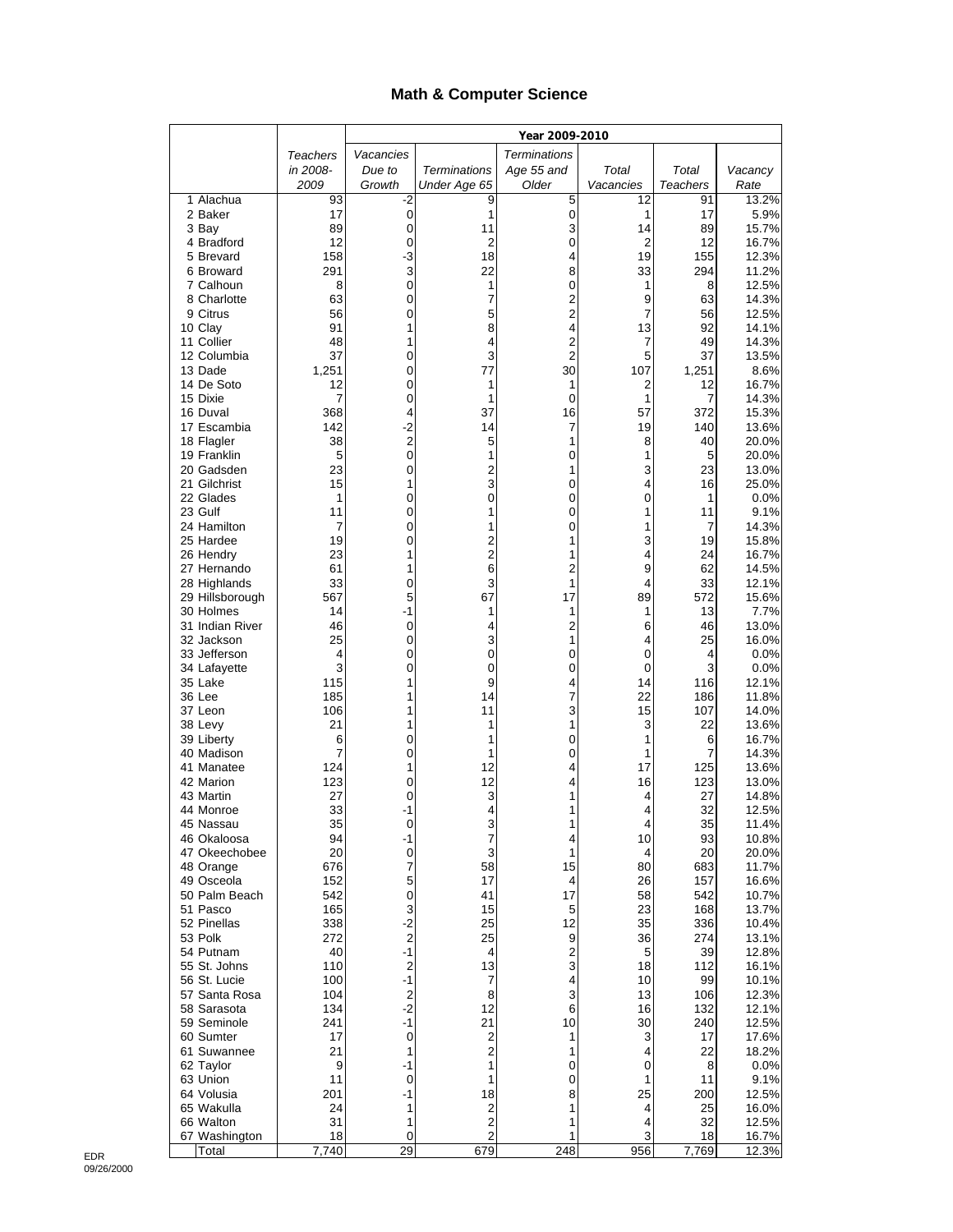#### **Science**

|                                 |            |                      |                      | Year 2009-2010      |                               |                 |                |
|---------------------------------|------------|----------------------|----------------------|---------------------|-------------------------------|-----------------|----------------|
|                                 | Teachers   | Vacancies            |                      | <b>Terminations</b> |                               |                 |                |
|                                 | in 2008-   | Due to               | <b>Terminations</b>  | Age 55 and          | Total                         | Total           | Vacancy        |
|                                 | 2009       | Growth               | Under Age 65         | Older               | Vacancies                     | <b>Teachers</b> | Rate           |
| 1 Alachua                       | 82         | -1                   | 10                   | 3                   | 12                            | 81              | 14.8%          |
| 2 Baker<br>3 Bay                | 16<br>76   | 0<br>0               | 1<br>8               | 0<br>3              | 1<br>11                       | 16<br>76        | 6.3%<br>14.5%  |
| 4 Bradford                      | 12         | 0                    | 1                    | 1                   | 2                             | 12              | 16.7%          |
| 5 Brevard                       | 163        | -4                   | 18                   | 6                   | 20                            | 159             | 12.6%          |
| 6 Broward                       | 211        | 2                    | 13                   | 4                   | 19                            | 213             | 8.9%           |
| 7 Calhoun                       | 6          | 0                    | 1                    | 0                   | 1                             | 6               | 16.7%          |
| 8 Charlotte<br>9 Citrus         | 55<br>47   | 1                    | 6                    | $\overline{c}$      | 9                             | 56<br>47        | 16.1%          |
| 10 Clay                         | 90         | 0<br>1               | 5<br>9               | 1<br>3              | 6<br>13                       | 91              | 12.8%<br>14.3% |
| 11 Collier                      | 48         | 1                    | 5                    | 1                   | 7                             | 49              | 14.3%          |
| 12 Columbia                     | 30         | 1                    | 3                    | 1                   | 5                             | 31              | 16.1%          |
| 13 Dade                         | 1,024      | 0                    | 83                   | 22                  | 105                           | 1,024           | 10.3%          |
| 14 De Soto                      | 11         | 0                    | 1                    | 1                   | 2                             | 11              | 18.2%          |
| 15 Dixie<br>16 Duval            | 5<br>318   | 0<br>3               | 1<br>38              | 0<br>11             | 1<br>52                       | 5<br>321        | 20.0%<br>16.2% |
| 17 Escambia                     | 120        | $-2$                 | 14                   | 6                   | 18                            | 118             | 15.3%          |
| 18 Flagler                      | 27         | 1                    | 3                    | 1                   | 5                             | 28              | 17.9%          |
| 19 Franklin                     | 2          | 0                    | 0                    | 0                   | 0                             | $\overline{2}$  | 0.0%           |
| 20 Gadsden                      | 17         | 0                    | 2                    | 1                   | 3                             | 17              | 17.6%          |
| 21 Gilchrist                    | 11         | 1                    | 1                    | 0                   | $\overline{c}$<br>$\mathbf 0$ | 12              | 16.7%          |
| 22 Glades<br>23 Gulf            | 1<br>6     | 0<br>0               | 0<br>1               | 0<br>0              | 1                             | 1<br>6          | 0.0%<br>16.7%  |
| 24 Hamilton                     | 5          | 0                    | 0                    | 0                   | 0                             | 5               | 0.0%           |
| 25 Hardee                       | 11         | 0                    | 1                    | 0                   | 1                             | 11              | 9.1%           |
| 26 Hendry                       | 17         | 1                    | 2                    | 1                   | 4                             | 18              | 22.2%          |
| 27 Hernando                     | 59         | 1                    | 6                    | 2                   | 9                             | 60              | 15.0%          |
| 28 Highlands<br>29 Hillsborough | 30<br>539  | 0<br>4               | 3<br>77              | 1<br>18             | 4<br>99                       | 30<br>543       | 13.3%<br>18.2% |
| 30 Holmes                       | 11         | 0                    | 1                    | 0                   | 1                             | 11              | 9.1%           |
| 31 Indian River                 | 46         | 0                    | 4                    | 1                   | 5                             | 46              | 10.9%          |
| 32 Jackson                      | 22         | 0                    | 2                    | 1                   | 3                             | 22              | 13.6%          |
| 33 Jefferson                    | 4          | 0                    | $\pmb{0}$            | 0                   | 0                             | 4               | 0.0%           |
| 34 Lafayette                    | 4          | 0                    | 0                    | 0                   | 0                             | 4               | 0.0%           |
| 35 Lake<br>36 Lee               | 88<br>164  | 1<br>1               | 9<br>18              | 2<br>4              | 12<br>23                      | 89<br>165       | 13.5%<br>13.9% |
| 37 Leon                         | 78         | 1                    | 9                    | 3                   | 13                            | 79              | 16.5%          |
| 38 Levy                         | 18         | 0                    | 1                    | 0                   | 1                             | 18              | 5.6%           |
| 39 Liberty                      | 5          | 0                    | 1                    | 0                   | 1                             | 5               | 20.0%          |
| 40 Madison                      | 8          | -1                   | 1                    | 0                   | 0                             | $\overline{7}$  | 0.0%           |
| 41 Manatee<br>42 Marion         | 105<br>101 | 1<br>1               | 10<br>12             | 4<br>3              | 15<br>16                      | 106<br>102      | 14.2%<br>15.7% |
| 43 Martin                       | 10         | 0                    | 1                    | 1                   | $\overline{c}$                | 10              | 20.0%          |
| 44 Monroe                       | 20         | 0                    | 2                    | 1                   | 3                             | 20              | 15.0%          |
| 45 Nassau                       | 33         | 0                    | 3                    | 1                   | 4                             | 33              | 12.1%          |
| 46 Okaloosa                     | 88         | $\pmb{0}$            | 8                    | 3                   | 11                            | 88              | 12.5%          |
| 47 Okeechobee                   | 19<br>549  | 0<br>6               | $\overline{c}$<br>57 | 1<br>11             | 3<br>74                       | 19<br>555       | 15.8%<br>13.3% |
| 48 Orange<br>49 Osceola         | 133        | 4                    | 18                   | 3                   | 25                            | 137             | 18.2%          |
| 50 Palm Beach                   | 478        | -1                   | 34                   | 11                  | 44                            | 477             | 9.2%           |
| 51 Pasco                        | 87         | 1                    | 9                    | 3                   | 13                            | 88              | 14.8%          |
| 52 Pinellas                     | 321        | $-2$                 | 22                   | 11                  | 31                            | 319             | 9.7%           |
| 53 Polk                         | 219<br>37  | $\overline{c}$<br>-1 | 22<br>4              | 7                   | 31<br>4                       | 221             | 14.0%          |
| 54 Putnam<br>55 St. Johns       | 93         | $\overline{c}$       | 11                   | 1<br>$\overline{c}$ | 15                            | 36<br>95        | 11.1%<br>15.8% |
| 56 St. Lucie                    | 83         | 0                    | 8                    | 3                   | 11                            | 83              | 13.3%          |
| 57 Santa Rosa                   | 79         | $\overline{2}$       | 9                    | 2                   | 13                            | 81              | 16.0%          |
| 58 Sarasota                     | 115        | $-1$                 | 12                   | 4                   | 15                            | 114             | 13.2%          |
| 59 Seminole                     | 197        | -1                   | 20                   | 6                   | 25                            | 196             | 12.8%          |
| 60 Sumter<br>61 Suwannee        | 18<br>18   | 0<br>0               | $\overline{c}$<br>1  | 0<br>1              | $\overline{c}$<br>2           | 18<br>18        | 11.1%<br>11.1% |
| 62 Taylor                       | 8          | 0                    | 1                    | 0                   | 1                             | 8               | 12.5%          |
| 63 Union                        | 7          | 0                    | 1                    | 0                   | 1                             | 7               | 14.3%          |
| 64 Volusia                      | 187        | -1                   | 18                   | 7                   | 24                            | 186             | 12.9%          |
| 65 Wakulla                      | 8          | 1                    | 0                    | 0                   | 1                             | 9               | 11.1%          |
| 66 Walton<br>67 Washington      | 26<br>12   | $\pmb{0}$<br>0       | 1<br>1               | 1<br>0              | $\overline{c}$<br>1           | 26<br>12        | 7.7%           |
| Total                           | 6,538      | 25                   | 648                  | 187                 | 860                           | 6,563           | 8.3%<br>13.1%  |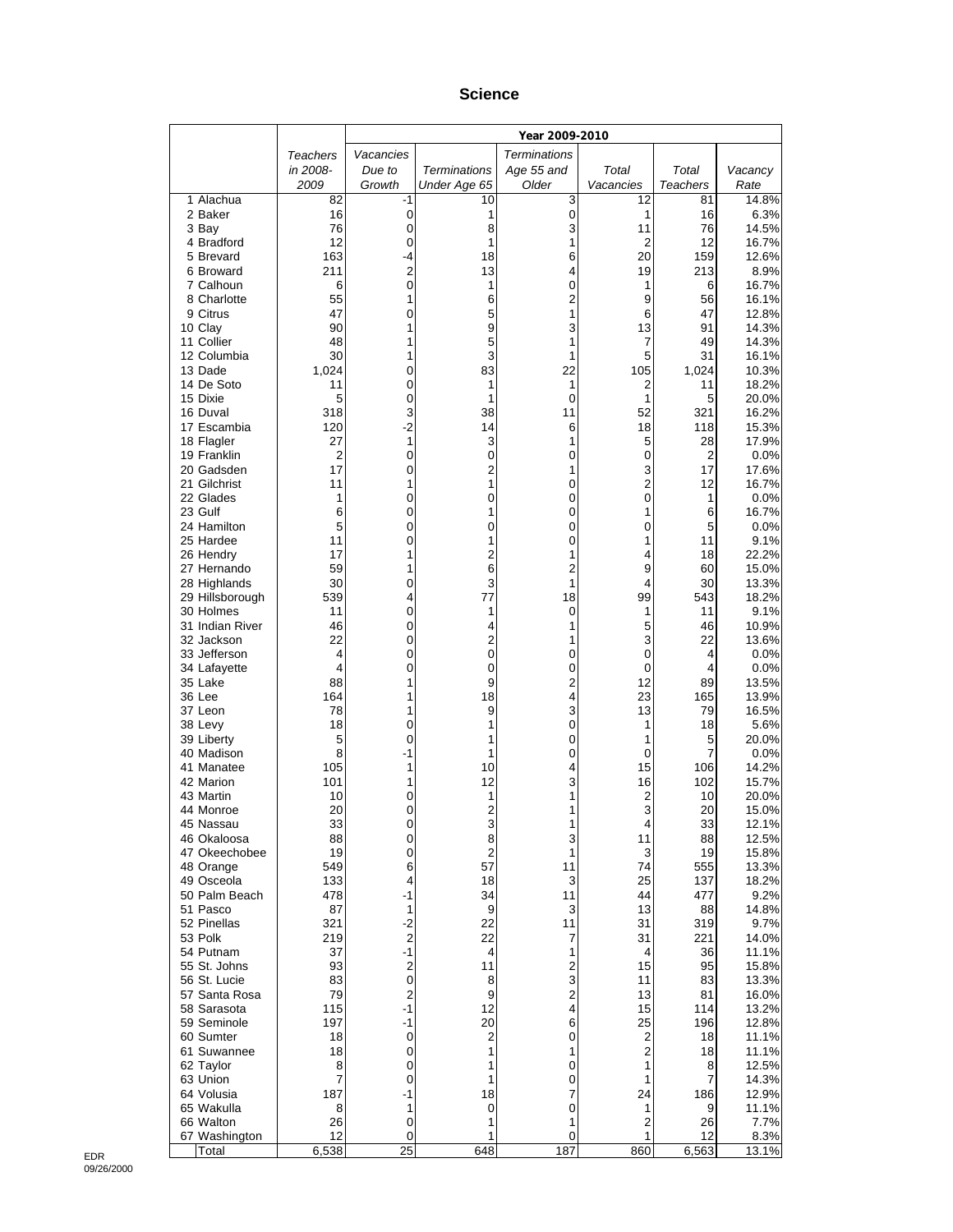## **Foreign Languages**

|                             |                     |           |                     | Year 2009-2010      |                               |                      |                |
|-----------------------------|---------------------|-----------|---------------------|---------------------|-------------------------------|----------------------|----------------|
|                             | Teachers            | Vacancies |                     | <b>Terminations</b> |                               |                      |                |
|                             | in 2008-            | Due to    | <b>Terminations</b> | Age 55 and          | Total                         | Total                | Vacancy        |
|                             | 2009                | Growth    | Under Age 65        | Older               | Vacancies                     | <b>Teachers</b>      | Rate           |
| 1 Alachua                   | 27                  | 0         | 2                   | 1                   | 3                             | 27                   | 11.1%          |
| 2 Baker                     | 2<br>16             | 0         | 0                   | 0                   | $\pmb{0}$                     | $\overline{2}$       | 0.0%           |
| 3 Bay<br>4 Bradford         | 2                   | 0<br>0    | 1<br>0              | 1<br>0              | $\overline{c}$<br>$\mathbf 0$ | 16<br>$\overline{2}$ | 12.5%<br>0.0%  |
| 5 Brevard                   | 63                  | -2        | 5                   | 3                   | 6                             | 61                   | 9.8%           |
| 6 Broward                   | 44                  | 1         | 3                   | 1                   | 5                             | 45                   | 11.1%          |
| 7 Calhoun                   | 1                   | 0         | 0                   | 0                   | 0                             | 1                    | 0.0%           |
| 8 Charlotte                 | 18                  | 1         | $\overline{2}$      | 1                   | 4                             | 19                   | 21.1%          |
| 9 Citrus                    | 12                  | 0         | 1                   | 0                   | 1                             | 12                   | 8.3%           |
| 10 Clay                     | 27                  | 1         | $\overline{c}$      | 1                   | 4                             | 28                   | 14.3%          |
| 11 Collier                  | 8                   | 0         | 1                   | 0                   | 1                             | 8                    | 12.5%          |
| 12 Columbia                 | 4                   | 0         | 0                   | 0                   | 0                             | 4                    | 0.0%           |
| 13 Dade<br>14 De Soto       | 360<br>2            | 1<br>0    | 20<br>0             | 12<br>0             | 33<br>0                       | 361<br>2             | 9.1%<br>0.0%   |
| 15 Dixie                    | 1                   | 0         | 0                   | 0                   | $\mathbf 0$                   | 1                    | 0.0%           |
| 16 Duval                    | 95                  | 1         | 7                   | 5                   | 13                            | 96                   | 13.5%          |
| 17 Escambia                 | 29                  | 0         | 3                   | $\overline{c}$      | 5                             | 29                   | 17.2%          |
| 18 Flagler                  | 10                  | 1         | 1                   | 0                   | $\overline{c}$                | 11                   | 18.2%          |
| 19 Franklin                 | 0                   | 0         | 0                   | 0                   | 0                             | 0                    | 0.0%           |
| 20 Gadsden                  | 3                   | 0         | 0                   | 0                   | 0                             | 3                    | 0.0%           |
| 21 Gilchrist                | 3                   | 0         | 1                   | 0                   | 1                             | 3                    | 33.3%          |
| 22 Glades<br>23 Gulf        | 0<br>$\overline{c}$ | 0<br>0    | 0<br>0              | 0<br>0              | 0<br>0                        | 0<br>2               | 0.0%<br>0.0%   |
| 24 Hamilton                 | 1                   | 0         | 0                   | 0                   | 0                             | 1                    | 0.0%           |
| 25 Hardee                   | 4                   | 0         | 0                   | 0                   | 0                             | 4                    | 0.0%           |
| 26 Hendry                   | 3                   | 1         | 1                   | 0                   | $\overline{2}$                | 4                    | 50.0%          |
| 27 Hernando                 | 20                  | 0         | 2                   | 1                   | 3                             | 20                   | 15.0%          |
| 28 Highlands                | 5                   | 0         | 0                   | 0                   | $\mathbf 0$                   | 5                    | 0.0%           |
| 29 Hillsborough             | 160                 | 1         | 10                  | 6                   | 17                            | 161                  | 10.6%          |
| 30 Holmes                   | 3                   | 0         | 0                   | 0                   | $\mathbf 0$                   | 3                    | 0.0%           |
| 31 Indian River             | 11                  | 0         | 1                   | 1                   | $\overline{\mathbf{c}}$<br>0  | 11                   | 18.2%          |
| 32 Jackson<br>33 Jefferson  | 7<br>1              | -1<br>0   | 0                   | 0<br>0              | $\mathbf 0$                   | 6<br>1               | 0.0%<br>0.0%   |
| 34 Lafayette                | 1                   | 0         | 0                   | 0                   | 0                             | 1                    | 0.0%           |
| 35 Lake                     | 17                  | 0         | 1                   | 1                   | $\overline{c}$                | 17                   | 11.8%          |
| 36 Lee                      | 62                  | 0         | 4                   | 3                   | 7                             | 62                   | 11.3%          |
| 37 Leon                     | 28                  | 1         | 3                   | 1                   | 5                             | 29                   | 17.2%          |
| 38 Levy                     | 2                   | 0         | 1                   | 0                   | 1                             | 2                    | 50.0%          |
| 39 Liberty                  | 1                   | 0         | 0                   | 0                   | 0                             | 1                    | 0.0%           |
| 40 Madison<br>41 Manatee    | 1<br>24             | 0<br>1    | 0<br>$\overline{c}$ | 0<br>1              | 0<br>4                        | 1<br>25              | 0.0%           |
| 42 Marion                   | 35                  | 0         | 3                   | $\overline{c}$      | 5                             | 35                   | 16.0%<br>14.3% |
| 43 Martin                   | 5                   | 0         |                     | 0                   | 1                             | 5                    | 20.0%          |
| 44 Monroe                   | 9                   | 0         |                     | 0                   | 1                             | 9                    | 11.1%          |
| 45 Nassau                   | 7                   | 0         |                     | 0                   | 1                             | 7                    | 14.3%          |
| 46 Okaloosa                 | 28                  | -1        | 2                   | 2                   | 3                             | 27                   | 11.1%          |
| 47 Okeechobee               | 2                   | 0         | $\mathbf 0$         | 0                   | $\mathbf 0$                   | $\overline{2}$       | 0.0%           |
| 48 Orange                   | 146                 | 1         | 12                  | 5                   | 18                            | 147                  | 12.2%          |
| 49 Osceola<br>50 Palm Beach | 34<br>147           | 1<br>0    | 3<br>8              | 1<br>6              | 5<br>14                       | 35<br>147            | 14.3%<br>9.5%  |
| 51 Pasco                    | 47                  | 0         | 4                   | $\overline{2}$      | 6                             | 47                   | 12.8%          |
| 52 Pinellas                 | 128                 | -1        | 6                   | 6                   | 11                            | 127                  | 8.7%           |
| 53 Polk                     | 63                  | 1         | 4                   | 3                   | 8                             | 64                   | 12.5%          |
| 54 Putnam                   | 6                   | 0         | 0                   | 0                   | 0                             | 6                    | 0.0%           |
| 55 St. Johns                | 30                  | 0         | 3                   | 1                   | 4                             | 30                   | 13.3%          |
| 56 St. Lucie                | 20                  | 0         | $\overline{2}$      | 1                   | 3                             | 20                   | 15.0%          |
| 57 Santa Rosa               | 18                  | 0         | 1                   | 1                   | 2                             | 18                   | 11.1%          |
| 58 Sarasota                 | 42                  | -1        | 3                   | $\overline{c}$<br>4 | 4<br>9                        | 41                   | 9.8%           |
| 59 Seminole<br>60 Sumter    | 72<br>3             | 0<br>0    | 5<br>1              | 0                   | 1                             | 72<br>3              | 12.5%<br>33.3% |
| 61 Suwannee                 | 5                   | 1         | 0                   | 0                   | 1                             | 6                    | 16.7%          |
| 62 Taylor                   | $\overline{2}$      | 0         | 0                   | 0                   | 0                             | 2                    | 0.0%           |
| 63 Union                    | $\overline{2}$      | 0         | 0                   | 0                   | 0                             | $\overline{2}$       | 0.0%           |
| 64 Volusia                  | 62                  | 0         | 4                   | $\overline{c}$      | 6                             | 62                   | 9.7%           |
| 65 Wakulla                  | 2                   | 1         | 0                   | 0                   | 1                             | 3                    | 33.3%          |
| 66 Walton                   | 5                   | 1         | 0                   | 0                   | 1                             | 6                    | 16.7%          |
| 67 Washington               | $\overline{2}$      | 0         |                     | 0                   | 1                             | 2                    | 50.0%          |
| Total                       | 2,002               | 10        | 140                 | 79                  | 229                           | 2,012                | 11.4%          |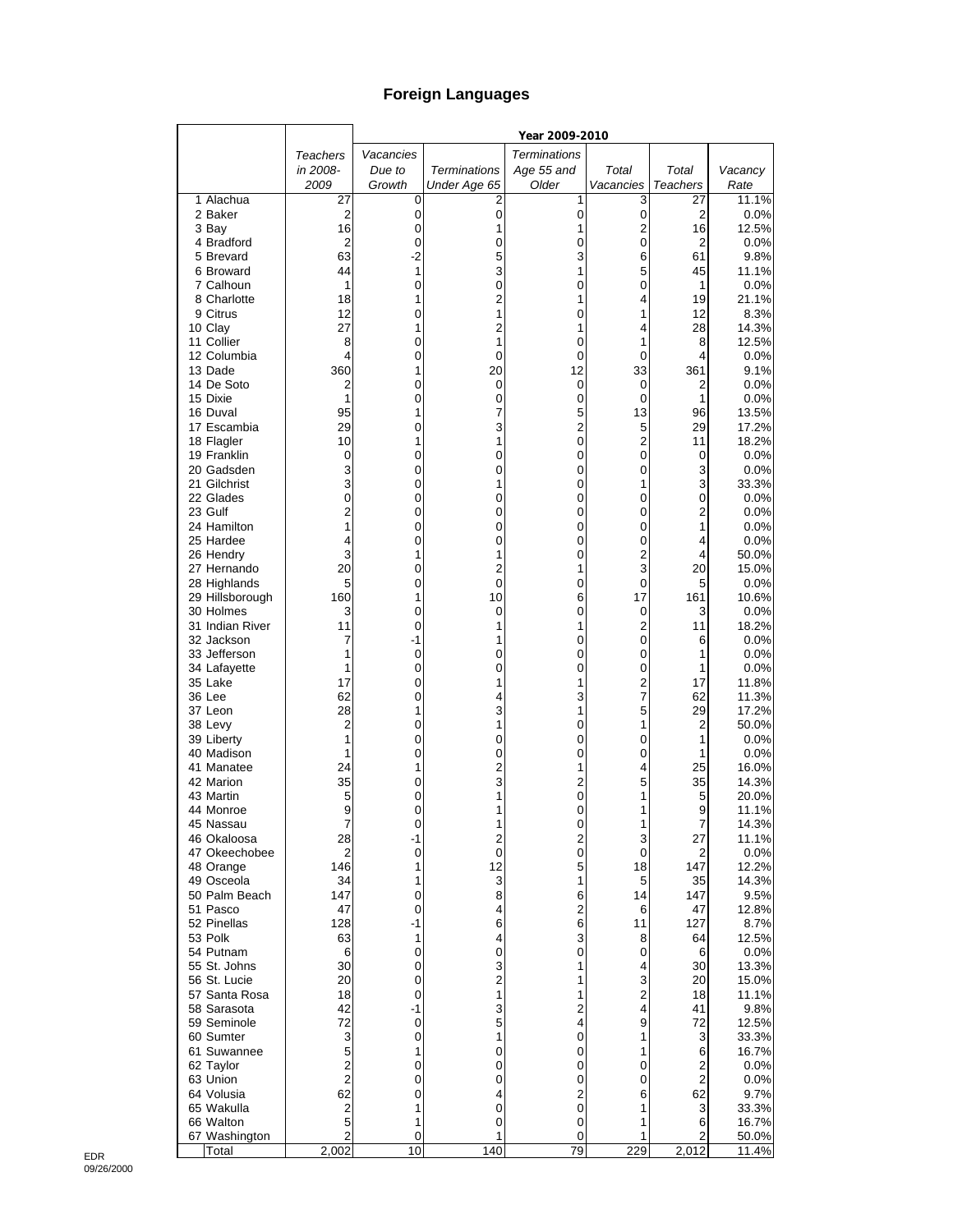#### **Other Secondary Disciplines**

|                                 |                |                  |                         | Year 2009-2010          |                |                 |                |
|---------------------------------|----------------|------------------|-------------------------|-------------------------|----------------|-----------------|----------------|
|                                 | Teachers       | Vacancies        |                         | <b>Terminations</b>     |                |                 |                |
|                                 | in 2008-       | Due to           | <b>Terminations</b>     | Age 55 and              | Total          | Total           | Vacancy        |
|                                 | 2009           | Growth           | Under Age 65            | Older                   | Vacancies      | <b>Teachers</b> | Rate           |
| 1 Alachua                       | 376            | -7               | 56                      | 15                      | 64             | 369             | 17.3%          |
| 2 Baker                         | 57             | 1                | 4                       | 2                       | 7              | 58              | 12.1%          |
| 3 Bay<br>4 Bradford             | 314<br>48      | $-2$<br>0        | 30<br>5                 | 13<br>2                 | 41<br>7        | 312<br>48       | 13.1%<br>14.6% |
| 5 Brevard                       | 816            | $-18$            | 80                      | 31                      | 93             | 798             | 11.7%          |
| 6 Broward                       | 4,894          | 47               | 374                     | 142                     | 563            | 4,941           | 11.4%          |
| 7 Calhoun                       | 36             | 1                | 3                       | 1                       | 5              | 37              | 13.5%          |
| 8 Charlotte                     | 231            | 1                | 24                      | 7                       | 32             | 232             | 13.8%          |
| 9 Citrus                        | 228            | $-2$             | 20                      | 8                       | 26             | 226             | 11.5%          |
| 10 Clay                         | 429            | 7                | 39                      | 15                      | 61             | 436             | 14.0%          |
| 11 Collier                      | 857            | 15               | 78<br>11                | 24                      | 117            | 872             | 13.4%          |
| 12 Columbia<br>13 Dade          | 130<br>4,076   | 3<br>1           | 286                     | 5<br>96                 | 19<br>383      | 133<br>4,077    | 14.3%<br>9.4%  |
| 14 De Soto                      | 51             | $-1$             | 7                       | 2                       | 8              | 50              | 16.0%          |
| 15 Dixie                        | 29             | 1                | 4                       | 1                       | 6              | 30              | 20.0%          |
| 16 Duval                        | 1,523          | 16               | 152                     | 55                      | 223            | 1,539           | 14.5%          |
| 17 Escambia                     | 544            | -8               | 60                      | 24                      | 76             | 536             | 14.2%          |
| 18 Flagler                      | 131            | 7                | 16                      | 3                       | 26             | 138             | 18.8%          |
| 19 Franklin                     | 19             | 0                | 2                       | 1                       | 3              | 19              | 15.8%          |
| 20 Gadsden<br>21 Gilchrist      | 98<br>48       | $-2$<br>3        | 11<br>9                 | 3<br>1                  | 12<br>13       | 96<br>51        | 12.5%<br>25.5% |
| 22 Glades                       | 25             | $\mathbf{1}$     | 3                       | 1                       | 5              | 26              | 19.2%          |
| 23 Gulf                         | 36             | -1               | $\overline{\mathbf{c}}$ | 1                       | $\overline{2}$ | 35              | 5.7%           |
| 24 Hamilton                     | 33             | 0                | 3                       | $\overline{2}$          | 5              | 33              | 15.2%          |
| 25 Hardee                       | 53             | 0                | 5                       | $\overline{\mathbf{c}}$ | 7              | 53              | 13.2%          |
| 26 Hendry                       | 101            | $\overline{c}$   | 12                      | 3                       | 17             | 103             | 16.5%          |
| 27 Hernando                     | 304            | 6                | 28                      | 9                       | 43             | 310             | 13.9%          |
| 28 Highlands<br>29 Hillsborough | 125<br>2,852   | 1<br>24          | 11<br>224               | 5<br>83                 | 17<br>331      | 126<br>2,876    | 13.5%<br>11.5% |
| 30 Holmes                       | 51             | $-1$             | 4                       | $\overline{2}$          | 5              | 50              | 10.0%          |
| 31 Indian River                 | 185            | 4                | 16                      | 6                       | 26             | 189             | 13.8%          |
| 32 Jackson                      | 90             | $-1$             | 8                       | 3                       | 10             | 89              | 11.2%          |
| 33 Jefferson                    | 25             | -1               | 2                       | $\overline{2}$          | 3              | 24              | 12.5%          |
| 34 Lafayette                    | 20             | 0                | $\overline{2}$          | 0                       | $\overline{2}$ | 20              | 10.0%          |
| 35 Lake                         | 378            | 4                | 32                      | 13                      | 49             | 382             | 12.8%          |
| 36 Lee<br>37 Leon               | 766<br>414     | 8<br>4           | 64<br>48                | 27<br>15                | 99<br>67       | 774<br>418      | 12.8%<br>16.0% |
| 38 Levy                         | 95             | $\overline{c}$   | 6                       | 2                       | 10             | 97              | 10.3%          |
| 39 Liberty                      | 17             | 1                | 2                       | 1                       | 4              | 18              | 22.2%          |
| 40 Madison                      | 45             | $-2$             | 5                       | $\overline{2}$          | 5              | 43              | 11.6%          |
| 41 Manatee                      | 445            | 3                | 40                      | 16                      | 59             | 448             | 13.2%          |
| 42 Marion                       | 465            | 0                | 54                      | 16                      | 70             | 465             | 15.1%          |
| 43 Martin<br>44 Monroe          | 333<br>112     | $-3$<br>$-4$     | 39<br>11                | 12<br>5                 | 48<br>12       | 330<br>108      | 14.5%<br>11.1% |
| 45 Nassau                       | 123            | 0                | 11                      | 4                       | 15             | 123             | 12.2%          |
| 46 Okaloosa                     | 418            | -4               | 32                      | 16                      | 44             | 414             | 10.6%          |
| 47 Okeechobee                   | 94             | 0                | 9                       | 3                       | 12             | 94              | 12.8%          |
| 48 Orange                       | 2,268          | 23               | 245                     | 57                      | 325            | 2,291           | 14.2%          |
| 49 Osceola                      | 507            | 14               | 65                      | 13                      | 92             | 521             | 17.7%          |
| 50 Palm Beach                   | 2,126          | $-1$             | 155                     | 63                      | 217            | 2,125           | 10.2%          |
| 51 Pasco<br>52 Pinellas         | 775            | 13<br>-8         | 73<br>99                | 24                      | 110<br>145     | 788             | 14.0%          |
| 53 Polk                         | 1,391<br>1,062 | 10               | 96                      | 54<br>36                | 142            | 1,383<br>1,072  | 10.5%<br>13.2% |
| 54 Putnam                       | 147            | $-2$             | 13                      | 5                       | 16             | 145             | 11.0%          |
| 55 St. Johns                    | 416            | 7                | 45                      | 12                      | 64             | 423             | 15.1%          |
| 56 St. Lucie                    | 384            | $-3$             | 31                      | 13                      | 41             | 381             | 10.8%          |
| 57 Santa Rosa                   | 358            | $\boldsymbol{9}$ | 31                      | 11                      | 51             | 367             | 13.9%          |
| 58 Sarasota                     | 497            | -6               | 44                      | 20                      | 58             | 491             | 11.8%          |
| 59 Seminole                     | 809            | -4               | 71                      | 32                      | 99             | 805             | 12.3%          |
| 60 Sumter<br>61 Suwannee        | 66<br>77       | 0<br>3           | 6<br>6                  | 3<br>2                  | 9<br>11        | 66<br>80        | 13.6%<br>13.8% |
| 62 Taylor                       | 42             | $-1$             | 4                       | 2                       | 5              | 41              | 12.2%          |
| 63 Union                        | 32             | 0                | 3                       | 1                       | 4              | 32              | 12.5%          |
| 64 Volusia                      | 905            | -4               | 82                      | 28                      | 106            | 901             | 11.8%          |
| 65 Wakulla                      | 82             | 4                | 5                       | 2                       | 11             | 86              | 12.8%          |
| 66 Walton                       | 112            | 3                | 7                       | 3                       | 13             | 115             | 11.3%          |
| 67 Washington                   | 62<br>34,658   | 0<br>163         | 7<br>3,032              | 2<br>1,085              | 9<br>4,280     | 62<br>34,821    | 14.5%<br>12.3% |
| Total                           |                |                  |                         |                         |                |                 |                |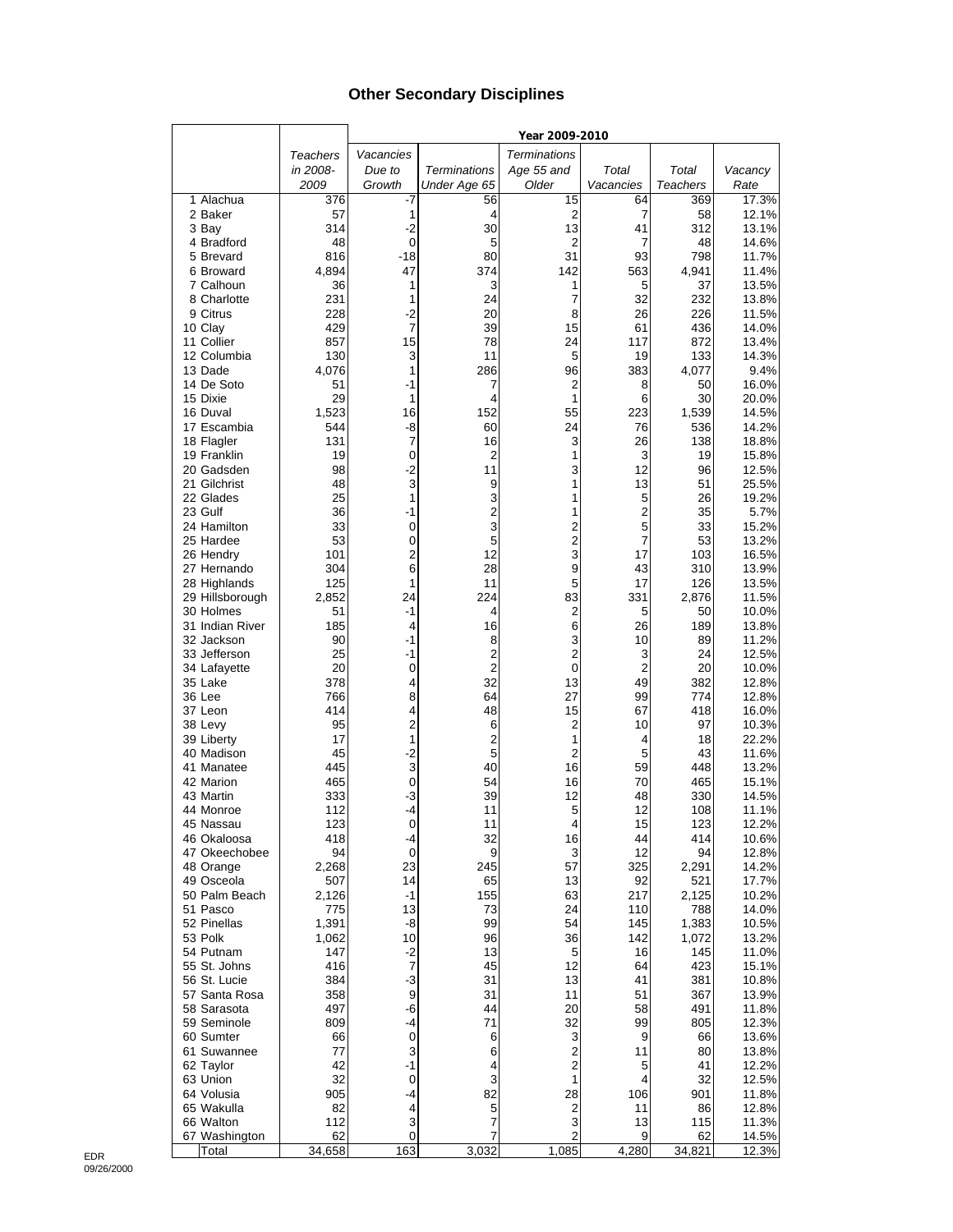#### **Vocational**

|                               |            |                                 |                              | Year 2009-2010      |                |                      |                |
|-------------------------------|------------|---------------------------------|------------------------------|---------------------|----------------|----------------------|----------------|
|                               | Teachers   | Vacancies                       |                              | <b>Terminations</b> |                |                      |                |
|                               | in 2008-   | Due to                          | <b>Terminations</b>          | Age 55 and          | Total          | Total                | Vacancy        |
|                               | 2009       | Growth                          | Under Age 65                 | Older               | Vacancies      | Teachers             | Rate           |
| 1 Alachua<br>2 Baker          | 65<br>23   | -2<br>0                         | 6<br>1                       | 4<br>1              | 8<br>2         | 63<br>23             | 12.7%<br>8.7%  |
| 3 Bay                         | 93         | -1                              | 11                           | 6                   | 16             | 92                   | 17.4%          |
| 4 Bradford                    | 20         | -1                              | $\overline{2}$               | 1                   | 2              | 19                   | 10.5%          |
| 5 Brevard                     | 148        | $-3$                            | 17                           | 8                   | 22             | 145                  | 15.2%          |
| 6 Broward                     | 513        | 4                               | 20                           | 23                  | 47             | 517                  | 9.1%           |
| 7 Calhoun<br>8 Charlotte      | 8<br>67    | 0<br>$-1$                       | 1<br>8                       | 0<br>4              | 1<br>11        | 8<br>66              | 12.5%<br>16.7% |
| 9 Citrus                      | 78         | -1                              | 6                            | 4                   | 9              | 77                   | 11.7%          |
| 10 Clay                       | 86         | 0                               | 6                            | 4                   | 10             | 86                   | 11.6%          |
| 11 Collier                    | 95         | 1                               | 7                            | 4                   | 12             | 96                   | 12.5%          |
| 12 Columbia                   | 34         | 1                               | 3                            | $\overline{2}$      | 6              | 35                   | 17.1%          |
| 13 Dade<br>14 De Soto         | 991<br>21  | 3<br>0                          | 47<br>$\overline{c}$         | 36<br>1             | 86<br>3        | 994<br>21            | 8.7%<br>14.3%  |
| 15 Dixie                      | 6          | 0                               | 1                            | $\mathbf 0$         | 1              | 6                    | 16.7%          |
| 16 Duval                      | 254        | 1                               | 19                           | 15                  | 35             | 255                  | 13.7%          |
| 17 Escambia                   | 188        | -3                              | 17                           | 10                  | 24             | 185                  | 13.0%          |
| 18 Flagler                    | 69         | 3                               | 7                            | 2                   | 12             | 72                   | 16.7%          |
| 19 Franklin                   | 4<br>18    | 0<br>-1                         | 0<br>$\overline{\mathbf{c}}$ | 0<br>1              | 0<br>2         | 4<br>17              | 0.0%<br>11.8%  |
| 20 Gadsden<br>21 Gilchrist    | 13         | 1                               | $\overline{c}$               | 1                   | 4              | 14                   | 28.6%          |
| 22 Glades                     | 6          | 0                               | 1                            | 0                   | 1              | 6                    | 16.7%          |
| 23 Gulf                       | 10         | 0                               | 1                            | 1                   | $\overline{2}$ | 10                   | 20.0%          |
| 24 Hamilton                   | 4          | 1                               | 0                            | 0                   | 1              | 5                    | 20.0%          |
| 25 Hardee                     | 17         | 0                               | 1                            | 1                   | 2              | 17                   | 11.8%          |
| 26 Hendry<br>27 Hernando      | 26<br>59   | 0<br>1                          | 3<br>4                       | 1<br>3              | 4<br>8         | 26<br>60             | 15.4%<br>13.3% |
| 28 Highlands                  | 31         | 0                               | 2                            | 1                   | 3              | 31                   | 9.7%           |
| 29 Hillsborough               | 826        | 5                               | 65                           | 34                  | 104            | 831                  | 12.5%          |
| 30 Holmes                     | 14         | 0                               | 1                            | 0                   | 1              | 14                   | 7.1%           |
| 31 Indian River               | 37         | 1                               | 3                            | 1                   | 5              | 38                   | 13.2%          |
| 32 Jackson<br>33 Jefferson    | 25<br>6    | 0<br>0                          | $\overline{c}$<br>0          | 1<br>0              | 3<br>0         | 25<br>6              | 12.0%<br>0.0%  |
| 34 Lafayette                  | 4          | 0                               | 1                            | 0                   | 1              | 4                    | 25.0%          |
| 35 Lake                       | 164        | 1                               | 12                           | 8                   | 21             | 165                  | 12.7%          |
| 36 Lee                        | 239        | 2                               | 16                           | 10                  | 28             | 241                  | 11.6%          |
| 37 Leon                       | 69         | 0                               | 7                            | 3                   | 10             | 69                   | 14.5%          |
| 38 Levy<br>39 Liberty         | 16<br>2    | 0<br>0                          | 1<br>0                       | 1<br>0              | 2<br>0         | 16<br>$\overline{2}$ | 12.5%<br>0.0%  |
| 40 Madison                    | 9          | -1                              | 1                            | 0                   | 0              | 8                    | 0.0%           |
| 41 Manatee                    | 145        | 0                               | 10                           | 6                   | 16             | 145                  | 11.0%          |
| 42 Marion                     | 207        | $-1$                            | 20                           | 10                  | 29             | 206                  | 14.1%          |
| 43 Martin                     | 88         | -1                              | 9                            | 4                   | 12             | 87                   | 13.8%          |
| 44 Monroe<br>45 Nassau        | 29<br>32   | -1<br>-1                        | 3                            | 1<br>1              | 3<br>2         | 28<br>31             | 10.7%          |
| 46 Okaloosa                   | 115        | -1                              | 2<br>7                       | 6                   | 12             | 114                  | 6.5%<br>10.5%  |
| 47 Okeechobee                 | 27         | $\mathbf 0$                     | 4                            | 1                   | 5              | 27                   | 18.5%          |
| 48 Orange                     | 485        | $\mathbf 2$                     | 44                           | 20                  | 66             | 487                  | 13.6%          |
| 49 Osceola                    | 105        | $\overline{2}$                  | 11                           | 4                   | 17             | 107                  | 15.9%          |
| 50 Palm Beach<br>51 Pasco     | 588<br>182 | -1<br>3                         | 35<br>13                     | 20<br>8             | 54<br>24       | 587<br>185           | 9.2%<br>13.0%  |
| 52 Pinellas                   | 433        | -4                              | 31                           | 23                  | 50             | 429                  | 11.7%          |
| 53 Polk                       | 360        | 1                               | 26                           | 16                  | 43             | 361                  | 11.9%          |
| 54 Putnam                     | 31         | 0                               | $\overline{c}$               | 1                   | 3              | 31                   | 9.7%           |
| 55 St. Johns                  | 107        | $\overline{\mathbf{c}}$         | 13                           | 5                   | 20             | 109                  | 18.3%          |
| 56 St. Lucie<br>57 Santa Rosa | 74<br>79   | $-1$<br>$\overline{\mathbf{c}}$ | 5<br>6                       | 3<br>4              | 7<br>12        | 73<br>81             | 9.6%<br>14.8%  |
| 58 Sarasota                   | 139        | $-2$                            | 10                           | 7                   | 15             | 137                  | 10.9%          |
| 59 Seminole                   | 185        | 0                               | 13                           | 9                   | 22             | 185                  | 11.9%          |
| 60 Sumter                     | 18         | 0                               | 1                            | 1                   | $\overline{c}$ | 18                   | 11.1%          |
| 61 Suwannee                   | 43         | 1                               | 3                            | $\overline{c}$      | 6              | 44                   | 13.6%          |
| 62 Taylor<br>63 Union         | 15<br>10   | 0<br>0                          | 1<br>1                       | 1<br>0              | 2<br>1         | 15<br>10             | 13.3%<br>10.0% |
| 64 Volusia                    | 127        | $-1$                            | 9                            | 6                   | 14             | 126                  | 11.1%          |
| 65 Wakulla                    | 14         | 0                               | 1                            | 0                   | 1              | 14                   | 7.1%           |
| 66 Walton                     | 28         | 0                               | 2                            | 1                   | 3              | 28                   | 10.7%          |
| 67 Washington                 | 36         | -1                              | 3                            | $\overline{c}$      | 4              | 35                   | 11.4%          |
| Total                         | 8,060      | 9                               | 591                          | 354                 | 954            | 8,069                | 11.8%          |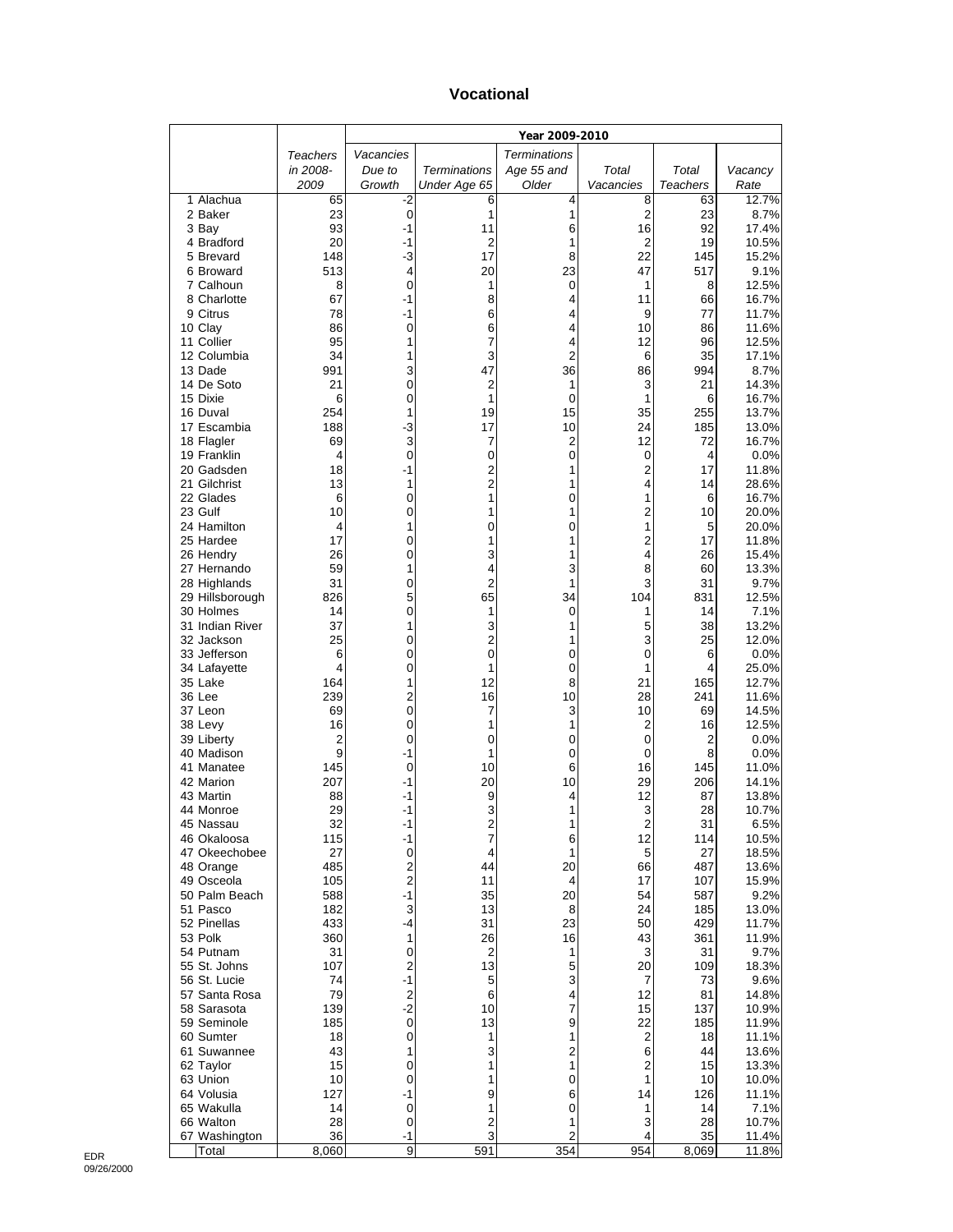#### **Total**

|                              |                |                  | 10-Year Summary: From 1999-2000 through 2009-2010 |                     |                    |                 |                  |
|------------------------------|----------------|------------------|---------------------------------------------------|---------------------|--------------------|-----------------|------------------|
|                              | Teachers       | Vacancies        |                                                   | <b>Terminations</b> |                    | <b>Teachers</b> |                  |
|                              | in 1999-       | Due to           | <b>Terminations</b>                               | Age 55 and          | Total              | In 2009-        | Vacancy          |
| 1 Alachua                    | 2000           | Growth<br>$-161$ | Under Age 55<br>1,787                             | Older<br>595        | Vacancies<br>2,221 | 2010            | Rate<br>144.4%   |
| 2 Baker                      | 1,699<br>233   | 27               | 193                                               | 40                  | 260                | 1,538<br>260    | 100.0%           |
| 3 Bay                        | 1,563          | $-118$           | 1,367                                             | 508                 | 1,757              | 1,445           | 121.6%           |
| 4 Bradford                   | 251            | $-4$             | 231                                               | 79                  | 306                | 247             | 123.9%           |
| 5 Brevard                    | 3,754          | $-390$           | 3,420                                             | 1,129               | 4,159              | 3,364           | 123.6%           |
| 6 Broward<br>7 Calhoun       | 11,365<br>146  | 1,816<br>1       | 9,016<br>141                                      | 3,021<br>22         | 13,853<br>164      | 13,181<br>147   | 105.1%<br>111.6% |
| 8 Charlotte                  | 851            | 136              | 917                                               | 288                 | 1,341              | 987             | 135.9%           |
| 9 Citrus                     | 880            | 39               | 783                                               | 250                 | 1,072              | 919             | 116.6%           |
| 10 Clay                      | 1,610          | 244              | 1,493                                             | 457                 | 2,194              | 1,854           | 118.3%           |
| 11 Collier                   | 1,774          | 640              | 1,812                                             | 491                 | 2,943              | 2.414           | 121.9%           |
| 12 Columbia<br>13 Dade       | 540<br>17,676  | 81<br>1,745      | 456<br>12,258                                     | 155<br>3,899        | 692<br>17,902      | 621<br>19,421   | 111.4%<br>92.2%  |
| 14 De Soto                   | 266            | -16              | 314                                               | 90                  | 388                | 250             | 155.2%           |
| 15 Dixie                     | 130            | 12               | 179                                               | 36                  | 227                | 142             | 159.9%           |
| 16 Duval                     | 6,441          | 437              | 6,213                                             | 1,914               | 8,564              | 6,878           | 124.5%           |
| 17 Escambia<br>18 Flagler    | 2,603<br>392   | $-206$<br>199    | 2,509<br>553                                      | 801<br>107          | 3,104<br>859       | 2,397<br>591    | 129.5%<br>145.3% |
| 19 Franklin                  | 96             | $-10$            | 90                                                | 15                  | 95                 | 86              | 110.5%           |
| 20 Gadsden                   | 461            | -82              | 437                                               | 114                 | 469                | 379             | 123.7%           |
| 21 Gilchrist                 | 164            | 46               | 307                                               | 34                  | 387                | 210             | 184.3%           |
| 22 Glades                    | 65             | 16               | 87                                                | 16                  | 119                | 81              | 146.9%           |
| 23 Gulf<br>24 Hamilton       | 140<br>132     | $-2$<br>$-7$     | 106<br>99                                         | 33<br>52            | 137<br>144         | 138<br>125      | 99.3%<br>115.2%  |
| 25 Hardee                    | 288            | 3                | 297                                               | 64                  | 364                | 291             | 125.1%           |
| 26 Hendry                    | 354            | 78               | 450                                               | 97                  | 625                | 432             | 144.7%           |
| 27 Hernando                  | 925            | 105              | 869                                               | 256                 | 1,230              | 1,030           | 119.4%           |
| 28 Highlands                 | 602<br>9,495   | 21<br>1,413      | 517<br>9,089                                      | 168                 | 706                | 623<br>10,908   | 113.3%<br>119.6% |
| 29 Hillsborough<br>30 Holmes | 223            | $-18$            | 155                                               | 2,545<br>50         | 13,047<br>187      | 205             | 91.2%            |
| 31 Indian River              | 782            | 73               | 714                                               | 184                 | 971                | 855             | 113.6%           |
| 32 Jackson                   | 462            | $-43$            | 384                                               | 117                 | 458                | 419             | 109.3%           |
| 33 Jefferson                 | 117            | $-26$            | 58                                                | 36                  | 68                 | 91              | 74.7%            |
| 34 Lafayette<br>35 Lake      | 64<br>1,610    | 10<br>251        | 58<br>1,411                                       | 6<br>482            | 74<br>2,144        | 74<br>1,861     | 100.0%<br>115.2% |
| 36 Lee                       | 3,010          | 490              | 2,768                                             | 828                 | 4,086              | 3,500           | 116.7%           |
| 37 Leon                      | 1,862          | 39               | 1,962                                             | 503                 | 2,504              | 1,901           | 131.7%           |
| 38 Levy                      | 363            | 36               | 231                                               | 72                  | 339                | 399             | 85.0%            |
| 39 Liberty                   | 71             | 6                | 80                                                | 16                  | 102                | 77              | 132.5%           |
| 40 Madison<br>41 Manatee     | 199<br>1,882   | $-46$<br>251     | 196<br>1,730                                      | 55<br>516           | 205<br>2,497       | 153<br>2,133    | 134.0%<br>117.1% |
| 42 Marion                    | 2,112          | 118              | 2,276                                             | 590                 | 2,984              | 2,230           | 133.8%           |
| 43 Martin                    | 920            | 97               | 1,056                                             | 292                 | 1,445              | 1,017           | 142.1%           |
| 44 Monroe                    | 544            | $-104$           | 481                                               | 139                 | 516                | 440             | 117.3%           |
| 45 Nassau                    | 544            | 29               | 460                                               | 142                 | 631                | 573             | 110.1%           |
| 46 Okaloosa<br>47 Okeechobee | 1,667<br>361   | -94<br>17        | 1,177<br>365                                      | 500<br>101          | 1,583<br>483       | 1,573<br>378    | 100.6%<br>127.8% |
| 48 Orange                    | 8,349          | 1,739            | 10,682                                            | 1,889               | 14,310             | 10,088          | 141.9%           |
| 49 Osceola                   | 1,598          | 550              | 2,329                                             | 348                 | 3,227              | 2,148           | 150.2%           |
| 50 Palm Beach                | 8,589          | 588              | 6,879                                             | 2,074               | 9,541              | 9,177           | 104.0%           |
| 51 Pasco<br>52 Pinellas      | 2,782          | 477              | 2,832                                             | 642                 | 3,951              | 3,259           | 121.2%           |
| 53 Polk                      | 6,552<br>4,620 | $-188$<br>246    | 4,611<br>4,020                                    | 1,853<br>1,318      | 6,276<br>5,584     | 6,364<br>4,866  | 98.6%<br>114.8%  |
| 54 Putnam                    | 721            | $-73$            | 597                                               | 171                 | 695                | 648             | 107.3%           |
| 55 St. Johns                 | 1,121          | 405              | 1,404                                             | 331                 | 2,140              | 1,526           | 140.2%           |
| 56 St. Lucie                 | 1,567          | 1                | 1,282                                             | 393                 | 1,676              | 1,568           | 106.9%           |
| 57 Santa Rosa<br>58 Sarasota | 1,209<br>2,045 | 232<br>57        | 1,096<br>1,755                                    | 277<br>701          | 1,605<br>2,513     | 1,441<br>2,102  | 111.4%<br>119.6% |
| 59 Seminole                  | 3,176          | 130              | 2,748                                             | 937                 | 3,815              | 3,306           | 115.4%           |
| 60 Sumter                    | 304            | 9                | 309                                               | 73                  | 391                | 313             | 124.9%           |
| 61 Suwannee                  | 314            | 84               | 250                                               | 97                  | 431                | 398             | 108.3%           |
| 62 Taylor                    | 226            | -29              | 199                                               | 61                  | 231                | 197             | 117.3%           |
| 63 Union                     | 136<br>3,592   | 10               | 126                                               | 20<br>912           | 156<br>4,099       | 146             | 106.8%           |
| 64 Volusia<br>65 Wakulla     | 250            | -18<br>78        | 3,205<br>171                                      | 62                  | 311                | 3,574<br>328    | 114.7%<br>94.8%  |
| 66 Walton                    | 346            | 108              | 234                                               | 80                  | 422                | 454             | 93.0%            |
| 67 Washington                | 219            | 18               | 229                                               | 69                  | 316                | 237             | 133.3%           |
| Total                        | 129,405        | 11,573           | 116,510                                           | 34,213              | 162,296            | 140,978         | 115.1%           |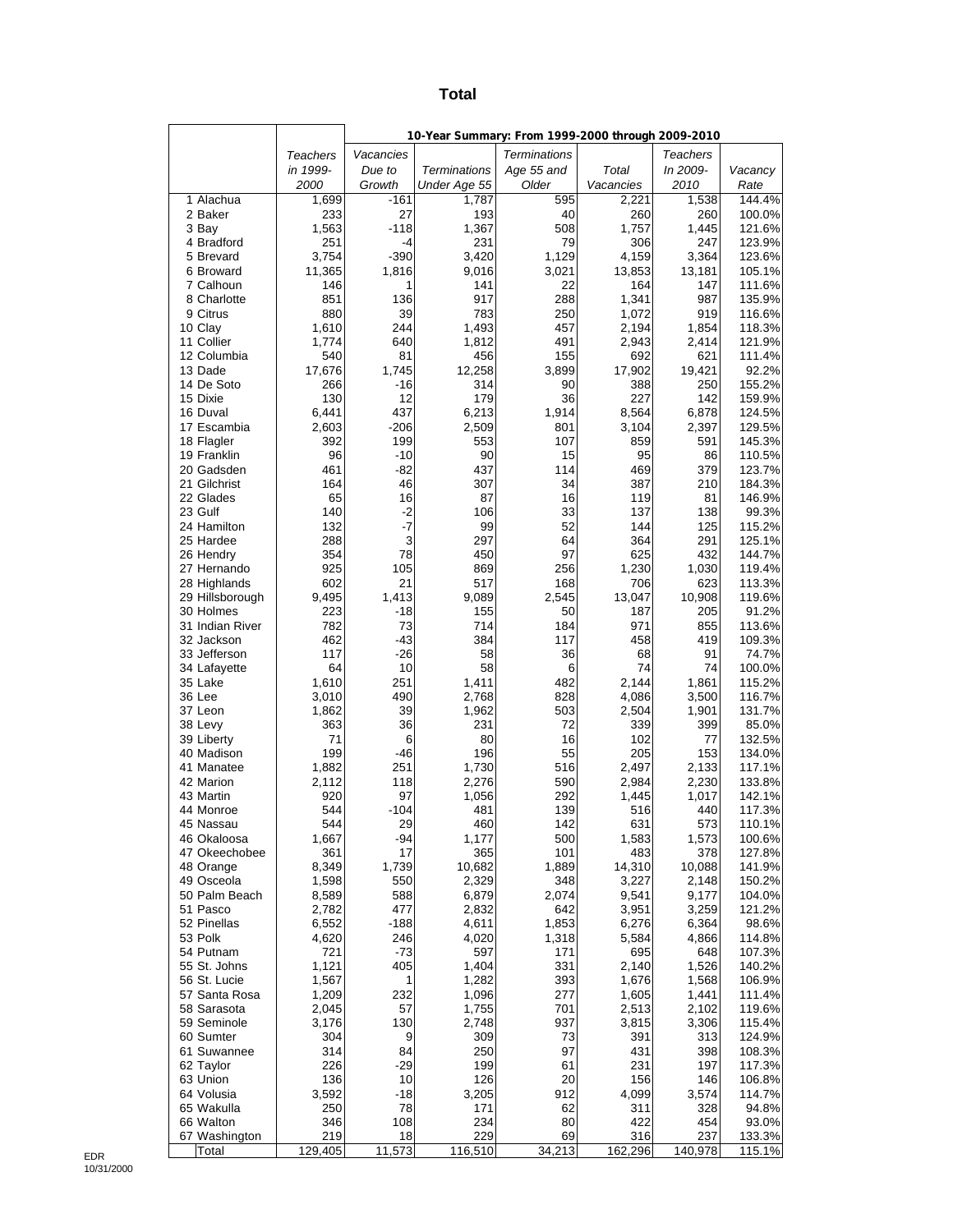#### **Elementary**

|                             |                |               | 10-Year Summary: From 1999-2000 through 2009-2010 |                     |                |                 |                  |
|-----------------------------|----------------|---------------|---------------------------------------------------|---------------------|----------------|-----------------|------------------|
|                             | Teachers       | Vacancies     |                                                   | <b>Terminations</b> |                | <b>Teachers</b> |                  |
|                             | in 1999-       | Due to        | <b>Terminations</b>                               | Age 55 and          | Total          | In 2009-        | Vacancy          |
|                             | 2000           | Growth        | Under Age 55                                      | Older               | Vacancies      | 2010            | Rate             |
| 1 Alachua                   | 666            | -48           | 562                                               | 187                 | 701            | 618             | 113.4%           |
| 2 Baker                     | 98             | 14            | 91                                                | 14                  | 119            | 112             | 106.3%           |
| 3 Bay<br>4 Bradford         | 630<br>109     | $-65$<br>3    | 424<br>110                                        | 190<br>30           | 549<br>143     | 565<br>112      | 97.2%<br>127.7%  |
| 5 Brevard                   | 1,683          | $-231$        | 1,223                                             | 444                 | 1,436          | 1,452           | 98.9%            |
| 6 Broward                   | 5,265          | 283           | 3,825                                             | 1,309               | 5,417          | 5,548           | 97.6%            |
| 7 Calhoun                   | 58             | 3             | 51                                                | 11                  | 65             | 61              | 106.6%           |
| 8 Charlotte                 | 308            | 43            | 253                                               | 94                  | 390            | 351             | 111.1%           |
| 9 Citrus                    | 355            | -9            | 262                                               | 85                  | 338            | 346             | 97.7%            |
| 10 Clay                     | 661            | 112           | 545                                               | 174                 | 831            | 773             | 107.5%           |
| 11 Collier<br>12 Columbia   | 762<br>243     | 155<br>40     | 629<br>185                                        | 185<br>52           | 969<br>277     | 917<br>283      | 105.7%<br>97.9%  |
| 13 Dade                     | 8,473          | $-138$        | 5,240                                             | 1,799               | 6,901          | 8,335           | 82.8%            |
| 14 De Soto                  | 127            | $-10$         | 146                                               | 39                  | 175            | 117             | 149.6%           |
| 15 Dixie                    | 54             | 8             | 73                                                | 19                  | 100            | 62              | 161.3%           |
| 16 Duval                    | 2,913          | 204           | 2,526                                             | 771                 | 3,501          | 3,117           | 112.3%           |
| 17 Escambia                 | 1,057          | $-102$        | 864                                               | 272                 | 1,034          | 955             | 108.3%           |
| 18 Flagler                  | 143            | 71            | 207                                               | 35                  | 313            | 214             | 146.3%           |
| 19 Franklin<br>20 Gadsden   | 43<br>193      | 0<br>-21      | 40<br>168                                         | 12<br>51            | 52<br>198      | 43<br>172       | 120.9%<br>115.1% |
| 21 Gilchrist                | 60             | 19            | 120                                               | 14                  | 153            | 79              | 193.7%           |
| 22 Glades                   | 29             | 10            | 43                                                | 8                   | 61             | 39              | 156.4%           |
| 23 Gulf                     | 62             | -6            | 36                                                | 17                  | 47             | 56              | 83.9%            |
| 24 Hamilton                 | 53             | $-3$          | 36                                                | 23                  | 56             | 50              | 112.0%           |
| 25 Hardee                   | 138            | 11            | 145                                               | 32                  | 188            | 149             | 126.2%           |
| 26 Hendry                   | 160            | 29            | 176                                               | 32                  | 237            | 189             | 125.4%           |
| 27 Hernando<br>28 Highlands | 398<br>263     | $-19$<br>19   | 275<br>210                                        | 94<br>71            | 350<br>300     | 379<br>282      | 92.3%<br>106.4%  |
| 29 Hillsborough             | 3,817          | 312           | 3,254                                             | 940                 | 4,506          | 4,129           | 109.1%           |
| 30 Holmes                   | 96             | -7            | 65                                                | 29                  | 87             | 89              | 97.8%            |
| 31 Indian River             | 339            | 37            | 273                                               | 77                  | 387            | 376             | 102.9%           |
| 32 Jackson                  | 183            | -11           | 121                                               | 51                  | 161            | 172             | 93.6%            |
| 33 Jefferson                | 43             | $-10$         | 22                                                | 10                  | 22             | 33              | 66.7%            |
| 34 Lafayette                | 28             | 7             | 25                                                | 5                   | 37             | 35              | 105.7%           |
| 35 Lake<br>36 Lee           | 737            | 59            | 538                                               | 192                 | 789            | 796             | 99.1%            |
| 37 Leon                     | 1,188<br>762   | 77<br>45      | 870<br>713                                        | 280<br>198          | 1,227<br>956   | 1,265<br>807    | 97.0%<br>118.5%  |
| 38 Levy                     | 163            | 14            | 101                                               | 27                  | 142            | 177             | 80.2%            |
| 39 Liberty                  | 28             | 5             | 31                                                | 10                  | 46             | 33              | 139.4%           |
| 40 Madison                  | 71             | -17           | 64                                                | 20                  | 67             | 54              | 124.1%           |
| 41 Manatee                  | 826            | 80            | 654                                               | 216                 | 950            | 906             | 104.9%           |
| 42 Marion                   | 901            | 14            | 795                                               | 206                 | 1,015          | 915             | 110.9%           |
| 43 Martin<br>44 Monroe      | 377<br>221     | 0<br>-48      | 332                                               | 95<br>53            | 427<br>162     | 377<br>173      | 113.3%           |
| 45 Nassau                   | 221            | 12            | 157<br>156                                        | 56                  | 224            | 233             | 93.6%<br>96.1%   |
| 46 Okaloosa                 | 692            | -29           | 427                                               | 207                 | 605            | 663             | 91.3%            |
| 47 Okeechobee               | 155            | 7             | 130                                               | 37                  | 174            | 162             | 107.4%           |
| 48 Orange                   | 3,861          | 415           | 4,426                                             | 830                 | 5,671          | 4,276           | 132.6%           |
| 49 Osceola                  | 682            | 188           | 848                                               | 127                 | 1,163          | 870             | 133.7%           |
| 50 Palm Beach               | 3,356          | -15           | 2,454                                             | 744                 | 3,183          | 3,341           | 95.3%            |
| 51 Pasco                    | 1,099          | 157           | 992                                               | 245                 | 1,394          | 1,256           | 111.0%           |
| 52 Pinellas<br>53 Polk      | 2,648<br>2,009 | $-202$<br>150 | 1,688<br>1,604                                    | 692<br>566          | 2,178<br>2,320 | 2,446<br>2,159  | 89.0%<br>107.5%  |
| 54 Putnam                   | 363            | -69           | 240                                               | 76                  | 247            | 294             | 84.0%            |
| 55 St. Johns                | 444            | 99            | 434                                               | 119                 | 652            | 543             | 120.1%           |
| 56 St. Lucie                | 649            | -13           | 447                                               | 137                 | 571            | 636             | 89.8%            |
| 57 Santa Rosa               | 487            | 91            | 377                                               | 96                  | 564            | 578             | 97.6%            |
| 58 Sarasota                 | 820            | -47           | 571                                               | 231                 | 755            | 773             | 97.7%            |
| 59 Seminole                 | 1,397          | -57           | 1,007                                             | 376                 | 1,326          | 1,340           | 99.0%            |
| 60 Sumter                   | 131            | 6             | 132                                               | 34                  | 172            | 137             | 125.5%           |
| 61 Suwannee<br>62 Taylor    | 145<br>100     | 45<br>-8      | 119<br>93                                         | 45<br>26            | 209<br>111     | 190<br>92       | 110.0%<br>120.7% |
| 63 Union                    | 55             | 8             | 46                                                | 10                  | 64             | 63              | 101.6%           |
| 64 Volusia                  | 1,289          | -28           | 934                                               | 325                 | 1,231          | 1,261           | 97.6%            |
| 65 Wakulla                  | 97             | 35            | 64                                                | 27                  | 126            | 132             | 95.5%            |
| 66 Walton                   | 147            | 33            | 95                                                | 31                  | 159            | 180             | 88.3%            |
| 67 Washington               | 78             | 5             | 89                                                | 23                  | 117            | 83              | 141.0%           |
| Total                       | 55,709         | 1,712         | 43,853                                            | 13,533              | 59,098         | 57,421          | 102.9%           |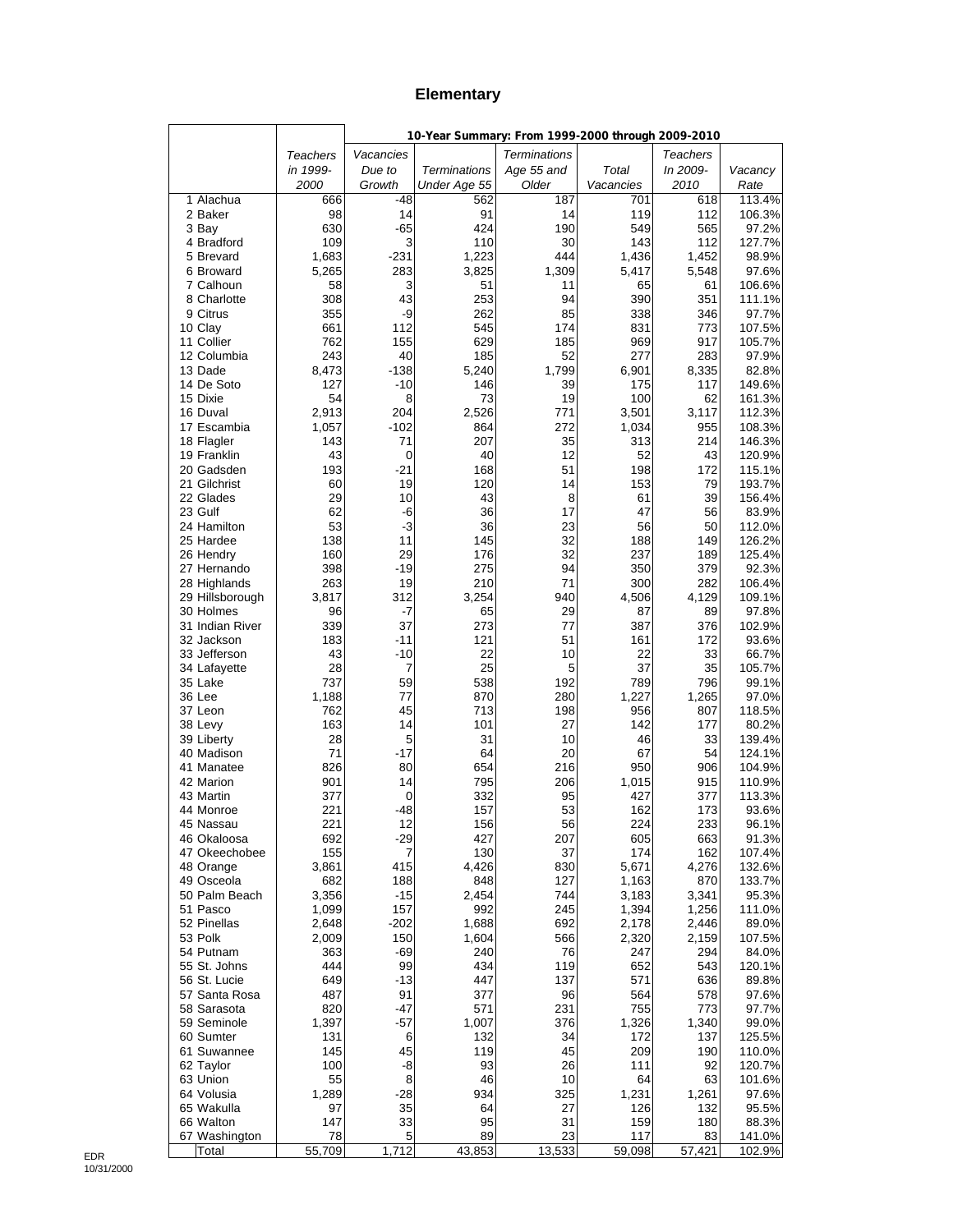#### **ESE**

| Vacancies<br><b>Terminations</b><br><b>Teachers</b><br>Teachers<br>in 1999-<br><b>Terminations</b><br>Age 55 and<br>Total<br>In 2009-<br>Due to<br>Vacancy<br>Growth<br>Older<br>2010<br>2000<br>Under Age 55<br>Vacancies<br>Rate<br>1 Alachua<br>-43<br>332<br>394<br>77<br>428<br>289<br>148.1%<br>7<br>27<br>40<br>32<br>2 Baker<br>25<br>6<br>125.0%<br>320<br>$-25$<br>342<br>88<br>405<br>295<br>137.3%<br>3 Bay<br>43<br>$-1$<br>43<br>12<br>54<br>42<br>4 Bradford<br>128.6%<br>616<br>163<br>5 Brevard<br>$-22$<br>742<br>883<br>594<br>148.7%<br>1,368<br>272<br>6 Broward<br>255<br>1,118<br>1,645<br>1,623<br>101.4%<br>7 Calhoun<br>26<br>0<br>30<br>0<br>30<br>26<br>115.4%<br>8 Charlotte<br>176<br>24<br>219<br>50<br>293<br>200<br>146.5%<br>9 Citrus<br>9<br>163<br>34<br>146<br>206<br>155<br>132.9%<br>298<br>350<br>58<br>458<br>10 Clay<br>50<br>348<br>131.6%<br>11 Collier<br>304<br>119<br>400<br>56<br>423<br>575<br>135.9%<br>12 Columbia<br>85<br>13<br>92<br>19<br>124<br>98<br>126.5%<br>362<br>2,195<br>495<br>13 Dade<br>3,017<br>3,052<br>3,379<br>90.3%<br>14 De Soto<br>41<br>49<br>15<br>162.2%<br>-4<br>60<br>37<br>24<br>15 Dixie<br>7<br>39<br>10<br>56<br>31<br>180.6%<br>1,108<br>70<br>1,203<br>288<br>1,178<br>132.5%<br>16 Duval<br>1,561<br>472<br>$-38$<br>566<br>105<br>633<br>145.9%<br>17 Escambia<br>434<br>60<br>28<br>85<br>144.3%<br>18 Flagler<br>14<br>127<br>88<br>13<br>92.3%<br>19 Franklin<br>0<br>11<br>1<br>12<br>13<br>64<br>$-13$<br>16<br>20 Gadsden<br>66<br>69<br>51<br>135.3%<br>21 Gilchrist<br>25<br>10<br>50<br>5<br>65<br>35<br>185.7%<br>22 Glades<br>$\overline{c}$<br>10<br>$\mathbf 0$<br>12<br>6<br>8<br>150.0%<br>$\overline{2}$<br>3<br>23 Gulf<br>16<br>18<br>18<br>13<br>100.0%<br>$-3$<br>10<br>24 Hamilton<br>27<br>20<br>27<br>24<br>112.5%<br>33<br>5<br>41<br>7<br>53<br>38<br>25 Hardee<br>139.5%<br>53<br>15<br>89<br>13<br>117<br>68<br>26 Hendry<br>172.1%<br>121<br>18<br>23<br>185<br>139<br>27 Hernando<br>144<br>133.1%<br>118<br>$-2$<br>121<br>23<br>142<br>28 Highlands<br>116<br>122.4%<br>307<br>2,226<br>29 Hillsborough<br>1,619<br>177<br>1,742<br>1,796<br>123.9%<br>30 Holmes<br>27<br>-2<br>20<br>4<br>22<br>25<br>88.0%<br>31 Indian River<br>138<br>11<br>150<br>25<br>186<br>149<br>124.8%<br>32 Jackson<br>83<br>-3<br>89<br>16<br>102<br>80<br>127.5%<br>20<br>$-1$<br>10<br>19<br>19<br>33 Jefferson<br>10<br>100.0%<br>6<br>1<br>10<br>0<br>11<br>7<br>157.1%<br>34 Lafayette<br>247<br>49<br>285<br>59<br>393<br>132.8%<br>35 Lake<br>296<br>36 Lee<br>633<br>777<br>143<br>1,094<br>135.6%<br>174<br>807<br>377<br>15<br>469<br>95<br>579<br>392<br>37 Leon<br>147.7%<br>56<br>11<br>9<br>38 Levy<br>40<br>60<br>67<br>89.6%<br>11<br>12<br>10<br>0<br>11<br>91.7%<br>39 Liberty<br>1<br>39<br>-6<br>10<br>51<br>33<br>40 Madison<br>47<br>154.5%<br>345<br>33<br>68<br>478<br>378<br>126.5%<br>41 Manatee<br>377<br>345<br>39<br>482<br>609<br>42 Marion<br>88<br>384<br>158.6%<br>166<br>15<br>49<br>287<br>43 Martin<br>223<br>181<br>158.6%<br>93<br>44 Monroe<br>$-23$<br>95<br>15<br>87<br>70<br>124.3%<br>96<br>112<br>146<br>111<br>15<br>19<br>131.5%<br>45 Nassau<br>196<br>-22<br>168<br>35<br>181<br>174<br>104.0%<br>46 Okaloosa<br>54<br>17<br>47 Okeechobee<br>0<br>61<br>78<br>54<br>144.4%<br>1,354<br>295<br>48 Orange<br>2,273<br>187<br>2,755<br>1,649<br>167.1%<br>241<br>35<br>49 Osceola<br>80<br>430<br>545<br>321<br>169.8%<br>1,806<br>50 Palm Beach<br>152<br>1,701<br>381<br>2,234<br>1,958<br>114.1%<br>51 Pasco<br>647<br>80<br>778<br>94<br>952<br>727<br>130.9%<br>1,422<br>$-98$<br>1,139<br>261<br>52 Pinellas<br>1,302<br>1,324<br>98.3%<br>53 Polk<br>677<br>38<br>732<br>143<br>913<br>715<br>127.7%<br>109<br>-12<br>108<br>18<br>114<br>97<br>54 Putnam<br>117.5%<br>55 St. Johns<br>172<br>42<br>234<br>40<br>316<br>214<br>147.7%<br>56 St. Lucie<br>275<br>273<br>52<br>326<br>276<br>118.1%<br>1<br>57 Santa Rosa<br>182<br>28<br>202<br>24<br>254<br>210<br>121.0%<br>404<br>58 Sarasota<br>10<br>427<br>107<br>544<br>414<br>131.4%<br>362<br>59 Seminole<br>106<br>493<br>96<br>695<br>468<br>148.5%<br>60 Sumter<br>48<br>6<br>59<br>10<br>75<br>54<br>138.9%<br>33<br>5<br>41<br>38<br>61 Suwannee<br>26<br>10<br>107.9%<br>39<br>-8<br>33<br>62 Taylor<br>31<br>10<br>31<br>106.5%<br>20<br>1<br>20<br>21<br>63 Union<br>0<br>21<br>100.0%<br>852<br>64 Volusia<br>891<br>178<br>1,055<br>838<br>125.9%<br>-14<br>47<br>12<br>65 Wakulla<br>40<br>105.1%<br>10<br>62<br>59<br>48<br>19<br>66 Walton<br>37<br>10<br>98.5%<br>66<br>67<br>24<br>5<br>67 Washington<br>1<br>30<br>36<br>25<br>144.0%<br>22,250<br>23,713<br>4,503<br>30,289<br>24,323<br>2,073<br>124.5%<br>Total |  | 10-Year Summary: From 1999-2000 through 2009-2010 |  |  |
|---------------------------------------------------------------------------------------------------------------------------------------------------------------------------------------------------------------------------------------------------------------------------------------------------------------------------------------------------------------------------------------------------------------------------------------------------------------------------------------------------------------------------------------------------------------------------------------------------------------------------------------------------------------------------------------------------------------------------------------------------------------------------------------------------------------------------------------------------------------------------------------------------------------------------------------------------------------------------------------------------------------------------------------------------------------------------------------------------------------------------------------------------------------------------------------------------------------------------------------------------------------------------------------------------------------------------------------------------------------------------------------------------------------------------------------------------------------------------------------------------------------------------------------------------------------------------------------------------------------------------------------------------------------------------------------------------------------------------------------------------------------------------------------------------------------------------------------------------------------------------------------------------------------------------------------------------------------------------------------------------------------------------------------------------------------------------------------------------------------------------------------------------------------------------------------------------------------------------------------------------------------------------------------------------------------------------------------------------------------------------------------------------------------------------------------------------------------------------------------------------------------------------------------------------------------------------------------------------------------------------------------------------------------------------------------------------------------------------------------------------------------------------------------------------------------------------------------------------------------------------------------------------------------------------------------------------------------------------------------------------------------------------------------------------------------------------------------------------------------------------------------------------------------------------------------------------------------------------------------------------------------------------------------------------------------------------------------------------------------------------------------------------------------------------------------------------------------------------------------------------------------------------------------------------------------------------------------------------------------------------------------------------------------------------------------------------------------------------------------------------------------------------------------------------------------------------------------------------------------------------------------------------------------------------------------------------------------------------------------------------------------------------------------------------------------------------------------------------------------------------------------------------------------------------------------------------------------------------------------------------------------------------------------------------------------------------------------------------------------------------------------------------------------------------------------------------------------------------------------------------------------------------------------------------------------------------------------------------------------------------------------------------------------------------------------------------------------------------------------------------|--|---------------------------------------------------|--|--|
|                                                                                                                                                                                                                                                                                                                                                                                                                                                                                                                                                                                                                                                                                                                                                                                                                                                                                                                                                                                                                                                                                                                                                                                                                                                                                                                                                                                                                                                                                                                                                                                                                                                                                                                                                                                                                                                                                                                                                                                                                                                                                                                                                                                                                                                                                                                                                                                                                                                                                                                                                                                                                                                                                                                                                                                                                                                                                                                                                                                                                                                                                                                                                                                                                                                                                                                                                                                                                                                                                                                                                                                                                                                                                                                                                                                                                                                                                                                                                                                                                                                                                                                                                                                                                                                                                                                                                                                                                                                                                                                                                                                                                                                                                                                                                   |  |                                                   |  |  |
|                                                                                                                                                                                                                                                                                                                                                                                                                                                                                                                                                                                                                                                                                                                                                                                                                                                                                                                                                                                                                                                                                                                                                                                                                                                                                                                                                                                                                                                                                                                                                                                                                                                                                                                                                                                                                                                                                                                                                                                                                                                                                                                                                                                                                                                                                                                                                                                                                                                                                                                                                                                                                                                                                                                                                                                                                                                                                                                                                                                                                                                                                                                                                                                                                                                                                                                                                                                                                                                                                                                                                                                                                                                                                                                                                                                                                                                                                                                                                                                                                                                                                                                                                                                                                                                                                                                                                                                                                                                                                                                                                                                                                                                                                                                                                   |  |                                                   |  |  |
|                                                                                                                                                                                                                                                                                                                                                                                                                                                                                                                                                                                                                                                                                                                                                                                                                                                                                                                                                                                                                                                                                                                                                                                                                                                                                                                                                                                                                                                                                                                                                                                                                                                                                                                                                                                                                                                                                                                                                                                                                                                                                                                                                                                                                                                                                                                                                                                                                                                                                                                                                                                                                                                                                                                                                                                                                                                                                                                                                                                                                                                                                                                                                                                                                                                                                                                                                                                                                                                                                                                                                                                                                                                                                                                                                                                                                                                                                                                                                                                                                                                                                                                                                                                                                                                                                                                                                                                                                                                                                                                                                                                                                                                                                                                                                   |  |                                                   |  |  |
|                                                                                                                                                                                                                                                                                                                                                                                                                                                                                                                                                                                                                                                                                                                                                                                                                                                                                                                                                                                                                                                                                                                                                                                                                                                                                                                                                                                                                                                                                                                                                                                                                                                                                                                                                                                                                                                                                                                                                                                                                                                                                                                                                                                                                                                                                                                                                                                                                                                                                                                                                                                                                                                                                                                                                                                                                                                                                                                                                                                                                                                                                                                                                                                                                                                                                                                                                                                                                                                                                                                                                                                                                                                                                                                                                                                                                                                                                                                                                                                                                                                                                                                                                                                                                                                                                                                                                                                                                                                                                                                                                                                                                                                                                                                                                   |  |                                                   |  |  |
|                                                                                                                                                                                                                                                                                                                                                                                                                                                                                                                                                                                                                                                                                                                                                                                                                                                                                                                                                                                                                                                                                                                                                                                                                                                                                                                                                                                                                                                                                                                                                                                                                                                                                                                                                                                                                                                                                                                                                                                                                                                                                                                                                                                                                                                                                                                                                                                                                                                                                                                                                                                                                                                                                                                                                                                                                                                                                                                                                                                                                                                                                                                                                                                                                                                                                                                                                                                                                                                                                                                                                                                                                                                                                                                                                                                                                                                                                                                                                                                                                                                                                                                                                                                                                                                                                                                                                                                                                                                                                                                                                                                                                                                                                                                                                   |  |                                                   |  |  |
|                                                                                                                                                                                                                                                                                                                                                                                                                                                                                                                                                                                                                                                                                                                                                                                                                                                                                                                                                                                                                                                                                                                                                                                                                                                                                                                                                                                                                                                                                                                                                                                                                                                                                                                                                                                                                                                                                                                                                                                                                                                                                                                                                                                                                                                                                                                                                                                                                                                                                                                                                                                                                                                                                                                                                                                                                                                                                                                                                                                                                                                                                                                                                                                                                                                                                                                                                                                                                                                                                                                                                                                                                                                                                                                                                                                                                                                                                                                                                                                                                                                                                                                                                                                                                                                                                                                                                                                                                                                                                                                                                                                                                                                                                                                                                   |  |                                                   |  |  |
|                                                                                                                                                                                                                                                                                                                                                                                                                                                                                                                                                                                                                                                                                                                                                                                                                                                                                                                                                                                                                                                                                                                                                                                                                                                                                                                                                                                                                                                                                                                                                                                                                                                                                                                                                                                                                                                                                                                                                                                                                                                                                                                                                                                                                                                                                                                                                                                                                                                                                                                                                                                                                                                                                                                                                                                                                                                                                                                                                                                                                                                                                                                                                                                                                                                                                                                                                                                                                                                                                                                                                                                                                                                                                                                                                                                                                                                                                                                                                                                                                                                                                                                                                                                                                                                                                                                                                                                                                                                                                                                                                                                                                                                                                                                                                   |  |                                                   |  |  |
|                                                                                                                                                                                                                                                                                                                                                                                                                                                                                                                                                                                                                                                                                                                                                                                                                                                                                                                                                                                                                                                                                                                                                                                                                                                                                                                                                                                                                                                                                                                                                                                                                                                                                                                                                                                                                                                                                                                                                                                                                                                                                                                                                                                                                                                                                                                                                                                                                                                                                                                                                                                                                                                                                                                                                                                                                                                                                                                                                                                                                                                                                                                                                                                                                                                                                                                                                                                                                                                                                                                                                                                                                                                                                                                                                                                                                                                                                                                                                                                                                                                                                                                                                                                                                                                                                                                                                                                                                                                                                                                                                                                                                                                                                                                                                   |  |                                                   |  |  |
|                                                                                                                                                                                                                                                                                                                                                                                                                                                                                                                                                                                                                                                                                                                                                                                                                                                                                                                                                                                                                                                                                                                                                                                                                                                                                                                                                                                                                                                                                                                                                                                                                                                                                                                                                                                                                                                                                                                                                                                                                                                                                                                                                                                                                                                                                                                                                                                                                                                                                                                                                                                                                                                                                                                                                                                                                                                                                                                                                                                                                                                                                                                                                                                                                                                                                                                                                                                                                                                                                                                                                                                                                                                                                                                                                                                                                                                                                                                                                                                                                                                                                                                                                                                                                                                                                                                                                                                                                                                                                                                                                                                                                                                                                                                                                   |  |                                                   |  |  |
|                                                                                                                                                                                                                                                                                                                                                                                                                                                                                                                                                                                                                                                                                                                                                                                                                                                                                                                                                                                                                                                                                                                                                                                                                                                                                                                                                                                                                                                                                                                                                                                                                                                                                                                                                                                                                                                                                                                                                                                                                                                                                                                                                                                                                                                                                                                                                                                                                                                                                                                                                                                                                                                                                                                                                                                                                                                                                                                                                                                                                                                                                                                                                                                                                                                                                                                                                                                                                                                                                                                                                                                                                                                                                                                                                                                                                                                                                                                                                                                                                                                                                                                                                                                                                                                                                                                                                                                                                                                                                                                                                                                                                                                                                                                                                   |  |                                                   |  |  |
|                                                                                                                                                                                                                                                                                                                                                                                                                                                                                                                                                                                                                                                                                                                                                                                                                                                                                                                                                                                                                                                                                                                                                                                                                                                                                                                                                                                                                                                                                                                                                                                                                                                                                                                                                                                                                                                                                                                                                                                                                                                                                                                                                                                                                                                                                                                                                                                                                                                                                                                                                                                                                                                                                                                                                                                                                                                                                                                                                                                                                                                                                                                                                                                                                                                                                                                                                                                                                                                                                                                                                                                                                                                                                                                                                                                                                                                                                                                                                                                                                                                                                                                                                                                                                                                                                                                                                                                                                                                                                                                                                                                                                                                                                                                                                   |  |                                                   |  |  |
|                                                                                                                                                                                                                                                                                                                                                                                                                                                                                                                                                                                                                                                                                                                                                                                                                                                                                                                                                                                                                                                                                                                                                                                                                                                                                                                                                                                                                                                                                                                                                                                                                                                                                                                                                                                                                                                                                                                                                                                                                                                                                                                                                                                                                                                                                                                                                                                                                                                                                                                                                                                                                                                                                                                                                                                                                                                                                                                                                                                                                                                                                                                                                                                                                                                                                                                                                                                                                                                                                                                                                                                                                                                                                                                                                                                                                                                                                                                                                                                                                                                                                                                                                                                                                                                                                                                                                                                                                                                                                                                                                                                                                                                                                                                                                   |  |                                                   |  |  |
|                                                                                                                                                                                                                                                                                                                                                                                                                                                                                                                                                                                                                                                                                                                                                                                                                                                                                                                                                                                                                                                                                                                                                                                                                                                                                                                                                                                                                                                                                                                                                                                                                                                                                                                                                                                                                                                                                                                                                                                                                                                                                                                                                                                                                                                                                                                                                                                                                                                                                                                                                                                                                                                                                                                                                                                                                                                                                                                                                                                                                                                                                                                                                                                                                                                                                                                                                                                                                                                                                                                                                                                                                                                                                                                                                                                                                                                                                                                                                                                                                                                                                                                                                                                                                                                                                                                                                                                                                                                                                                                                                                                                                                                                                                                                                   |  |                                                   |  |  |
|                                                                                                                                                                                                                                                                                                                                                                                                                                                                                                                                                                                                                                                                                                                                                                                                                                                                                                                                                                                                                                                                                                                                                                                                                                                                                                                                                                                                                                                                                                                                                                                                                                                                                                                                                                                                                                                                                                                                                                                                                                                                                                                                                                                                                                                                                                                                                                                                                                                                                                                                                                                                                                                                                                                                                                                                                                                                                                                                                                                                                                                                                                                                                                                                                                                                                                                                                                                                                                                                                                                                                                                                                                                                                                                                                                                                                                                                                                                                                                                                                                                                                                                                                                                                                                                                                                                                                                                                                                                                                                                                                                                                                                                                                                                                                   |  |                                                   |  |  |
|                                                                                                                                                                                                                                                                                                                                                                                                                                                                                                                                                                                                                                                                                                                                                                                                                                                                                                                                                                                                                                                                                                                                                                                                                                                                                                                                                                                                                                                                                                                                                                                                                                                                                                                                                                                                                                                                                                                                                                                                                                                                                                                                                                                                                                                                                                                                                                                                                                                                                                                                                                                                                                                                                                                                                                                                                                                                                                                                                                                                                                                                                                                                                                                                                                                                                                                                                                                                                                                                                                                                                                                                                                                                                                                                                                                                                                                                                                                                                                                                                                                                                                                                                                                                                                                                                                                                                                                                                                                                                                                                                                                                                                                                                                                                                   |  |                                                   |  |  |
|                                                                                                                                                                                                                                                                                                                                                                                                                                                                                                                                                                                                                                                                                                                                                                                                                                                                                                                                                                                                                                                                                                                                                                                                                                                                                                                                                                                                                                                                                                                                                                                                                                                                                                                                                                                                                                                                                                                                                                                                                                                                                                                                                                                                                                                                                                                                                                                                                                                                                                                                                                                                                                                                                                                                                                                                                                                                                                                                                                                                                                                                                                                                                                                                                                                                                                                                                                                                                                                                                                                                                                                                                                                                                                                                                                                                                                                                                                                                                                                                                                                                                                                                                                                                                                                                                                                                                                                                                                                                                                                                                                                                                                                                                                                                                   |  |                                                   |  |  |
|                                                                                                                                                                                                                                                                                                                                                                                                                                                                                                                                                                                                                                                                                                                                                                                                                                                                                                                                                                                                                                                                                                                                                                                                                                                                                                                                                                                                                                                                                                                                                                                                                                                                                                                                                                                                                                                                                                                                                                                                                                                                                                                                                                                                                                                                                                                                                                                                                                                                                                                                                                                                                                                                                                                                                                                                                                                                                                                                                                                                                                                                                                                                                                                                                                                                                                                                                                                                                                                                                                                                                                                                                                                                                                                                                                                                                                                                                                                                                                                                                                                                                                                                                                                                                                                                                                                                                                                                                                                                                                                                                                                                                                                                                                                                                   |  |                                                   |  |  |
|                                                                                                                                                                                                                                                                                                                                                                                                                                                                                                                                                                                                                                                                                                                                                                                                                                                                                                                                                                                                                                                                                                                                                                                                                                                                                                                                                                                                                                                                                                                                                                                                                                                                                                                                                                                                                                                                                                                                                                                                                                                                                                                                                                                                                                                                                                                                                                                                                                                                                                                                                                                                                                                                                                                                                                                                                                                                                                                                                                                                                                                                                                                                                                                                                                                                                                                                                                                                                                                                                                                                                                                                                                                                                                                                                                                                                                                                                                                                                                                                                                                                                                                                                                                                                                                                                                                                                                                                                                                                                                                                                                                                                                                                                                                                                   |  |                                                   |  |  |
|                                                                                                                                                                                                                                                                                                                                                                                                                                                                                                                                                                                                                                                                                                                                                                                                                                                                                                                                                                                                                                                                                                                                                                                                                                                                                                                                                                                                                                                                                                                                                                                                                                                                                                                                                                                                                                                                                                                                                                                                                                                                                                                                                                                                                                                                                                                                                                                                                                                                                                                                                                                                                                                                                                                                                                                                                                                                                                                                                                                                                                                                                                                                                                                                                                                                                                                                                                                                                                                                                                                                                                                                                                                                                                                                                                                                                                                                                                                                                                                                                                                                                                                                                                                                                                                                                                                                                                                                                                                                                                                                                                                                                                                                                                                                                   |  |                                                   |  |  |
|                                                                                                                                                                                                                                                                                                                                                                                                                                                                                                                                                                                                                                                                                                                                                                                                                                                                                                                                                                                                                                                                                                                                                                                                                                                                                                                                                                                                                                                                                                                                                                                                                                                                                                                                                                                                                                                                                                                                                                                                                                                                                                                                                                                                                                                                                                                                                                                                                                                                                                                                                                                                                                                                                                                                                                                                                                                                                                                                                                                                                                                                                                                                                                                                                                                                                                                                                                                                                                                                                                                                                                                                                                                                                                                                                                                                                                                                                                                                                                                                                                                                                                                                                                                                                                                                                                                                                                                                                                                                                                                                                                                                                                                                                                                                                   |  |                                                   |  |  |
|                                                                                                                                                                                                                                                                                                                                                                                                                                                                                                                                                                                                                                                                                                                                                                                                                                                                                                                                                                                                                                                                                                                                                                                                                                                                                                                                                                                                                                                                                                                                                                                                                                                                                                                                                                                                                                                                                                                                                                                                                                                                                                                                                                                                                                                                                                                                                                                                                                                                                                                                                                                                                                                                                                                                                                                                                                                                                                                                                                                                                                                                                                                                                                                                                                                                                                                                                                                                                                                                                                                                                                                                                                                                                                                                                                                                                                                                                                                                                                                                                                                                                                                                                                                                                                                                                                                                                                                                                                                                                                                                                                                                                                                                                                                                                   |  |                                                   |  |  |
|                                                                                                                                                                                                                                                                                                                                                                                                                                                                                                                                                                                                                                                                                                                                                                                                                                                                                                                                                                                                                                                                                                                                                                                                                                                                                                                                                                                                                                                                                                                                                                                                                                                                                                                                                                                                                                                                                                                                                                                                                                                                                                                                                                                                                                                                                                                                                                                                                                                                                                                                                                                                                                                                                                                                                                                                                                                                                                                                                                                                                                                                                                                                                                                                                                                                                                                                                                                                                                                                                                                                                                                                                                                                                                                                                                                                                                                                                                                                                                                                                                                                                                                                                                                                                                                                                                                                                                                                                                                                                                                                                                                                                                                                                                                                                   |  |                                                   |  |  |
|                                                                                                                                                                                                                                                                                                                                                                                                                                                                                                                                                                                                                                                                                                                                                                                                                                                                                                                                                                                                                                                                                                                                                                                                                                                                                                                                                                                                                                                                                                                                                                                                                                                                                                                                                                                                                                                                                                                                                                                                                                                                                                                                                                                                                                                                                                                                                                                                                                                                                                                                                                                                                                                                                                                                                                                                                                                                                                                                                                                                                                                                                                                                                                                                                                                                                                                                                                                                                                                                                                                                                                                                                                                                                                                                                                                                                                                                                                                                                                                                                                                                                                                                                                                                                                                                                                                                                                                                                                                                                                                                                                                                                                                                                                                                                   |  |                                                   |  |  |
|                                                                                                                                                                                                                                                                                                                                                                                                                                                                                                                                                                                                                                                                                                                                                                                                                                                                                                                                                                                                                                                                                                                                                                                                                                                                                                                                                                                                                                                                                                                                                                                                                                                                                                                                                                                                                                                                                                                                                                                                                                                                                                                                                                                                                                                                                                                                                                                                                                                                                                                                                                                                                                                                                                                                                                                                                                                                                                                                                                                                                                                                                                                                                                                                                                                                                                                                                                                                                                                                                                                                                                                                                                                                                                                                                                                                                                                                                                                                                                                                                                                                                                                                                                                                                                                                                                                                                                                                                                                                                                                                                                                                                                                                                                                                                   |  |                                                   |  |  |
|                                                                                                                                                                                                                                                                                                                                                                                                                                                                                                                                                                                                                                                                                                                                                                                                                                                                                                                                                                                                                                                                                                                                                                                                                                                                                                                                                                                                                                                                                                                                                                                                                                                                                                                                                                                                                                                                                                                                                                                                                                                                                                                                                                                                                                                                                                                                                                                                                                                                                                                                                                                                                                                                                                                                                                                                                                                                                                                                                                                                                                                                                                                                                                                                                                                                                                                                                                                                                                                                                                                                                                                                                                                                                                                                                                                                                                                                                                                                                                                                                                                                                                                                                                                                                                                                                                                                                                                                                                                                                                                                                                                                                                                                                                                                                   |  |                                                   |  |  |
|                                                                                                                                                                                                                                                                                                                                                                                                                                                                                                                                                                                                                                                                                                                                                                                                                                                                                                                                                                                                                                                                                                                                                                                                                                                                                                                                                                                                                                                                                                                                                                                                                                                                                                                                                                                                                                                                                                                                                                                                                                                                                                                                                                                                                                                                                                                                                                                                                                                                                                                                                                                                                                                                                                                                                                                                                                                                                                                                                                                                                                                                                                                                                                                                                                                                                                                                                                                                                                                                                                                                                                                                                                                                                                                                                                                                                                                                                                                                                                                                                                                                                                                                                                                                                                                                                                                                                                                                                                                                                                                                                                                                                                                                                                                                                   |  |                                                   |  |  |
|                                                                                                                                                                                                                                                                                                                                                                                                                                                                                                                                                                                                                                                                                                                                                                                                                                                                                                                                                                                                                                                                                                                                                                                                                                                                                                                                                                                                                                                                                                                                                                                                                                                                                                                                                                                                                                                                                                                                                                                                                                                                                                                                                                                                                                                                                                                                                                                                                                                                                                                                                                                                                                                                                                                                                                                                                                                                                                                                                                                                                                                                                                                                                                                                                                                                                                                                                                                                                                                                                                                                                                                                                                                                                                                                                                                                                                                                                                                                                                                                                                                                                                                                                                                                                                                                                                                                                                                                                                                                                                                                                                                                                                                                                                                                                   |  |                                                   |  |  |
|                                                                                                                                                                                                                                                                                                                                                                                                                                                                                                                                                                                                                                                                                                                                                                                                                                                                                                                                                                                                                                                                                                                                                                                                                                                                                                                                                                                                                                                                                                                                                                                                                                                                                                                                                                                                                                                                                                                                                                                                                                                                                                                                                                                                                                                                                                                                                                                                                                                                                                                                                                                                                                                                                                                                                                                                                                                                                                                                                                                                                                                                                                                                                                                                                                                                                                                                                                                                                                                                                                                                                                                                                                                                                                                                                                                                                                                                                                                                                                                                                                                                                                                                                                                                                                                                                                                                                                                                                                                                                                                                                                                                                                                                                                                                                   |  |                                                   |  |  |
|                                                                                                                                                                                                                                                                                                                                                                                                                                                                                                                                                                                                                                                                                                                                                                                                                                                                                                                                                                                                                                                                                                                                                                                                                                                                                                                                                                                                                                                                                                                                                                                                                                                                                                                                                                                                                                                                                                                                                                                                                                                                                                                                                                                                                                                                                                                                                                                                                                                                                                                                                                                                                                                                                                                                                                                                                                                                                                                                                                                                                                                                                                                                                                                                                                                                                                                                                                                                                                                                                                                                                                                                                                                                                                                                                                                                                                                                                                                                                                                                                                                                                                                                                                                                                                                                                                                                                                                                                                                                                                                                                                                                                                                                                                                                                   |  |                                                   |  |  |
|                                                                                                                                                                                                                                                                                                                                                                                                                                                                                                                                                                                                                                                                                                                                                                                                                                                                                                                                                                                                                                                                                                                                                                                                                                                                                                                                                                                                                                                                                                                                                                                                                                                                                                                                                                                                                                                                                                                                                                                                                                                                                                                                                                                                                                                                                                                                                                                                                                                                                                                                                                                                                                                                                                                                                                                                                                                                                                                                                                                                                                                                                                                                                                                                                                                                                                                                                                                                                                                                                                                                                                                                                                                                                                                                                                                                                                                                                                                                                                                                                                                                                                                                                                                                                                                                                                                                                                                                                                                                                                                                                                                                                                                                                                                                                   |  |                                                   |  |  |
|                                                                                                                                                                                                                                                                                                                                                                                                                                                                                                                                                                                                                                                                                                                                                                                                                                                                                                                                                                                                                                                                                                                                                                                                                                                                                                                                                                                                                                                                                                                                                                                                                                                                                                                                                                                                                                                                                                                                                                                                                                                                                                                                                                                                                                                                                                                                                                                                                                                                                                                                                                                                                                                                                                                                                                                                                                                                                                                                                                                                                                                                                                                                                                                                                                                                                                                                                                                                                                                                                                                                                                                                                                                                                                                                                                                                                                                                                                                                                                                                                                                                                                                                                                                                                                                                                                                                                                                                                                                                                                                                                                                                                                                                                                                                                   |  |                                                   |  |  |
|                                                                                                                                                                                                                                                                                                                                                                                                                                                                                                                                                                                                                                                                                                                                                                                                                                                                                                                                                                                                                                                                                                                                                                                                                                                                                                                                                                                                                                                                                                                                                                                                                                                                                                                                                                                                                                                                                                                                                                                                                                                                                                                                                                                                                                                                                                                                                                                                                                                                                                                                                                                                                                                                                                                                                                                                                                                                                                                                                                                                                                                                                                                                                                                                                                                                                                                                                                                                                                                                                                                                                                                                                                                                                                                                                                                                                                                                                                                                                                                                                                                                                                                                                                                                                                                                                                                                                                                                                                                                                                                                                                                                                                                                                                                                                   |  |                                                   |  |  |
|                                                                                                                                                                                                                                                                                                                                                                                                                                                                                                                                                                                                                                                                                                                                                                                                                                                                                                                                                                                                                                                                                                                                                                                                                                                                                                                                                                                                                                                                                                                                                                                                                                                                                                                                                                                                                                                                                                                                                                                                                                                                                                                                                                                                                                                                                                                                                                                                                                                                                                                                                                                                                                                                                                                                                                                                                                                                                                                                                                                                                                                                                                                                                                                                                                                                                                                                                                                                                                                                                                                                                                                                                                                                                                                                                                                                                                                                                                                                                                                                                                                                                                                                                                                                                                                                                                                                                                                                                                                                                                                                                                                                                                                                                                                                                   |  |                                                   |  |  |
|                                                                                                                                                                                                                                                                                                                                                                                                                                                                                                                                                                                                                                                                                                                                                                                                                                                                                                                                                                                                                                                                                                                                                                                                                                                                                                                                                                                                                                                                                                                                                                                                                                                                                                                                                                                                                                                                                                                                                                                                                                                                                                                                                                                                                                                                                                                                                                                                                                                                                                                                                                                                                                                                                                                                                                                                                                                                                                                                                                                                                                                                                                                                                                                                                                                                                                                                                                                                                                                                                                                                                                                                                                                                                                                                                                                                                                                                                                                                                                                                                                                                                                                                                                                                                                                                                                                                                                                                                                                                                                                                                                                                                                                                                                                                                   |  |                                                   |  |  |
|                                                                                                                                                                                                                                                                                                                                                                                                                                                                                                                                                                                                                                                                                                                                                                                                                                                                                                                                                                                                                                                                                                                                                                                                                                                                                                                                                                                                                                                                                                                                                                                                                                                                                                                                                                                                                                                                                                                                                                                                                                                                                                                                                                                                                                                                                                                                                                                                                                                                                                                                                                                                                                                                                                                                                                                                                                                                                                                                                                                                                                                                                                                                                                                                                                                                                                                                                                                                                                                                                                                                                                                                                                                                                                                                                                                                                                                                                                                                                                                                                                                                                                                                                                                                                                                                                                                                                                                                                                                                                                                                                                                                                                                                                                                                                   |  |                                                   |  |  |
|                                                                                                                                                                                                                                                                                                                                                                                                                                                                                                                                                                                                                                                                                                                                                                                                                                                                                                                                                                                                                                                                                                                                                                                                                                                                                                                                                                                                                                                                                                                                                                                                                                                                                                                                                                                                                                                                                                                                                                                                                                                                                                                                                                                                                                                                                                                                                                                                                                                                                                                                                                                                                                                                                                                                                                                                                                                                                                                                                                                                                                                                                                                                                                                                                                                                                                                                                                                                                                                                                                                                                                                                                                                                                                                                                                                                                                                                                                                                                                                                                                                                                                                                                                                                                                                                                                                                                                                                                                                                                                                                                                                                                                                                                                                                                   |  |                                                   |  |  |
|                                                                                                                                                                                                                                                                                                                                                                                                                                                                                                                                                                                                                                                                                                                                                                                                                                                                                                                                                                                                                                                                                                                                                                                                                                                                                                                                                                                                                                                                                                                                                                                                                                                                                                                                                                                                                                                                                                                                                                                                                                                                                                                                                                                                                                                                                                                                                                                                                                                                                                                                                                                                                                                                                                                                                                                                                                                                                                                                                                                                                                                                                                                                                                                                                                                                                                                                                                                                                                                                                                                                                                                                                                                                                                                                                                                                                                                                                                                                                                                                                                                                                                                                                                                                                                                                                                                                                                                                                                                                                                                                                                                                                                                                                                                                                   |  |                                                   |  |  |
|                                                                                                                                                                                                                                                                                                                                                                                                                                                                                                                                                                                                                                                                                                                                                                                                                                                                                                                                                                                                                                                                                                                                                                                                                                                                                                                                                                                                                                                                                                                                                                                                                                                                                                                                                                                                                                                                                                                                                                                                                                                                                                                                                                                                                                                                                                                                                                                                                                                                                                                                                                                                                                                                                                                                                                                                                                                                                                                                                                                                                                                                                                                                                                                                                                                                                                                                                                                                                                                                                                                                                                                                                                                                                                                                                                                                                                                                                                                                                                                                                                                                                                                                                                                                                                                                                                                                                                                                                                                                                                                                                                                                                                                                                                                                                   |  |                                                   |  |  |
|                                                                                                                                                                                                                                                                                                                                                                                                                                                                                                                                                                                                                                                                                                                                                                                                                                                                                                                                                                                                                                                                                                                                                                                                                                                                                                                                                                                                                                                                                                                                                                                                                                                                                                                                                                                                                                                                                                                                                                                                                                                                                                                                                                                                                                                                                                                                                                                                                                                                                                                                                                                                                                                                                                                                                                                                                                                                                                                                                                                                                                                                                                                                                                                                                                                                                                                                                                                                                                                                                                                                                                                                                                                                                                                                                                                                                                                                                                                                                                                                                                                                                                                                                                                                                                                                                                                                                                                                                                                                                                                                                                                                                                                                                                                                                   |  |                                                   |  |  |
|                                                                                                                                                                                                                                                                                                                                                                                                                                                                                                                                                                                                                                                                                                                                                                                                                                                                                                                                                                                                                                                                                                                                                                                                                                                                                                                                                                                                                                                                                                                                                                                                                                                                                                                                                                                                                                                                                                                                                                                                                                                                                                                                                                                                                                                                                                                                                                                                                                                                                                                                                                                                                                                                                                                                                                                                                                                                                                                                                                                                                                                                                                                                                                                                                                                                                                                                                                                                                                                                                                                                                                                                                                                                                                                                                                                                                                                                                                                                                                                                                                                                                                                                                                                                                                                                                                                                                                                                                                                                                                                                                                                                                                                                                                                                                   |  |                                                   |  |  |
|                                                                                                                                                                                                                                                                                                                                                                                                                                                                                                                                                                                                                                                                                                                                                                                                                                                                                                                                                                                                                                                                                                                                                                                                                                                                                                                                                                                                                                                                                                                                                                                                                                                                                                                                                                                                                                                                                                                                                                                                                                                                                                                                                                                                                                                                                                                                                                                                                                                                                                                                                                                                                                                                                                                                                                                                                                                                                                                                                                                                                                                                                                                                                                                                                                                                                                                                                                                                                                                                                                                                                                                                                                                                                                                                                                                                                                                                                                                                                                                                                                                                                                                                                                                                                                                                                                                                                                                                                                                                                                                                                                                                                                                                                                                                                   |  |                                                   |  |  |
|                                                                                                                                                                                                                                                                                                                                                                                                                                                                                                                                                                                                                                                                                                                                                                                                                                                                                                                                                                                                                                                                                                                                                                                                                                                                                                                                                                                                                                                                                                                                                                                                                                                                                                                                                                                                                                                                                                                                                                                                                                                                                                                                                                                                                                                                                                                                                                                                                                                                                                                                                                                                                                                                                                                                                                                                                                                                                                                                                                                                                                                                                                                                                                                                                                                                                                                                                                                                                                                                                                                                                                                                                                                                                                                                                                                                                                                                                                                                                                                                                                                                                                                                                                                                                                                                                                                                                                                                                                                                                                                                                                                                                                                                                                                                                   |  |                                                   |  |  |
|                                                                                                                                                                                                                                                                                                                                                                                                                                                                                                                                                                                                                                                                                                                                                                                                                                                                                                                                                                                                                                                                                                                                                                                                                                                                                                                                                                                                                                                                                                                                                                                                                                                                                                                                                                                                                                                                                                                                                                                                                                                                                                                                                                                                                                                                                                                                                                                                                                                                                                                                                                                                                                                                                                                                                                                                                                                                                                                                                                                                                                                                                                                                                                                                                                                                                                                                                                                                                                                                                                                                                                                                                                                                                                                                                                                                                                                                                                                                                                                                                                                                                                                                                                                                                                                                                                                                                                                                                                                                                                                                                                                                                                                                                                                                                   |  |                                                   |  |  |
|                                                                                                                                                                                                                                                                                                                                                                                                                                                                                                                                                                                                                                                                                                                                                                                                                                                                                                                                                                                                                                                                                                                                                                                                                                                                                                                                                                                                                                                                                                                                                                                                                                                                                                                                                                                                                                                                                                                                                                                                                                                                                                                                                                                                                                                                                                                                                                                                                                                                                                                                                                                                                                                                                                                                                                                                                                                                                                                                                                                                                                                                                                                                                                                                                                                                                                                                                                                                                                                                                                                                                                                                                                                                                                                                                                                                                                                                                                                                                                                                                                                                                                                                                                                                                                                                                                                                                                                                                                                                                                                                                                                                                                                                                                                                                   |  |                                                   |  |  |
|                                                                                                                                                                                                                                                                                                                                                                                                                                                                                                                                                                                                                                                                                                                                                                                                                                                                                                                                                                                                                                                                                                                                                                                                                                                                                                                                                                                                                                                                                                                                                                                                                                                                                                                                                                                                                                                                                                                                                                                                                                                                                                                                                                                                                                                                                                                                                                                                                                                                                                                                                                                                                                                                                                                                                                                                                                                                                                                                                                                                                                                                                                                                                                                                                                                                                                                                                                                                                                                                                                                                                                                                                                                                                                                                                                                                                                                                                                                                                                                                                                                                                                                                                                                                                                                                                                                                                                                                                                                                                                                                                                                                                                                                                                                                                   |  |                                                   |  |  |
|                                                                                                                                                                                                                                                                                                                                                                                                                                                                                                                                                                                                                                                                                                                                                                                                                                                                                                                                                                                                                                                                                                                                                                                                                                                                                                                                                                                                                                                                                                                                                                                                                                                                                                                                                                                                                                                                                                                                                                                                                                                                                                                                                                                                                                                                                                                                                                                                                                                                                                                                                                                                                                                                                                                                                                                                                                                                                                                                                                                                                                                                                                                                                                                                                                                                                                                                                                                                                                                                                                                                                                                                                                                                                                                                                                                                                                                                                                                                                                                                                                                                                                                                                                                                                                                                                                                                                                                                                                                                                                                                                                                                                                                                                                                                                   |  |                                                   |  |  |
|                                                                                                                                                                                                                                                                                                                                                                                                                                                                                                                                                                                                                                                                                                                                                                                                                                                                                                                                                                                                                                                                                                                                                                                                                                                                                                                                                                                                                                                                                                                                                                                                                                                                                                                                                                                                                                                                                                                                                                                                                                                                                                                                                                                                                                                                                                                                                                                                                                                                                                                                                                                                                                                                                                                                                                                                                                                                                                                                                                                                                                                                                                                                                                                                                                                                                                                                                                                                                                                                                                                                                                                                                                                                                                                                                                                                                                                                                                                                                                                                                                                                                                                                                                                                                                                                                                                                                                                                                                                                                                                                                                                                                                                                                                                                                   |  |                                                   |  |  |
|                                                                                                                                                                                                                                                                                                                                                                                                                                                                                                                                                                                                                                                                                                                                                                                                                                                                                                                                                                                                                                                                                                                                                                                                                                                                                                                                                                                                                                                                                                                                                                                                                                                                                                                                                                                                                                                                                                                                                                                                                                                                                                                                                                                                                                                                                                                                                                                                                                                                                                                                                                                                                                                                                                                                                                                                                                                                                                                                                                                                                                                                                                                                                                                                                                                                                                                                                                                                                                                                                                                                                                                                                                                                                                                                                                                                                                                                                                                                                                                                                                                                                                                                                                                                                                                                                                                                                                                                                                                                                                                                                                                                                                                                                                                                                   |  |                                                   |  |  |
|                                                                                                                                                                                                                                                                                                                                                                                                                                                                                                                                                                                                                                                                                                                                                                                                                                                                                                                                                                                                                                                                                                                                                                                                                                                                                                                                                                                                                                                                                                                                                                                                                                                                                                                                                                                                                                                                                                                                                                                                                                                                                                                                                                                                                                                                                                                                                                                                                                                                                                                                                                                                                                                                                                                                                                                                                                                                                                                                                                                                                                                                                                                                                                                                                                                                                                                                                                                                                                                                                                                                                                                                                                                                                                                                                                                                                                                                                                                                                                                                                                                                                                                                                                                                                                                                                                                                                                                                                                                                                                                                                                                                                                                                                                                                                   |  |                                                   |  |  |
|                                                                                                                                                                                                                                                                                                                                                                                                                                                                                                                                                                                                                                                                                                                                                                                                                                                                                                                                                                                                                                                                                                                                                                                                                                                                                                                                                                                                                                                                                                                                                                                                                                                                                                                                                                                                                                                                                                                                                                                                                                                                                                                                                                                                                                                                                                                                                                                                                                                                                                                                                                                                                                                                                                                                                                                                                                                                                                                                                                                                                                                                                                                                                                                                                                                                                                                                                                                                                                                                                                                                                                                                                                                                                                                                                                                                                                                                                                                                                                                                                                                                                                                                                                                                                                                                                                                                                                                                                                                                                                                                                                                                                                                                                                                                                   |  |                                                   |  |  |
|                                                                                                                                                                                                                                                                                                                                                                                                                                                                                                                                                                                                                                                                                                                                                                                                                                                                                                                                                                                                                                                                                                                                                                                                                                                                                                                                                                                                                                                                                                                                                                                                                                                                                                                                                                                                                                                                                                                                                                                                                                                                                                                                                                                                                                                                                                                                                                                                                                                                                                                                                                                                                                                                                                                                                                                                                                                                                                                                                                                                                                                                                                                                                                                                                                                                                                                                                                                                                                                                                                                                                                                                                                                                                                                                                                                                                                                                                                                                                                                                                                                                                                                                                                                                                                                                                                                                                                                                                                                                                                                                                                                                                                                                                                                                                   |  |                                                   |  |  |
|                                                                                                                                                                                                                                                                                                                                                                                                                                                                                                                                                                                                                                                                                                                                                                                                                                                                                                                                                                                                                                                                                                                                                                                                                                                                                                                                                                                                                                                                                                                                                                                                                                                                                                                                                                                                                                                                                                                                                                                                                                                                                                                                                                                                                                                                                                                                                                                                                                                                                                                                                                                                                                                                                                                                                                                                                                                                                                                                                                                                                                                                                                                                                                                                                                                                                                                                                                                                                                                                                                                                                                                                                                                                                                                                                                                                                                                                                                                                                                                                                                                                                                                                                                                                                                                                                                                                                                                                                                                                                                                                                                                                                                                                                                                                                   |  |                                                   |  |  |
|                                                                                                                                                                                                                                                                                                                                                                                                                                                                                                                                                                                                                                                                                                                                                                                                                                                                                                                                                                                                                                                                                                                                                                                                                                                                                                                                                                                                                                                                                                                                                                                                                                                                                                                                                                                                                                                                                                                                                                                                                                                                                                                                                                                                                                                                                                                                                                                                                                                                                                                                                                                                                                                                                                                                                                                                                                                                                                                                                                                                                                                                                                                                                                                                                                                                                                                                                                                                                                                                                                                                                                                                                                                                                                                                                                                                                                                                                                                                                                                                                                                                                                                                                                                                                                                                                                                                                                                                                                                                                                                                                                                                                                                                                                                                                   |  |                                                   |  |  |
|                                                                                                                                                                                                                                                                                                                                                                                                                                                                                                                                                                                                                                                                                                                                                                                                                                                                                                                                                                                                                                                                                                                                                                                                                                                                                                                                                                                                                                                                                                                                                                                                                                                                                                                                                                                                                                                                                                                                                                                                                                                                                                                                                                                                                                                                                                                                                                                                                                                                                                                                                                                                                                                                                                                                                                                                                                                                                                                                                                                                                                                                                                                                                                                                                                                                                                                                                                                                                                                                                                                                                                                                                                                                                                                                                                                                                                                                                                                                                                                                                                                                                                                                                                                                                                                                                                                                                                                                                                                                                                                                                                                                                                                                                                                                                   |  |                                                   |  |  |
|                                                                                                                                                                                                                                                                                                                                                                                                                                                                                                                                                                                                                                                                                                                                                                                                                                                                                                                                                                                                                                                                                                                                                                                                                                                                                                                                                                                                                                                                                                                                                                                                                                                                                                                                                                                                                                                                                                                                                                                                                                                                                                                                                                                                                                                                                                                                                                                                                                                                                                                                                                                                                                                                                                                                                                                                                                                                                                                                                                                                                                                                                                                                                                                                                                                                                                                                                                                                                                                                                                                                                                                                                                                                                                                                                                                                                                                                                                                                                                                                                                                                                                                                                                                                                                                                                                                                                                                                                                                                                                                                                                                                                                                                                                                                                   |  |                                                   |  |  |
|                                                                                                                                                                                                                                                                                                                                                                                                                                                                                                                                                                                                                                                                                                                                                                                                                                                                                                                                                                                                                                                                                                                                                                                                                                                                                                                                                                                                                                                                                                                                                                                                                                                                                                                                                                                                                                                                                                                                                                                                                                                                                                                                                                                                                                                                                                                                                                                                                                                                                                                                                                                                                                                                                                                                                                                                                                                                                                                                                                                                                                                                                                                                                                                                                                                                                                                                                                                                                                                                                                                                                                                                                                                                                                                                                                                                                                                                                                                                                                                                                                                                                                                                                                                                                                                                                                                                                                                                                                                                                                                                                                                                                                                                                                                                                   |  |                                                   |  |  |
|                                                                                                                                                                                                                                                                                                                                                                                                                                                                                                                                                                                                                                                                                                                                                                                                                                                                                                                                                                                                                                                                                                                                                                                                                                                                                                                                                                                                                                                                                                                                                                                                                                                                                                                                                                                                                                                                                                                                                                                                                                                                                                                                                                                                                                                                                                                                                                                                                                                                                                                                                                                                                                                                                                                                                                                                                                                                                                                                                                                                                                                                                                                                                                                                                                                                                                                                                                                                                                                                                                                                                                                                                                                                                                                                                                                                                                                                                                                                                                                                                                                                                                                                                                                                                                                                                                                                                                                                                                                                                                                                                                                                                                                                                                                                                   |  |                                                   |  |  |
|                                                                                                                                                                                                                                                                                                                                                                                                                                                                                                                                                                                                                                                                                                                                                                                                                                                                                                                                                                                                                                                                                                                                                                                                                                                                                                                                                                                                                                                                                                                                                                                                                                                                                                                                                                                                                                                                                                                                                                                                                                                                                                                                                                                                                                                                                                                                                                                                                                                                                                                                                                                                                                                                                                                                                                                                                                                                                                                                                                                                                                                                                                                                                                                                                                                                                                                                                                                                                                                                                                                                                                                                                                                                                                                                                                                                                                                                                                                                                                                                                                                                                                                                                                                                                                                                                                                                                                                                                                                                                                                                                                                                                                                                                                                                                   |  |                                                   |  |  |
|                                                                                                                                                                                                                                                                                                                                                                                                                                                                                                                                                                                                                                                                                                                                                                                                                                                                                                                                                                                                                                                                                                                                                                                                                                                                                                                                                                                                                                                                                                                                                                                                                                                                                                                                                                                                                                                                                                                                                                                                                                                                                                                                                                                                                                                                                                                                                                                                                                                                                                                                                                                                                                                                                                                                                                                                                                                                                                                                                                                                                                                                                                                                                                                                                                                                                                                                                                                                                                                                                                                                                                                                                                                                                                                                                                                                                                                                                                                                                                                                                                                                                                                                                                                                                                                                                                                                                                                                                                                                                                                                                                                                                                                                                                                                                   |  |                                                   |  |  |
|                                                                                                                                                                                                                                                                                                                                                                                                                                                                                                                                                                                                                                                                                                                                                                                                                                                                                                                                                                                                                                                                                                                                                                                                                                                                                                                                                                                                                                                                                                                                                                                                                                                                                                                                                                                                                                                                                                                                                                                                                                                                                                                                                                                                                                                                                                                                                                                                                                                                                                                                                                                                                                                                                                                                                                                                                                                                                                                                                                                                                                                                                                                                                                                                                                                                                                                                                                                                                                                                                                                                                                                                                                                                                                                                                                                                                                                                                                                                                                                                                                                                                                                                                                                                                                                                                                                                                                                                                                                                                                                                                                                                                                                                                                                                                   |  |                                                   |  |  |
|                                                                                                                                                                                                                                                                                                                                                                                                                                                                                                                                                                                                                                                                                                                                                                                                                                                                                                                                                                                                                                                                                                                                                                                                                                                                                                                                                                                                                                                                                                                                                                                                                                                                                                                                                                                                                                                                                                                                                                                                                                                                                                                                                                                                                                                                                                                                                                                                                                                                                                                                                                                                                                                                                                                                                                                                                                                                                                                                                                                                                                                                                                                                                                                                                                                                                                                                                                                                                                                                                                                                                                                                                                                                                                                                                                                                                                                                                                                                                                                                                                                                                                                                                                                                                                                                                                                                                                                                                                                                                                                                                                                                                                                                                                                                                   |  |                                                   |  |  |

EDR 10/31/2000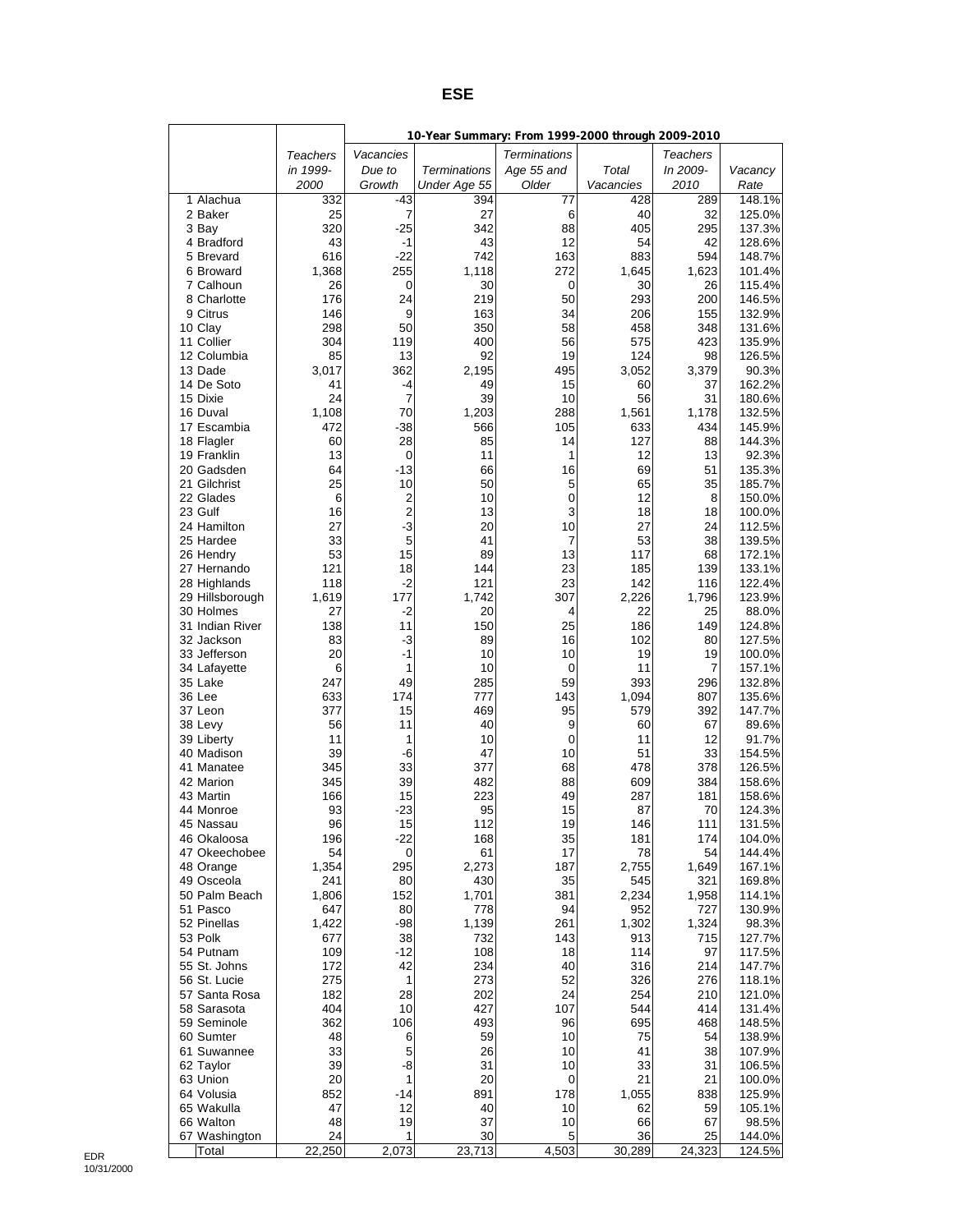#### **Math & Computer Science**

|                                 |                 |                 | 10-Year Summary: From 1999-2000 through 2009-2010 |                     |            |                 |                  |
|---------------------------------|-----------------|-----------------|---------------------------------------------------|---------------------|------------|-----------------|------------------|
|                                 | <b>Teachers</b> | Vacancies       |                                                   | <b>Terminations</b> |            | <b>Teachers</b> |                  |
|                                 | in 1999-        | Due to          | <b>Terminations</b>                               | Age 55 and          | Total      | In 2009-        | Vacancy          |
|                                 | 2000            | Growth          | Under Age 55                                      | Older               | Vacancies  | 2010            | Rate             |
| 1 Alachua                       | 112             | $-21$           | 99                                                | 31                  | 109        | 91              | 119.8%           |
| 2 Baker                         | 16<br>96        | 1<br>-7         | 12<br>106                                         | 0<br>29             | 13<br>128  | 17<br>89        | 76.5%<br>143.8%  |
| 3 Bay<br>4 Bradford             | 14              | $-2$            | 12                                                | 0                   | 10         | 12              | 83.3%            |
| 5 Brevard                       | 184             | $-29$           | 193                                               | 48                  | 212        | 155             | 136.8%           |
| 6 Broward                       | 229             | 65              | 207                                               | 62                  | 334        | 294             | 113.6%           |
| 7 Calhoun                       | 8               | 0               | 10                                                | 0                   | 10         | 8               | 125.0%           |
| 8 Charlotte                     | 53              | 10              | 70                                                | 17                  | 97         | 63              | 154.0%           |
| 9 Citrus                        | 53              | 3               | 48                                                | 20                  | 71         | 56              | 126.8%           |
| 10 Clay<br>11 Collier           | 84<br>38        | 8               | 74                                                | 33                  | 115        | 92              | 125.0%           |
| 12 Columbia                     | 34              | 11<br>3         | 31<br>28                                          | 18<br>16            | 60<br>47   | 49<br>37        | 122.4%<br>127.0% |
| 13 Dade                         | 978             | 273             | 722                                               | 242                 | 1,237      | 1,251           | 98.9%            |
| 14 De Soto                      | 16              | -4              | 13                                                | 3                   | 12         | 12              | 100.0%           |
| 15 Dixie                        | 7               | 0               | 10                                                | 0                   | 10         | 7               | 142.9%           |
| 16 Duval                        | 361             | 11              | 365                                               | 130                 | 506        | 372             | 136.0%           |
| 17 Escambia                     | 140             | 0               | 129                                               | 59                  | 188        | 140             | 134.3%           |
| 18 Flagler                      | 30              | 10              | 43                                                | 5                   | 58         | 40              | 145.0%           |
| 19 Franklin<br>20 Gadsden       | 6<br>29         | -1<br>-6        | 10<br>30                                          | 0<br>6              | 9<br>30    | 5<br>23         | 180.0%           |
| 21 Gilchrist                    | 12              | 4               | 26                                                | 3                   | 33         | 16              | 130.4%<br>206.3% |
| 22 Glades                       | 1               | 0               | 0                                                 | 0                   | 0          | 1               | 0.0%             |
| 23 Gulf                         | 10              | 1               | 10                                                | 0                   | 11         | 11              | 100.0%           |
| 24 Hamilton                     | 9               | -2              | 10                                                | 1                   | 9          | 7               | 128.6%           |
| 25 Hardee                       | 18              | 1               | 21                                                | 3                   | 25         | 19              | 131.6%           |
| 26 Hendry                       | 23              | 1               | 20                                                | 9                   | 30         | 24              | 125.0%           |
| 27 Hernando                     | 58<br>36        | 4               | 57                                                | 20                  | 81         | 62              | 130.6%           |
| 28 Highlands<br>29 Hillsborough | 477             | $-3$<br>95      | 27<br>602                                         | 10<br>186           | 34<br>883  | 33<br>572       | 103.0%<br>154.3% |
| 30 Holmes                       | 15              | $-2$            | 10                                                | 6                   | 14         | 13              | 107.7%           |
| 31 Indian River                 | 44              | $\overline{2}$  | 42                                                | 12                  | 56         | 46              | 121.7%           |
| 32 Jackson                      | 31              | $-6$            | 30                                                | 9                   | 33         | 25              | 132.0%           |
| 33 Jefferson                    | 5               | -1              | 4                                                 | 0                   | 3          | 4               | 75.0%            |
| 34 Lafayette                    | $\overline{4}$  | $-1$            | 1                                                 | 1                   | 1          | 3               | 33.3%            |
| 35 Lake                         | 97              | 19              | 84                                                | 37                  | 140        | 116             | 120.7%           |
| 36 Lee<br>37 Leon               | 157<br>108      | 29<br>$-1$      | 138<br>117                                        | 54<br>24            | 221<br>140 | 186<br>107      | 118.8%<br>130.8% |
| 38 Levy                         | 21              | 1               | 10                                                | 10                  | 21         | 22              | 95.5%            |
| 39 Liberty                      | 5               | 1               | 9                                                 | $\mathbf 0$         | 10         | 6               | 166.7%           |
| 40 Madison                      | 9               | $-2$            | 10                                                | 0                   | 8          | 7               | 114.3%           |
| 41 Manatee                      | 106             | 19              | 117                                               | 30                  | 166        | 125             | 132.8%           |
| 42 Marion                       | 116             | 7               | 121                                               | 32                  | 160        | 123             | 130.1%           |
| 43 Martin                       | 32              | $-5$            | 30                                                | 10                  | 35         | 27              | 129.6%           |
| 44 Monroe<br>45 Nassau          | 34<br>37        | $-2$<br>-2      | 39<br>28                                          | 10<br>13            | 47<br>39   | 32<br>35        | 146.9%<br>111.4% |
| 46 Okaloosa                     | 98              | -5              | 69                                                | 35                  | 99         | 93              | 106.5%           |
| 47 Okeechobee                   | 20              | 0               | 29                                                | 4                   | 33         | 20              | 165.0%           |
| 48 Orange                       | 541             | 142             | 557                                               | 111                 | 810        | 683             | 118.6%           |
| 49 Osceola                      | 116             | 41              | 163                                               | 27                  | 231        | 157             | 147.1%           |
| 50 Palm Beach                   | 533             | 9               | 424                                               | 128                 | 561        | 542             | 103.5%           |
| 51 Pasco                        | 135             | 33              | 142                                               | 45                  | 220        | 168             | 131.0%           |
| 52 Pinellas<br>53 Polk          | 342<br>267      | -6<br>7         | 249<br>246                                        | 100<br>82           | 343<br>335 | 336<br>274      | 102.1%<br>122.3% |
| 54 Putnam                       | 40              | -1              | 37                                                | 14                  | 50         | 39              | 128.2%           |
| 55 St. Johns                    | 78              | 34              | 112                                               | 21                  | 167        | 112             | 149.1%           |
| 56 St. Lucie                    | 96              | 3               | 76                                                | 35                  | 114        | 99              | 115.2%           |
| 57 Santa Rosa                   | 87              | 19              | 78                                                | 26                  | 123        | 106             | 116.0%           |
| 58 Sarasota                     | 120             | 12              | 112                                               | 51                  | 175        | 132             | 132.6%           |
| 59 Seminole                     | 237             | 3               | 204                                               | 78                  | 285        | 240             | 118.8%           |
| 60 Sumter                       | 17              | 0               | 20                                                | 4                   | 24         | 17              | 141.2%           |
| 61 Suwannee<br>62 Taylor        | 22<br>9         | $\pmb{0}$<br>-1 | 13<br>10                                          | 6<br>0              | 19<br>9    | 22<br>8         | 86.4%<br>112.5%  |
| 63 Union                        | 10              | 1               | 10                                                | 0                   | 11         | 11              | 100.0%           |
| 64 Volusia                      | 212             | $-12$           | 183                                               | 61                  | 232        | 200             | 116.0%           |
| 65 Wakulla                      | 17              | 8               | 17                                                | 3                   | 28         | 25              | 112.0%           |
| 66 Walton                       | 25              | 7               | 20                                                | 4                   | 31         | 32              | 96.9%            |
| 67 Washington                   | 14              | 4               | 19                                                | 5                   | 28         | 18              | 155.6%           |
| Total                           | 6,989           | 780             | 6,565                                             | 2,039               | 9,384      | 7,769           | 120.8%           |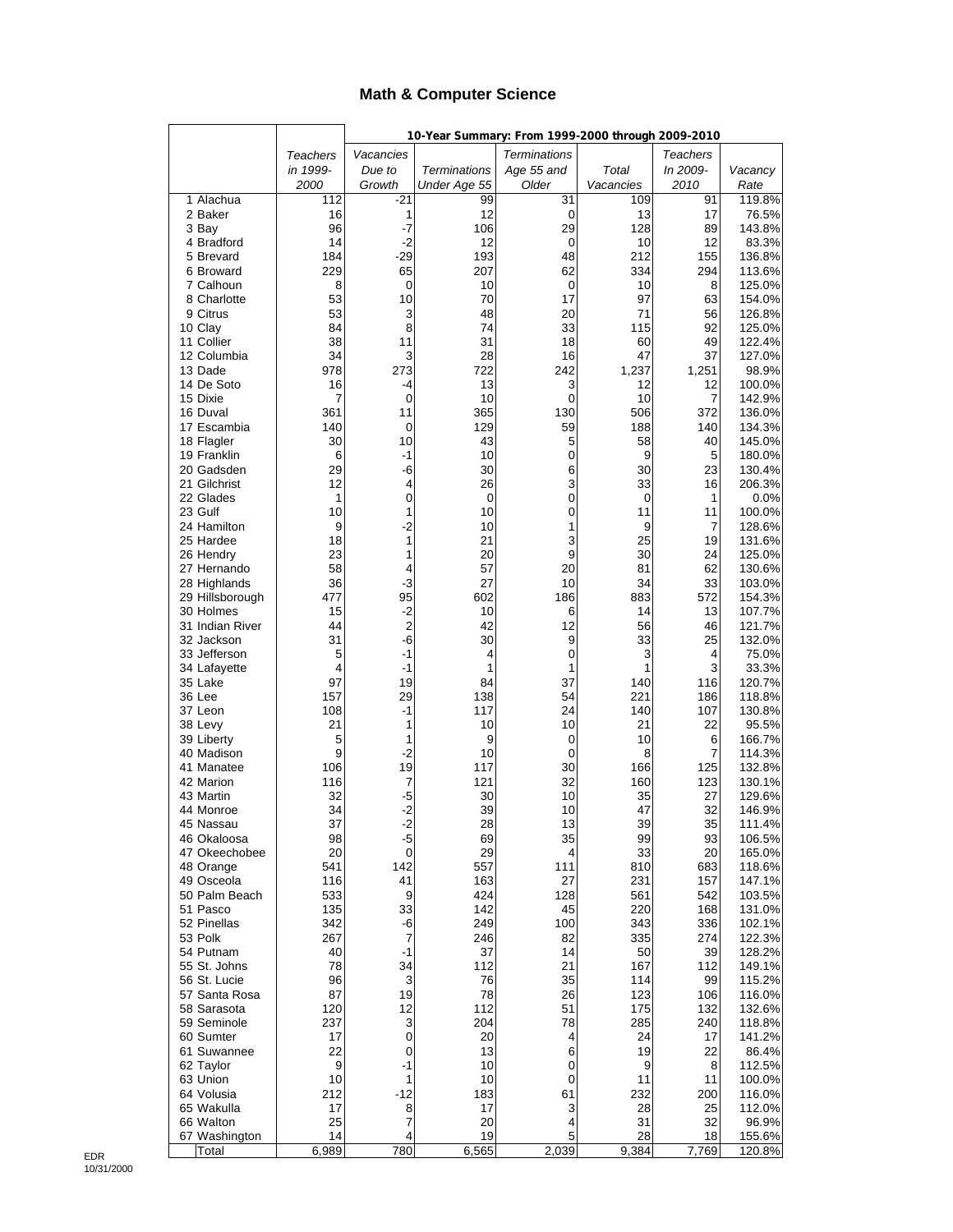#### **Science**

|                               |           |                     | 10-Year Summary: From 1999-2000 through 2009-2010 |                     |                |            |                   |
|-------------------------------|-----------|---------------------|---------------------------------------------------|---------------------|----------------|------------|-------------------|
|                               | Teachers  | Vacancies           |                                                   | <b>Terminations</b> |                | Teachers   |                   |
|                               | in 1999-  | Due to              | <b>Terminations</b>                               | Age 55 and          | Total          | In 2009-   | Vacancy           |
|                               | 2000      | Growth              | Under Age 55                                      | Older               | Vacancies      | 2010       | Rate              |
| 1 Alachua                     | 89        | -8                  | 104                                               | 25                  | 121            | 81         | 149.4%            |
| 2 Baker                       | 15        | 1                   | 10                                                | $\mathbf 0$         | 11<br>117      | 16         | 68.8%             |
| 3 Bay<br>4 Bradford           | 66<br>13  | 10<br>$-1$          | 81<br>10                                          | 26<br>10            | 19             | 76<br>12   | 153.9%<br>158.3%  |
| 5 Brevard                     | 186       | -27                 | 184                                               | 56                  | 213            | 159        | 134.0%            |
| 6 Broward                     | 167       | 46                  | 121                                               | 33                  | 200            | 213        | 93.9%             |
| 7 Calhoun                     | 8         | $-2$                | 10                                                | 0                   | 8              | 6          | 133.3%            |
| 8 Charlotte                   | 48        | 8                   | 60                                                | 17                  | 85             | 56         | 151.8%            |
| 9 Citrus                      | 41        | 6                   | 49                                                | 10                  | 65             | 47         | 138.3%            |
| 10 Clay<br>11 Collier         | 75        | 16                  | 80                                                | 25                  | 121            | 91<br>49   | 133.0%            |
| 12 Columbia                   | 35<br>29  | 14<br>2             | 43<br>30                                          | 10<br>10            | 67<br>42       | 31         | 136.7%<br>135.5%  |
| 13 Dade                       | 832       | 192                 | 783                                               | 201                 | 1,176          | 1,024      | 114.8%            |
| 14 De Soto                    | 12        | $-1$                | 10                                                | 6                   | 15             | 11         | 136.4%            |
| 15 Dixie                      | 5         | $\mathbf 0$         | 10                                                | 0                   | 10             | 5          | 200.0%            |
| 16 Duval                      | 301       | 20                  | 367                                               | 100                 | 487            | 321        | 151.7%            |
| 17 Escambia                   | 132       | -14                 | 147                                               | 41                  | 174            | 118        | 147.5%            |
| 18 Flagler<br>19 Franklin     | 20<br>5   | 8<br>-3             | 24<br>1                                           | 5<br>0              | 37<br>-2       | 28<br>2    | 132.1%<br>$0.0\%$ |
| 20 Gadsden                    | 22        | $-5$                | 23                                                | 4                   | 22             | 17         | 129.4%            |
| 21 Gilchrist                  | 10        | $\overline{c}$      | 10                                                | 0                   | 12             | 12         | 100.0%            |
| 22 Glades                     | 1         | $\mathbf 0$         | 0                                                 | 0                   | 0              | 1          | $0.0\%$           |
| 23 Gulf                       | 7         | $-1$                | 10                                                | 0                   | 9              | 6          | 150.0%            |
| 24 Hamilton                   | 5         | 0                   | 0                                                 | 2                   | $\overline{2}$ | 5          | 40.0%             |
| 25 Hardee                     | 12        | $-1$                | 11                                                | 0                   | 10             | 11         | 90.9%             |
| 26 Hendry<br>27 Hernando      | 16<br>53  | 2<br>$\overline{7}$ | 20<br>56                                          | 7<br>18             | 29<br>81       | 18<br>60   | 161.1%<br>135.0%  |
| 28 Highlands                  | 32        | $-2$                | 30                                                | 8                   | 36             | 30         | 120.0%            |
| 29 Hillsborough               | 454       | 89                  | 702                                               | 132                 | 923            | 543        | 170.0%            |
| 30 Holmes                     | 11        | 0                   | 10                                                | 0                   | 10             | 11         | 90.9%             |
| 31 Indian River               | 42        | 4                   | 40                                                | 9                   | 53             | 46         | 115.2%            |
| 32 Jackson                    | 23        | $-1$                | 22                                                | 7                   | 28             | 22         | 127.3%            |
| 33 Jefferson                  | 5<br>3    | -1<br>1             | 0                                                 | 0                   | -1<br>1        | 4<br>4     | 0.0%<br>25.0%     |
| 34 Lafayette<br>35 Lake       | 80        | 9                   | 0<br>84                                           | 0<br>23             | 116            | 89         | 130.3%            |
| 36 Lee                        | 143       | 22                  | 172                                               | 39                  | 233            | 165        | 141.2%            |
| 37 Leon                       | 84        | $-5$                | 91                                                | 20                  | 106            | 79         | 134.2%            |
| 38 Levy                       | 18        | $\mathbf 0$         | 10                                                | 0                   | 10             | 18         | 55.6%             |
| 39 Liberty                    | 3         | 2                   | 10                                                | 0                   | 12             | 5          | 240.0%            |
| 40 Madison                    | 9         | $-2$<br>16          | 11                                                | 0                   | 9              | 7          | 128.6%            |
| 41 Manatee<br>42 Marion       | 90<br>88  | 14                  | 100<br>120                                        | 24<br>27            | 140<br>161     | 106<br>102 | 132.1%<br>157.8%  |
| 43 Martin                     | 7         | 3                   | 11                                                | 1                   | 15             | 10         | 150.0%            |
| 44 Monroe                     | 28        | -8                  | 24                                                | 5                   | 21             | 20         | 105.0%            |
| 45 Nassau                     | 34        | 1                   | 34                                                | Ŕ                   | 41             | 33         | 124.2%            |
| 46 Okaloosa                   | 100       | $-12$               | 84                                                | 24                  | 96             | 88         | 109.1%            |
| 47 Okeechobee                 | 17        | 2                   | 20                                                | 2                   | 24             | 19         | 126.3%            |
| 48 Orange                     | 427<br>92 | 128                 | 562<br>178                                        | 83                  | 773<br>241     | 555<br>137 | 139.3%<br>175.9%  |
| 49 Osceola<br>50 Palm Beach   | 417       | 45<br>60            | 343                                               | 18<br>90            | 493            | 477        | 103.4%            |
| 51 Pasco                      | 70        | 18                  | 85                                                | 19                  | 122            | 88         | 138.6%            |
| 52 Pinellas                   | 318       | 1                   | 218                                               | 95                  | 314            | 319        | 98.4%             |
| 53 Polk                       | 201       | 20                  | 222                                               | 57                  | 299            | 221        | 135.3%            |
| 54 Putnam                     | 37        | -1                  | 40                                                | 11                  | 50             | 36         | 138.9%            |
| 55 St. Johns                  | 61        | 34                  | 99                                                | 15                  | 148            | 95         | 155.8%            |
| 56 St. Lucie<br>57 Santa Rosa | 86<br>70  | -3<br>11            | 86<br>80                                          | 23<br>17            | 106<br>108     | 83<br>81   | 127.7%<br>133.3%  |
| 58 Sarasota                   | 104       | 10                  | 117                                               | 44                  | 171            | 114        | 150.0%            |
| 59 Seminole                   | 190       | 6                   | 196                                               | 51                  | 253            | 196        | 129.1%            |
| 60 Sumter                     | 17        | 1                   | 20                                                | 2                   | 23             | 18         | 127.8%            |
| 61 Suwannee                   | 15        | 3                   | 10                                                | 5                   | 18             | 18         | 100.0%            |
| 62 Taylor                     | 10        | $-2$                | 10                                                | 0                   | 8              | 8          | 100.0%            |
| 63 Union                      | 6         | 1                   | 10                                                | 0                   | 11             | 7          | 157.1%            |
| 64 Volusia<br>65 Wakulla      | 181<br>7  | 5<br>$\overline{c}$ | 200<br>0                                          | 48<br>1             | 253<br>3       | 186<br>9   | 136.0%<br>33.3%   |
| 66 Walton                     | 18        | 8                   | 10                                                | 1                   | 19             | 26         | 73.1%             |
| 67 Washington                 | 10        | 2                   | 10                                                | 0                   | 12             | 12         | 100.0%            |
| Total                         | 5,813     | 750                 | 6,325                                             | 1,515               | 8,590          | 6,563      | 130.9%            |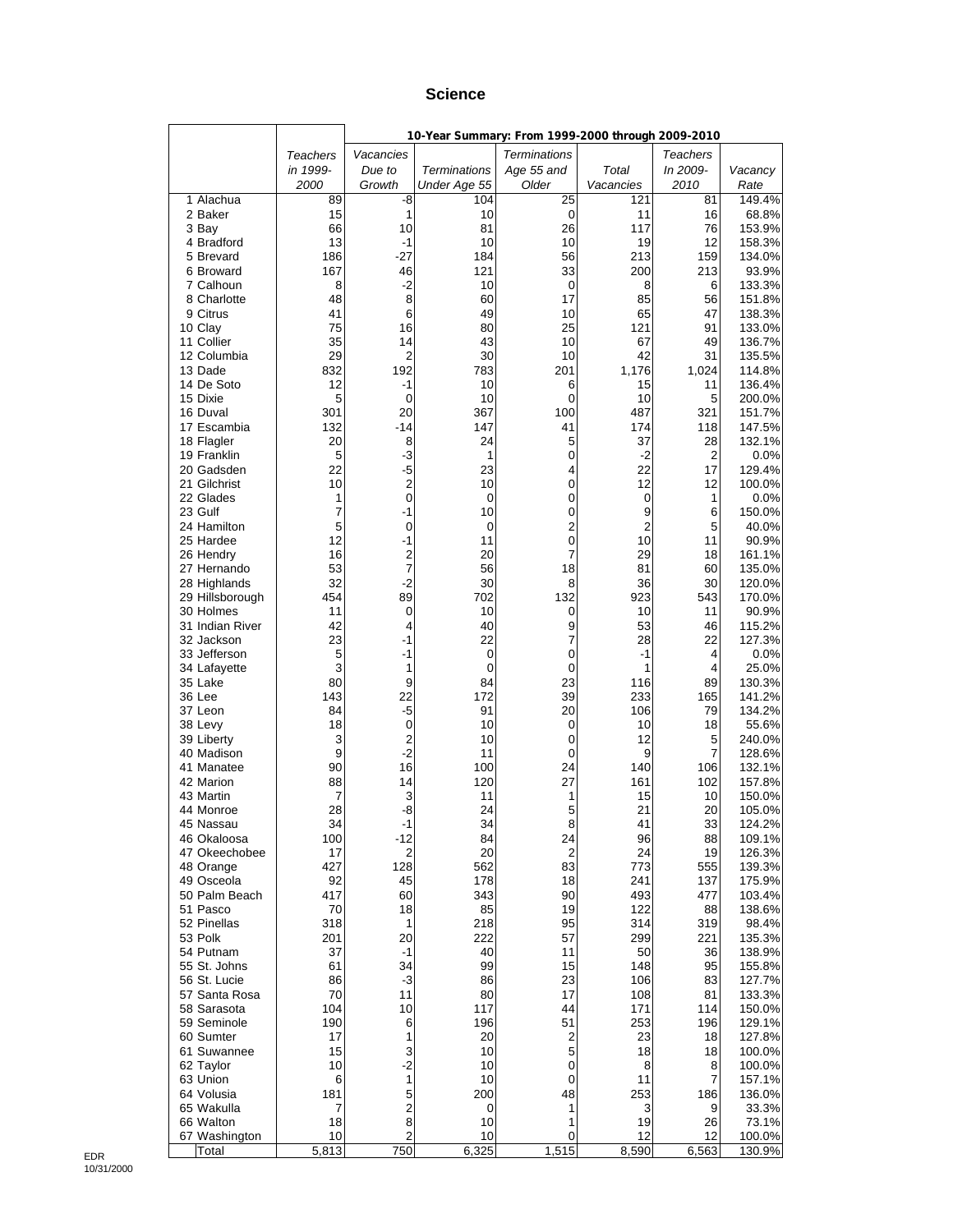### **Foreign Languages**

|                               |                         |                |                     | 10-Year Summary: From 1999-2000 through 2009-2010 |             |                    |                  |
|-------------------------------|-------------------------|----------------|---------------------|---------------------------------------------------|-------------|--------------------|------------------|
|                               | <b>Teachers</b>         | Vacancies      |                     | <b>Terminations</b>                               |             | <b>Teachers</b>    |                  |
|                               | in 1999-                | Due to         | <b>Terminations</b> | Age 55 and                                        | Total       | In 2009-           | Vacancy          |
|                               | 2000                    | Growth         | Under Age 55        | Older                                             | Vacancies   | 2010               | Rate             |
| 1 Alachua<br>2 Baker          | 33<br>$\overline{2}$    | -6<br>0        | 30<br>1             | 9<br>0                                            | 33<br>1     | 27<br>2            | 122.2%<br>50.0%  |
| 3 Bay                         | 18                      | $-2$           | 10                  | 9                                                 | 17          | 16                 | 106.3%           |
| 4 Bradford                    | $\overline{2}$          | $\mathbf 0$    | 1                   | 0                                                 | 1           | 2                  | 50.0%            |
| 5 Brevard                     | 72                      | $-11$          | 49                  | 34                                                | 72          | 61                 | 118.0%           |
| 6 Broward                     | 37                      | 8              | 30                  | 6                                                 | 44          | 45                 | 97.8%            |
| 7 Calhoun                     | $\overline{2}$          | $-1$           | 0                   | 0                                                 | $-1$        | 1                  | 0.0%             |
| 8 Charlotte<br>9 Citrus       | 14<br>11                | 5<br>1         | 11<br>10            | 10<br>3                                           | 26<br>14    | 19<br>12           | 136.8%<br>116.7% |
| 10 Clay                       | 25                      | 3              | 20                  | 10                                                | 33          | 28                 | 117.9%           |
| 11 Collier                    | 6                       | $\overline{c}$ | 10                  | 0                                                 | 12          | 8                  | 150.0%           |
| 12 Columbia                   | 4                       | $\mathbf 0$    | 2                   | 0                                                 | 2           | 4                  | 50.0%            |
| 13 Dade                       | 298                     | 63             | 193                 | 99                                                | 355         | 361                | 98.3%            |
| 14 De Soto                    | 3<br>$\mathbf{1}$       | $-1$           | 1                   | 0                                                 | 0           | 2                  | 0.0%             |
| 15 Dixie<br>16 Duval          | 84                      | 0<br>12        | 0<br>72             | $\mathbf 0$<br>33                                 | 0<br>117    | $\mathbf{1}$<br>96 | 0.0%<br>121.9%   |
| 17 Escambia                   | 31                      | $-2$           | 30                  | 18                                                | 46          | 29                 | 158.6%           |
| 18 Flagler                    | 5                       | 6              | 9                   | 0                                                 | 15          | 11                 | 136.4%           |
| 19 Franklin                   | 1                       | $-1$           | 0                   | 0                                                 | $-1$        | 0                  | 0.0%             |
| 20 Gadsden                    | 4                       | $-1$           | 4                   | $\mathbf 0$                                       | 3           | 3                  | 100.0%           |
| 21 Gilchrist                  | $\overline{c}$          | 1              | 3                   | 0                                                 | 4           | 3                  | 133.3%           |
| 22 Glades<br>23 Gulf          | 0<br>$\overline{c}$     | 0<br>0         | 0<br>1              | 0<br>$\mathbf 0$                                  | 0<br>1      | 0<br>2             | 0.0%<br>50.0%    |
| 24 Hamilton                   | 1                       | 0              | 0                   | 0                                                 | 0           | 1                  | 0.0%             |
| 25 Hardee                     | 5                       | -1             | 5                   | 0                                                 | 4           | 4                  | 100.0%           |
| 26 Hendry                     | 3                       | 1              | $\overline{2}$      | 0                                                 | 3           | 4                  | 75.0%            |
| 27 Hernando                   | 17                      | 3              | 19                  | 7                                                 | 29          | 20                 | 145.0%           |
| 28 Highlands                  | 5                       | 0<br>27        | 5                   | 0                                                 | 5           | 5                  | 100.0%           |
| 29 Hillsborough<br>30 Holmes  | 134<br>2                | 1              | 93<br>1             | 52<br>0                                           | 172<br>2    | 161<br>3           | 106.6%<br>66.7%  |
| 31 Indian River               | 13                      | -2             | 10                  | 9                                                 | 17          | 11                 | 154.5%           |
| 32 Jackson                    | 7                       | -1             | 7                   | 0                                                 | 6           | 6                  | 100.0%           |
| 33 Jefferson                  | 1                       | 0              | 0                   | $\mathbf 0$                                       | 0           | 1                  | 0.0%             |
| 34 Lafayette                  | 1                       | 0              | 0                   | 0                                                 | 0           | 1                  | 0.0%             |
| 35 Lake<br>36 Lee             | 14<br>51                | 3<br>11        | 10                  | 9<br>17                                           | 22<br>69    | 17<br>62           | 129.4%<br>111.3% |
| 37 Leon                       | 34                      | -5             | 41<br>31            | 16                                                | 42          | 29                 | 144.8%           |
| 38 Levy                       | $\overline{2}$          | 0              | 1                   | 0                                                 | 1           | 2                  | 50.0%            |
| 39 Liberty                    | 1                       | 0              | 0                   | 0                                                 | 0           | 1                  | 0.0%             |
| 40 Madison                    | 1                       | 0              | 0                   | 0                                                 | $\mathbf 0$ | 1                  | 0.0%             |
| 41 Manatee                    | 20                      | 5              | 15                  | 10                                                | 30          | 25                 | 120.0%           |
| 42 Marion<br>43 Martin        | 32<br>3                 | 3<br>2         | 30<br>8             | 17<br>0                                           | 50<br>10    | 35<br>5            | 142.9%<br>200.0% |
| 44 Monroe                     | 10                      | $-1$           | 10                  | 1                                                 | 10          | 9                  | 111.1%           |
| 45 Nassau                     | 8                       | 1              | 7                   | $\Omega$                                          | 6           | 7                  | 85.7%            |
| 46 Okaloosa                   | 30                      | -3             | 19                  | 14                                                | 30          | 27                 | 111.1%           |
| 47 Okeechobee                 | $\overline{c}$          | $\pmb{0}$      | 1                   | 0                                                 | 1           | 2                  | 50.0%            |
| 48 Orange                     | 118                     | 29             | 124                 | 39                                                | 192         | 147                | 130.6%           |
| 49 Osceola<br>50 Palm Beach   | 23<br>131               | 12<br>16       | 31<br>80            | 10<br>48                                          | 53<br>144   | 35<br>147          | 151.4%<br>98.0%  |
| 51 Pasco                      | 39                      | 8              | 34                  | 14                                                | 56          | 47                 | 119.1%           |
| 52 Pinellas                   | 123                     | 4              | 69                  | 49                                                | 122         | 127                | 96.1%            |
| 53 Polk                       | 64                      | 0              | 44                  | 20                                                | 64          | 64                 | 100.0%           |
| 54 Putnam                     | 5                       | 1              | 6                   | 0                                                 | 7           | 6                  | 116.7%           |
| 55 St. Johns                  | 22                      | 8              | 23                  | 7                                                 | 38          | 30                 | 126.7%           |
| 56 St. Lucie<br>57 Santa Rosa | 18<br>15                | 2<br>3         | 20<br>13            | 10<br>4                                           | 32<br>20    | 20<br>18           | 160.0%<br>111.1% |
| 58 Sarasota                   | 38                      | 3              | 29                  | 20                                                | 52          | 41                 | 126.8%           |
| 59 Seminole                   | 63                      | 9              | 50                  | 24                                                | 83          | 72                 | 115.3%           |
| 60 Sumter                     | 3                       | 0              | $\overline{c}$      | 0                                                 | 2           | 3                  | 66.7%            |
| 61 Suwannee                   | 4                       | 2              | 5                   | 0                                                 | 7           | 6                  | 116.7%           |
| 62 Taylor                     | $\overline{c}$          | 0              | 1                   | 0                                                 | 1           | $\overline{2}$     | 50.0%            |
| 63 Union<br>64 Volusia        | 1<br>64                 | 1<br>$-2$      | 0<br>48             | 0<br>19                                           | 1<br>65     | $\mathbf 2$<br>62  | 50.0%<br>104.8%  |
| 65 Wakulla                    | $\overline{\mathbf{c}}$ | 1              | 0                   | 0                                                 | 1           | 3                  | 33.3%            |
| 66 Walton                     | 3                       | 3              | 3                   | 0                                                 | 6           | 6                  | 100.0%           |
| 67 Washington                 | $\overline{c}$          | 0              | 1                   | 0                                                 |             | $\overline{c}$     | 50.0%            |
| Total                         | 1,794                   | 218            | 1,385               | 647                                               | 2,250       | 2,012              | 111.8%           |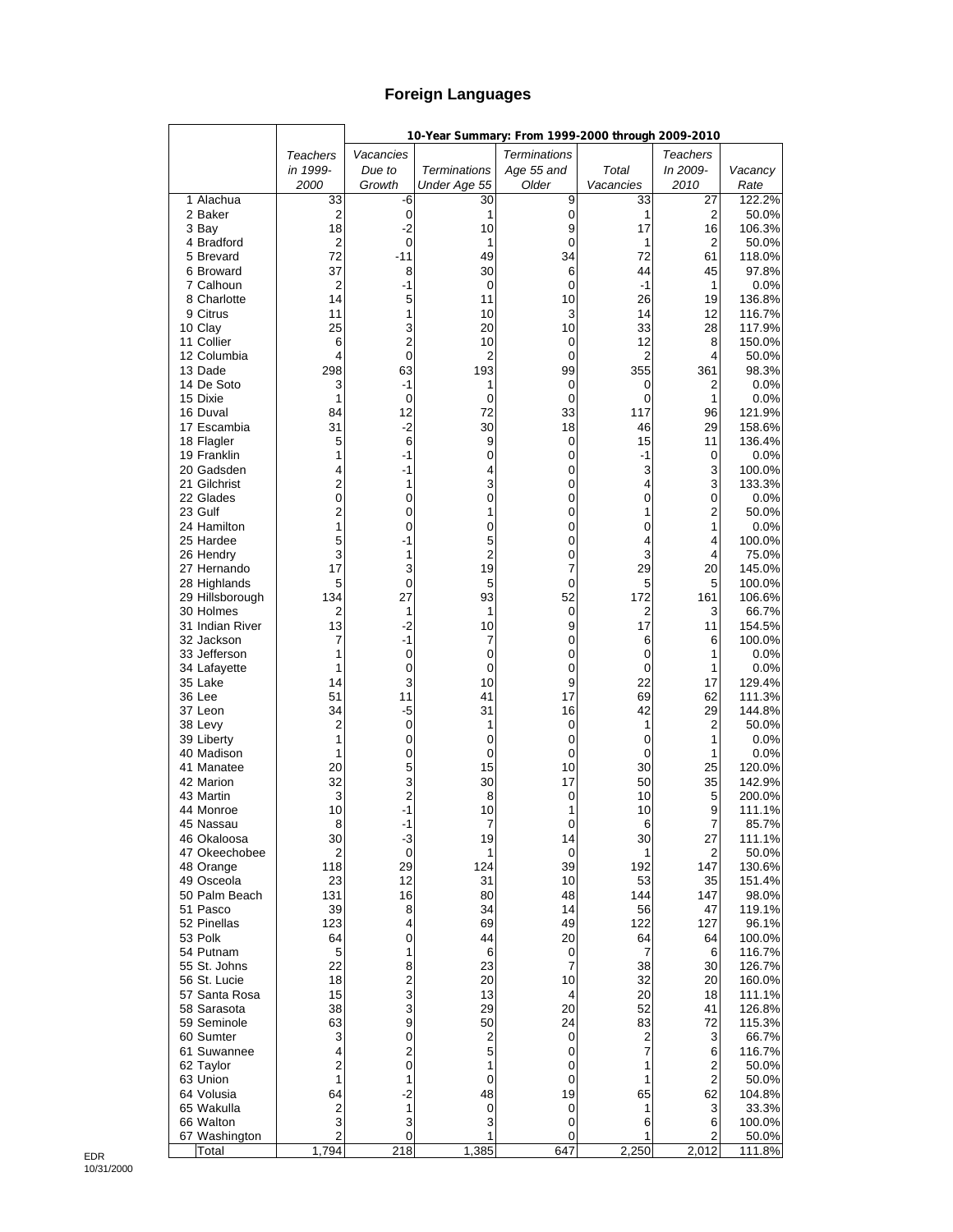#### **Other Secondary**

|                               |                 |               | 10-Year Summary: From 1999-2000 through 2009-2010 |                     |              |                 |                  |
|-------------------------------|-----------------|---------------|---------------------------------------------------|---------------------|--------------|-----------------|------------------|
|                               | <b>Teachers</b> | Vacancies     |                                                   | <b>Terminations</b> |              | <b>Teachers</b> |                  |
|                               | in 1999-        | Due to        | <b>Terminations</b>                               | Age 55 and          | Total        | In 2009-        | Vacancy          |
|                               | 2000            | Growth        | Under Age 55                                      | Older               | Vacancies    | 2010            | Rate             |
| 1 Alachua                     | 390             | $-21$         | 538                                               | 229                 | 746          | 369             | 202.2%           |
| 2 Baker                       | 57<br>352       | 1<br>$-40$    | 41<br>299                                         | 13<br>120           | 55<br>379    | 58<br>312       | 94.8%<br>121.5%  |
| 3 Bay<br>4 Bradford           | 49              | $-1$          | 41                                                | 17                  | 57           | 48              | 118.8%           |
| 5 Brevard                     | 886             | $-88$         | 850                                               | 315                 | 1,077        | 798             | 135.0%           |
| 6 Broward                     | 3,918           | 1,023         | 3,531                                             | 1,148               | 5,702        | 4,941           | 115.4%           |
| 7 Calhoun                     | 35              | 2             | 30                                                | 10                  | 42           | 37              | 113.5%           |
| 8 Charlotte                   | 194             | 38            | 237                                               | 62                  | 337          | 232             | 145.3%           |
| 9 Citrus                      | 207             | 19            | 197                                               | 67                  | 283          | 226             | 125.2%           |
| 10 Clay                       | 391             | 45            | 367                                               | 121                 | 533          | 436             | 122.2%           |
| 11 Collier<br>12 Columbia     | 565<br>117      | 307<br>16     | 644<br>98                                         | 191<br>48           | 1,142<br>162 | 872<br>133      | 131.0%<br>121.8% |
| 13 Dade                       | 3,279           | 798           | 2,677                                             | 792                 | 4,267        | 4,077           | 104.7%           |
| 14 De Soto                    | 49              | 1             | 75                                                | 17                  | 93           | 50              | 186.0%           |
| 15 Dixie                      | 31              | $-1$          | 41                                                | 7                   | 47           | 30              | 156.7%           |
| 16 Duval                      | 1,447           | 92            | 1,497                                             | 464                 | 2,053        | 1,539           | 133.4%           |
| 17 Escambia                   | 581             | -45           | 604                                               | 208                 | 767          | 536             | 143.1%           |
| 18 Flagler                    | 93              | 45            | 129                                               | 28                  | 202          | 138             | 146.4%           |
| 19 Franklin                   | 23              | -4            | 25                                                | 2                   | 23           | 19              | 121.1%           |
| 20 Gadsden<br>21 Gilchrist    | 122<br>43       | $-26$<br>8    | 125<br>81                                         | 29<br>10            | 128<br>99    | 96<br>51        | 133.3%<br>194.1% |
| 22 Glades                     | 23              | 3             | 27                                                | 8                   | 38           | 26              | 146.2%           |
| 23 Gulf                       | 34              | 1             | 27                                                | 9                   | 37           | 35              | 105.7%           |
| 24 Hamilton                   | 34              | -1            | 28                                                | 16                  | 43           | 33              | 130.3%           |
| 25 Hardee                     | 60              | -7            | 56                                                | 16                  | 65           | 53              | 122.6%           |
| 26 Hendry                     | 76              | 27            | 113                                               | 26                  | 166          | 103             | 161.2%           |
| 27 Hernando                   | 221             | 89            | 279                                               | 71                  | 439          | 310             | 141.6%           |
| 28 Highlands                  | 123             | 3             | 103                                               | 47                  | 153          | 126             | 121.4%           |
| 29 Hillsborough               | 2,411           | 465           | 2,101                                             | 649                 | 3,215        | 2,876           | 111.8%           |
| 30 Holmes<br>31 Indian River  | 56<br>170       | -6<br>19      | 38<br>169                                         | 11<br>42            | 43<br>230    | 50<br>189       | 86.0%<br>121.7%  |
| 32 Jackson                    | 105             | $-16$         | 93                                                | 27                  | 104          | 89              | 116.9%           |
| 33 Jefferson                  | 35              | -11           | 20                                                | 16                  | 25           | 24              | 104.2%           |
| 34 Lafayette                  | 18              | 2             | 20                                                | 0                   | 22           | 20              | 110.0%           |
| 35 Lake                       | 310             | 72            | 304                                               | 99                  | 475          | 382             | 124.3%           |
| 36 Lee                        | 657             | 117           | 604                                               | 217                 | 938          | 774             | 121.2%           |
| 37 Leon                       | 431             | $-13$         | 474                                               | 127                 | 588          | 418             | 140.7%           |
| 38 Levy                       | 85              | 12            | 59                                                | 16                  | 87           | 97              | 89.7%            |
| 39 Liberty<br>40 Madison      | 19<br>59        | $-1$<br>$-16$ | 20<br>54                                          | 6<br>25             | 25<br>63     | 18<br>43        | 138.9%<br>146.5% |
| 41 Manatee                    | 382             | 66            | 372                                               | 115                 | 553          | 448             | 123.4%           |
| 42 Marion                     | 445             | 20            | 538                                               | 135                 | 693          | 465             | 149.0%           |
| 43 Martin                     | 286             | 44            | 368                                               | 108                 | 520          | 330             | 157.6%           |
| 44 Monroe                     | 129             | -21           | 115                                               | 45                  | 139          | 108             | 128.7%           |
| 45 Nassau                     | 123             | $\Omega$      | 103                                               | 38                  | 141          | 123             | 114.6%           |
| 46 Okaloosa                   | 443             | -29           | 335                                               | 129                 | 435          | 414             | 105.1%           |
| 47 Okeechobee                 | 95              | $-1$          | 91                                                | 31                  | 121          | 94              | 128.7%           |
| 48 Orange<br>49 Osceola       | 1,700<br>373    | 591<br>148    | 2,349<br>581                                      | 474<br>102          | 3,414<br>831 | 2,291<br>521    | 149.0%<br>159.5% |
| 50 Palm Beach                 | 1,885           | 240           | 1,537                                             | 505                 | 2,282        | 2,125           | 107.4%           |
| 51 Pasco                      | 640             | 148           | 676                                               | 171                 | 995          | 788             | 126.3%           |
| 52 Pinellas                   | 1,350           | 33            | 983                                               | 436                 | 1,452        | 1,383           | 105.0%           |
| 53 Polk                       | 1,067           | 5             | 928                                               | 308                 | 1,241        | 1,072           | 115.8%           |
| 54 Putnam                     | 134             | 11            | 137                                               | 42                  | 190          | 145             | 131.0%           |
| 55 St. Johns                  | 275             | 148           | 391                                               | 90                  | 629          | 423             | 148.7%           |
| 56 St. Lucie<br>57 Santa Rosa | 372             | 9             | 321                                               | 115                 | 445          | 381             | 116.8%           |
| 58 Sarasota                   | 303<br>455      | 64<br>36      | 288<br>409                                        | 82<br>186           | 434<br>631   | 367<br>491      | 118.3%<br>128.5% |
| 59 Seminole                   | 777             | 28            | 667                                               | 249                 | 944          | 805             | 117.3%           |
| 60 Sumter                     | 68              | $-2$          | 60                                                | 19                  | 77           | 66              | 116.7%           |
| 61 Suwannee                   | 68              | 12            | 51                                                | 16                  | 79           | 80              | 98.8%            |
| 62 Taylor                     | 49              | -8            | 40                                                | 20                  | 52           | 41              | 126.8%           |
| 63 Union                      | 34              | $-2$          | 30                                                | 10                  | 38           | 32              | 118.8%           |
| 64 Volusia                    | 874             | 27            | 856                                               | 233                 | 1,116        | 901             | 123.9%           |
| 65 Wakulla                    | 68<br>82        | 18<br>33      | 42                                                | 20                  | 80           | 86              | 93.0%            |
| 66 Walton<br>67 Washington    | 53              | 9             | 56<br>58                                          | 24<br>16            | 113<br>83    | 115<br>62       | 98.3%<br>133.9%  |
| Total                         | 30,286          | 4,535         | 29,098                                            | 9,045               | 42,678       | 34,821          | 122.6%           |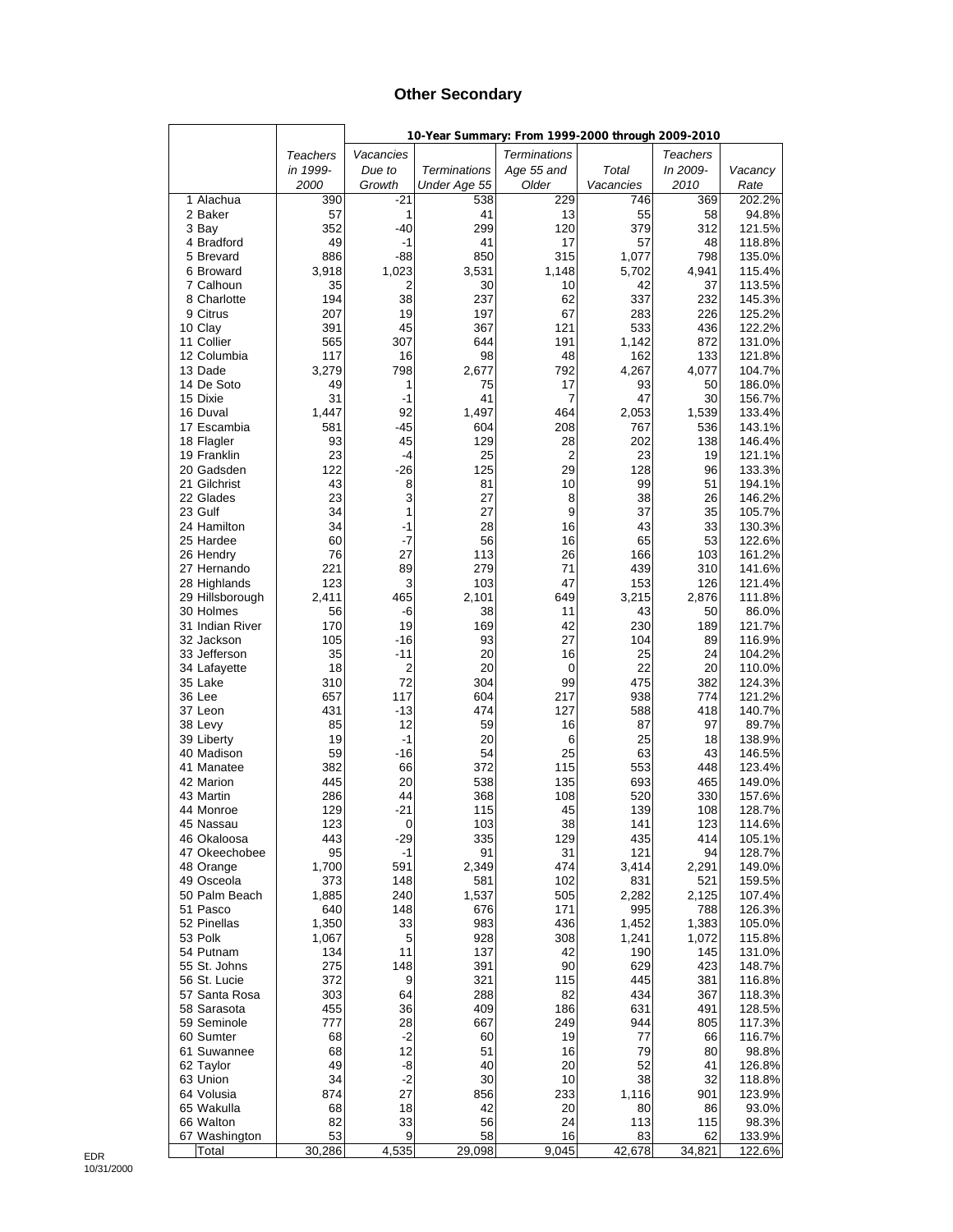#### **Vocational**

|                             |                 |                | 10-Year Summary: From 1999-2000 through 2009-2010 |                     |                |                 |                  |
|-----------------------------|-----------------|----------------|---------------------------------------------------|---------------------|----------------|-----------------|------------------|
|                             | <b>Teachers</b> | Vacancies      |                                                   | <b>Terminations</b> |                | <b>Teachers</b> |                  |
|                             | in 1999-        | Due to         | <b>Terminations</b>                               | Age 55 and          | Total          | In 2009-        | Vacancy          |
|                             | 2000            | Growth         | Under Age 55                                      | Older               | Vacancies      | 2010            | Rate             |
| 1 Alachua                   | 77              | $-14$          | 60                                                | 37                  | 83             | 63              | 131.7%           |
| 2 Baker                     | 20<br>81        | 3<br>11        | 11<br>105                                         | 7<br>46             | 21<br>162      | 23<br>92        | 91.3%<br>176.1%  |
| 3 Bay<br>4 Bradford         | 21              | $-2$           | 14                                                | 10                  | 22             | 19              | 115.8%           |
| 5 Brevard                   | 127             | 18             | 179                                               | 69                  | 266            | 145             | 183.4%           |
| 6 Broward                   | 381             | 136            | 184                                               | 191                 | 511            | 517             | 98.8%            |
| 7 Calhoun                   | 9               | -1             | 10                                                | 1                   | 10             | 8               | 125.0%           |
| 8 Charlotte                 | 58              | 8              | 67                                                | 38                  | 113            | 66              | 171.2%           |
| 9 Citrus                    | 67              | 10             | 54                                                | 31                  | 95             | 77              | 123.4%           |
| 10 Clay<br>11 Collier       | 76              | 10             | 57                                                | 36                  | 103            | 86              | 119.8%           |
| 12 Columbia                 | 64<br>28        | 32<br>7        | 55<br>21                                          | 31<br>10            | 118<br>38      | 96<br>35        | 122.9%<br>108.6% |
| 13 Dade                     | 799             | 195            | 448                                               | 271                 | 914            | 994             | 92.0%            |
| 14 De Soto                  | 18              | 3              | 20                                                | 10                  | 33             | 21              | 157.1%           |
| 15 Dixie                    | 8               | $-2$           | 6                                                 | 0                   | 4              | 6               | 66.7%            |
| 16 Duval                    | 227             | 28             | 183                                               | 128                 | 339            | 255             | 132.9%           |
| 17 Escambia                 | 190             | -5             | 169                                               | 98                  | 262            | 185             | 141.6%           |
| 18 Flagler                  | 41              | 31<br>$-1$     | 56                                                | 20                  | 107            | 72              | 148.6%           |
| 19 Franklin<br>20 Gadsden   | 5<br>27         | $-10$          | 3<br>21                                           | 0<br>8              | 2<br>19        | 4<br>17         | 50.0%<br>111.8%  |
| 21 Gilchrist                | 12              | 2              | 17                                                | 2                   | 21             | 14              | 150.0%           |
| 22 Glades                   | 5               | 1              | 7                                                 | 0                   | 8              | 6               | 133.3%           |
| 23 Gulf                     | 9               | 1              | 9                                                 | 4                   | 14             | 10              | 140.0%           |
| 24 Hamilton                 | 3               | 2              | 5                                                 | 0                   | 7              | 5               | 140.0%           |
| 25 Hardee                   | 22              | $-5$           | 18                                                | 6                   | 19             | 17              | 111.8%           |
| 26 Hendry                   | 23              | 3              | 30                                                | 10                  | 43             | 26              | 165.4%           |
| 27 Hernando<br>28 Highlands | 57<br>25        | 3<br>6         | 39<br>21                                          | 23<br>9             | 65<br>36       | 60<br>31        | 108.3%<br>116.1% |
| 29 Hillsborough             | 583             | 248            | 595                                               | 279                 | 1,122          | 831             | 135.0%           |
| 30 Holmes                   | 16              | $-2$           | 11                                                | 0                   | 9              | 14              | 64.3%            |
| 31 Indian River             | 36              | $\overline{2}$ | 30                                                | 10                  | 42             | 38              | 110.5%           |
| 32 Jackson                  | 30              | $-5$           | 22                                                | 7                   | 24             | 25              | 96.0%            |
| 33 Jefferson                | 8               | $-2$           | 2                                                 | 0                   | $\mathbf 0$    | 6               | 0.0%             |
| 34 Lafayette                | 4               | 0              | 2                                                 | 0                   | $\overline{c}$ | 4               | 50.0%            |
| 35 Lake<br>36 Lee           | 125<br>181      | 40<br>60       | 106<br>166                                        | 63<br>78            | 209<br>304     | 165             | 126.7%<br>126.1% |
| 37 Leon                     | 66              | 3              | 67                                                | 23                  | 93             | 241<br>69       | 134.8%           |
| 38 Levy                     | 18              | $-2$           | 10                                                | 10                  | 18             | 16              | 112.5%           |
| 39 Liberty                  | 4               | $-2$           | 0                                                 | $\mathbf 0$         | $-2$           | 2               | 0.0%             |
| 40 Madison                  | 11              | $-3$           | 10                                                | 0                   | 7              | 8               | 87.5%            |
| 41 Manatee                  | 113             | 32             | 95                                                | 53                  | 180            | 145             | 124.1%           |
| 42 Marion                   | 185             | 21             | 190                                               | 85                  | 296            | 206             | 143.7%           |
| 43 Martin<br>44 Monroe      | 49<br>29        | 38<br>-1       | 84<br>41                                          | 29<br>10            | 151<br>50      | 87<br>28        | 173.6%<br>178.6% |
| 45 Nassau                   | 25              | հ              | 20                                                | 8                   | 34             | 31              | 109.7%           |
| 46 Okaloosa                 | 108             | 6              | 75                                                | 56                  | 137            | 114             | 120.2%           |
| 47 Okeechobee               | 18              | 9              | 33                                                | 10                  | 52             | 27              | 192.6%           |
| 48 Orange                   | 348             | 139            | 391                                               | 165                 | 695            | 487             | 142.7%           |
| 49 Osceola                  | 71              | 36             | 98                                                | 29                  | 163            | 107             | 152.3%           |
| 50 Palm Beach<br>51 Pasco   | 461             | 126            | 340                                               | 178                 | 644            | 587             | 109.7%           |
| 52 Pinellas                 | 152<br>349      | 33<br>80       | 125<br>265                                        | 54<br>220           | 212<br>565     | 185<br>429      | 114.6%<br>131.7% |
| 53 Polk                     | 335             | 26             | 244                                               | 142                 | 412            | 361             | 114.1%           |
| 54 Putnam                   | 33              | $-2$           | 29                                                | 10                  | 37             | 31              | 119.4%           |
| 55 St. Johns                | 69              | 40             | 111                                               | 39                  | 190            | 109             | 174.3%           |
| 56 St. Lucie                | 71              | $\overline{2}$ | 59                                                | 21                  | 82             | 73              | 112.3%           |
| 57 Santa Rosa               | 65              | 16             | 58                                                | 28                  | 102            | 81              | 125.9%           |
| 58 Sarasota                 | 104             | 33             | 90                                                | 62                  | 185            | 137             | 135.0%           |
| 59 Seminole<br>60 Sumter    | 150<br>20       | 35<br>$-2$     | 131<br>16                                         | 63<br>4             | 229<br>18      | 185<br>18       | 123.8%<br>100.0% |
| 61 Suwannee                 | 27              | 17             | 26                                                | 15                  | 58             | 44              | 131.8%           |
| 62 Taylor                   | 17              | $-2$           | 14                                                | 5                   | 17             | 15              | 113.3%           |
| 63 Union                    | 10              | 0              | 10                                                | 0                   | 10             | 10              | 100.0%           |
| 64 Volusia                  | 120             | 6              | 93                                                | 48                  | 147            | 126             | 116.7%           |
| 65 Wakulla                  | 12              | $\mathbf 2$    | 8                                                 | 1                   | 11             | 14              | 78.6%            |
| 66 Walton                   | 23              | 5              | 13                                                | 10                  | 28             | 28              | 100.0%           |
| 67 Washington<br>Total      | 38<br>6,564     | -3<br>1,505    | 22<br>5,571                                       | 20<br>2,931         | 39<br>10,007   | 35<br>8,069     | 111.4%<br>124.0% |
|                             |                 |                |                                                   |                     |                |                 |                  |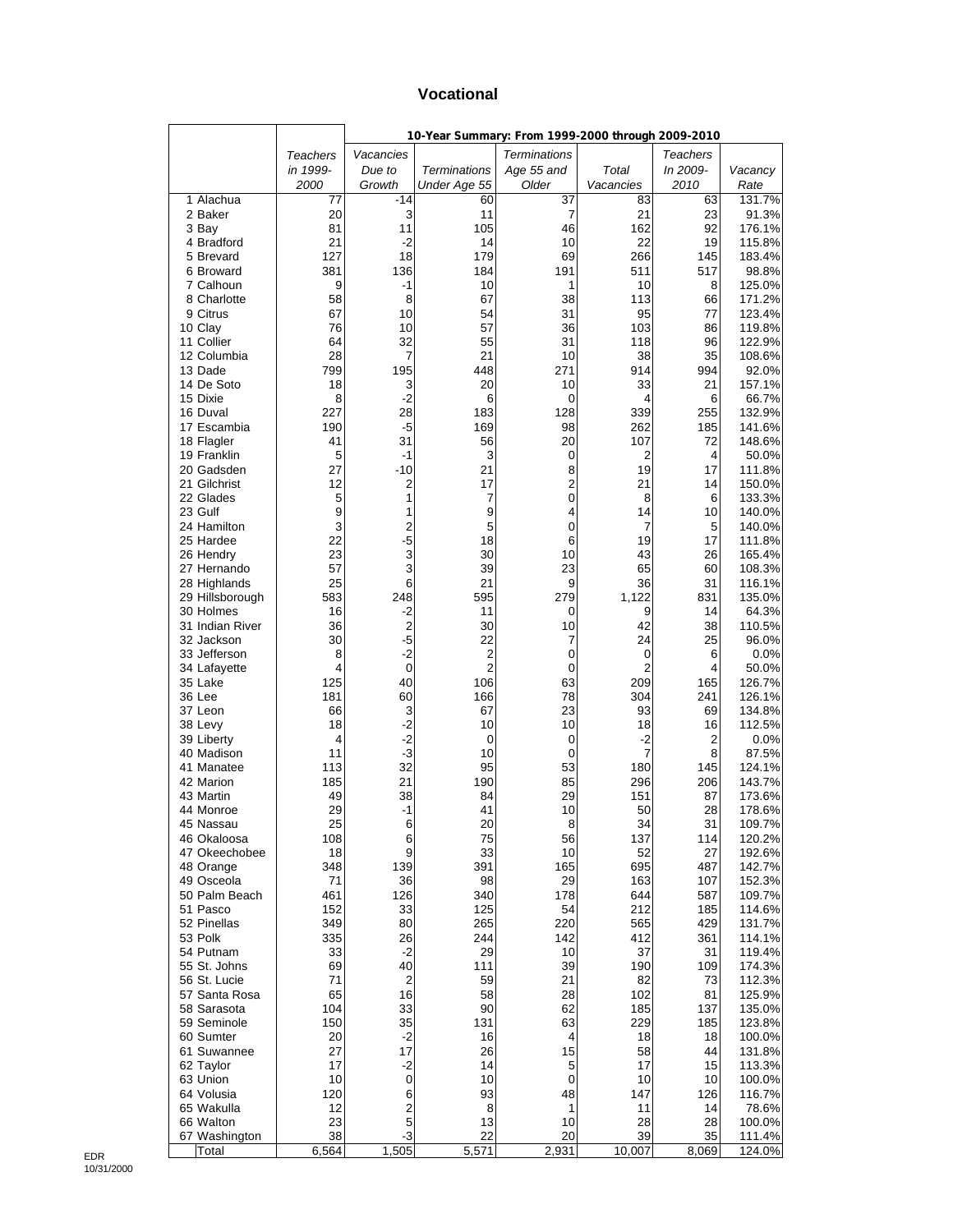| <b>Total, All Disciplines</b> |  |  |  |  |
|-------------------------------|--|--|--|--|
|-------------------------------|--|--|--|--|

|         |           |                  |                    | $\%$             |                  |           |
|---------|-----------|------------------|--------------------|------------------|------------------|-----------|
|         |           |                  | Florida            | Coverage         |                  |           |
|         |           | Florida          | Other              | from             |                  | Remaining |
|         | Teacher   | Education        | <b>Disciplines</b> | Florida          | Out of State     | Teacher   |
| Year    | Vacancies | <b>Graduates</b> | <b>Graduates</b>   | <b>Graduates</b> | <b>Graduates</b> | Vacancies |
| 2000-01 | 15,447    | 6,949            | 1,828              | 56.8%            | 3,719            | 2,951     |
| 2001-02 | 16,024    | 7,117            | 1,901              | 56.3%            | 3,815            | 3,191     |
| 2002-03 | 16,133    | 7,356            | 1,973              | 57.8%            | 3,958            | 2,846     |
| 2003-04 | 15,939    | 7,501            | 2,050              | 59.9%            | 4,040            | 2,348     |
| 2004-05 | 16,341    | 7,742            | 2,124              | 60.4%            | 4,190            | 2,285     |
| 2005-06 | 16,398    | 7,803            | 2,196              | 61.0%            | 4,223            | 2,176     |
| 2006-07 | 16,360    | 7,916            | 2,268              | 62.2%            | 4,288            | 1,888     |
| 2007-08 | 16,457    | 7,873            | 2,330              | 62.0%            | 4,250            | 2,004     |
| 2008-09 | 16,496    | 7,913            | 2,400              | 62.5%            | 4,262            | 1,921     |
| 2009-10 | 16,701    | 7,875            | 2,470              | 61.9%            | 4,222            | 2,134     |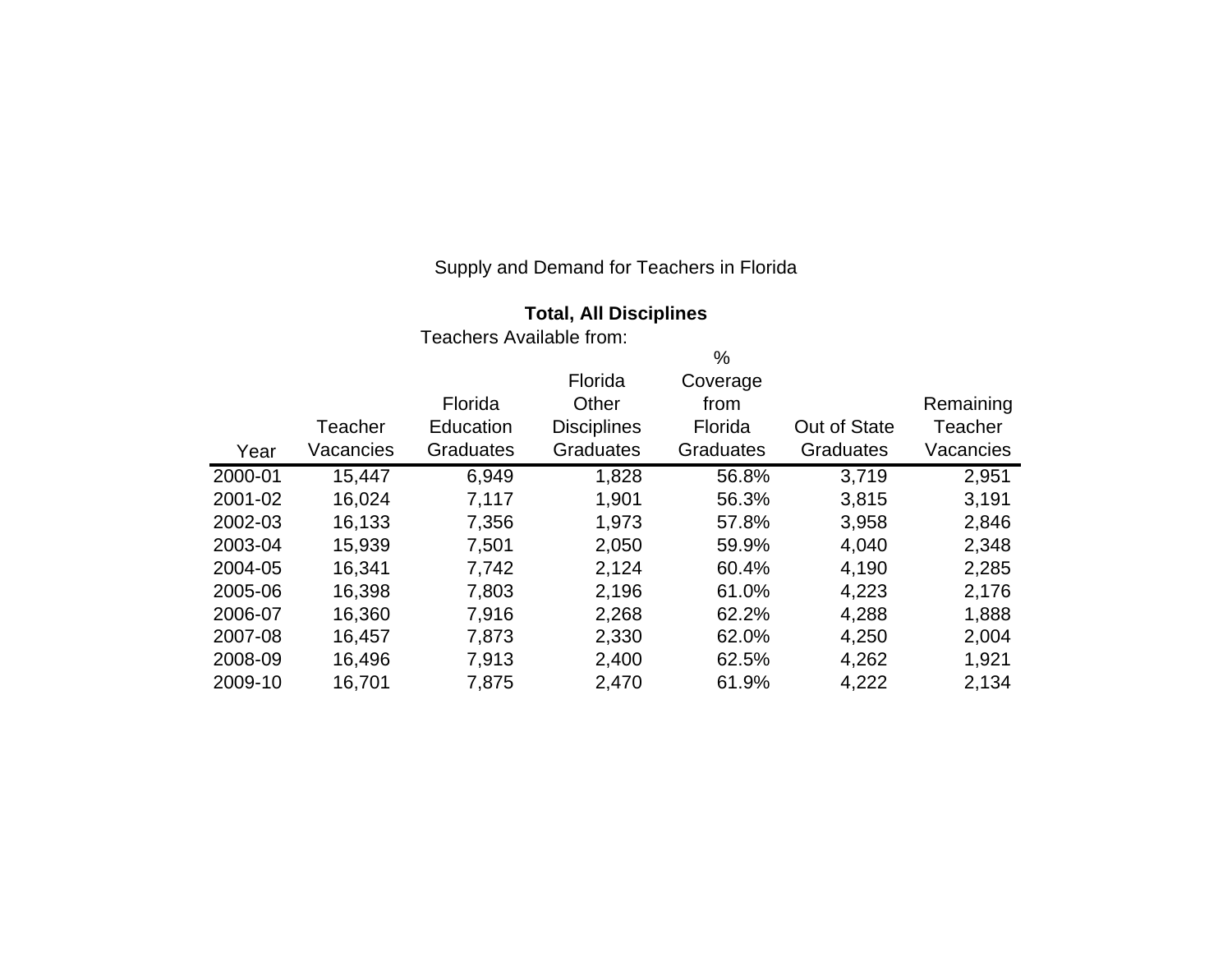### **Elementary**

|         |           |                  |                    | $\%$             |                  |           |
|---------|-----------|------------------|--------------------|------------------|------------------|-----------|
|         |           |                  | Florida            | Coverage         |                  |           |
|         |           | Florida          | Other              | from             | Out of           | Remaining |
|         | Teacher   | Education        | <b>Disciplines</b> | Florida          | <b>State</b>     | Teacher   |
| Year    | Vacancies | <b>Graduates</b> | <b>Graduates</b>   | <b>Graduates</b> | <b>Graduates</b> | Vacancies |
| 2000-01 | 4,853     | 3,416            | 484                | 80.4%            | 1,401            | (448)     |
| 2001-02 | 5,686     | 3,476            | 503                | 70.0%            | 1,425            | 282       |
| 2002-03 | 5,777     | 3,529            | 522                | 70.1%            | 1,447            | 279       |
| 2003-04 | 5,829     | 3,581            | 542                | 70.7%            | 1,468            | 238       |
| 2004-05 | 5,903     | 3,615            | 562                | 70.8%            | 1,482            | 244       |
| 2005-06 | 5,998     | 3,645            | 581                | 70.5%            | 1,494            | 278       |
| 2006-07 | 6,144     | 3,682            | 600                | 69.7%            | 1,510            | 352       |
| 2007-08 | 6,302     | 3,723            | 616                | 68.9%            | 1,526            | 437       |
| 2008-09 | 6,250     | 3,781            | 635                | 70.7%            | 1,550            | 284       |
| 2009-10 | 6,356     | 3,842            | 654                | 70.7%            | 1,575            | 285       |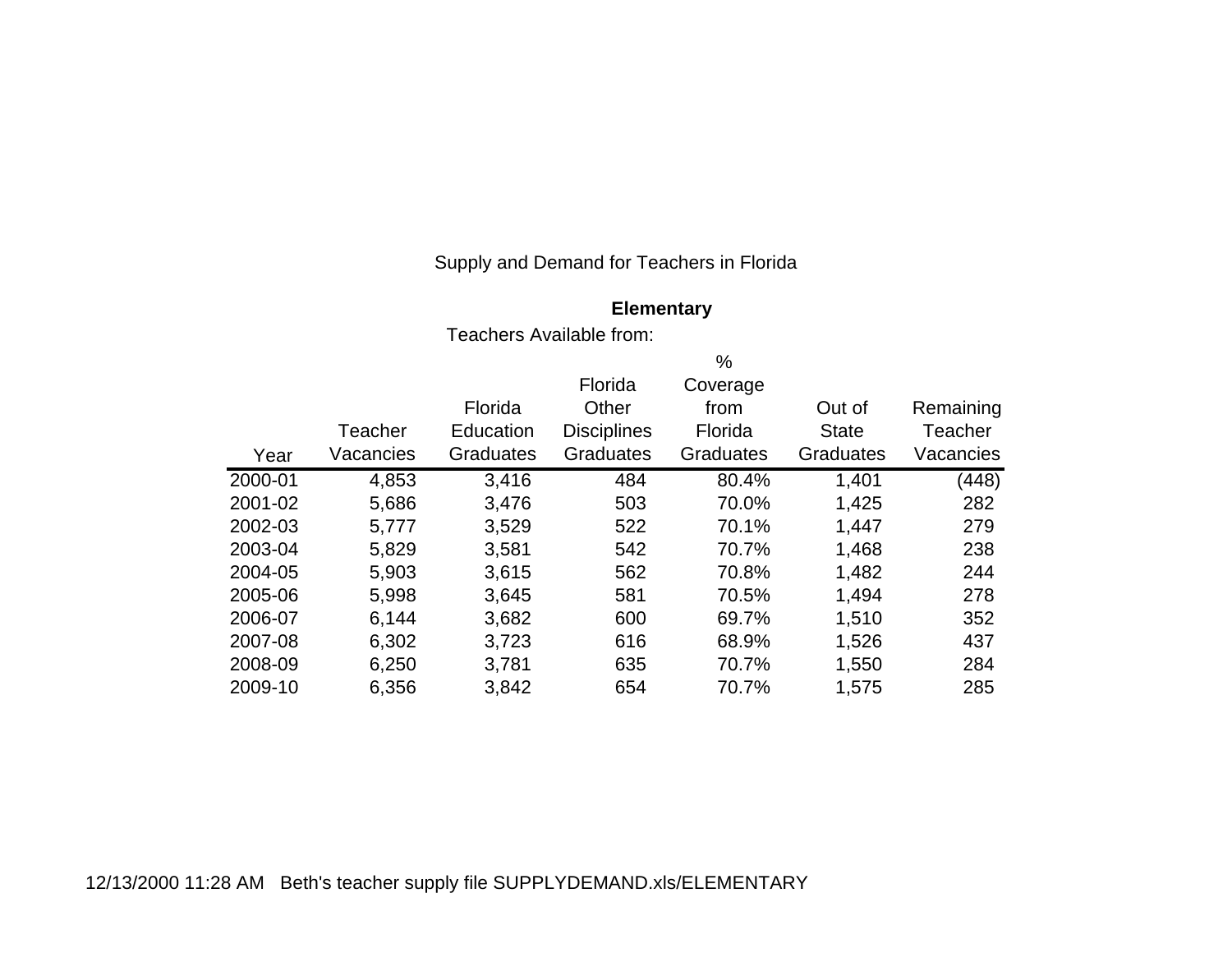## **ESE (Exceptional Student)**

|         |           |                  |                    | %                |                  |           |
|---------|-----------|------------------|--------------------|------------------|------------------|-----------|
|         |           |                  | Florida            | Coverage         |                  |           |
|         |           | Florida          | Other              | from             | Out of           | Remaining |
|         | Teacher   | Education        | <b>Disciplines</b> | Florida          | <b>State</b>     | Teacher   |
| Year    | Vacancies | <b>Graduates</b> | <b>Graduates</b>   | <b>Graduates</b> | <b>Graduates</b> | Vacancies |
| 2000-01 | 3,157     | 1,363            | 482                | 58.4%            | 557              | 755       |
| 2001-02 | 3,033     | 1,405            | 501                | 62.8%            | 575              | 552       |
| 2002-03 | 3,021     | 1,477            | 520                | 66.1%            | 604              | 420       |
| 2003-04 | 2,990     | 1,513            | 540                | 68.7%            | 619              | 318       |
| 2004-05 | 2,998     | 1,593            | 560                | 71.8%            | 651              | 194       |
| 2005-06 | 2,998     | 1,604            | 579                | 72.8%            | 656              | 159       |
| 2006-07 | 3,003     | 1,634            | 598                | 74.3%            | 668              | 103       |
| 2007-08 | 3,005     | 1,601            | 614                | 73.7%            | 655              | 135       |
| 2008-09 | 3,018     | 1,594            | 632                | 73.8%            | 652              | 140       |
| 2009-10 | 3,066     | 1,556            | 651                | 72.0%            | 636              | 223       |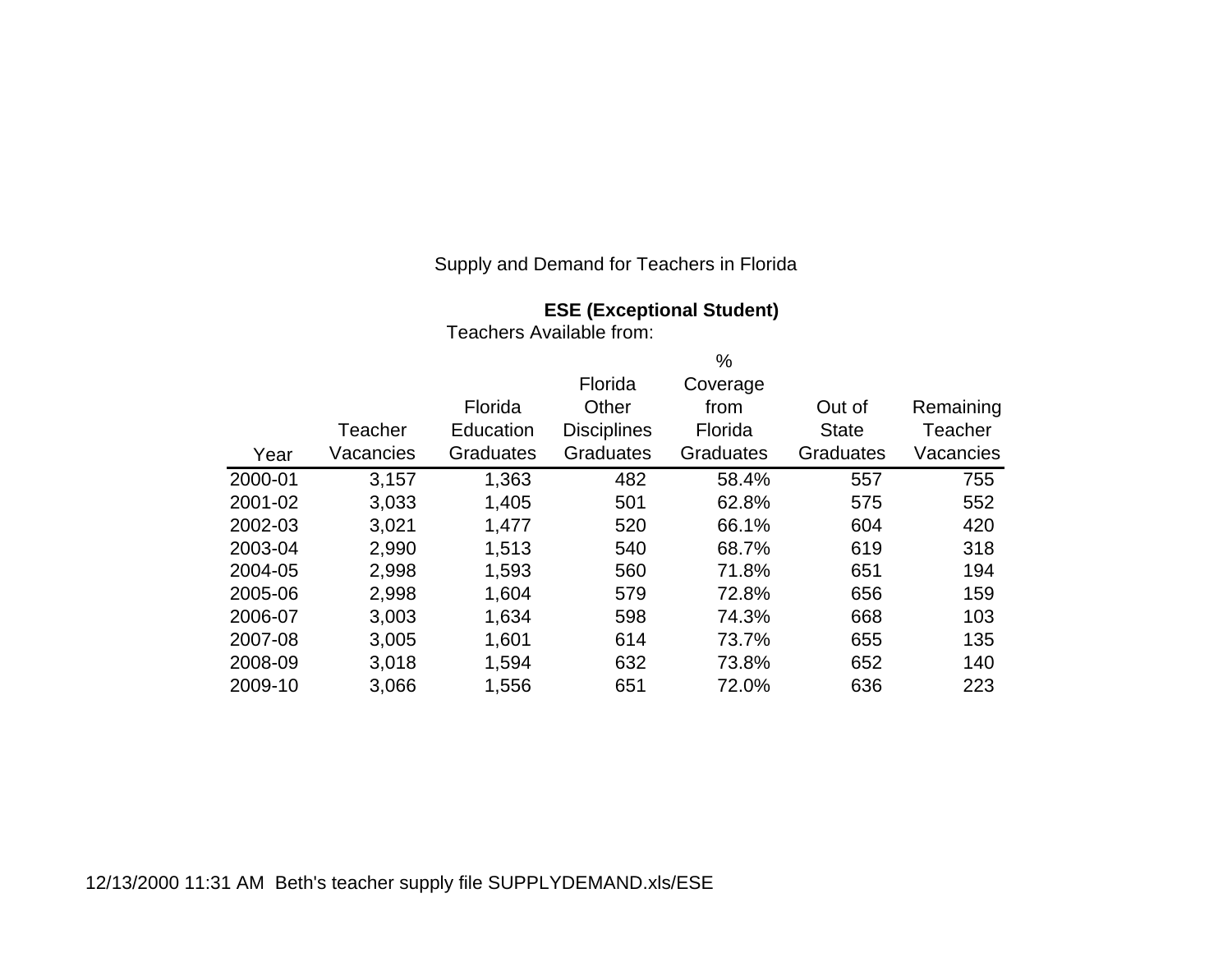**Math & Computer Sciences**

|         |           |                  |                    | %                |                  |           |
|---------|-----------|------------------|--------------------|------------------|------------------|-----------|
|         |           |                  | Florida            | Coverage         |                  |           |
|         |           | Florida          | Other              | from             | Out of           | Remaining |
|         | Teacher   | Education        | <b>Disciplines</b> | Florida          | <b>State</b>     | Teacher   |
| Year    | Vacancies | <b>Graduates</b> | <b>Graduates</b>   | <b>Graduates</b> | <b>Graduates</b> | Vacancies |
| 2000-01 | 800       | 272              | 132                | 50.5%            | 144              | 252       |
| 2001-02 | 984       | 280              | 137                | 42.4%            | 148              | 419       |
| 2002-03 | 952       | 294              | 142                | 45.8%            | 155              | 361       |
| 2003-04 | 936       | 301              | 148                | 48.0%            | 159              | 328       |
| 2004-05 | 968       | 317              | 153                | 48.6%            | 168              | 330       |
| 2005-06 | 963       | 320              | 158                | 49.6%            | 169              | 316       |
| 2006-07 | 937       | 325              | 163                | 52.1%            | 172              | 277       |
| 2007-08 | 940       | 319              | 168                | 51.8%            | 169              | 284       |
| 2008-09 | 948       | 318              | 173                | 51.8%            | 168              | 289       |
| 2009-10 | 956       | 310              | 178                | 51.0%            | 164              | 304       |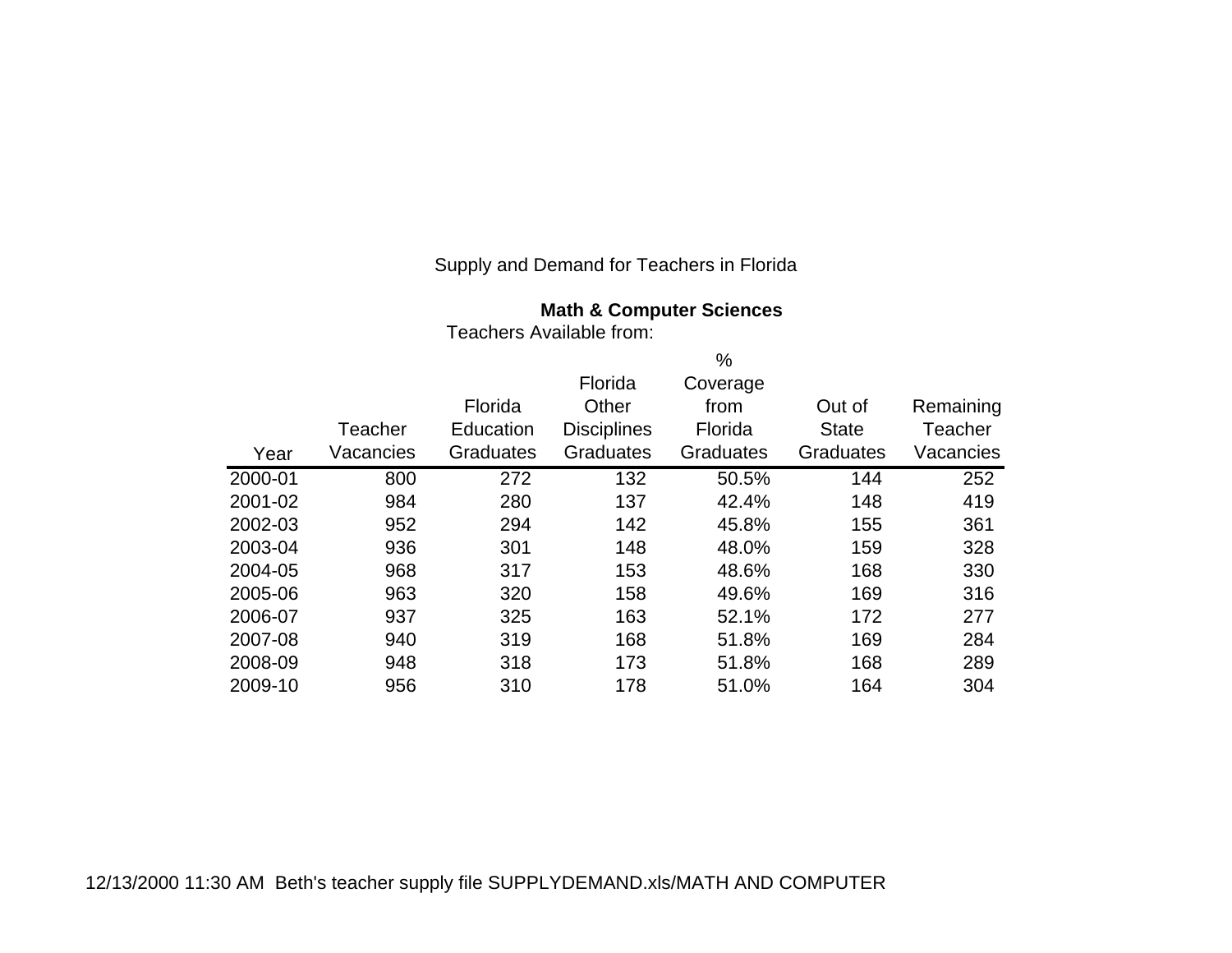#### **Science**

|         |           |                  |                    | $\%$             |                  |           |
|---------|-----------|------------------|--------------------|------------------|------------------|-----------|
|         |           |                  | Florida            | Coverage         |                  |           |
|         |           | Florida          | Other              | from             | Out of           | Remaining |
|         | Teacher   | Education        | <b>Disciplines</b> | Florida          | <b>State</b>     | Teacher   |
| Year    | Vacancies | <b>Graduates</b> | <b>Graduates</b>   | <b>Graduates</b> | <b>Graduates</b> | Vacancies |
| 2000-01 | 845       | 208              | 150                | 42.4%            | 219              | 268       |
| 2001-02 | 908       | 215              | 156                | 40.9%            | 226              | 311       |
| 2002-03 | 863       | 226              | 162                | 45.0%            | 238              | 237       |
| 2003-04 | 850       | 231              | 168                | 46.9%            | 243              | 208       |
| 2004-05 | 857       | 243              | 174                | 48.7%            | 256              | 184       |
| 2005-06 | 868       | 245              | 180                | 49.0%            | 258              | 185       |
| 2006-07 | 852       | 250              | 186                | 51.2%            | 263              | 153       |
| 2007-08 | 837       | 245              | 191                | 52.1%            | 258              | 143       |
| 2008-09 | 850       | 244              | 197                | 51.9%            | 257              | 152       |
| 2009-10 | 860       | 238              | 203                | 51.3%            | 251              | 168       |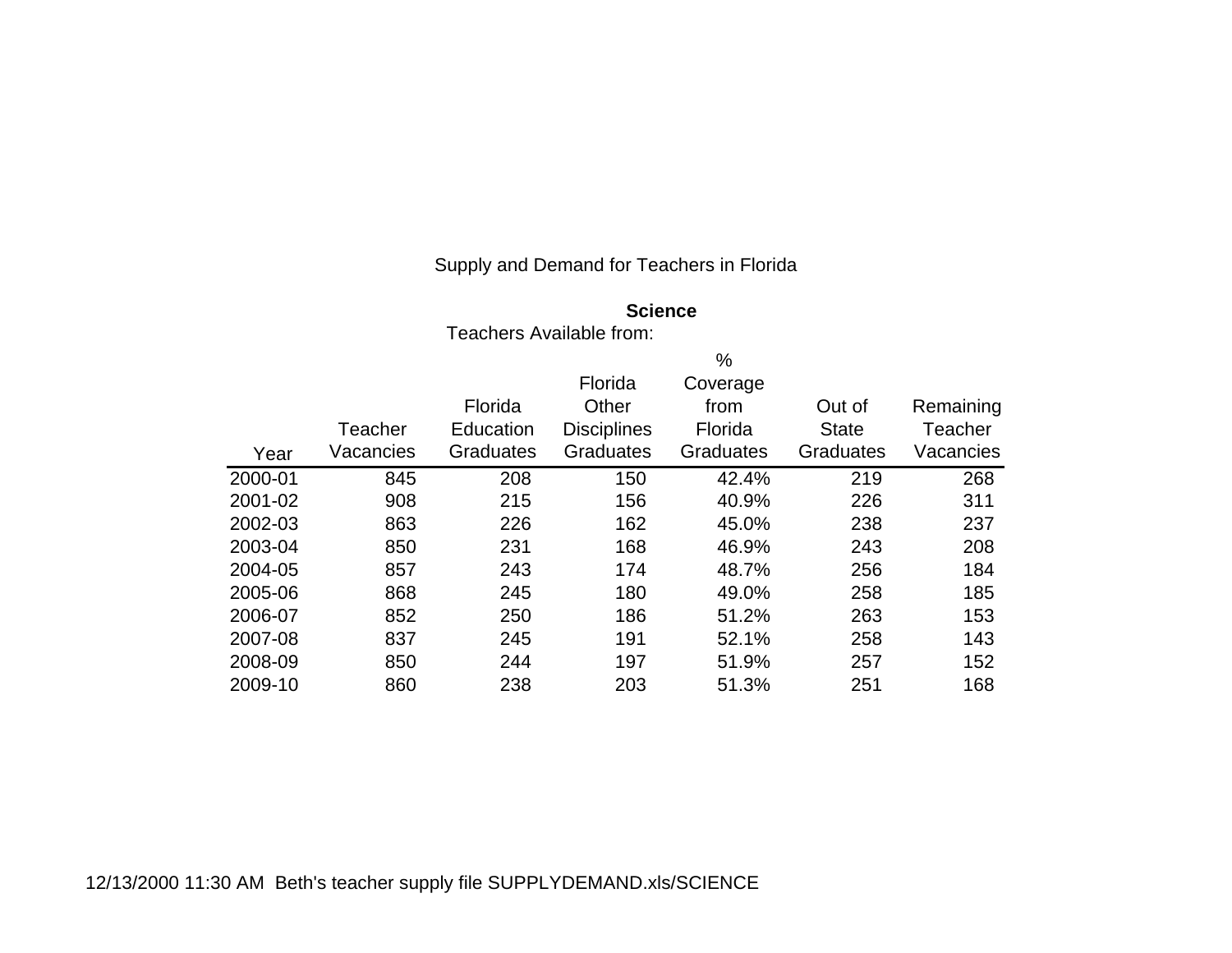| <b>Foreign Language</b> |
|-------------------------|
|                         |

|         |           |                  |                    | $\%$      |              |                |
|---------|-----------|------------------|--------------------|-----------|--------------|----------------|
|         |           |                  | Florida            | Coverage  |              |                |
|         |           | Florida          | Other              | from      | Out of       | Remaining      |
|         | Teacher   | Education        | <b>Disciplines</b> | Florida   | <b>State</b> | <b>Teacher</b> |
| Year    | Vacancies | <b>Graduates</b> | Graduates          | Graduates | Graduates    | Vacancies      |
| 2000-01 | 212       | 27               | 26                 | 25.0%     | 31           | 128            |
| 2001-02 | 217       | 28               | 28                 | 25.8%     | 32           | 129            |
| 2002-03 | 234       | 29               | 29                 | 24.8%     | 33           | 143            |
| 2003-04 | 228       | 30               | 30                 | 26.3%     | 34           | 134            |
| 2004-05 | 232       | 31               | 31                 | 26.7%     | 35           | 135            |
| 2005-06 | 228       | 32               | 32                 | 28.1%     | 36           | 128            |
| 2006-07 | 223       | 32               | 33                 | 29.1%     | 36           | 122            |
| 2007-08 | 221       | 32               | 34                 | 29.9%     | 36           | 119            |
| 2008-09 | 226       | 32               | 35                 | 29.6%     | 36           | 123            |
| 2009-10 | 229       | 31               | 36                 | 29.3%     | 35           | 127            |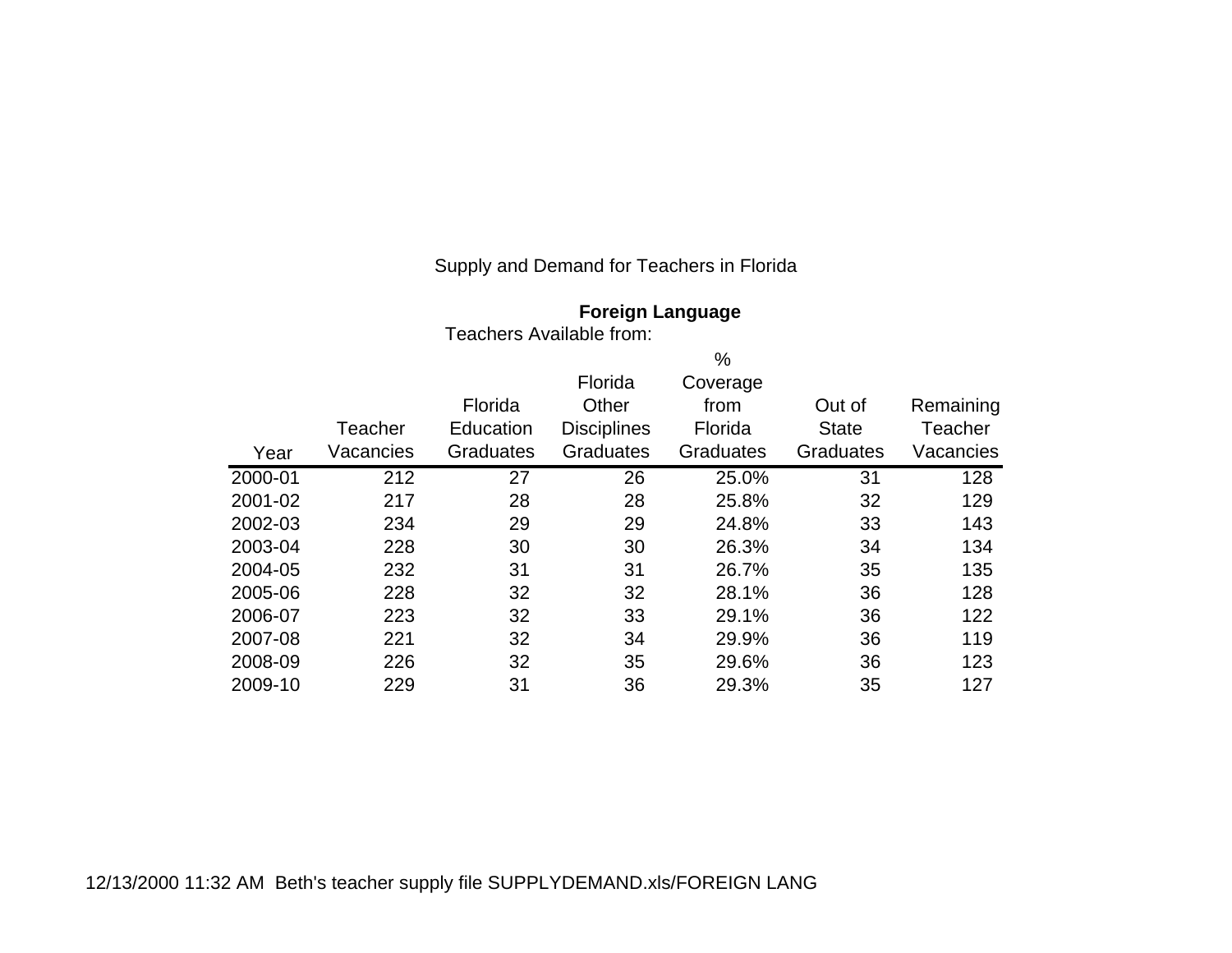## **All Other Secondary**

Teachers Available from:

|         |           |           |                    | %                |                  |           |
|---------|-----------|-----------|--------------------|------------------|------------------|-----------|
|         |           |           | Florida            | Coverage         |                  |           |
|         |           | Florida   | Other              | from             | Out of           | Remaining |
|         | Teacher   | Education | <b>Disciplines</b> | Florida          | <b>State</b>     | Teacher   |
| Year    | Vacancies | Graduates | Graduates          | <b>Graduates</b> | <b>Graduates</b> | Vacancies |
| 2000-01 | 4,327     | 1,586     | 428                | 46.5%            | 1,283            | 1,030     |
| 2001-02 | 4,193     | 1,634     | 445                | 49.6%            | 1,322            | 792       |
| 2002-03 | 4,299     | 1,718     | 462                | 50.7%            | 1,390            | 729       |
| 2003-04 | 4,205     | 1,760     | 480                | 53.3%            | 1,424            | 541       |
| 2004-05 | 4,403     | 1,853     | 497                | 53.4%            | 1,499            | 554       |
| 2005-06 | 4,330     | 1,867     | 514                | 55.0%            | 1,511            | 438       |
| 2006-07 | 4,226     | 1,901     | 531                | 57.5%            | 1,538            | 256       |
| 2007-08 | 4,167     | 1,863     | 546                | 57.8%            | 1,508            | 250       |
| 2008-09 | 4,248     | 1,854     | 562                | 56.9%            | 1,500            | 332       |
| 2009-10 | 4,280     | 1,810     | 578                | 55.8%            | 1,465            | 427       |

12/13/2000 11:29 AM Beth's teacher supply file SUPPLYDEMAND.xls/OTHER SECONDARY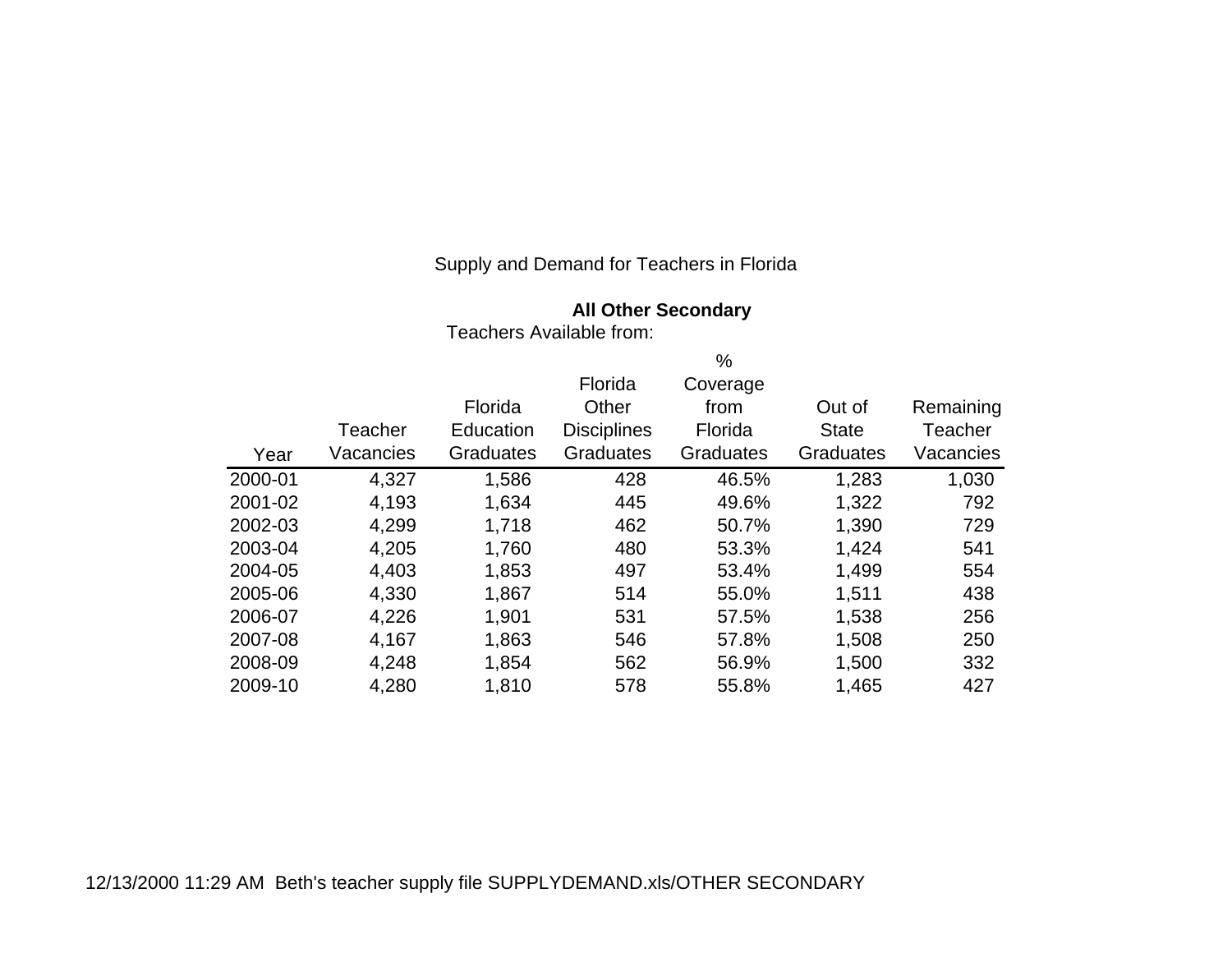## **Vocational**

Teachers Available from:

| Year    | Teacher<br>Vacancies | Florida<br>Education<br><b>Graduates</b> | Florida<br>Other<br><b>Disciplines</b><br>Graduates | $\%$<br>Coverage<br>from<br>Florida<br><b>Graduates</b> | Out of<br><b>State</b><br><b>Graduates</b> | Remaining<br>Teacher<br>Vacancies |
|---------|----------------------|------------------------------------------|-----------------------------------------------------|---------------------------------------------------------|--------------------------------------------|-----------------------------------|
| 2000-01 | 1,253                | 77                                       | 126                                                 | 16.2%                                                   | 84                                         | 966                               |
| 2001-02 | 1,003                | 79                                       | 131                                                 | 20.9%                                                   | 87                                         | 706                               |
| 2002-03 | 987                  | 83                                       | 136                                                 | 22.2%                                                   | 91                                         | 677                               |
| 2003-04 | 901                  | 85                                       | 142                                                 | 25.2%                                                   | 93                                         | 581                               |
| 2004-05 | 980                  | 90                                       | 147                                                 | 24.2%                                                   | 99                                         | 644                               |
| 2005-06 | 1,013                | 90                                       | 152                                                 | 23.9%                                                   | 99                                         | 672                               |
| 2006-07 | 975                  | 92                                       | 157                                                 | 25.5%                                                   | 101                                        | 625                               |
| 2007-08 | 985                  | 90                                       | 161                                                 | 25.5%                                                   | 99                                         | 635                               |
| 2008-09 | 956                  | 90                                       | 166                                                 | 26.8%                                                   | 99                                         | 601                               |
| 2009-10 | 954                  | 88                                       | 170                                                 | 27.0%                                                   | 96                                         | 600                               |

12/13/2000 11:34 AM Beth's teacher supply file SUPPLYDEMAND.xls/VOCATIONAL